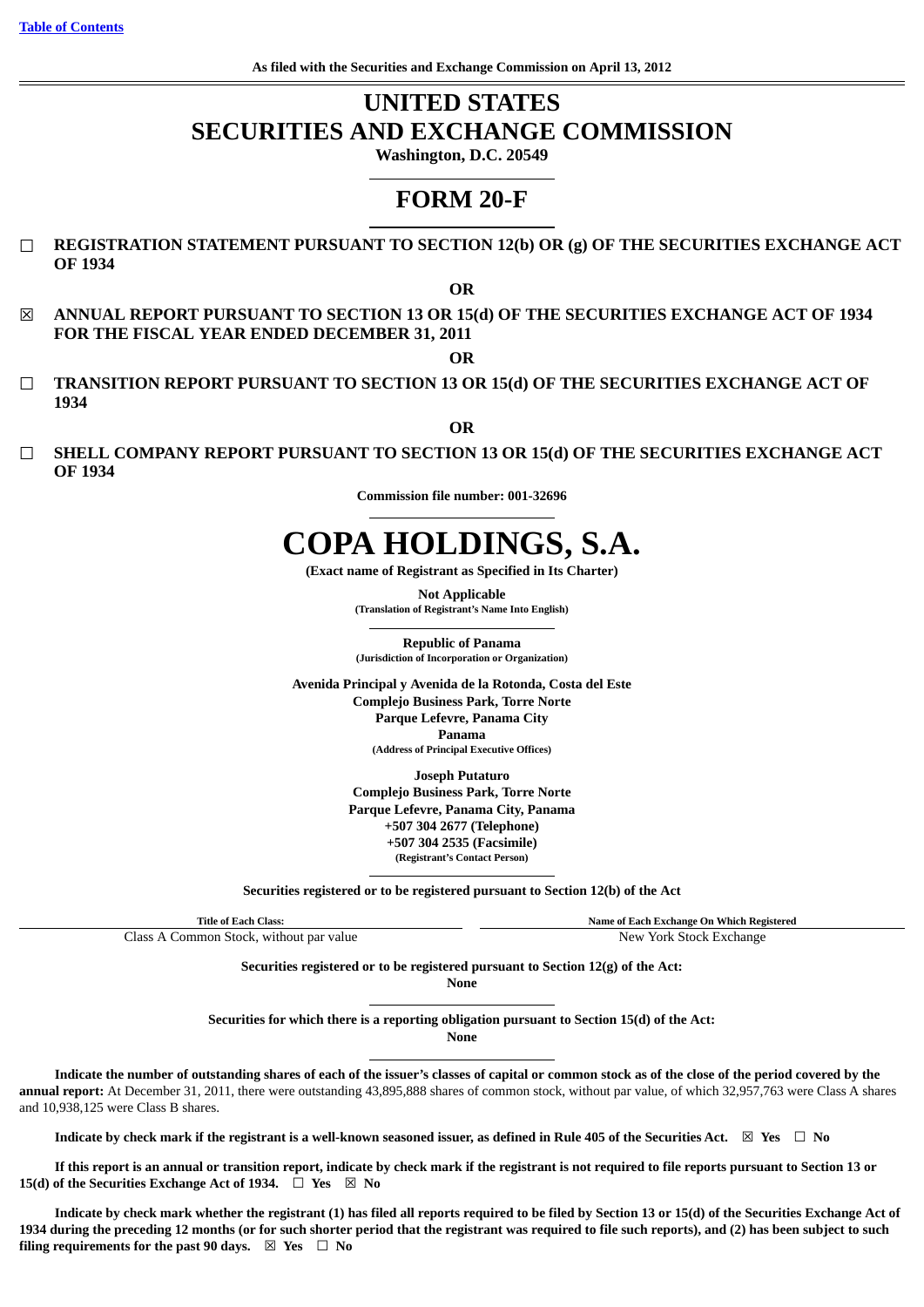**Indicate by check mark whether the registrant has submitted electronically and posted on its corporate Web site, if any, every Interactive Data File required to be submitted and posted pursuant to Rule 405 of Regulation S-T (§232.405 of this chapter) during the preceding 12 months (or for such shorter period that the registrant was required to submit and post such files).** ☒ **Yes** ☐ **No**

**Indicate by check mark whether the registrant is a large accelerated filer, an accelerated filer, or a non-accelerated filer. See definition of "accelerated filer and non-accelerated filer" in Rule 12b-2 of Exchange Act. (Check one):**

| Non-accelerated Filer $\Box$<br><b>Accelerated Filer</b> [<br>Large Accelerated Filer $\boxtimes$ |  |
|---------------------------------------------------------------------------------------------------|--|
|---------------------------------------------------------------------------------------------------|--|

**Indicate by check mark which basis of accounting the registrant has used to prepare the financial statements included in this filing:**

**U.S. GAAP** ☐ **International Financial Reporting Standards as issued by the International Accounting Standards Board** ☒ **Other** □

**If "Other" has been checked in response to the previous question, indicate by check mark which financial statement item the registrant has elected to follow:**

☐ **Item 17** ☐ **Item 18**

**If this is an annual report, indicate by check mark whether the registrant is a shell company (as defined in Rule 12b-2 of the Exchange Act).** ☐ **Yes** ☒ **No**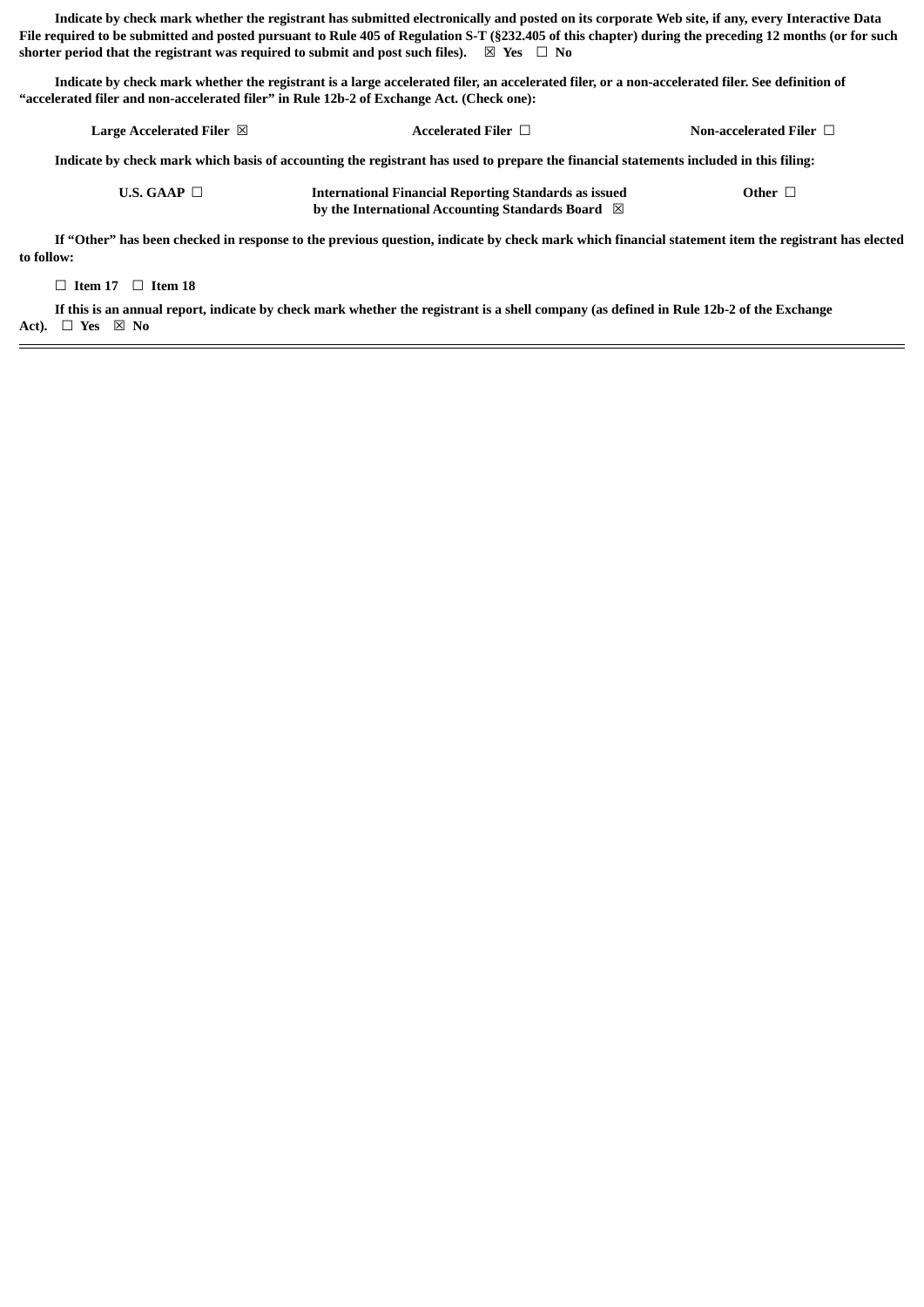Ē.

# **TABLE OF CONTENTS**

<span id="page-2-0"></span>

| <b>Introduction</b>                                                                   | $\rm ii$     |
|---------------------------------------------------------------------------------------|--------------|
| <b>Market Data</b>                                                                    | $\rm ii$     |
| <b>Presentation of Financial and Statistical Data</b>                                 | iii          |
| <b>Special Note About Forward-Looking Statements</b>                                  | $\rm iii$    |
| Item 1. Identity of Directors, Senior Management and Advisers                         | $\mathbf{1}$ |
| <b>Item 2. Offer Statistics and Expected Timetable</b>                                | $\mathbf{1}$ |
| Item 3. Key Information                                                               | $\mathbf{1}$ |
| Item 4. Information on the Company                                                    | 22           |
| <b>Item 4A. Unresolved Staff Comments</b>                                             | 42           |
| <b>Item 5. Operating and Financial Review and Prospects</b>                           | 42           |
| Item 6. Directors, senior management and employees                                    | 58           |
| <b>Item 7. Major Shareholders and Related Party Transactions</b>                      | 66           |
| Item 8. Financial Information                                                         | 69           |
| Item 9. The Offer and Listing                                                         | 70           |
| Item 10. Additional Information                                                       | 71           |
| Item 11. Quantitative and Qualitative Disclosures about Market Risk                   | 85           |
| Item 12. Description of Securities Other than Equity Securities                       | 85           |
| Item 13. Defaults, Dividend Arrearages and Delinquencies                              | 86           |
| Item 14. Material Modifications to the Rights of Security Holders and Use of Proceeds | 86           |
| <b>Item 15. Controls and Procedures</b>                                               | 86           |
| Item 16. Reserved                                                                     | 88           |
| Item 16A. Audit Committee Financial Expert                                            | 88           |
| Item 16B. Code of Ethics                                                              | 88           |
| <b>Item 16C. Principal Accountant Fees and Services</b>                               | 88           |
| Item 16D. Exemptions from the Listing Standards for Audit Committees                  | 89           |
| Item 16E. Purchase of Equity Securities by the Issuer and Affiliated Purchasers       | 89           |
| Item 16F. Changes in Registrant's Certifying Accountant                               | 89           |
| Item 16G. Corporate Governance                                                        | 89           |
| <b>Item 17. Financial Statements</b>                                                  | 91           |
| Item 18. Financial Statements                                                         | 91           |
| Item 19. Exhibits                                                                     | 91           |
| <b>Index to Financial Statements</b>                                                  | $F-1$        |
|                                                                                       |              |
| j                                                                                     |              |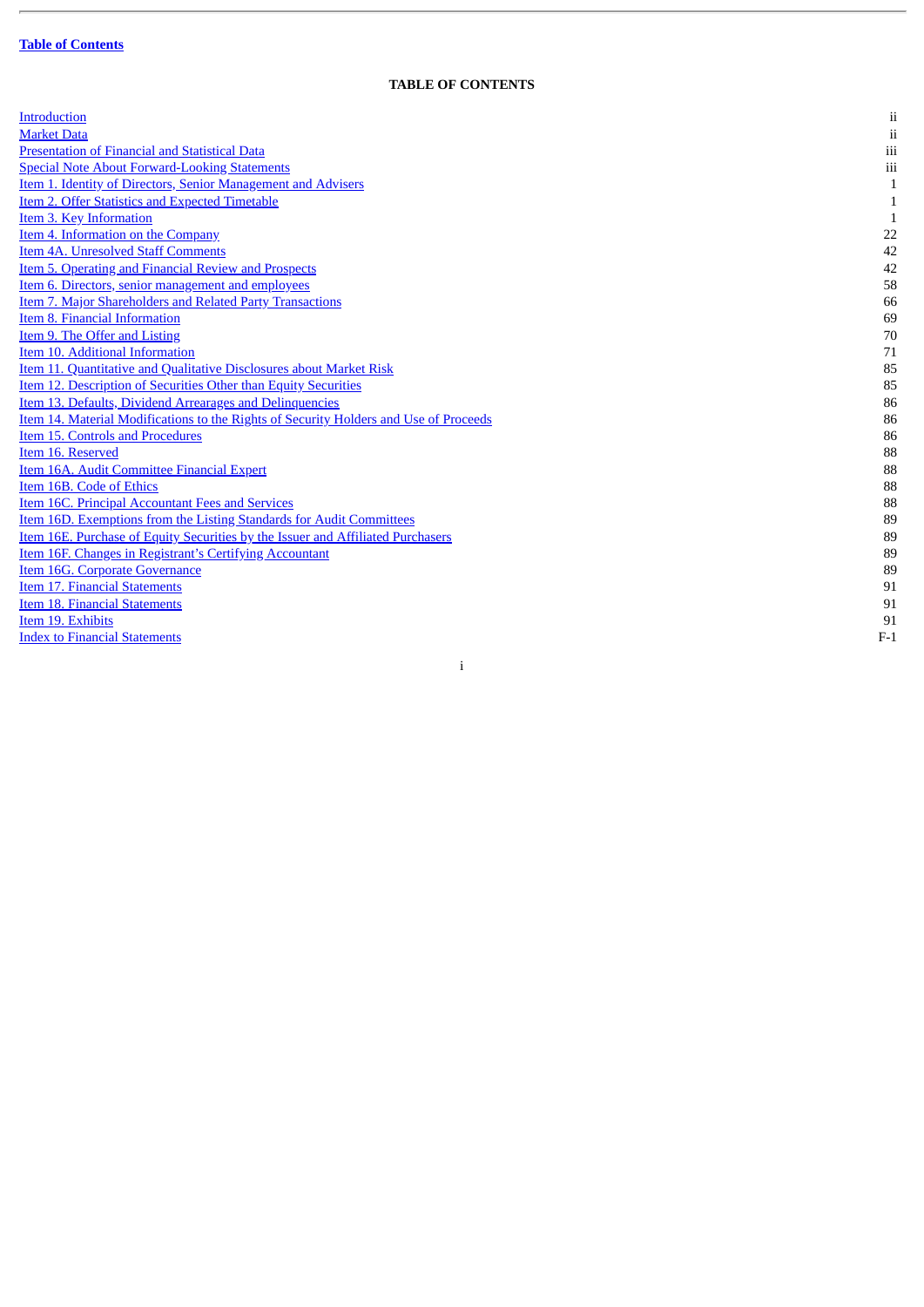# <span id="page-3-0"></span>**INTRODUCTION**

In this annual report on Form 20-F, unless the context otherwise requires, references to "Copa Airlines" are to Compañía Panameña de Aviación, S.A., the unconsolidated operating entity, "Copa Colombia" to refer to AeroRepública, S.A., the unconsolidated operating entity, and references to "Copa," "Copa Holdings," "we," "us" or the "Company" are to Copa Holdings, S.A. and its consolidated subsidiaries. References to "Class A shares" refer to Class A shares of Copa Holdings, S.A.

This annual report contains terms relating to operating performance that are commonly used within the airline industry and are defined as follows:

- "Aircraft utilization" represents the average number of block hours operated per day per aircraft for the total aircraft fleet.
- "Available seat miles" or "ASMs" represents the aircraft seating capacity multiplied by the number of miles the seats are flown.
- "Average stage length" represents the average number of miles flown per flight.
- "Block hours" refers to the elapsed time between an aircraft leaving an airport gate and arriving at an airport gate.
- "Break-even load factor" represents the load factor that would have resulted in total revenues being equal to total expenses.
- "Load factor" represents the percentage of aircraft seating capacity that is actually utilized (calculated by dividing revenue passenger miles by available seat miles).
- "Operating expense per available seat mile" represents operating expenses divided by available seat miles.
- "Operating revenue per available seat mile" represents operating revenues divided by available seat miles.
- "Passenger revenue per available seat mile" represents passenger revenue divided by available seat miles.
- "Revenue passenger miles" represents the number of miles flown by revenue passengers.
- "Revenue passengers" represents the total number of paying passengers (including all passengers redeeming OnePass frequent flyer miles which have been renamed MileagePlus as of March 3<sup>rd</sup>, 2012 – and other travel awards) flown on all flight segments (with each connecting segment being considered a separate flight segment).
- "Yield" represent the average amount one passenger pays to fly one mile.

# <span id="page-3-1"></span>**Market Data**

This annual report contains certain statistical data regarding our airline routes and our competitive position and market share in, and the market size of, the Latin American airline industry. This information has been derived from a variety of sources, including the International Air Transport Association, the U.S. Federal Aviation Administration, the International Monetary Fund and other third-party sources, governmental agencies or industry or general publications. Information for which no source is cited has been prepared by us on the basis of our knowledge of Latin American airline markets and other information available to us. The methodology and terminology used by different sources are not always consistent, and data from different sources are not readily comparable. In addition, sources other than us use methodologies that are not identical to ours and may produce results that differ from our own estimates. Although we have not independently verified the information concerning our competitive position, market share, market size, market growth or other similar data provided by thirdparty sources or by industry or general publications, we believe these sources and publications are generally accurate and reliable.

ii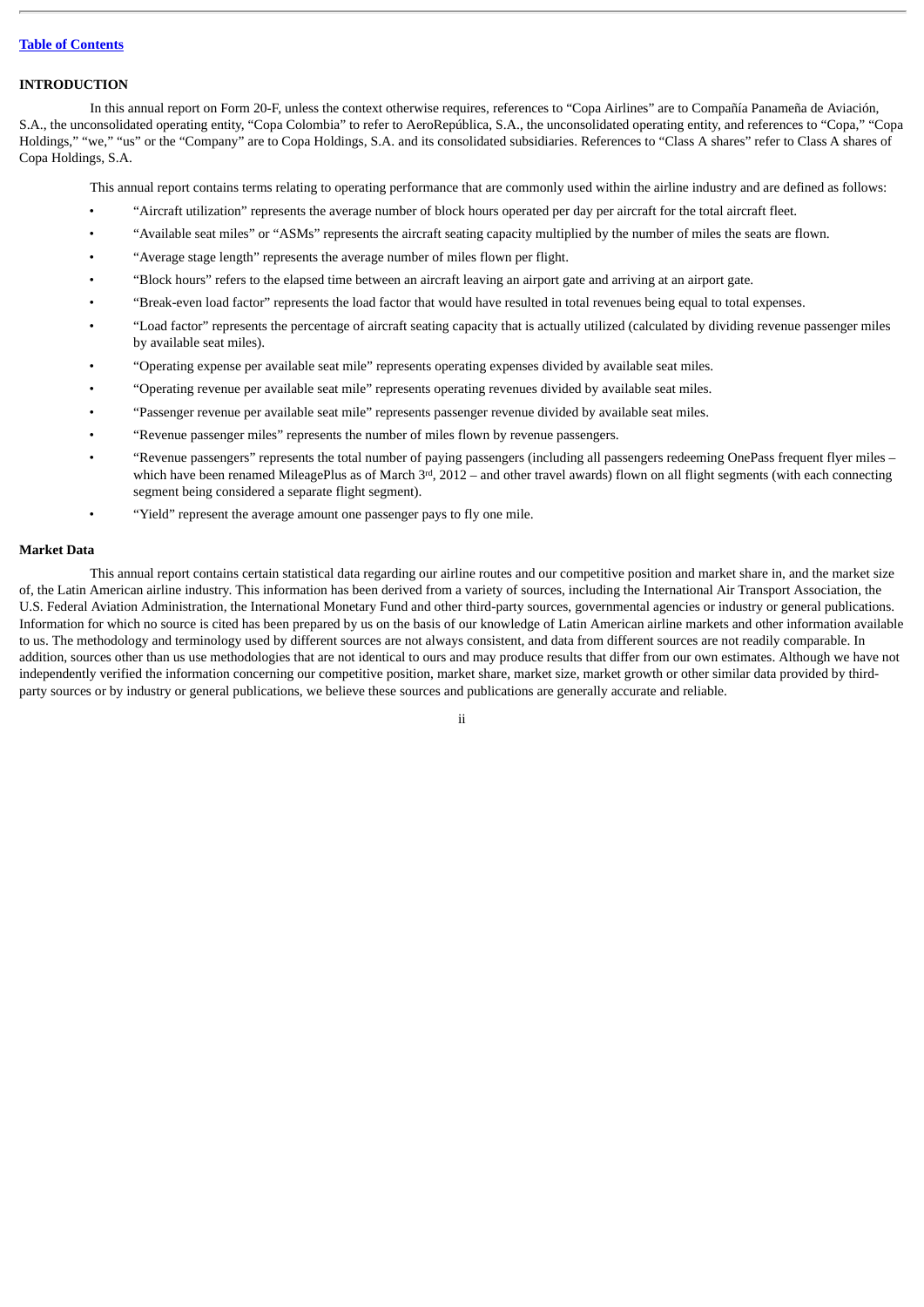# <span id="page-4-0"></span>**Presentation of Financial and Statistical Data**

Included elsewhere in this annual report are our audited consolidated statement of financial position as of December 31, 2011 and 2010, and the related audited consolidated statements of income, changes in shareholders' equity and cash flows for the years ended December 31, 2011, 2010, and 2009.

The Company's consolidated financial statements have been prepared in accordance with International Financial Reporting Standards ("IFRS"), as issued by the International Accounting Standards Board ("IASB").

Unless otherwise indicated, all references in the annual report to "\$" or "dollars" refer to U.S. dollars.

Certain figures included in this annual report have been subject to rounding adjustments. Accordingly, figures shown as totals in certain tables may not be an arithmetic aggregation of the figures that precede them.

# <span id="page-4-1"></span>**Special Note About Forward-Looking Statements**

This annual report includes forward-looking statements, principally under the captions "Risk Factors," "Business Overview" and "Operating and Financial Review and Prospects." We have based these forward-looking statements largely on our current beliefs, expectations and projections about future events and financial trends affecting our business. Many important factors, in addition to those discussed elsewhere in this annual report, could cause our actual results to differ substantially from those anticipated in our forward-looking statements, including, among other things:

- general economic, political and business conditions in Panama and Latin America and particularly in the geographic markets we serve;
- our management's expectations and estimates concerning our future financial performance and financing plans and programs;
- our level of debt and other fixed obligations;
- demand for passenger and cargo air service in the markets in which we operate;
- competition;
- our capital expenditure plans;
- changes in the regulatory environment in which we operate;
- changes in labor costs, maintenance costs, fuel costs and insurance premiums;
- changes in market prices, customer demand and preferences and competitive conditions;
- cyclical and seasonal fluctuations in our operating results;
- defects or mechanical problems with our aircraft;
- our ability to successfully implement our growth strategy;
- our ability to obtain financing on commercially reasonable terms; and
- the risk factors discussed under "Risk Factors" beginning on page 4.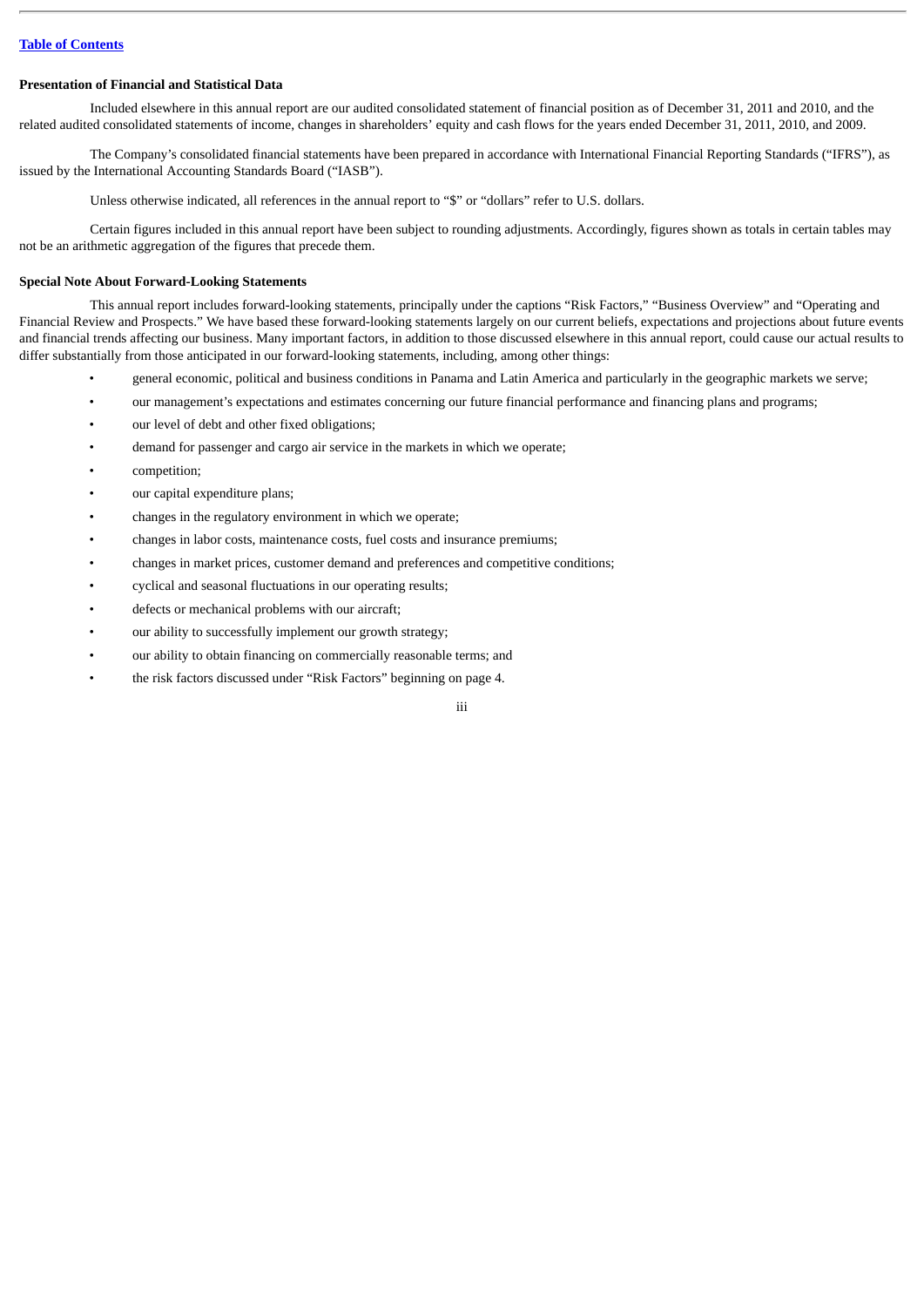The words "believe," "may," "will," "aim," "estimate," "continue," "anticipate," "intend," "expect" and similar words are intended to identify forward-looking statements. Forward-looking statements include information concerning our possible or assumed future results of operations, business strategies, financing plans, competitive position, industry environment, potential growth opportunities, the effects of future regulation and the effects of competition. Forward-looking statements speak only as of the date they were made, and we undertake no obligation to update publicly or to revise any forward-looking statements after the date of this annual report because of new information, future events or other factors. In light of the risks and uncertainties described above, the forward-looking events and circumstances discussed in this annual report might not occur and are not guarantees of future performance. Considering these limitations, you should not place undue reliance on forward-looking statements contained in this annual report.

#### **PART I**

# <span id="page-5-0"></span>**Item 1. Identity of Directors, Senior Management and Advisers**

Not applicable.

# <span id="page-5-1"></span>**Item 2. Offer Statistics and Expected Timetable**

Not applicable.

#### <span id="page-5-2"></span>**Item 3. Key Information**

#### **A. Selected Financial Data**

The following table presents summary consolidated financial and operating data for each of the periods indicated. Our consolidated financial statements are prepared in accordance with International Financial Reporting Standards ("IFRS"), as issued by the International Accounting Standards Board ("IASB") and are stated in U.S. dollars. You should read this information in conjunction with our consolidated financial statements included in this annual report and the information under "Item 5. Operating and Financial Review and Prospects" appearing elsewhere in this annual report.

The summary consolidated financial information for the years ended December 31, 2011, 2010, and 2009 has been derived from our audited consolidated financial statements included elsewhere in this annual report.

|                                    |           | Year Ended December 31, (in thousands of dollars,<br>except share and per share data and operating data) |           |  |
|------------------------------------|-----------|----------------------------------------------------------------------------------------------------------|-----------|--|
|                                    | 2011      | 2010                                                                                                     | 2009      |  |
| <b>INCOME STATEMENT DATA</b>       |           |                                                                                                          |           |  |
| Operating revenue:                 |           |                                                                                                          |           |  |
| Passenger revenue                  | 1,747,102 | 1,338,581                                                                                                | 1,189,706 |  |
| Cargo, mail and other              | 83,819    | 76,225                                                                                                   | 66,370    |  |
| Total operating revenues           | 1,830,921 | 1,414,806                                                                                                | 1,256,076 |  |
| Operating expenses:                |           |                                                                                                          |           |  |
| Aircraft fuel                      | 547,221   | 354,427                                                                                                  | 300,816   |  |
| Salaries and benefits              | 213,094   | 178,845                                                                                                  | 157,045   |  |
| Passenger servicing                | 160,725   | 133,718                                                                                                  | 125,150   |  |
| Commissions                        | 72,947    | 57,677                                                                                                   | 57,564    |  |
| Reservations and sales             | 70,363    | 58,813                                                                                                   | 56,280    |  |
| Maintenance, materials and repairs | 70,969    | 62,229                                                                                                   | 55,720    |  |
| Depreciation and amortization      | 75,458    | 62,962                                                                                                   | 50,876    |  |
| Flight operations                  | 83,782    | 70,648                                                                                                   | 60,873    |  |
| Aircraft rentals                   | 51,259    | 46,334                                                                                                   | 46,538    |  |
| Landing fees and other rentals     | 41,881    | 40,320                                                                                                   | 33,628    |  |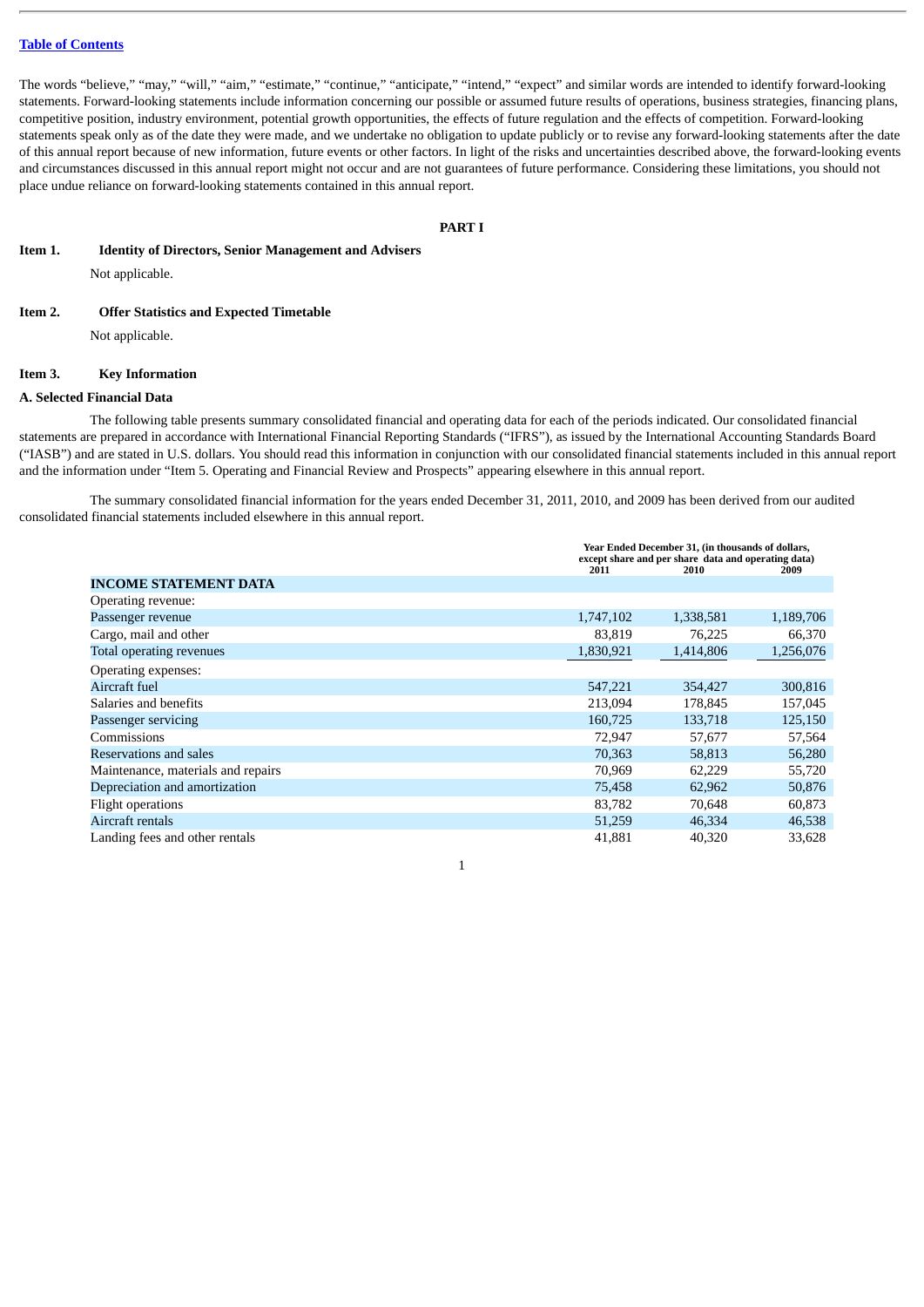J.

| Other                                                          | 58,237       | 59,185     | 52,083              |  |
|----------------------------------------------------------------|--------------|------------|---------------------|--|
| Special fleet charges <sup>(1)</sup>                           | 0<br>0       |            | 19,417<br>1,015,990 |  |
| Total operating expenses                                       | 1,445,936    | 1,125,158  |                     |  |
| Operating income                                               | 384,985      | 289,648    |                     |  |
| Non-operating income (expense):                                |              |            |                     |  |
| Interest expense                                               | $-32,680$    | $-29,981$  | $-32,938$           |  |
| Interest capitalized                                           | $\mathbf{0}$ | $\bf{0}$   | 693                 |  |
| Interest income                                                | 6,774        | 4,759      | 9,185               |  |
| Other, $net(2)$                                                | $-13,068$    | $-4,403$   | 58,955              |  |
| Total non-operating expenses, net                              | $-38,974$    | $-29,625$  | 35,895              |  |
| Income before income taxes                                     | 346,011      | 260,023    | 275,981             |  |
| Provision for income taxes                                     | 35,586       | 18,966     | 26,894              |  |
| Net income                                                     | 310,425      | 241,057    | 249,087             |  |
| STATEMENT OF FINANCIAL POSITION DATA                           |              |            |                     |  |
| Total cash, cash equivalents and short-term investments        | 506,146      | 402,603    | 352,068             |  |
| Accounts receivable, net                                       | 143,001      | 89,387     | 80,791              |  |
| Total current assets                                           | 754,719      | 594,383    | 503,022             |  |
| Purchase deposits for flight equipment                         | 242,287      | 205,972    | 198,697             |  |
| Total property and equipment                                   | 2,000,191    | 1,772,528  | 1,480,172           |  |
| <b>Total assets</b>                                            | 3,066,273    | 2,555,997  | 2,161,208           |  |
| Long-term debt                                                 | 936,657      | 888,681    | 750,971             |  |
| Total shareholders' equity                                     | 1,389, 531   | 1,144,656  | 911,133             |  |
| Capital stock                                                  | 63,528       | 55,867     | 51,782              |  |
|                                                                |              |            |                     |  |
| <b>CASH FLOW DATA</b>                                          |              |            |                     |  |
| Net cash provided by operating activities                      | 498,289      | 292,801    | 291,299             |  |
| Net cash used in investing activities                          | $-468,250$   | $-445,432$ | $-160,314$          |  |
| Net cash (used in) provided by financing activities            | 5,775        | 95,520     | $-87,849$           |  |
| <b>OTHER FINANCIAL DATA</b>                                    |              |            |                     |  |
| EBITDA(3)                                                      | 447,375      | 348,207    | 349,917             |  |
| Aircraft rentals                                               | 51,259       | 46,334     | 46,538              |  |
| Operating margin <sup>(4)</sup>                                | 21.0%        | 20.5%      | 19.1%               |  |
| Weighted average shares used in computing net income per share |              |            |                     |  |
| (basic)                                                        | 44,493,379   | 43,995,671 | 43,910,929          |  |
| Weighted average shares used in computing net income per share |              |            |                     |  |
| (diluted)                                                      | 44,493,379   | 43,995,671 | 43,910,929          |  |
| Net income per share (basic)                                   | \$<br>6.98   | \$<br>5.48 | \$<br>5.67          |  |
| Net income per share (diluted)                                 | \$<br>6.98   | \$<br>5.48 | \$<br>5.67          |  |
| Dividends declared per share                                   | \$<br>1.64   | \$<br>1.09 | \$<br>0.37          |  |
| Total number of shares at end of period                        | 43,895,888   | 43,597,682 | 43,344,978          |  |
| <b>OPERATING DATA</b>                                          |              |            |                     |  |
| Revenue passengers carried <sup>(5)</sup>                      | 8,723        | 7,998      | 7,182               |  |
| Revenue passenger miles(6)                                     | 10,198       | 8,416      | 7,397               |  |
| Available seat miles <sup>(7)</sup>                            | 13,352       | 10,950     | 9,911               |  |
| Load factor <sup>(8)</sup>                                     | 76.40%       | 76.90%     | 74.60%              |  |
| Break-even load factor <sup>(9)</sup>                          | 60.10%       | 61.90%     | 55.30%              |  |
| Total block hours <sup>(10)</sup>                              | 255,638      | 221,298    | 206,726             |  |
| Average daily aircraft utilization <sup>(11)</sup>             | 10.5         | 10.2       | 10.1                |  |
| Average passenger fare                                         | 200.3        | 167.4      | 165.6               |  |
| Yield <sup>(12)</sup>                                          | 17.14        | 15.9       | 16.08               |  |
| Passenger revenue per ASM(13)                                  | 13.08        | 12.22      | 12.00               |  |
| Operating revenue per ASM <sup>(14)</sup>                      | 13.71        | 12.92      | 12.67               |  |
| Operating expenses per ASM (CASM) <sup>(15)</sup>              | 10.83        | 10.28      | 10.25               |  |
| Departures                                                     | 99,864       | 95,004     | 88,294              |  |
| Average daily departures                                       | 273.6        | 260.3      | 241.9               |  |
| Average number of aircraft                                     | 67.5         | 59.7       | 56.3                |  |
| Airports served at period end                                  | 59           | 52         | 51                  |  |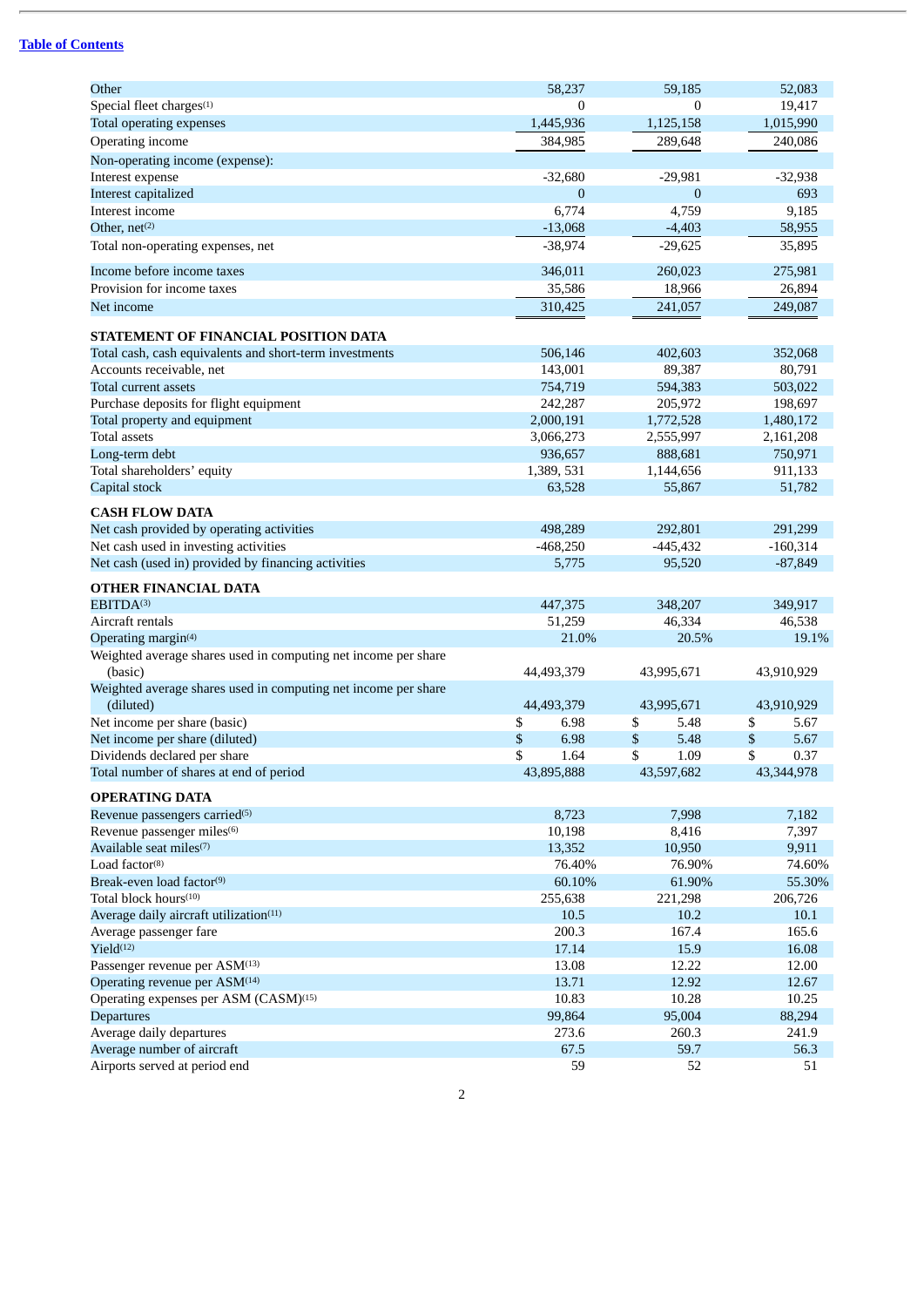- (1) Represents expenses related to costs associated with terms negotiated for the early termination its MD-80 aircraft as a result of Copa Colombia's transition to a more fuel efficient all Embraer-190 fleet in 2009.
- (2) Consists primarily of changes in the fair value of fuel derivative contracts and foreign exchange gains/losses.
- (3) EBITDA represents net income (loss) plus the sum of interest expense, income taxes, depreciation and amortization minus the sum of interest capitalized and interest income. EBITDA is presented as supplemental information because we believe it is a useful indicator of our operating performance and is useful in comparing our operating performance with other companies in the airline industry. However, EBITDA should not be considered in isolation, as a substitute for net income prepared in accordance with IFRS or as a measure of a company's profitability. In addition, our calculation of EBITDA may not be comparable to other companies' similarly titled measures. The following table presents a reconciliation of our net income to EBITDA for the specified periods:

|                      | 2011    | 2010    | 2009     |
|----------------------|---------|---------|----------|
| Net income           | 310,425 | 241,057 | 249,087  |
| Interest expense     | 32,680  | 29,981  | 32,938   |
| Income taxes         | 35,586  | 18,966  | 26,894   |
| Depreciation         | 75,458  | 62,962  | 50,876   |
| Subtotal             | 454,149 | 352,966 | 359,795  |
| Interest capitalized | (0)     | (0)     | (693)    |
| Interest income      | (6,774) | (4,759) | (9, 185) |
| <b>EBITDA</b>        | 447,375 | 348,207 | 349,917  |

Aircraft rentals represent a significant operating expense of our business. Because we leased several of our aircraft during the periods presented, we believe that when assessing our EBITDA you should also consider the impact of our aircraft rent expense.

- (4) Operating margin represents operating income divided by operating revenues.
- (5) Total number of paying passengers (including all passengers redeeming OnePass (now MileagePlus) frequent flyer miles and other travel awards) flown on all flight segments, expressed in thousands.
- (6) Number of miles flown by scheduled revenue passengers, expressed in millions.
- (7) Aircraft seating capacity multiplied by the number of miles the seats are flown, expressed in millions.
- (8) Percentage of aircraft seating capacity that is actually utilized. Load factors are calculated by dividing revenue passenger miles by available seat miles.
- (9) Load factor that would have resulted in total revenues being equal to total expenses. Excluding the effect of fuel derivative mark-to-market and special fleet charges, this figure would have been 58.3% in 2009, 61.2% in 2010, and 59.6% in 2011.
- (10) The number of hours from the time an airplane moves off the departure gate for a revenue flight until it is parked at the gate of the arrival airport.
- (11) Average number of block hours operated per day per aircraft for the total aircraft fleet.
- (12) Average amount (in cents) one passenger pays to fly one mile.
- (13) Passenger revenues (in cents) divided by the number of available seat miles.
- (14) Total operating revenues for passenger related costs (in cents) divided by the number of available seat miles.
- (15) Total operating expenses for passenger aircraft related costs (in cents) divided by the number of available seat miles.
- (16) Percentage of flights that arrive at the destination gate within fifteen minutes of scheduled arrival.
- (17) The average number of miles flown per flight.
- (18) Percentage of flights that depart within fifteen minutes of the scheduled departure time.
- (19) Has not historically distinguished between revenue passengers and non-revenue passengers. Revenue passenger information and other statistics derived from revenue passenger data for the year ended December 31, 2009, 2010 and 2011 has been derived from estimates that we believe to be materially accurate.

3

# **B. Capitalization and Indebtedness**

Not applicable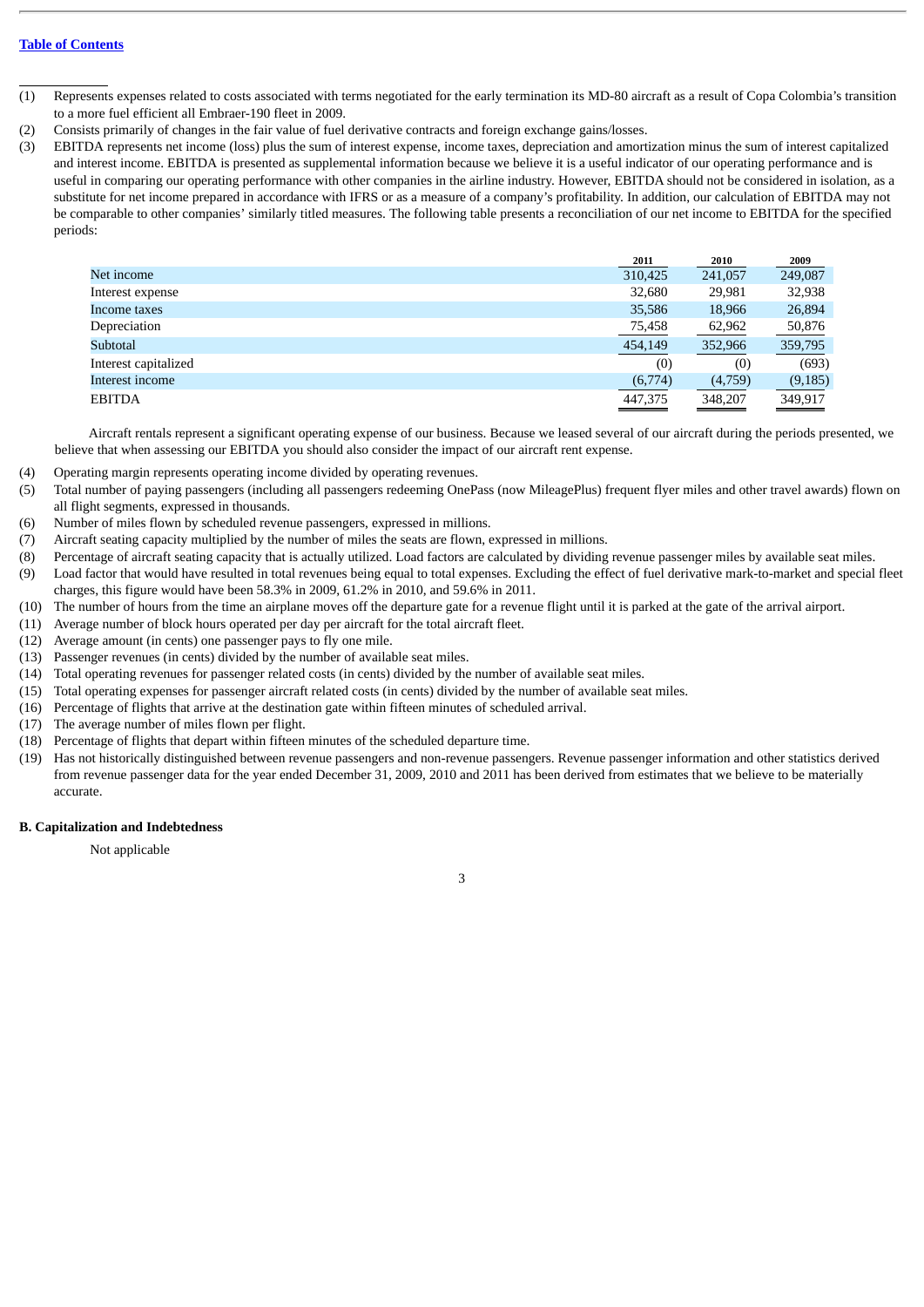# **C. Reasons for the Offer and Use of Proceeds**

Not applicable

# **D. Risk Factors**

#### **Risks Relating to Our Company**

#### *Our failure to successfully implement our growth strategy may adversely affect our results of operations and harm the market value of our Class A shares.*

We have been growing rapidly for more than ten years. Through a growth-oriented fleet plan, we intend to expand our service to new markets and to increase the frequency of flights to the markets we currently serve. Achieving these goals is essential in order for our business to benefit from cost efficiencies resulting from economies of scale. We expect to have substantial cash needs as we expand, including cash required to fund aircraft acquisitions or aircraft deposits as we add to our fleet. We cannot assure you that we will have sufficient cash to fund such projects, and if we are unable to successfully expand our route system, our future revenue and earnings growth would be limited.

When we commence a new route, our load factors tend to be lower than those on our established routes and our advertising and other promotional costs tend to be higher, which may result in initial losses that could have a negative impact on our results of operations as well as require a substantial amount of cash to fund. We also periodically run special promotional fare campaigns, particularly in connection with the opening of new routes. Promotional fares may have the effect of increasing load factors while reducing our yield on such routes during the period that they are in effect. The number of markets we serve and our flight frequencies depend on our ability to identify the appropriate geographic markets upon which to focus and to gain suitable airport access and route approval in these markets. There can be no assurance that the new markets we enter will provide passenger traffic that is sufficient to make our operations in those new markets profitable. Any condition that would prevent or delay our access to key airports or routes, including limitations on the ability to process more passengers, the imposition of flight capacity restrictions, the inability to secure additional route rights under bilateral agreements or the inability to maintain our existing slots and banks and obtain additional slots and flight banks, could constrain the expansion of our operations.

The expansion of our business will also require additional skilled personnel, equipment and facilities. The inability to hire and retain skilled pilots and other personnel or secure the required equipment and facilities efficiently, cost-effectively, and on a timely basis, may adversely affect our ability to execute our growth strategy. In recent years, the airline industry has experienced a pilot shortage that has disproportionately affected smaller and regional carriers. Expansion of our markets and flight frequencies may also strain our existing management resources and operational, financial and management information systems to the point where they may no longer be adequate to support our operations, requiring us to make significant expenditures in these areas. In light of these factors, we cannot assure you that we will be able to successfully establish new markets or expand our existing markets, and our failure to do so could harm our business and results of operations, as well as the value of our Class A shares.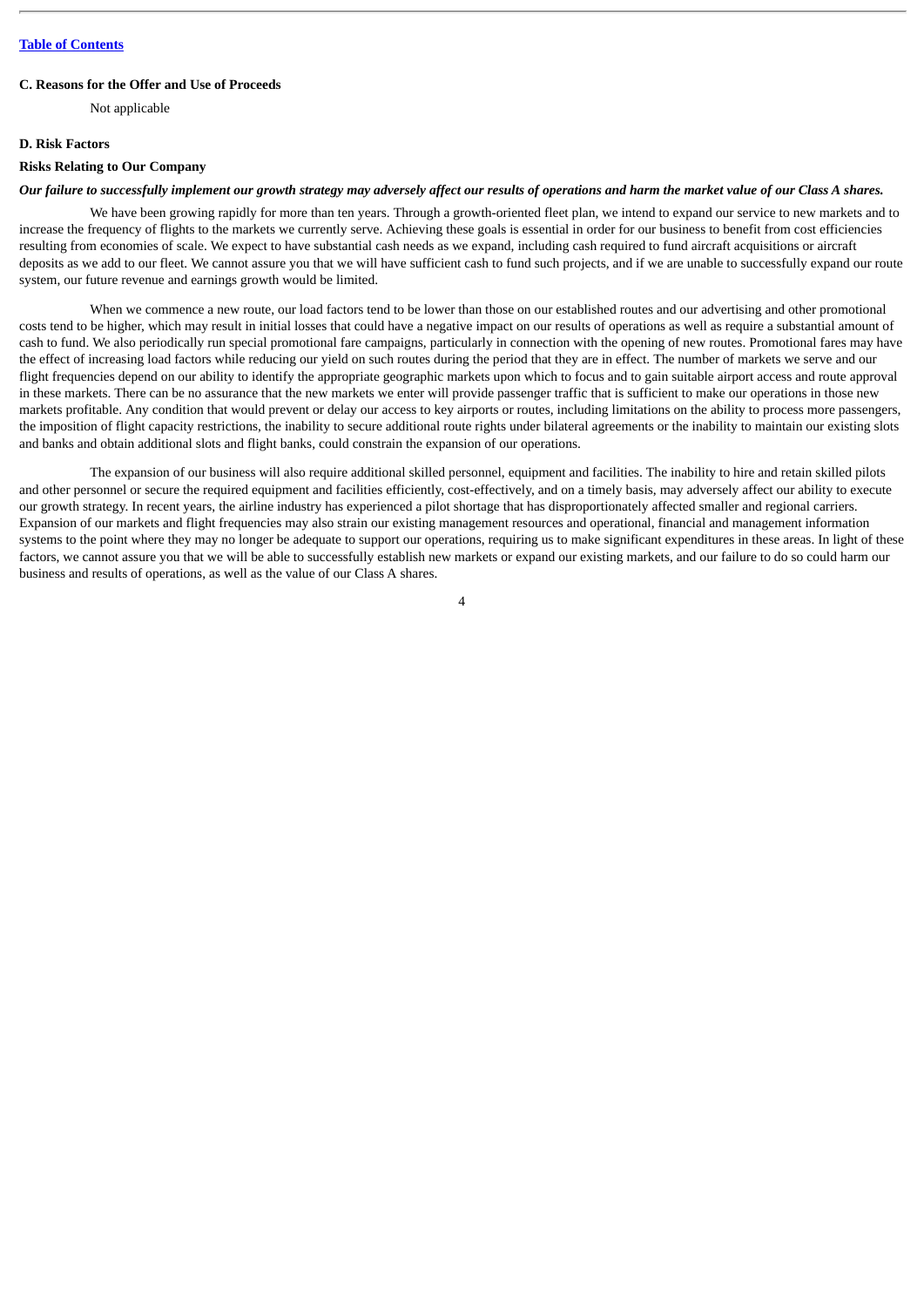#### *Our performance is heavily dependent on economic conditions in the countries in which we do business.*

Passenger demand is heavily cyclical and highly dependent on global and local economic growth, economic expectations and foreign exchange rate variations. In the past, we have been negatively impacted by poor economic performance in certain emerging market countries in which we operate. Any of the following developments in the countries in which we operate could adversely affect our business, financial condition and results of operations:

- changes in economic or other governmental policies;
- changes in regulatory, legal or administrative practices; or
- other political or economic developments over which we have no control.

Additionally, a significant portion of our revenues is derived from discretionary and leisure travel which are especially sensitive to economic downturns. An adverse economic environment, global or regional, could result in a reduction in passenger traffic, and leisure travel in particular, as well as a reduction in our cargo business, and could also impact our ability to raise fares, which in turn would materially and negatively affect our financial condition and results of operations.

#### *The cost of refinancing our debt and obtaining additional financing for new aircraft has increased and may continue to increase.*

We currently finance our aircraft through bank loans and operating leases. In the past, we have been able to obtain lease or debt financing on terms attractive to us. We have obtained most of the financing for our Boeing aircraft purchases from commercial financial institutions utilizing guarantees provided by the Export-Import Bank of the United States. The Export-Import Bank provides guarantees to companies that purchase goods from U.S. companies for export, enabling them to obtain financing at substantially lower interest rates as compared to those that they could obtain without a guarantee. The Export-Import Bank does not provide similar guarantees in connection with financing for our aircraft purchases from Embraer since those aircraft are not exports from the United States. At December 31, 2011, we had \$651.3 million of outstanding indebtedness that is owed to financial institutions under financing arrangements guaranteed by the Export-Import Bank. In February 2011, participants from the members states of the Organization for Economic Co-operation and Development (OECD), including the the Export-Import Bank, agreed to a new common approach with respect to aircraft purchase financing (the "2011 Aircraft Sector Understanding"). The 2011 Aircraft Sector Understanding unifies the terms, conditions and procedures governing large and regional aircraft exports and in particular attempts to reduce the subsidies from which we benefit by setting forth increased minimum guarantee premium rates based on a borrower's credit risk classification. Although aircraft delivered prior to December 31, 2012 pursuant to firm orders placed prior to December 31, 2010 will continue to benefit from the previous regime, the 2011 Aircraft Sector Understanding is likely to increase our financing costs and may negatively affect our results of operation. In addition, we cannot predict whether the Export-Import Bank's credit support will continue to be available to us to fund future purchases of Boeing aircraft. The Export-Import Bank may in the future limit its exposure to Panama-based companies, to our airline or to airlines generally, or may encourage us to diversify our credit sources by limiting future guarantees.

Similarly, we cannot assure you that we will be able to continue to raise financing from past sources, or from other sources, on terms comparable to our existing financing or at all. The recent turmoil in the financial markets, for example, tightened the availability of credit and increased the cost of obtaining lease or debt financing. If the cost of such financing increases or we are unable to obtain such financing, we may be forced to incur higher than anticipated financing costs, which could have an adverse impact on the execution of our growth strategy and business.

#### *We are dependent on our alliance with United Continental Holdings and cannot assure you that it will continue.*

Historically, we maintained a broad commercial and marketing alliance with Continental Airlines, Inc., or Continental. On October 1, 2010, Continental merged with United Airlines and became a wholly-owned subsidiary of United Continental Holdings, Inc. ("UAL"). All of the benefits from our previous alliance with Continental have been recognized by UAL. In addition, the U.S. Department of Transportation, or DOT, has issued a "route transfer order" pursuant to which the antitrust immunity granted to Continental Airlines and Copa Airlines has been transfered to UAL and Copa Airlines. This alliance allows us to enhance our network and, in some cases, offer our customers services that we could not otherwise offer. Our alliance has provided us with support in negotiations for aircraft purchases, insurance and fuel purchases, sharing of "best practices" and engineering support in our maintenance operations, and significant other intangible support. This support has assisted us in our growth strategy, while also improving our operational performance and the quality of our service. In addition, the DOT has issued a "route transfer order" document whereby the existing antitrust immunity grand between Continental Airlines and Copa Airlines is now in effect between UAL and Copa Airlines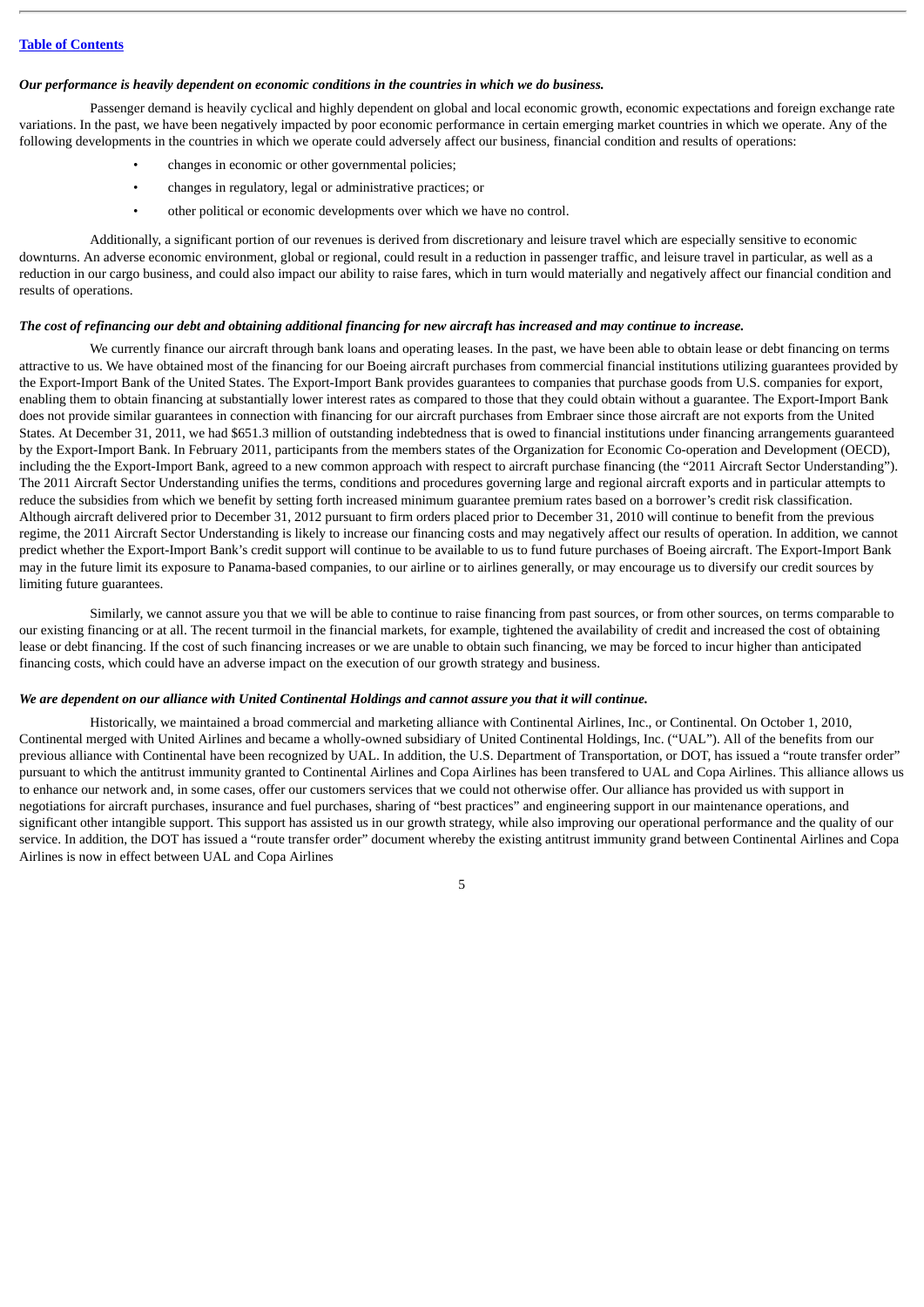If UAL were to experience severe financial difficulties or go bankrupt, our alliance and service agreements may be terminated or we may not realize the anticipated benefits from our relationship with UAL. In addition, high fuel costs, slowdowns in the global capital markets, industry competition and terrorism or other international hostilities may all affect UAL's profitability. We cannot assure you that UAL will be able to sustain its profitability, and as a result, we may be materially and adversely affected by a deterioration of UAL's financial condition.

In addition, if our alliance with UAL or our service agreements were terminated, our business, financial condition and results of operations would likely be materially and adversely affected. The loss of Copa's codesharing relationship with UAL would adversely affect our revenues. We also rely on UAL's OnePass frequent flyer program, which has been renamed MileagePlus as of March 3<sup>rd</sup>, 2012, in which we participate globally and on a co-branded basis in Latin America. Our business may be adversely affected if this frequent flyer program does not remain a competitive marketing program. In addition, our competitors may benefit from alliances with other airlines that are more extensive than our alliance with UAL. We cannot predict the extent to which we will be disadvantaged by competing alliances. Our relationship with suppliers depends in part on our alliance with UAL.

# *We have decided to join Star Alliance, which could involve significant risks.*

During 2008, Continental Airlines announced its intention to leave the SkyTeam Alliance and join the Star Alliance, effective the fourth quarter of 2009. Due to our long-standing alliance relationship with Continental, and in order to ensure we remain fully aligned with Continental on a number of important joint initiatives, we also exited the SkyTeam Alliance during the fourth quarter of 2009. As a result, we are currently not affiliated with any global airline alliance. In November 2010, Copa and Star Alliance jointly announced Copa's intention to join Star Alliance. Copa is currently in the process of complying with the requirements to join with a target entry date into Star Alliance during the 2<sup>nd</sup> quarter of 2012. In particular, we have been required to execute bilateral agreements with members of the alliance and integrate our technology processes. The process of joining an alliance like Star Alliance involves execution risks including potential delays due to lack of applicable approvals or difficulty in satisfying entrance requirements and is subject to our decision to withdraw from the joining process. One of our main competitors, Avianca-Taca, is also in the process of joining Star Alliance. We cannot predict the extent to which participating in the same alliance as one of our direct competitors may impact our revenues, our ability for future growth, or any additional implications to our current operations. Any of these factors could result in additional costs and anticipated benefits may not be realized, which could have a material adverse effect on our business, results of operations and financial condition.

# *We operate using a hub-and-spoke model and are vulnerable to competitors offering direct flights between destinations we serve.*

The structure of our flight operations follows what is known in the airline industry as a "hub-and-spoke" model. This model aggregates passengers by operating flights from a number of "spoke" origins to a central hub through which they are transported to their final destinations. In recent years, many traditional hub-and-spoke operators have faced significant and increasing competitive pressure from low-cost, point-to-point carriers on routes with sufficient demand to sustain point-to-point service. A point-to-point structure enables airlines to focus on the most profitable, high-demand routes and to offer greater convenience and, in many instances, lower fares. As demand for air travel in Latin America increases, some of our competitors have initiated non-stop service between destinations that we currently serve through our hub in Panama. Non-stop service, which bypasses our hub in Panama is more convenient and possibly less expensive, than our connecting service and could significantly decrease demand for our service to those destinations. We believe that competition from pointto-point carriers will be directed towards the largest markets that we serve and such competition is likely to continue at this level or intensify in the future. As a result, the effect of such competition on us could be significant and could have a material adverse effect on our business, financial condition and results of operations.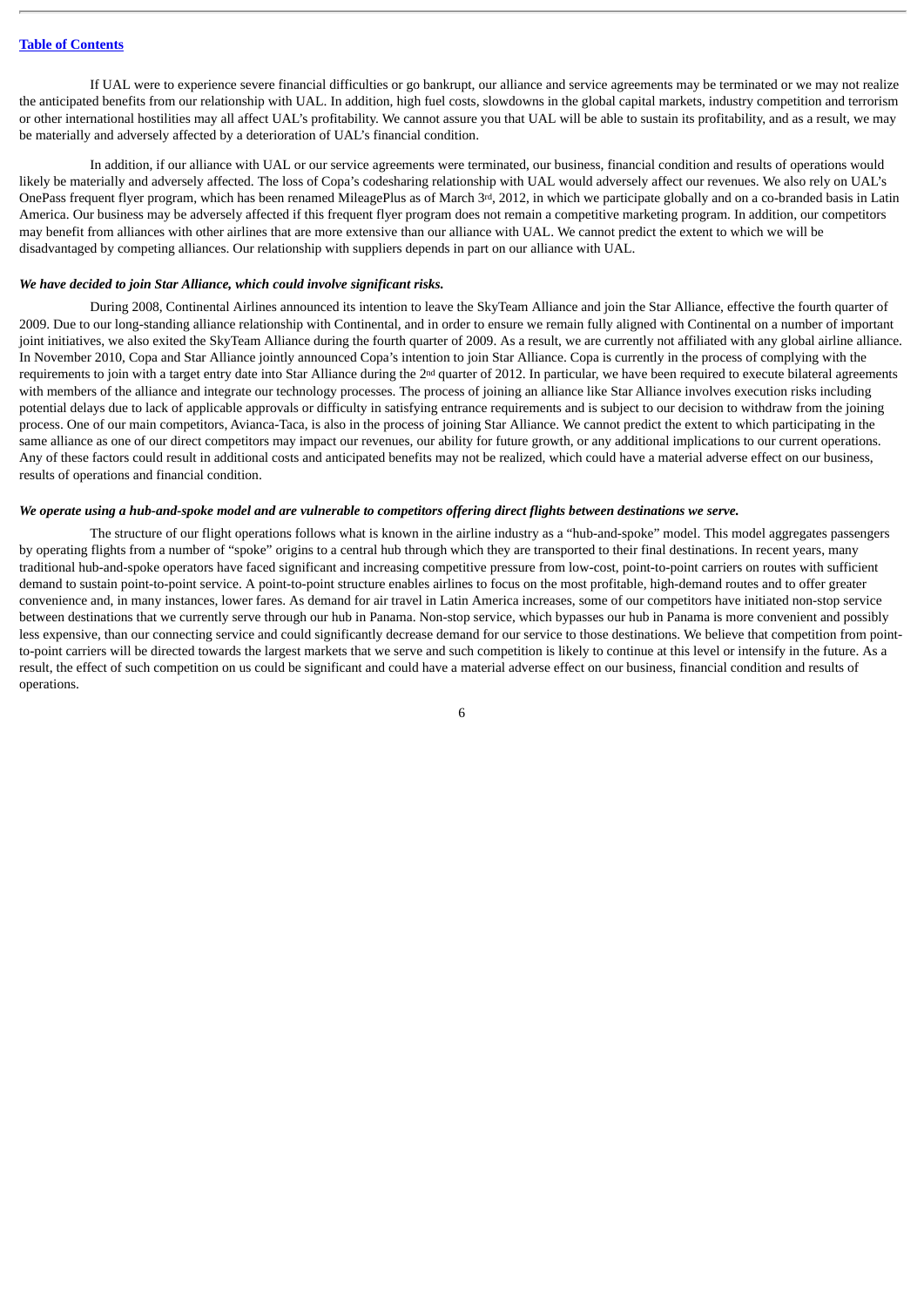## *The Panamanian Aviation Act and certain of the bilateral agreements under which we operate contain Panamanian ownership requirements that are not clearly defined, and our failure to comply with these requirements could cause us to lose our authority to operate in Panama or to the international destinations we serve.*

Under Law No. 21 of January 29, 2003, which regulates the aviation industry in the Republic of Panama and which we refer to as the Aviation Act, "substantial ownership" and "effective control" of our airline must remain in the hands of Panamanian nationals. Under certain of the bilateral agreements between Panama and other countries pursuant to which we have the right to fly to those other countries and over their territory, we must continue to have substantial Panamanian ownership and effective control by Panamanian nationals to retain these rights. Neither "substantial ownership" nor "effective control" are defined in the Aviation Act or in the bilateral agreements, and it is unclear how a Panamanian court or, in the case of the bilateral agreements, foreign regulatory authorities might interpret these requirements. In addition, the manner in which these requirements are interpreted may change over time. We cannot predict whether these requirements would be satisfied through ownership and control by Panamanian record holders, or if these requirements would be satisfied only by direct and indirect ownership and control by Panamanian beneficial owners.

At the present time, Corporación de Inversiones Aereas, S.A., or CIASA, a Panamanian entity, is the record owner of all of our Class B voting shares, representing approximately 25.1% of our total share capital and all of the voting power of our capital stock.

On November 25, 2005, the Executive Branch of the Government of Panama promulgated a decree stating that the "substantial ownership" and "effective control" requirements of the Aviation Act are met if a Panamanian citizen or a Panamanian company is the record holder of shares representing 51% or more of the voting power of the company. Although the decree has the force of law for so long as it remains in effect, it does not supersede the Aviation Act, and it can be modified or superseded at any time by a future Executive Branch decree. Additionally, the decree has no binding effect on regulatory authorities of other countries whose bilateral agreements impose Panamanian ownership and control limitations on us. We cannot assure you that the decree will not be challenged, modified or superseded in the future, that CIASA will continue to own a majority of the Class B shares, or that record ownership of a majority of our Class B shares by Panamanian entities will be sufficient to satisfy the "substantial ownership" requirement of the Aviation Act and the decree. A change in the ownership of the Class B shares or a determination by the Panamanian Civil Aviation Authority (the *Autoridad de Aeronáutica Civil*), which we refer to as the AAC, or a Panamanian court that "substantial" Panamanian ownership should be determined on the basis of our direct and indirect ownership, could cause us to lose our license to operate our airline in Panama. Likewise, if a foreign regulatory authority were to determine that our direct or indirect Panamanian ownership fails to satisfy the minimum Panamanian ownership requirements for a Panamanian carrier under the applicable bilateral agreement, we may lose the benefit of that agreement and be prohibited from flying to the relevant country or over its territory. Any such determination would have a material adverse effect on our business, financial condition and results of operations, as well as on the value of the Class A shares.

# *Our business is subject to extensive regulation which may restrict our growth or our operations or increase our costs.*

Our business, financial condition and results of operations could be adversely affected if we or certain aviation authorities in the countries to which we fly fail to maintain the required foreign and domestic governmental authorizations necessary for our operations. In order to maintain the necessary authorizations issued by the AAC, the Colombian Civil Aviation Administration (the *Unidad Administrativa Especial de Aeronáutica Civil* or UAEAC), and other corresponding foreign authorities, we must continue to comply with applicable statutes, rules and regulations pertaining to the airline industry, including any rules and regulations that may be adopted in the future. We cannot predict or control any actions that the AAC, the UAEAC, or foreign aviation regulators may take in the future, which could include restricting our operations or imposing new and costly regulations. Also, our fares are technically subject to review by the AAC, the UAEAC, and the regulators of certain other countries to which we fly, any of which may in the future impose restrictions on our fares.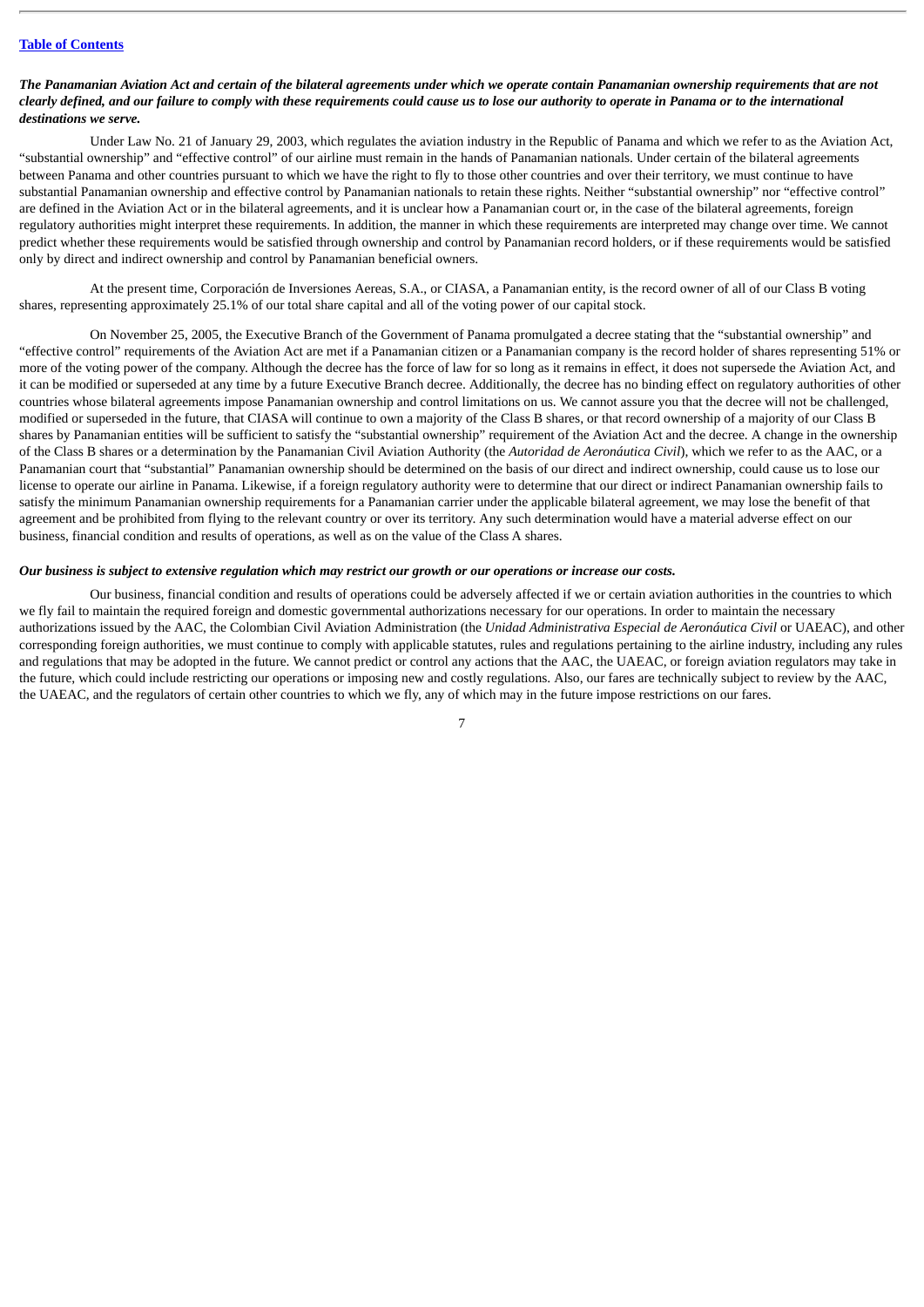We are also subject to international bilateral air transport agreements that provide for the exchange of air traffic rights between each of Panama and Colombia, and various other countries, and we must obtain permission from the applicable foreign governments to provide service to foreign destinations. There can be no assurance that existing bilateral agreements between the countries in which our airline operating companies are based and foreign governments will continue, or that we will be able to obtain more route rights under those agreements to accommodate our future expansion plans. A modification, suspension or revocation of one or more bilateral agreements could have a material adverse effect on our business, financial condition and results of operations. The suspension of our permits to operate to certain airports or destinations, the cancellation of any of our provisional routes or the imposition of other sanctions could also have a material adverse effect. Due to the nature of bilateral agreements, we can fly to many destinations only from Panama and to certain destinations only from Colombia. We cannot assure you that a change in a foreign government's administration of current laws and regulations or the adoption of new laws and regulations will not have a material adverse effect on our business, financial condition and results of operations.

We plan to continue to increase the scale of our operations and revenues by expanding our presence on new and existing routes. Our ability to successfully implement this strategy will depend upon many factors, several of which are outside our control or subject to change. These factors include the permanence of a suitable political, economic and regulatory environment in the Latin American countries in which we operate or intend to operate and our ability to identify strategic local partners.

The most active government regulator among the countries to which we fly is the U.S. Federal Aviation Administration, or FAA. The FAA from time to time issues directives and other regulations relating to the maintenance and operation of aircraft that require significant expenditures. FAA requirements cover, among other things, security measures, collision avoidance systems, airborne windshear avoidance systems, noise abatement and other environmental issues, and increased inspections and maintenance procedures to be conducted on older aircraft. We expect to continue incurring expenses to comply with the FAA's regulations, and any increase in the cost of compliance could have an adverse effect on our financial condition and results of operations. Additional new regulations continue to be regularly implemented by the U.S. Transportation Security Administration, or TSA, as well.

# *The growth of our operations to the United States and the benefits of our code-sharing arrangements with UAL are dependent on Panama's continued favorable safety assessment.*

The FAA periodically audits the aviation regulatory authorities of other countries. As a result of its investigation, each country is given an International Aviation Safety Assessment, or IASA, rating. Since April 2004, IASA has rated Panama as a Category 1 jurisdiction. We cannot assure you that the government of Panama and the AAC in particular, will continue to meet international safety standards, and we have no direct control over their compliance with IASA guidelines. If Panama's IASA rating were to be downgraded in the future, it could prohibit us from increasing service to the United States and UAL would have to suspend the placing of its code on our flights, causing us to lose direct revenue from codesharing as well as reducing flight options to our customers.

# *We are highly dependent on our hub at Panama City's Tocumen International Airport.*

Our business is heavily dependent on our operations at our hub at Panama City's Tocumen International Airport. Substantially all of our Copa flights either depart from or arrive at our hub. Our operations and growth strategy is therefore, at least in part, dependent on the facilities and infrastructure, and on the completion of the expansion of Tocumen International Airport expected to be fully operational in the  $2<sup>nd</sup>$  quarter of 2012.

In addition, the hub-and-spoke structure of our operations is particularly dependent on the on-time arrival of tightly coordinated groupings of flights (or banks) to ensure that passengers can make timely connections to continuing flights. Like other airlines, we are subject to delays caused by factors beyond our control, including air traffic congestion at airports, adverse weather conditions and increased security measures. Delays inconvenience passengers, reduce aircraft utilization and increase costs, all of which in turn negatively affect our profitability. In addition, at its current utilization level, Tocumen International Airport has limited fuel storage capacity. In the event there is a disruption in the transport of fuel to the airport, we may be forced to suspend flights until the fuel tanks can be refueled. A significant interruption or disruption in service or fuel at Tocumen International Airport could have a serious impact on our business, financial condition and operating results.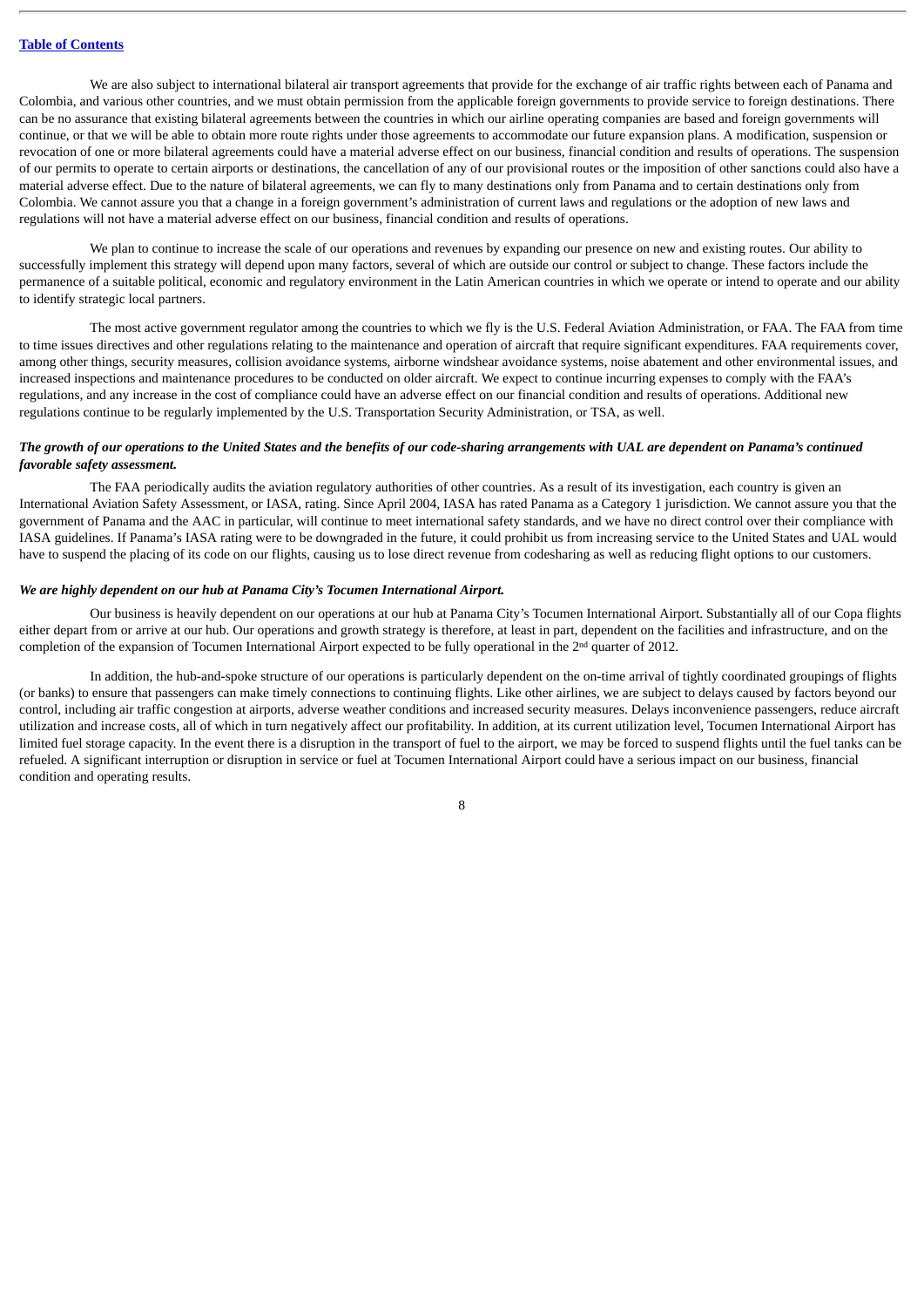Tocumen International Airport is operated by a corporation that is owned and controlled by the government of the Republic of Panama. We depend on our good working relationship with the quasi-governmental corporation that operates the airport to ensure that we have adequate access to aircraft parking positions, landing rights and gate assignments for our aircraft to accommodate our current operations and future plans for expansion. The corporation that operates Tocumen International Airport does not enter into any formal, written leases or other agreements with airlines that govern rights to use the airport's jetways or aircraft parking spaces. Therefore, we do not have contractual recourse in the event the airport authority assigns new capacity to competing airlines, reassigns our resources to other aircraft operators, raises fees or discontinues investments in the airport's maintenance and expansion. Any of these events could result in significant new competition for our routes or could otherwise have a material adverse effect on our current operations or ability for future growth.

# *We are exposed to increases in airport charges, taxes and various other fees and cannot be assured access to adequate facilities and landing rights necessary to achieve our expansion plans.*

We must pay fees to airport operators for the use of their facilities. Any substantial increase in airport charges could have a material adverse impact on our results of operations. Passenger taxes and airport charges have also increased in recent years, sometimes substantially. Certain important airports that we use may be privatized in the near future which is likely to result in significant cost increases to the airlines that use these airports. We cannot assure you that the airports used by us will not impose, or further increase, passenger taxes and airport charges in the future, and any such increases could have an adverse effect on our financial condition and results of operations.

Certain airports that we serve (or that we plan to serve in the future) are subject to capacity constraints and impose various restrictions, including slot restrictions during certain periods of the day, limits on aircraft noise levels, limits on the number of average daily departures and curfews on runway use. We cannot assure you that we will be able to obtain a sufficient number of slots, gates and other facilities at airports to expand our services as we are proposing to do. It is also possible that airports not currently subject to capacity constraints may become so in the future. In addition, an airline must use its slots on a regular and timely basis or risk having those slots re-allocated to others. Where slots or other airport resources are not available or their availability is restricted in some way, we may have to amend our schedules, change routes or reduce aircraft utilization. Any of these alternatives could have an adverse financial impact on us. In addition, we cannot assure you that airports at which there are no such restrictions may not implement restrictions in the future or that, where such restrictions exist, they may not become more onerous. Such restrictions may limit our ability to continue to provide or to increase services at such airports.

# *We have significant fixed financing costs and expect to incur additional fixed costs as we expand our fleet.*

The airline business is characterized by high leverage, and we have a high level of indebtedness. We also have significant expenditures in connection with our operating leases and facility rental costs, and substantially all of our property and equipment is pledged to secure indebtedness. For the year ended December 31, 2011, our interest expense and aircraft and facility rental expense under operating leases aggregated \$102.7 million. At December 31, 2011, approximately 62% of our total indebtedness bore interest at fixed rates, and a small portion of our lease obligations was determined with reference to LIBOR. Accordingly, our financing and rent expense will not decrease significantly if market interest rates decline.

As of December 31, 2011, we had firm commitments to purchase 37 Boeing 737-Next Generation, with an aggregate manufacturer's list price of approximately \$3.3 billion. We will require substantial capital from external sources to meet our future financial commitments. In addition, the acquisition and financing of these aircraft will likely result in a substantial increase in our leverage and fixed financing costs. A high degree of leverage and fixed payment obligations could:

- limit our ability in the future to obtain additional financing for working capital or other important needs;
- impair our liquidity by diverting substantial cash from our operating needs to service fixed financing obligations; or
- limit our ability to plan for or react to changes in our business, in the airline industry or in general economic conditions.

Any one of these could have a material adverse effect on our business, financial condition and results of operations.

 $\overline{q}$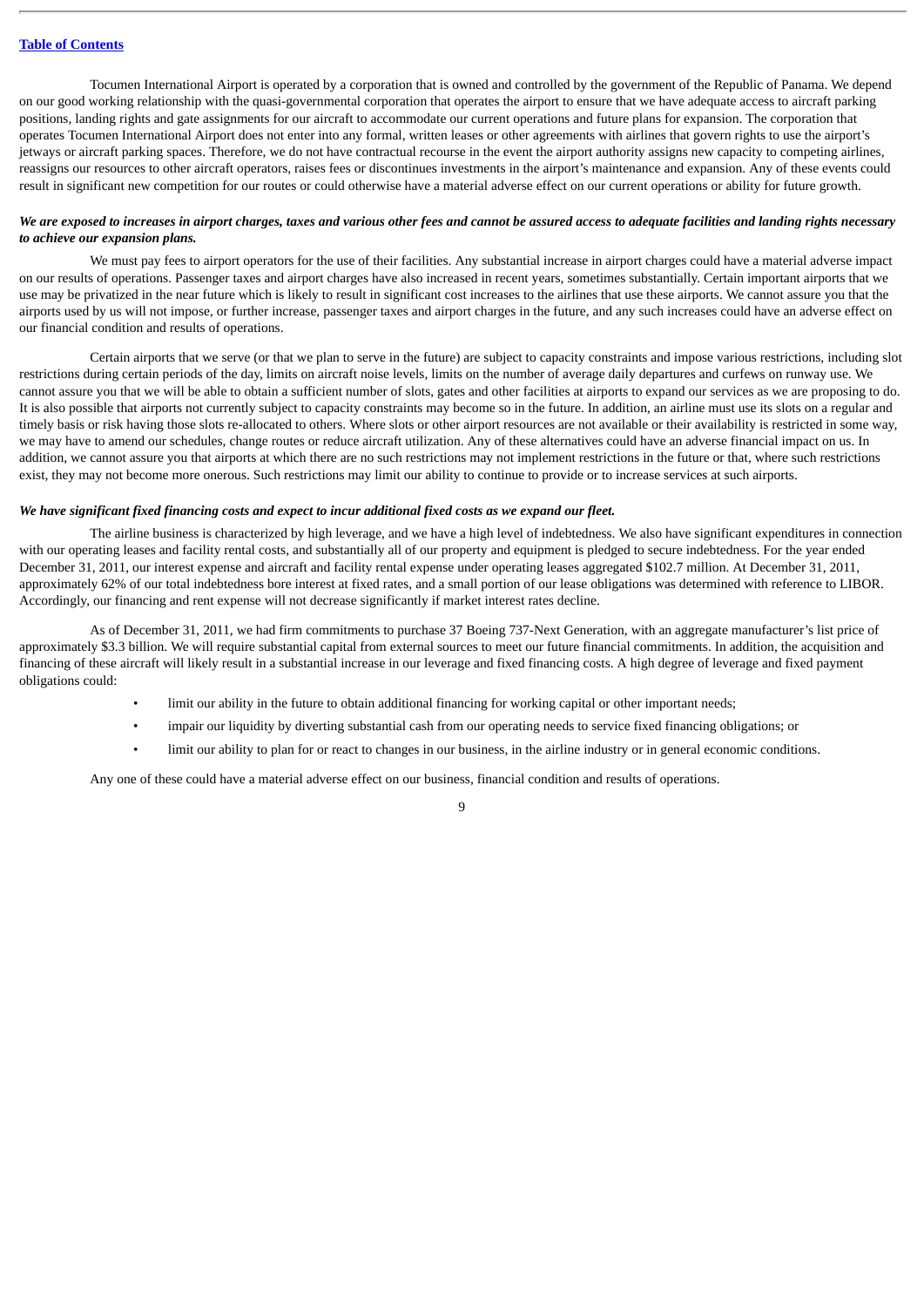# *Our existing debt financing agreements and our aircraft operating leases contain restrictive covenants that impose significant operating and financial restrictions on us.*

Our aircraft financing loans and operating leases and the instruments governing our other indebtedness contain a number of significant covenants and restrictions that limit our ability and our subsidiaries' ability to:

- create material liens on our assets;
- take certain actions that may impair creditors' rights to our aircraft;
- sell assets or engage in certain mergers or consolidations; and
- engage in other specified significant transactions.

In addition, several of our aircraft financing agreements require us to maintain compliance with specified financial ratios and other financial and operating tests. For example, our access to certain borrowings under our aircraft financing arrangements is conditioned upon our maintenance of minimum debt service coverage and capitalization ratios. See "Item 5 Operating and Financial Review and Prospects—Liquidity and Capital Resources." Complying with these covenants may cause us to take actions that make it more difficult to execute successfully our business strategy, and we may face competition from companies not subject to such restrictions. Moreover, our failure to comply with these covenants could result in an event of default or refusal by our creditors to extend certain of our loans.

# *If we fail to successfully take delivery of or reliably operate new aircraft, our business could be harmed.*

In 2012, we expect to take delivery of 13 Boeing 737-800 and in the future we expect to continue to incorporate new aircraft into our fleet. The decision to incorporate new aircraft is based on a variety of factors, including the implementation of our growth strategy. Acquisition of new aircraft involves a variety of risks relating to its ability to be successfully placed into service including:

- manufacturer's delays in meeting the agreed upon aircraft delivery schedule;
- difficulties in obtaining financing on acceptable terms to complete our purchase of all of the aircraft we have committed to purchase; and
- the inability of new aircraft and their components to comply with agreed upon specifications and performance standards.

In addition, our fleet includes 26 Embraer 190 aircraft, which is a relatively new aircraft to the industry. Technical issues with our Embraer 190 aircraft would increase our maintenance expenses, and we cannot predict the reliability of the Embraer aircraft as the aircraft matures.

If we fail to successfully take delivery of or reliably operate new aircraft, our business, financial condition and results of operations could be harmed.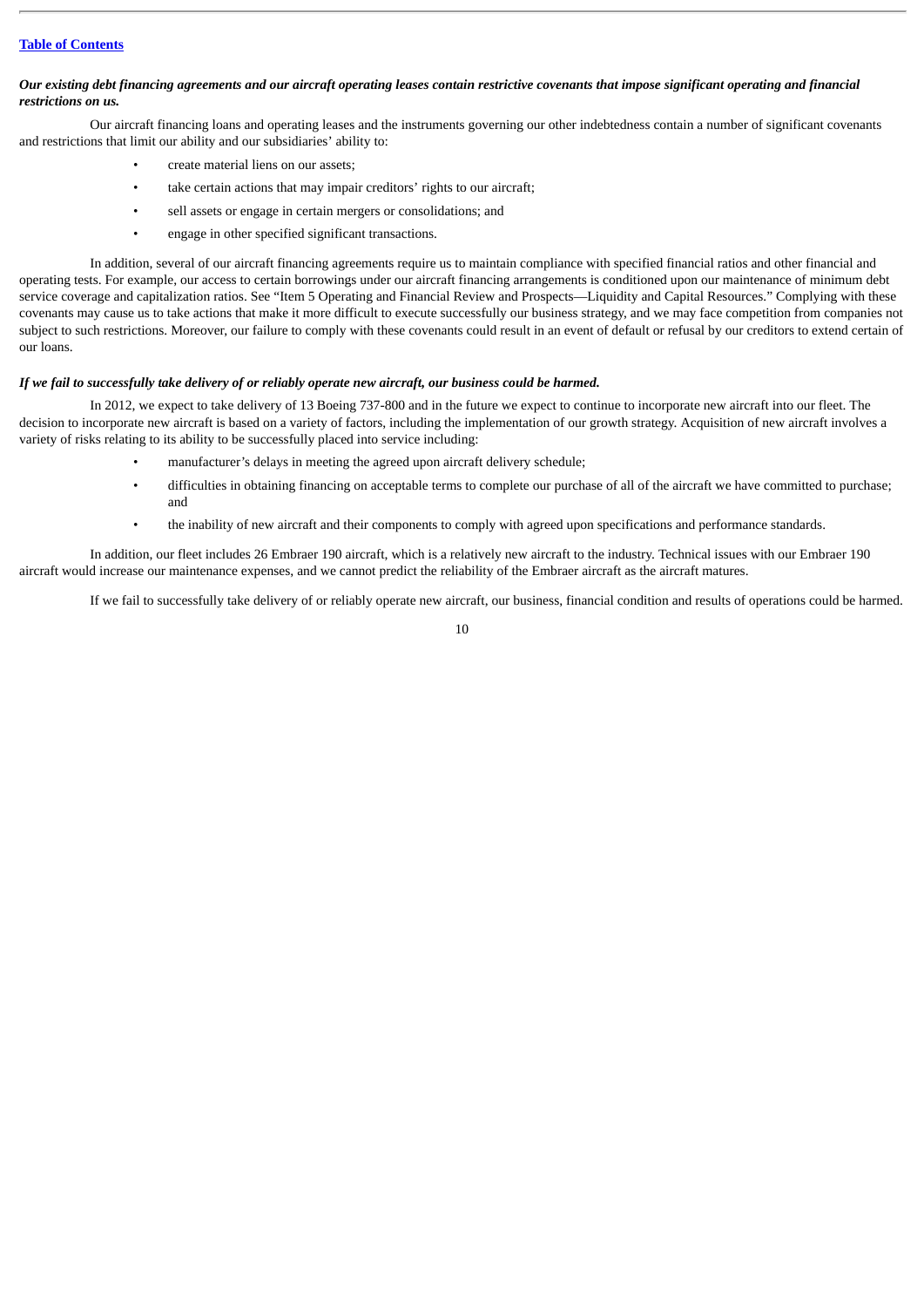#### *If we were to determine that our aircraft, rotable parts or inventory were impaired, it would have a significant adverse effect on our operating results.*

If there is objective evidence that an impairment loss on long-lived assets carried at amortized cost has been incurred, the amount of the impairment loss is measured as the difference between the asset's carrying amount and the higher of its fair value less cost to sell and its value in use, defined as the present value of estimated future cash flows (excluding future expected credit losses that have not been incurred) discounted at the asset's risk adjusted interest rate. The carrying amount of the asset is reduced and the loss is recorded in the consolidated statement of income. In addition to the fact that the value of our fleet declines as it ages, any potential excess capacity in the airline industry, airline bankruptcies and other factors beyond our control may further contribute to the decline of the fair market value of our aircraft and related rotable parts and inventory. If such impairment does occur, we would be required under IFRS to write down these assets through a charge to earnings. A significant charge to earnings would adversely affect our financial condition and operating results. In addition, the interest rates on and the availability of certain of our aircraft financing loans are tied to the value of the aircraft securing the loans. If those values were to decrease substantially, our interest rates may rise or the lenders under those loans may cease extending credit to us, either of which could have an adverse impact on our financial condition and results of operations.

#### *We rely on information technology systems, and we may become more dependent on such systems in the future.*

We rely upon information technology systems to operate our business and increase our efficiency. We are highly reliant on certain systems for maintenance, reservations, check-in, revenue management, accounting and cargo distribution. Other systems are designed to decrease distribution costs through Internet reservations and to maximize cargo distributions. These systems may not deliver their anticipated benefits. Also, in transitioning to new systems we may lose data or experience interruptions in service, which could harm our business.

#### *Our quarterly results can fluctuate substantially, and the trading price of our Class A shares may be affected by such variations.*

The airline industry is by nature cyclical and seasonal, and our operating results may vary from quarter to quarter. In general, demand for air travel is higher in the third and fourth quarters, particularly in international markets, because of the increase in vacation travel during these periods relative to the remainder of the year. We tend to experience the highest levels of traffic and revenue in July and August, with a smaller peak in traffic in December and January. We generally experience our lowest levels of passenger traffic in April and May. Given our high proportion of fixed costs, seasonality can affect our profitability from quarter to quarter. Demand for air travel is also affected by factors such as economic conditions, war or the threat of war, fare levels and weather conditions.

Due to the factors described above and others described in this annual report, quarter-to-quarter comparisons of our operating results may not be good indicators of our future performance. In addition, it is possible that in any quarter our operating results could be below the expectations of investors and any published reports or analysis regarding our company. In that event, the price of our Class A shares could decline, perhaps substantially.

# *Our reputation and financial results could be harmed in the event of an accident or incident involving our aircraft.*

An accident or incident involving one of our aircraft could involve significant claims by injured passengers and others, as well as significant costs related to the repair or replacement of a damaged aircraft and its temporary or permanent loss from service. We are required by our creditors and the lessors of our aircraft under our operating lease agreements to carry liability insurance, but the amount of such liability insurance coverage may not be adequate and we may be forced to bear substantial losses in the event of an accident. Our insurance premiums may also increase due to an accident or incident affecting one of our aircraft. Substantial claims resulting from an accident in excess of our related insurance coverage or increased premiums would harm our business and financial results.

Moreover, any aircraft accident or incident, even if fully insured, could cause the public to perceive us as less safe or reliable than other airlines which could harm our business and results of operations. The Copa brand name and our corporate reputation are important and valuable assets. Adverse publicity (whether or not justified) could tarnish our reputation and reduce the value of our brand. Adverse perceptions of the types of aircraft that we operate arising from safety concerns or other problems, whether real or perceived, or in the event of an accident involving those types of aircraft could significantly harm our business as the public may avoid flying our aircraft.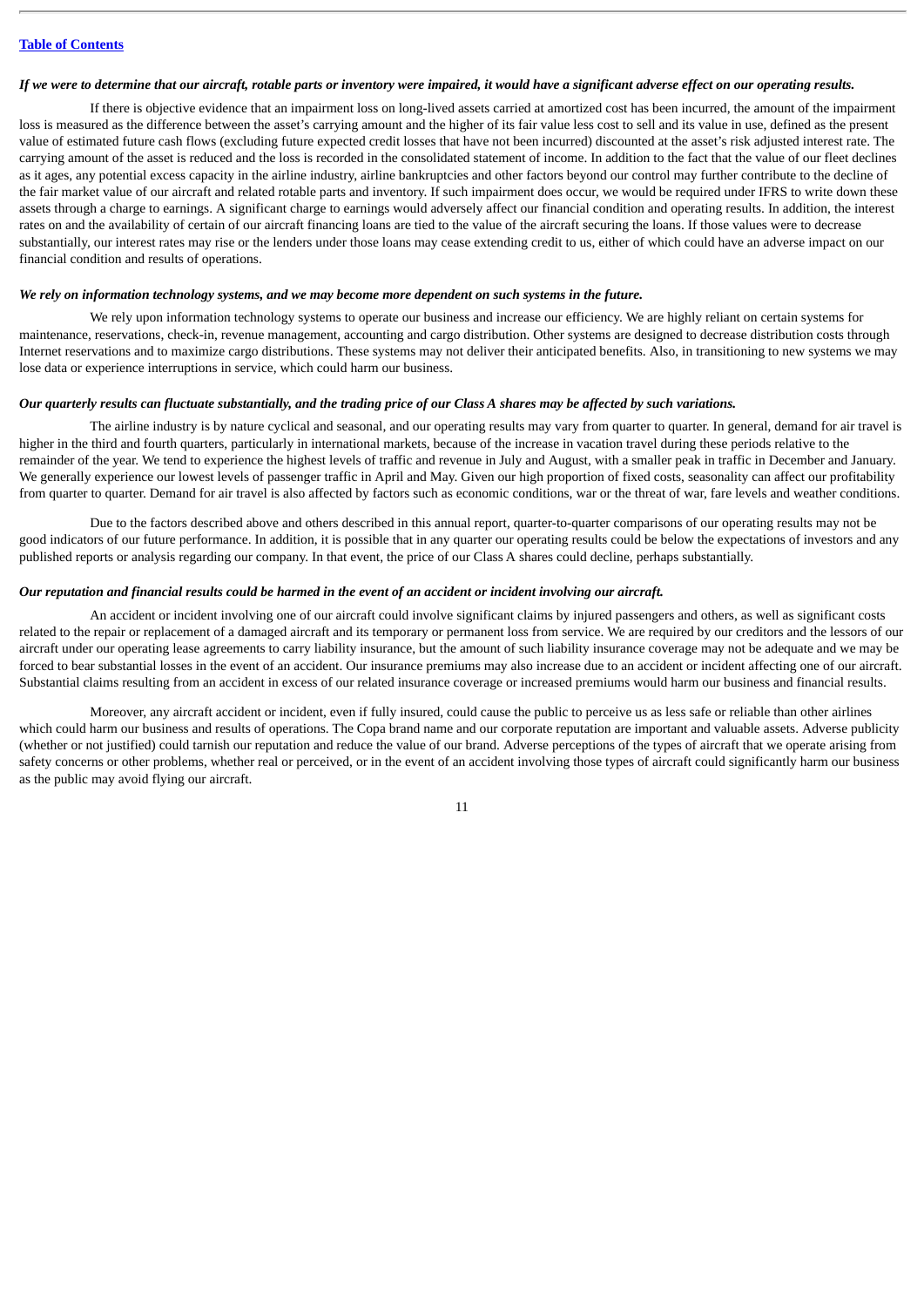#### *Fluctuations in foreign exchange rates could negatively affect our net income.*

In 2011, approximately 68.3% of our expenses and 40.3% of our revenues were denominated in U.S. dollars. The remainder of our expenses and revenues were denominated in the currencies of the various countries to which we fly, with the largest non-dollar amount denominated in Colombian Pesos due to our volume of business in Colombia. If any of these currencies decline in value against the U.S. dollar, our revenues, expressed in U.S. dollars, and our operating margin would be adversely affected. We may not be able to adjust our fares denominated in other currencies to offset any increases in U.S. dollar-denominated expenses, increases in interest expense or exchange losses on fixed obligations or indebtedness denominated in foreign currency. In 2011, we had hedges in place with respect to some of our U.S. dollar / Colombian Peso exposure.

We are also exposed to exchange rate losses, as well as gains, due to the fluctuation in the value of local currencies vis-à-vis the U.S. dollar during the period of time between the time we are paid in local currencies and the time we are able to repatriate the revenues in U.S. dollars. Although in most countries to which we fly this period is typically between one and two weeks, in Venezuela, foreign companies, including airlines, have experienced increasing delays for approvals by the Venezuelan government to repatriate funds. We have significant cash balances in Venezuelan Bolivars subject to Venezuelan exchange controls. In recent periods, we have experienced up to a nine month delay in repatriating funds. On January 8, 2010, the Venezuelan government announced its decision to implement new fixed exchange rates effective January 11, 2010, which resulted in a significant devaluation of the Bolivars against the U.S. dollar. As a result, we incurred losses of approximately \$19.7 million in 2010. Given the uncertainty with respect to the exchange control regime in Venezuela, we continue to be exposed in respect of our cash balance in Venezuelan Bolivars should there be a further devaluation.

#### *Our maintenance costs will increase as our fleet ages.*

The average age of our fleet was approximately 5.1 years as of December 31, 2011. Historically, we have incurred low levels of maintenance expenses relative to the size of our fleet because most of the parts on our aircraft are covered under multi-year warranties. As our fleet ages, these warranties expire and the mileage on each aircraft increases, our maintenance costs may increase significantly, both on an absolute basis and as a percentage of our operating expenses.

# *If we enter into a prolonged dispute with any of our employees, many of whom are represented by unions, or if we are required to increase substantially the salaries or benefits of our employees, it may have an adverse impact on our operations and financial condition.*

Approximately 58% of the Company's employees belong to a labor union. There are currently five unions covering our Copa employees based in Panama and four unions covering our Copa Colombia employees in Colombia.

The five unions in Panama are: the pilots' union (UNPAC); the flight attendants' union (SIPANAB); the mechanics' union (SITECMAP); the traffic attendants' union (UGETRACO); and a generalized union (SIELAS), which represents ground personnel, messengers, drivers, counter agents, and other nonexecutive administrative staff. Copa entered into collective bargaining agreements with its pilot union in November 2007, its general union in July 2008, its mechanics union in April 2009, and its flight attendants union in March 2010. Collective bargaining agreements in Panama are typically between three and four year terms. Recently, Copa settled negotiations related to alleged labor violations submitted by SIELAS. The next negotiations with SIELAS are expected to take place in September 2013. We started negotiations with UNPAC for a new collective bargaining agreement with a target completion date of August 2012. Copa Airlines has traditionally experienced good relations with its unions.

Four unions cover our employees in Colombia: the pilots' union (ACDAC), the flight attendants' union (ACAV), the industry union, and the mechanics union. We commenced negotiations with ACDAC on February 28, 2012, and expect to enter into arbitration proceedings to reach settlement with each of the ACAV, the industry union, and the mechanics union. Typically, collective bargaining agreements in Colombia have terms of two to four years. Although Copa Colombia usually settles many of its collective bargaining agreement negotiations through arbitration proceedings, it has traditionally experienced good relations with its unions.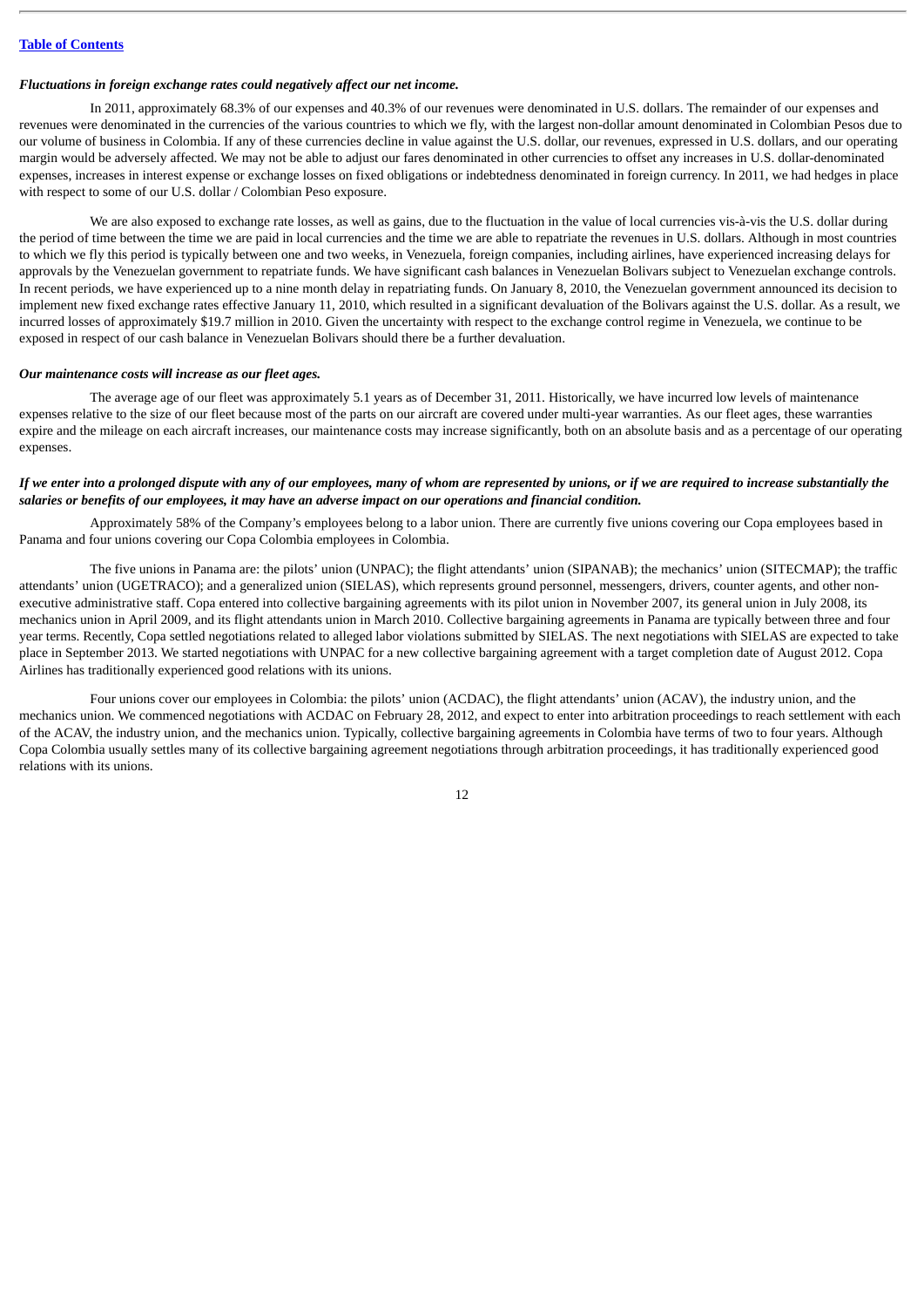The Company's employees in Brazil are covered by industry union agreements that cover all airline industry employees in the country.

A strike, work interruption or stoppage or any prolonged dispute with our employees who are represented by any of these unions could have an adverse impact on our operations. These risks are typically exacerbated during periods of renegotiation with the unions. Any renegotiated collective bargaining agreement could feature significant wage increases and a consequent increase in our operating expenses. Any failure to reach an agreement during negotiations with unions may require us to enter into arbitration proceedings, and agree to terms that are less favorable to us than our existing agreements. Employees outside of Panama that are not currently members of unions may also form new unions that may seek further wage increases or benefits.

Our business is labor intensive. We expect salaries, wages and benefits to increase on a gross basis, and these costs could increase as a percentage of our overall costs. If we are unable to hire, train and retain qualified pilots and other employees at a reasonable cost, our business could be harmed and we may be unable to complete our expansion plans.

# *Our revenues depend on our relationship with travel agents and tour operators.*

In 2011, approximately 61% of our revenues were derived from tickets sold by travel agents or tour operators. We cannot assure you that we will be able to maintain favorable relationships with these ticket sellers. Our revenues could be adversely impacted if travel agents or tour operators elect to favor other airlines or to disfavor us. Our relationship with travel agents and tour operators may be affected by:

- the size of commissions offered by other airlines;
- changes in our arrangements with other distributors of airline tickets; and
- the introduction and growth of new methods of selling tickets.

# *We rely on third parties to provide our customers and us with facilities and services that are integral to our business.*

We have entered into agreements with third-party contractors to provide certain facilities and services required for our operations, such as heavy aircraft and engine maintenance; call center services; catering, ground handling, cargo and baggage handling, or "below the wing" aircraft services. For example, at airports other than Tocumen International Airport, most of our "below the wing" aircraft services are performed by third party contractors. Overhaul maintenance and "C-checks" are handled by contractors in the United States and Costa Rica, and some line maintenance is handled at certain airports by contract workers rather than our employees. Substantially all of our agreements with third-party contractors are subject to termination on short notice. The loss or expiration of these agreements or our inability to renew these agreements or to negotiate new agreements with other providers at comparable rates could harm our business and results of operations. Further, our reliance on third parties to provide reliable equipment or essential services on our behalf gives us less control over the costs, efficiency, timeliness and quality of our service. A contractor's negligence could compromise our aircraft or endanger passengers and crew. This could also have a material adverse effect on our business. We expect to be dependent on such agreements for the foreseeable future and if we enter any new market, we will need to have similar agreements in place.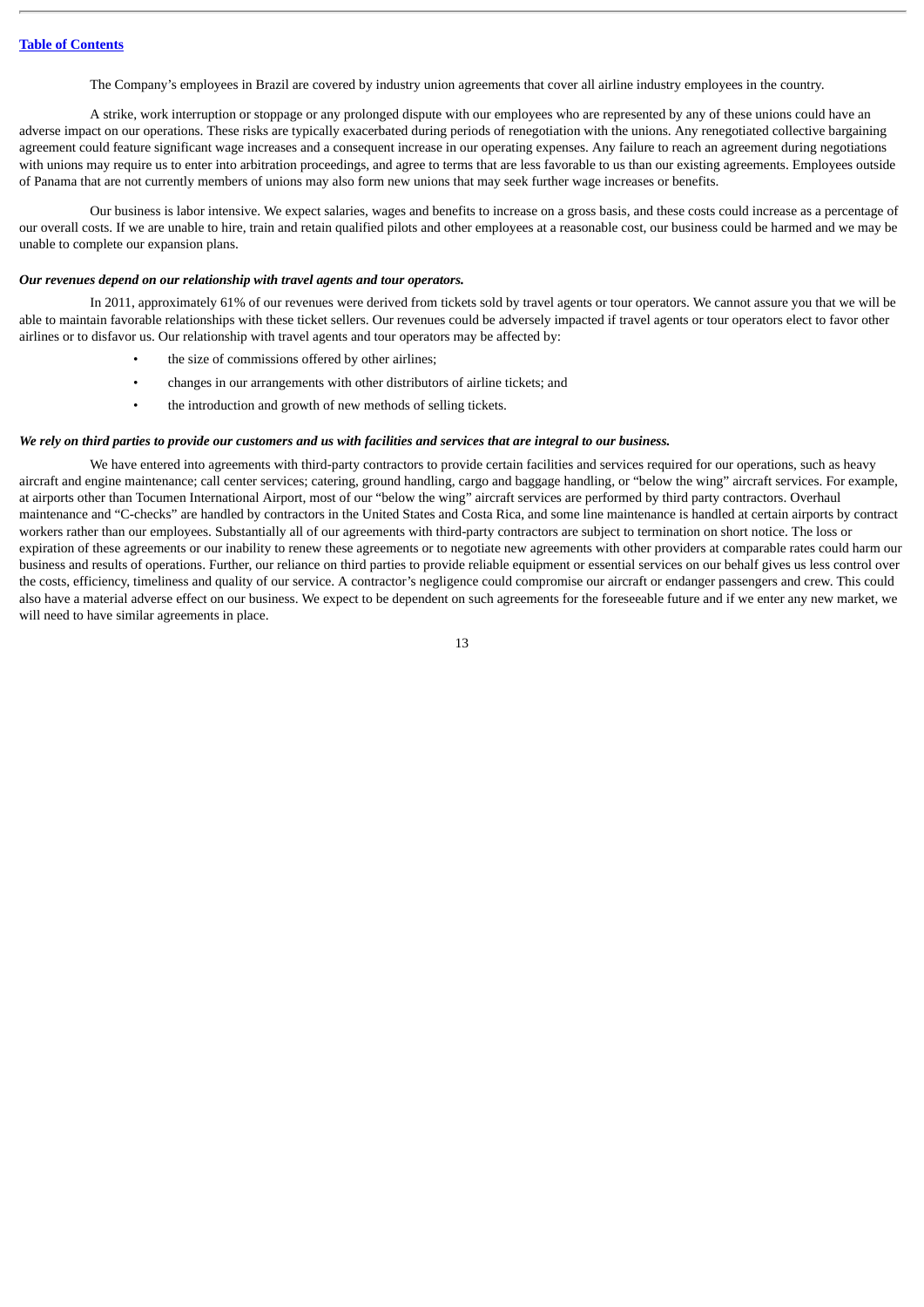#### *We depend on a limited number of suppliers.*

We are subject to the risks of having a limited number of suppliers for our aircraft and engines. One of the elements of our business strategy is to save costs by operating a simplified aircraft fleet. Copa currently operates the Boeing 737-700/800 Next Generation aircraft powered by CFM 56-7B engines from CFM International and the Embraer 190, powered by General Electric CF 34-10 engines. We currently intend to continue to rely exclusively on these aircraft for the foreseeable future. If any of Boeing, Embraer, CFM International or GE Engines were unable to perform their contractual obligations, or if we are unable to acquire or lease new aircraft or engines from aircraft or engine manufacturers or lessors on acceptable terms, we would have to find another supplier for a similar type of aircraft or engine.

If we have to lease or purchase aircraft from another supplier, we could lose the benefits we derive from our current fleet composition. We cannot assure you that any replacement aircraft would have the same operating advantages as the Boeing 737-700/800 Next Generation or Embraer 190 aircraft that would be replaced or that Copa could lease or purchase engines that would be as reliable and efficient as the CFM 56-7B and GE CF34-10. We may also incur substantial transition costs, including costs associated with retraining our employees, replacing our manuals and adapting our facilities. Our operations could also be harmed by the failure or inability of Boeing, Embraer, CFM International or GE Engines to provide sufficient parts or related support services on a timely basis.

Our business would be significantly harmed if a design defect or mechanical problem with any of the types of aircraft or components that we operate were discovered that would ground any of our aircraft while the defect or problem was corrected, assuming it could be corrected at all. The use of our aircraft could be suspended or restricted by regulatory authorities in the event of any actual or perceived mechanical or design problems. Our business would also be significantly harmed if the public began to avoid flying with us due to an adverse perception of the types of aircraft that we operate stemming from safety concerns or other problems, whether real or perceived, or in the event of an accident involving those types of aircraft or components.

We also depend on limited suppliers with respect to supplies obtained locally, such as our fuel supply. These local suppliers may not be able to maintain the pace of our growth and our requirements may exceed their capabilities, which may adversely affect our ability to execute our growth strategy.

### *We are dependent on key personnel.*

Our success depends to a significant extent on the ability of our senior management team and key personnel to operate and manage our business effectively. Our employment agreements with key personnel do not contain any non-competition provisions applicable upon termination. Competition for highly qualified personnel is intense. If we lose any executive officer, senior manager or other key employee and are not able to obtain an adequate replacement, or if we are unable to attract and retain new qualified personnel, our business, financial condition and results of operations could be materially adversely affected.

# *Our operations in Cuba, which has been identified by the U.S. Department of State as a state sponsor of terrorism, may adversely affect our reputation and the liquidity and value of our Class A shares.*

We currently operate approximately five daily departures to and from Cuba which provide passenger, cargo and mail transportation service. For the year ended December 31, 2011, our transported passengers to and from Cuba represented approximately 5.2% of our total passengers carried. Our operating revenues from Cuban operations during the year ended December 31, 2011 represented approximately 5.8% of our total consolidated operating revenues for such year. Our assets located in Cuba are insignificant.

Cuba has been identified by the United States government as a state sponsor of terrorism, and the U.S. Treasury Department's Office of Foreign Assets Control (OFAC) administers and enforces economic and trade sanctions based on U.S. foreign policy against Cuba and certain other targeted foreign countries. You should understand that our overall business reputation may suffer as a result of our activities in Cuba, particularly if such activities grow in the future. Certain U.S. states have recently enacted legislation regarding investments by pension funds and other retirement systems in companies, such as ours, that have business activities with Cuba and other countries that have been identified as terrorist-sponsoring states. Similar legislation may be pending in other states. As a result, pension funds and other retirement systems may be subject to new reporting requirements and other burdensome restrictions with respect to investments in companies such as ours. Pension funds and similar institutions represent an important source of demand for our shares, and if their willingness to invest in and hold our shares were to diminish as a result of any such requirements or restrictions, or for any other reason, it would likely have a material adverse effect on the liquidity and value of our Class A shares.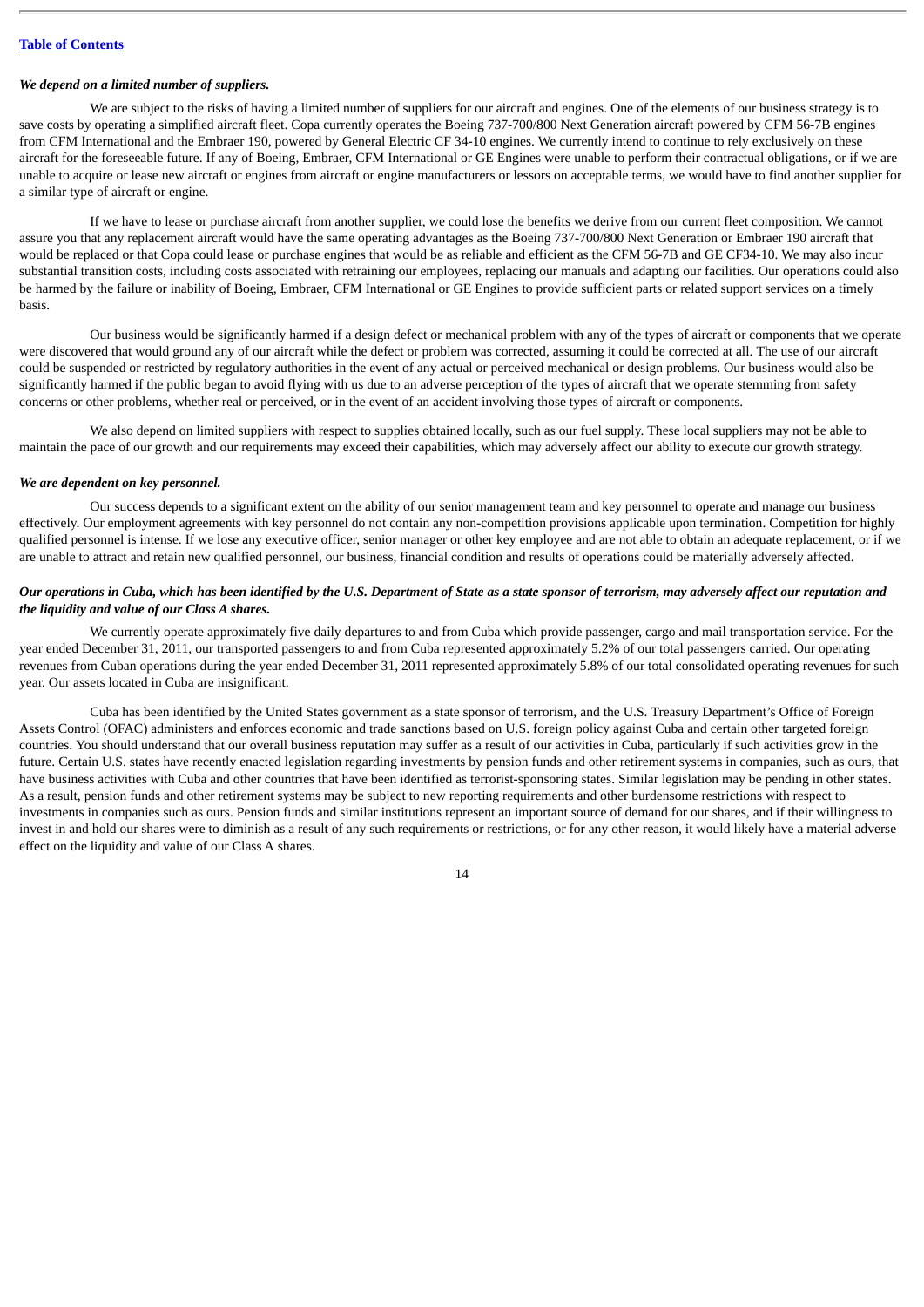# **Risks Relating to the Airline Industry**

# *The airline industry is highly competitive.*

We face intense competition throughout our route network. Overall airline industry profit margins are low and industry earnings are volatile. Airlines compete in the areas of pricing, scheduling (frequency and flight times), on-time performance, frequent flyer programs and other services. Some of our competitors, such as American Airlines, have larger customer bases and greater brand recognition in the markets we serve outside Panama, and some of our competitors have significantly greater financial and marketing resources than we have. Airlines based in other countries may also receive subsidies, tax incentives or other state aid from their respective governments, which are not provided by the Panamanian government. The commencement of, or increase in, service on the routes we serve by existing or new carriers could negatively impact our operating results. Likewise, competitors' service on routes that we are targeting for expansion may make those expansion plans less attractive.

We compete with a number of other airlines that currently serve some of the routes on which we operate, including Avianca-Taca, American Airlines, Delta Air Lines, AeroMéxico, and to a lesser extent, the LAN Group, among others. Strategic alliances, bankruptcy restructurings and industry consolidations characterize the airline industry and tend to intensify competition. In 2011, the LAN Group acquired Aires, a low-cost Colombian air carrier, which is now operated as LAN Colombia. In addition, several air carriers have reorganized in recent years, including certain of our competitors, such as Avianca-Taca and Delta, and have benefited from lower operating costs and fare discounting in order to maintain cash flows and to enhance continued customer loyalty. In addition, since 2008, the airline industry has experienced increased consolidation and changes in international alliances, both of which have altered and will continue to alter the competitive landscape in the industry by resulting in the formation of airlines and alliances with increased financial resources, more extensive global networks and altered cost structures. Although we intend to compete vigorously and maintain our strong competitive position in the industry, Avianca-Taca and LAN Colombia represent a significant portion of the domestic market in Colombia and have access to greater resources as a result of their recent combinations. It is therefore likely that Copa Colombia will face stronger competition in the future than it has in recent years, and its prior results may not be indicative of its future performance. In addition, Copa is currently in the process of complying with the requirements to join Star Alliance with a target entry date during the 2<sup>nd</sup> quarter of 2012. One of our main competitors, Avianca-Taca, is also in the process of joining Star Alliance. We cannot predict the extent to which participating in the same alliance as one of our direct competitors may impact our revenues, current operations or ability for future growth.

We must constantly react to changes in prices and services offered by our competitors to remain competitive. The airline industry is highly susceptible to price discounting, particularly because airlines incur very low marginal costs for providing service to passengers occupying otherwise unsold seats. Carriers use discount fares to stimulate traffic during periods of lower demand to generate cash flow and to increase market share. Any lower fares offered by one airline are often matched by competing airlines, which often results in lower industry yields with little or no increase in traffic levels. Price competition among airlines in the future could lead to lower fares or passenger traffic on some or all of our routes, which could negatively impact our profitability. We cannot assure you that any of our competitors will not undercut our fares in the future or increase capacity on routes in an effort to increase their respective market share. Although we intend to compete vigorously and to assert our rights against any predatory conduct, such activity by other airlines could reduce the level of fares or passenger traffic on our routes to the point where profitable levels of operations could not be maintained. Due to our smaller size and financial resources compared to several of our competitors, we may be less able to withstand aggressive marketing tactics or fare wars engaged in by our competitors should such events occur.

#### *We may face increasing competition from low-cost carriers offering discounted fares.*

Traditional hub-and-spoke carriers in the United States and Europe continue to face substantial and increasing competitive pressure from low-cost carriers offering discounted fares. The low-cost carriers' operations are typically characterized by point-to-point route networks focusing on the highest demand city pairs, high aircraft utilization, single class service and fewer in-flight amenities. As evidenced by the operations of Gol Intelligent Airlines or Gol, which continues to grow both in Brazil as well as in other South American countries, Spirit, which serves Latin America, including Panama, from Fort Lauderdale, JetBlue, which flies from Orlando to Bogota, San José, San Juan, Santo Domingo, and Bahamas; and a number of low-cost carriers which operate within Mexico, among others, the low-cost carrier business model appears to be gaining acceptance in the Latin American aviation industry. As a result, we may face new and substantial competition from low-cost carriers in the future which could result in significant and lasting downward pressure on the fares we charge for flights on our routes.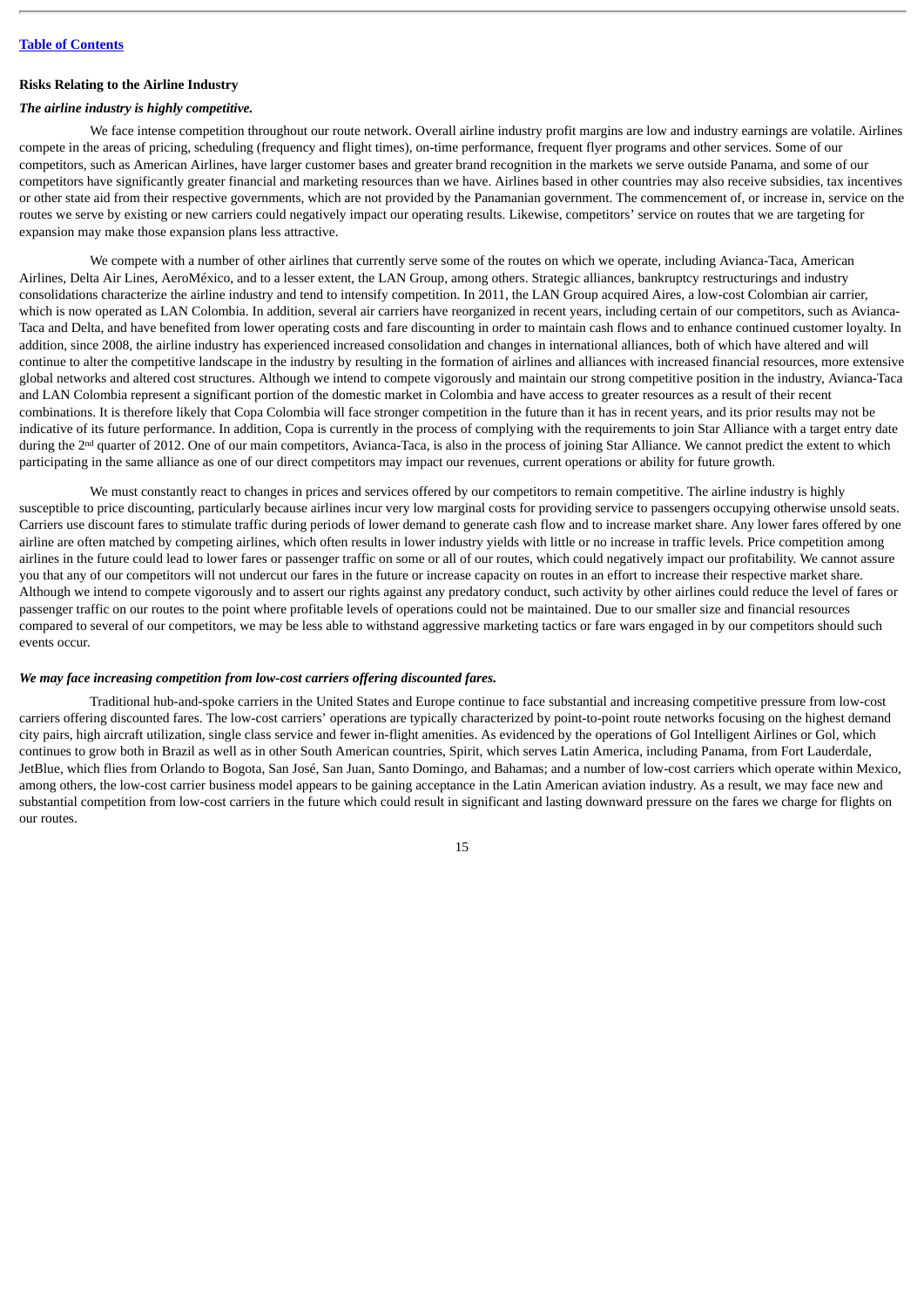#### *Significant changes or extended periods of high fuel costs or fuel supply disruptions could materially affect our operating results.*

Fuel costs constitute a significant portion of our total operating expenses, representing approximately 31.5% of operating expenses in 2010 and 37.8% in 2011. Jet fuel costs have been subject to wide fluctuations as a result of increases in demand, sudden disruptions in and other concerns about global supply, as well as market speculation. Fuel prices reached record levels during the middle of 2008, decreased substantially in 2009, and increased once again throughout 2010 and 2011. Both the cost and availability of fuel are subject to many economic, political, weather, environmental and other factors and events occurring throughout the world that we can neither control nor accurately predict, including international political and economic circumstances such as the political instability in major oil-exporting countries in Latin America, Africa and Asia. If a future fuel supply shortage were to arise as a result of production curtailments by the Organization of the Petroleum Exporting Countries, or OPEC, a disruption of oil imports, supply disruptions resulting from severe weather or natural disasters, the continued unrest in the Middle East or otherwise, higher fuel prices or further reductions of scheduled airline services could result. We cannot assure you that we would be able to offset any increases in the price of fuel by increasing our fares.

We routinely enter into derivative contracts for a portion of our fuel needs to protect against rising fuel costs, although in recent periods, we have entered into such arrangements on a much more selective basis. These agreements provide only limited protection against increases in the price of fuel or our counterparties' inability to perform under the agreement, can be less effective during volatile market conditions and may be unavailable to us in the event of a deterioration in our financial condition. Because of the large volume of jet fuel that we consume in our business, entering into derivative contracts for any substantial portion of our future projected fuel requirements is costly. Fuel prices are likely to increase above their current levels and may do so in the near future, which could materially and negatively affect our operating results. Conversely, declines in fuel prices may increase the costs associated with our fuel hedging arrangements to the extent we have entered into swaps or collars. Swaps and put options sold as part of a collar obligate us to make payments to the counterparty upon settlement of the contracts if the price of the commodity hedged falls below the agreed upon amount. Historically, declining crude oil prices have resulted in our being required to post significant amounts of collateral to cover potential amounts owed with respect to swap and collar contracts that have not yet settled. Additionally, lower fuel prices may result in lower fares through the reduction or elimination of fuel surcharges.

#### *We may experience difficulty finding, training and retaining pilots and other employees.*

The airline industry is a labor-intensive business. We employ a large number of flight attendants, maintenance technicians and other operating and administrative personnel. The airline industry has, from time to time, experienced a shortage of qualified personnel. In addition, as is common with most of our competitors, we may, from time to time, face considerable turnover of our employees. Should the turnover of employees sharply increase, our training costs will be significantly higher. We cannot assure you that we will be able to recruit, train and retain the qualified employees that we need to continue our current operations or replace departing employees. A failure to hire and retain qualified employees at a reasonable cost could materially adversely affect our business, financial condition and results of operations.

Under Panamanian law, there is a limit on the maximum number of non-Panamanian national employees we may employ. Our need for qualified pilots at times exceeded the domestic supply and has caused us to hire a substantial number of non-Panamanian national pilots. We cannot assure you that we will continue to attract foreign pilots or obtain government approvals to hire such pilots. The inability to attract and retain pilots may adversely affect our growth strategy by limiting our ability to add new routes or increase the frequency of existing routes.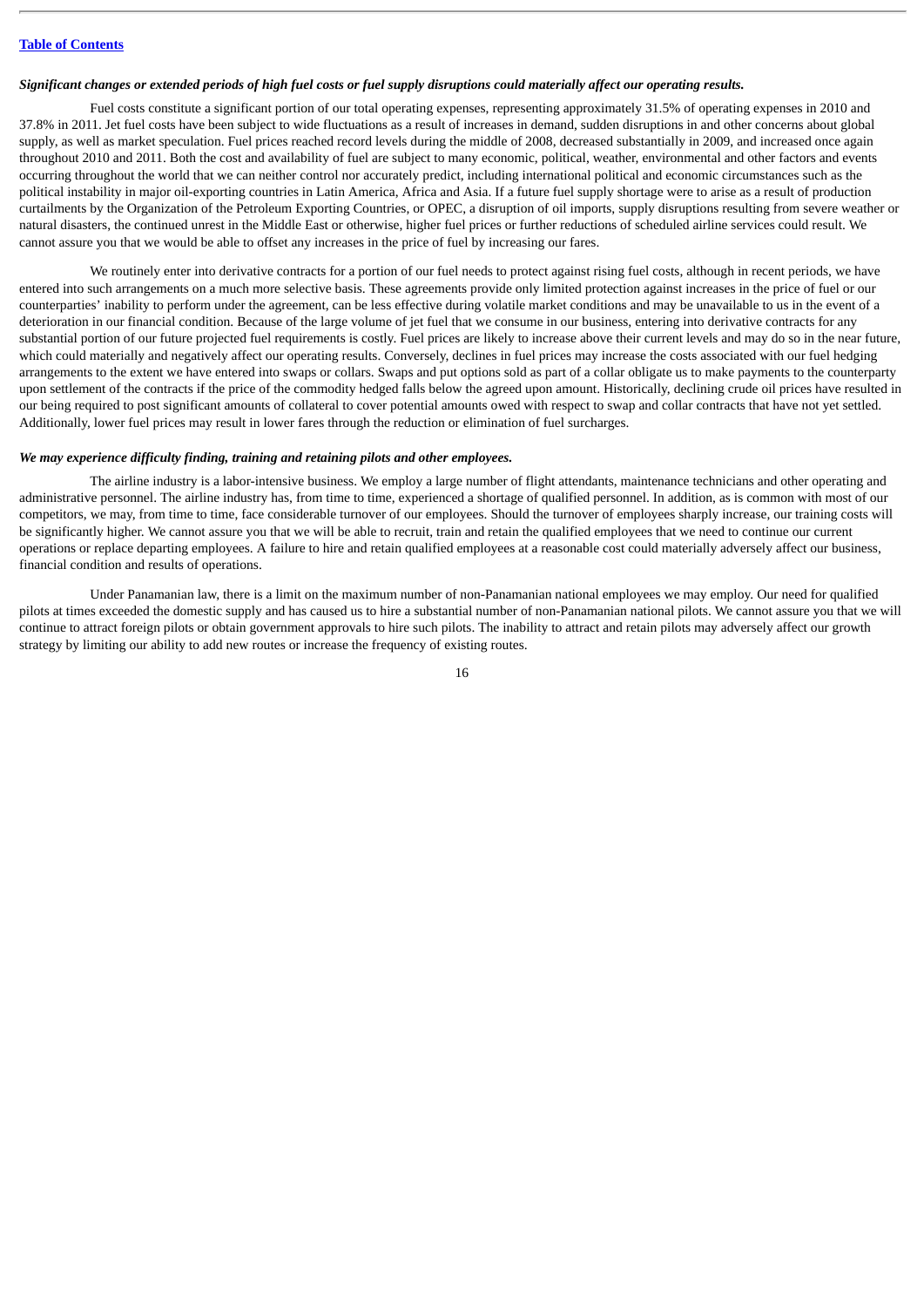# *Because the airline industry is characterized by high fixed costs and relatively elastic revenues, airlines cannot quickly reduce their costs to respond to shortfalls in expected revenue.*

The airline industry is characterized by low gross profit margins, high fixed costs and revenues that generally exhibit substantially greater elasticity than costs. The operating costs of each flight do not vary significantly with the number of passengers flown and, therefore, a relatively small change in the number of passengers, fare pricing or traffic mix could have a significant effect on operating and financial results. These fixed costs cannot be adjusted quickly to respond to changes in revenues and a shortfall from expected revenue levels could have a material adverse effect on our net income.

# *Our business may be adversely affected by downturns in the airline industry caused by terrorist attacks, political unrest, war or outbreak of disease, which may alter travel behavior or increase costs.*

Demand for air transportation may be adversely affected by terrorist attacks, war or political and social instability, epidemics, natural disasters and other events. Any of these events in the markets in which we operate could have a material impact on our business, financial condition and results of operations. Furthermore, these types of situations could have a prolonged effect on air transportation demand and on certain cost items, such as security and insurance costs.

The terrorist attacks in the United States on September 11, 2001, for example had a severe and lasting adverse impact on the airline industry, in particular, a decrease in airline traffic in the United States and, to a lesser extent, in Latin America. Our revenues depend on the number of passengers traveling on our flights. Therefore, any future terrorist attacks or threat of attacks, whether or not involving commercial aircraft, any increase in hostilities relating to reprisals against terrorist organizations, including an escalation of military involvement in the Middle East, or otherwise and any related economic impact could result in decreased passenger traffic and materially and negatively affect our business, financial condition and results of operations.

Public health threats, such as the H1N1 flu virus, the bird flu, Severe Acute Respiratory Syndrome (SARS) and other highly communicable diseases, affect travel behavior and could have a material adverse effect on the industry. During the second quarter of 2009, passenger traffic was negatively affected as a result of the H1N1 flu crisis, which resulted in lower overall demand for intra-Latin America travel, especially to and from Mexico. Although we quickly responded to the crisis by reducing capacity, especially to Mexico, and the H1NI flu situation normalized by July 2009, we cannot assure you that the adverse effects of future outbreaks of H1NI or other such health threats will be able to be similarly contained. It is impossible to determine if and when such health threats, or perceived health threats, will occur, when the resulting adverse effects will abate and the extent to which they will further decrease demand for air travel, which could materially and negatively affect our business, financial condition and results of operations.

## *Increases in insurance costs and/or significant reductions in coverage would harm our business, financial condition and results of operations.*

Following the 2001 terrorist attacks, premiums for insurance against aircraft damage and liability to third parties increased substantially, and insurers could reduce their coverage or increase their premiums even further in the event of additional terrorist attacks, hijackings, airline crashes or other events adversely affecting the airline industry abroad or in Latin America. In the future, certain aviation insurance could become unaffordable, unavailable or available only for reduced amounts of coverage that are insufficient to comply with the levels of insurance coverage required by aircraft lenders and lessors or applicable government regulations. While governments in other countries have agreed to indemnify airlines for liabilities that they might incur from terrorist attacks or provide low-cost insurance for terrorism risks, the Panamanian government has not indicated an intention to provide similar benefits to us. Increases in the cost of insurance may result in both higher fares and a decreased demand for air travel generally, which could materially and negatively affect our business, financial condition and results of operations.

# *Failure to comply with applicable environmental regulations could adversely affect our business.*

Our operations are covered by various local, national and international environmental regulations. These regulations cover, among other things, emissions to the atmosphere, disposal of solid waste and aqueous effluents, aircraft noise and other activities that result from the operation of aircraft. Future operations and financial results may vary as a result of such regulations. Compliance with these regulations and new or existing regulations that may be applicable to us in the future could increase our cost base and adversely affect our operations and financial results.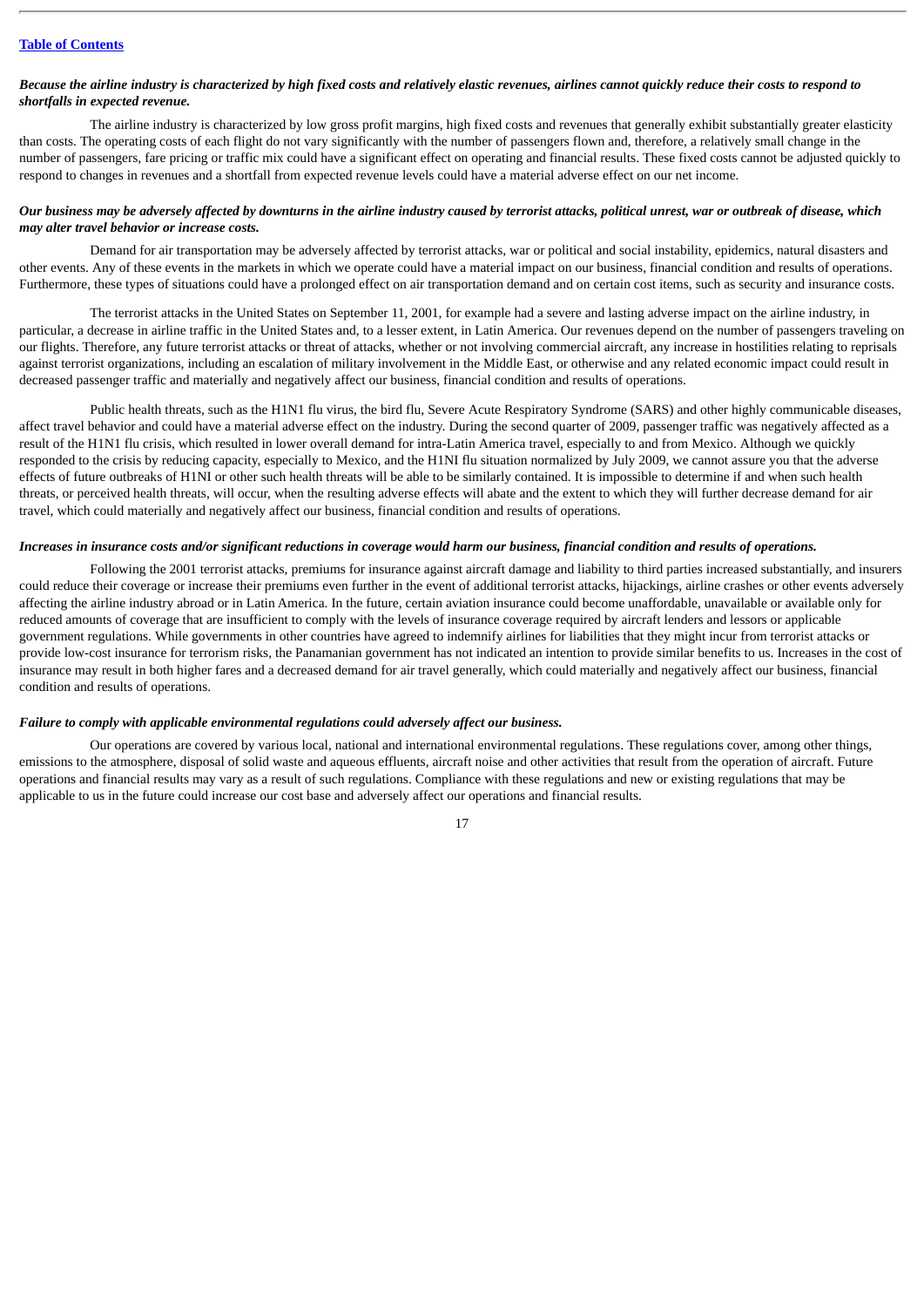# **Risks Relating to Panama and our Region**

### *We are highly dependent on conditions in Panama and, to a lesser extent, in Colombia.*

A substantial portion of our assets are located in the Republic of Panama and a significant proportion of our passengers either originates or ends their trip in Panama. Furthermore, substantially all of Copa's flights operate through our hub at Tocumen International Airport. As a result, we depend on economic and political conditions prevailing from time to time in Panama. Panama's economic conditions in turn highly depend on the continued profitability and economic impact of the Panama Canal. Control of the Panama Canal and many other assets were transferred from the United States to Panama in 1999 after nearly a century of U.S. control. Political events in Panama may significantly affect our operations.

Copa Colombia's results of operations are highly sensitive to macroeconomic and political conditions prevailing in Colombia, which have been highly volatile and unstable in recent decades. Although the state of affairs in Colombia has been steadily improving since 2002, political unrest and instability in Colombia could resume, which could adversely affect Copa Colombia's financial condition and results of operations.

According to International Monetary Fund estimates, the Panamanian and Colombian economies are expected to grow by 7.2% and 4.5%, respectively, in 2012 as measured by their GDP, however, if either economy experiences a sustained recession, or significant political disruptions, our business, financial condition and results of operations could be materially and negatively affected.

# A*ny increase in the taxes we or our shareholders pay in Panama or the other countries where we do business could adversely affect the value of our Class A shares.*

We cannot assure you that we will continue to pay taxes at the current rate. Our provision for income taxes was \$18.9 million and \$35.6 million in the years ended December 31, 2010 and 2011, which represented an effective income tax rate of 7.3% and 10.3% for the respective periods. We are subject to local tax regulations in each of the jurisdictions where we operate, the great majority of which are related to the taxation of income. In some of the countries to which we fly, we do not pay any income taxes, because we do not generate income under the laws of those countries either because they do not have income tax or because of treaties or other arrangements those countries have with Panama. In the remaining countries, we pay income tax at a rate ranging from 25% to 34% of income. Different countries calculate income in different ways, but they are typically derived from sales in the applicable country multiplied by our net margin or by a presumed net margin set by the relevant tax legislation. The determination of our taxable income in certain countries is based on a combination of revenues sourced to each particular country and the allocation of expenses of our operations to that particular country. The methodology for multinational transportation company sourcing of revenue and expense is not always specifically prescribed in the relevant tax regulations, and therefore is subject to interpretation by both us and the respective taxing authorities. Additionally, in some countries, the applicability of certain regulations governing non-income taxes and the determination of our filing status are also subject to interpretation. We cannot estimate the amount, if any, of potential tax liabilities that might result if the allocations, interpretations and filing positions used by us in our tax returns were challenged by the taxing authorities of one or more countries. If taxes were to increase, our financial performance and results of operations could be materially and adversely affected. Due to the competitive revenue environment, many increases in fees and taxes have been absorbed by the airline industry rather than being passed on to the passenger. Any such increases in our fees and taxes may reduce demand for air travel and thus our revenues.

As of 2010, the Panamanian tax code for the airline industry was amended and tax is now based on net income earned for traffic whose origin or destination is the Republic of Panama. The applicable tax rate for 2010 was 27.5%. For 2011 and going forward, the applicable tax rate will be 25.0%. Dividends from our Panamanian subsidiaries, including Copa, are separately subject to a 10% percent withholding tax on the portion attributable to Panamanian sourced income and a 5% withholding tax on the portion attributable to foreign sourced income. Additionally, a 7% value added tax is levied on tickets issued in Panama for travel commencing in Panama and going abroad, irrespective of where such tickets were ordered.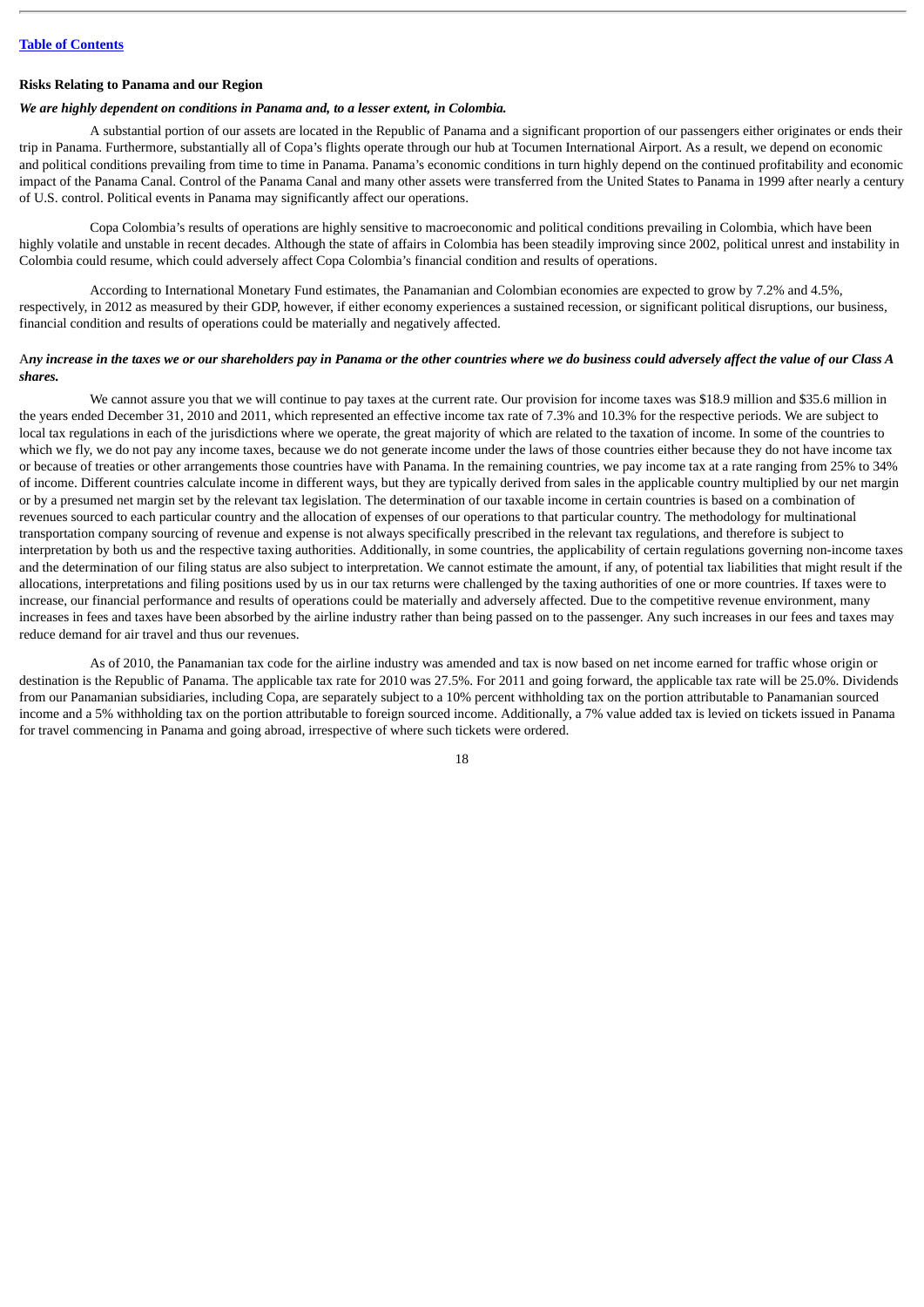#### *Political unrest and instability in Latin American countries to which we fly may adversely affect our business and the market price of our Class A shares.*

While geographic diversity helps to reduce our exposure to risks in any one country, we operate primarily within Latin America and are subject to a full range of risks associated with our international operations. These risks may include unstable political or economic conditions, lack of well-established or reliable legal systems, exchange controls and other limits on our ability to repatriate earnings and changeable legal and regulatory requirements. Although conditions throughout Latin America vary from country to country, our customers' reactions to developments in Latin America generally may result in a reduction in passenger traffic, which could materially and negatively affect our financial condition, results of operations and the market price of our Class A shares.

### **Risks Relating to Our Class A Shares**

# *The value of our Class A shares may be adversely affected by ownership restrictions on our capital stock and the power of our Board of Directors to take remedial actions to preserve our operating license and international route rights by requiring sales of certain outstanding shares or issuing new stock.*

Pursuant to the Panamanian Aviation Act, as amended and interpreted to date, and certain of the bilateral treaties affording us the right to fly to other countries, we are required to be "substantially owned" and "effectively controlled" by Panamanian nationals. Our failure to comply with such requirements could result in the loss of our Panamanian operating license and/or our right to fly to certain important countries. Our Articles of Incorporation *(Pacto Social)* give special powers to our independent directors to take certain significant actions to attempt to ensure that the amount of shares held in us by non-Panamanian nationals does not reach a level which could jeopardize our compliance with Panamanian and bilateral ownership and control requirements. If our independent directors determine it is reasonably likely that we will be in violation of these ownership and control requirements and our Class B shares represent less than 10% of our total outstanding capital stock (excluding newly issued shares sold with the approval of our independent directors committee), our independent directors will have the power to issue additional Class B shares or Class C shares with special voting rights solely to Panamanian nationals. See "10B. Memorandum and Articles of Association—Description of Capital Stock."

If any of these remedial actions are taken, the trading price of the Class A shares may be materially and adversely affected. An issuance of Class C shares could have the effect of discouraging certain changes of control of Copa Holdings or may reduce any voting power that the Class A shares enjoy prior to the Class C share issuance. There can be no assurance that we would be able to complete an issuance of Class B shares to Panamanian nationals. We cannot assure you that restrictions on ownership by non-Panamanian nationals will not impede the development of an active public trading market for the Class A shares, adversely affect the market price of the Class A shares or materially limit our ability to raise capital in markets outside of Panama in the future.

#### *Our controlling shareholder has the ability to direct our business and affairs, and its interests could conflict with yours.*

All of our Class B shares, representing approximately 25.1% of the economic interest in Copa Holdings and all of the voting power of our capital stock, are owned by CIASA. CIASA is in turn controlled by a group of Panamanian investors. In order to comply with the Panamanian Aviation Act, as amended and interpreted to date, we have amended our organizational documents to modify our share capital so that CIASA will continue to exercise voting control of Copa Holdings. CIASA will not be able to transfer its voting control unless control of our company will remain with Panamanian nationals. CIASA will maintain voting control of the company so long as CIASA continues to own a majority of our Class B shares and the Class B shares continue to represent more than 10% of our total share capital (excluding newly issued shares sold with the approval of our independent directors committee). Even after CIASA ceases to own the majority of the voting power of our capital stock, CIASA may continue to control our Board of Directors indirectly through its control of our Nominating and Corporate Governance Committee. As the controlling shareholder, CIASA may direct us to take actions that could be contrary to your interests and under certain circumstances CIASA will be able to prevent other shareholders, including you, from blocking these actions. Also, CIASA may prevent change of control transactions that might otherwise provide you with an opportunity to dispose of or realize a premium on your investment in our Class A shares.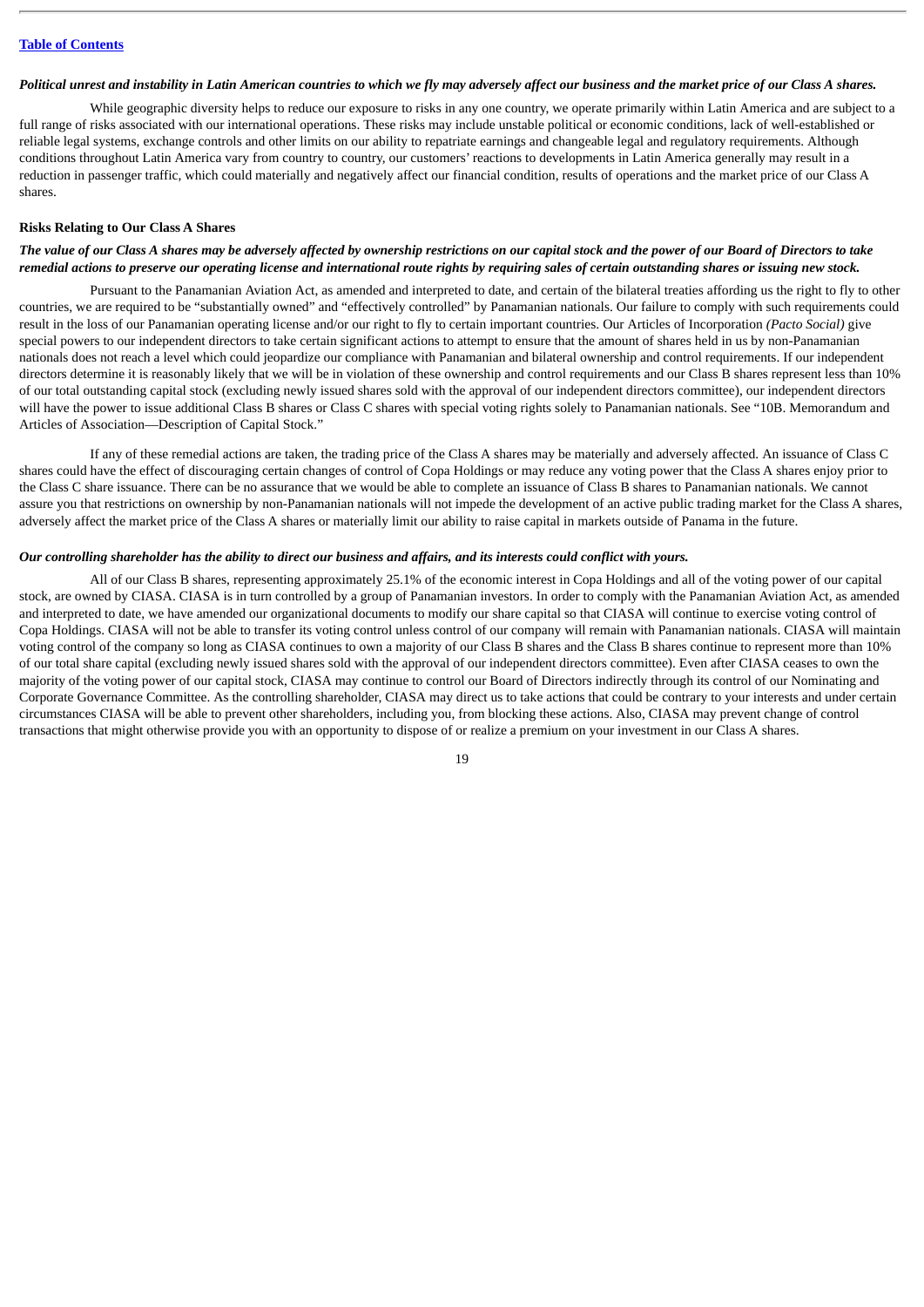#### *The Class A shares will only be permitted to vote in very limited circumstances and may never have full voting rights.*

The holders of Class A shares have no right to vote at our shareholders' meetings except with respect to corporate transformations of Copa Holdings, mergers, consolidations or spin-offs of Copa Holdings, changes of corporate purpose, voluntary delisting of the Class A shares from the NYSE, the approval of nominations of our independent directors and amendments to the foregoing provisions that adversely affect the rights and privileges of any Class A shares. The holders of Class B shares have the power, subject to our supplemental agreement with UAL, to elect the Board of Directors and to determine the outcome of all other matters to be decided by a vote of shareholders. Class A shares will not have full voting rights unless the Class B shares represent less than 10% of our total capital stock (excluding newly issued shares sold with the approval of our independent directors committee). See "Item 10B. Memorandum and Articles of Association—Description of Capital Stock." We cannot assure you that the Class A shares will ever carry full voting rights.

# *Substantial future sales of our Class A shares by CIASA could cause the price of the Class A shares to decrease.*

CIASA owns all of our Class B shares, and those Class B shares will be converted into Class A shares if they are sold to non-Panamanian investors. In connection with our initial public offering in December 2005, Continental and CIASA reduced their ownership of our total capital stock from 49% to approximately 27.3% and from 51% to approximately 25.1%, respectively. In a follow-on offering in June 2006, Continental further reduced its ownership of our total capital stock from 27.3% to 10.0%. In May 2008, we, and CIASA, released Continental from its standstill obligations and they sold down their remaining shares in the public market. CIASA holds registration rights with respect to a significant portion of its shares pursuant to a registration rights agreement entered into in connection with our initial public offering. In March 2010, CIASA converted a portion of its Class B shares into 1.6 million non-voting Class A shares and sold such Class A shares in a SEC registered public offering. In the event CIASA seeks to reduce its ownership below 10% of our total share capital, our independent directors may decide to issue special voting shares solely to Panamanian nationals to maintain the ownership requirements mandated by the Panamanian Aviation Act. As a result, the market price of our Class A shares could drop significantly if CIASA further reduces its investment in us, other significant holders of our shares sell a significant number of shares or if the market perceives CIASA or other significant holders intend to sell them.

#### *Holders of our common stock are not entitled to preemptive rights, and as a result you may experience substantial dilution upon future issuances of stock by us.*

Under Panamanian corporate law and our organizational documents, holders of our Class A shares are not entitled to any preemptive rights with respect to future issuances of capital stock by us. Therefore, unlike companies organized under the laws of many other Latin American jurisdictions, we are free to issue new shares of stock to other parties without first offering them to our existing shareholders. In the future we may sell Class A or other shares to persons other than our existing shareholders at a lower price than the shares already sold, and as a result you may experience substantial dilution of your interest in us.

#### *You may not be able to sell our Class A shares at the price or at the time you desire because an active or liquid market for the Class A shares may not continue.*

Our Class A shares are listed on the NYSE. During the three months ended December 31, 2011, the average daily trading volume for our Class A shares as reported by the NYSE was approximately 348,048 shares. We cannot predict whether an active liquid public trading market for our Class A shares will be sustained. Active, liquid trading markets generally result in lower price volatility and more efficient execution of buy and sell orders for our investors. The liquidity of a securities market is often affected by the volume of shares publicly held by unrelated parties.

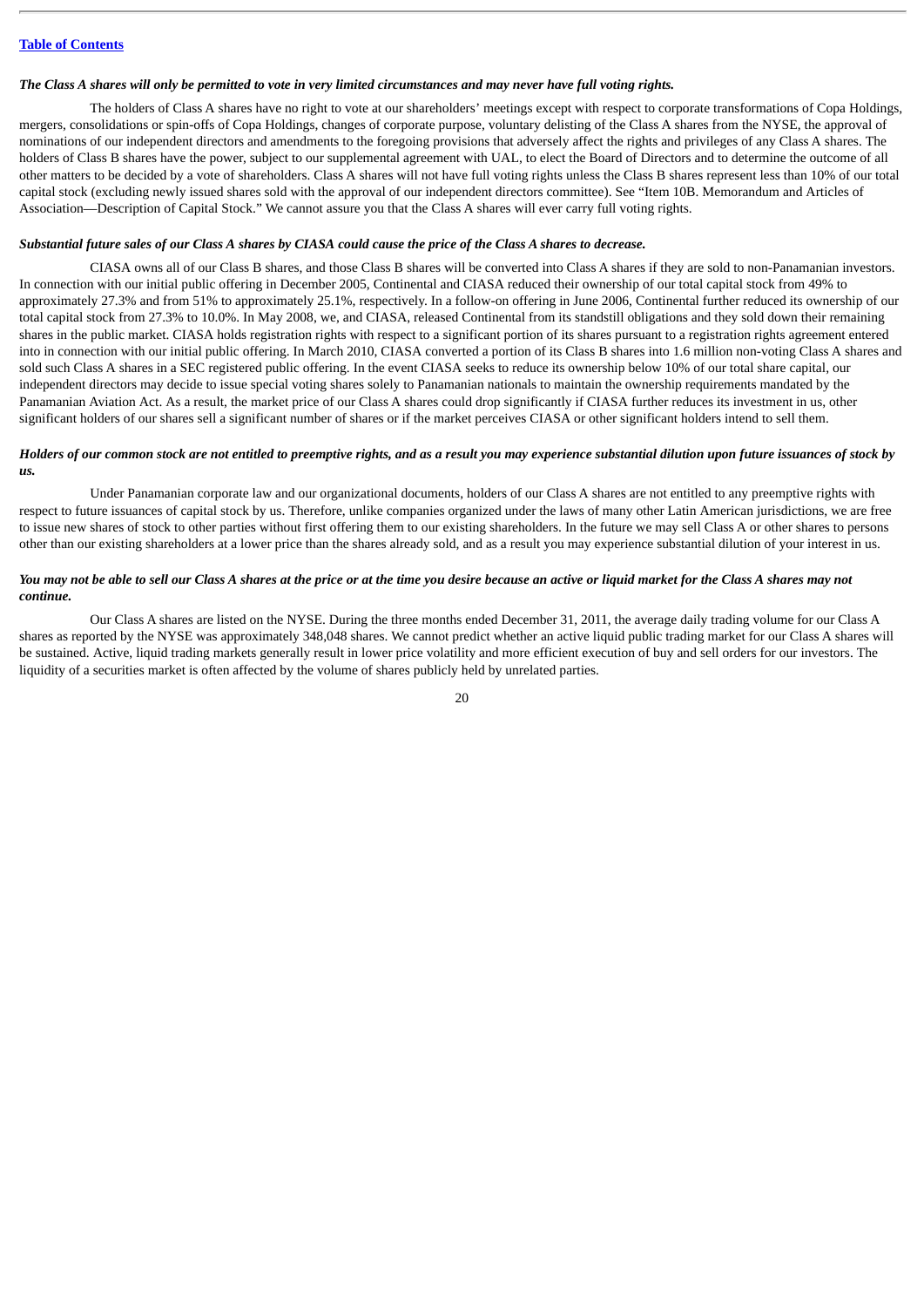# *Our Board of Directors may, in its discretion, amend or repeal our dividend policy. You may not receive the level of dividends provided for in the dividend policy or any dividends at all.*

Our Board of Directors has adopted a dividend policy that provides for the payment of dividends to shareholders in an amount ranging from up to 30% of our annual consolidated net income. Our Board of Directors may, in its sole discretion and for any reason, amend or repeal this dividend policy. On May 4, 2011, for example, our Board of Directors amended the dividend policy to increase the level of dividends to its current range. Our Board of Directors may decrease the level of dividends provided for in this dividend policy or entirely discontinue the payment of dividends. Future dividends with respect to shares of our common stock, if any, will depend on, among other things, our results of operations, cash requirements, financial condition, contractual restrictions, business opportunities, provisions of applicable law and other factors that our Board of Directors may deem relevant. See "Item 8A. Consolidated Financial Statements and Other Financial Information—Dividend Policy."

# *To the extent we pay dividends to our shareholders, we will have less capital available to meet our future liquidity needs.*

Our Board of Directors has adopted a dividend policy that provides for the payment of dividends to shareholders in an amount up to 30% of our annual consolidated net income. Our Board of Directors has also reserved the right to amend the dividend policy, or pay dividends in excess of the level circumscribed in the dividend policy. The aviation industry has cyclical characteristics, and many international airlines are currently experiencing difficulties meeting their liquidity needs. Also, our business strategy contemplates substantial growth over the next several years, and we expect such growth will require a great deal of liquidity. To the extent that we pay dividends in accordance with, or in excess of, our dividend policy, the money that we distribute to shareholders will not be available to us to fund future growth and meet our other liquidity needs.

# *Our Articles of Incorporation impose ownership and control restrictions on our company which ensure that Panamanian nationals will continue to control us and that these restrictions operate to prevent any change of control or some transfers of ownership in order to comply with the Aviation Act and other bilateral restrictions.*

Under the Panamanian Aviation Act, as amended and interpreted to date, Panamanian nationals must exercise "effective control" over the operations of the airline and must maintain "substantial ownership." These phrases are not defined in the Aviation Act itself and it is unclear how a Panamanian court would interpret them. The share ownership requirements and transfer restrictions contained in our Articles of Incorporation, as well as the dual-class structure of our voting capital stock are designed to ensure compliance with these ownership and control restrictions. See "Item 10B. Memorandum and Articles of Association— Description of Capital Stock." These provisions of our Articles of Incorporation may prevent change of control transactions that might otherwise provide you with an opportunity to realize a premium on your investment in our Class A shares. They also ensure that Panamanians will continue to control all the decisions of our company for the foreseeable future.

# *The protections afforded to minority shareholders in Panama are different from and more limited than those in the United States and may be more difficult to enforce.*

Under Panamanian law, the protections afforded to minority shareholders are different from, and much more limited than, those in the United States and some other Latin American countries. For example, the legal framework with respect to shareholder disputes is less developed under Panamanian law than under U.S. law and there are different procedural requirements for bringing shareholder lawsuits, including shareholder derivative suits. As a result, it may be more difficult for our minority shareholders to enforce their rights against us or our directors or controlling shareholder than it would be for shareholders of a U.S. company. In addition, Panamanian law does not afford minority shareholders as many protections for investors through corporate governance mechanisms as in the United States and provides no mandatory tender offer or similar protective mechanisms for minority shareholders in the event of a change in control. While our Articles of Incorporation provide limited rights to holders of our Class A shares to sell their shares at the same price as CIASA in the event that a sale of Class B shares by CIASA results in the purchaser having the right to elect a majority of our board, there are other change of control transactions in which holders of our Class A shares would not have the right to participate, including the sale of interests by a party that had previously acquired Class B shares from CIASA, the sale of interests by another party in conjunction with a sale by CIASA, the sale by CIASA of control to more than one party, or the sale of controlling interests in CIASA itself.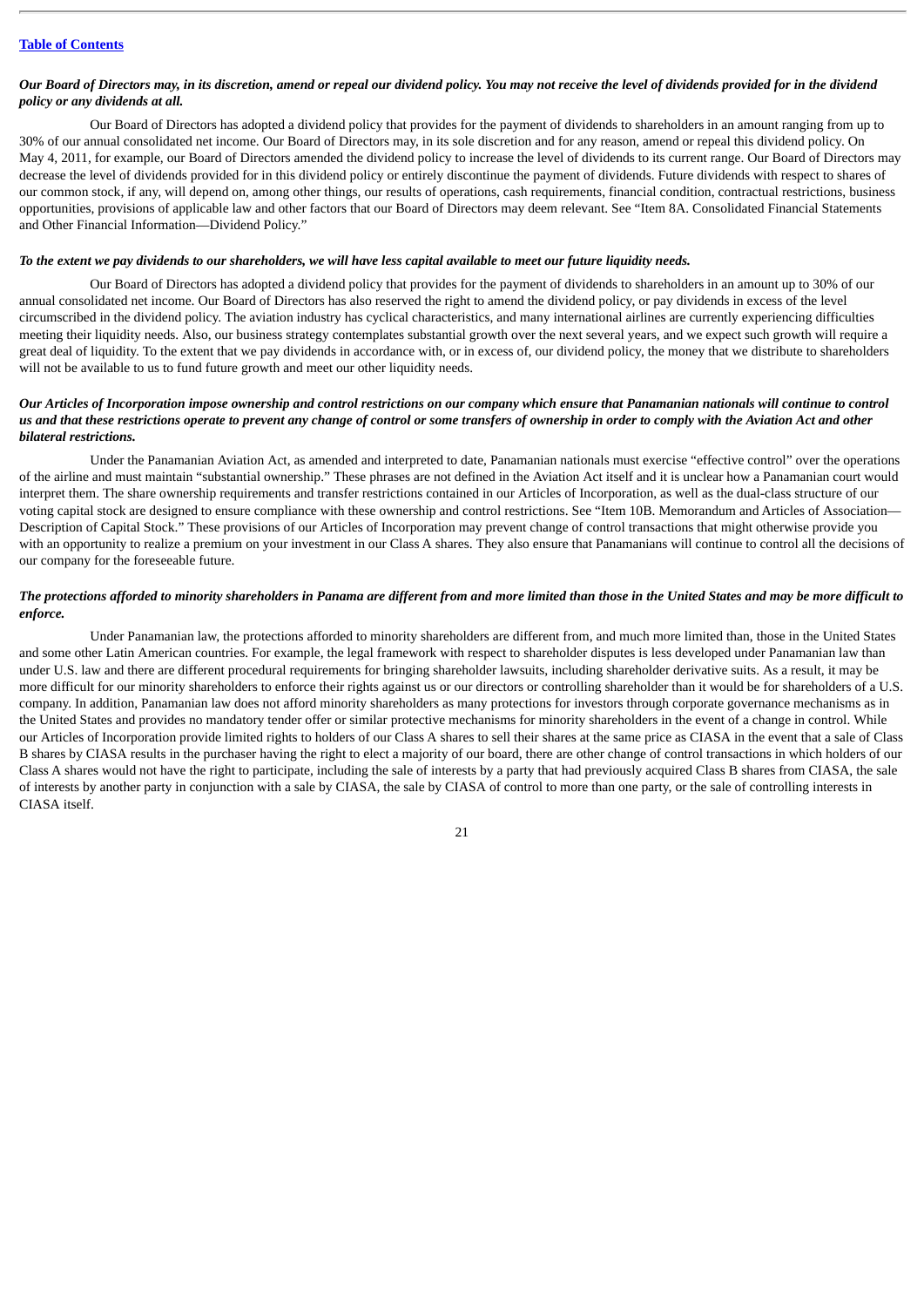#### *Developments in Latin American countries and other emerging market countries may cause the market price of our Class A shares to decrease.*

The market value of securities issued by Panamanian companies may be affected to varying degrees by economic and market conditions in other countries, including other Latin American and emerging market countries. Although economic conditions in emerging market countries outside Latin America may differ significantly from economic conditions in Panama and Colombia or elsewhere in Latin America, investors' reactions to developments in these other countries may have an adverse effect on the market value of securities of Panamanian issuers or issuers with significant operations in Latin America. As a result of economic problems in various emerging market countries in the past (such as the Asian financial crisis of 1997, the Russian financial crisis of 1998 and the Argentine financial crisis in 2001), investors have viewed investments in emerging markets with heightened caution. Crises in other emerging market countries may hamper investor enthusiasm for securities of Panamanian issuers, including our shares, which could adversely affect the market price of our Class A shares.

# <span id="page-26-0"></span>**Item 4. Information on the Company**

# **A. History and Development of the Company**

# **General**

Copa was established in 1947 by a group of Panamanian investors and Pan American World Airways, which provided technical and economic assistance as well as capital. Initially, Copa served three domestic destinations in Panama with a fleet of three Douglas C-47 aircraft. In the 1960s, Copa began its international service with three weekly flights to cities in Costa Rica, Jamaica and Colombia using a small fleet of Avro 748s and Electra 188s. In 1971, Pan American World Airways sold its stake in Copa to a group of Panamanian investors who retained control of the airline until 1986. During the 1980s, Copa suspended its domestic service to focus on international flights.

In 1986, CIASA purchased 99% of Copa, which was controlled by the group of Panamanian shareholders who currently control CIASA. From 1992 until 1998, Copa was a part of a commercial alliance with Grupo TACA's network of Central American airline carriers. In 1997, together with Grupo TACA, Copa entered into a strategic alliance with American Airlines. After a year our alliance with American Airlines was terminated by mutual consent.

On May 6, 1998, Copa Holdings, S.A., the holding company for Copa and related companies was incorporated as a *sociedad anónima* under the laws of Panama to facilitate the sale by CIASA of a 49% stake in Copa Holdings to Continental Airlines. In connection with Continental Airlines' investment, we entered into an extensive alliance agreement with Continental Airlines providing for code-sharing, joint marketing, technical exchanges and other cooperative initiatives between the airlines. At the time of our initial public offering in December 2005, Continental Airlines reduced its ownership of our total capital stock from 49% to approximately 27.3%. In a follow-on offering in June 2006, Continental Airlines further reduced its ownership of our total capital stock from 27.3% to 10.0%. In May 2008, Continental Airlines sold its remaining shares in the public market. In March 2010, CIASA sold 4.2% of its interest and as of December 31, 2011 held 25.1% of our total capital stock.

Since 1998, we have grown and modernized our fleet while improving customer service and reliability. Copa has expanded its fleet from 13 aircraft to 73 aircraft. In 1999, we received our first Boeing 737-700s, in 2003 we received our first Boeing 737-800s, and in 2005 we received our first Embraer 190. In the first quarter of 2005, we completed our fleet renovation program and discontinued use of our last Boeing 737-200s. During the second quarter of 2005, we purchased Copa Colombia, the third -largest domestic air carrier in Colombia in terms of number of passengers carried during 2011. Since 2005, we have expanded from 24 destinations in 18 countries to 59 destinations in 28 countries. We plan to continue our expansion, which includes increasing our fleet, over the next several years.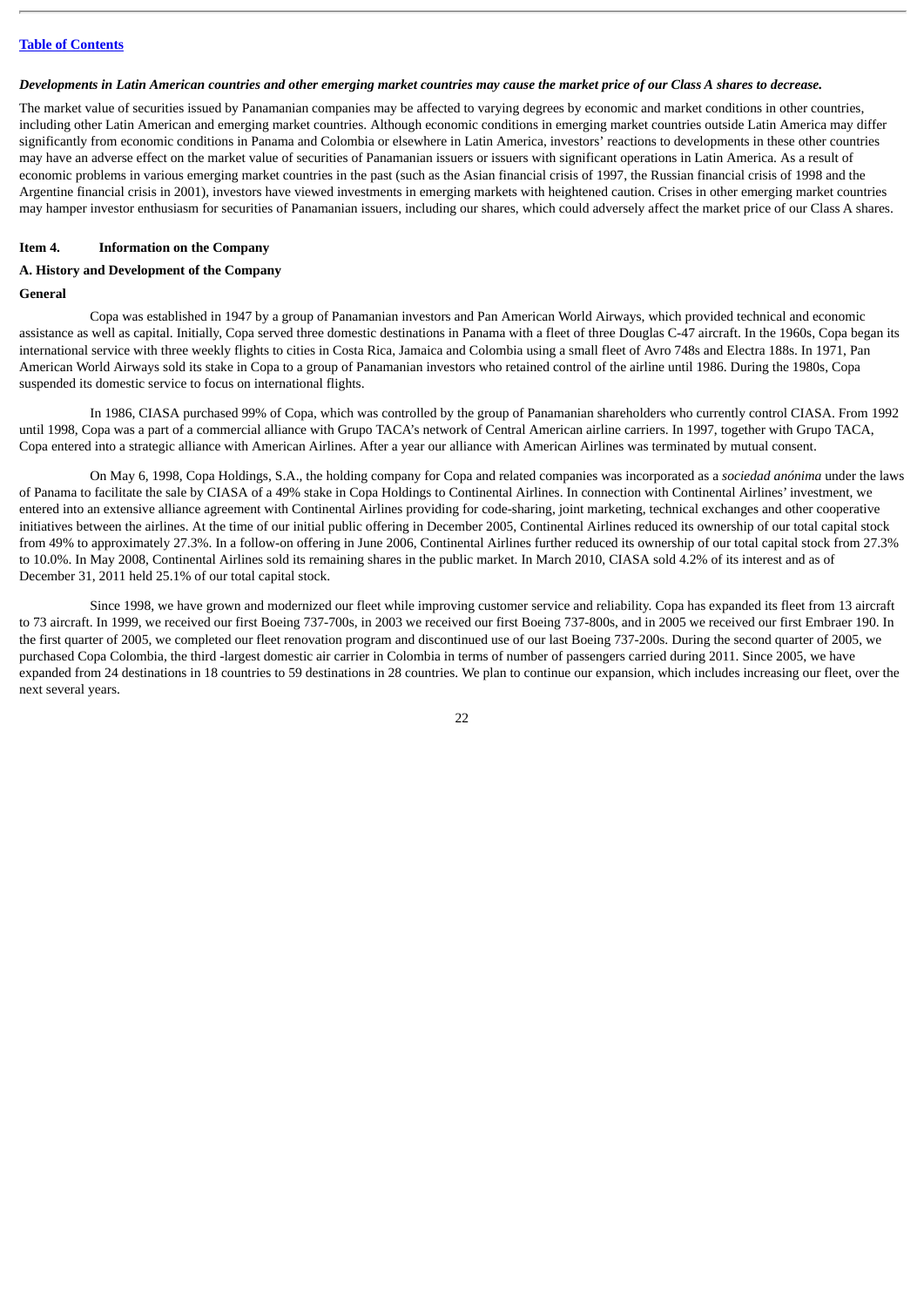On April 22, 2005, we acquired an initial 85.6% equity ownership interest in Copa Colombia which was followed by subsequent acquisitions increasing our total ownership interest in Copa Colombia to 99.9% as of December 31, 2011. Since its acquisition, Copa Colombia has been granted the authorization to fly regular services to Panama City from various cities in Colombia. During 2010, Copa Colombia launched service to six additional international destinations: Guayaquil, Ecuador; San Jose, Costa Rica; Guatemala City, Guatemala; Mexico City, Mexico; Havana, Cuba, and Cancun, Mexico. Copa Colombia was also granted authorization to fly to San Juan, Puerto Rico, Managua, Nicaragua and San Pedro Sula, Honduras via Panama as well as Mexico City, Mexico from Medellin, Colombia and to Cucuta, Colombia via Panama. We believe that Copa Airlines's operational coordination with Copa Colombia may create additional passenger traffic in our existing route network by providing Colombian passengers more convenient access to the international destinations served through our Panama hub.

Our registered office is located at Boulevard Costa del Este, Avenida Principal y Avenida de la Rotonda, Urbanización Costa del Este, Complejo Business Park, Torre Norte, Parque Lefevre, Panama City, Panama and our telephone number is +507 304-2677. The website of Copa Airlines is www.copaair.com. Information contained on, or accessible through, this website is not incorporated by reference herein and shall not be considered part of this annual report. Our agent for service in the United States is Puglisi & Associates, 850 Library Avenue, Suite 204, Newark, Delaware 19715, and its telephone number is (302) 738-6680.

#### **Capital Expenditures**

During 2012, our capital expenditures are expected to be \$358.3 million, consisting primarily of expenditures related to our purchase of seven Boeing 737-800 aircraft, as well as to expenditures related to advance payments on aircraft purchase contracts. During 2011, our capital expenditures were \$306.3 million, which consisted primarily of expenditures related to our purchase of five Boeing 737-800 aircraft, as well as to expenditures related to advance payments on aircraft purchase contracts. During 2010, our capital expenditures were \$348.7 million, which consisted primarily of expenditures related to our purchase of seven Boeing 737-800 aircraft, as well as to expenditures related to advance payments on aircraft purchase contracts. During 2009, our capital expenditures were \$211.5 million, which consisted primarily of expenditures related to advance payments on aircraft purchase contracts and also expenditures related to our purchase of one Boeing 737-800 aircraft.

# **B. Business Overview**

We are a leading Latin American provider of airline passenger and cargo service through our two principal operating subsidiaries, Copa Airlines and Copa Colombia. Copa Airlines operates from its strategically located position in the Republic of Panama, and Copa Colombia provides service within Colombia and international flights from various cities in Colombia to Panama, Venezuela, Ecuador, México, Cuba, Guatemala and Costa Rica. We currently operate a fleet of 73 aircraft, 47 Boeing 737-Next Generation aircraft and 26 Embraer 190 aircraft. To meet its growing capacity requirements, Copa has firm orders, including purchase and lease commitments, to accept delivery of 46 additional aircraft through 2017 and has purchase rights and options that, if exercised, would allow it to accept delivery of up to 22 additional aircraft through 2018.

Copa's firm orders, including purchase and lease commitments, are for 46 additional Boeing 737-Next Generation aircraft, and its options are for up to sixteen Boeing 737-Next Generation aircraft and up to six Embraer 190s.

Copa currently offers approximately 295 daily scheduled flights among 59 destinations in 28 countries in North, Central and South America and the Caribbean from its Panama City hub. Copa provides passengers with access to flights to more than 130 other destinations through codeshare arrangements with UAL pursuant to which each airline places its name and flight designation code on the other's flights. Through its Panama City hub, Copa is able to consolidate passenger traffic from multiple points to serve each destination effectively.

Copa started its strategic alliance with Continental, in 1998. Since then, it has conducted joint marketing and code-sharing arrangements, and participated in the award-winning OnePass (now MileagePlus) frequent flyer loyalty program globally and on a co-branded basis in Latin America. We believe that Copa's co-branding and joint marketing activities, which today continue with UAL, have enhanced its brand in Latin America, and that the relationship with UAL has afforded it cost-related benefits, such as improving purchasing power in negotiations with aircraft vendors and insurers. Copa's alliance and related services agreements with UAL are in effect until 2015.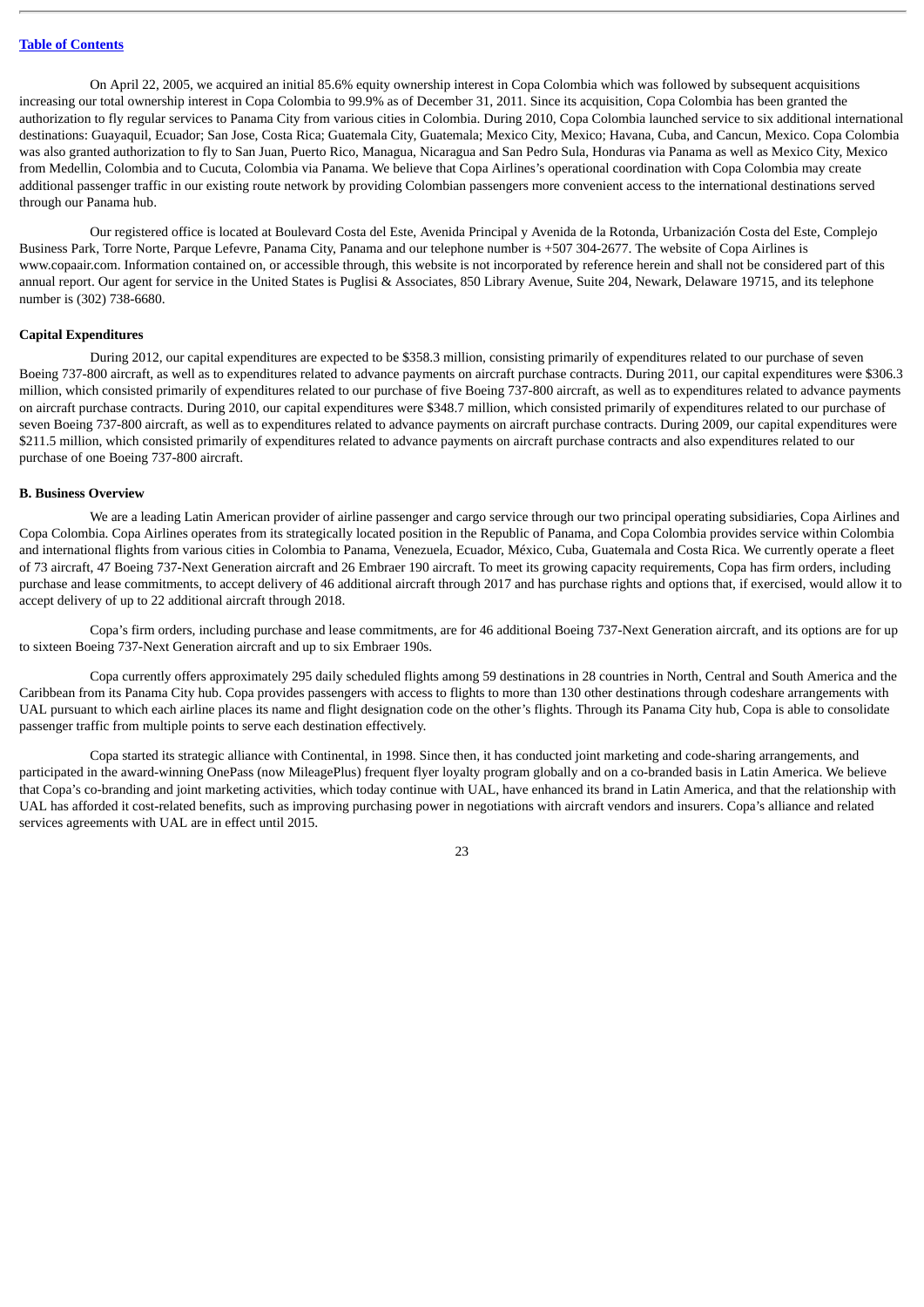In 2007, Copa joined the SkyTeam global alliance as an Associate Member, in part due to the support and sponsorship of Continental. Continental left the SkyTeam Alliance and joined the Star Alliance effective the fourth quarter of 2009. Due to the long-standing alliance relationship with Continental, and in order to ensure Copa remains fully aligned with Continental on a number of important joint initiatives, Copa also exited the SkyTeam Alliance during the fourth quarter of 2009. On October 1st, 2010, Continental merged with United Airlines. The combined carrier took the United Airlines name but uses the former Continental's livery and logo. All of the service and alliance agreements we had in place with Continental have been transferred to the combined UAL entity. We are currently in the process of joining Star Alliance with a target entry date of  $2<sup>nd</sup>$  quarter of 2012.

During the second quarter of 2005, we purchased AeroRepública, now known as Copa Colombia, the second-largest domestic carrier in Colombia in terms of number of passengers carried in 2005, which at the time provided point-to-point service among 11 cities in Colombia. Copa Colombia currently operates a fleet of 14 Embraer 190 and 3 Boeing 737-Next Generation. As part of its fleet expansion plan, Copa Colombia has options to purchase up to three additional Embraer 190 aircraft through 2013.

Since January 2001, we have grown significantly and have established a track record of consistent profitability. Our total operating revenues have increased from \$290.4 million in 2001 to \$1.83 billion in 2011 while our operating margins have also increased from 8.6% to 21.0% over the same period.

# **Our Strengths**

We believe our primary business strengths that have allowed us to compete successfully in the airline industry include the following:

- *Our "Hub of the Americas" airport is strategically located.* We believe that Copa's base of operations at the geographically central location of Tocumen International Airport in Panama City, Panama provides convenient connections to our principal markets in North, Central and South America and the Caribbean, enabling us to consolidate traffic to serve several destinations that do not generate enough demand to justify point-topoint service. Flights from Panama operate with few service disruptions due to weather, contributing to high completion factors and on-time performance. Tocumen International Airport's sea-level altitude allows our aircraft to operate without performance restrictions that they would be subject to at higher-altitude airports. We believe that Copa's hub in Panama allows us to benefit from Panama City's status as a center for financial services, shipping and commerce and from Panama's stable, dollar-based economy, free-trade zone and growing tourism.
- *We focus on keeping our operating costs low.* In recent years, our low operating costs and efficiency have contributed significantly to our profitability. Our operating cost per available seat mile, excluding costs for fuel and fleet impairment charges, was 7.0 in 2009, 7.0 in 2010 and 6.7 in 2011. We believe that our cost per available seat mile reflects our modern fleet, efficient operations and the competitive cost of labor in Panama.
- *We operate a modern fleet.* Our fleet consists of modern Boeing 737-Next Generation and Embraer 190 aircraft equipped with winglets and other modern cost-saving and safety features. Over the next several years, we intend to enhance our modern fleet through the addition of at least 46 additional Boeing 737-Next Generation aircraft. We believe that our modern fleet contributes to our on-time performance and high completion factor (percentage of scheduled flights not cancelled). We expect our Boeing 737-700s, 737-800s and Embraer 190s to continue offering substantial operational cost advantages.
- *We believe Copa has a strong brand and a reputation for quality service.* We believe that the Copa brand is associated with value to passengers, providing world-class service and competitive pricing. For the year ended December 31, 2011, Copa's statistic for on-time performance was 89% and completion factor was 99.6%. Baggage handling for Copa was 2.25 mishandled bags per 1000 passengers. Our focus on customer service has helped to build passenger loyalty. We believe that our brand has also been enhanced through our relationship with UAL, including our joint marketing of the OnePass (now MileagePlus) loyalty program in Latin America, the similarity of our aircraft livery and aircraft interiors and our participation in UAL's United Club lounge program, which operates in partnership with our Copa Club lounge program.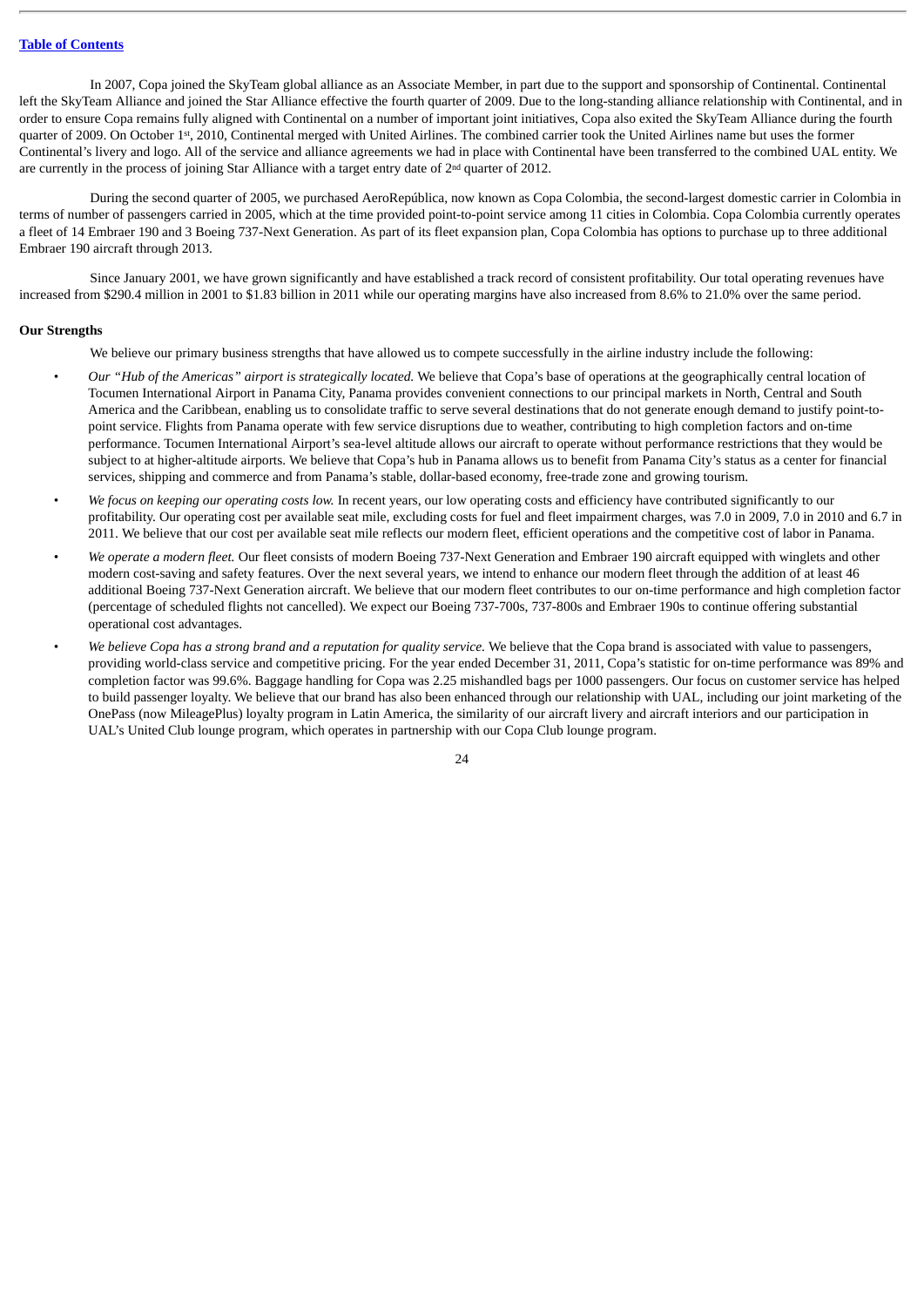• *Our management fosters a culture of teamwork and continuous improvement.* Our management team has been successful at creating a culture based on teamwork and focused on continuous improvement. Each of our employees has individual objectives based on corporate goals that serve as a basis for measuring performance. When corporate operational and financial targets are met, employees are eligible to receive bonuses according to our profit sharing program. See "Item 6D. Employees." We also recognize outstanding performance of individual employees through company-wide recognition, one-time awards, special events and, in the case of our senior management, grants of restricted stock and stock options. Our goaloriented culture and incentive programs have contributed to a motivated work force that is focused on satisfying customers, achieving efficiencies and growing profitability.

# **Our Strategy**

Our goal is to continue to grow profitably and enhance our position as a leader in Latin American aviation by providing a combination of superior customer service, convenient schedules and competitive fares, while maintaining competitive costs. The key elements of our business strategy include the following:

- *Expand our network by increasing frequencies and adding new destinations.* We believe that demand for air travel in Latin America is likely to expand in the next decade, and we intend to use our increasing fleet capacity to meet this growing demand. We intend to focus on expanding our operations by increasing flight frequencies on our most profitable routes and initiating service to new destinations. Copa's Panama City hub allows us to consolidate traffic and provide service to certain underserved markets, particularly in Central America and the Caribbean, and we intend to focus on providing new service to regional destinations that we believe best enhance the overall connectivity and profitability of our network.
- *Continue to focus on keeping our costs low.* We seek to reduce our cost per available seat mile without sacrificing services valued by our customers as we execute our growth plans. Our goal is to maintain a modern fleet and to make effective use of our resources through efficient aircraft utilization and employee productivity. We intend to reduce our distribution costs by increasing direct sales, including internet and call center sales, as well as improving efficiency through technology and automated processes.
- *Emphasize superior service and value to our customers.* We intend to continue to focus on satisfying our customers and earning their loyalty by providing a combination of superior service and competitive fares. We believe that continuing our operational success in keeping flights on time, reducing mishandled luggage and offering convenient schedules to attractive destinations will be essential to achieving this goal. We intend to continue to incentivize our employees to improve or maintain operating and service metrics relating to our customers' satisfaction by continuing our profit sharing plan and employee recognition programs and to reward customer loyalty with the popular OnePass (now MileagePlus) frequent flyer program, upgrades and access to our Copa Club lounges, which operate in partnership with United Clubs worldwide.
- *Capitalize on opportunities at Copa Colombia.* We are seeking to enhance Copa Colombia's profitability through a variety of initiatives, including, expanding its international routes, capitalizing on aircraft interchange with Copa, further integrating its route network with Copa's and improving overall efficiency.

# **Industry**

In Latin America, the scheduled passenger service market consists of three principal groups of travelers: strictly leisure, business and travelers visiting friends and family. Leisure passengers and passengers visiting friends and family typically place a higher emphasis on lower fares, whereas business passengers typically place a higher emphasis on flight frequency, on-time performance, breadth of network and service enhancements, including loyalty programs and airport lounges.

According to data from the International Air Transport Association, or IATA, Latin America comprised approximately 7.1% of worldwide passengers flown in 2010, or 127 million passengers.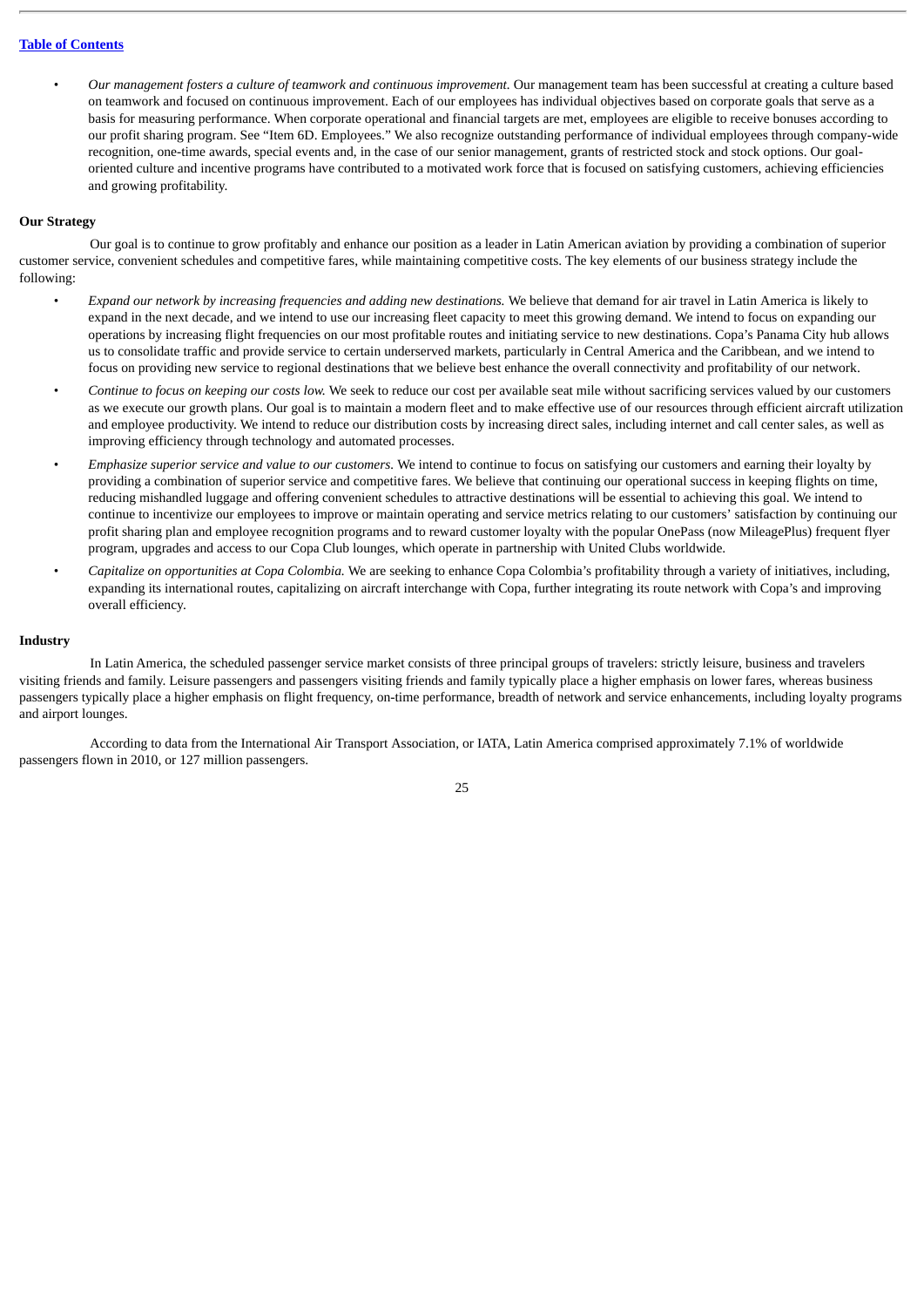The Central American aviation market is dominated by international traffic. According to data from IATA, international traffic represented more than 81% of passengers carried in Central America in 2010. International passenger traffic is concentrated between North America and Central America. This segment represented 70% of international passengers flown in Central America in 2010, compared to 4% for passengers flown between Central America and South America and 7% for passengers flown between Central American countries. Total passengers flown on international flights in Central America remained flat in 2010, and load factors on international flights to and from Central America were 76% on average.

The chart below details passenger traffic between regions in 2010:

|                                        | 2010 IATA Traffic Results <sup>(1)</sup> |                         |                                         |                  |                          |                  |                |
|----------------------------------------|------------------------------------------|-------------------------|-----------------------------------------|------------------|--------------------------|------------------|----------------|
|                                        | Passengers<br>Carried<br>(Thousands)     | <b>Change</b><br>$(\%)$ | Passenger<br><b>Miles</b><br>(Millions) | Change<br>$(\%)$ | <b>ASMs</b><br>(Million) | Change<br>$(\%)$ | Load<br>Factor |
| <b>International Scheduled Service</b> |                                          |                         |                                         |                  |                          |                  |                |
| North America — Central America        | 31,499                                   | 8.8%                    | 74,418                                  | 8.3%             | 94,574                   | 7.5%             | 78.7%          |
| North America — South America          | 12,864                                   | 11.4%                   | 69,008                                  | 17.5%            | 85,497                   | 13.1%            | 80.7%          |
| Central America — South America        | 1,682                                    | 12.2%                   | 2,578                                   | 18.8%            | 3,660                    | 15.9%            | 70.4%          |
| Within Central America                 | 3,130                                    | 2.1%                    | 3,825                                   | 9.8%             | 5,354                    | 7.3%             | 71.4%          |
| Within South America                   | 16,849                                   | 10.8%                   | 28,601                                  | 12.3%            | 37,856                   | 8.3%             | 75.6%          |
| <b>Domestic Scheduled Service</b>      |                                          |                         |                                         |                  |                          |                  |                |
| Central America                        | 8,819                                    | 9.8%                    | 10,761                                  | 13.2%            | 15,392                   | 11.3%            | 69.9%          |
| South America                          | 48,283                                   | 15.5%                   | 45,206                                  | 18.5%            | 63.988                   | 14.0%            | 70.6%          |

IATA passenger traffic data is not yet available for 2011.  $\overline{(1)}$ 

Panama serves as a hub for connecting passenger traffic between major markets in North, South, and Central America and the Caribbean. Accordingly, passenger traffic to and from Panama is significantly influenced by economic growth in surrounding regions. Major passenger traffic markets in North, South and Central America experienced growth in their GDP in 2011. Preliminary figures indicate that real GDP increased by 8.1% in Panama and by 4.6% in Colombia, according to data of the World Economic and Financial Survey conducted by the International Monetary Fund.

|           |                 | GDP (in US\$ billions)  | <b>GDP</b> per Capita         |
|-----------|-----------------|-------------------------|-------------------------------|
|           | 2010<br>Current | 2010<br><b>Real GDP</b> | 2010<br><b>Current Prices</b> |
|           | Prices          | (% Growth)              | (US\$)                        |
| Brazil    | 2,090.3         | 4.2%                    | 11,273                        |
| Argentina | 370.0           | 7.2%                    | 15,901                        |
| Chile     | 203.3           | 3.6%                    | 15,040                        |
| Mexico    | 1,034.3         | 2.0%                    | 14,406                        |
| Colombia  | 289.4           | 4.6%                    | 9,593                         |
| Panama    | 26.8            | 8.1%                    | 12,615                        |
| USA       | 14,526.6        | 1.1%                    | 46,860                        |
|           |                 |                         |                               |

Source: International Monetary Fund, World Economic and Financial Survey, October 2011; estimated GDP growth calculated in local currency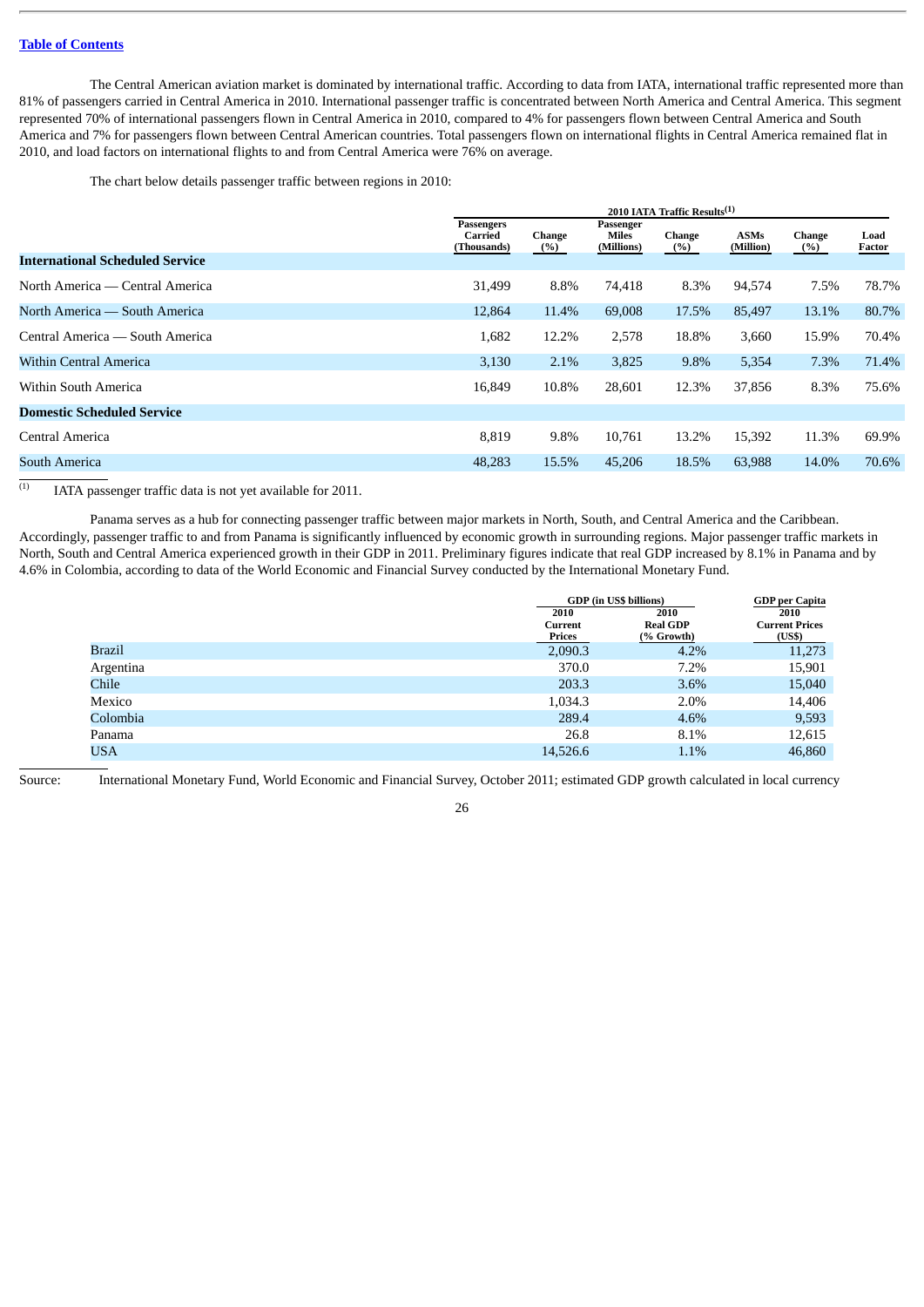Panama has benefited from a stable economy with moderate inflation and steady GDP growth. According to International Monetary Fund estimates, from 1999 to 2010 Panama's real GDP grew at an average annual rate of 5.7% while inflation averaged 2.4% per year. The service sector represents approximately 75% of total real GDP in Panama, a higher percentage of GDP than the service sector represents in most other Latin American countries. The World Bank currently estimates Panama's population to be approximately 3.5 million in 2010, with the majority of the population concentrated in Panama City, where our hub at Tocumen International Airport is located. We believe the combination of a stable, service-oriented economy and steady population growth has helped drive our domestic origin and destination passenger traffic.

Domestic travel within Panama primarily consists of individuals visiting families as well as domestic and foreign tourist visiting the countryside. Most of this travel is done via ground transportation, and its main flow is to and from Panama City, where most of the economic activity and population is concentrated. Demand for domestic air travel is growing and relates primarily to leisure travel from foreign and local tourist. The market is served primarily by one local airline, Air Panama, which operates a fleet primarily consisting of turbo prop aircraft generally with less than 50 seats. This airline offers limited international service and operates in the domestic terminal of Panama City, which is located 30 minutes by car from Tocumen International Airport.

Colombia is the third largest country in Latin America in terms of population, with a population of approximately 45.5 million in 2010 according to the International Monetary Fund, and has a land area of approximately 440,000 square miles. Colombia's GDP was approximately \$289 billion in 2010, and per capita income was approximately \$9.6 thousand (current prices) according to the International Monetary Fund. Colombia's geography is marked by the Andean mountains and an inadequate road and rail infrastructure, making air travel a convenient and attractive transportation alternative. Colombia shares a border with Panama, and for historic, cultural and business reasons it represents a significant market for many Panamanian businesses.

# **Route Network and Schedules**

As of December 31, 2011, Copa provided regularly scheduled flights to 59 cities in North, Central and South America and the Caribbean. The majority of Copa flights operate through our hub in Panama which allows us to transport passengers and cargo among a large number of destinations with service that is more frequent than if each route were served directly.

We believe our hub-and-spoke model is the most efficient way for us to operate our business since most of the origination/destination city pairs we serve do not generate sufficient traffic to justify a point-to-point service. Also, since we serve many countries, it would be very difficult to obtain the bilateral route rights necessary to operate a competitive point-to-point system.

Copa schedules its hub flights using a "connecting bank" structure, where flights arrive at the hub at approximately the same time and to depart a short time later. In June 2011, we increased our banks of flights from four to six a day. This allowed us to increase efficiency in the use of Hub infrastructure in addition to providing more time of day choices to passengers.

As a part of our strategic relationship with UAL, Copa provides flights through code-sharing arrangements to over 130 other destinations. Copa also provides flights through its code-sharing arrangements with Copa Colombia, KLM, Gol, and Aeromexico.

In 2007, Copa joined the SkyTeam global alliance as an Associate Member, in part due to the support and sponsorship of Continental. Continental Airlines left the SkyTeam Alliance and joined the Star Alliance effective the fourth quarter of 2009. Due to the long-standing alliance relationship with Continental, and in order to ensure Copa remains fully aligned with Continental on a number of important joint initiatives, Copa also exited the SkyTeam Alliance during the fourth quarter of 2009. We are currently in the process of joining Star Alliance, in which UAL is a member, and we have a target entry date during the 2<sup>nd</sup> quarter of 2012.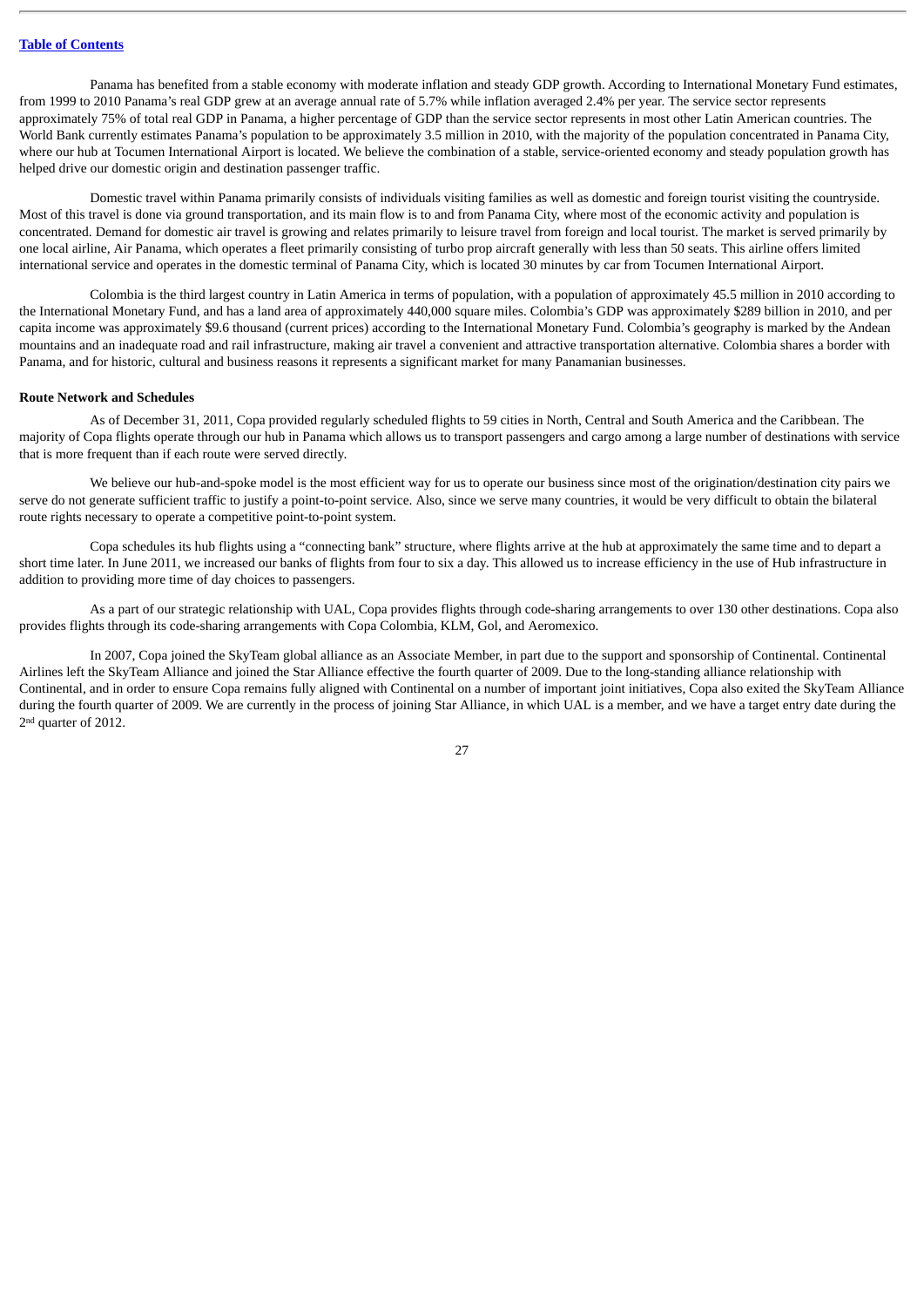In addition to increasing the frequencies to destinations we already serve, Copa's business strategy is also focused on adding new destinations across Latin America, the Caribbean and North America in order to increase the attractiveness of our Hub of the Americas at Tocumen International Airport hub for intra-American traffic. We currently plan to introduce new destinations and to increase frequencies to many of the destinations that Copa currently serves. Our Embraer 190 aircraft, together with the Boeing 737-Next Generation aircraft, allows us to improve our service by increasing frequencies and service to new destinations with the right-sized aircraft.

Our plans to introduce new destinations and increase frequencies depend on the allocation of route rights, a process over which we do not have direct influence. Route rights are allocated through negotiations between the government of Panama and Colombia, and the governments of countries to which we intend to increase flights. If we are unable to obtain route rights, we will exercise the flexibility within our route network to re-allocate capacity as appropriate.

We do not currently provide any domestic service in the Republic of Panama, choosing instead to focus entirely on international traffic. The following table shows our revenue generated in each of our major operating regions.

# **Revenue by Region**

|                    |       | <b>Year Ended December 31.</b> |       |  |
|--------------------|-------|--------------------------------|-------|--|
| <b>Region</b>      | 2011  | 2010                           | 2009  |  |
| North America(1)   | 16.9% | 15.1%                          | 15.2% |  |
| South America      | 57.9% | 55.0%                          | 58.5% |  |
| Central America(2) | 19.3% | 23.4%                          | 19.5% |  |
| Caribbean(3)       | 5.9%  | 6.5%                           | 6.8%  |  |

(1) The United States, Canada and Mexico.

(2) Includes Panama.

(3) Cuba, Dominican Republic, Haiti, Jamaica, Puerto Rico, Trinidad and Tobago.

#### **Airline Operations**

#### *Passenger Operations*

Passenger revenue accounted for approximately \$1,748 million in 2011, \$1,339 million in 2010, and \$1,190 in 2009, representing 95.5%, 94.6%, and 94.7% respectively of Copa's total revenues – all earned from international routes. Leisure traffic, which makes up close to half of Copa's total traffic, tends to coincide with holidays, school vacations and cultural events and peaks in July and August, and again in December and January. Despite these seasonal variations, Copa's overall traffic pattern is relatively stable due to the constant influx of business travelers. Approximately half of Copa passengers regard Panama City as their destination or origination point, and most of the remaining passengers pass through Panama City in transit to other points on our route network.

# *Cargo Operations*

In addition to our passenger service, we make efficient use of extra capacity in the belly of our aircraft by carrying cargo. Our cargo operations consist principally of freight service. Copa's cargo business generated revenues of approximately \$52.7 million in 2011, \$50.1 million in 2010 and \$43.7 million in 2009, representing 2.9%, 3.5% and 3.5% respectively, of Copa's operating revenues. We primarily move our cargo in the belly of our aircraft. However, we also wet-lease and charter freighter capacity when necessary to meet our cargo customers' needs.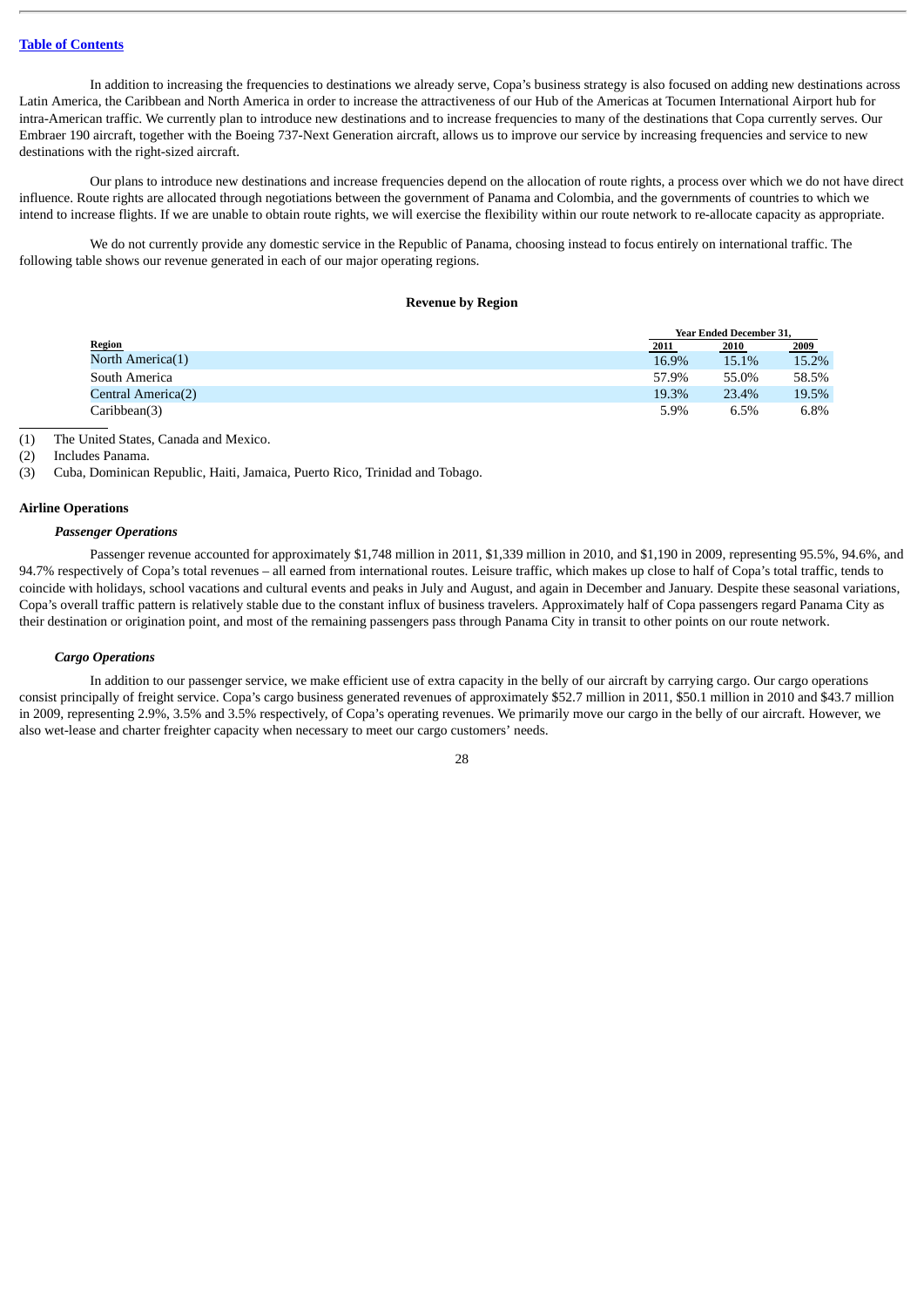#### **Pricing and Revenue Management**

Copa has designed its fare structure to balance its load factors and yields in a way that it believes will maximize profits on its flights. Copa also maintains revenue management policies and procedures that are intended to maximize total revenues, while remaining generally competitive with those of our major competitors. Copa uses Airmax, the revenue management software designed by Sabre.

Copa charges more for tickets on higher-demand routes, tickets purchased on short notice and other itineraries suggesting a passenger would be willing to pay a premium. This represents strong value to Copa`s business customer, who need more flexibility with their flight plan. The number of seats Copa offers at each fare level in each market results from a continual process of analysis and forecasting. Past booking history, seasonality, the effects of competition and current booking trends are used to forecast demand. Current fares and knowledge of upcoming events at destinations that will affect traffic volumes are included in Copa's forecasting model to arrive at optimal seat allocations for its fares on specific routes. Copa uses a combination of approaches, taking into account yields, flight load factors and effects on load factors of continuing traffic, depending on the characteristics of the markets served, to arrive at a strategy for achieving the best possible revenue per available seat mile, balancing the average fare charged against the corresponding effect on our load factors.

#### **Relationship with UAL**

It is common practice in the commercial aviation industry for airlines to develop marketing and commercial alliances with other carriers in order to offer a more complete and seamless travel experience to passengers. These alliances typically yield certain conveniences such as code-sharing, frequent flyer reciprocity, and, where permitted, coordinated scheduling of flights as well as additional joint marketing activities.

In May 1998, Copa Airlines and Continental entered into a comprehensive alliance agreement, encompassing a broad array of activities such as Copa's participation in Continental's frequent flyer programs and VIP lounge; as well as agreements in other areas, such as trademarks. These agreements were initially signed for a period of ten years. In November 2005, Copa and Continental amended and restated these agreements and extended their term through the year 2015.

Copa Holdings is a party to a supplemental agreement with CIASA and Continental entered into in connection with Continental's May 2008 offering of our shares. The supplemental agreement terminates the shareholders' agreement between the Company, CIASA and Continental that existed prior to Continental's exit and further amends the amended and restated registration rights agreement between the parties. Pursuant to the supplemental agreement, UAL has the right to appoint a member of its senior management to our Board of Directors during the term of our alliance agreement with Continental.

On October 1, 2010, Continental merged with United Airlines and became a wholly-owned subsidiary of UAL. All the benefits from our previous alliance with Continental have been recognized by UAL.

As a result of our alliance, we have benefited from Continental's and now UAL's expertise and experience over the past decade. Copa has, for example, fully adopted Continental's OnePass (now MileagePlus) frequent flyer program and rolled out a co-branded joint product in much of Latin America, enabling us to develop brand loyalty among our travelers. The co-branding of the OnePass (now MileagePlus) loyalty programs has helped to leverage the brand recognition that Continental already enjoyed across Latin America and enables us to compete more effectively against regional competitors such as Avianca-Taca and the Oneworld alliance represented by American Airlines and LAN Airlines. We also share Continental's Sceptre inventory management software, which allows Copa to pool spare parts with the larger airline and to rely on Continental to provide engineering support for maintenance projects. We have also been able to take advantage of Continental's purchasing power and negotiate more competitive rates for spare parts and third-party maintenance work. In addition to the Sceptre system, we have implemented several important information technology systems, such as the "SHARES" computer reservation system in an effort to maintain commonality with Continental.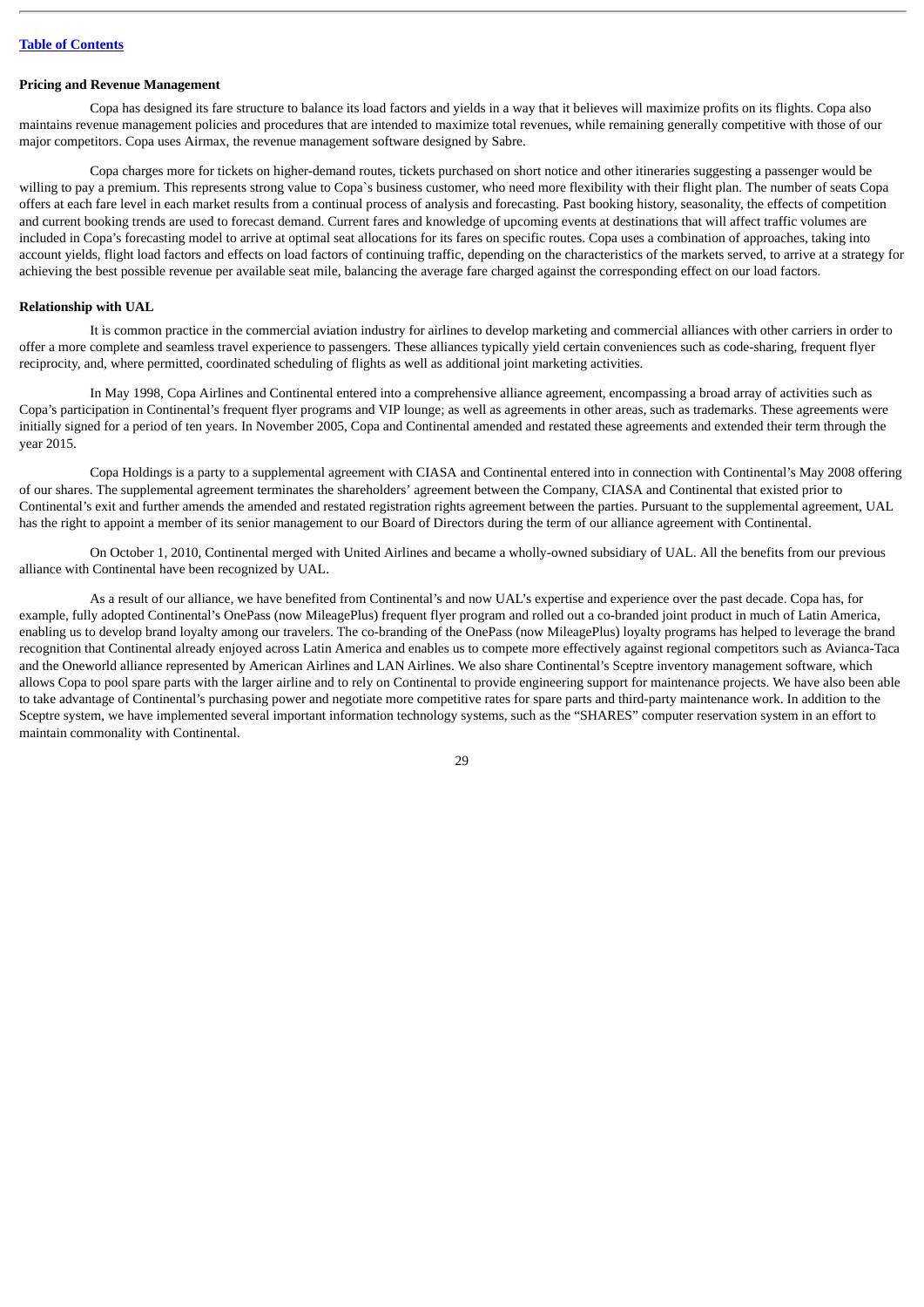Our alliance relationship with Continental has enjoyed a grant of antitrust immunity from the US Department of Transportation, or DOT. We are pleased to note that the DOT has issued a "route transfer order" document whereby the existing antitrust immunity grant between Continental and Copa Airlines is now in effect between UAL and Copa Airlines.

In 2007, Copa joined the SkyTeam global alliance as an Associate Member, in part due to the support and sponsorship of Continental. Continental left the SkyTeam Alliance and joined the Star Alliance effective the fourth quarter of 2009. Due to the long-standing alliance relationship with Continental, and in order to ensure Copa remains fully aligned with Continental on a number of important joint initiatives, Copa also exited the SkyTeam Alliance during the fourth quarter of 2009. We are currently in the process of joining Star Alliance, in which UAL is a member, with a target entry date during the 2<sup>nd</sup> quarter of 2012.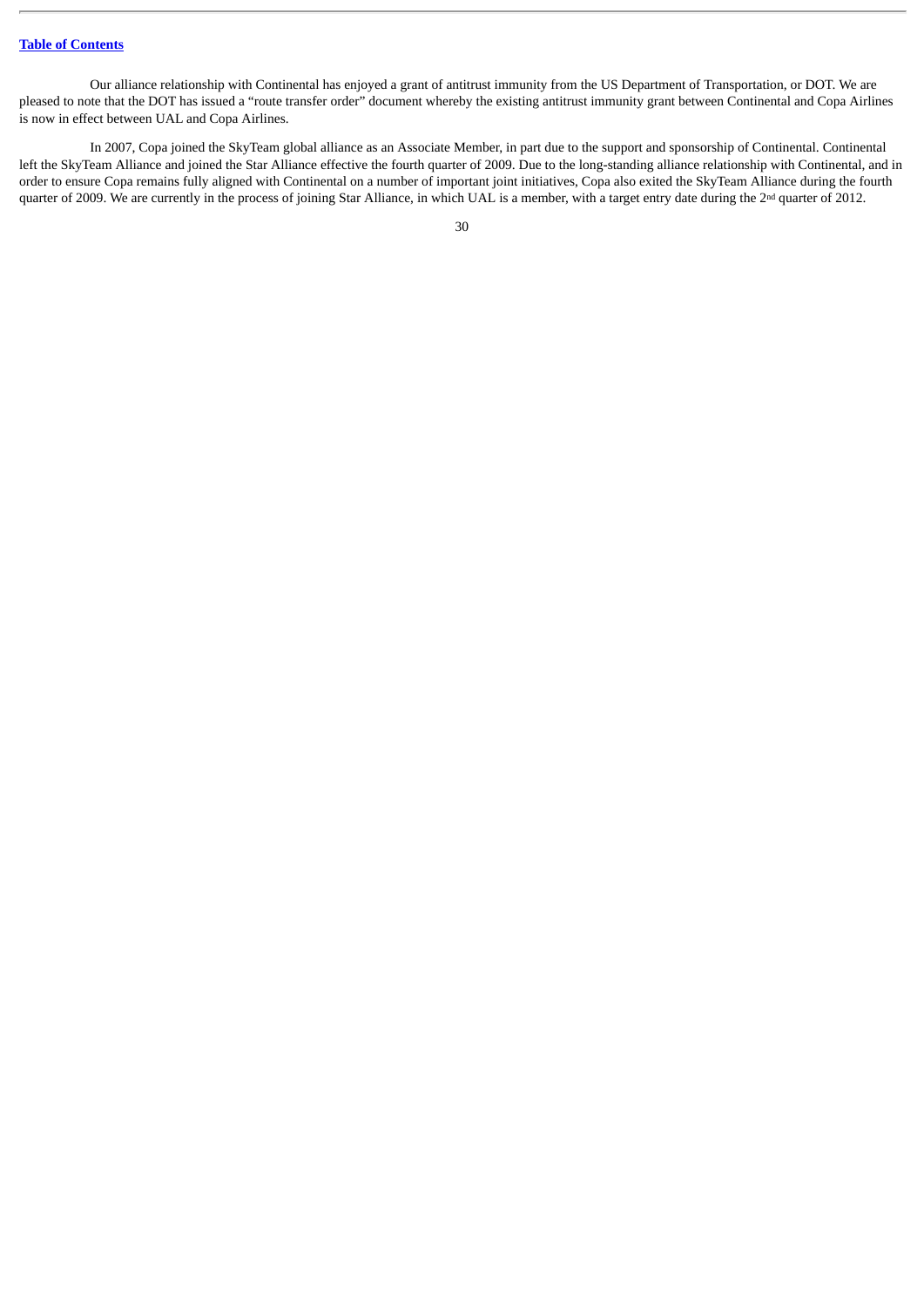# **Sales, Marketing and Distribution**

*Sales and Distribution.* Approximately 68% of sales during 2011 were completed through travel agents and other airlines while approximately 32% were direct sales via our city ticket offices (CTOs), call centers, airport counters or website. Travel agents receive base commissions, not including back-end incentive payments, ranging from 0% to 6% depending on the country. The weighted average rate for these commissions during 2011 was 2.30%. In recent years, base commissions have decreased significantly in most markets as more efficient back-end incentive programs have been implemented to reward selected travel agencies that exceed their sales targets.

Travel agents obtain airline travel information and issue airline tickets through global distribution systems, or GDSs, that enable them to make reservations on flights from a large number of airlines. GDSs are also used by travel agents to make hotel and car rental reservations. Copa participates actively in all major international GDSs, including SABRE, Amadeus, Galileo and Worldspan. In return for access to these systems, Copa pays transaction fees that are generally based on the number of reservations booked through each system.

Copa has a sales and marketing network consisting of 147 domestic and international ticket offices, including airport and city ticket offices located in Panama and Colombia. Copa has 40 CTOs co-branded with UAL. During the year ended December 31, 2011, approximately 16% and 5% of its sales were booked through its ticket counters and call center, respectively.

The call center that operates Copa's reservations and sales services handles calls from Panama as well as most other countries to which Copa flies. Such centralization has resulted in a significant increase in telephone sales as it efficiently allowed for improvements in service levels such as 24-hour-a-day, 7 days-a-week service, in three different languages.

We encourage the use of direct Internet bookings by our customers because it is our most efficient distribution channel. In the third quarter of 2009, Copa introduced a new booking engine in order to offer more functionality to customers and further reduce distribution costs; 10.5% of its 2011 sales were made via the website. Copa's goal is to channel more of its total sales through the website.

*Advertising and Promotional Activities.* Our advertising and promotional activities include the use of television, print, radio and billboards, as well as targeted public relation events in the cities where we fly. In recent years, we have increased our use of social media via Facebook and Twitter to enhance our brand image and engage customers in a new way. We believe that the corporate traveler is an important part of our business, and we particularly promote our service to these customers by conveying the reliability, convenience and consistency of our service and offering value-added services such as convention and conference travel arrangements, as well as our Business Rewards loyalty program for our small and medium-sized corporate customers. We also promote package deals among the destinations where we fly through combined efforts with selected hotels and travel agencies.

# **Competition**

We face considerable competition throughout our route network. Overall airline industry profit margins are low and industry earnings are volatile. Airlines compete in the areas of pricing, scheduling (frequency and flight times), on-time performance, frequent flyer programs and other services. Strategic alliances, bankruptcy restructurings and industry consolidations characterize the airline industry and tend to intensify competition.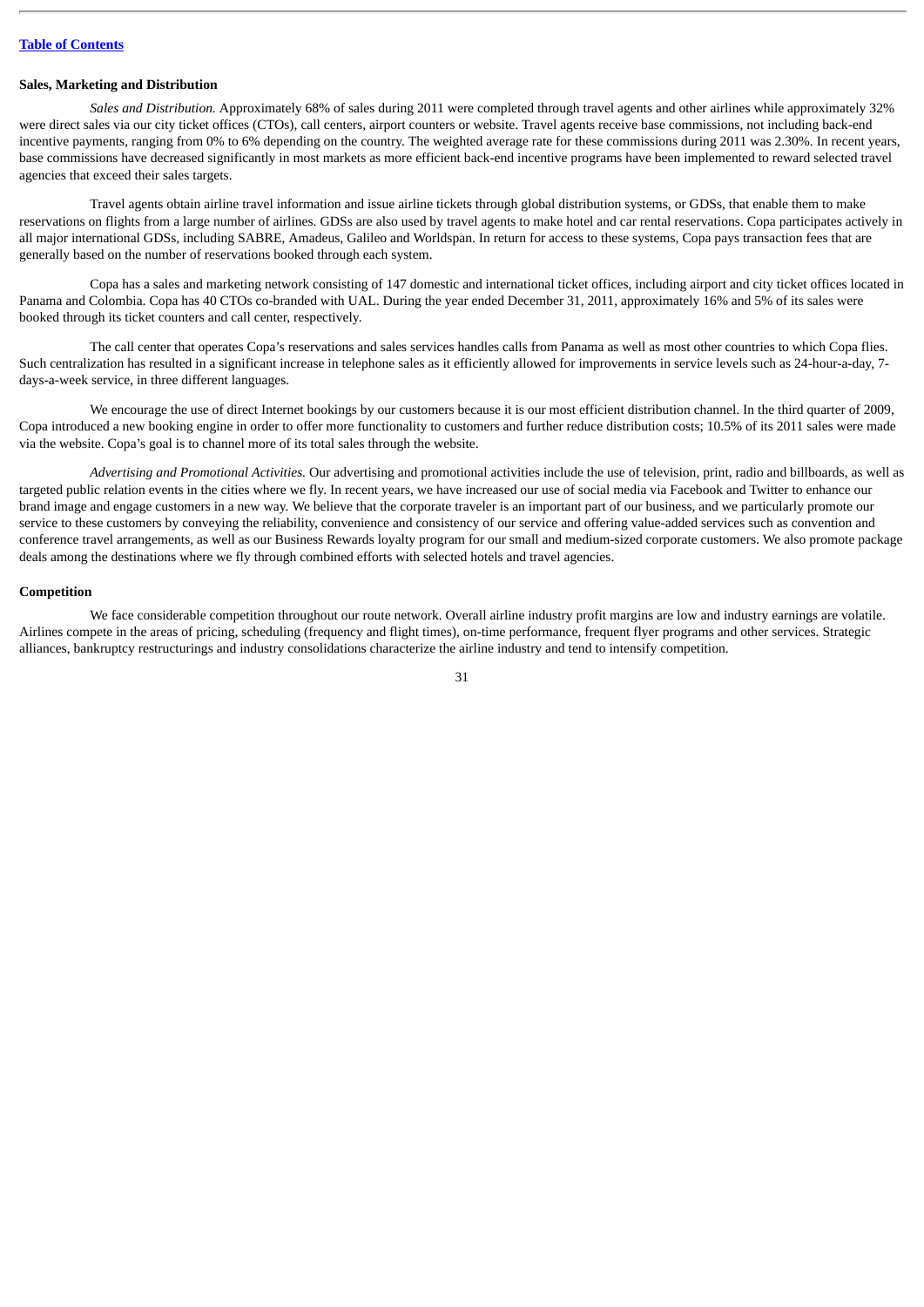Copa competes with a number of other airlines that currently serve the routes on which we operate, including Avianca-Taca, American Airlines, Delta Airlines, AeroMexico and, to a lesser extent, the LAN Group, among others. In order to remain competitive, we must constantly react to changes in prices and services offered by our competitors.

In 2011, the LAN Group acquired Aires, a low-cost Colombian air carrier, which is now operated as LAN Colombia. In addition, several air carriers have reorganized in recent years, including certain of our competitors, such as Avianca-Taca and Delta, and have benefited from lower operating costs and fare discounting in order to maintain cash flows and to enhance continued customer loyalty. In addition, since 2008, the airline industry has experienced increased consolidation and changes in international alliances, both of which have altered and will continue to alter the competitive landscape in the industry by resulting in the formation of airlines and alliances with increased financial resources, more extensive global networks and altered cost structures.

The airline industry is highly susceptible to price discounting, particularly because airlines incur very low marginal costs for providing service to passengers occupying otherwise unsold seats. Carriers use discount fares to stimulate traffic during periods of lower demand to generate cash flow and to increase market share. Any lower fares offered by one airline are often matched by competing airlines, which often results in lower industry yields with little or no increase in traffic levels. Price competition among airlines in the future could lead to lower fares or passenger traffic on some or all of our routes, which could negatively impact our profitability. We cannot assure you that any of our competitors will not undercut our fares in the future or increase capacity on routes in an effort to increase their respective market share. Although we intend to compete vigorously and to assert our rights against any predatory conduct, such activity by other airlines could reduce the level of fares or passenger traffic on our routes to the point where profitable levels of operations could not be maintained. Due to our smaller size and financial resources compared to several of our competitors, we may be less able to withstand aggressive marketing tactics or fare wars engaged in by our competitors should such events occur.

In addition, Copa is currently in the process of complying with the requirements to join Star Alliance with a target entry date during the  $2<sup>nd</sup>$  quarter of 2012. One of our main competitors, Avianca-Taca, is also in the process of joining Star Alliance. We cannot predict the extent to which participating in the same global alliance as one of our direct competitors may impact our revenues, our ability for future growth, or any additional implications to our current operations.

Airlines based in other countries may also receive subsidies, tax incentives or other state aid from their respective governments, which are not provided by the Panamanian government. The commencement of, or increase in, service on the routes we serve by existing or new carriers could negatively impact our operating results. Likewise, competitors' service on routes that we are targeting for expansion may make those expansion plans less attractive. We must constantly react to changes in prices and services offered by our competitors to remain competitive.

Traditional hub-and-spoke carriers in the United States and Europe have in recent years faced substantial and increasing competitive pressure from low-cost carriers offering discounted fares. The low-cost carriers' operations are typically characterized by point-to-point route networks focusing on the highest demand city pairs, high aircraft utilization, single class service and fewer in-flight amenities. As evidenced by the operations of competitors in Brazil and other South American countries and several new low-cost carriers which have recently launched service, the "low-cost carrier" business model appears to be gaining acceptance in the Latin American aviation industry, and we may face new and substantial competition from low-cost carriers in the future.

With respect to our cargo operations, we will continue to face competition from all of the major airfreight companies, most notably DHL, which has a cargo hub operation at Tocumen International Airport.

#### **Aircraft**

As of December 31, 2011, Copa operated a fleet consisting of 73 aircraft, including 20 Boeing 737-700 Next Generation aircraft, 27 Boeing 737-800 Next Generation aircraft and 26 Embraer 190 aircraft. As of December 31, 2011, Copa had firm orders, including purchase and lease commitments, for 46 additional Boeing 737-Next Generation aircraft. Copa also has options for an additional six Embraer 190s and purchase rights and options for an additional sixteen Boeing 737-Next Generation aircraft.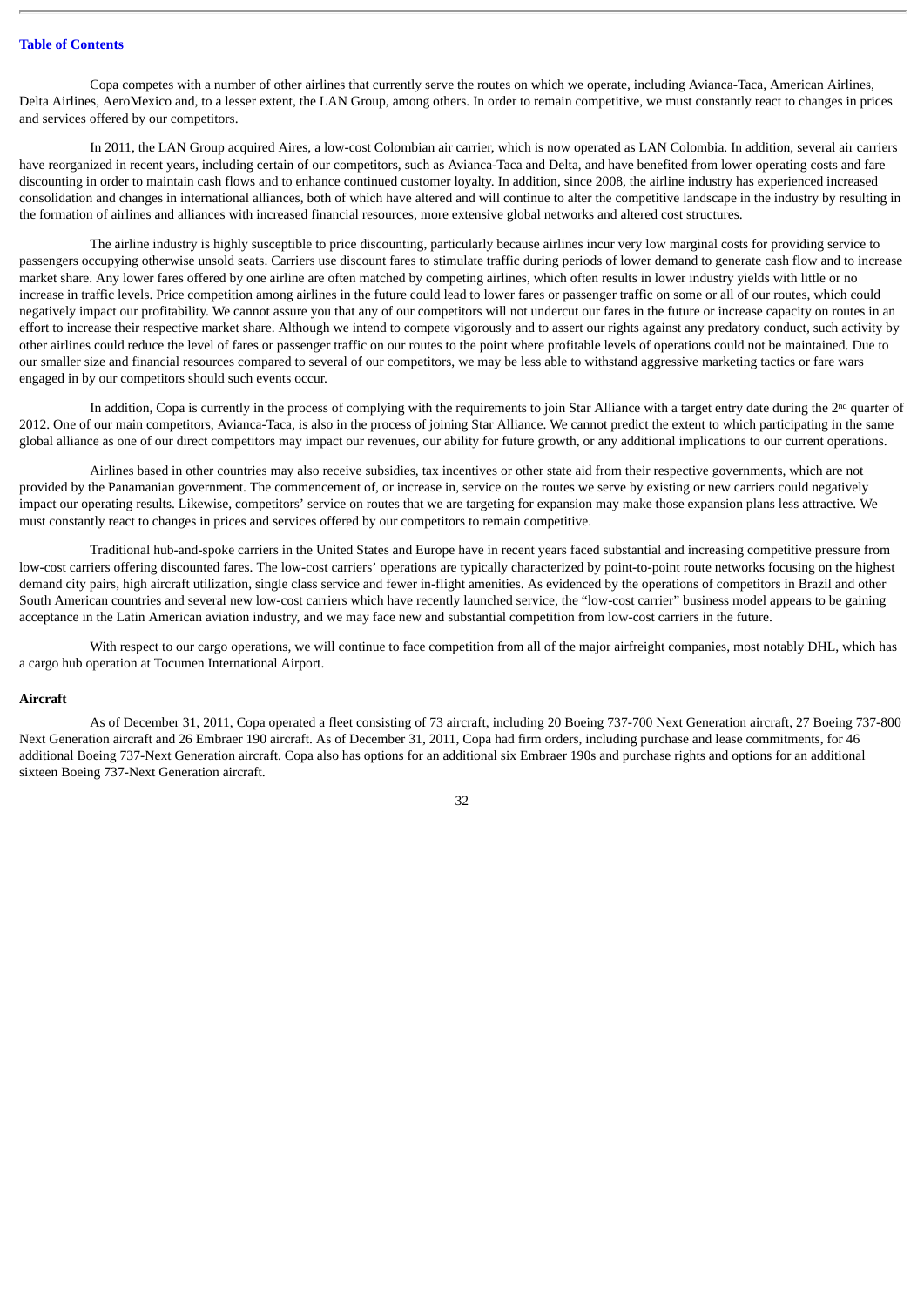The current composition of the Copa fleet as of December 31, 2011 is fully described below:

|                |              | <b>Number of Aircraft</b> |        |         | Average<br>Age | <b>Seating</b>  |
|----------------|--------------|---------------------------|--------|---------|----------------|-----------------|
|                | <u>Total</u> | Owned                     | Leased | (Years) | (Years)        | <b>Capacity</b> |
| Boeing 737-700 | 20           | 14                        | b      | 1.8     | 9.6            | 124             |
| Boeing 737-800 | 27           | 19                        | 8      | 5.9     | 2.4            | 160             |
| Embraer 190    | 26           | 19                        |        | 4.4     | 4.4            | 94/106          |
| Total          | 73           | 52                        | 21     | 4.4     | 5.1            |                 |

We expect our fleet to continue to center on the Boeing 737-800 model. The table below describes the expected size of our fleet at the end of each year set forth below, assuming delivery of all aircraft for which we currently have firm orders but not taking into account any aircraft for which we have purchase rights and options:

| <b>Aircraft Type</b> | 2012 | 2013 | 2014<br>_____ | 2015 | 2016 |
|----------------------|------|------|---------------|------|------|
| 737-700(1)           | 18   | 18   | 14            | 14   | 14   |
| 737-800(2)           | 39   | 46   | 50            | 60   | 69   |
| Embraer 190          | 26   | 26   | 26            | 23   | 21   |
| <b>Total Fleet</b>   | 83   | 90   | 90            | 97   | 104  |

(1) Assumes the return of leased aircraft upon expiration of lease contracts.

(2) We have the flexibility to choose between the Boeing 737-700 and the Boeing 737-800 aircraft for most of the 737-700 aircraft deliveries.

The Boeing 737-Next Generation aircraft currently in our fleet are fuel-efficient and suit our operations well for the following reasons:

- They have simplified maintenance procedures.
- They require just one type of standardized training for our crews.
- They have one of the lowest operating costs in their class.

Our focus on profitable operations means that we periodically review our fleet composition. As a result, our fleet composition changes over time when we conclude that adding other types of aircraft will help us achieve this goal. The introduction of any new type of aircraft to our fleet is only done if, after careful consideration, we determine that such a step will improve our profitability. In line with this philosophy, after conducting a careful cost-benefit analysis, we added the Embraer 190 aircraft because its combination of smaller size and highly efficient operating characteristics made it the ideal aircraft to serve new midsized markets and to increase frequency to existing destinations. The Embraer 190 incorporates advanced design features, such as integrated avionics, fly-by-wire flight controls, and CF34-10 engines made by General Electric. The Embraer E190 has a range of approximately 2,000 nautical miles enabling it to fly to a wide range of destinations from short-haul to certain medium-haul destinations. We have configured Copa's Embraer aircraft with a business class section similar to the business class section we have on our Boeing 737-Next Generation aircraft.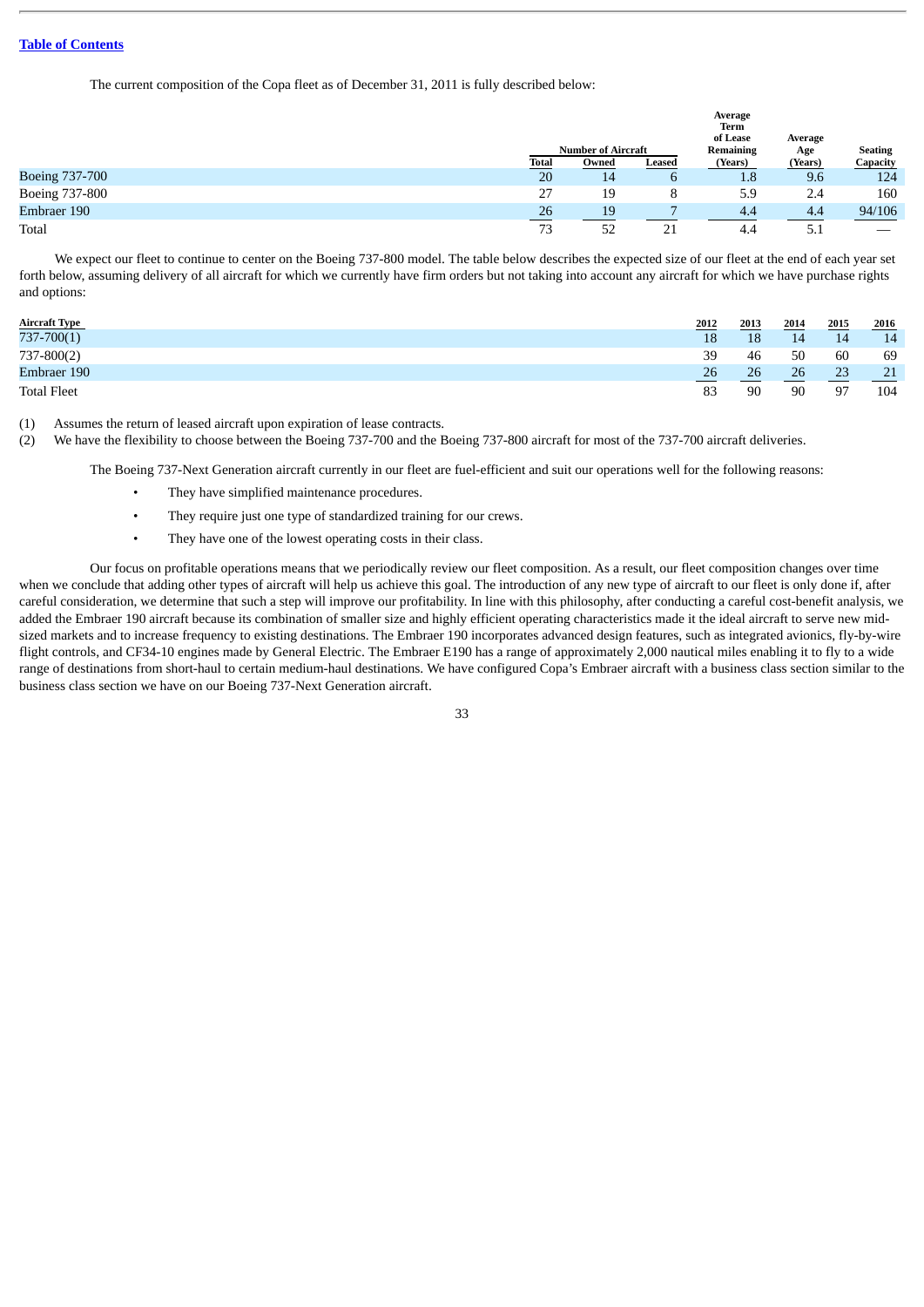Through several special purpose vehicles, we currently have beneficial ownership of 52 of our aircraft, including 19 Embraer 190s. In addition, we lease six of our Boeing 737-700s, eight of our Boeing 737-800s, and seven of our Embrar 190's under long-term operating lease agreements that have an average remaining term of 4.4 years. Leasing some of our aircraft provides us with flexibility to change our fleet composition if we consider it to be in our best interests to do so. We make monthly rental payments, some of which are based on floating rates, but are not required to make termination payments at the end of the lease. Currently, we do not have purchase options in any of our operating lease agreements. Under our operating lease agreements, we are required in some cases to maintain maintenance reserve accounts and in other cases to make supplemental rent payments at the end of the lease that are calculated with reference to the aircrafts' maintenance schedule. In either case, we must return the aircraft in the agreed upon condition at the end of the lease term. Title to the aircraft remains with the lessor. We are responsible for the maintenance, servicing, insurance, repair and overhaul of the aircraft during the term of the lease.

To better serve the growing number of business travelers, we offer a business class (*Clase Ejecutiva*) configuration in our fleet. Our business class service features twelve luxury seats in the Boeing 737-700s with a 38-inch pitch, upgraded meal service, special check-in desks, bonus mileage for full-fare business class passengers and access to VIP lounges. Our Boeing 737-800s are currently configured with 14 business class seats. In 2010, we reconfigured our Boeing 737-800 aircraft by adding two additional business class seats and three additional economy seats, increasing the total number of seats from 155 to 160. Our Embraer 190s have 10 business class seats in a three abreast configuration and 38-inch pitch.

Each of our Boeing 737-Next Generation aircraft is powered by two CFM International Model CFM 56-7B engines. Each of our Embraer 190 aircraft is powered by two CF34-10 engines made by General Electric. We currently have eleven spare engines for service replacements and for periodic rotation through our fleet.

#### **Maintenance**

The maintenance performed on our aircraft can be divided into two general categories: line and heavy maintenance. Line maintenance consists of routine, scheduled maintenance checks on our aircraft, including pre-flight, daily and overnight checks, "A-checks" and any diagnostics and routine repairs. Copa's line maintenance is performed by Copa's own technicians at our base in Panama and at stations outside Panama by Copa Airlines, Copa Colombia employees or third-party contractors. Heavy maintenance consists of more complex inspections and overhauls, including "C-checks," and servicing of the aircraft that cannot be accomplished during an overnight visit. Maintenance checks are performed as defined by the aircraft manufacturer. These checks are based on the number of hours or calendar months flown. We have contract with certified outside maintenance providers, such as COOPESA, which is certified as an authorized repair station by the FAA and the AAC, for heavy aircraft maintenance services. There were 23 heavy maintenance events in 2011. Copa also has an exclusive long-term contract with GE Engines whereby they will perform maintenance on all of its CFM-56 and CFM-34 engines. When possible, Copa attempts to schedule heavy maintenance during its lower-demand seasons in order to maximize productive use of its aircraft.

Copa Airlines and Copa Colombia employ, system-wide, over 436 maintenance professionals, including engineers, supervisors, technicians and mechanics, who perform maintenance in accordance with maintenance programs that are established by the manufacturer and approved and certified by international aviation authorities. Every mechanic is trained in factory procedures and goes through our own rigorous in-house training program. Every mechanic is licensed by the AAC and approximately 36 of our mechanics are also licensed by the FAA. Our safety and maintenance procedures are reviewed and periodically audited by the aircraft manufacturer, the AAC, the FAA, IATA and, to a lesser extent, every foreign country to which its flies. Copa Airlines' maintenance facility at Tocumen International Airport has been certified by the FAA as an approved repair station, and twice a year the FAA inspects its facilities to validate and renew the certification. Copa's aircraft are initially covered by warranties that have a term of four years, resulting in lower maintenance expenses during the period of coverage. All of Copa Airlines' and Copa Colombia's mechanics are trained to perform line maintenance on both the Boeing 737-Next Generation and Embraer 190s aircraft.

All of Copa Colombia's maintenance and safety procedures are performed according to Boeing standards (certified by the FAA), and certified by the Aeronautica Civil of Colombia and BVQi, the institute that issues ISO (International Organization for Standardization) quality certificates. All of Copa Colombia's maintenance personnel are licensed by the Aeronautica Civil of Colombia. In 2011, Copa Colombia received its IATA Operational Safety Audit (IOSA) compliance certification until 2013.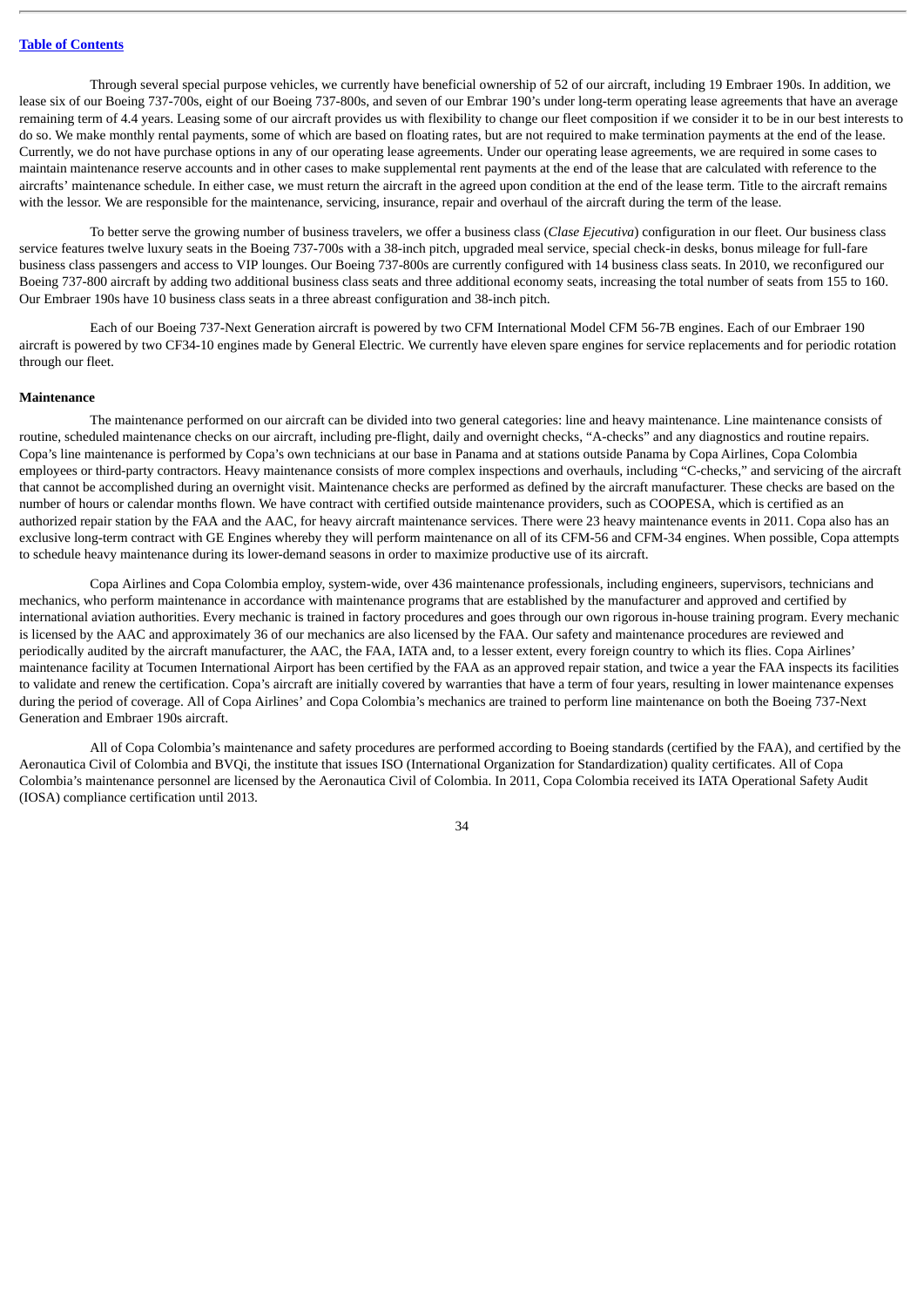# **Safety**

We place a high priority on providing safe and reliable air service. Copa has uniform safety standards and safety-related training programs that cover all of its operations. In particular, Copa periodically evaluates the skills, experience and safety records of its pilots in order to maintain strict control over the quality of its pilot crews. All of Copa's pilots participate in training programs, some of which are sponsored by aircraft manufacturers, and all are required to undergo recurrent training two times per year. We have a full time program of Flight Data Analysis (FDA) wherein the flight data from every Copa flight is analyzed for safety or technical anomalies. During 2011, Copa successfully completed its second security certification IOSA.

On July 17, 2007, one of our Copa Colombia Embraer 190s overran a wet runway at Santa Marta, Colombia. As a result of this incident, six people suffered minor injuries and the aircraft sustained damages that caused its permanent removal from service.

The FAA periodically audits the aviation regulatory authorities of other countries. As a result of their investigation, each country is given an International Aviation Safety Assessment, or IASA, rating. Panama is currently rated as "Category 1", which indicates a strong level of confidence in the safety regulation of the AAC.

### **Airport Facilities**

We believe that our hub at Panama City's Tocumen International Airport (PTY) is an excellent base of operations for the following reasons:

- Panama's consistently temperate climate is ideal for airport operations. For example, in recent years Tocumen was closed and unavailable for flight operations for a total of less than two hours per year on average
- Tocumen is the only airport in Central America with two operational runways. Also unlike some other regional airports, consistent modernization and growth of our hub has kept pace with our needs. Tocumen airport is currently in the process of completing Phase 2 of an expansion project which is scheduled for completion in the  $2<sup>nd</sup>$  quarter of 2012, and there is ample room for further expansion.
- Panama's central and sea level location provides a very efficient base to operate our narrow body fleet, efficiently serving short and long-haul destinations in Central, North and South America, as well as the Caribbean.
- Travelers can generally make connections easily through Tocumen because of its manageable size and Panama's policies accommodating in-transit passengers.

Tocumen International Airport is operated by an independent corporate entity established by the government, where stakeholders have a say in the operation and development of the airport. The law that created this entity also provided for a significant portion of revenues generated at Tocumen to be used for airport expansion and improvements. We do not have any formal, written agreements with the airport management that govern access fees, landing rights or allocation of terminal gates. We rely upon our good working relationship with the airport's management and the Panamanian government to ensure that we have access to the airport resources we need at prices that are reasonable.

We worked closely with the airport's management and consulted with the IATA infrastructure group to provide plans and guidance for Phase I of an airport expansion that provided eight new gate positions with jet bridges, six new remote parking positions, expanded retail areas and improved the baggagehandling facilities. The government authorized \$70 million to cover the costs of this expansion. Work on Phase I was completed in the third quarter of 2006. Phase II of the expansion which will add 12 additional jet bridge gates is expected to be completed in the  $2<sup>nd</sup>$  quarter of 2012.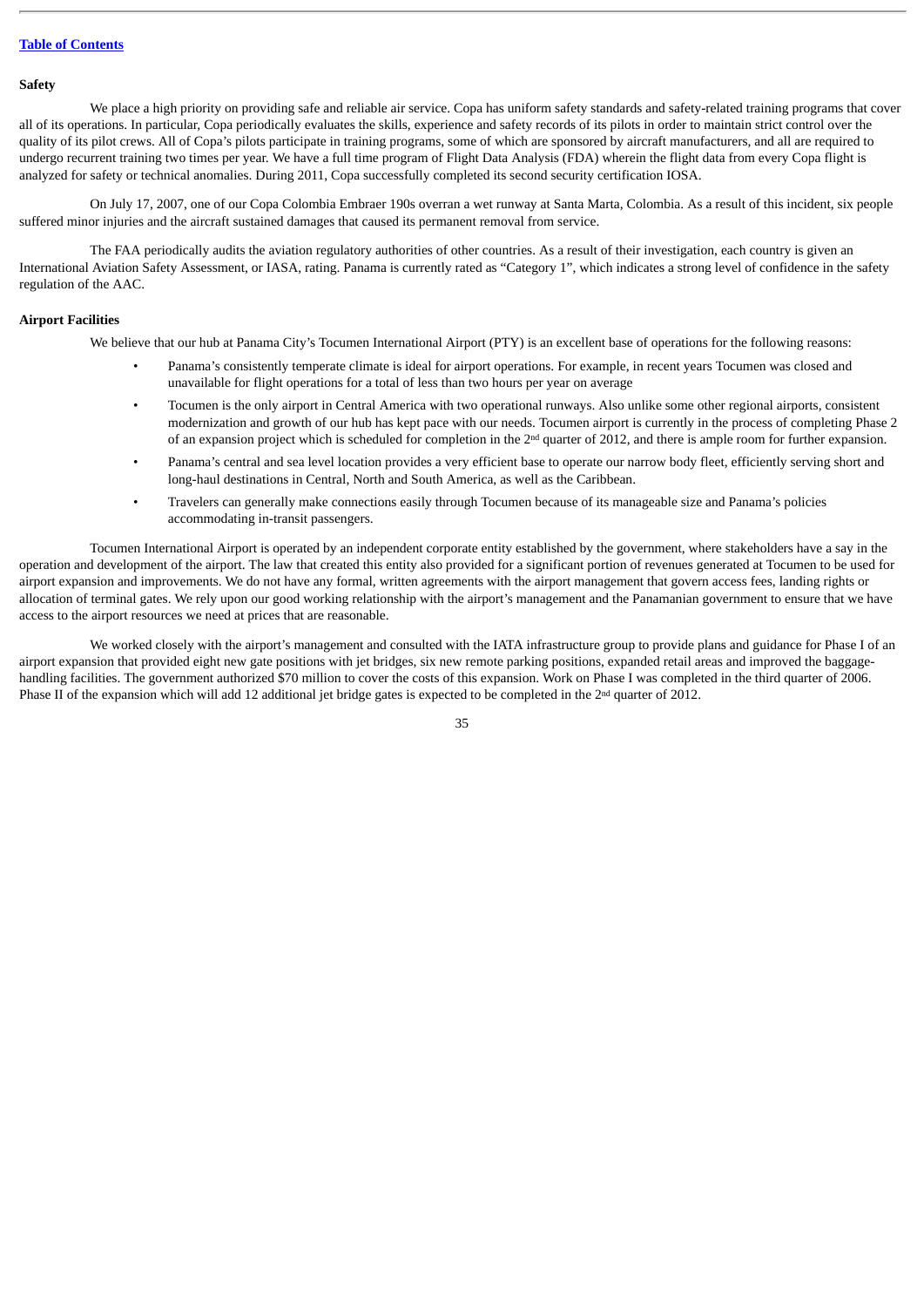We provide all of our own ground services and handling of passengers and cargo at Tocumen International Airport. In addition, we provide services to several of the principal foreign airlines that operate at Tocumen. At most of the foreign airports where we operate, foreign airport services companies provide all of our support services other than sales, counter services and some minor maintenance.

We lease a variety of facilities at Tocumen, including our maintenance hangar and our operations facilities in the airport terminal. From our System Operations Control Center located within our corporate headquarters building, we dispatch, track and direct our aircraft throughout the hemisphere and respond to operational contingencies as necessary. We generally cooperate with the airport authority to modify the lease terms as necessary to account for capital improvements and expansion plans. Currently, our elite passengers have access to a Copa Club at the airport, which is jointly operated with UAL. The Copa Club was expanded in 2010 to approximately one and half times, utilizing space made available during the recent expansion of the terminal.

### **Fuel**

Fuel costs are extremely volatile, as they are subject to many global economic, geopolitical, weather, environmental and other factors that we can neither control nor accurately predict. Due to its inherent volatility, aircraft fuel has historically been our most unpredictable unit cost. The global economy has experienced increase demand for oil coupled with limited refinery capacity and instability in oil-exporting countries has led to a rapid increase in prices.

|                                                                            |         | <b>Aircraft Fuel Data</b> |         |
|----------------------------------------------------------------------------|---------|---------------------------|---------|
|                                                                            | 2011    | 2010                      | 2009    |
| Average price per gallon of jet fuel into plane (excluding hedge) (in U.S. |         |                           |         |
| dollars)                                                                   | 3.27    | 2.39                      | 1.88    |
| Gallons consumed (in thousands)                                            | 176.494 | 148.581                   | 138,018 |
| Available seat miles (in millions)                                         | 13,352  | 10,950                    | 9,911   |
| Gallons per ASM (in hundredths)                                            | 1.32    | 1.36                      | 1.39    |

From 2006 to 2011, the average price of West Texas Intermediate crude oil, a benchmark widely used for crude oil prices that is measured in barrels and quoted in U.S. dollars, increased by 43.6% from \$66.05 per barrel to \$94.87 per barrel. During 2008, fuel prices experienced significant volatility, with West Texas Intermediate crude prices reaching the record price of approximately \$133.88 per barrel in June. Prices then dropped below \$41 per barrel at the beginning of 2009, and then stabilized at approximately \$71 per barrel in the second half of 2009. At the end of 2011, prices reached \$98.53 per barrel. In 2011, we hedged 27% of our requirements through the use of jet fuel and crude oil swap contracts. While prices have significantly decreased since their peak in 2008, we believe that fuel prices are likely to increase in the future. We have hedged approximately 20% and 10% of our anticipated fuel needs for 2012 and 2013, respectively. We will continue to evaluate various hedging strategies, and we may enter into additional hedging agreements in the future. Any prolonged increase in the price of jet fuel will likely materially and negatively affect our business, financial condition and results of operation. To date, we have managed to offset some of the increases in fuel prices with higher load factors, fuel surcharges and fare increases. In addition, our relatively young, winglet-equipped fleet also helps us mitigate the impact of higher fuel prices.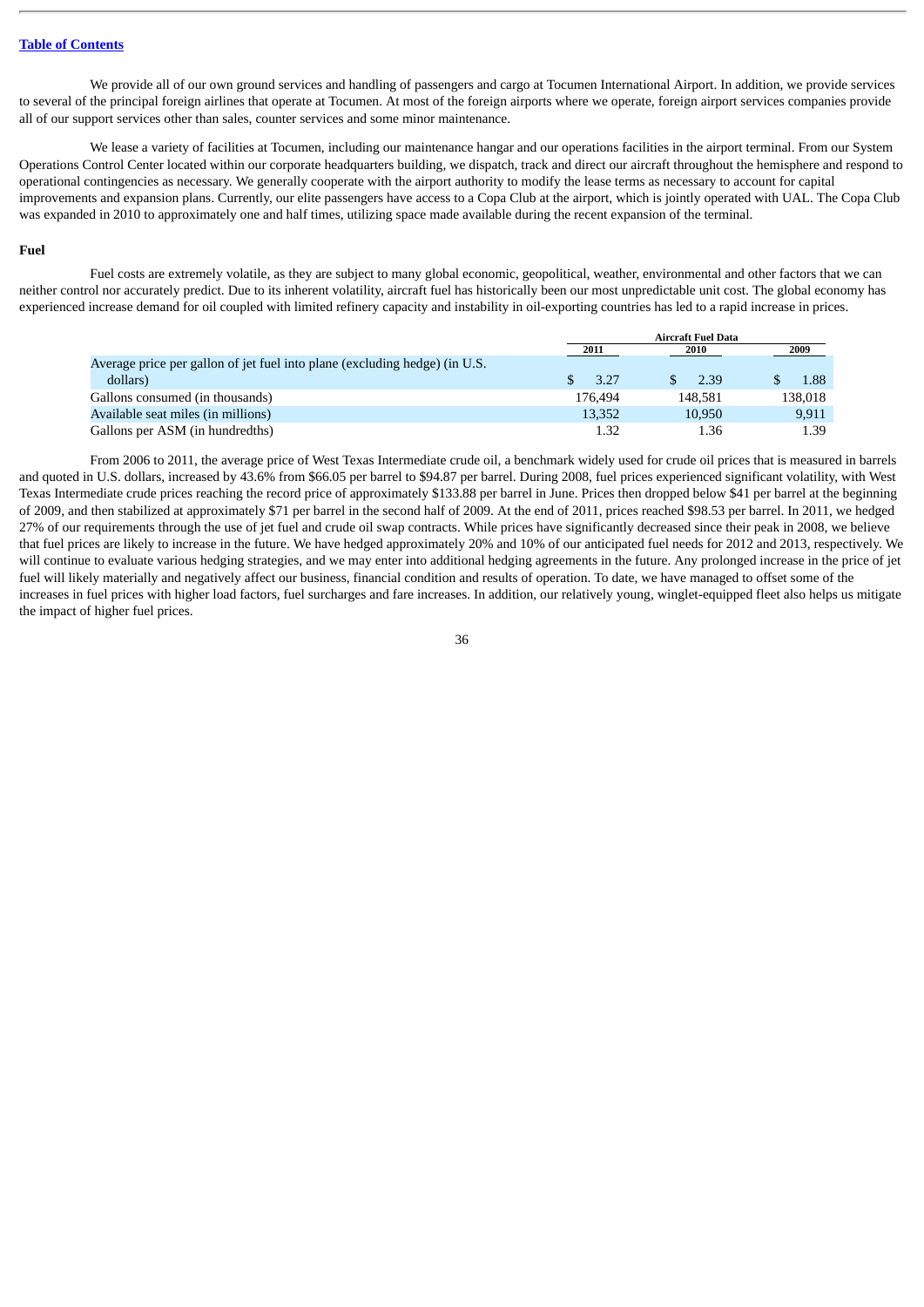### **Insurance**

We maintain passenger liability insurance in an amount consistent with industry practice, and we insure our aircraft against losses and damages on an "all risks" basis. We have obtained all insurance coverage required by the terms of our leasing and financing agreements. We believe our insurance coverage is consistent with airline industry standards and appropriate to protect us from material loss in light of the activities we conduct. No assurance can be given, however, that the amount of insurance we carry will be sufficient to protect us from material losses. We have negotiated low premiums on our Copa Airlines' insurance policies by leveraging the purchasing power of our alliance partner, UAL. Copa Airlines' hull and liability operations are insured under UAL's insurance policy. We maintain separate insurance policies for our Copa Colombia operations.

### **Environmental**

Our operations are covered by various local, national, and international environmental regulations. These regulations cover, among other things, emissions into the atmosphere, disposal of solid waste and aqueous effluents, aircraft noise, and other activities that result from the operation of aircraft. Our aircraft comply with all environmental standards applicable to their operations as described in this annual report. In 2010, we were recognized by GreenHorizon Aviation with the "World's Most Sustainable Airline" Environmental Award. In 2011, we conducted, through a consulting firm, an environmental audit of our hangar and support facilities at the Tocumen International Airport to determine what, if any, measures we needed to implement in order to satisfy the Panamanian effluent standards and the General Environmental Law at those facilities. We currently comply with the General Environmental Law and are in the first phase of a multi-year plan to implement all measures based on the environmental audit. Some of these measures include maintaining a young fleet, new navigation technologies such as RNAV to reduce fuel consumption, installation of Winglets in our planes to reduce fuel consumption,  $CO_2$  emission compensation programs for our passengers, recycling, among many others. Additionally, the Panamanian Civil Aviation Code (RACP) contains certain environmental provisions that are similar to those set forth in the General Environmental Law regarding effluents, although such provisions do not contain compliance grace periods. In the event the AAC determines that our facilities do not currently meet the RACP standards, we could be subject to a fine. The measures that will be implemented pursuant to the environmental audit will also satisfy the requirements of the RACP. In 2012, we expect to start a water treatment program using a basin for residual waters to serve part of our facilities and have formally submitted an Environmental Remediation and Management Program (PAMA) in order to seek approval thereof by the Environmental Authority. Such program sets forth an environmental compliance schedule. While we do not believe that compliance with these regulations will expose us to material expenditures, compliance with these or other environmental regulations, whether new or existing, that may be applicable to us in the future could increase our costs. In addition, failure to comply with these regulations could adversely affect us in a variety of ways, including adverse effects on our reputation.

### **Regulation**

#### *Panama*

*Authorization and Licenses.* Panamanian law requires airlines providing commercial services in Panama to hold an Operation Certificate and an Air Transportation License/Certificate issued by the AAC. The Air Transportation Certificate specifies the routes, equipment used, capacity, and the frequency of flights. This certificate must be updated every time Copa acquires new aircraft, or when routes and frequencies to a particular destination are modified.

Panamanian law also requires that the aircraft operated by Copa Airlines be registered with the Panamanian National Aviation Registrar kept by the AAC, and that the AAC certifies the airworthiness of each aircraft in the fleet. Copa Airlines' aircraft must be re-certified every year. This requirement does not apply to Copa Colombia's aircraft which are registered in Colombia.

The Panamanian government does not have an equity interest in our company. Bilateral agreements signed by the Panamanian government have protected our operational position and route network, allowing us to have in Panama a significant hub to transport intraregional traffic within and between the Americas and the Caribbean. All international fares are filed and technically subject to the approval of the Panamanian government. Historically, we have been able to modify ticket prices on a daily basis to respond to market conditions. Copa Airlines' status as a private carrier means that it is not required under Panamanian law to serve any particular route and is free to withdraw service from any of the routes it currently serves, subject to bilateral agreements. We are also free to determine the frequency of service we offer across our route network without any minimum frequencies imposed by the Panamanian authorities.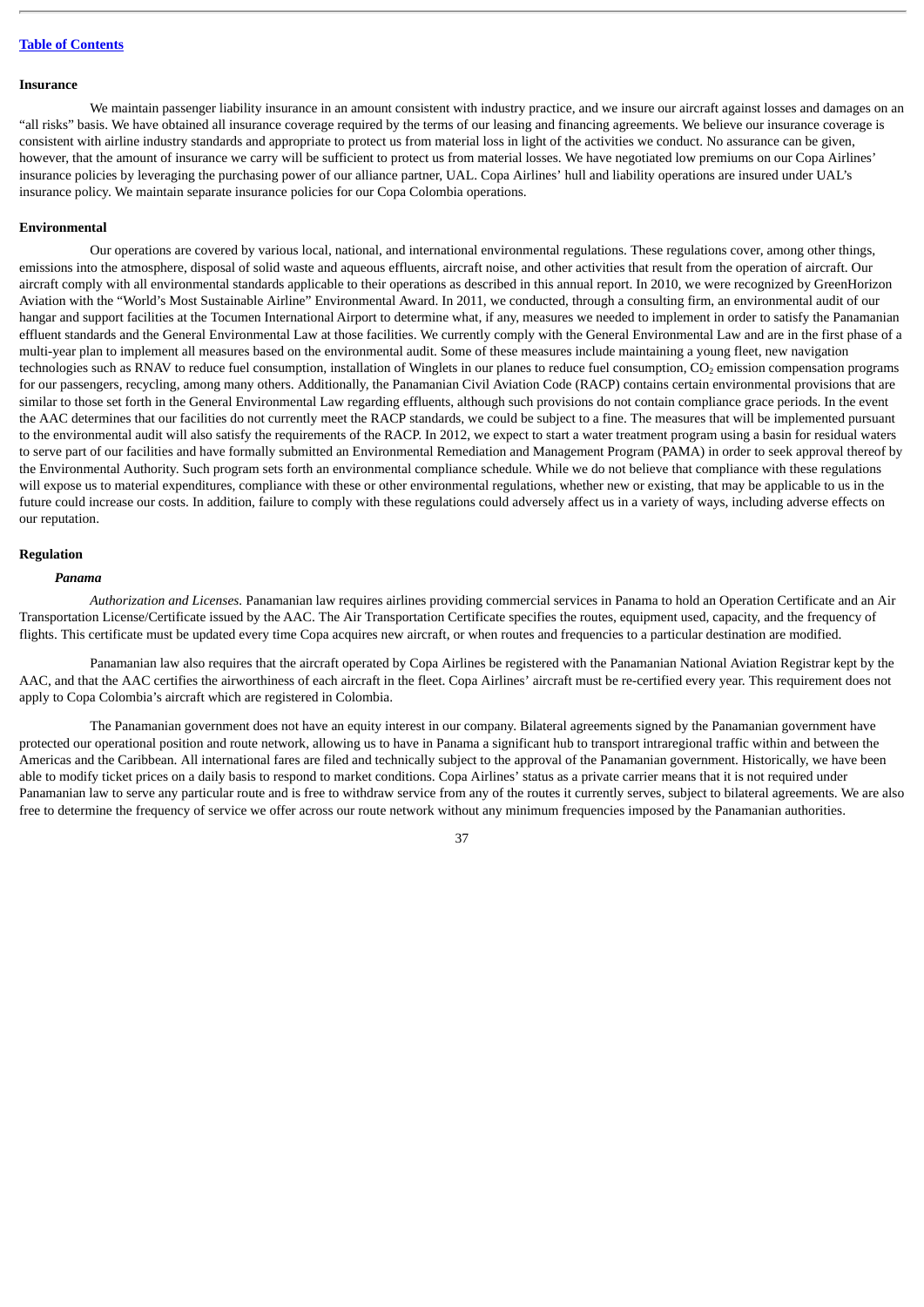*Safety Assessment.* Since April 2004, Panama is certified as a Category 1 country under the FAA's IASA program.

*Ownership Requirements.* The most significant restriction on our company imposed by the Panamanian Aviation Act, as amended and interpreted to date, is that Panamanian nationals must exercise "effective control" over the operations of the airline and must maintain "substantial ownership." These phrases are not defined in the Aviation Act itself and it is unclear how a Panamanian court would interpret them. The share ownership requirements and transfer restrictions contained in our Articles of Incorporation, as well as the structure of our capital stock described under the caption "Description of Capital Stock," are designed to ensure compliance with these ownership and control restrictions created by the Aviation Act. While we believe that our ownership structure complies with the ownership and control restrictions of the Aviation Act as interpreted by a recent decree by the Executive Branch, we cannot assure you that a Panamanian court would share our interpretation of the Aviation Act or the decree or that any such interpretations would remain valid for the entire time you hold our Class A shares.

Although the Panamanian government does not currently have the authority to dictate the terms of our service, the government is responsible for negotiating the bilateral agreements with other nations that allow us to fly to other countries. Several of these agreements require Copa to remain "effectively controlled" and "substantially owned" by Panamanian nationals in order for us to use the rights conferred by the agreements. Such requirements are analogous to the Panamanian aviation law described above that requires Panamanian control of our business.

*Antitrust Regulations*. In 1996, the Republic of Panama enacted antitrust legislation, which regulates industry concentration and vertical anticompetitive practices and prohibits horizontal collusion. *The Consumer Protection and Free Trade Authority* is in charge of enforcement and may impose fines only after a competent court renders an adverse judgment. The law also provides for direct action by any affected market participant or consumer, independently or though class actions. The law does not provide for the granting of antitrust immunity, as is the case in the United States. In February 2006, the antitrust legislation was amended to increase the maximum fines that may be assessed for violations to \$1,000,000 for violations and \$250,000 for relative violations of antitrust law.

*Noise Restrictions*. Panama has adopted Annex 16 of the ICAO regulations and the noise abatement provisions of ICAO, through Book XIV of the Panamanian Civil Aviation Regulations (RAC). Thus, articles 227-229 of Book XIV of the RAC require aircraft registered in Panama to comply with at least Stage 2 noise requirements, and all aircraft registered for the first time with the Panamanian Civil Aviation Authority after January 1, 2003, to comply with Stage 3 noise restrictions. Currently, all the airplanes we operate or have on order meet the most stringent noise requirements established by both ICAO and the AAC.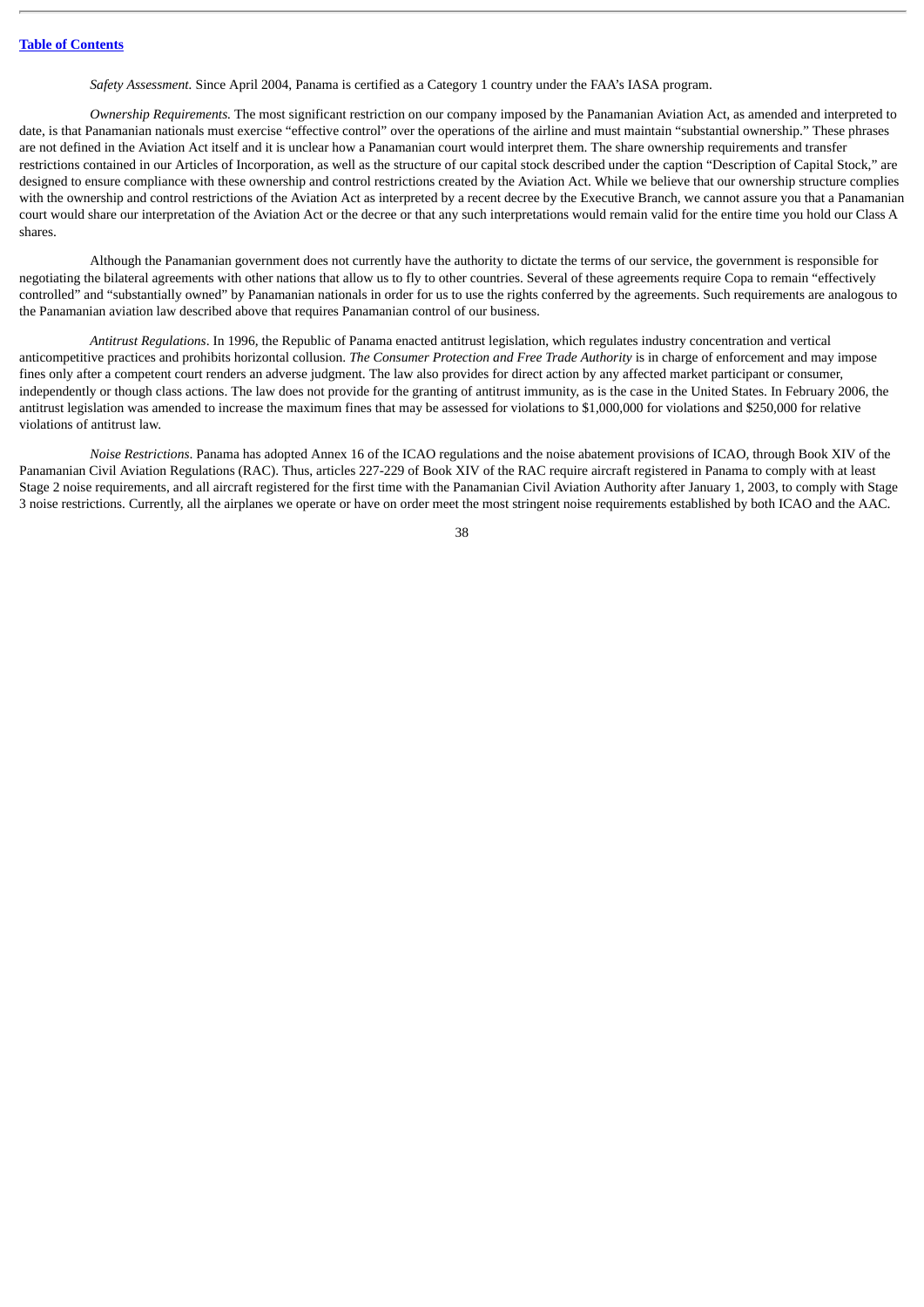# *Colombia*

Even though the Colombian aviation market continues to be regulated by the Colombian Civil Aviation Administration, Unidad Especial Administrativa de Aeronáutica Civil, or Aeronáutica Civil, the government policies have become more liberal in recent years.

Colombia has expanded its open-skies agreements with several countries in the last two years. In addition to Aruba and the Andean Pact nations of Bolivia, Ecuador and Peru, open-skies agreements have been negotiated with Costa Rica, Salvador, Panama, Dominican Republic and Ecuador. In the framework of liberalization between Colombia and Panama, any airline has the right to operate unlimited frequencies between any city pair of the two countries. As a result, Copa offers scheduled services between nine main cities in Colombia and Panama. In November 2010, Colombia signed an open-skies agreement with the United States, which will take effect in January 2013. With respect to domestic aviation, airlines must present feasibility studies to secure specific route rights, and no airline may serve the city pairs with the most traffic unless that airline has at least five aircraft with valid airworthiness certificate. In addition, Aeronautica Civil sets a maximum number of competing airlines for each route based on the size of the city pairs served.

In October 2011, Aeronautica Civil announced its decision to liberalize air fares in Colombia starting April 1, 2012, including the elimination of fuel surcharges. However, airlines are required to charge an administrative fee ("Tarifa administrativa") for each ticket sold through an airline's direct channels. Passengers in Colombia are also entitled by law to compensation in the event of delays in excess of four hours, over-bookings and cancellations. Currently, the San Andres, Bogotá, Pereira, Cali, Cartagena, Medellin, Monteria, Bucaramanga, Cucuta, and Santa Marta airports, among others, are under private management arrangements. The government's decision to privatize airports in order to finance the necessary expansion projects and increase the efficiency of operations has increased airports fees and facility rentals at those airports.

On December 9, 2010, Colombia was recertified as a Category 1 country under the FAA's IASA program.

# *U.S.*

Operations to the United States by non-U.S. airlines, such as Copa Airlines, are subject to Title 49 of the U.S. Code, under which the DOT, the FAA and the TSA exercise regulatory authority. The U.S. Department of Justice also has jurisdiction over airline competition matters under the federal antitrust laws.

*Authorizations and Licenses.* The DOT has jurisdiction over international aviation with respect to air transportation to and from the United States, including regulation of related route authorities, the granting of which are subject to review by the President of the United States. The DOT exercises its jurisdiction with respect to unfair practices and methods of competition by airlines and related consumer protection matters as to all airlines operating to and from the United States. Copa Airlines is authorized by the DOT to engage in scheduled and charter air transportation services, including the transportation of persons, property (cargo) and mail, or combinations thereof, between points in Panama and points in the United States and beyond (via intermediate points in other countries). Copa Airlines hold the necessary authorizations from the DOT in the form of a foreign air carrier permit, an exemption authority and statements of authorization to conduct our current operations to and from the United States. The exemption authority was granted by the DOT in February 1998 and was due to expire in February 2000. However, the authority remains in effect by operation of law under the terms of the Administrative Procedure Act pending final DOT action on the application we filed to renew the authority on January 3, 2000. There can be no assurance that the DOT will grant the application. Our foreign air carrier permit has no expiration date.

Copa Airlines' operations to the United States are also subject to regulation by the FAA with respect to aviation safety matters, including aircraft maintenance and operations, equipment, aircraft noise, ground facilities, dispatch, communications, personnel, training, weather observation, air traffic control and other matters affecting air safety. The FAA requires each foreign air carrier serving the United States to obtain operational specifications pursuant to 14 CFR Part 129 of its regulations and to meet operational criteria associated with operating specified equipment on approved international routes. We believe that we are in compliance in all material respects with all requirements necessary to maintain in good standing our operations specifications issued by the FAA. The FAA can amend, suspend, revoke or terminate those specifications, or can temporarily suspend or permanently revoke our authority if we fail to comply with the regulations, and can assess civil penalties for such failure. A modification, suspension or revocation of any of our DOT authorizations or FAA operating specifications could have a material adverse effect on our business. The FAA also conducts safety audits and has the power to impose fines and other sanctions for violations of airline safety regulations. We have not incurred any material fines related to operations. The FAA also conducts safety International Aviation Safety Assessment (IASA) as to Panama's compliance with International Civil Aviation Organization (ICAO) safety standards. Panama is currently considered a Category 1 country that complies with ICAO international safety standards. As a Class 1 country, no limitations are placed upon our operating rights to the Unites States. If the FAA should determine that Panama does not meet the ICAO safety standards, the FAA and DOT would restrict our rights to expand operations to the United States. We can offer no assurance of Panama's continued compliance with ICAO safety standards.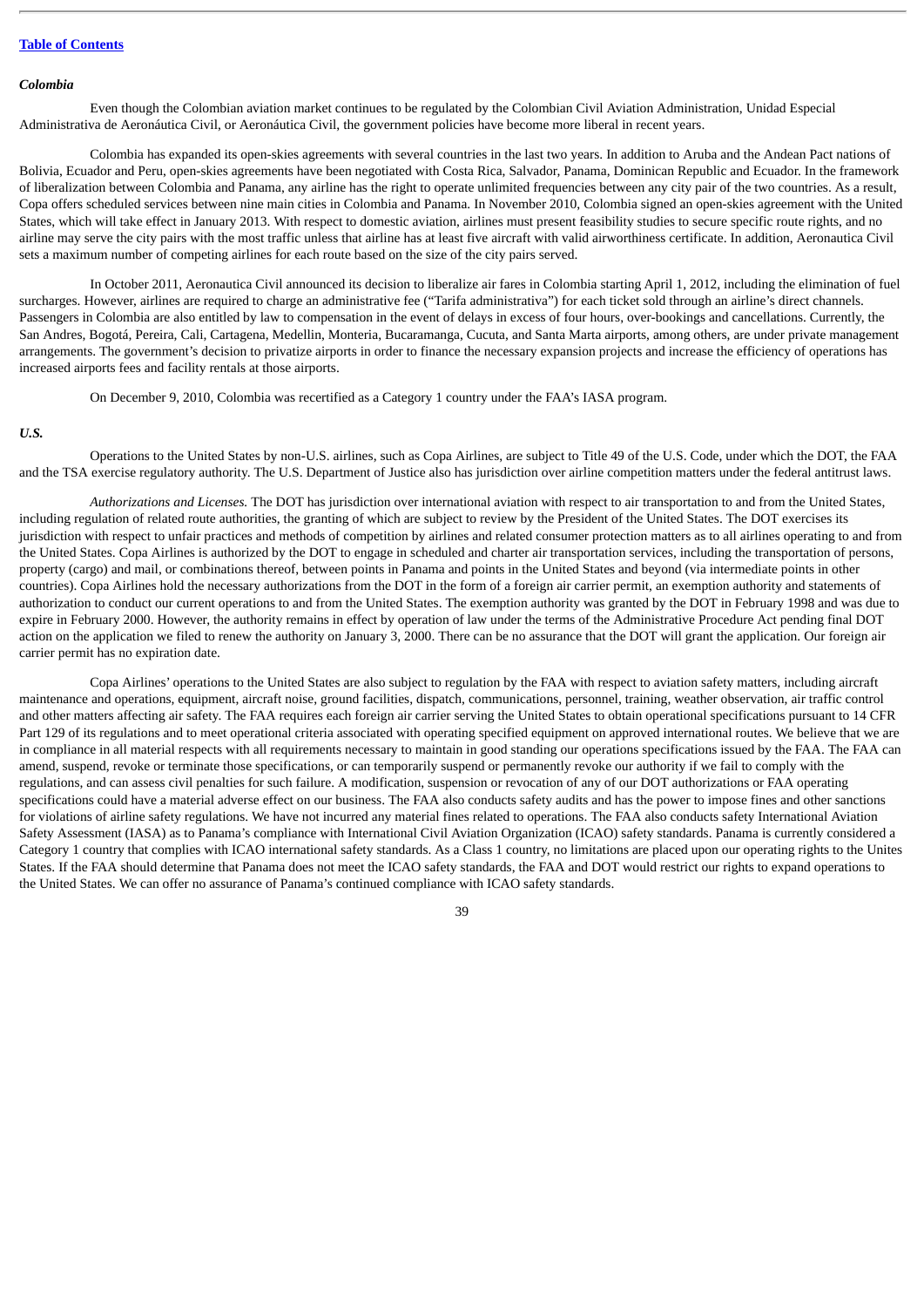*Security.* On November 19, 2001, the U.S. Congress passed, and the President signed into law, the Aviation and Transportation Security Act, (the "Aviation Security Act"). This law federalized substantially all aspects of civil aviation security and created the TSA, an agency of the Department of Homeland Security, to which the security responsibilities previously held by the FAA were transitioned. The Aviation Security Act requires, among other things, the implementation of certain security measures by airlines and airports, such as the requirement that all passenger, their bags and all cargo be screened for explosives and other security related contraband. Funding for airline and airport security required under the Aviation Security Act is provided in part by a \$2.50 per segment passenger security fee for flights departing from the U.S., subject to a \$10 per roundtrip cap; however, airlines are responsible for costs incurred to meet security requirements beyond those provided by the TSA. The United States Government is considering increases to this fee as the TSA's costs exceed the revenue it receives from these fees. Implementation of the requirements of the Aviation Security Act has resulted in increased costs for airlines and their passengers. Since the events of September 11, 2001, the U.S. Congress has mandated and the TSA has implemented numerous security procedures and requirements that have imposed and will continue to impose burdens on airlines, passengers and shippers.

*Passenger Facility Charges.* Most major U.S. airports impose passenger facility charges. The ability of airlines to contest increases in these charges is restricted by federal legislation, DOT regulations and judicial decisions. With certain exceptions, air carriers pass these charges on to passengers. However, our ability to pass through passenger facility charges to our customers is subject to various factors, including market conditions and competitive factors. The current cap on passenger facility charges is \$4.50 per segment, subject to a \$9 per one-way trip and an \$18 per roundtrip cap.

*Airport Access.* Two U.S. airports at which we operate, O'Hare International Airport in Chicago ("O'Hare") and John F. Kennedy International Airport in New York ("JFK") were formerly designated by the FAA as "high density traffic airports subject to arrival and departure slot restrictions during certain periods of the day. From time to time, the FAA has also issued temporary orders imposing slot restrictions at certain airports. Although slot restrictions at JFK were formally eliminated as of January 1, 2007, on January 15, 2008, the FAA issued an order limiting the number of scheduled flight operations at JFK during peak hours to address the over-scheduling, congestion and delays at JFK. The FAA is currently contemplating the implementation of a long-term congestion management rule at LaGuardia Airport, John F. Kennedy International Airport and Newark Liberty International Airport, which would replace the order currently in effect at JFK. We cannot predict the outcome of this potential rule change on our costs or ability to operate at JFK.

On July 8, 2008, the DOT also issued a revised Airport Rates and Charges policy that allows airports to establish non-weight based fees during peak hours and to apportion certain expenses from "reliever" airports to the charges for larger airports in an effort to limit congestion.

*Noise Restrictions.* Under the Airport Noise and Capacity Act of 1990 and related FAA regulations, aircraft that fly to the United States must comply with certain Stage 3 noise restrictions, which are currently the most stringent FAA operating noise requirements. All of our Copa aircraft meet the Stage 3 requirement.

*Other Regulation.* FAA regulations also require compliance with the Traffic Alert and Collision Avoidance System, approved airborne windshear warning system and aging aircraft regulations. Our fleet meets these requirements. In addition, all air carriers are subject to certain provisions of the Communications Act of 1934, because of their extensive use of radio and other communication facilities, and are required to obtain an aeronautical radio license from the Federal Communications Commission (FCC). To the extent we are subject to FCC requirements, we have taken and will continue to take all necessary steps to comply with those requirements. Additional U.S. laws and regulations have been proposed from time to time that could significantly increase the cost of airline operations by imposing additional requirements or restrictions on airlines. There can be no assurance that laws and regulations currently enacted or enacted in the future will not adversely affect our ability to maintain our current level of operating results.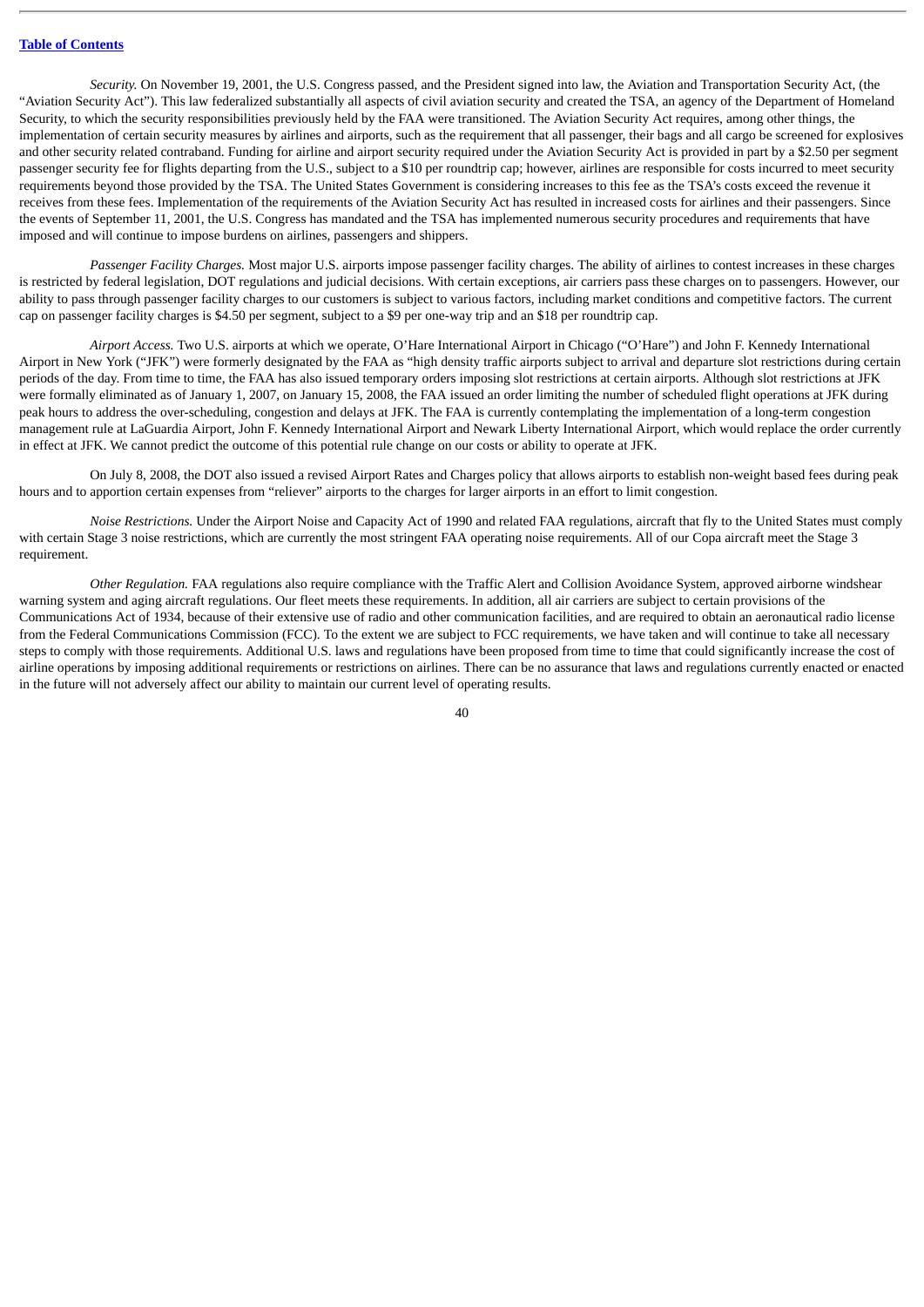# *Other Jurisdictions*

We are also subject to regulation by the aviation regulatory bodies which set standards and enforce national aviation legislation in each of the jurisdictions to which we fly. These regulators may have the power to set fares, enforce environmental and safety standards, levy fines, restrict operations within their respective jurisdictions or any other powers associated with aviation regulation. We cannot predict how these various regulatory bodies will perform in the future and the evolving standards enforced by any of them could have a material adverse effect on our operations.

# **C. Organizational Structure**

The following is an organizational chart showing Copa Holdings and its principal subsidiaries.



\* Includes ownership by us held through wholly-owned holding companies organized in the British Virgin Islands.

Copa Airlines is our principal airline operating subsidiary that operates out of our hub in Panama and provides passenger service in North, South and Central America and the Caribbean. Copa Airlines Colombia is our operating subsidiary that is primarily engaged in domestic air travel within Colombia and international service from various cities in Colombia to Panama, Venezuela, Ecuador, México, Cuba, Guatemala and Costa Rica. Oval Financial Leasing, Ltd. controls the special purpose vehicles that have a beneficial interest in the majority of our fleet.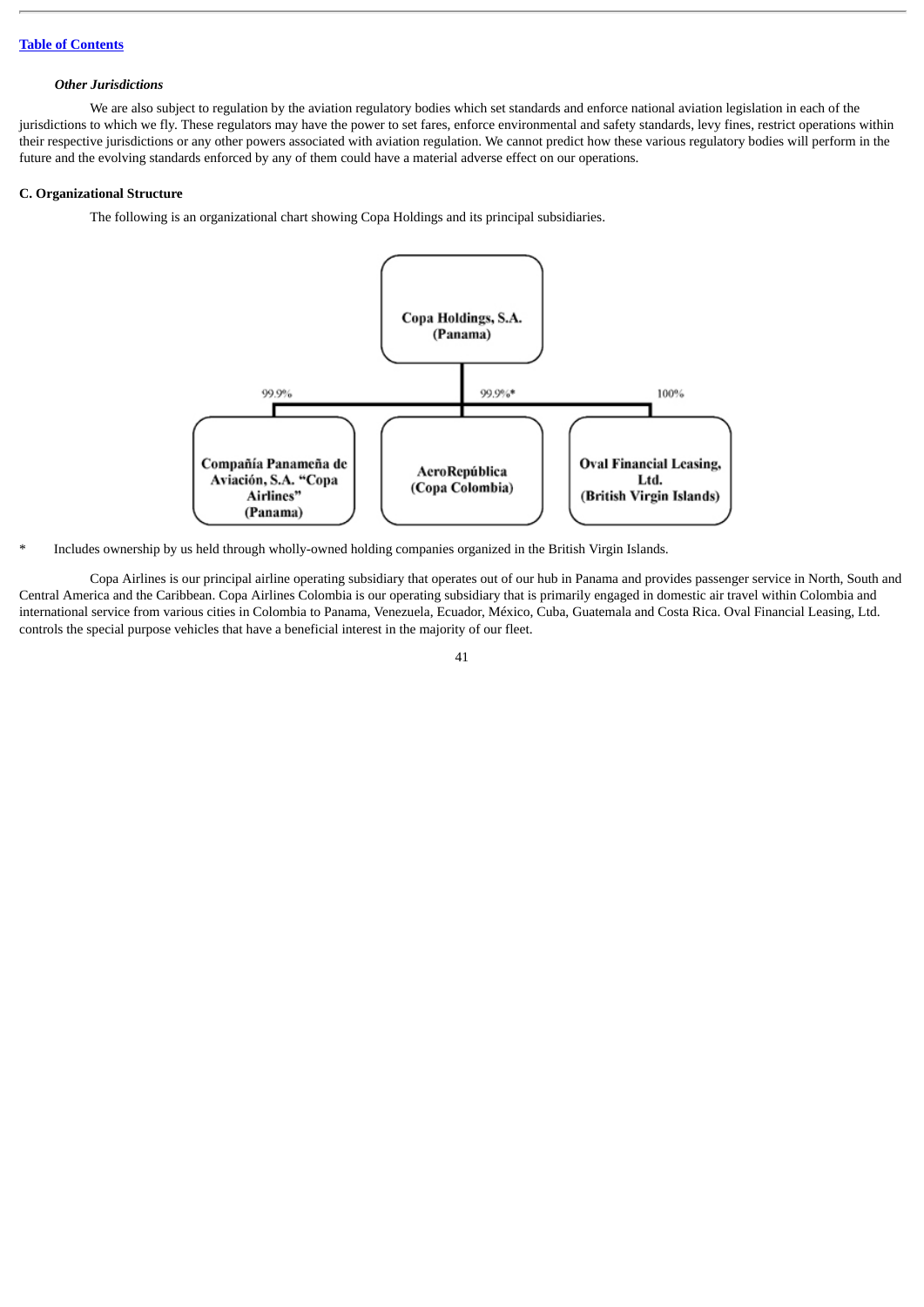# **D. Property, Plants and Equipment**

# *Headquarters*

Our headquarters are located six miles away from Tocumen International Airport. We have leased five floors consisting of approximately 104,000 square feet of the building from Desarollo Inmobiliario del Este, S.A., an entity controlled by the same group of investors that controls CIASA, under a 10-year lease at a rate of \$106,000 per month during the first three years, \$110,000 per month during year 4 through year 6, \$113,000 during year 7 through year 9 and \$116,000 per month in year 10, which we believe to be a market rate.

### *Other Property*

At Tocumen International Airport, we lease a maintenance hangar, operations offices in the terminal, counter space, parking spaces and other operational properties from the entity that manages the airport. We pay approximately \$119,255 per month for this leased property. Around Panama City, we also lease various office spaces, parking spaces and other properties from a variety of lessors, for which we pay approximately \$14,813 per month in the aggregate.

In each of our destination cities, we also lease space at the airport for check-in, reservations and airport ticket office sales, and we lease space for CTOs in 42 of those cities.

Copa Colombia leases most of its airport offices and CTOs. Owned properties only include one city ticket office and a warehouse close to the Bogota airport.

See also our discussion of "Aircraft" and "Airport Facilities" above.

# **Item 4A. Unresolved Staff Comments**

None.

### **Item 5. Operating and Financial Review and Prospects**

# **A. Operating Results**

*You should read the following discussion in conjunction with our consolidated financial statements and the related notes and the other financial information included elsewhere in this annual report.*

We are a leading Latin American provider of airline passenger and cargo service through our two principal operating subsidiaries, Copa Airlines and Copa Colombia. Copa Airlines operates from its strategically located position in the Republic of Panama, and Copa Colombia provides service primarily within Colombia complemented by international flights from various cities in Colombia to Panama, Venezuela, Ecuador, México, Cuba, Guatemala and Costa Rica.

Copa currently offers approximately 295 daily scheduled flights among 59 destinations in 28 countries in North, Central and South America and the Caribbean from its Panama City hub. Copa provides passengers with access to flights to more than 120 other destinations through code-share arrangements with UAL pursuant to which each airline places its name and flight designation code on the other's flights. Through its Panama City hub, Copa Airlines is able to consolidate passenger traffic from multiple points to serve each destination effectively.

Copa Airlines and Copa Colombia operate a modern fleet of 47 Boeing 737-Next Generation aircraft and 26 Embraer 190 aircraft. To meet growing capacity requirements, we have firm orders, including purchase and lease commitments, to accept delivery of 46 additional aircraft through 2017 and purchase rights and options that, if exercised, would allow us to accept delivery of up to 22 additional aircraft through 2018. Our firm orders are for 46 additional Boeing 737-Next Generation aircraft, and purchase rights and options are for up to sixteen Boeing 737-Next Generation aircraft and up to six Embraer 190s.

 $\Delta$ 2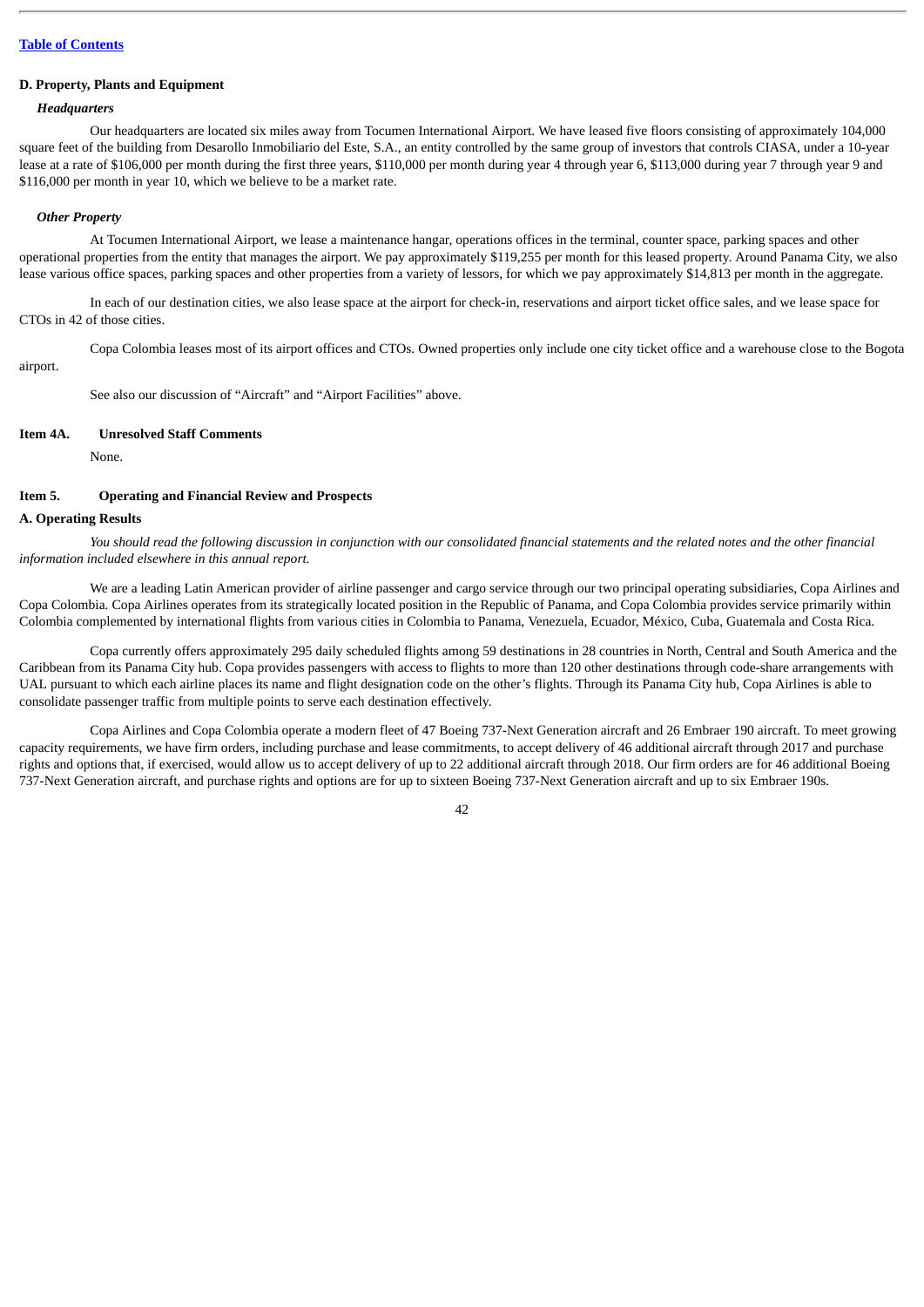We started our strategic alliance with UAL in 1998. Since then, we have conducted joint marketing and code-sharing arrangements, and participated in the award-winning OnePass (now MileagePlus) frequent flyer loyalty program globally and on a co-branded basis in Latin America. We believe that Copa's co-branding and joint marketing activities with UAL have enhanced our brand in Latin America, and that the relationship with UAL has afforded cost-related benefits, such as improving purchasing power in negotiations with aircraft vendors and insurers. Copa's alliance and related service agreements with UAL are in effect until 2015.

Fuel is our single largest operating expense and, as a result, our results of operations are likely to continue to be materially affected by the cost of fuel as compared with prior periods. From 2006 to 2011, the average price of West Texas Intermediate crude oil, a benchmark widely used for crude oil prices that is measured in barrels and quoted in U.S. dollars, increased by 43.6% from \$66.05 per barrel to \$94.87 per barrel. During 2008, fuel prices experienced significant volatility, with West Texas Intermediate crude prices reaching the record price of approximately \$133.88 per barrel in June. Prices then dropped below \$41 per barrel at the beginning of 2009, and then stabilized at approximately \$71 per barrel in the second half of 2009. At the end of 2011, prices reached \$98.53 per barrel. In 2011, we hedged 27% of our requirements through the use of jet fuel and crude oil swap contracts. While prices have significantly decreased since their peak in 2008, we believe that fuel prices are likely to increase in the future. We have hedged approximately 20% and 10% of our anticipated fuel needs for 2012 and 2013, respectively. We will continue to evaluate various hedging strategies, and we may enter into additional hedging agreements in the future. Any prolonged increase in the price of jet fuel will likely materially and negatively affect our business, financial condition and results of operation. To date, we have managed to offset some of the increases in fuel prices with higher load factors, fuel surcharges and fare increases. In addition, our relatively young, wingletequipped fleet also helps us mitigate the impact of higher fuel prices.

#### *Regional Economic Environment*

Our historical financial results have been, and we expect them to continue to be, materially affected by the general level of economic activity and growth of per capita disposable income in North, South and Central America and the Caribbean (drivers of our passenger revenue) and the volume of trade between countries in the region (the principal driver of our cargo revenue).

According to data from *The Preliminary Overview of the Economies of Latin America and the Caribbean*, an annual United Nations publication prepared by the Economic Development Division, the economy of Latin America (including the Caribbean) increased by 5.9% in 2010 and grew by 4.3% in 2011. In recent years, the Panamanian economy has outpaced the economic growth of the United States and of Latin America. In 2011, preliminary figures indicate that the Panamanian economy grew by 10.5% (versus 7.6% in 2010). Inflation in Panama rose approximately 6.8% in 2011. Additionally, the Colombian economy has experienced relatively stable growth. Preliminary numbers indicate that the Colombian gross domestic product grew by 4.3% in 2010 and by 5.5% in 2011 with inflation (as indicated by the consumer price index) rising by approximately 4.0% in 2011.

#### *Revenues*

We derive our revenues primarily from passenger transportation, which represents 95.5% of our revenues for the year ended December 31, 2011. In addition, 4.5% of our total revenues are derived from cargo and other revenues.

We recognize passenger revenue when transportation is provided. Passenger revenues reflect the capacity of our aircraft on the routes we fly, load factor and yield. Our capacity is measured in terms of available seat miles (ASMs) which represents the number of seats available on our aircraft multiplied by the number of miles the seats are flown. Our usage is measured in terms of revenue passenger miles (RPMs), which is the number of revenue passengers multiplied by the miles these passengers fly. Load factor, or the percentage of our capacity that is actually used by paying customers, is calculated by dividing RPMs by ASMs. Yield is the average amount that one passenger pays to fly one mile. We use a combination of approaches, taking into account yields, flight load factors and effects on load factors of connecting traffic, depending on the characteristics of the markets served, to arrive at a strategy for achieving the best possible revenue per available seat mile, balancing the average fare charged against the corresponding effect on our load factors.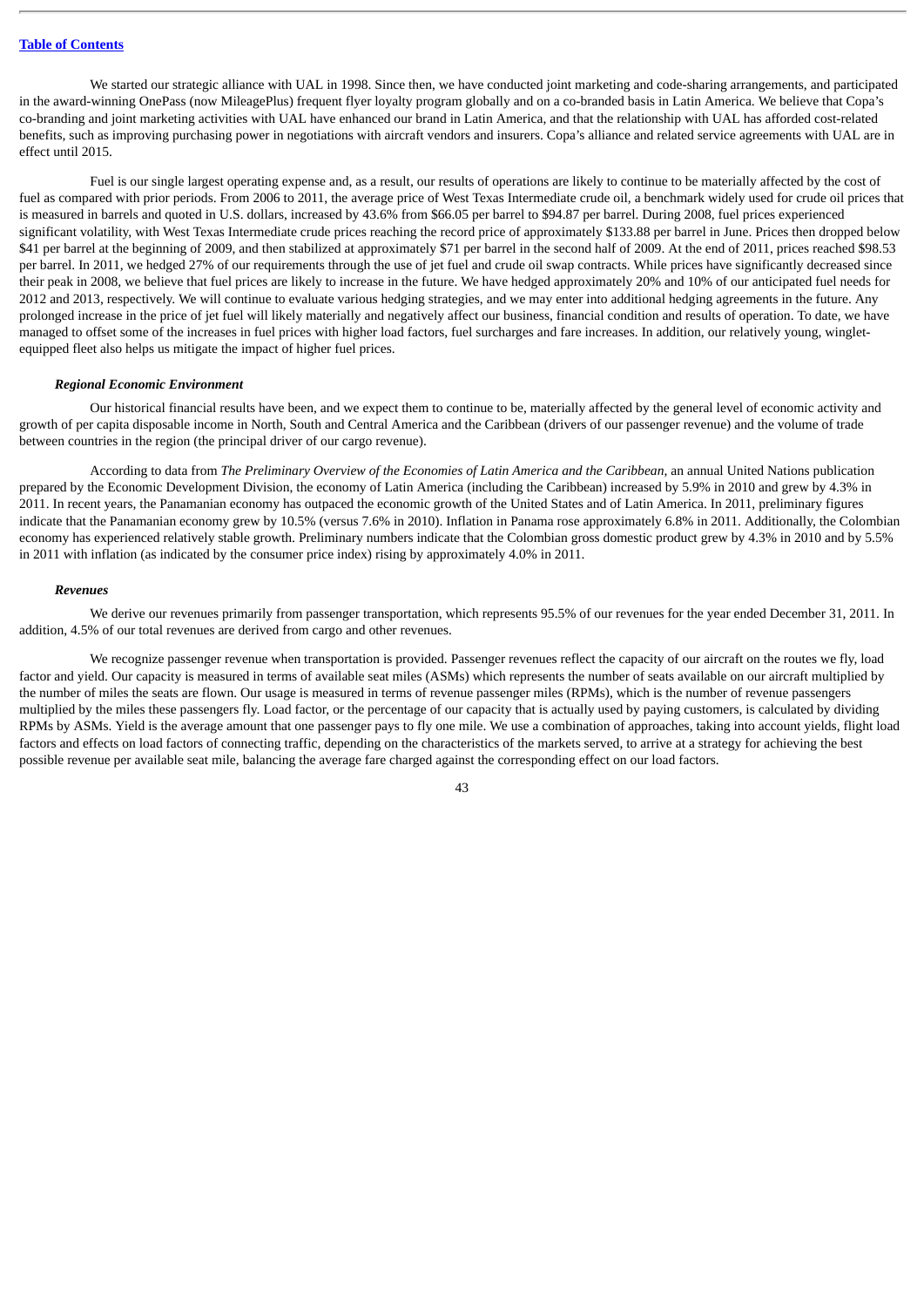We recognize cargo revenue when transportation is provided. Our other revenue consists primarily of excess baggage charges, ticket change fees and charter flights.

Overall demand for our passenger and cargo services is highly dependent on the regional economic environment in which we operate, including the GDP of the countries we serve and the disposable income of the residents of those countries. Approximately 50% of our passengers travel at least in part for business reasons, and the growth of intraregional trade greatly affects that portion of our business. The remaining 50% of our passengers are tourists or travelers visiting friends and family.

The following table sets forth our capacity, load factor and yields for the periods indicated.

|                                                 | 2011   | 2010   | 2009  |
|-------------------------------------------------|--------|--------|-------|
| Capacity (in available seat miles, in millions) | 13.352 | 10.950 | 9.911 |
| Load factor                                     | 76.4%  | 76.9%  | 74.6% |
| Yield (in cents)                                | 17.14  | 15.90  | 16.08 |

### *Seasonality*

Generally, our revenues from and profitability of our flights peak during the northern hemisphere's summer season in July and August and again during the December and January holiday season. Given our high proportion of fixed costs, this seasonality is likely to cause our results of operations to vary from quarter to quarter.

### *Operating Expenses*

The main components of our operating expenses are aircraft fuel, salaries and benefits, passenger servicing, commissions, aircraft maintenance, reservations and sales and aircraft rent. A common measure of per unit costs in the airline industry is cost per available seat mile (CASM), which is generally defined as operating expenses divided by ASMs.

*Aircraft fuel.* The price we pay for aircraft fuel varies significantly from country to country primarily due to local taxes. While we purchase aircraft fuel at all the airports to which we fly, we attempt to negotiate fueling contracts with companies that have a multinational presence in order to benefit from volume purchases. During 2011, as a result of the location of its hub, Copa purchased 57% of its aircraft fuel in Panama. Copa has 18 suppliers of aircraft fuel across its network. In some cases, we tanker fuel in order to minimize our cost by fueling in airports where fuel prices are lowest. Our aircraft fuel expenses are variable and fluctuate based on global oil prices. From 2006 to 2011, the average price of West Texas Intermediate crude oil, a benchmark widely used for crude oil prices that is measured in barrels and quoted in U.S. dollars, increased by 43.6% from \$66.05 per barrel to \$94.87 per barrel. To date, we have managed to offset some of the increases in fuel prices with higher load factors, fuel surcharges and fare increases. In addition, our relatively young, winglet-equipped fleet also helps us mitigate the impact of higher fuel prices. Historically, we have not hedged a significant portion of our fuel costs. We have hedged 20% and 10% of our anticipated fuel needs for 2012 and 2013, respectively.

|                                                                            | <b>Aircraft Fuel Data</b> |         |         |
|----------------------------------------------------------------------------|---------------------------|---------|---------|
|                                                                            | 2011                      | 2010    | 2009    |
| Average price per gallon of jet fuel into plane (excluding hedge) (in U.S. |                           |         |         |
| dollars)                                                                   | 3.27                      | 2.39    | 1.88    |
| Gallons consumed (in thousands)                                            | 176.494                   | 148,581 | 138,018 |
| Available seat miles (in millions)                                         | 13.352                    | 10.950  | 9.911   |
| Gallons per ASM (in hundredths)                                            | 1.32                      | 1.36    | 1.39    |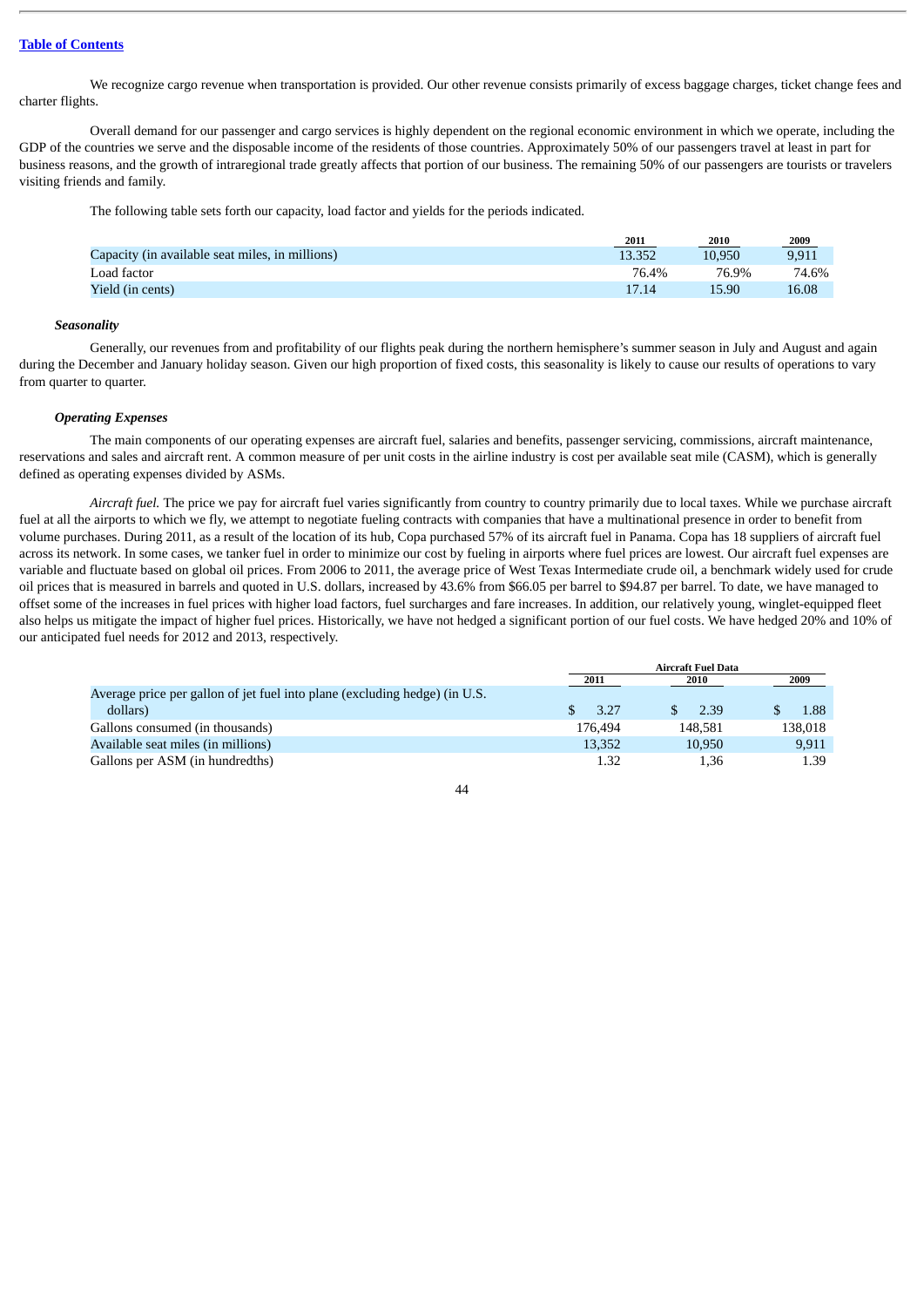*Salaries and benefits.* Salaries and benefits expenses have historically increased at the rate of inflation and by the growth in the number of our employees. In some cases, we have adjusted salaries of our employees to correspond to changes in the cost of living in the countries where these employees work. We do not increase salaries based on seniority.

*Passenger servicing expenses.* Our passenger servicing expenses consist of expenses for liability insurance, baggage handling, catering, in-flight entertainment and other costs related to aircraft and airport services. These expenses are generally directly related to the number of passengers we carry or the number of flights we operate. Passenger servicing expenses provide us with a directional measurement of cost variances.

*Commissions.* Commission expenses are driven mainly by passenger revenues, indirect channel penetration performance, and agreed commission rates, as opposed to ASM growth. Our commission expenses consist primarily of payments for ticket sales made by travel agents and commissions paid to credit card companies. Travel agents receive base commissions, not including back-end incentive programs, ranging from 0% to 6% depending on the country. During the last few years we have reduced our commission expense per available seat mile as a result of an industry-wide trend of paying lower commissions to travel agencies and by increasing the proportion of our sales made through direct channels. We expect this trend to continue as more of our customers become accustomed to purchasing through call centers and through the internet. While increasing direct sales may increase the commissions we pay to credit card companies, we expect that the savings from the corresponding reduction in travel agency commissions will more than offset this increase. In recent years, base commissions paid to travel agents have decreased significantly. At the same time, we have encouraged travel agencies to move from standard base commissions to incentive compensation based on sales volume and fare types.

*Maintenance, material and repair expenses.* Our maintenance, material and repair expenses consist of aircraft repair and charges related to light and heavy maintenance of our aircraft, including maintenance materials. As the age of our fleet increases and our warranties expire, our maintenance expenses will increase. We only conduct line maintenance internally and outsource most heavy maintenance to independent third party contractors. In 2003, we negotiated with GE Engine Services a maintenance cost per hour program for the repair and maintenance of our CFM-56 engines which power our Boeing 737 Next Generation fleet. Our engine maintenance costs are also aided by the sea-level elevation of our hub and the use of winglets which allow us to operate the engines on our Boeing 737 Next Generation aircraft with lower thrust, thus putting less strain on the engines. In 2011, we negotiated with GE Engine Services a maintenance agreement for the repair and maintenance of our CF-34 engines which power our Embraer 190 fleet.

*Aircraft rent.* Our aircraft rental expenses are generally fixed by the terms of our operating lease agreements. We currently have twenty one operating leases, twenty of which are operating leases with fixed rates which are not subject to fluctuations in interest rates and one operating lease tied to LIBOR. Our aircraft rent expense also includes rental payments related to any wet-leasing of freighter aircraft to supplement our cargo operations.

*Reservations and sales expenses.* The main variable involved in driving Reservations and Sales Expenses is the number of bookings made through our global distribution channels, as opposed to ASM. Our reservations and sales expenses arise primarily from payments to these global distribution systems, such as Amadeus and Sabre, which list our flight offerings on reservation systems around the world. These reservation systems tend to raise their rates periodically, but we expect that if we are successful in encouraging our customers to purchase tickets through our direct sales channels, these costs will decrease as a percentage of our operating costs. A portion of our reservations and sales expense is also comprised of our licensing payments for the SHARES reservation and check-in management software we use, which is not expected to change significantly from period to period.

*Flight operations* and *landing fees and other rentals* are generally directly related to the number of flights we operate, with a component attributed to fixed costs relating to facility rental expenses.

*Other* includes publicity and promotion expenses, expenses related to our cargo operations, technology related initiatives and miscellaneous other expenses.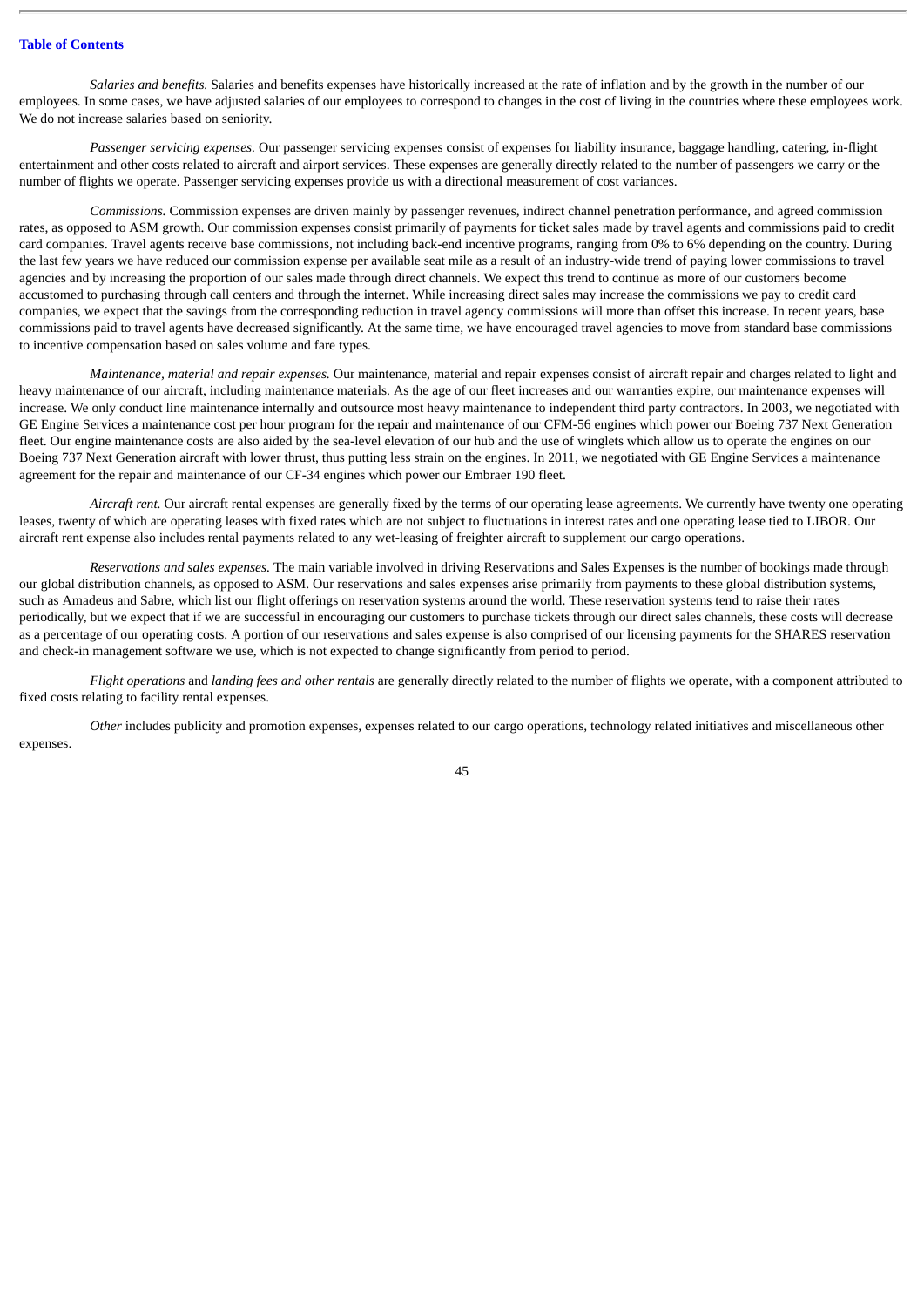# *Taxes*

We pay taxes in the Republic of Panama and in other countries in which we operate, based on regulations in effect in each respective country. Our revenues come principally from foreign operations and according to the Panamanian Fiscal Code these foreign operations are not subject to income tax in Panama.

As of 2010, the Panamanian tax code for the airline industry was amended; tax is now based on net income earned for traffic whose origin or destination is the Republic of Panama. The applicable tax rate for 2010 was 27.5%. For 2011 and going forward, the applicable tax rate was and will be 25.0%. Dividends from our Panamanian subsidiaries, including Copa, are separately subject to a 10% percent withholding tax on the portion attributable to Panamanian sourced income and a 5% withholding tax on the portion attributable to foreign sourced income. Additionally, a 7% value added tax is levied on tickets issued in Panama for travel commencing in Panama and going abroad, irrespective of where such tickets were ordered.

We are also subject to local tax regulations in each of the other jurisdictions where we operate, the great majority of which are related to the taxation of our income. In some of the countries to which we fly, we do not pay any income taxes because we do not generate income under the laws of those countries either because they do not have income taxes or due to treaties or other arrangements those countries have with Panama. In the remaining countries, we pay income tax at a rate ranging from 25% to 34% of our income attributable to those countries. Different countries calculate our income in different ways, but they are typically derived from our sales in the applicable country multiplied by our net margin or by a presumed net margin set by the relevant tax legislation. The determination of our taxable income in several countries is based on a combination of revenues sourced to each particular country and the allocation of expenses to that particular country. The methodology for multinational transportation company sourcing of revenue and expense is not always specifically prescribed in the relevant tax regulations, and therefore is subject to interpretation by both ourselves and the respective tax authorities. Additionally, in some countries, the applicability of certain regulations governing non-income taxes and the determination of our filing status are also subject to interpretation. We cannot estimate the amount, if any, of the potential tax liabilities that might result if the allocations, interpretations and filing positions we use in preparing our income tax returns were challenged by the tax authorities of one or more countries. If taxes were to increase, our financial performance and results of operations could be materially and adversely affected. Due to the competitive revenue environment, many increases in fees and taxes have been absorbed by the airline industry rather than being passed on to the passenger. Any such increases in our fees and taxes may reduce demand for air travel and thus our revenues.

Under a reciprocal exemption confirmed by a bilateral agreement between Panama and the United States, we are exempt from the U.S. source transportation income tax derived from the international operation of aircraft.

We incurred income taxes totaling approximately \$35.6 million in 2011, \$19.0 million in 2010, and \$26.9 million in 2009.

#### *Special Fleet Charges*

In 2009, we decided to terminate early three MD-80 aircraft leases prior to their scheduled expiration, in connection with the transition of Copa Colombia's fleet to Embraer 190. Fees paid for early termination amounted to \$10.5 million and were recognized as Special Fleet Charges in the Consolidated Statements of Income.

In addition to the early lease termination, we wrote down amounts related to property, plant and equipment such as rotable parts, spare engines and tools totaling \$4.9 million, and recognized a loss of \$4.0 million related to the scrapping of obsolete expendable parts.

#### **Critical Accounting Policies and Estimates**

The preparation of our consolidated financial statements in conformity with IFRS as issued by the IASB requires our management to adopt accounting policies and make estimates and judgments to develop amounts reported in our consolidated financial statements and related notes. We strive to maintain a process to review the application of our accounting policies and to evaluate the appropriateness of the estimates required for the preparation of our consolidated financial statements. We believe that our estimates and judgments are reasonable; however, actual results and the timing of recognition of such amounts could differ from those estimates. In addition, estimates routinely require adjustments based on changing circumstances and the receipt of new or better information.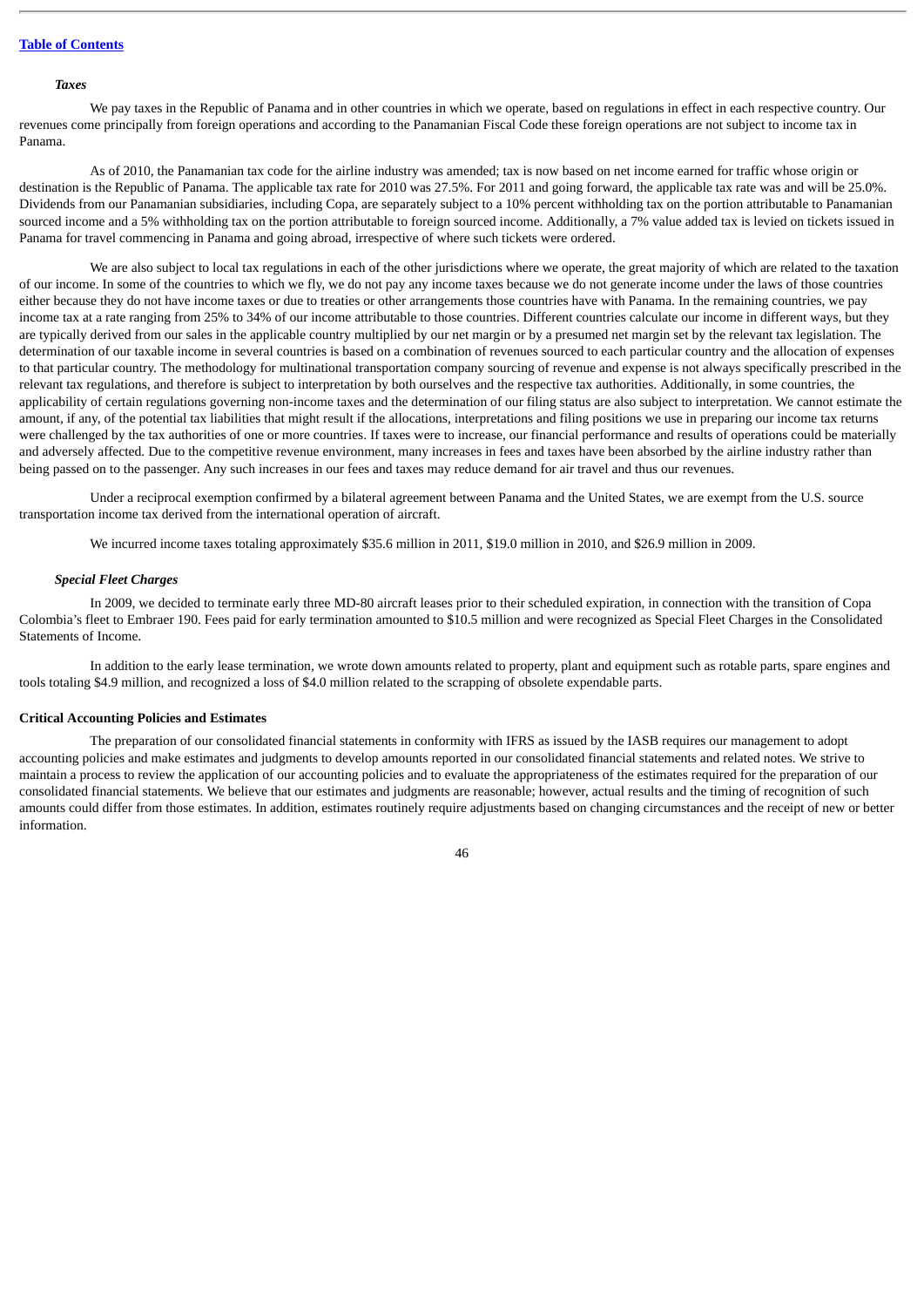Our critical accounting policies and estimates are described below and are defined as those that are reflective of significant judgments and uncertainties and potentially result in materially different results under different assumptions and conditions. For a discussion of these and other accounting policies, see Note 1 to our annual consolidated financial statements.

*Goodwill and Intangible Assets.* We have allocated goodwill and intangible assets with indefinite lives acquired through business combinations for the purposes of impairment testing to a single cash-generating unit. Goodwill is tested for impairment annually, or when events or changes in circumstances indicate that the carrying amount may not be recoverable, by comparing the carrying amount to the recoverable amount of the cash-generating unit level that has been measured on the basis of its value-in-use, by applying cash flow projections in the functional currency based on the Company's approved business plan covering a five-year period followed by the a long-term growth rate. Considerable judgment is necessary to evaluate the impact of operating and macroeconomic changes to estimate future cash flows and to measure the recoverable amount. Assumptions in the Company's impairment evaluations are consistent with internal projections and operating plans. AeroRepublica trade name and routes were acquired as part of the AeroRepublica acquisition and were capitalized at fair value at that date. The trade name and routes were considered to have an indefinite useful life (and are not amortized) due to several factors and considerations, including the brand awareness and market position, customer recognition and loyalty. The carrying values of the routes and trade names are reviewed for impairment annually or when events or changes in circumstances indicate that carrying values may not be recoverable. The Company assesses at each statement of financial position date whether intangibles assets with indefinite useful lives are impaired using discounted cash flow analyses. In the third quarter of 2010, the company changed the commercial name of AeroRepublica and began to operate under the brand Copa Colombia. As a result, we recognized an impairment to the value of the brand name of \$1.5 million during 2010. The remaining balance of this intangible asset is being amortized over 5 years. No impairment on goodwill and any other intangible assets was recognized.

*Maintenance Deposit.* Under its lease agreements, Copa pays maintenance deposits to lessors to be applied to future maintenance events cost, calculated based on a performance measure, such as flight hours, and are specifically to be used to reimburse 3rd-party maintenance providers. If amounts on deposit are insufficient, Copa must cover shortfall since Copa is legally responsible for maintaining leased aircraft. If there are excess amounts on deposit at expiration of lease, the lessor is entitled to retain any excess amounts. Maintenance deposits paid under lease agreements do not transfer either the obligation to maintain aircraft or cost risk associated with maintenance activities to the lessor. Any excess amounts held by the lessor or retained by the lessor upon the expiration of the lease, which are not expected to be significant, would be recognized as additional aircraft rental expense at the time it is no longer probable that such amounts will be used for maintenance for which they were deposited.

The Company makes payments for engine overhauls under power by the hour agreements (PBH). These payments related to engine overhauls under PBH agreements are recorded as other assets.

These payments are recognized as prepaid assets until the event occurs, at which time the actual costs of the maintenance are capitalized and amortized over the expected period until the next event. Management performs regular reviews of the recovery of maintenance deposits and believes that the values reflected in the consolidated statement of financial position are recoverable.

*Accounting for Property, Plant and Equipment*. Property, plant and equipment, including rotable parts, are recorded at cost and are depreciated to estimated residual values over their estimated useful lives using the straight-line method. Each component of property, plant and equipment that has a cost that is significant in relation to the overall cost of the item is depreciated separately. Pre-delivery deposits refer to prepayments made based on the agreements entered into with the Boeing Company for the purchase of Boeing 737 Next Generation aircraft and includes interest and finance charges incurred during the manufacture of aircraft and the leasehold improvements.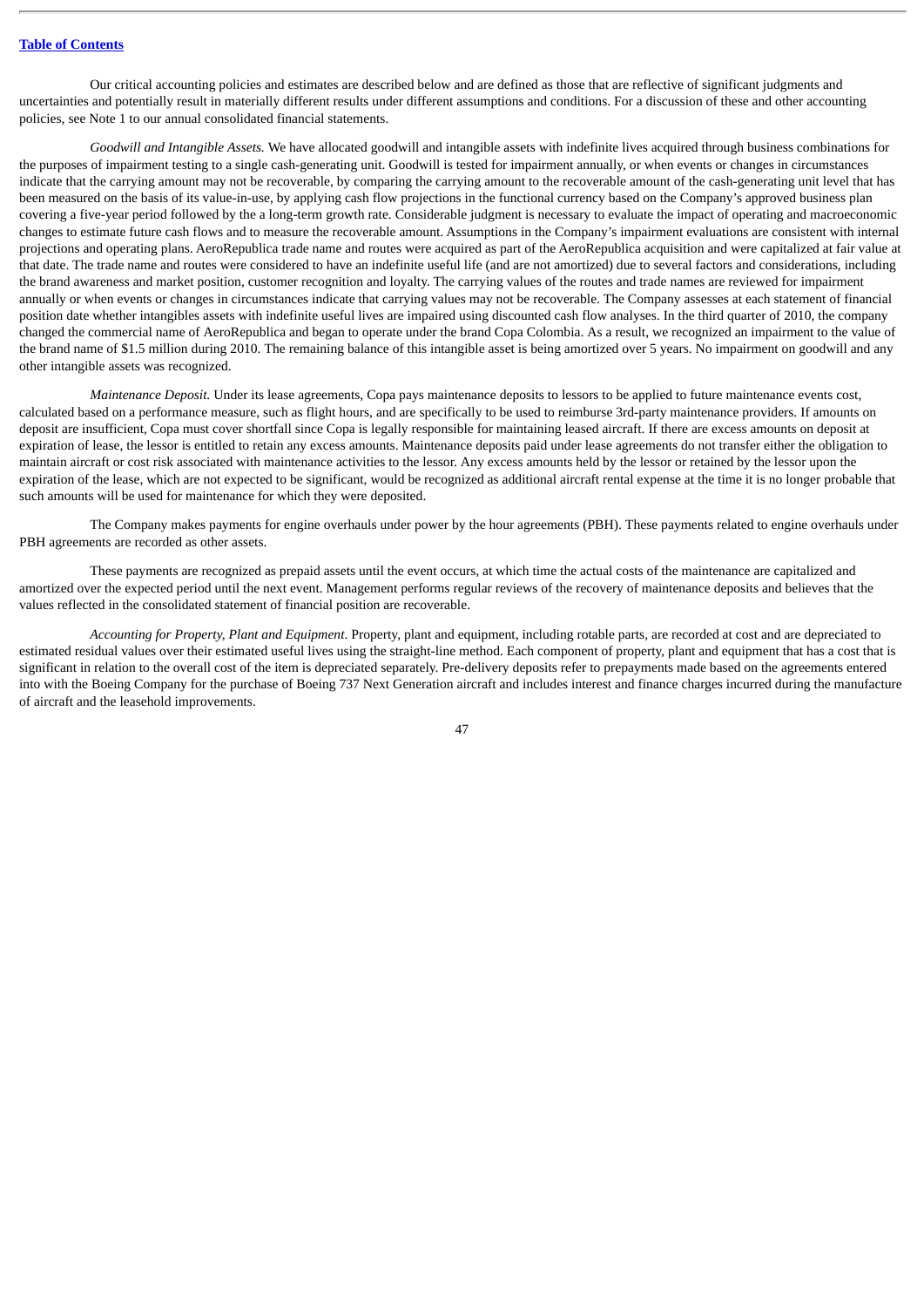Under IAS 16 "Property, Plant and Equipment," major engine overhauls including replacement spares and labor costs, are treated as a separate asset component with the cost capitalized and amortized over the period to the next major overhaul. All other replacement spares and costs relating to maintenance of fleet assets are charged to the income statement on consumption or as incurred. Interest costs incurred on borrowings that fund progress payments on assets under construction, including pre-delivery deposits to acquire new aircraft, are capitalized and included as part of the cost of the assets through the earlier of the date of completion or aircraft delivery.

In estimating the useful lives and expected residual values of its aircraft, the Company primarily has relied upon actual experience with the same or similar aircraft types and recommendations from Boeing and Embraer, the manufacturers of the Company's aircraft. Subsequent revisions to these estimates, which can be significant, could be caused by changes to the Company's maintenance program, changes in utilization of the aircraft (actual cycles during a given period of time), governmental regulations related to aging aircraft, and changing market prices of new and used aircraft of the same or similar types. The Company evaluates its estimates and assumptions each reporting period and, when warranted, adjusts these estimates and assumptions. These adjustments are accounted for on a prospective basis through depreciation and amortization expense, as required by IFRS.

We evaluate annually whether there is an indication that our property, plant and equipment may be impaired. Factors that would indicate potential impairment may include, but are not limited to, significant decreases in the market value of the long-lived asset(s), a significant change in the long-lived asset's physical condition, and operating or cash flow losses associated with the use of the long-lived assets. We have not identified any impairment related to our existing aircraft fleet. As of December 31, 2011, 2010 and 2009, no impairment on property, plant and equipment assets was recognized.

*Lease accounting.* Aircraft lease agreements can be accounted as either operating or financial leases. When the risks and benefits of the lease are transferred to us, as lessee, the lease is classified as a finance lease. Finance leases are accounted as an acquisition obtained through a financing, with the aircraft recorded as a fixed asset and a corresponding liability recorded as a loan. Financial leases are recorded based on the lesser of the fair value of the aircraft or the present value of the minimum lease payments, discounted at an implicit interest rate, when it is clearly identified in the lease agreement, or our incremental borrowing rate. The aircraft is depreciated through the lesser of its useful life or the lease term. Interest expense is recognized through the effective interest rate method, based on the implicit interest rate of the lease. Lease agreements that do not transfer the risks and benefits to us are classified as operating leases. Operating leases are accounted as a rent, and the minimum lease expense is recognized through the straight line method.

Lease accounting is critical for us because it requires an extensive analysis of the lease agreements in order to classify and measure the transactions in our financial statements and significantly impacts our financial position and results of operations. Changes in the terms of our outstanding lease agreements and the terms of future lease agreements may impact the accounting for the lease transactions and our future financial position and results of operations.

*Deferred taxes.* Deferred taxes are calculated for tax losses, tax credits, and temporary differences between tax bases and carrying amounts for financial reporting purposes of our assets and liabilities. Recognition and measurement of deferred taxes is a critical accounting policy for us because it requires a number of assumptions and is based on our best estimate of our projections related to future taxable profit. In addition, because the preparation of our business plan is subject to a variety of market conditions, the results of our operations may vary significantly from our projections and as such, the amounts recorded as deferred tax assets may be impacted significantly in the future.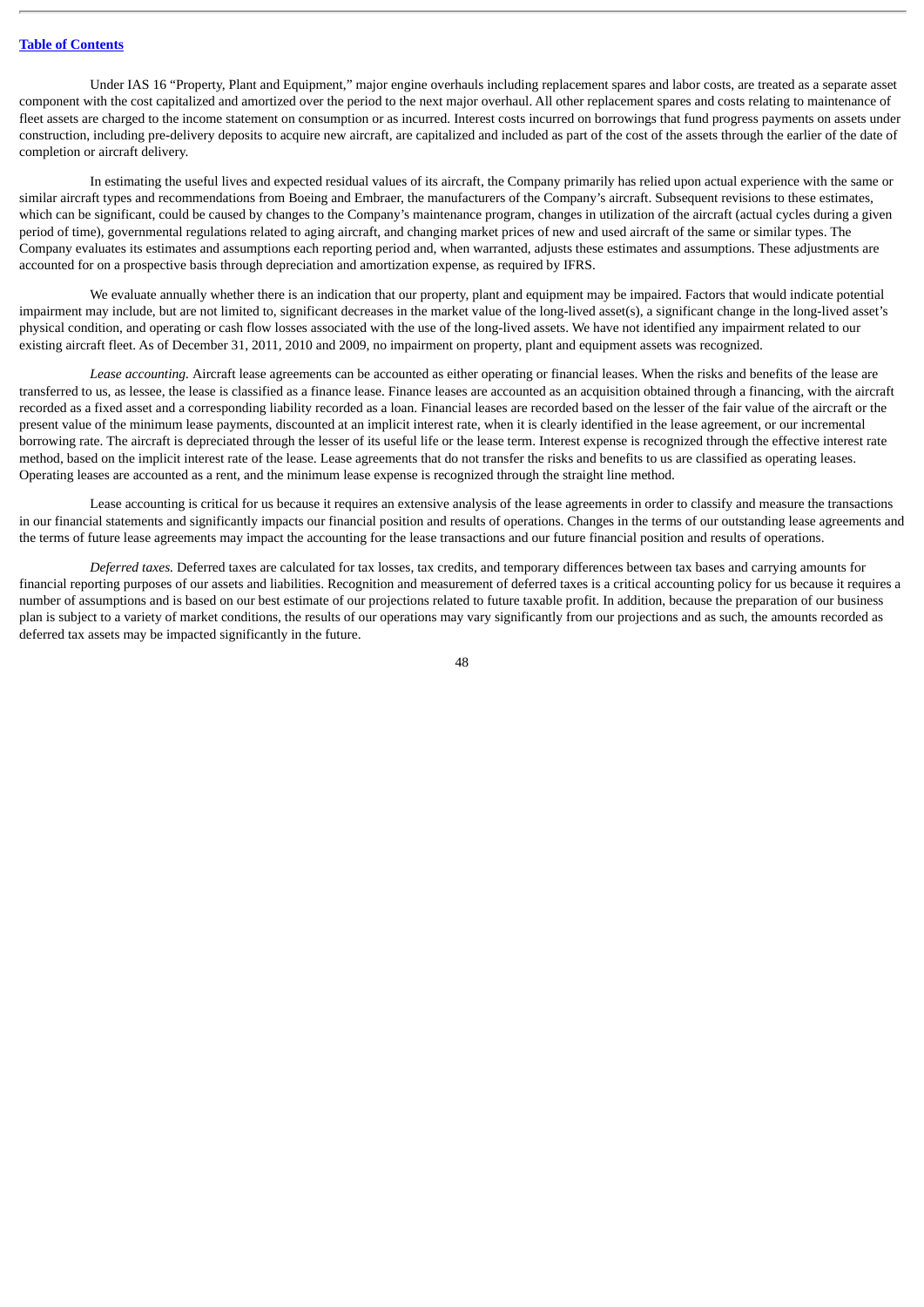# **Recently Issued Accounting Pronouncements**

*New and Ammended Standards and Interpretations*

- IAS 24 Related Party Disclosures (Amendment)
- IAS 32 Financial Instruments: Presentation Classification of Rights Issues (Amendment)
- IFRIC 14 Prepayment of a minimum funding requirement (Amendment)

# *Improvements to IFRSs*

In May 2010, the IASB issued its third omnibus of amendments to its standards, primarily with a view to removing inconsistencies and clarifying wording. The adoption of the following amendments resulted in changes to accounting policies, but no impact on the financial position or performance of the Company:

- IFRS 7 Financial Instruments: Disclosures
- IAS 1 Presentation of Financial Statements

*Other amendments resulting from Improvements to IFRSs to the following standards did not have any impact on the accounting policies, financial position or performance of the Company:*

- IFRS 3 Business Combinations (Measurement of Non Controlling Interest NCI)
- IFRS 3 Business Combinations (Contingent consideration arising from business combination prior to adoption of IFRS 3 (as revised in 2008))
- IFRS 3 Business Combinations (Un-replaced and voluntarily replaced share-based payment awards)
- IAS 27 Consolidated and Separate Financial Statements

*The following interpretation and amendments to interpretations did not have any impact on the accounting policies, financial position or performance of the Company:*

- IFRIC 13 Customer Loyalty Programs (determining the fair value of award credits)
- IFRIC 19 Extinguishing Financial Liabilities with Equity Instruments

# *Standards issued but not yet effective*

Standards issued but not yet effective up to the date of issuance of the Company's financial statements are listed below. This listing of standards and interpretations issued are those that the Company reasonably expects to have an impact on disclosures, financial position or performance when applied at a future date. The Company intends to adopt those standards when they become effective.

- IAS 1 *Financial Statement Presentation Presentation of Items of Other Comprehensive Income*
- IAS 12 *Income Taxes Recovery of Underlying Assets*
- IAS 19 *Employee Benefits (Amendment)*
- IAS 27 *Separate Financial Statements (as revised in 2011)*
- IAS 28 *Investments in Associates and Joint Ventures (as revised in 2011)*
- IFRS 7 *Financial Instruments: Disclosures Enhanced Derecognition Disclosure Requirements*
- IFRS 9 *Financial Instruments: Classification and Measurement*
- IFRS 10 *Consolidated Financial Statements*
- IFRS 11 *Joint Arrangements*
- IFRS 12 *Disclosure of Involvement with Other Entities*
- IFRS 13 *Fair Value Measurement*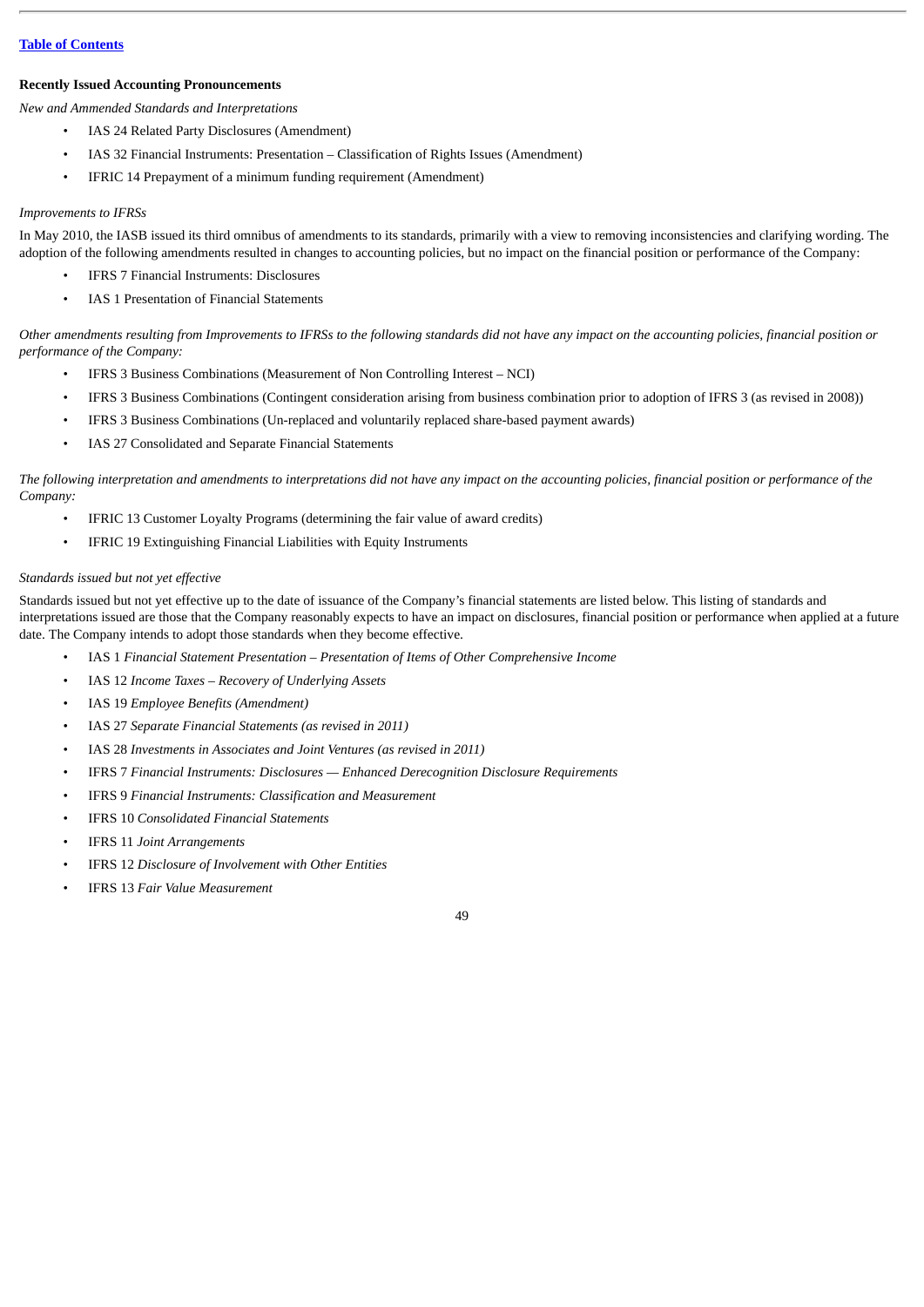# **Results of Operation**

The following table shows each of the line items in our income statements for the periods indicated as a percentage of our total operating revenues for that period:

|                                    | 2011      | 2010     | 2009      |
|------------------------------------|-----------|----------|-----------|
| Operating revenues:                |           |          |           |
| Passenger revenue                  | 95.4%     | 94.6%    | 94.7%     |
| Cargo, mail and other              | 4.6%      | 5.4%     | 5.3%      |
| Total                              | 100.0%    | 100.0%   | 100.0%    |
| Operating expenses:                |           |          |           |
| Aircraft fuel                      | $-29.9%$  | $-25.1%$ | $-23.9%$  |
| Salaries and benefits              | $-11.6%$  | $-12.6%$ | $-12.5%$  |
| Passenger servicing                | $-8.8%$   | $-9.5%$  | $-10.0\%$ |
| Commissions                        | $-4.0\%$  | $-4.1%$  | $-4.6%$   |
| Reservation and sales              | $-3.8%$   | $-4.2%$  | $-4.5%$   |
| Maintenance, materials and repairs | $-3.9\%$  | $-4.4%$  | $-4.4%$   |
| Depreciation and amortization      | $-4.1%$   | $-4.5%$  | $-4.1%$   |
| <b>Flight operations</b>           | $-4.6%$   | $-5.0%$  | $-4.8%$   |
| Aircraft rentals                   | $-2.8%$   | $-3.3%$  | $-3.7%$   |
| Landing fees and other rentals     | $-2.3%$   | $-2.8%$  | $-2.7%$   |
| Other                              | $-3.2\%$  | $-4.2\%$ | $-4.1%$   |
| Special fleet charges              | $0.0\%$   | $0.0\%$  | $-1.5%$   |
| Total                              | $-79.0\%$ | $-79.5%$ | $-80.9%$  |
| Operating income                   | 21.0%     | 20.5%    | 19.1%     |
| Non-operating income (expenses):   |           |          |           |
| Interest expense                   | $-1.8%$   | $-2.1%$  | $-2.6%$   |
| Interest capitalized               | 0.0%      | $0.0\%$  | 0.1%      |
| Interest income                    | 0.4%      | 0.3%     | 0.7%      |
| Other, net                         | $-0.7%$   | $-0.3%$  | 4.7%      |
| Total                              | $-2.1%$   | $-2.1%$  | 2.9%      |
| Income/(loss) before income taxes  | 18.9%     | 18.4%    | 22.0%     |
| Income taxes                       | $-1.9%$   | $-1.3%$  | $-2.1%$   |
| Net income                         | 17.0%     | 17.0%    | 19.8%     |

The breakdown of operating expenses per available seat mile is as follows:

|                                                       |       | <b>Year Ended December 31.</b> |       | Percent                         | Percent                       |
|-------------------------------------------------------|-------|--------------------------------|-------|---------------------------------|-------------------------------|
|                                                       | 2011  | 2010                           | 2009  | Change $B/(W)$<br>2011 vs. 2010 | Change B/(W)<br>2010 vs. 2009 |
| <b>Operating Expenses per ASM (in cents):</b>         |       |                                |       |                                 |                               |
| Salaries and benefits                                 | 1.60  | 1.63                           | 1.58  | (2.28)                          | 3.08                          |
| Passenger servicing                                   | 1.20  | 1.22                           | 1.26  | (1.43)                          | (3.29)                        |
| Commissions                                           | 0.55  | 0.53                           | 0.58  | 3.72                            | (9.31)                        |
| Reservation and sales                                 | 0.53  | 0.54                           | 0.57  | (1.88)                          | (5.41)                        |
| Maintenance, materials and repairs                    | 0.53  | 0.57                           | 0.56  | (6.47)                          | 1.08                          |
| Depreciation and Amortization                         | 0.57  | 0.57                           | 0.51  | (1.71)                          | 12.01                         |
| Flight operations                                     | 0.63  | 0.65                           | 0.61  | (2.74)                          | 5.05                          |
| Aircraft rentals                                      | 0.38  | 0.42                           | 0.47  | (9.27)                          | (9.89)                        |
| Landing fees and other rentals                        | 0.31  | 0.37                           | 0.34  | (14.81)                         | 8.52                          |
| Other (includes special fleet charges)                | 0.44  | 0.54                           | 0.72  | (19.30)                         | (25.08)                       |
| Total operating expenses per ASM before aircraft fuel | 6.73  | 7.04                           | 7.22  | (4.37)                          | (2.46)                        |
| Aircraft fuel                                         | 4.10  | 3.24                           | 3.04  | 26.62                           | 6.64                          |
| Total operating expenses per ASM                      | 10.83 | 10.28                          | 10.25 | 5.39                            | 0.24                          |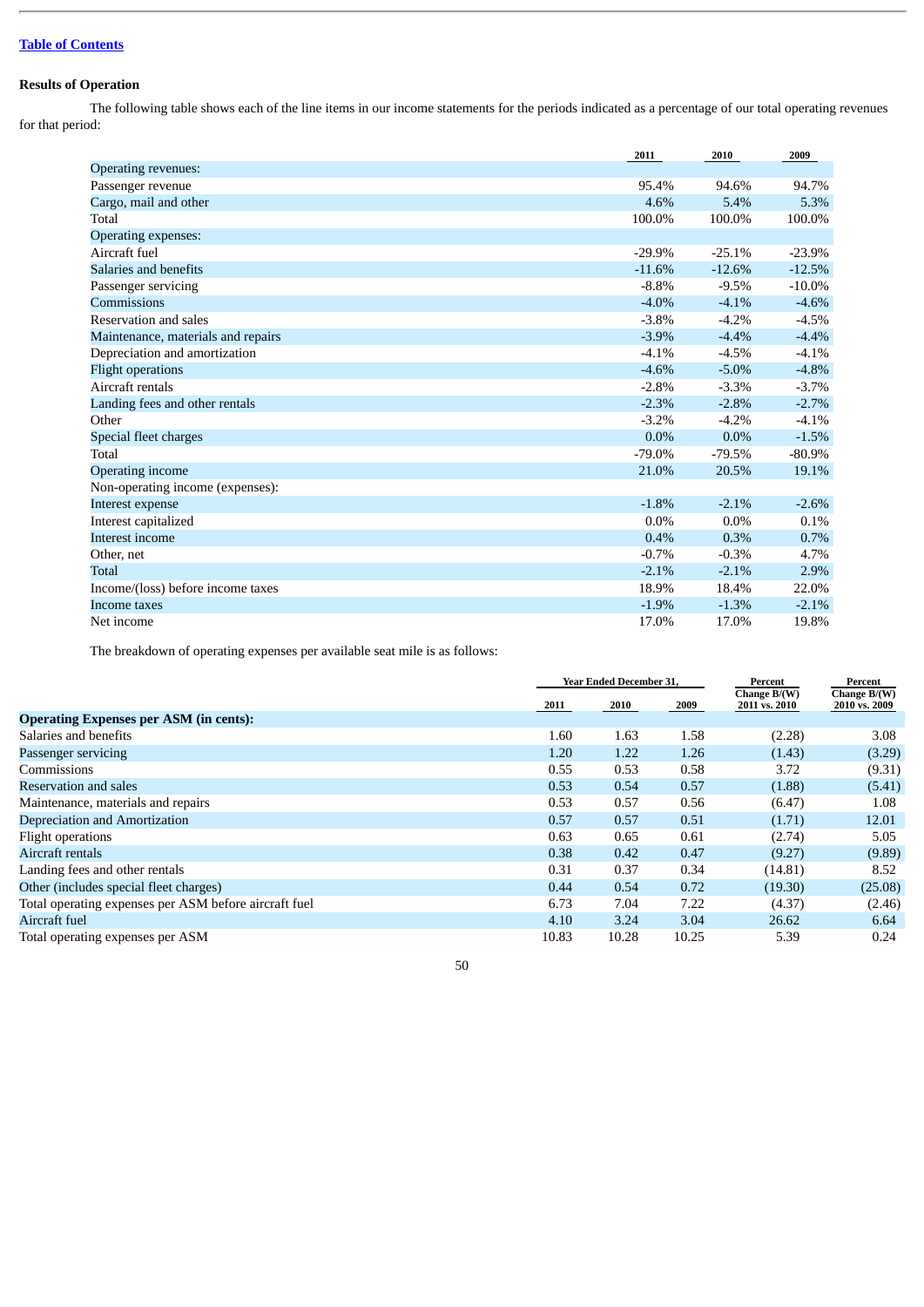### **Year 2011 Compared to Year 2010**

Our consolidated net income in 2011 totaled \$310.4 million, a 28.8% increase from net income of \$241.1 million in 2010. This increase was primarily due to an increase in operating income driven by a 29.4% increase in operating revenues. We had a consolidated operating income of \$384.9 million in 2011, a 32.9% increase over operating income of \$289.6 million in 2010. Our consolidated operating margin in 2011 was 21.0%, an increase of 0.5 percentage points over an operating margin of 20.5% in 2010.

# *Operating revenue*

Our consolidated revenue totaled \$1.8 billion in 2011, a 29.4% increase from operating revenue of \$1.4 billion in 2010, due to increases in both passenger and cargo revenue.

*Passenger revenue.* Passenger revenue totaled \$1.7 billion in 2011, a 30.5% increase over passenger revenue of \$1.3 billion in 2010. This increase resulted primarily from higher passenger yield, which increased by 7.8% to 17.1 cents in 2011.The increase in yield was in spite of the increase in capacity as available seat miles increased by 21.9% in 2011 as compared to 2010.

*Cargo, mail and other.* Cargo, mail and other revenue totaled \$83.8 million in 2011, a 10.0% increase from cargo, mail and other revenue of \$76.3 million in 2010. This increase was primarily the result of higher freight and courier revenue.

#### *Operating expenses*

Our consolidated operating expenses totaled \$1.4 billion in 2011, a 28.5% increase over operating expenses of \$1.1 billion in 2010 that was primarily the result of higher fuel cost and higher operating costs due to growth in capacity.

In 2011, our operating expenses per available seat mile excluding aircraft fuel was 6.7 cents, a 4.4% decrease from operating expenses per available seat mile excluding aircraft fuel of 7.0 cents in 2010. Aircraft fuel per available seat mile was 4.1 cents in 2011, compared to 3.2 cents in 2010. In 2011, our total operating expenses per available seat mile was 10.8 cents, a 5.3% increase from operating expenses per available seat mile of 10.3 cents in 2010.

An overview of the major variances on a consolidated basis follows:

*Aircraft fuel.* Aircraft fuel totaled \$547.2 million in 2011, a 54.4% increase from aircraft fuel of \$354.4 million in 2010. This increase was primarily a result of a 36.8% increase in the all-in average fuel price per gallon of jet fuel (\$3.27 in 2011 compared to \$2.39 in 2010) and a 19.0% higher fuel consumption due to 15.5% more block hours which was partially offset by a realized fuel hedge gain of \$29.4 million in 2011, as compared to a realized fuel hedge gain of \$2.4 million in 2010. Aircraft fuel cost per available seat mile increased by 26.6% in 2011 as compared to 2010, mainly driven by a higher fuel price.

*Salaries and benefits.* Salaries and benefits totaled \$213.1 million in 2011, a 19.2% increase over salaries and benefits of \$178.8 million in 2010. This increase was primarily a result of an 8.1% increase over 2010 in our employee base to support our growth in operations, the full year effect of our 13% headcount growth in 2010, and the impact of inflationary adjustments.

*Passenger servicing*. Passenger servicing totaled \$160.7 million in 2011 compared to \$133.7 million in 2010. This represented a 20.2% increase driven mainly by a 9.1% increase in the number of passengers transported during 2011 compared to 2010, a growth in departures of 5.1% and a higher passenger servicing rate due to the growth of our operation and longer haul flights. Passenger servicing per available seat mile decreased by 1.4%.

*Commissions.* Commissions totaled \$72.9 million in 2011, a 26.5% increase from commissions of \$57.7 million in 2010. This increase was due to a 30.5% increase in passenger revenue, which was partially offset by a lower average commission rate. Commissions represented 4.0% of our operating revenue in 2011 compared to 4.1% in 2010.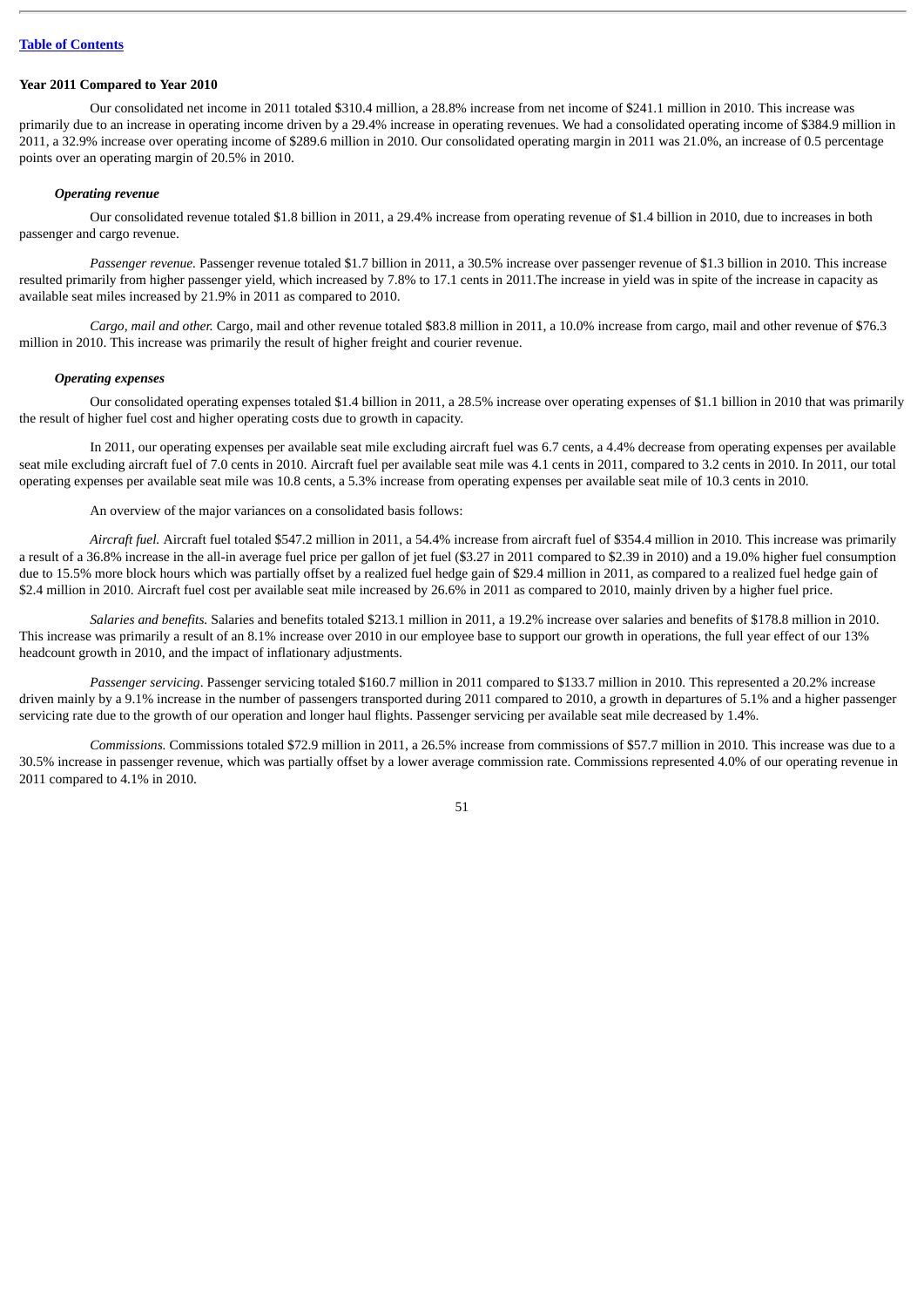*Reservations and sales.* Reservations and sales totaled \$70.4 million in 2011, a 19.6% increase compared to \$58.8 million in 2010. This increase was primarily due to higher passenger revenues. Reservations and sales represented 3.8% of our operating revenue in 2011 compared to 4.2% in 2010, a reduction of 0.4 percentage point. Reservations and sales expenses per available seat mile decreased by 1.9%.

*Maintenance, materials and repairs.* Maintenance, materials and repairs totaled \$71.0 million in 2011, a 14.0% increase over maintenance, materials and repairs of \$62.2 million in 2010. This increase was primarily a result of a 21.9% increase in capacity. Maintenance, materials and repair per available seat mile decreased by 6.5% in 2011 as compared to 2010.

*Depreciation.* Depreciation totaled \$75.5 million in 2011, a 19.8% increase over depreciation of \$63.0 million in 2010, as a result of higher depreciation attributable to our acquisition of ten new Boeing 737-800s in 2011.

*Flight operations, aircraft rentals, and landing fees and other rentals.* Combined, flight operations, aircraft rentals, and landing fees and other rentals increased from \$157.3 million in 2010 to \$176.9 million in 2011. Flight operations amounted to \$83.8 million in 2011 compared to \$70.6 million in 2010. This represented an 18.6% increase driven mainly by an increase in capacity of 21.9%. As a result, air to ground communications increased by 25%, from \$41.5 million in 2010 to \$51.9 million in 2011. Landing fees and other rentals amounted to \$41.9 million in 2011 compared to \$40.3 million in 2010. This represented a 3.9 % increase driven mainly by the same reasons, which includes the effects of expanded operations in certain markets. Additionally, simulator rent expense increased by 4% from \$5.2 million in 2010 to \$5.4 million in 2011 due to a higher usage driven by the growth in our operations.

*Aircraft rentals.* Aircraft rental expense amounted to \$51.3 million in the 2011 fiscal year, a 10.6% increase from \$46.3 million reported in the 2010 fiscal year. This increase results from the addition of five leased Boeing 737NG aircraft in 2011 and the full year effect of 2010, bringing our total operating aircraft leased fleet to 21 aircraft which is comprised of both Boeing 737NG aircraft and EMB 190 aircraft.

*Other.* Other expenses totaled \$58.2 million in 2011, a 1.6% decrease over other expenses of \$59.2 million in 2010. This decrease was primarily as a result of less discretionary spending. Other expenses per available seat mile decreased by 19.3% in 2011, as compared to 2010.

## *Non-operating income (expense)*

Non-operating expense totaled \$38.9 million in 2011, an increase from non-operating expense of \$29.6 million in 2010, primarily due to a \$3.6 million mark-to-market loss of our fuel contracts in 2011 compared to a \$11.7 million gain in 2010 and a higher interest expense in 2011 due to more debt.

*Interest expense.* Interest expense totaled \$32.7 million in 2011, a 9.0% increase from interest expense of \$30.0 million in 2010, primarily resulting from a higher debt offset by lower average interest rates during the period. The average effective interest rate on our debt decreased by 22 basis points, from 3.26% during 2010 to 3.04% during 2011. At the end of 2011, 62% of our outstanding debt was fixed at an average effective rate of 3.96%.

*Interest income.* Interest income totaled \$6.8 million in 2011, a 42.3% increase from interest income of \$4.8 million in 2010. This increase was mainly a result of a higher cash and investment balance in the period.

*Other, net.* Other, net expense totaled \$13.1 million in 2011, compared to a \$4.4 million other, net expense in 2010. This change was primarily due to a \$3.6 million mark-to-market loss of our fuel contracts in 2011 compared to an \$11.7 million gain in 2010.

## **Year 2010 Compared to Year 2009**

Our consolidated net income in 2010 totaled \$241.1 million, a 3.2% lower from net income of \$249.1 million in 2009. This decrease was primarily due to a decrease in non operating income due to a \$58.0 million gain in 2009 on mark-to-market fuel derivatives. We had a consolidated operating income of \$289.6 million in 2010, a 20.6% increase over operating income of \$240.1 million in 2009. Our consolidated operating margin in 2010 was 20.5%, an increase of 1.4 percentage point over an operating margin of 19.1% in 2009.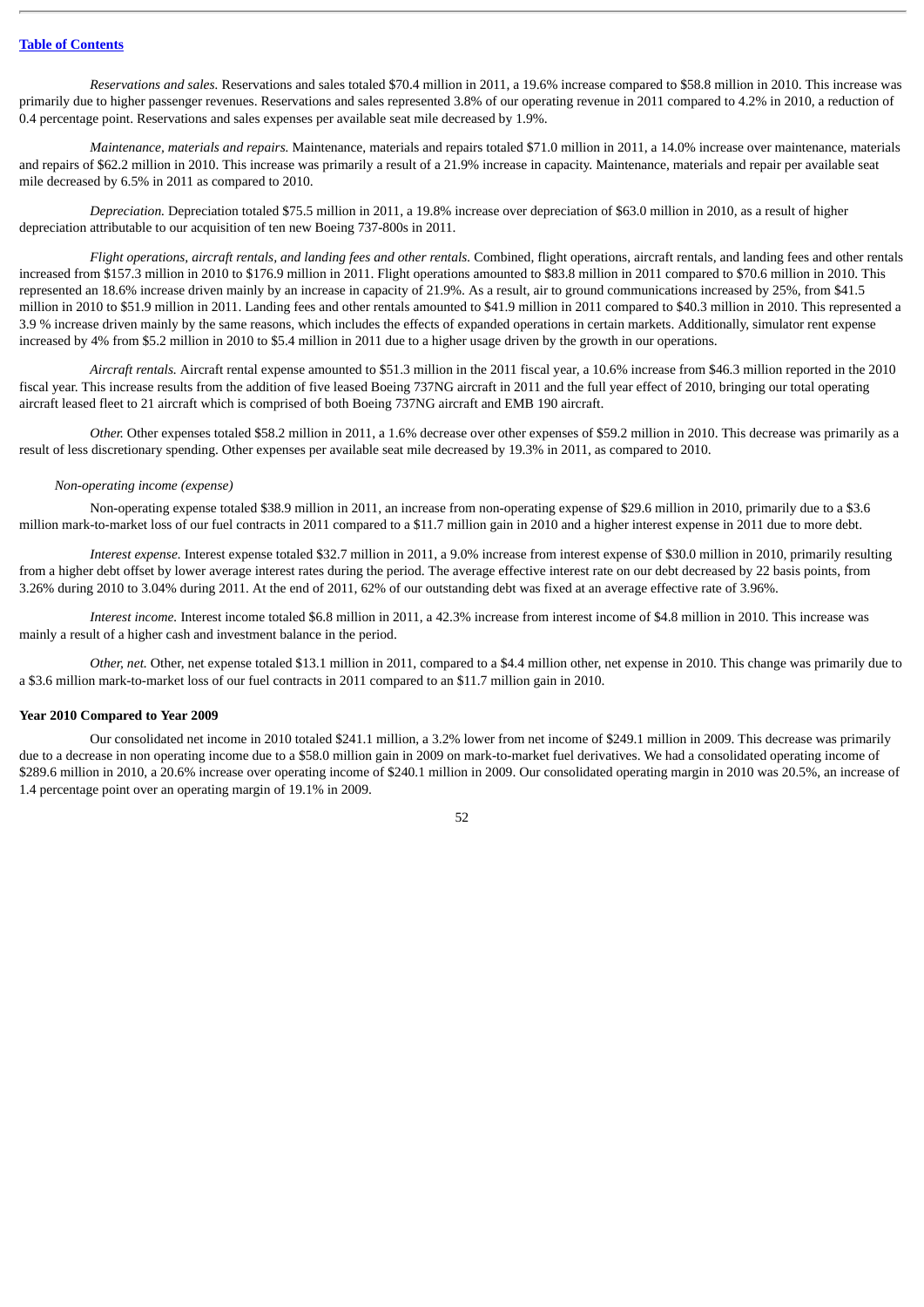#### *Operating revenue*

Our consolidated revenue totaled \$1.4 billion in 2010, a 12.6% increase from operating revenue of \$1.3 billion in 2009, due to increases in both passenger and cargo revenue.

*Passenger revenue.* Passenger revenue totaled \$1.3 billion in 2010, a 12.5% increase over passenger revenue of \$1.2 billion in 2009. This increase resulted primarily from a higher load factor, which increased from 74.6% in 2009 to 76.9% in 2010.

*Cargo, mail and other.* Cargo, mail and other revenue totaled \$76.2 million in 2010, a 14.8% increase from cargo, mail and other revenue of \$66.4 million in 2009. This increase was primarily the result of higher cargo revenue.

# *Operating expenses*

Our consolidated operating expenses totaled \$1.1 billion in 2010, a 10.7% increase over operating expenses of \$1.0 billion in 2009 primarily the result of higher fuel cost and higher operating cost due to growth in capacity.

In 2010, our operating expenses per available seat mile excluding aircraft fuel was 7.04 cents, a 0.3% increase from operating expenses per available seat mile excluding aircraft fuel of 7.02 cents in 2009. Aircraft fuel per available seat mile was 3.24 cents in 2010, compared to 3.04 cents in 2009. In 2010, our total operating expenses per available seat mile was 10.28 cents, a 0.2% increase from operating expenses per available seat mile of 10.25 cents in 2009.

*Aircraft fuel.* Aircraft fuel totaled \$354.4 million in 2010, a 17.8% increase from aircraft fuel of \$300.8 million in 2009. This increase was primarily a result of a 27.1% increase in the all-in average fuel price per gallon of jet fuel (\$2.39 in 2010 compared to \$1.88 in 2009) and a 7.7% higher fuel consumption due to 7.0% more block hours which was partially offset by a realized fuel hedge gain of \$2.4 million in 2010, as compared to a realized fuel hedge loss of \$41.9 million in 2009. Aircraft fuel cost per available seat mile increased by 6.6% in 2010 as compared to 2009, mainly driven by a higher fuel price.

*Salaries and benefits.* Salaries and benefits totaled \$178.8 million in 2010, a 13.9% increase over salaries and benefits of \$157.0 million in 2009. This increase was primarily a result of a 13.5% increase over 2009 in our employee base to support our growth in operations and the impact of inflationary adjustments.

*Passenger servicing*. Passenger servicing totaled \$133.7 million in 2010 compared to \$125.2 million in 2009. This represented a 6.8% increase driven mainly by 11.4% increase in the number of passengers transported during 2010 compared to 2009, a growth in departures of 7.6% and higher passenger servicing rate due to the growth of our operation and longer haul flights. Passenger servicing per available seat mile decreased by 3.2% in 2010 as compared to 2009.

*Commissions.* Commissions totaled \$57.7 million in 2010, a 0.2% increase from commissions of \$57.6 million in 2009. This slight increase was due to a 12.5% increase in passenger revenue offset by a lower average commission rate. Commissions represented 4.1% of our operating revenue in 2010 compared to 4.6% in 2009.

*Reservations and sales.* Reservations and sales totaled \$58.8 million in 2010, a 4.5% increase compared to \$56.3 million in 2009. This increase was primarily due to higher revenue base. Reservations and sales represented 4.2% of our operating revenue in 2010 compared to 4.5% in 2009, a reduction of 0.3 percentage point. Reservations and sales expenses per available seat mile decreased by 5.4% in 2010 as compared to 2009.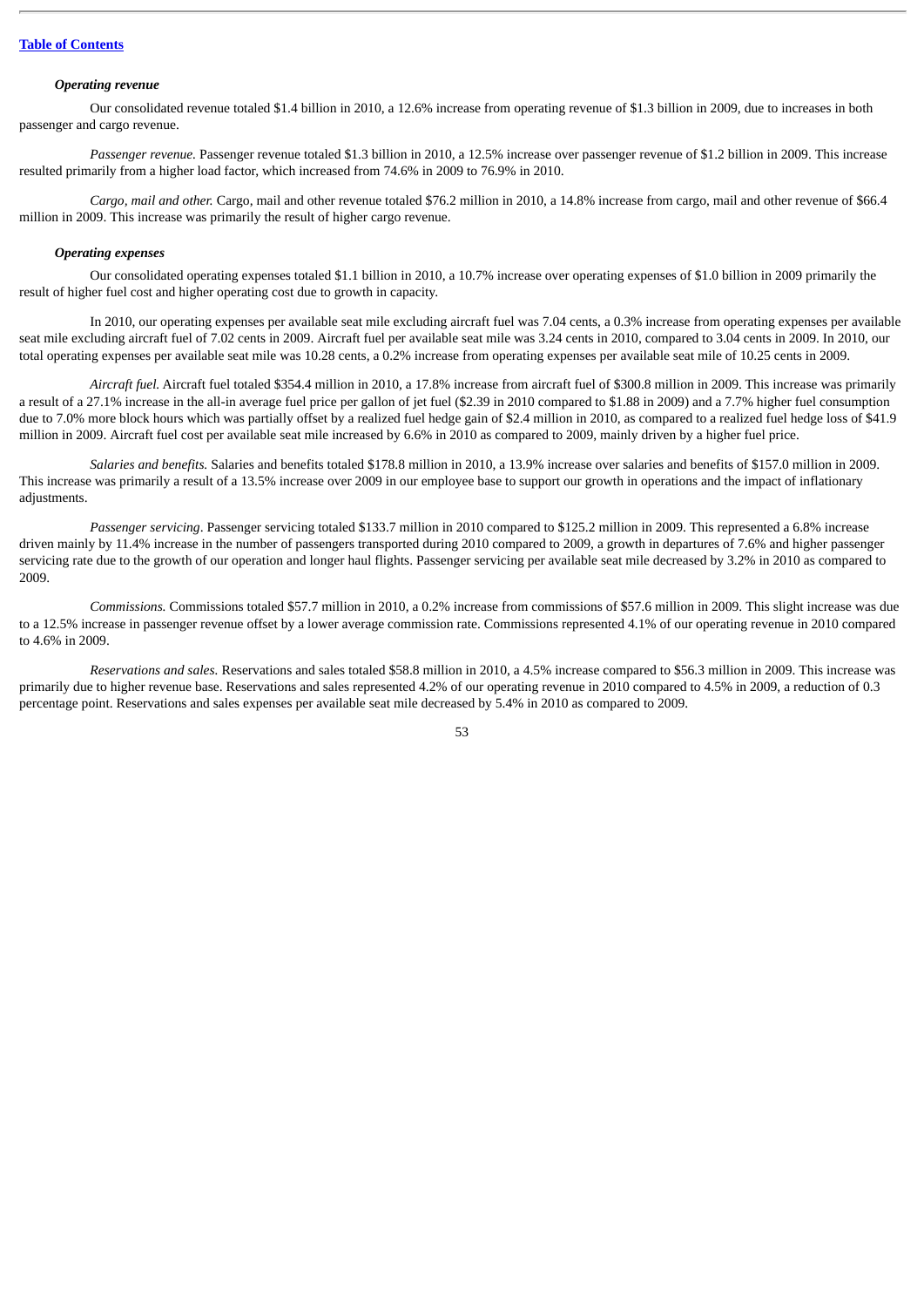*Maintenance, materials and repairs.* Maintenance, materials and repairs totaled \$62.2 million in 2010, an 11.7% increase over maintenance, materials and repairs of \$55.7 million in 2009. This increase was primarily a result of a 10.5% increase in capacity and more overhaul events. Maintenance, materials and repair per available seat mile increased by 1.1% in 2010 as compared to 2009.

*Depreciation.* Depreciation totaled \$63.0 million in 2010, a 23.8% increase over depreciation of \$50.9 million in 2009, as a result of higher depreciation attributable to the acquisition of seven new Boeing 737-800s.

*Flight operations, aircraft rentals, and landing fees and other rentals.* Combined, flight operations, aircraft rentals, and landing fees and other rentals increased from \$141.0 million in 2009 to \$157.3 million in 2010. Flight operations amounted to \$70.6 million in 2010 compared to \$60.9 million in 2009. This represented a 16.1% increase driven mainly by an increase in capacity of 10.5%. As a result, air to ground communications increased by 25%, from \$35.9 million to \$41.4 million. Landing fees and other rentals amounted to \$40.3 million in 2010 compared to \$33.6 million in 2009. This represented a 19.9% increase driven mainly by the same reasons, which include the effects of expanded operations in certain markets. Additionally, simulator rent expense increased by 35% from \$3.8 million in 2009 to \$5.2 million in 2010 due to a higher usage of our own simulator driven by the growth in our operations.

*Aircraft rentals.* Aircraft rental expense amounted to \$46.3 million in 2010, a 0.4% decrease from \$46.5 million reported in 2009. In 2010 we did not increase the number of aircraft that we lease.

*Other.* Other expenses totaled \$59.2 million in 2010, a 13.6% increase over other expenses of \$52.1 million in 2009, primarily due to cargo and technology expense increases driven by our operational growth. Other expenses per available seat mile decreased by 2.9% in 2010 as compared to 2009.

### *Non-operating income (expense)*

Non-operating expense totaled \$29.6 million in 2010, an increase from non-operating income of \$35.9 million in 2009, primarily as a result of an \$11.7 mark-to-market gain in our fuel hedge contracts in 2010 compared to a \$58.0 million mark-to-market gain in 2009, and to a \$19.7 million loss due to the devaluation of the Venezuelan Bolivar in the first quarter of 2010.

*Interest expense.* Interest expense totaled \$30.0 million in 2010, a 9.0% decrease from interest expense of \$32.9 million in 2009, primarily resulting from lower average interest rates during the period. The average effective interest rate on our debt decreased by 11 basis points, from 3.37% during 2009 to 3.26% during 2010. At period's end, interest rate on 61% of our outstanding debt was fixed at an average effective rate of 4.44%.

*Interest income.* Interest income totaled \$4.8 million in 2010, a 48.2% decrease from interest income of \$9.2 million in 2009. This decrease was mainly a result of lower average interest rates during the period.

*Other, net.* Other, net expense totaled \$4.4 million in 2010, compared to a \$59.0 million other, net gain in 2009. This change was primarily the result of an \$11.7 million mark-to-market gain in our fuel hedge contracts in 2010 compared to a \$58.0 million mark-to-market gain in 2009, and to a \$19.7 million loss due to the devaluation of the Venezuelan Bolivar in the first quarter of 2010.

# **B. Liquidity and Capital Resources**

In recent years, we have been able to meet our working capital requirements through cash from our operations. Our capital expenditures, which consist primarily of aircraft purchases, are funded through a combination of our cash from operations and long-term financing. From time to time, we finance predelivery payments related to our aircraft with medium-term financing in the form of commercial bank loans and/or bonds privately placed with commercial banks. Our accounts receivable at December 31, 2011 increased by \$53.5 million compared with December 31, 2010, primarily as a result of the growth in operating revenues. In our opinion, the Company's working capital is sufficient for the Company's present requirements.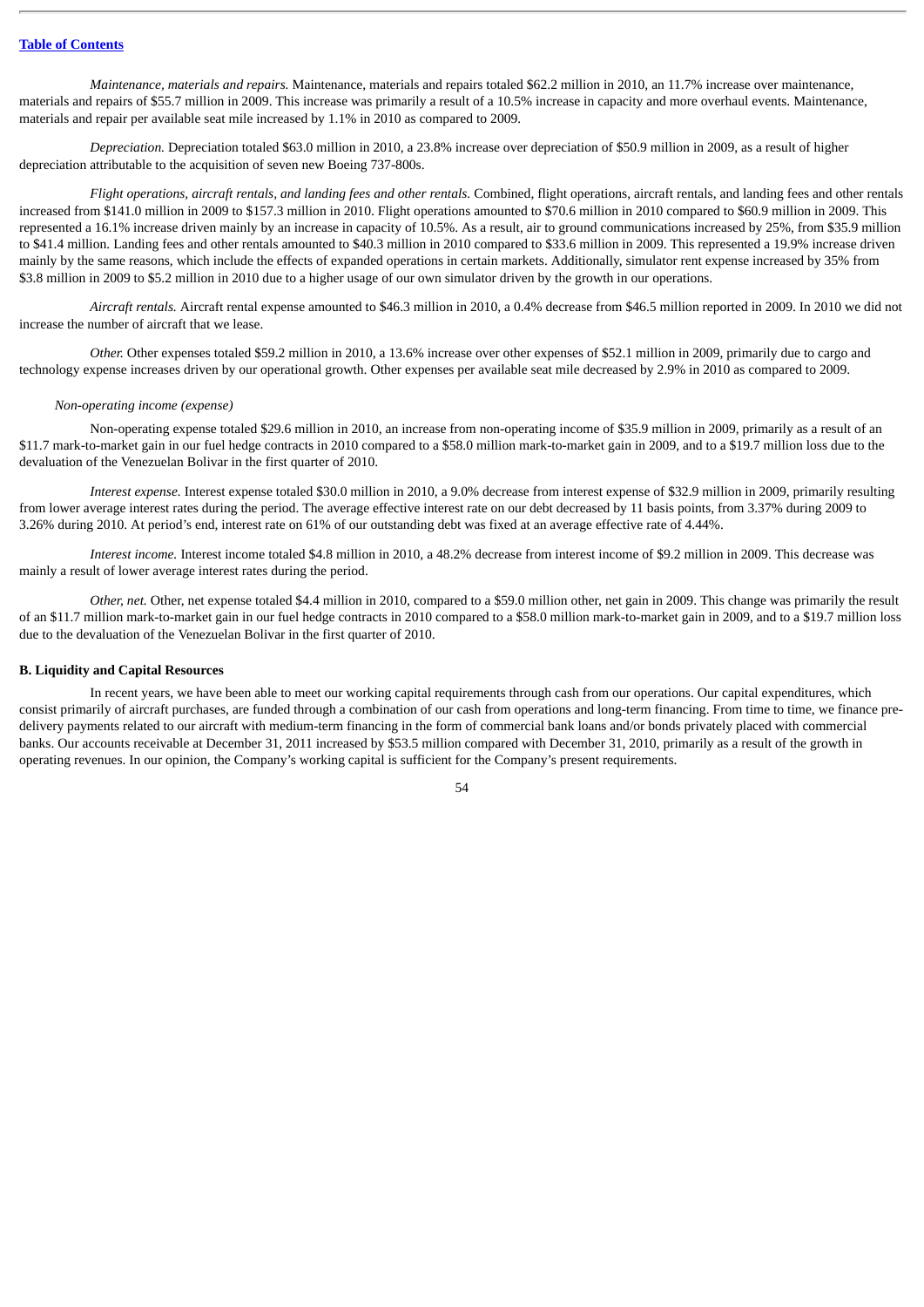Our cash, cash equivalents and short-term investments at December 31, 2011 increased by \$103.5 million, to \$506.1 million. At December 31, 2011, we had \$6.3 million in restricted cash within long-term investments as collateral for letters of credit. At December 31, 2011 we had available committed lines of credit totaling \$ 58.0 million under which there were \$5.0 million outstanding with Citi, and uncommitted lines of credit totaling \$84.2 million. These lines of credit have been secured to bridge potential liquidity gaps and account for other potential contingencies.

#### *Operating Activities*

We rely primarily on cash flows from operations to provide working capital for current and future operations. Net cash flows provided by operations for the year ended December 31, 2011 were \$498.3 million, increasing \$205.5 million compared to the \$292.8 million in 2010. The increase in cash flows from operations in 2011 is primarily due to an increase in our net income as well as an increase in air traffic liability driven by higher ticket sales in 2011 as a result of added capacity and strong demand. Net cash flows provided by operations for the year ended December 31, 2010 were \$292.8 million, increasing \$1.5 million compared to the \$291.3 million in 2009. The increase in cash flows from operations in 2010 is primarily due to more passenger ticket sales offset by higher fuel prices.

# *Investing Activities*

During 2011, our capital expenditures were \$306.3 million, which consisted primarily of expenditures related to our purchase of five Boeing 737- 800 aircraft, as well as \$175.3 million in expenditures related to advance payments on aircraft purchase contracts for aircraft delivering in 2013. During 2010, our capital expenditures were \$348.7 million, which consisted primarily of expenditures related to our purchase of three Boeing 737-800 aircraft, as well as \$157.3 million in expenditures related to advance payments on aircraft purchase contracts. During 2009, our capital expenditures were \$211.5 million, which consisted primarily of expenditures related to our purchase of three Boeing 737-800 aircraft, as well as \$151.7 million in expenditures related to advance payments on aircraft purchase contracts.

#### *Financing Activities*

Financing activities during 2011 consisted primarily of \$171.7 million of aircraft financing, the repayment of \$93.6 million in long-term debt and \$72.4 million in dividends declared and paid. Financing activities during 2010 consisted primarily of \$282.1 million of aircraft financing, the repayment of \$138.7 million in long-term debt and \$47.9 million in dividends declared and paid. Financing activities during 2009 consisted primarily of \$103.8 million of financing of one aircraft and aircraft pre-delivery payments, the repayment of \$175.4 million in long-term debt and \$16.3 million in dividends declared and paid.

Before 2010, we had generally been able to arrange medium-term financing for pre-delivery payments through loans with commercial banks. In 2010 and 2011, we financed our pre-delivery payments with our own cash. As the aircraft are delivered and the financing for the aircraft is received, these predelivery payments will be recovered by the company.

We have financed the acquisition of 33 Boeing 737-Next Generation aircraft through syndicated loans provided by international financial institutions with the support of partial guarantees issued by the Export-Import Bank of the United States, or Ex-Im, with repayment profiles of 12 years. The Ex-Im guarantees support 85% of the net purchase price and are secured with a first priority mortgage on the aircraft in favor of a security trustee on behalf of Ex-Im. The documentation for each loan follows standard market forms for this type of financing, including standard events of default. Our Ex-Im supported financings amortize on a quarterly basis, are denominated in dollars and originally bear interest at a floating rate linked to LIBOR. Our Ex-Im guarantee facilities typically offer an option to fix the applicable interest rate. We have exercised this option with respect to \$600.07 million as of December 31, 2011 at an average weighted interest rate of 3.77%. The remaining \$51.26 million bears interest at a weighted average interest of LIBOR plus 0.15%. At December 31, 2011, the total amount outstanding under our Ex-Im-supported financings totaled \$651.33 million.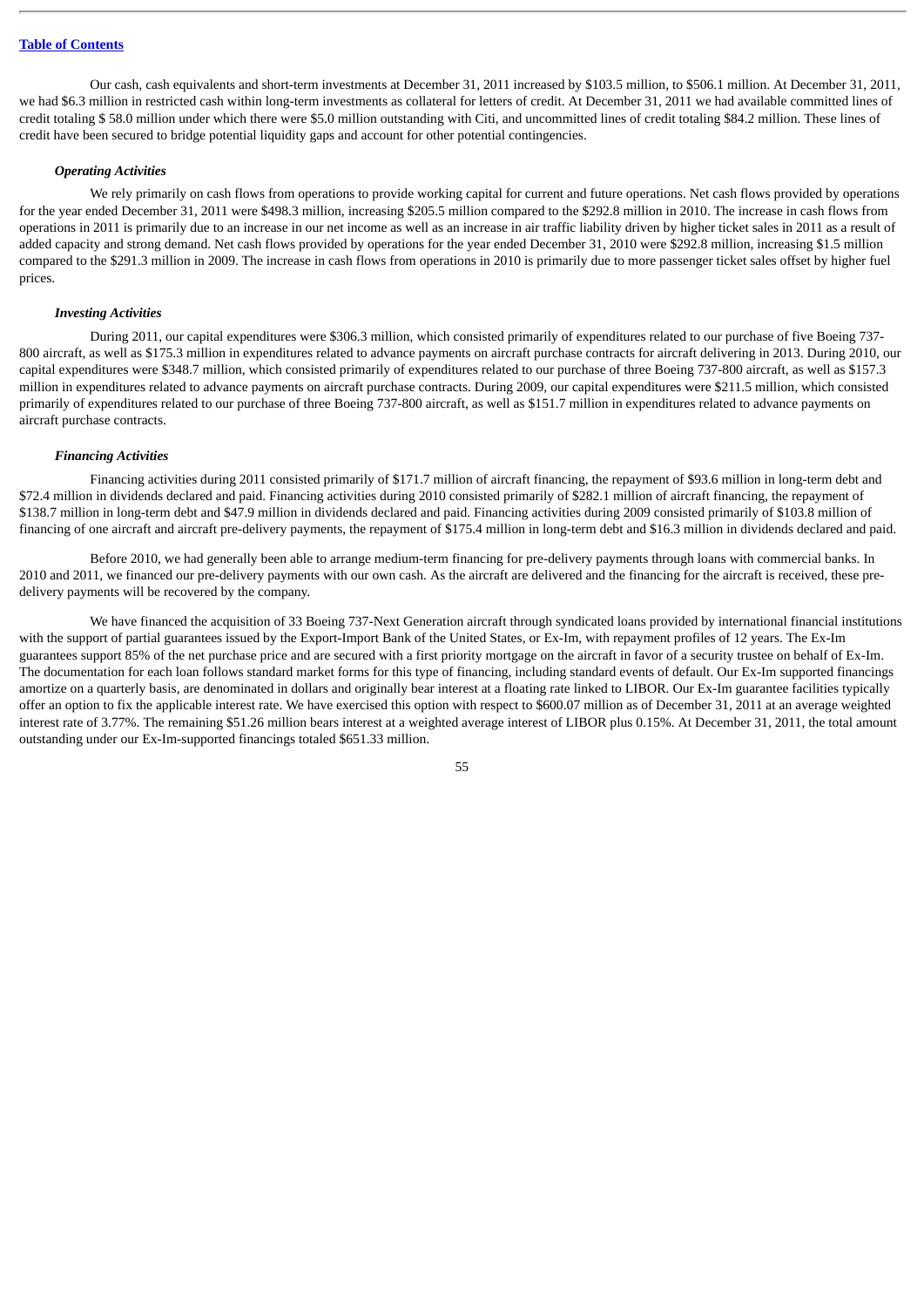We have effectively extended the maturity of certain of our Boeing aircraft financing to 15 years through the use of a "Stretched Overall Amortization and Repayment," or SOAR, structure which provides serial draw-downs calculated to result in a 100% loan accreting to a recourse balloon at the maturity of the Ex-Im guaranteed loan. The SOAR portions of our facilities require us to maintain certain financial covenants, including an EBITDAR to fixed charge ratio, a long-term obligation to EBITDAR ratio and a minimum unrestricted cash balance. To comply with the first ratio, our EBITDA plus aircraft rent expense, or EBITDAR, for the prior year must be at least 2.0 times our fixed charge expenses (including interest, commission, fees, discounts and other finance payments) for that year. To comply with the second ratio, our long-term obligations must be no more than six times EBITDAR. Third, our cash, cash equivalents and short-term investment balance should be at least \$50 million. As of December 31, 2011, we complied with all required covenants. We also pay a commitment fee on the unutilized portion of our SOAR loans.

In February 2011, participants from the member states of the Organization for Economic Co-operation and Development (OECD), including the Export-Import Bank of the United States, agreed to a new common approach with respect to aircraft purchase financing (the "2011 Aircraft Sector Understanding"). The 2011 Aircraft Sector Understanding unifies the terms, conditions and procedures governing large and regional aircraft exports and in particular attempts to reduce the subsidies from which we benefit by setting forth increased minimum guarantee premium rates, lower loan-to-value ratios and more restrictive repayment terms, all based on the borrower's credit risk classification. The former 2007 Aircraft Sector Understanding will, however, continue to apply to transactions for former category 1 aircraft (e.g., Boeing 737-800) delivered by December 31, 2012 and for former category 2 and 3 aircraft (e.g., EMBRAER-190) delivered by December 31, 2013, provided the financed aircraft was subject to a firm contract concluded no later than December 31, 2010, and subject to the payment of additional commitment fee. These developments are likely to increase our financing costs and may negatively affect our results of operation.

We also have financed 10% of the purchase price of certain of our Boeing aircraft through commercial loans. Under the commercial loan agreements for aircraft received in 2002, we are required to comply with four specific financial covenants. The first covenant requires our EBITDAR for the prior year to be at least 2.0 times our finance charge expenses (including interest, commission, fees, discounts and other finance payments). The second covenant limits our net borrowings to 85% of our capitalization. The third covenant requires our tangible net worth to be at least \$120 million. The last covenant requires us to maintain a minimum of \$50 million in available cash (including cash equivalents and committed credit facilities). As of December 31, 2011, we complied with all required covenants.

Our Embraer aircraft purchases are not eligible for Ex-Im guaranteed financing. During 2008, we secured a senior term loan facility in the amount of \$100 million for the purchase of four Embraer 190 aircraft. The loans have a term of twelve years. During 2008, we utilized all of this facility. Under the 2008 loan agreement we are required to comply with certain financial covenants. The first covenant requires our EBITDAR for the prior year to be at least 2.5 times our fixed charge expenses (including interest, commission, fees, discounts and other finance payments) for that year. The second covenant requires a total liability plus operating leases minus operating cash to tangible net worth ratio of less than 5.5 to 1. The third covenant requires our tangible net worth to be at least \$160 million. The last covenant requires us to maintain a minimum of \$75 million in available cash, cash equivalents and short-term investments. As of December 31, 2011, we complied with all required covenants.

*Capital resources.* We finance our aircraft through long term debt and operating lease financings. Although we expect to finance future aircraft deliveries with a combination of similar debt arrangements and financing leases, we may not be able to secure such financing on attractive terms. To the extent we cannot secure financing, we may be required to modify our aircraft acquisition plans or incur higher than anticipated financing costs. In particular, the 2011 Aircraft Sector Understanding is likely to increase our financing costs and may negatively affect our results of operations. We expect to meet our operating obligations as they become due through available cash and internally generated funds, supplemented as necessary by short-term credit lines.

As of December 31, 2011, we had placed firm purchase orders with The Boeing Company for 37 Boeing 737-Next Generation aircraft and we have purchase rights and options for an additional 16 Boeing 737-Next Generation aircraft. We also have options to purchase an additional six Embraer 190 aircraft. The schedule for delivery of our firm purchase orders is as follows: seven in 2012, four in 2013, four in 2014, eight in 2015, seven in 2016 and seven in 2017. We meet our pre-delivery deposit requirements for our Boeing 737-Next Generation aircraft by using cash from operations, or by using medium-term borrowing facilities and/or vendor financing for deposits required between two years and 6 months prior to delivery. Pre-delivery deposits for our Embraer 190 aircraft are required 18, 12 and 6 months prior to delivery. In 2010 and 2011, we funded these deposits with our own cash from operations.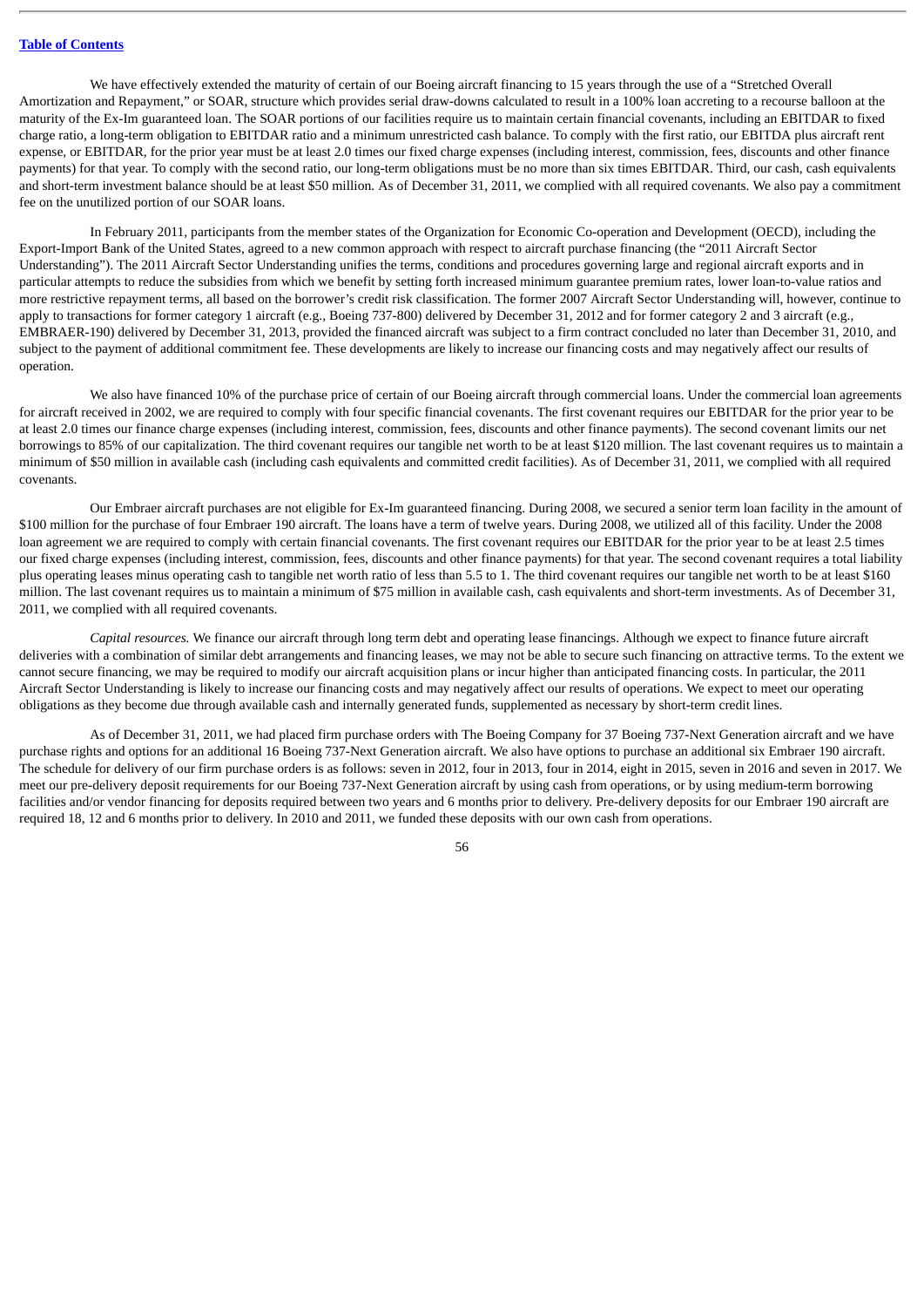We maintain available facilities for letters of credit with several banks with outstanding balances of \$33.7 million and \$26.8 million at December 31, 2011 and 2010, respectively. These letters of credit are pledged for aircraft rentals, maintenance and guarantees for airport facilities. Of this total, \$2.9 million are letters of credit opened on behalf of Copa Colombia for the same purposes listed above. In addition, Copa Airlines has lines of credit of total amount of \$142.1 million, in which it has committed lines of credit totaling \$58 million, including one line of credit for \$15 million and one overdraft line of credit of \$3 million with Banco General, an overdraft line of credit of \$10 million with Towerbank and a line of credit of \$30 million with Banco Nacional de Panamá. These lines of credit have been put in place to bridge liquidity gaps and for other potential contingencies.

As of December 31, 2011 Copa Airlines has an outstanding balance of \$5 million dollars with Citibank.

#### **C. Research and Development, Patents and Licenses, etc.**

We believe that the Copa brand has strong value and indicates superior service and value in the Latin American travel industry. We have registered the trademarks "Copa" and "Copa Airlines" with the trademark office in Panama and have filed requests for registration in other countries, including the United States. We license certain brands, logos and trade dress under the trademark license agreement with UAL related to our alliance. We will have the right to continue to use our current logos on our aircraft for up to five years after the end of the alliance agreement term. Copa Colombia's has registered its name as a trademark in Colombia for the next ten years, and plans to register its trademark in Panama, Ecuador, Venezuela and Peru.

We operate a number of software products under licenses from our vendors, including our booking engine, our automated pricing system from SMG Technologies, our SABRE revenue management software and our Cargo Management system. Under our agreements with Boeing, we also use a large amount of Boeing's proprietary information to maintain our aircraft. The loss of these software systems or technical support information from Boeing could negatively affect our business.

#### **D. Trend Information**

We seek to expand our operations by adding frequencies and new routes with the addition of 13 new Boeing 737-800 aircraft to our fleet in 2012. For the remainder of 2012, we expect to continue to concentrate on keeping our operating costs low and pursuing ways to make our operations more efficient.

We intend to continue developing initiatives to improve our operations, including a continued focus on on-time performance and completion factor. Additionally, we continue to seek further integration of Copa Airlines's and Copa Colombia's network through code-sharing and fleet interchange agreements.

Our maintenance expenses are dependent on a large number of factors, some of which can be estimated, such as aircraft usage, aircraft destination and overhaul events, while many others result from unforeseen events. In 2011, our maintenance expenses increased by 14% and we estimate that our maintenance expenses will increase by approximately 30% in 2012 mainly due to the increase in block hours, a general increase in the age of our fleet and an increase in aircraft return provisions due to 5 new leased aircraft in 2011 and 6 new leased aircraft in 2012.

We expect jet fuel prices will continue to be volatile in 2012 and expect to continue evaluating fuel hedging programs to help protect us against short-term movements in crude oil prices. We expect our operating capacity to increase approximately 22% in 2012, primarily as a result of the addition of 13 new aircraft throughout the year.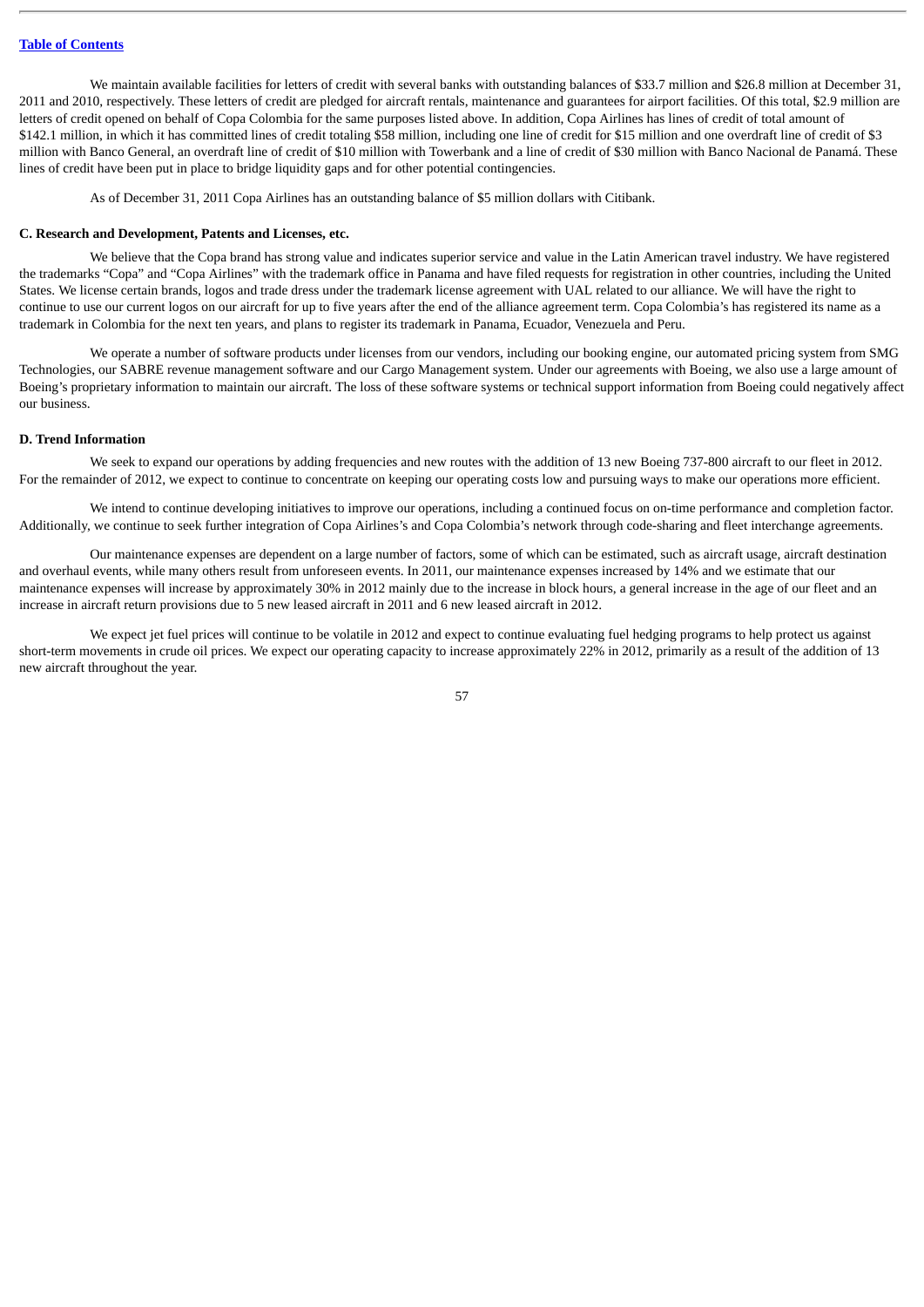# **E. Off-balance sheet arrangements**

None of our operating lease obligations are reflected on our consolidated statement of financial position, and we have no other off-statement of financial position arrangements. We are responsible for all maintenance, insurance and other costs associated with operating these aircraft; however, we have not made any residual value or other guarantees to our lessors.

# **F. Tabular Disclosure of Contractual Obligations**

Our non-cancelable contractual obligations at December 31, 2011 included the following:

|                                                | At December 31, 2011 |         |                           |           |             |
|------------------------------------------------|----------------------|---------|---------------------------|-----------|-------------|
|                                                | Less than 1          |         |                           |           | More than 5 |
|                                                | Total                | Year    | 1-3 Years                 | 3-5 Years | Years       |
|                                                |                      |         | (in thousands of dollars) |           |             |
| Aircraft and engine purchase commitments       | 1,450,482            | 221,493 | 420,248                   | 650,373   | 158,368     |
| Aircraft operating leases                      | 290.614              | 56,291  | 95,350                    | 80,552    | 58,421      |
| Other operating leases                         | 25,298               | 8.316   | 12,042                    | 2,627     | 2,313       |
| Short-term debt and long-term $\text{debt}(1)$ | 1,275,344            | 166,514 | 303,907                   | 327,586   | 477,337     |
| <b>Total</b>                                   | 3,041,738            | 452,614 | 831,547                   | 1,061,138 | 696,439     |

(1) Includes actual interest and estimated interest for floating-rate debt based on December 31, 2011 rates.

Additionally, the Company has statutory minimal contribution to pension asset which is not material.

Most contract leases include renewal options. Non-aircraft related leases have renewable terms of one year, and their respective amounts included in the table above have been estimated through 2015, but we cannot estimate amounts with respect to those leases for later years. Our leases do not include residual value guarantees.

# **Item 6. Directors, senior management and employees**

# **A. Directors and Senior Management**

We are managed by our Board of Directors which currently consists of eleven members who serve two-year terms and may be re-elected. The number of directors elected each year alternates between six directors and five directors. Messrs. Pedro Heilbron, Osvaldo Heilbron, Ricardo A. Arias, Mark Erwin, Alfredo Arias Loredo and Roberto Artavia were each re-elected for two-year terms at our annual shareholders' meeting held in May 2010. Messsrs. Stanley Motta, José Castañeda Velez, Jaime Arias, Alberto C. Motta Jr., and Joseph Fidanque were re-elected as directors at our annual shareholders' meeting held on May 4, 2011. In November 2010, Mr. Douglas Leo was elected as director, filling the vacancy created by the resignation of Mr. Mark Erwin and serving for the remainder of Mr. Mark Erwin's term. Mr. Douglas Leo's election was confirmed at our annual shareholders' meeting held on May 4, 2011. Our charter does not have a mandatory retirement age for our directors.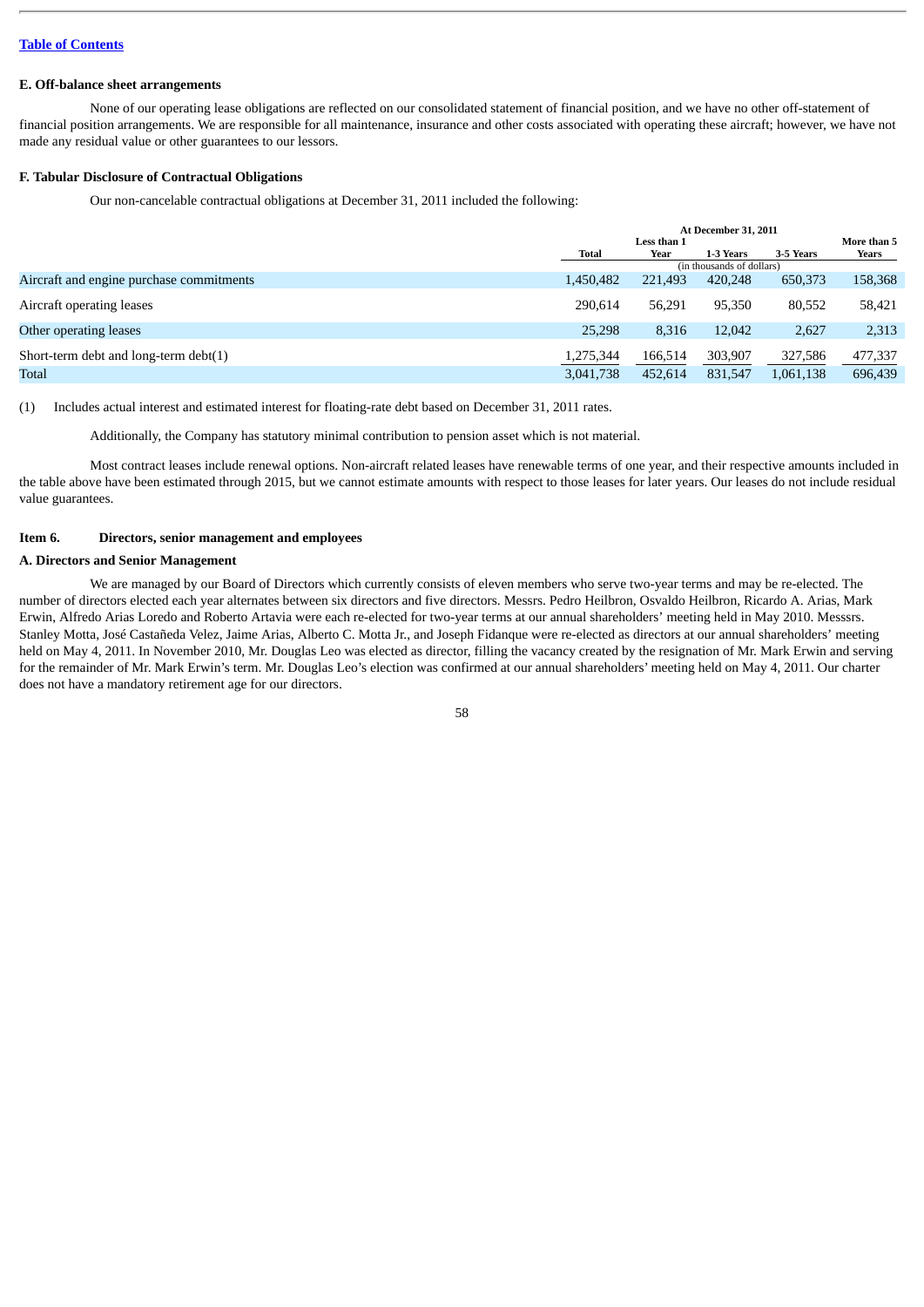The following table sets forth the name, age and position of each member of our Board of Directors as of March 31, 2012. A brief biographical description of each member of our Board of Directors follows the table.

| Name                  | <b>Position</b>                      | <u>Age</u> |
|-----------------------|--------------------------------------|------------|
| Pedro Heilbron        | Chief Executive Officer and Director | 54         |
| <b>Stanley Motta</b>  | Chairman and Director                | 66         |
| Osvaldo Heilbron      | Director                             | 86         |
| Jaime Arias           | Director                             | 77         |
| Ricardo Alberto Arias | Director                             | 72         |
| Alberto C. Motta, Jr. | Director                             | 65         |
| Douglas Leo           | <b>Director</b>                      | 52         |
| Joseph Fidanque III   | Director                             | 45         |
| Jose Castañeda Velez  | <b>Director</b>                      | 68         |
| Roberto Artavia Loria | Director                             | 53         |
| Alfredo Arias Loredo  | Director                             | 65         |
|                       |                                      |            |

**Mr. Pedro Heilbron**. See "—Executive Officers."

**Mr. Stanley Motta** has been one of the directors of Copa Airlines since 1986 and a director of Copa Holdings, since it was established in 1998. Since 1990, he has served as the President of Motta Internacional, S.A. an international importer and distributor of consumer goods. Mr. Motta is the brother of our director, Alberto C. Motta Jr. He serves on the boards of directors of Motta Internacional, S.A., BG Financial Group, S.A., ASSA Compañía de Seguros, S.A., Televisora Nacional, S.A., Inversiones Bahía, Ltd. and GBM Corporation. Mr. Motta is a graduate of Tulane University.

**Mr. Osvaldo Heilbron** has been one of the directors of Copa Airlines since 1986 and a director of Copa Holdings, since it was established in 1998. Mr. Heilbron is the father of Mr. Pedro Heilbron, our chief executive officer. He serves on the boards of directors of CIASA, Desarrollo Costa Del Este, S.A., Harinas Panama, S.A., |Televisora Nacional, S.A. and SSA Panama Inc.

**Mr. Jaime Arias** has been one of the directors of Copa Airlines since 1983 and a director of Copa Holdings, since it was established in 1998. He is a founding partner of Galindo, Arias & Lopez. Mr. Arias holds a B.A. from Yale University, a J.D. from Tulane University and legal studies at the University of Paris, Sorbonne. He serves on the boards of directors of Televisora Nacional, S.A., ASSA Compañía de Seguros, S.A., Empresa General de Inversiones, S.A., Petróleos Delta, S.A., Bac International Bank, Inc., Direct Vision, S.A. and Promed, S.A.

**Mr. Ricardo Arias** has been one of the directors of Copa Airlines since 1985 and a director of Copa Holdings, since it was established in 1998. He is a founding partner of Galindo, Arias & Lopez. Mr. Arias is the former Panamanian ambassador to the United Nations. Mr. Arias holds a B.A. in international relations from Georgetown University, an LL.B. from the University of Puerto Rico and an LL.M. from Yale Law School. He serves on the boards of directors of Banco General, S.A. and Empresa General de Inversiones, S.A., which is the holding company that owns Banco General, S.A. Mr. Arias is also listed as a principal or alternate director of several subsidiary companies of Banco General, S.A. and Empresa General de Inversiones, S.A. Mr. Arias is a former Director and President of the Panamanian Stock Exchange.

**Mr. Alberto Motta, Jr.** has been one of the directors of Copa Airlines since 1983 and a director of Copa Holdings, since it was established in 1998. He is a Vice President of Inversiones Bahía, Ltd. Mr. Motta attended the University of Hartwick. He is the brother of Mr. Stanley Motta. He also serves on the boards of directors of Motta Internacional, S.A., BG Financial Group, S.A., Inversiones Costa del Este, S.A., ASSA Compañía de Seguros, S.A., Petroleos Delta, S.A., Productos Toledanos, S.A., Financiera Automotriz, S.A., Televisora Nacional, S.A., Hotel Miramar Inter-Continental and Industrias Panama Boston, S.A.

**Mr. Douglas Leo** has been one of the directors of Copa Holdings since the end of 2010. He is Vice President of Pricing and Revenue Management for United Airlines which is based in Chicago, Illinois. Prior to joining United Airlines in 2005, Mr. Leo was Vice President of Worldwide Sales, Distribution and the International Division for US Airways and also held several positions during a 17 year career at Northwest Airlines. Before joining the aviation industry, Mr. Leo worked at Touche-Ross and Peat, Marwick and Mitchell. Mr. Leo has a bachelor's degree from Minnesota State University-Mankato and is a Certified Public Accountant. He has also been a guest lecturer at the Sloan School of Business at M.I.T. Pursuant to contractual arrangements with us and CIASA, UAL is entitled to designate one of our directors and Mr. Douglas Leo is the UAL appointed director.

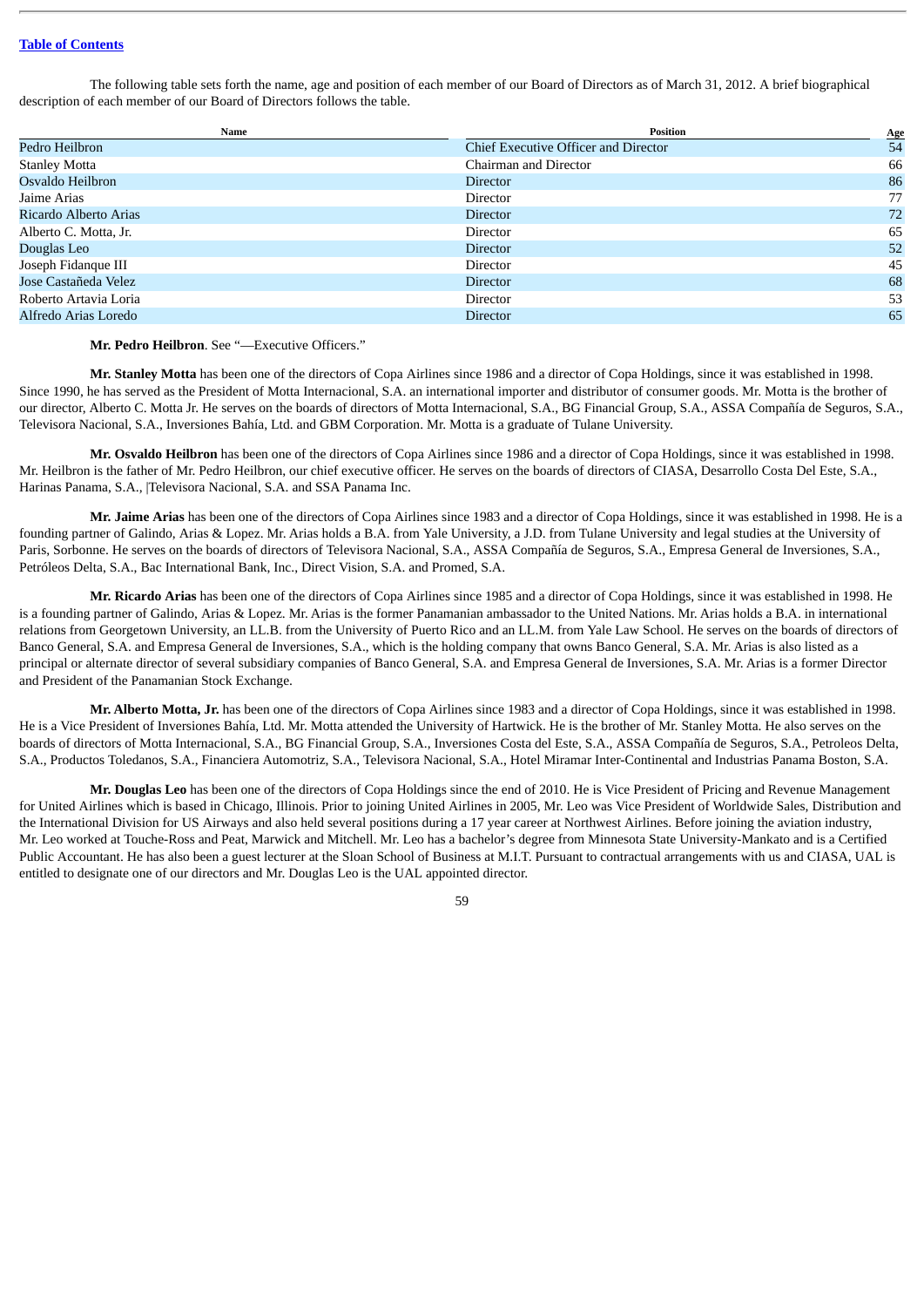**Mr. Joseph Fidanque III** has been one of the directors of Copa Airlines since 2006. He is President of Fidanque Hermanos e Hijos, S.A. and Star Contact, Ltd. He serves on the boards of directors of Multiholding Corporation – Panama, Fundación Filantrópica Fidanque, Colon Import and Export and Sky Technologies Network. Mr. Fidanque holds a B.S. in Economics from Tufts University.

**Mr. Roberto Artavia Loria** is one of the independent directors of Copa Holdings. He is Chairman of Viva Trust and Viva Services, President of the Fundación Latinoamérica Posible in Panama and Costa Rica, Board Member and visiting professor of INCAE Business School, and Director of MarViva Foundation in Panama. Mr. Artavia Loria is also an advisor to the governments of five countries in Latin America, and a strategic advisor to Purdy Motor, S.A., the Panama Canal Authority, Coyol Free Zone and Business Park, Grupo Nacion and FUNDESA, among other organizations in the region. Mr. Artavia Loria also serves on the Board of Directors of the World Resources Institute and the Foundation for Management Education in Central America, both in Washington, Compañía Cervecera de Nicaragua, OBS Americas in Costa Rica, and IDC of Guatemala.

**Mr. José Castañeda Velez** is one of the independent directors of Copa Holdings. He is currently director of MMG Bank Corporation, MMG Trust S.A, and Multibank. Previously, Mr. Castañeda Velez was the chief executive officer of Banco Latinoamericano de Exportaciones, S.A.—BLADEX and has held managerial and officer level positions at Banco Río de la Plata, Citibank, N.A., Banco de Credito del Peru and Crocker National Bank. He is a graduate of the University of Lima.

**Mr. Alfredo Arias Loredo** is one of the independent directors of Copa Holdings. He is the former Executive President of Cerveceria Nacional, S.A. Mr. Arias Loredo is a member of the Board of Trustees of ANCON (Asociación Nacional para la Conservación de la Naturaleza). Mr. Arias Loredo received a B.S. in Mechanical Engineering and an M.S. in Industrial Management, both from Georgia Institute of Technology.

The following table sets forth the name, age and position of each of our executive officers as of March 31, 2012. A brief biographical description of each of our executive officers follows the table.

| Name              | <b>Position</b>                                  | <u>Age</u> |
|-------------------|--------------------------------------------------|------------|
| Pedro Heilbron    | <b>Chief Executive Officer</b>                   | 54         |
| Victor Vial       | Chief Financial Officer                          | 46         |
| Daniel Gunn       | Senior Vice-President of Operations              | 44         |
| Leo Marchosky     | Vice-President of Human Resources                | 55         |
| Joe Mohan         | Vice-President of Commercial and Planning        | 42         |
| Ahmad Zamany      | Vice-President of Maintenance                    | 54         |
| Vidalia de Casado | Vice-President of On-Board Services              | 54         |
| David Lindskoog   | Vice-President of Flight Operations              | 61         |
| Peter Diaz        | Vice-President of Airport Services               | 45         |
| Glen Baker        | Vice-President of Technology                     | 53         |
| Eduardo Lombana   | Interim Chief Executive Officer of Copa Colombia | 50         |

**Mr. Pedro Heilbron** has been our Chief Executive Officer since 1988. He received an M.B.A. from George Washington University and a B.A. from College of the Holy Cross. Mr. Heilbron is the son of Mr. Osvaldo Heilbron, a member of our Board of Directors.

**Mr. Victor Vial** has been our Chief Financial Officer since 2000. From 1995 until 2000, Mr. Vial served as our Director of Planning. Prior to his service at Copa, Mr. Vial was a Senior Financial Analyst for HBO-Time Warner. Mr. Vial holds a B.B.A. in International Business from George Washington University.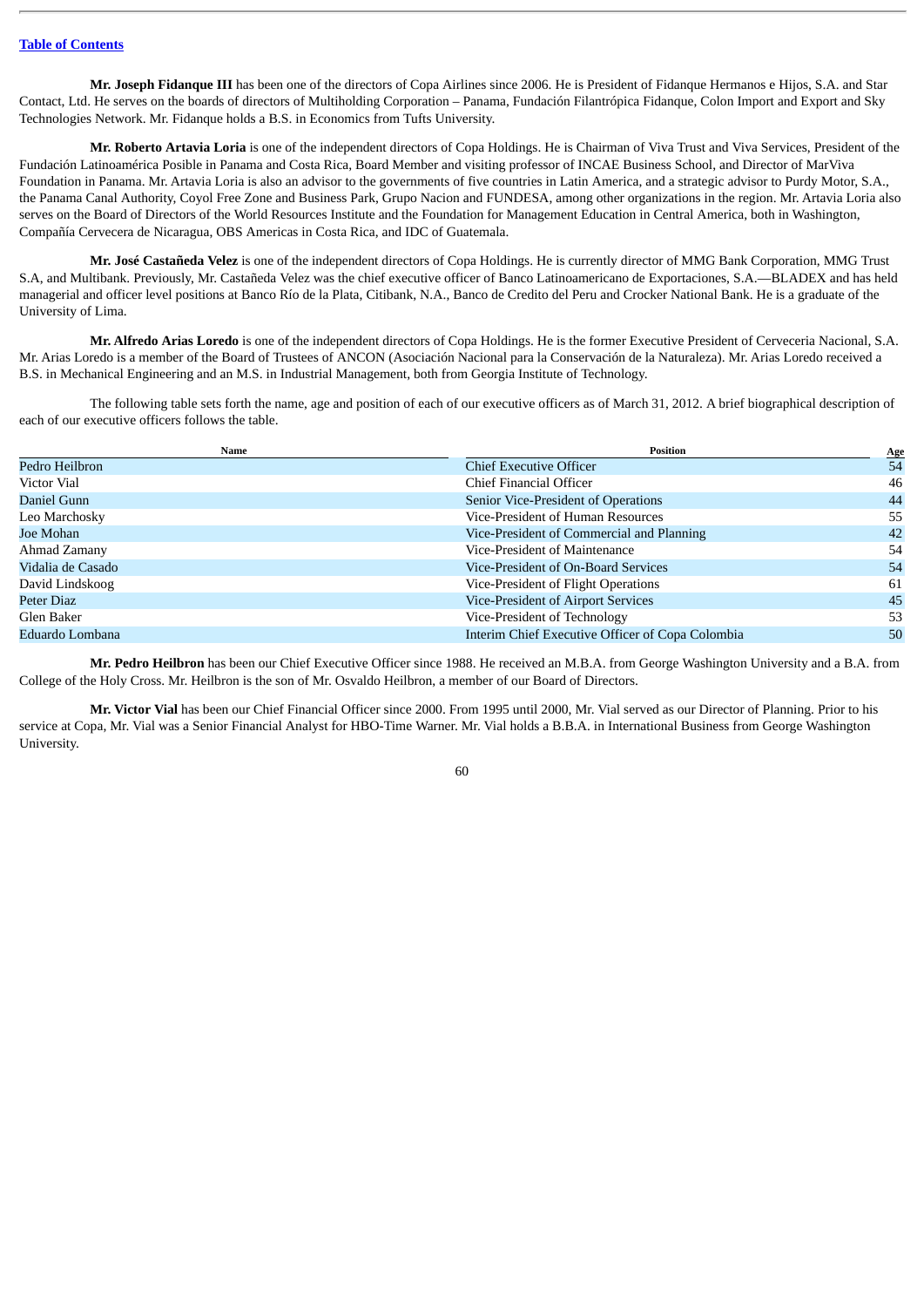**Mr. Daniel Gunn** has been our Senior Vice-President of Operations since February 2009. Prior to this Mr. Gunn had served as Vice-President of Commercial and Planning and Vice-President of Planning and Alliances. Prior to joining Copa in 1999, he spent five years with American Airlines holding positions in Finance, Real Estate and Alliances. Mr. Gunn received a B.A. in Business & Economics from Wheaton College and an M.B.A. from the University of Southern California.

**Dr. Leo Marchosky** has been our Vice-President of Human Resources since February 2008. Before joining Copa, he was CEO and President of Novartis Mexico and previously held top management and regional positions with the same company in Latin America, Asia and Europe. Dr. Marchosky has a Master in Business Administration from the Sao Paulo Business School in Brazil, and is also an MD with a specialty in Internal Medicine.

**Mr. Joe Mohan** has been our Vice-President of Commercial and Planning since February 2008. Prior to joining Copa, he was the Senior Vice President of Sales at American Land Lease and held several senior positions at Continental Airlines. Mr. Mohan received a B.A. in Economics from the University of Florida and a M.B.A. with an emphasis on strategy from Georgetown University.

**Mr. Ahmad Zamany** joined Copa Airlines in August of 2010 as Vice President of Technical Operations, ultimately responsible for the Maintenance, Engineering and Technical Purchasing of the Company. Mr. Zamany started his aviation career with Pan Am and has held several key roles with other carriers. He was previously with Atlas Air & Polar Air Cargo as Vice President of Technical Operations, and Gemini Air Cargo as Senior Vice President and Chief Operating Officer. Mr. Zamany graduated from Parks College of Saint Louis University with a bachelor's degree in Aeronautics concentrated in Aircraft Maintenance Engineering in 1985.

**Ms. Vidalia de Casado** has been our Vice-President of On-Board Services since January 2010. She joined Copa in 1989, serving as Passenger Services Manager from 1989 to 1995 and Vice-President of Passenger Services from 1995 to 2010. Prior to joining Copa, she spent seven years as Human Resource and Service Director with Air Panama Internacional, S.A. Ms. de Casado received a B.S. in Business from Universidad Latina and an M.B.A. from the University of Louisville.

**Captain David Lindskoog** has been our Vice-President of Flight Operations since 2008. Captain Lindskoog has worked in the airline industry since 1981, both in line operations and in management. Prior to joining Copa he held management positions at North American Airlines and ATA Airlines. Captain Lindskoog received a B.S. in Professional Pilot Technology from Purdue University.

**Mr. Peter Díaz** has been our Vice-President of Airport Services since January 2010. Prior to joining Copa he served as Vice-President of Primeflight Aviation Services and also held regional positions with JetBlue Airways from 2003 through 2008. He received a B.S. in Business Administration from Embry-Riddle University.

**Mr. Glen Baker** has been our Vice-President of Technology since March 2011.Prior to joining Copa, he served as Chief Information Officer of ATA Airlines from 2001 through 2008. He also served in the Government of the City of Indianapolis. He received his B.S. in Political Science from Franklin College in 1980.

**Mr. Eduardo Lombana** joined the Company in May 2005 as Chief Operating Officer and has been appointed as the interim Chief Executive officer of Copa Colombia as of February 2012. He served three years at Avianca as Vice-President of Network, responsible for revenue management, network planning and revenue accounting during the company's bankruptcy turn over. Prior to that he served as Vice-President of Flight Operations for ACES before it merged with Avianca. Mr. Lombana holds a BS in Aviation Technology and an AS in Aviation Maintenance Technology from Embry Riddle Aeronautical University.

The business address for all of our senior management is c/o Copa Airlines, Avenida Principal y Avenida de la Rotonda, Urbanización Costa del Este, Complejo Business Park, Torre Norte, Parque Lefevre Panama City, Panama.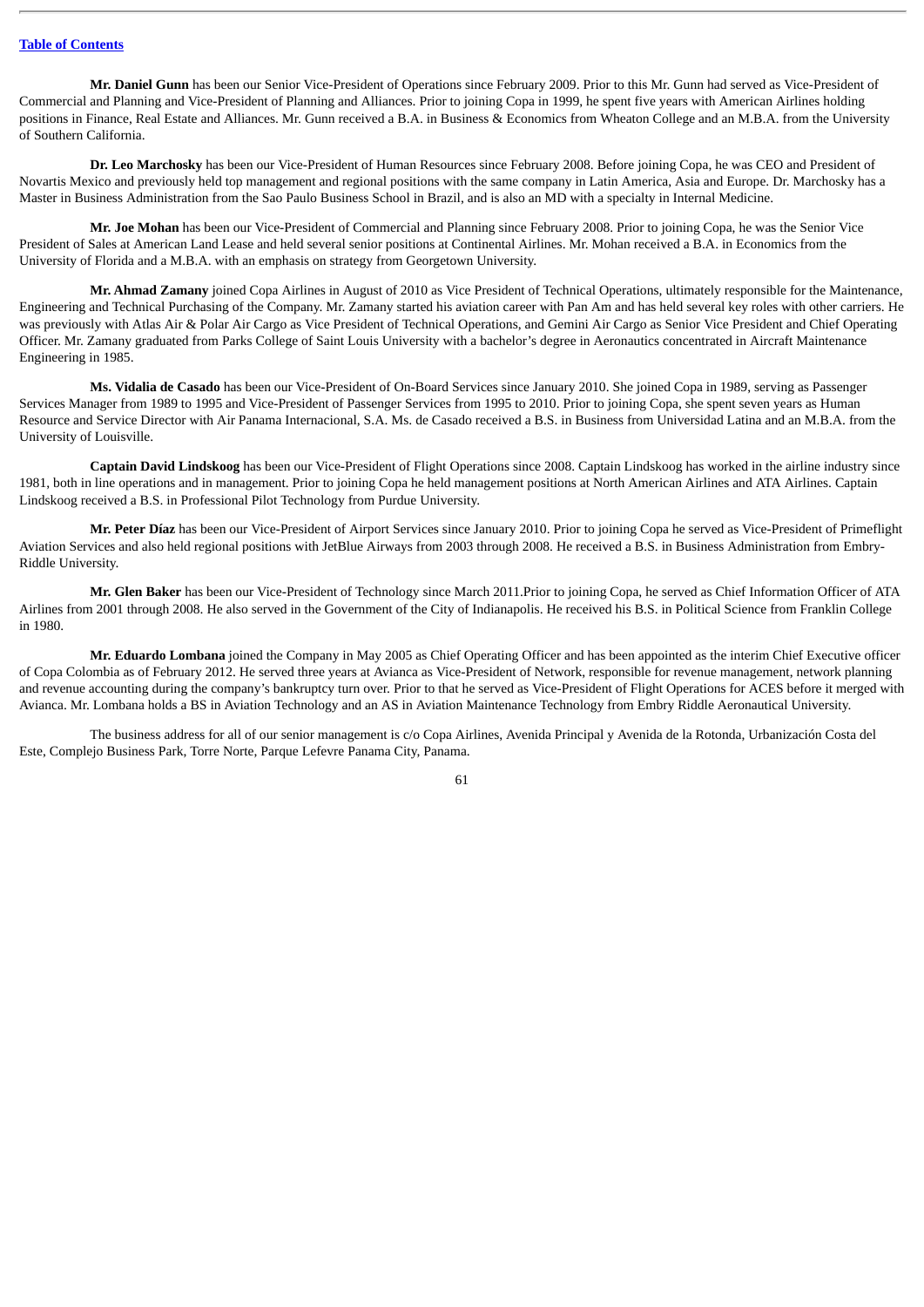#### **B. Compensation**

In 2011, we paid an aggregate of approximately \$3.3 million in cash compensation to our executive officers. Although in 2006 we set aside \$3.0 million for payment to senior management related to covenants not to compete with us in the future, we have not set aside any other funds for future payments to executive officers.

At the Compensation Committee meeting held in February 2011, the Chairman announced members of our Board of Directors that are not officers of either Copa or UAL will receive an increase of \$15,000 per year to \$40,000 per year plus expenses incurred to attend our Board of Directors meetings. In addition, members of committees of the Board of Directors receive \$1,000 per committee meeting, with the chairman of the audit committee receiving \$2,000 per meeting of the audit committee. All of the members of our Board of Directors and their spouses receive benefits to travel on Copa flights as well.

### **Incentive Compensation Program**

In 2005, the Compensation Committee of our Board of Directors eliminated the then existing Long Term Retention Plan and approved a one-time non-vested stock bonus award program for certain executive officers (the "Stock Incentive Plan"). Non vested stock delivered under the Stock Incentive Plan may be sourced from treasury stock, or authorized un-issued shares. In March 2006, in accordance with this program, the Compensation Committee of our Board of Directors granted 935,650 restricted stock awards. Senior management were granted 847,625 non vested stock awards, which vest over five years in yearly installments equal to 15% of the awarded stock on each of the first three anniversaries of the grant date, 25% on the fourth anniversary and 30% on the fifth anniversary. Managers, officers and key employees, not on our senior management team, were granted 88,025 non vested stock awards which vest on the second anniversary of the grant date. In each 2007, 2008, 2009, 2010 and 2011 the Compensation Committee of our Board of Directors granted 16,955, 73,374, 113,714, 52,567 and 318,464 shares of non-vested stock awards, respectively, to certain named executive officers, which vest over three to five years in yearly installments equal to one-third or one-fifth of the awarded stock on each of the anniversaries of the grant date. Non-vested stock awards were measured at their fair value, which is the same amount for which a similarly restricted share would be issued to third party, on the grant date. The fair value of these non-vested stocks award was \$56.57, \$53.92 and \$22.05, for the 2011, 2010, and 2009, grants, respectively.

In March 2007, the Compensation Committee of our Board of Directors granted, for the first time, 35,657 equity stock options to certain named executive officers, which vest over three years in yearly installments equal to one-third of the awarded stock on each of the three anniversaries of the grant date. The exercise price of the options is \$53.14, which is the market price of the Company's stock at the grant date. The stock options have a contractual term of 10 years.

The weighted-average fair value of the stock options at the grant date was \$22.33, and was estimated using the Black-Scholes option-pricing model assuming an expected dividend yield of 0.58%, expected volatility of approximately 37.8% based on historical volatility, weighted average risk-free interest rate of 4.59%, and an expected term of 6 years calculated under the simplified method.

The Compensation Committee plans to make additional equity based awards under the plan from time to time, including additional non vested stock and stock option awards. While the Compensation Committee will retain discretion to vary the exact terms of future awards, we anticipate that future employee non-vested stock and stock option awards granted pursuant to the plan will generally vest over a three-year period and the stock options will carry a ten year term.

The total compensation cost recognized for non-vested stocks and options awards was \$7.7 million, \$4.0 million and \$4.7 million in 2011, 2010 and 2009, respectively, and was recorded as a component of "Salaries and benefits" within Operating Expense.

During the first quarter of 2012, the Compensation Committee of the Company's Board of Directors approved two (2) new awards. Awards were granted under these new plans for approximately 42,358 shares of non-vested stock, which will vest over a period of three (3) years. The Company estimates the fair value of these awards to be approximately \$3.5 million and the 2012 compensation cost for these plans is \$1.9 million.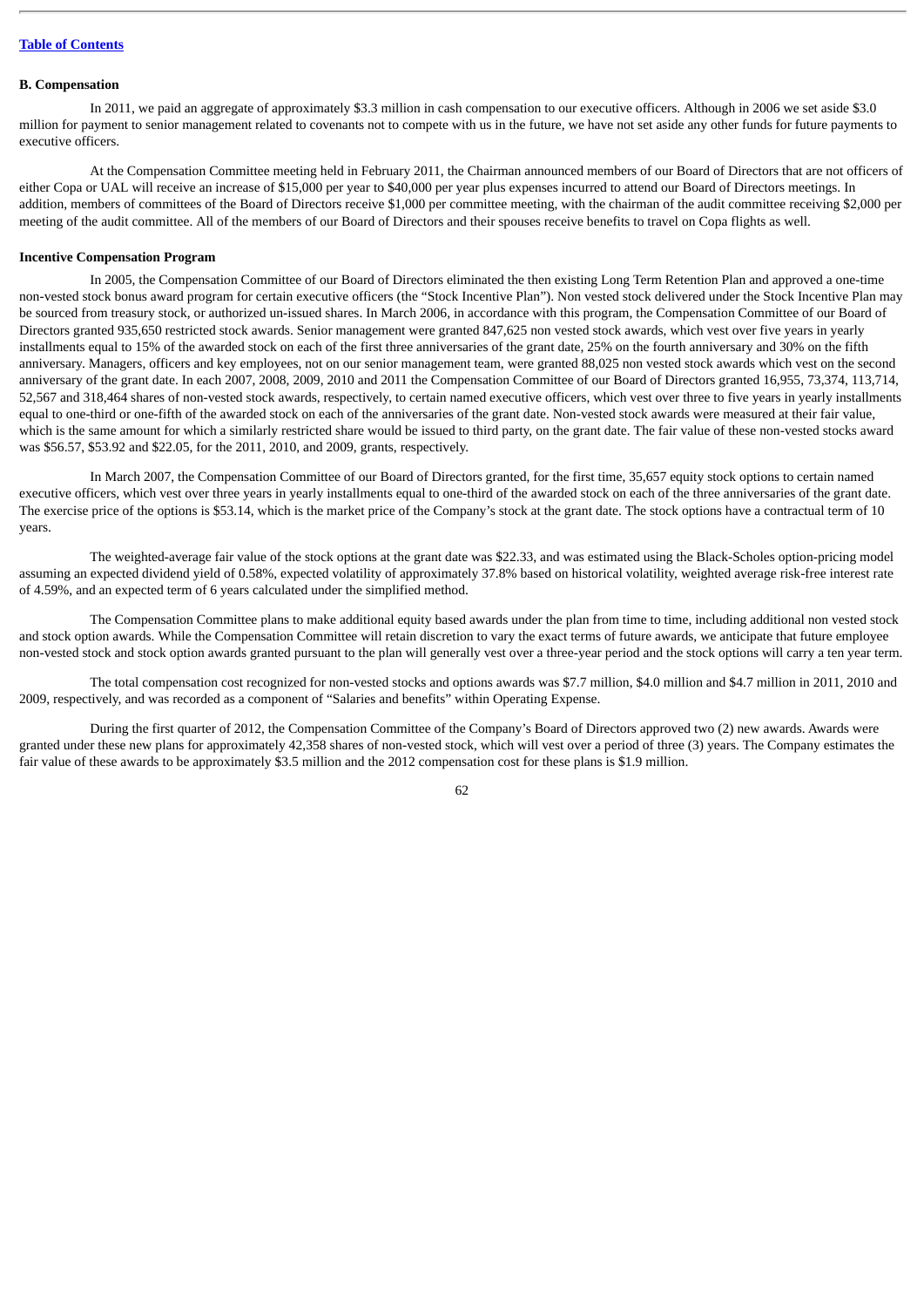Please also see section 6.D. "Employees" for a description of the bonus plan implemented by the Company.

## **C. Board Practices**

Our Board of Directors currently meets quarterly. Additionally, informal meetings with UAL are held on an ongoing basis, and are supported by annually formal meetings of an "Alliance Steering Committee," which directs and reports on the progress of the Copa and UAL Alliance. Our Board of Directors is focused on providing our overall strategic direction and as a result is responsible for establishing our general business policies and for appointing our executive officers and supervising their management.

Currently, our Board of Directors is comprised of eleven members. The number of directors elected each year alternates between six directors and five directors. Messrs. Pedro Heilbron, Osvaldo Heilbron, Ricardo A. Arias, Mark Erwin, Alfredo Arias Loredo and Roberto Artavia were each re-elected for two-year terms at our annual shareholders' meeting held in May 2010. Messrs. Stanley Motta, José Castañeda Velez, Jaime Arias, Alberto C. Motta Jr., and Joseph Fidanque were re-elected as directors for two-year terms at our annual shareholders' meeting held on May 4, 2011. In November 2010, Mr. Douglas Leo was elected as director, filling the vacancy created by the resignation of Mr. Mark Erwin and serving for the remainder of Mr. Mark Erwin's term. Mr. Douglas Leo's election was confirmed at our annual shareholders' meeting held on May 4, 2011. Our charter does not have a mandatory retirement age for our directors.

Pursuant to contractual arrangements with us and CIASA, UAL is entitled to designate one of our directors and Mr. Douglas Leo is the UAL appointed director.

None of our Directors has entered into any service contract with the Company or its subsidiaries.

# **Committees of the Board of Directors**

**Audit Committee.** The primary function of the Audit Committee is to assist the Board of Directors in fulfilling its oversight responsibilities by reviewing:

- the integrity of financial reports and other financial information made available to the public or any regulator or governmental body;
- the effectiveness of our internal financial control and risk management systems; the effectiveness of our internal audit function, the independent audit process including the appointment, retention, compensation, and supervision of the independent auditor; and
- the compliance with laws and regulations, as well as the policies and ethical codes established by management and the Board of **Directors**

The Audit Committee is also responsible for implementing procedures for receiving, retaining and addressing complaints regarding accounting, internal control and auditing matters, including the submission of confidential, anonymous complaints from employees regarding questionable accounting or auditing matters.

Messrs. Jose Castañeda, Roberto Artavia and Alfredo Arias, all independent non-executive directors under the applicable rules of the New York Stock Exchange, are the current members of the committee, which is chaired by Mr. Jose Castañeda. All members are financially literate and Messrs. Jose Castañeda and Roberto Artavia have been determined to be financial experts by the Board of Directors.

**Compensation Committee.** Our Compensation Committee is responsible for the selection process of the Chief Executive Officer and the evaluation of all executive officers (including the CEO), recommending the level of compensation and any associated bonus. The charter of our Compensation Committee requires that all its members shall be non-executive directors, of which at least one member will be an independent director under the applicable rules of the New York Stock Exchange. Messrs. Stanley Motta, Jaime Arias and José Castañeda are the members of our Compensation Committee, and Mr. Stanley Motta is the Chairman of the Compensation Committee.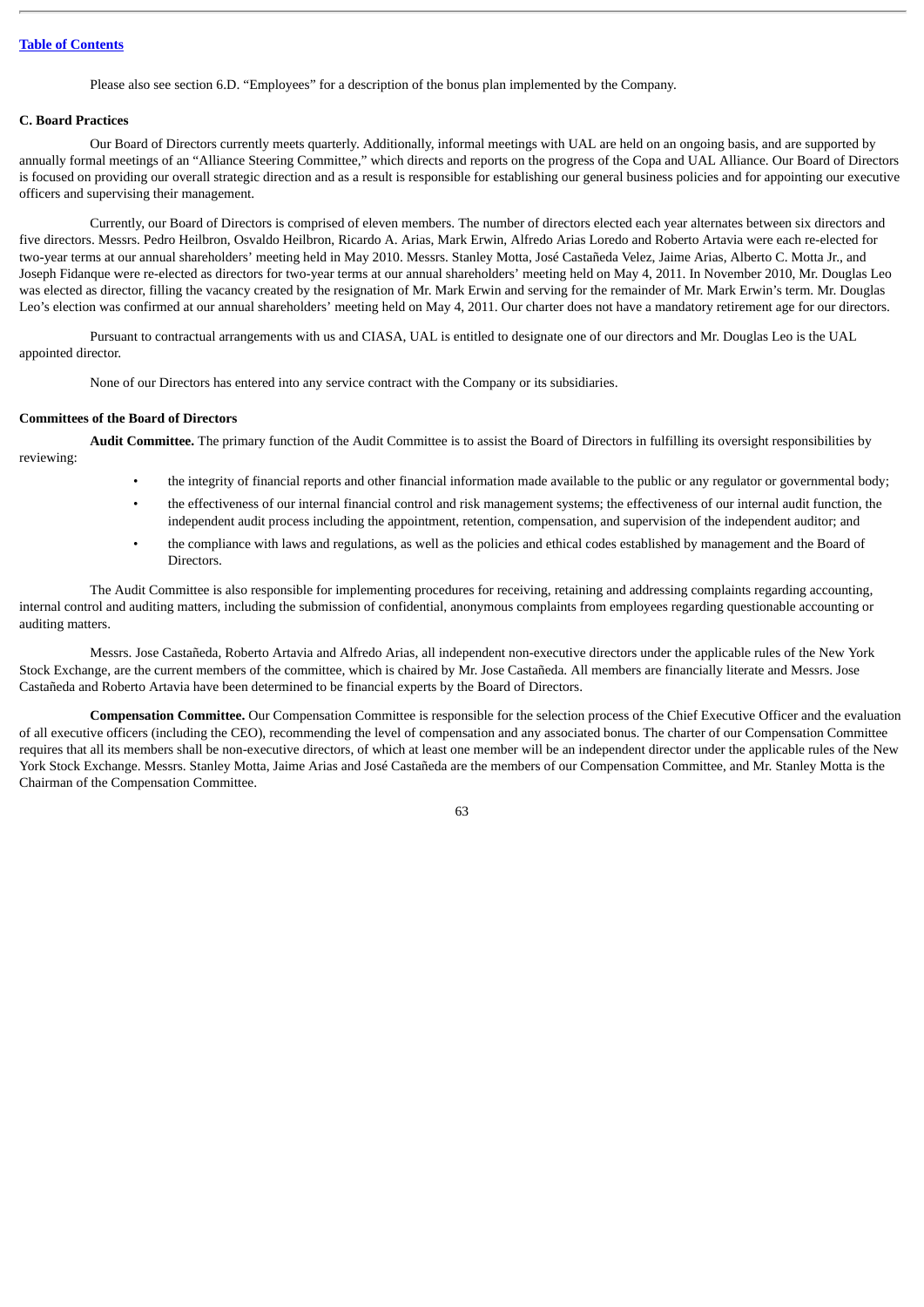**Nominating and Corporate Governance Committee.** Our Nominating and Corporate Governance Committee is responsible for developing and recommending criteria for selecting new directors, overseeing evaluations of the Board of Directors, its members and committees of the Board of Directors and handling other matters that are specifically delegated to the compensation committee by the Board of Directors from time to time. Our charter documents require that there be at least one independent member of the Nominating and Corporate Governance Committee until the first shareholders' meeting to elect directors after such time as the Class A shares are entitled to full voting rights. Messrs. Ricardo Arias, Osvaldo Heilbron and Roberto Artavia are the members of our Nominating and Corporate Governance Committee, and Mr. Ricardo Arias is the Chairman of the Nominating and Corporate Governance Committee.

**Independent Directors Committee.** Our Independent Directors Committee is created by our Articles of Incorporation and consists of any directors that the Board of Directors determines from time to time meet the independence requirements of the NYSE rules applicable to audit committee members of foreign private issuers. Our Articles of Incorporation provide that there will be three independent directors at all times, subject to certain exceptions. Under our Articles of Incorporation, the Independent Directors Committee must approve:

- any transactions in excess of \$5 million between us and our controlling shareholders,
- the designation of certain primary share issuances that will not be included in the calculation of the percentage ownership pertaining to the Class B shares for purposes of determining whether the Class A shares should be converted to voting shares under our Articles of Incorporation, and
- the issuance of additional Class B shares or Class C shares to ensure Copa Airline's compliance with aviation laws and regulations.

The Independent Directors Committee shall also have any other powers expressly delegated by the Board of Directors. Under the Articles of Incorporation, these powers can only be changed by the Board of Directors acting as a whole upon the written recommendation of the Independent Directors Committee. The Independent Directors Committee will only meet regularly until the first shareholders' meeting at which the Class A shareholders will be entitled to vote for the election of directors and afterwards at any time that Class C shares are outstanding. All decisions of the Independent Directors Committee shall be made by a majority of the members of the committee. See "Item 10B. Memorandum and Articles of Association—Description of Capital Stock."

Messrs. Jose Castañeda, Roberto Artavia and Alfredo Arias, all independent non-executive directors under the applicable rules of the New York Stock Exchange, are the current members of the committee.

### **D. Employees**

We believe that our growth potential and the achievement of our results-oriented corporate goals are directly linked to our ability to attract, motivate and maintain the best professionals available in the airline business. In order to help retain our employees, we encourage open communication channels between our employees and management. Our CEO meets quarterly with all of our Copa employees in Panama in town hall-style meetings during which he explains the company's performance and encourages feedback from attendees. A similar presentation is made by our senior executives at each of our foreign stations. Our compensation strategy reinforces our determination to retain talented and highly motivated employees and is designed to align the interests of our employees with our shareholders through profit-sharing.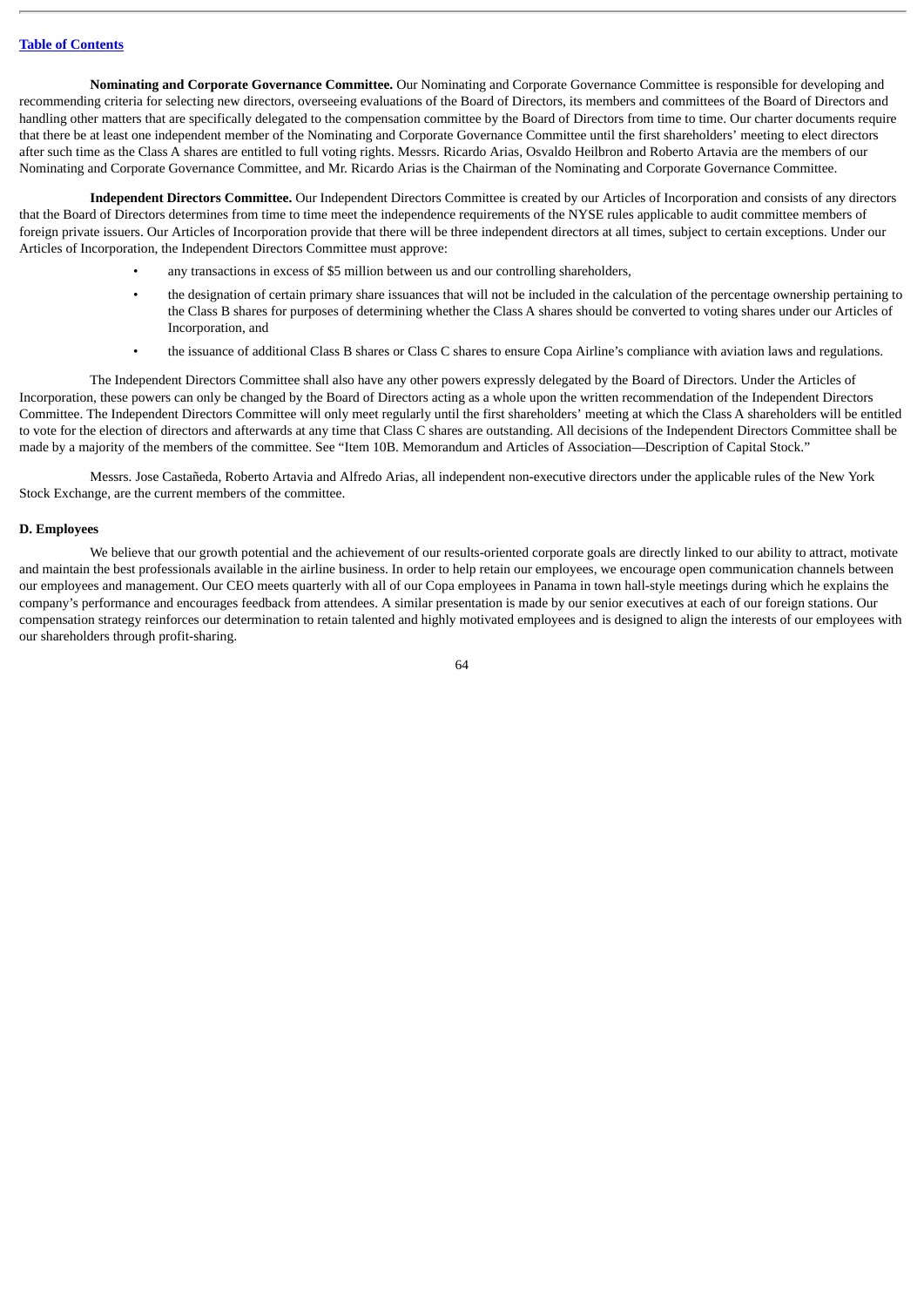Approximately 65% of Copa Airlines' and Copa Colombia's employees are located in Panama, while the remaining 35% are distributed among our foreign stations. Copa's employees can be categorized as follows:

|                                                             | December 31.      |       |                            |
|-------------------------------------------------------------|-------------------|-------|----------------------------|
|                                                             | 2011              | 2010  | 2009                       |
| Pilots                                                      | 877               | 791   | 687                        |
| Flight attendants                                           | 1,431             | 1,178 | 980                        |
| Mechanics                                                   | 511               | 488   | 450                        |
| Customer service agents, reservation agents, ramp and other | 3,023             | 2,859 | 2,544                      |
| Management and clerical                                     | 1,685             | 1,650 | 1,477                      |
| Total employees                                             | $\frac{7,527}{ }$ | 6,966 | 6,138<br>$\equiv$ $\equiv$ |

Our profit-sharing program reflects our belief that our employees will remain dedicated to our success if they have a stake in that success. We identify key performance drivers within each employee's control as part of our annual objectives plan, or "Path to Success." Typically, we pay bonuses in the first quarter of the year based on our performance during the preceding calendar year. For members of management, 75% of the bonus amount is based on our performance as a whole and 25% is based on the achievement of individual goals. Bonuses for non-management employees are based on the company's performance and payment is typically a multiple of the employee's weekly salary. The bonus payments are approved by our compensation committee. We typically make accruals each month for the expected annual bonuses which are reconciled to actual payments at their dispersal in the first quarter.

We provide training for all of our employees including technical training for our pilots, dispatchers, flight attendants and other technical staff. In addition, we provide recurrent customer service training to frontline staff, as well as leadership training for managers. We currently have three flight simulators at our training facility in Panama's City of Knowledge. In 2005, we leased a Level B flight simulator for Boeing 737-Next Generation training that served 80% of our initial training, transition and upgrade training and 100% of our recurrent training needs relating to that aircraft. During 2007, we upgraded this simulator to provide 100% of our initial training. In 2008, we leased a similar flight simulator for Embraer 190 training that serves for all of our initial and recurrent training needs. In 2011 Copa bought a second 737-Next Generation Full Flight Simulator (FFS), Level D. The level D qualification is the highest certification provided by the Federal Aviation Administration (FAA) to any Flight Training Device. Another important acquisition in 2011 is the second B737 Virtual Procedure Trainer (VPT), which complements the new FFS training.

Approximately 58% of the Company's employees belong to a labor union. There are currently five unions covering our Copa employees based in Panama and four unions covering our Copa Colombia employees in Colombia.

The five unions in Panama are: the pilots' union (UNPAC); the flight attendants' union (SIPANAB); the mechanics' union (SITECMAP); the traffic attendants' union (UGETRACO); and a generalized union (SIELAS), which represents ground personnel, messengers, drivers, counter agents, and other nonexecutive administrative staff. Copa entered into collective bargaining agreements with its pilot union in November 2007, its general union in July 2008, its mechanics union in April 2009, and its flight attendants union in March 2010. Collective bargaining agreements in Panama are typically between three and four year terms. Recently, Copa settled negotiations related to alleged labor violations submitted by SIELAS. The next negotiations with SIELAS are expected to take place in September 2013. We are currently negotiating a new collective bargaining agreement with UNPAC, with a target completion date of August 2012. Copa Airlines has traditionally experienced good relations with its unions.

Four unions cover our employees in Colombia: the pilots' union (ACDAC), the flight attendants' union (ACAV), the industry union, and the mechanics union. We commenced negotiations with ACDAC on February 28, 2012, and expect to enter into arbitration proceedings to reach settlement with each of the ACAV, the industry union, and the mechanics union. Typically, collective bargaining agreements in Colombia have terms of two to four years. Although Copa Colombia usually settles many of its collective bargaining agreement negotiations through arbitration proceedings, it has traditionally experienced good relations with its unions.

The Company's employees in Brazil are covered by industry union agreements that cover all airline industry employees in the country.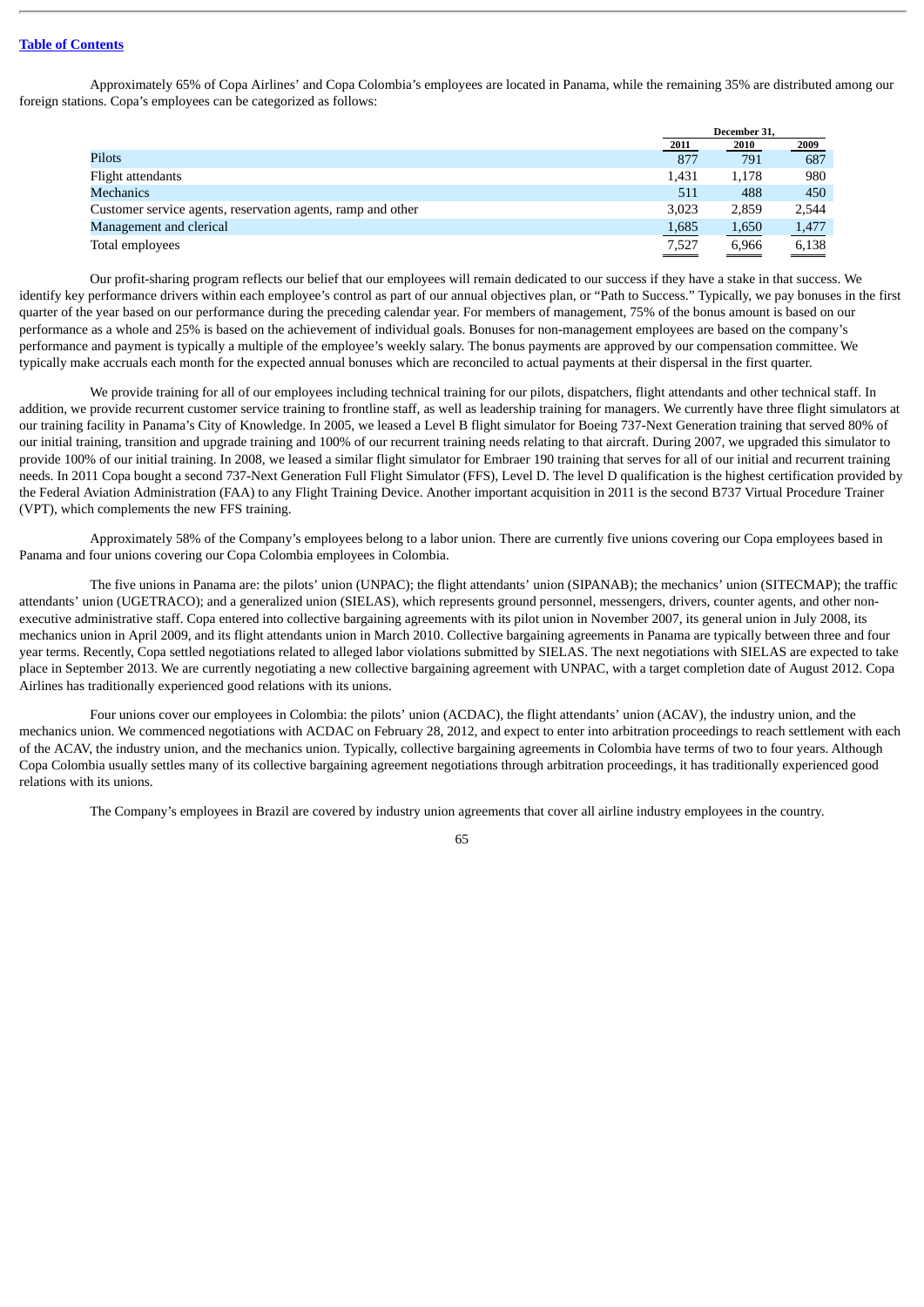A strike, work interruption or stoppage or any prolonged dispute with our employees who are represented by any of these unions could have an adverse impact on our operations. These risks are typically exacerbated during periods of renegotiation with the unions. Any renegotiated collective bargaining agreement could feature significant wage increases and a consequent increase in our operating expenses. Any failure to reach an agreement during negotiations with unions may require us to enter into arbitration proceedings, and agree to terms that are less favorable to us than our existing agreements. Employees outside of Panama that are not currently members of unions may also form new unions that may seek further wage increases or benefits.

Our business is labor intensive. We expect salaries, wages and benefits to increase on a gross basis, and these costs could increase as a percentage of our overall costs. If we are unable to hire, train and retain qualified pilots and other employees at a reasonable cost, our business could be harmed and we may be unable to complete our expansion plans.

### **E. Share Ownership**

The members of our Board of Directors and our executive officers as a group own 1.03% of our Class A shares. See "Item 7A. Major Shareholders and Related Party Transactions."

For a description of stock options granted to our Board of Directors and our executive officers, see "—Compensation—Long Term Incentive Compensation Program."

# **Item 7. Major Shareholders and Related Party Transactions**

### **A. Major Shareholders**

The following table sets forth information relating to the beneficial ownership of our Class A shares as of December 31, 2011 by each person known to us to beneficially own 5% or more of our common shares and all our directors and officers as a group. Class A shares are limited voting shares entitled only to vote in certain specified circumstances. See "Item 10B. Additional Information – Memorandum and Articles of Association – Description of Capital Stock."

|                                                                         | <b>Class A Shares</b>     |             |
|-------------------------------------------------------------------------|---------------------------|-------------|
|                                                                         | <b>Beneficially Owned</b> |             |
|                                                                         | Shares                    | $(%)^{(1)}$ |
| $CIASA^{(2)}$                                                           | $\Omega$                  |             |
| Executive officers and directors as a group (20 persons) <sup>(4)</sup> | 175,394                   | $0.5\%$     |
| $FMR, LLC.$ (3)                                                         | 3,058,566                 | $9.3\%$     |
| Ameriprise Financial, Inc. (5)                                          | 2,524,209                 | 7.6%        |
| Others                                                                  | 27,199,594                | 82.6%       |
| Total                                                                   | 32,957,763                | 100.0%      |

(1) Based on a total of 32,957,763 Class A shares outstanding.

(2) CIASA owns 100% of the Class B shares of Copa Holdings, representing 25.1% of our total capital stock.

(3) Based on a Schedule 13G filed with the SEC, dated February 14, 2012, in which FMR, LLC. and certain related parties, reported beneficial ownership of 3,058,566 Class A Shares.

(4) Number of shares as of March, 2012.

(5) Based on a Schedule 13G filed with the SEC, dated February 14, 2012, in which Ameriprise Financial, Inc. and certain related parties reported beneficial ownership of 2,524,209 Class A Shares.

In June 2006, Continental reduced its ownership of our total capital stock from 27.3% to 10.0%. In May 2008, Continental sold down its remaining shares in the public market.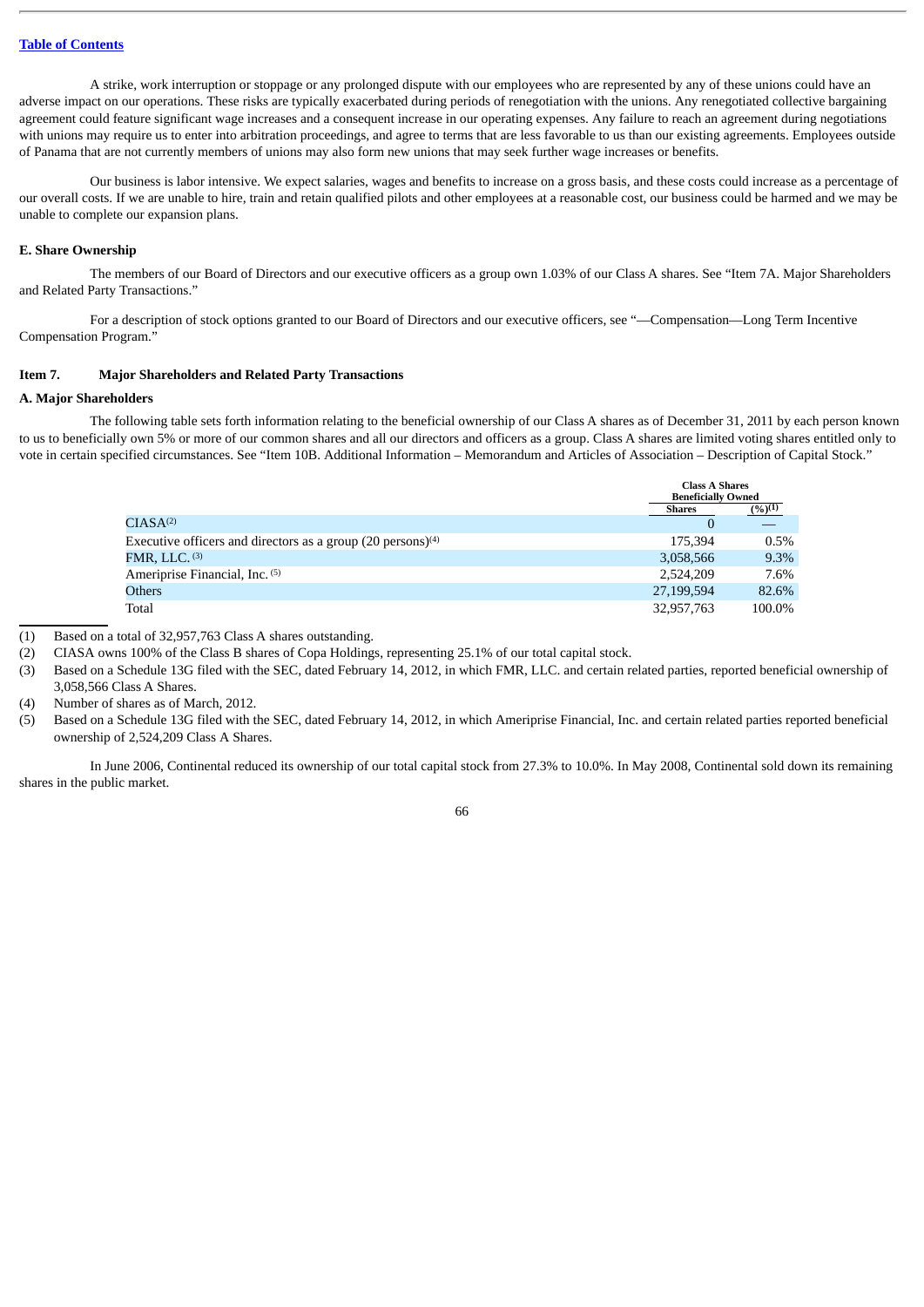On February 11, 2011, Ameriprise Financial, Inc. and certain related parties, filed a schedule 13G with the SEC in which they reported beneficial ownership of 2,781,337 Class A Shares, representing 8.5% of the Class A Shares. On February 14, 2012, they subsequently reported beneficial ownership of 2,524,209 Class A Shares, representing 7.6% of the Class A Shares.

On August 10, 2011, FMR, LLC. and certain related parties, filed a schedule 13G with the SEC in which they reported beneficial ownership of 3,731,364 Class A Shares, representing 11.3% of the Class A Shares. On February 14, 2012, they subsequently reported beneficial ownership of 3,058,566 Class A Shares, representing 9.3% of the Class A Shares.

On February 14, 2012, Tempus Quo Capital Management, LLC. and certain related parties, filed a schedule 13G with the SEC in which they reported benefical ownership of zero Class A Shares. They previously reported beneficial ownership of 1,912,323 Class A Shares, representing 5.9% of the Class A Shares, as of February 11, 2011.

CIASA currently owns 100% of the Class B shares of Copa Holdings, representing all of the voting power of our capital stock. CIASA is controlled by a group of Panamanian investors representing several prominent families in Panama. This group of investors has historically acted together in a variety of business activities both in Panama and elsewhere in Latin America, including banking, insurance, real estate, telecommunications, international trade and commerce and wholesale. Members of the Motta, Heilbron and Arias families and their affiliates beneficially own approximately 90% of CIASA's shares. Our Chief Executive Officer, Mr. Pedro Heilbron, and several of our directors, including Messrs. Stanley Motta and Alberto C. Motta Jr., Mr. Osvaldo Heilbron, Mr. Jaime Arias and Mr. Ricardo Alberto Arias as a group hold beneficial ownership of approximately 78% of CIASA's shares.

The holders of more than 78% of the issued and outstanding stock of CIASA have entered into a shareholders' agreement providing that the parties to the agreement will vote all of their shares in CIASA together as a group on all matters concerning CIASA's holdings of Class B shares. Additionally, this shareholders' agreement restricts transfers of CIASA shares to non-Panamanian nationals. Messrs. Stanley Motta and Alberto C. Motta Jr. together exercise effective control of CIASA. In March 2010, CIASA converted a portion of its Class B shares into 1.6 million non-voting New York Stock Exchange listed Class A shares and sold such Class A shares in a SEC registered public offering. As a result, CIASA's ownership decreased from 29.2% to 25.1% of our capital stock. In the event CIASA seeks to reduce its ownership below 10% of our total share capital, our independent directors may decide to issue special voting shares solely to Panamanian nationals to maintain the ownership requirements mandated by the Panamanian Aviation Act.

The address of CIASA is Corporación de Inversiones Aéreas, S.A., c/o Compañía Panameña de Aviación, S.A., Boulevard Costa del Este, Avenida Principal y Avenida de la Rotonda, Urbanización Costa del Este, Complejo Business Park, Torre Norte, Parque Lefevre, Panama City, Panama.

It is not practicable for us to determine the number of Class A shares beneficially owned in the United States. As of March 30, 2012, we had 145 registered record holders of our Class A shares.

# **B. Related Party Transactions**

# **Registration Rights Agreement**

Under the registration rights agreement, as amended by the supplemental agreement, CIASA continues to have the right to make one demand on us with respect to the registration and sale of our common stock held by them. The registration expenses incurred in connection with the demand registration requested after the date hereof, which expenses exclude underwriting discounts and commissions, will be paid ratably by each security holder participating in such offering in proportion to the number of their shares that are included in the offering.

### **Agreements with our controlling shareholders and their affiliates**

Our directors and controlling shareholders have many other commercial interests within Panama and throughout Latin America. We have commercial relationships with several of these affiliated parties from which we purchase goods or services, as described below. In each case we believe our transactions with these affiliated parties are at arms' length and on terms that we believe reflect prevailing market rates.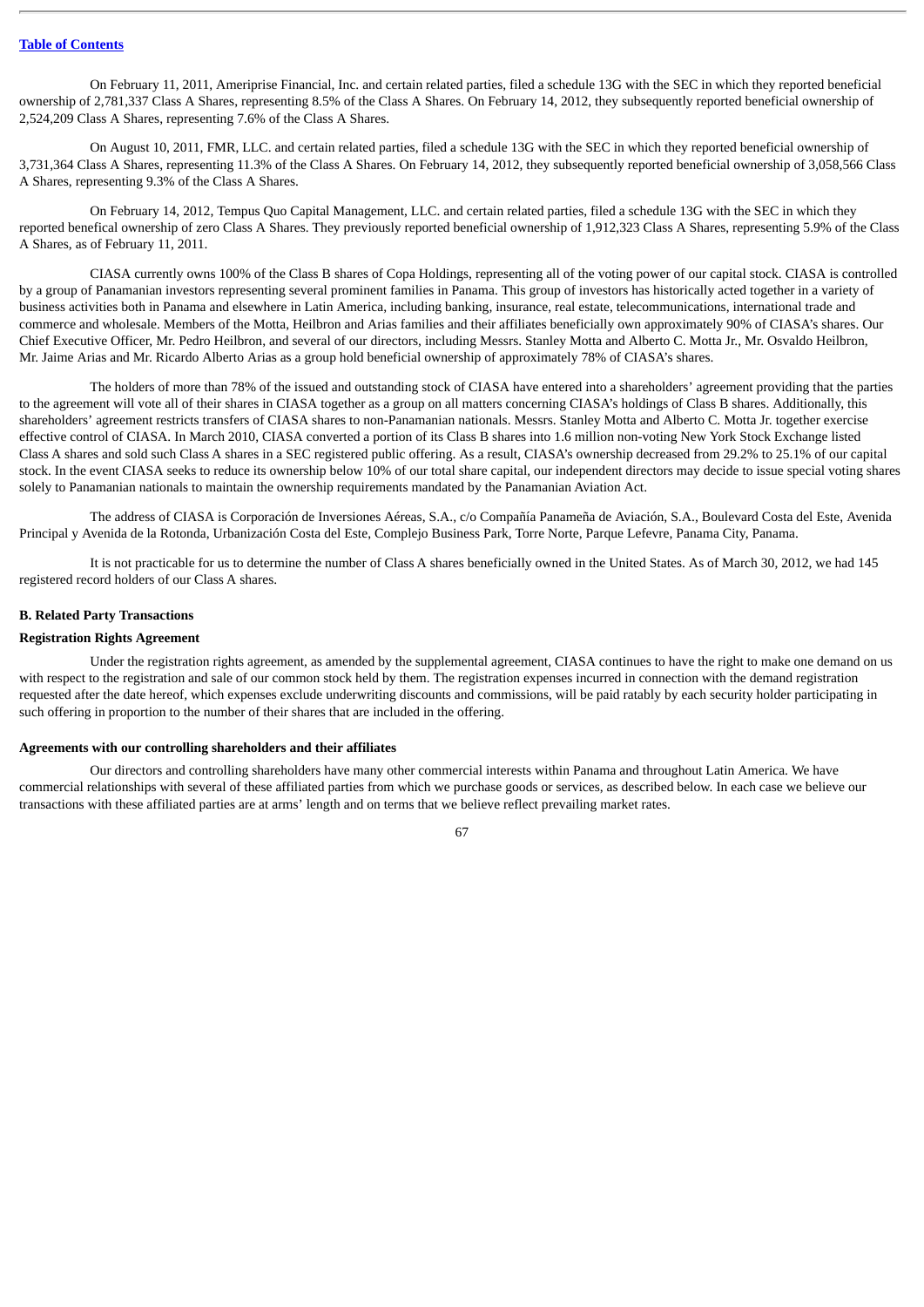#### *Banco General, S.A.*

We have a strong commercial banking relationship with Banco General, S.A., a Panamanian bank partially owned by our controlling shareholders. We have obtained financing from Banco General under short to medium-term financing arrangements for part of the commercial loan tranche of one of the Company's Export-Import Bank facilities. We also maintain general lines of credit and time deposit accounts with Banco General Interest payments to Banco General totaled \$0.05 million, \$1.0 million, and \$0.2 million in 2011, 2010, and 2009, respectively, and interest received from Banco General amounted to \$ 1.2 million, \$0.1 million and \$0.4 million in 2011, 2010, and 2009, respectively. The outstanding debt balance at December 31 amounted to \$ 0.7 million, \$1.5 million, and \$1.3 million in 2011, 2010, and 2009, respectively. These amounts are included in "Current maturities of long-term debt" and "Long-term debt" in the consolidated statement of financial position.

### *ASSA Compañía de Seguros, S.A.*

Panamanian law requires us to maintain our insurance policies through a local insurance company. We have contracted with ASSA, an insurance company controlled by our controlling shareholders, to provide substantially all of our insurance. ASSA has, in turn, reinsured almost all of the risks under those policies with insurance companies around the world. The net payment to ASSA, after taking into account the reinsurance of these risks, is approximately \$30,000 per year.

### *Petróleos Delta, S.A.*

During 2005, we entered into a contract with Petróleos Delta, S.A. to supply our jet fuel needs. The price agreed to under this contract is based on the two week average of the U.S. Gulf Coast Waterborne Mean index plus local taxes, certain third-party handling charges and a handling charge to Delta. The contract has a one year term that automatically renews for one year periods unless terminated by one of the parties. While our controlling shareholders do not hold a controlling equity interest in Petróleos Delta, S.A., several of our directors are also board members of Petróleos Delta, S.A. Payments to Petróleos Delta totaled \$283.2 million in 2011, \$170.7 million in 2010, and \$116.1 million in 2009.

#### *Desarollo Inmobiliario del Este, S.A.*

During January 2006, we moved into headquarters located six miles away from Tocumen International Airport. We lease five floors consisting of approximately 104,000 square feet of the building from Desarollo Inmobiliario del Este, S.A., an entity controlled by the same group of investors that controls CIASA, under a 10-year lease at a rate of \$0.1 million per month, which we believe to be a market rate. Payments to Desarrollo Inmobiliario del Este, S.A. totaled \$ 2.0 million, \$2.0 million, and \$2.0 million in 2011, 2010, and 2009, respectively.

### *Galindo, Arias & Lopez*

Most of our legal work is carried out by the law firm Galindo, Arias & Lopez. Messrs. Jaime Arias and Ricardo Alberto Arias, partners of Galindo, Arias & Lopez, are indirect shareholders of CIASA and serve on our Board of Directors. Payments to Galindo, Arias & Lopez totaled \$0.5 million, \$0.6 million, and \$0.4 million in 2011, 2010, and 2009, respectively.

#### *Other Transactions*

We also purchase most of the alcohol and some of the other beverages served on our aircraft from Motta Internacional, S.A. and Global Brands, S.A., both of which are controlled by our controlling shareholders. We do not have any formal contracts for these purchases, but pay wholesale prices based on price lists periodically submitted by those importers. We paid approximately \$0.9 million in 2011, \$0.8 million in 2010, and \$0.6 million in 2009 in these entities.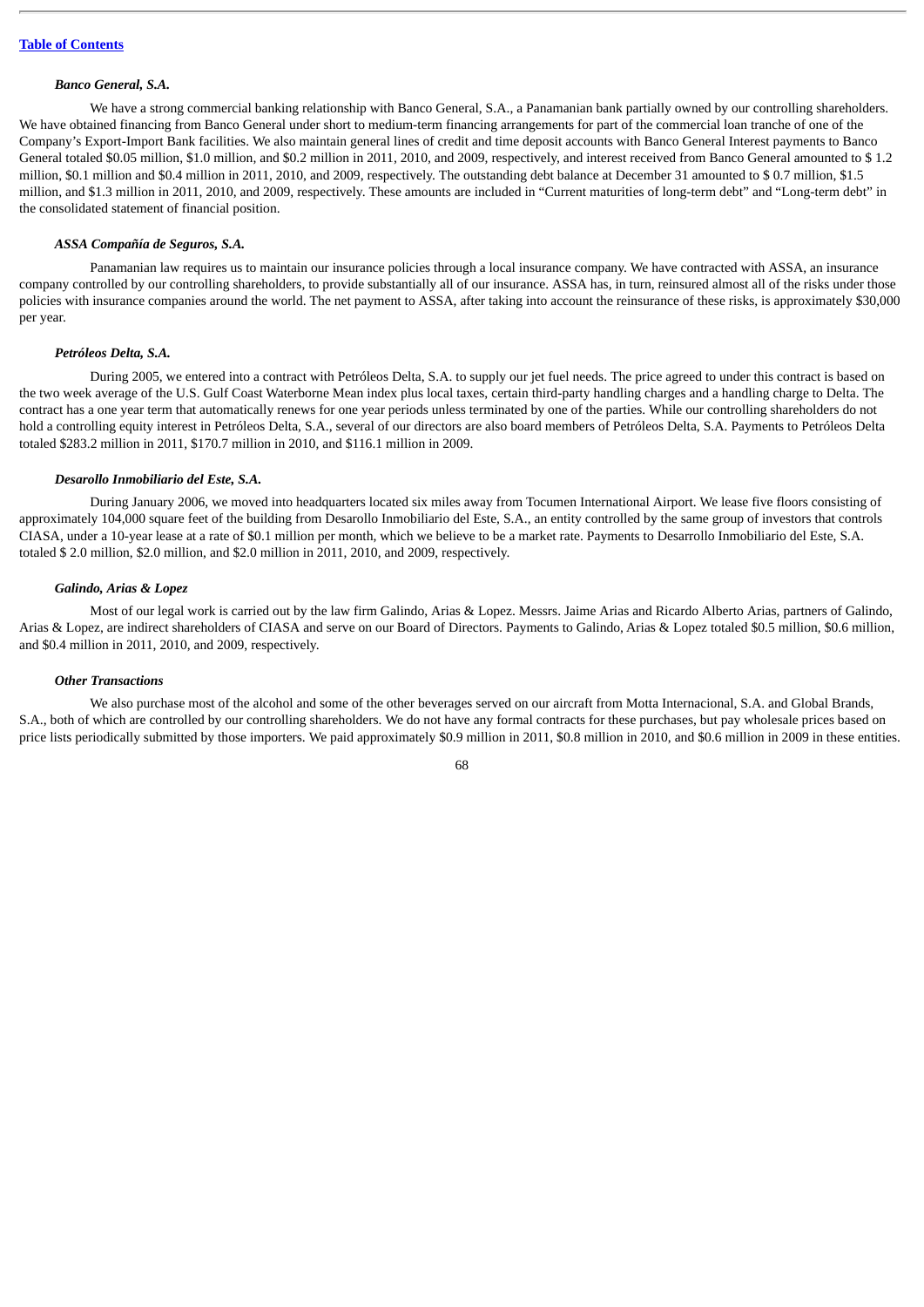Our telecommunications services have been provided by Telecarrier. Some of the controlling shareholders of CIASA have a controlling interest in Telecarrier. Payments to Telecarrier totaled \$0.8 million in 2010 and \$0.9 million in 2009.

The advertising agency that we use in Panama is Rogelio Diaz Publicidad (RD Nexos), formerly owned by the brother -in-law of our chief executive officer and where his brother has a minority stake. Gross invoices for all services performed through RD Nexos totaled \$0.3 million, \$0.6 million and \$1.0 million in 2011, 2010, and 2009, respectively.

We have received services from Call Center Corporation, a call center that operates one of Copa's reservations and sales services and handles calls from Panama as well as to most other countries to which Copa flies. One of our directors, Joseph Fidanque III, is one of the owners of this call center. Payments to Call Center Corporation totaled \$2.6 million in 2011, \$3.9 million in 2010, and \$3.3 million in 2009.

### **C. Interests of Experts and Counsel**

Not applicable.

# **Item 8. Financial Information**

# **A. Consolidated Statements and Other Financial Information**

See "Item 3. Key Information—Selected Financial Data" and "Item 18. Financial Statements."

# **Legal Proceedings**

In the ordinary course of our business, we are party to various legal actions, which we believe are incidental to the operation of our business. While legal proceedings are inherently uncertain, we believe that the outcome of the proceedings to which we are currently a party is not likely to have a material adverse effect on our financial position, results of operations and cash flows. The Antitrust Administrative Agency (Comisión de Libre Competencia y Asuntos del Consumidor, or CLICAC), together with a group of travel agencies, has filed an antitrust lawsuit against Copa, Continental, American Airlines, Taca and Delta Airlines in the Panamanian Commercial Tribunal alleging monopolistic practices in reducing travel agents' commissions. The outcome of this lawsuit is still uncertain and may take several years. We believe that in the worst scenario the airlines could be required to pay up to \$20 million. In addition, ACES, a nowdefunct Colombian airline, filed an antitrust lawsuit against Copa, Avianca and SAM, alleging monopolistic practices in relation to their code-sharing agreements. The court of first instance ruled in favor of Copa, but the defendant has appealed the decision and it is currently being reviewed by the superior court. This case could take several years to be resolved. If Copa, Avianca and/or SAM were found at fault and in breach of antitrust legislation, they could be potentially liable for up to \$11 million.

### **Dividends and Dividend Policy**

The payment of dividends on our shares is subject to the discretion of our Board of Directors. Under Panamanian law, we may pay dividends only out of retained earnings and capital surplus. So long as we do not default in our payments under our loan agreements, there are no covenants or other restrictions on our ability to declare and pay dividends. Our Articles of Incorporation provide that all dividends declared by our Board of Directors will be paid equally with respect to all of the Class A and Class B shares. See "Item 10B. Additional Information—Memorandum and Articles of Association—Description of Capital Stock—Dividends."

Effective May 4, 2011, our dividend policy allows the Board of Directors to provide our shareholders with a dividend payment in an amount ranging up to 30% of our annual consolidated net income to be declared at our annual shareholders' meeting and paid shortly thereafter. Our Board of Directors may, in its sole discretion and for any reason, amend or discontinue the dividend policy. Our Board of Directors may change the level of dividends provided for in this dividend policy or entirely discontinue the payment of dividends. Future dividends with respect to shares of our common stock, if any, will depend on, among other things, our results of operations, cash requirements, financial condition, contractual restrictions, business opportunities, provisions of applicable law and other factors that our Board of Directors may deem relevant.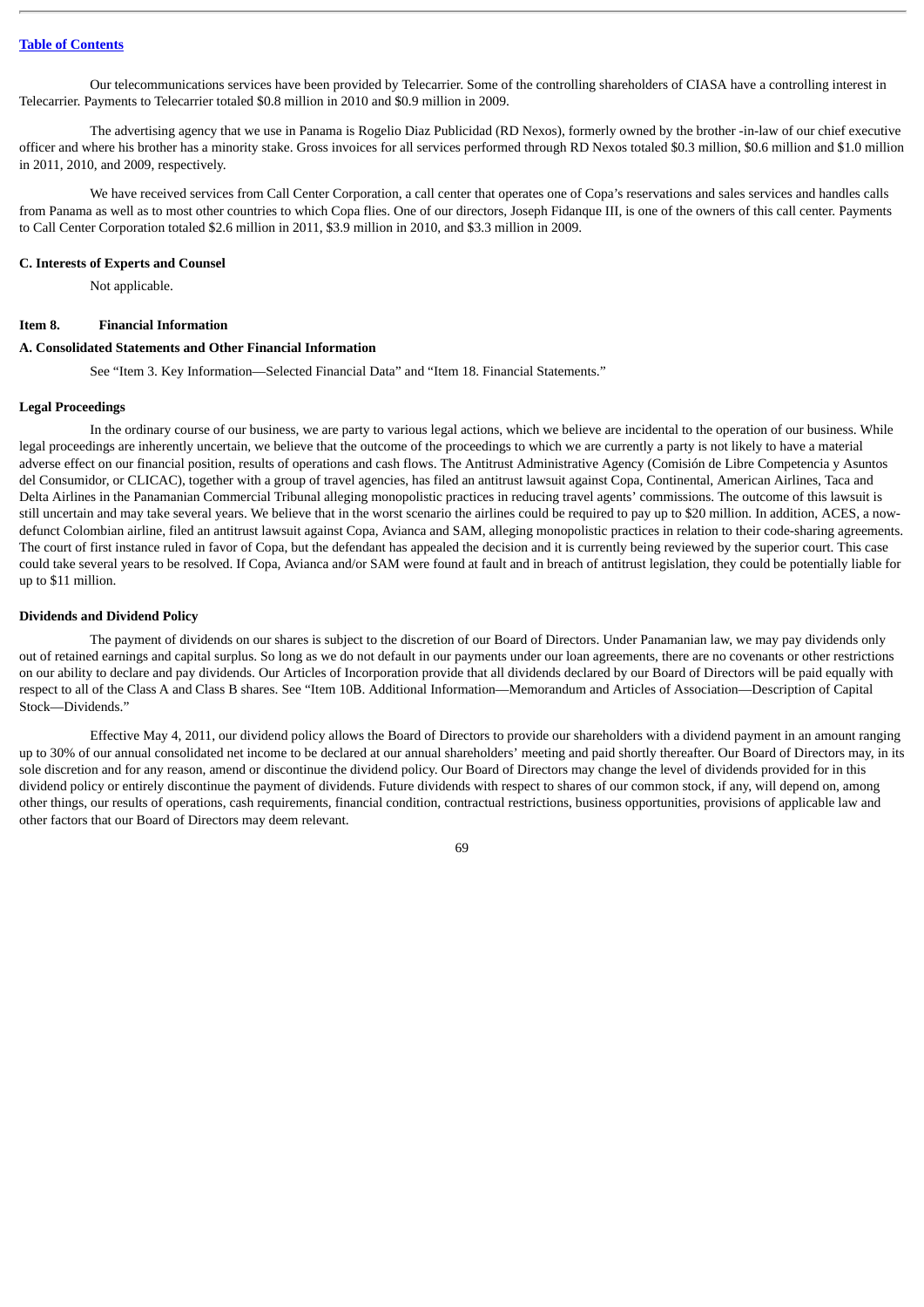On May 4, 2011, our Board of Directors declared an annual dividend of \$1.64 per share payable June 15, 2011 to shareholders of record as of May 31, 2011 which represented an aggregate dividend payment of \$72 million. On May 5, 2010, our Board of Directors declared an annual dividend of \$1.09 per share payable June 15, 2010 to shareholders of record as of May 31, 2010 which represented an aggregate dividend payment of \$47.9 million. On May 6, 2009, our Board of Directors declared an annual dividend of \$0.37 per share payable June 15, 2009 to shareholders of record as of May 30, 2009 which represented an aggregate dividend payment of \$16.3 million. On May 7, 2008, our Board of Directors declared an annual dividend of \$0.37 per share payable June 15, 2008 to shareholders of record as of May 30, 2008 which represented an aggregate dividend payment of \$16.2 million.

# **B. Significant Changes**

None

# **Item 9. The Offer and Listing**

### **A. Offer and Listing Details**

Our Class A shares have been listed on the New York Stock Exchange, or NYSE, under the symbol "CPA" since December 14, 2005. The following table sets forth, for the periods indicated, the high and low prices for the Class A shares on the NYSE for the periods indicated.

|                        | Low   | High  |
|------------------------|-------|-------|
| 2006                   |       |       |
| <b>Annual</b>          | 20.31 | 49.05 |
| 2007                   |       |       |
| <b>Annual</b>          | 30.25 | 73.33 |
| 2008                   |       |       |
| <b>Annual</b>          | 18.00 | 43.64 |
| 2009                   |       |       |
| <b>Annual</b>          | 20.36 | 56.78 |
| 2010                   |       |       |
| <b>Annual</b>          | 42.60 | 63.08 |
| <b>First quarter</b>   | 47.76 | 61.74 |
| <b>Second quarter</b>  | 43.56 | 63.08 |
| <b>Third quarter</b>   | 42.60 | 55.95 |
| <b>Fourth quarter</b>  | 46.97 | 59.06 |
| 2011                   |       |       |
| <b>Annual</b>          | 49.54 | 72.86 |
| <b>First quarter</b>   | 49.54 | 59.92 |
| <b>Second quarter</b>  | 51.89 | 68.44 |
| <b>Third quarter</b>   | 59.42 | 72.86 |
| <b>Fourth quarter</b>  | 55.80 | 71.99 |
| 2012                   |       |       |
| <b>First Quarter</b>   | 58.58 | 80.31 |
| <b>Last Six Months</b> |       |       |
| October 2011           | 55.80 | 71.37 |
| <b>November 2011</b>   | 58.30 | 71.99 |
| <b>December 2011</b>   | 57.57 | 66.89 |
| <b>January 2012</b>    | 58.58 | 68.39 |
| February 2012          | 67.37 | 77.80 |
| <b>March 2012</b>      | 70.95 | 80.31 |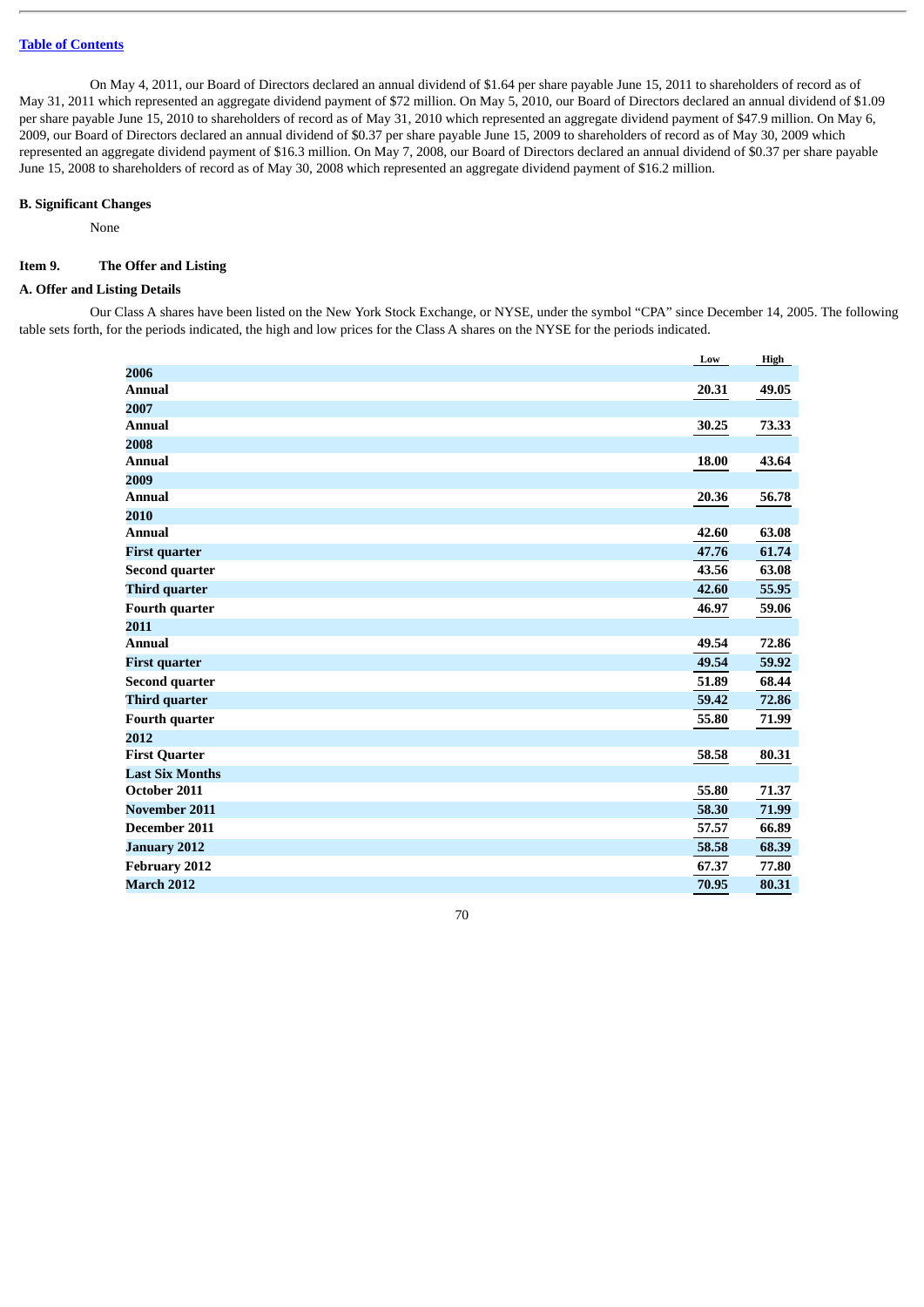### **B. Plan of Distribution**

Not applicable.

## **C. Markets**

Our Class A shares have been listed on the NYSE under the symbol "CPA" since December 14, 2005. Our Class B shares are not listed on any exchange and are not publicly traded. We are subject to the NYSE corporate governance listing standards. The NYSE requires that corporations with shares listed on the exchange comply with certain corporate governance standards. As a foreign private issuer, we are only required to comply with certain NYSE rules relating to audit committees and periodic certifications to the NYSE. The NYSE also requires that we provide a summary of the significant differences between our corporate governance practices and those that would apply to a U.S. domestic issuer. Please refer to "Item 16 G. Corporate Governance" for a summary of the significant differences between our corporate governance practices and those that would typically apply to a U.S. domestic issuer under the NYSE corporate governance rules.

### **D. Selling Shareholders**

Not applicable.

### **E. Dilution**

Not applicable.

# **F. Expenses of the Issue**

Not applicable.

### **Item 10. Additional Information**

# **A. Share Capital**

Not applicable.

### **B. Articles of Incorporation**

Copa Holdings was formed on May 6, 1998 as a corporation *(sociedad anónima)* duly incorporated under the laws of Panama with an indefinite duration. The Registrant is registered under Public Document No. 3.989 of May 5, 1998 of the Notary Number Eight of the Circuit of Panama and recorded in the Public Registry Office, Microfilm (Mercantile) Section, Microjacket 344962, Film Roll 59672, Frame 0023.

### *Objects and Purposes*

Copa Holdings is principally engaged in the investment in airlines and aviation-related companies and ventures, although our Articles of Incorporation grant us general powers to engage in any other lawful business, whether or not related to any of the specific purposes set forth in the Articles of Incorporation (See Article 2 of the Company's Articles of Incorporation).

## **Description of Capital Stock**

*The following is a summary of the material terms of Copa Holding's capital stock and a brief summary of certain significant provisions of Copa Holding's Articles of Incorporation. This description contains all material information concerning the common stock but does not purport to be complete. For additional information regarding the common stock, reference is made to the Articles of Incorporation, a copy of which has been filed as an exhibit to this Form 20-F.*

*For purposes of this section only, reference to "our" or "the company" shall refer only to Copa Holdings and references to "Panamanians" shall refer to those entities or natural persons that are considered Panamanian nationals under the Panamanian Aviation Act, as it may be amended or interpreted.*

# *Common Stock*

Our authorized capital stock consists of 80 million shares of common stock without par value, divided into Class A shares, Class B shares and Class C shares. As of December 31, 2011, we had 32,957,763 Class A shares issued, 10,938,125 Class B shares issued and outstanding, and no Class C shares outstanding. Class A and Class B shares have the same economic rights and privileges, including the right to receive dividends, except as described in this section.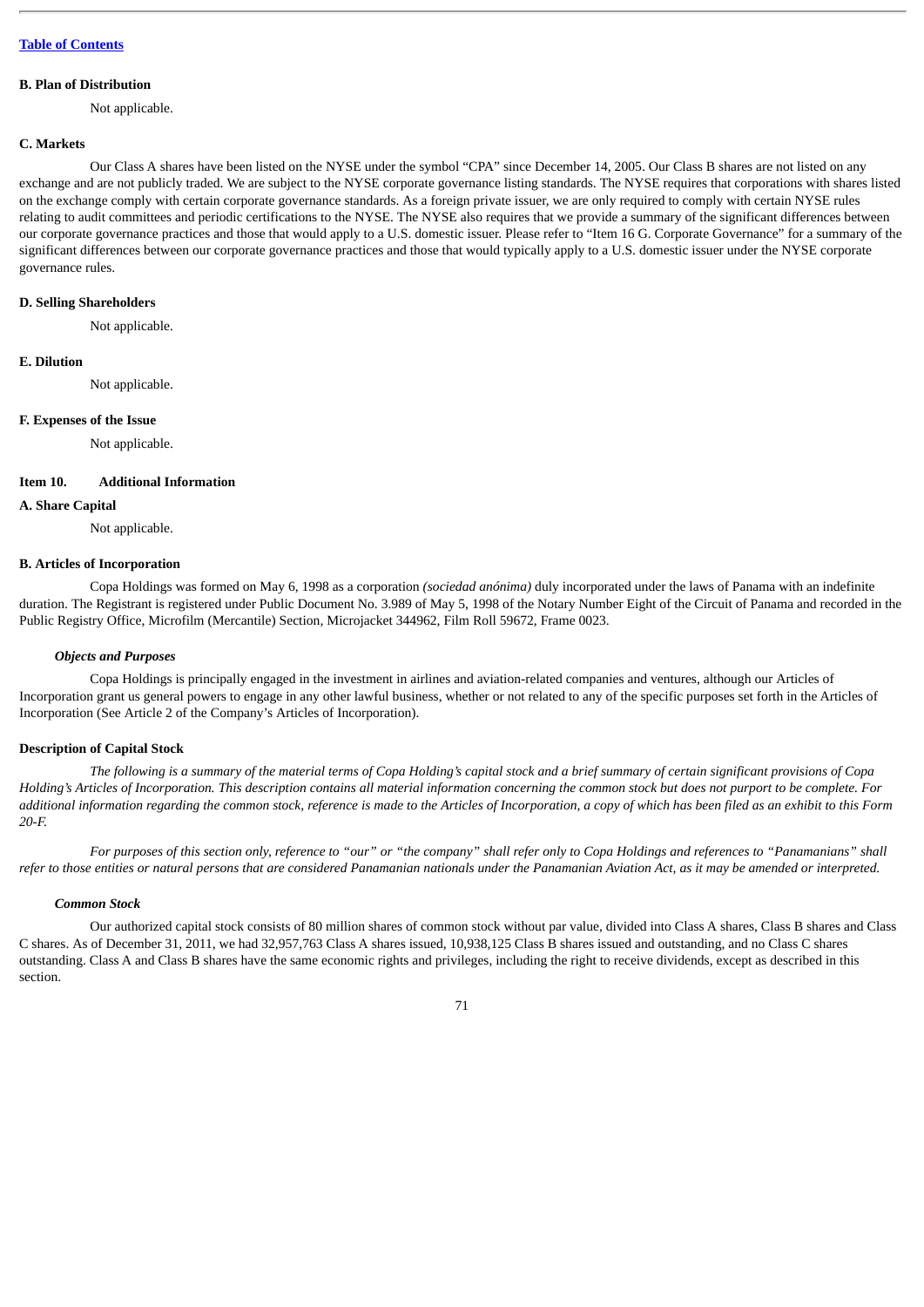### *Class A Shares*

The holders of the Class A shares are not entitled to vote at our shareholders' meetings, except in connection with the following specific matters:

- a transformation of Copa Holdings into another corporate type;
- a merger, consolidation or spin-off of Copa Holdings;
- a change of corporate purpose;
- voluntarily delisting Class A shares from the NYSE;
- approving the nomination of Independent Directors nominated by our board of director's Nominating and Corporate Governance Committee; and
- any amendment to the foregoing special voting provisions adversely affecting the rights and privileges of the Class A shares.

At least 30 days prior to taking any of the actions listed above, we must give notice to the Class A and Class B shareholders of our intention to do so. If requested by shareholders representing at least 5% of our outstanding shares, the Board of Directors shall call an extraordinary shareholders' meeting to approve such action. At the extraordinary shareholders' meeting, shareholders representing a majority of all of the outstanding shares must approve a resolution authorizing the proposed action. For such purpose, every holder of our shares is entitled to one vote per share. See "—Shareholders Meetings."

The Class A shareholders will acquire full voting rights, entitled to one vote per Class A share on all matters upon which shareholders are entitled to vote, if in the future our Class B shares ever represent fewer than 10% of the total number of shares of our common stock and the Independent Directors Committee shall have determined that such additional voting rights of Class A shareholders would not cause a triggering event referred to below. In such event, the right of the Class A shareholders to vote on the specific matters described in the preceding paragraph will no longer be applicable. The 10% threshold described in the first sentence of this paragraph will be calculated without giving effect to any newly issued shares sold with the approval of the Independent Directors Committee.

At such time, if any, as the Class A shareholders acquire full voting rights, the Board of Directors shall call an extraordinary shareholders' meeting to be held within 90 days following the date as of which the Class A shares are entitled to vote on all matters at our shareholders' meetings. At the extraordinary shareholders' meeting, the shareholders shall vote to elect all eleven members of the Board of Directors in a slate recommended by the Nominating and Governance Committee. The terms of office of the directors that were serving prior to the extraordinary shareholders' meeting shall terminate upon the election held at that meeting.

# *Class B Shares*

Every holder of Class B shares is entitled to one vote per share on all matters for which shareholders are entitled to vote. Class B shares will be automatically converted into Class A shares upon the registration of transfer of such shares to holders which are not Panamanian as described below under "-Restrictions on Transfer of Common Stock; Conversion of Class B Shares."

# *Class C Shares*

Upon the occurrence and during the continuance of a triggering event described below in "—Aviation Rights Protections," the Independent Directors Committee of our Board of Directors, or the Board of Directors as a whole if applicable, are authorized to issue Class C shares to the Class B holders pro rata in proportion to such Class B holders' ownership of Copa Holdings. The Class C shares will have no economic value and will not be transferable except to Class B holders, but will possess such voting rights as the Independent Directors Committee shall deem necessary to ensure the effective control of the company by Panamanians. The Class C shares will be redeemable by the company at such time as the Independent Directors Committee determines that such a triggering event shall no longer be in effect. The Class C shares will not be entitled to any dividends or any other economic rights.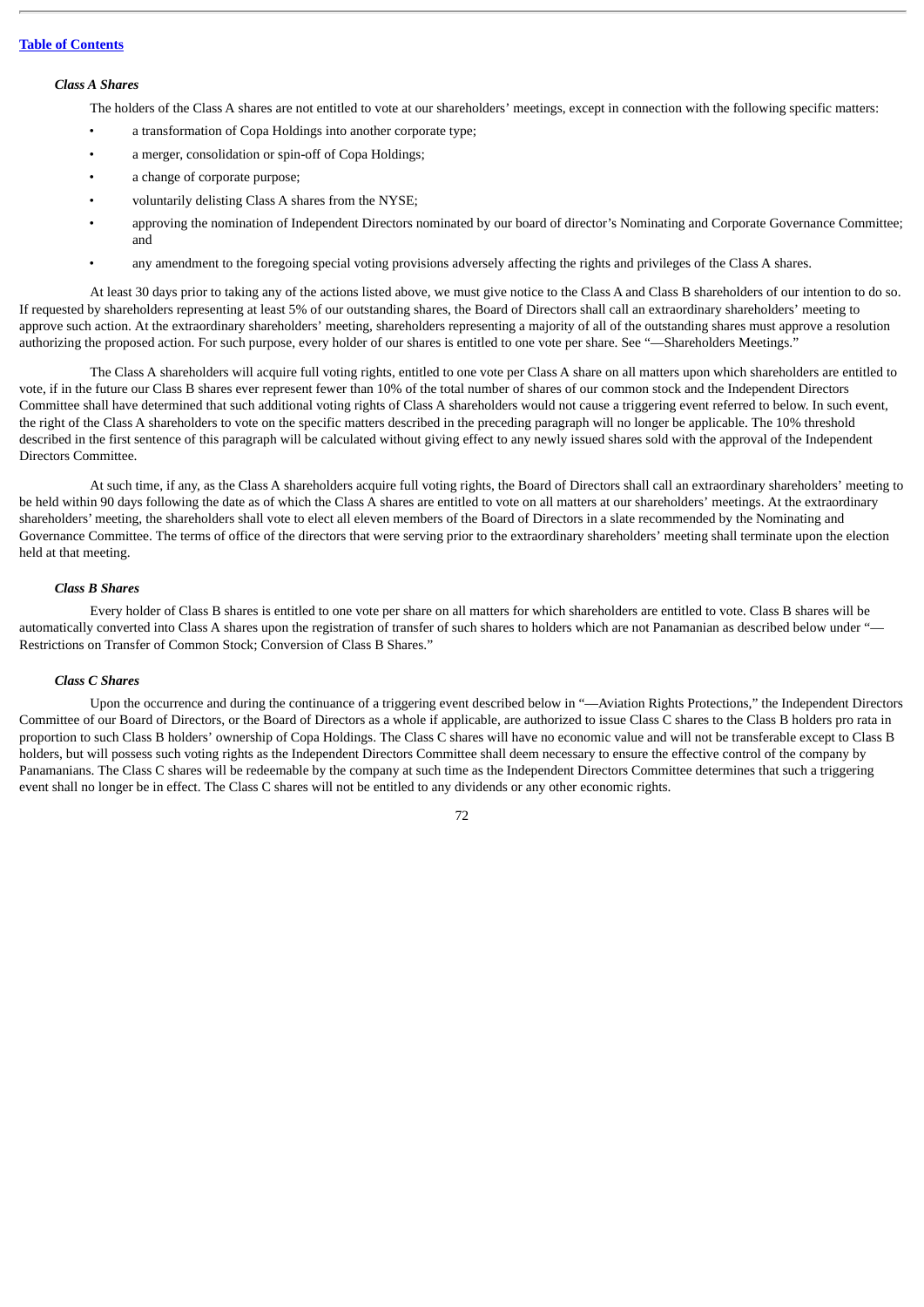#### *Restrictions on Transfer of Common Stock; Conversion of Class B Shares*

The Class B shares may only be held by Panamanians, and upon registration of any transfer of a Class B share to a holder that does not certify that it is Panamanian, such Class B share shall automatically convert into a Class A share. Transferees of Class B shares will be required to deliver to us written certification of their status as a Panamanian as a condition to registering the transfer to them of Class B shares. Class A shareholders will not be required or entitled to provide such certification. If a Class B shareholder intends to sell any Class B shares to a person that has not delivered a certification as to Panamanian nationality and immediately after giving effect to such proposed transfer the outstanding Class B shares would represent less than 10% of our outstanding stock (excluding newly issued shares sold with the approval of our Independent Directors Committee), the selling shareholder must inform the Board of Directors at least ten days prior to such transfer. The Independent Directors Committee may determine to refuse to register the transfer if the Committee reasonably concludes, on the basis of the advice of a reputable external aeronautical counsel, that such transfer would be reasonably likely to cause a triggering event as described below. After the first shareholders' meeting at which the Class A shareholders are entitled to vote for the election of our directors, the role of the Independent Directors described in the preceding sentence shall be exercised by the entire Board of Directors acting as a whole.

Also, the Board of Directors may refuse to register a transfer of stock if the transfer violates any provision of the Articles of Incorporation.

### *Tag-along Rights*

Our Board of Directors shall refuse to register any transfer of shares in which CIASA proposes to sell Class B shares pursuant to a sale at a price per share that is greater than the average public trading price per share of the Class A shares for the preceding 30 days to an unrelated third party that would, after giving effect to such sale, have the right to elect a majority of the Board of Directors and direct our management and policies, unless the proposed purchaser agrees to make, as promptly as possible, a public offer for the purchase of all outstanding Class A shares and Class B shares at a price per share equal to the price per share paid for the shares being sold by CIASA. While our Articles of Incorporation provide limited rights to holders of our Class A shares to sell their shares at the same price as CIASA in the event that a sale of Class B shares by CIASA results in the purchaser having the right to elect a majority of our board, there are other change of control transactions in which holders of our Class A shares would not have the right to participate, including the sale of interests by a party that had previously acquired Class B shares from CIASA, the sale of interests by another party in conjunction with a sale by CIASA, the sale by CIASA of control to more than one party, or the sale of controlling interests in CIASA itself.

### *Aviation Rights Protections*

As described in "Regulation—Panama," the Panamanian Aviation Act, including the related decrees and regulations, and the bilateral treaties between Panama and other countries that allow us to fly to those countries require that Panamanians exercise "effective control" of Copa and maintain "significant ownership" of the airline. The Independent Directors Committee have certain powers under our Articles of Incorporation to ensure that certain levels of ownership and control of Copa Holdings remain in the hands of Panamanians upon the occurrence of certain triggering events referred to below.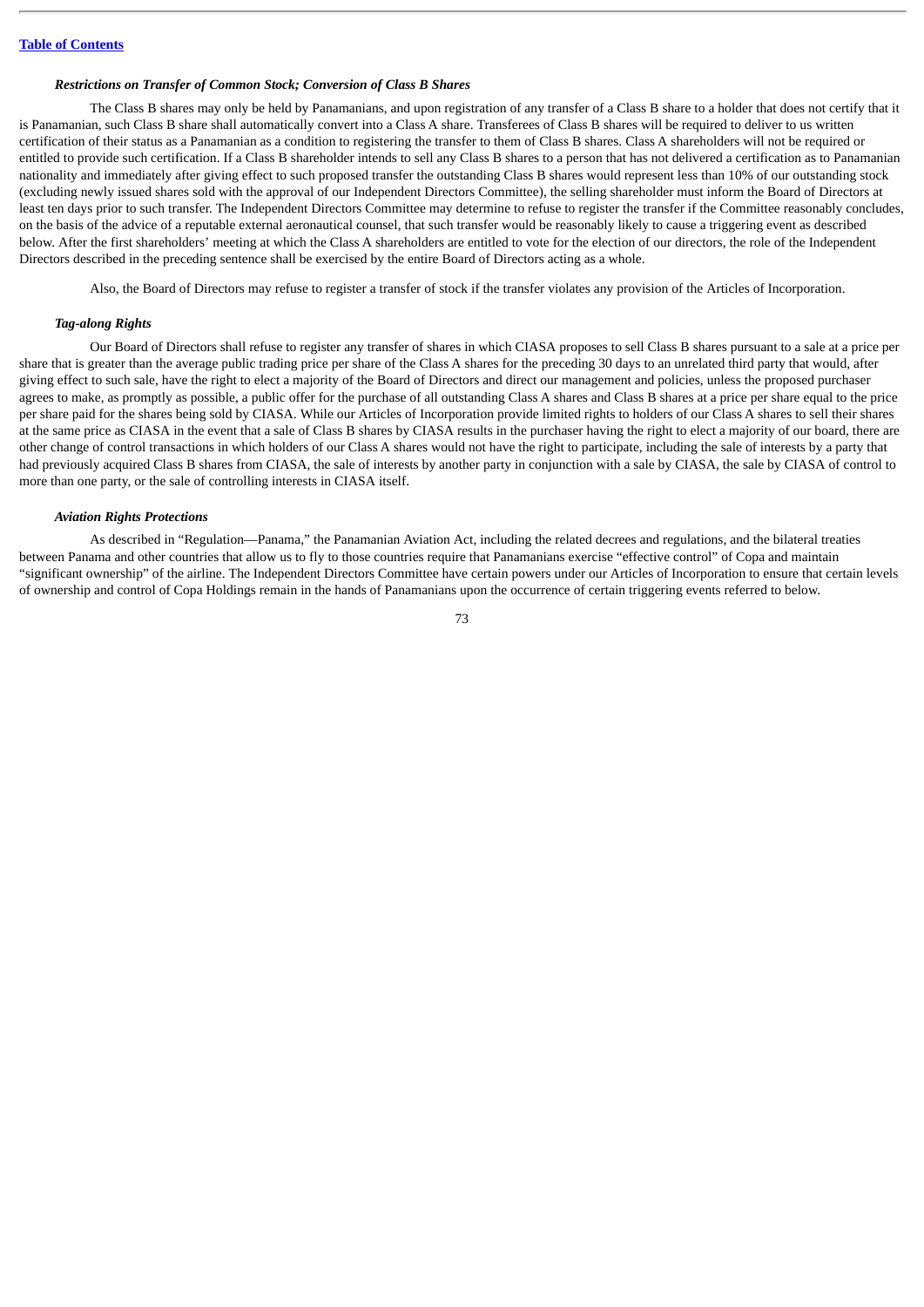In the event that the Class B shareholders represent less than 10% of the total share capital of the company (excluding newly issued shares sold with the approval of our Independent Directors Committee) and the Independent Directors Committee determines that it is reasonably likely that Copa's or Copa Holdings' legal ability to engage in the aviation business or to exercise its international route rights will be revoked, suspended or materially inhibited in a manner which would materially and adversely affect the company, in each case as a result of such non-Panamanian ownership (each a triggering event), the Independent Directors Committee may take either or both of the following actions:

- authorize the issuance of additional Class B shares to Panamanians at a price determined by the Independent Directors to reflect the current market value of such shares or
- authorize the issuance to Class B shareholders such number of Class C shares as the Independent Directors Committee, or the Board of Directors if applicable, deems necessary and with such other terms and conditions established by the Independent Directors Committee that do not confer economic rights on the Class C shares.

## *Dividends*

The payment of dividends on our shares is subject to the discretion of our Board of Directors. Under Panamanian law, we may pay dividends only out of retained earnings and capital surplus. Our Articles of Incorporation provide that all dividends declared by our Board of Directors will be paid equally with respect to all of the Class A and Class B shares. Our Board of Directors has adopted a dividend policy that provides for the payment of annual dividends, which amounts up to 30% of our annual consolidated net income to Class A and Class B shareholders. Our Board of Directors may, in its sole discretion and for any reason, amend or discontinue the dividend policy. Our Board of Directors may change the level of dividends provided for in this dividend policy or entirely discontinue the payment of dividends.

#### *Shareholder Meetings*

# *Ordinary Meetings*

Our Articles of Incorporation require us to hold an ordinary annual meeting of shareholders within the first five months of each fiscal year. The ordinary annual meeting of shareholders is the corporate body that elects the Board of Directors, approves the annual financial statements of Copa Holdings and approves any other matter that does not require an extraordinary shareholders' meeting. Shareholders representing at least 5% of the issued and outstanding common stock entitled to vote may submit proposals to be included in such ordinary shareholders meeting, provided the proposal is submitted at least 45 days prior to the meeting.

# *Extraordinary Meetings*

Extraordinary meetings may be called by the Board of Directors when deemed appropriate. Ordinary and extraordinary meetings must be called by the Board of Directors when requested by shareholders representing at least 5% of the issued shares entitled to vote at such meeting. Only matters that have been described in the notice of an extraordinary meeting may be dealt with at that extraordinary meeting.

#### *Vote required*

Resolutions are passed at shareholders meetings by the affirmative vote of a majority of those shares entitled to vote at such meeting and present or represented at the meeting.

#### *Notice and Location*

Notice to convene the ordinary annual meeting or extraordinary meeting is given by publication in at least one national newspaper in Panama and at least one national newspaper widely read in New York City not less than 30 days in advance of the meeting. We intend to publish such official notices in a national journal recognized by the NYSE.

Shareholders' meetings are to be held in Panama City, Panama unless otherwise specified by the Board of Directors.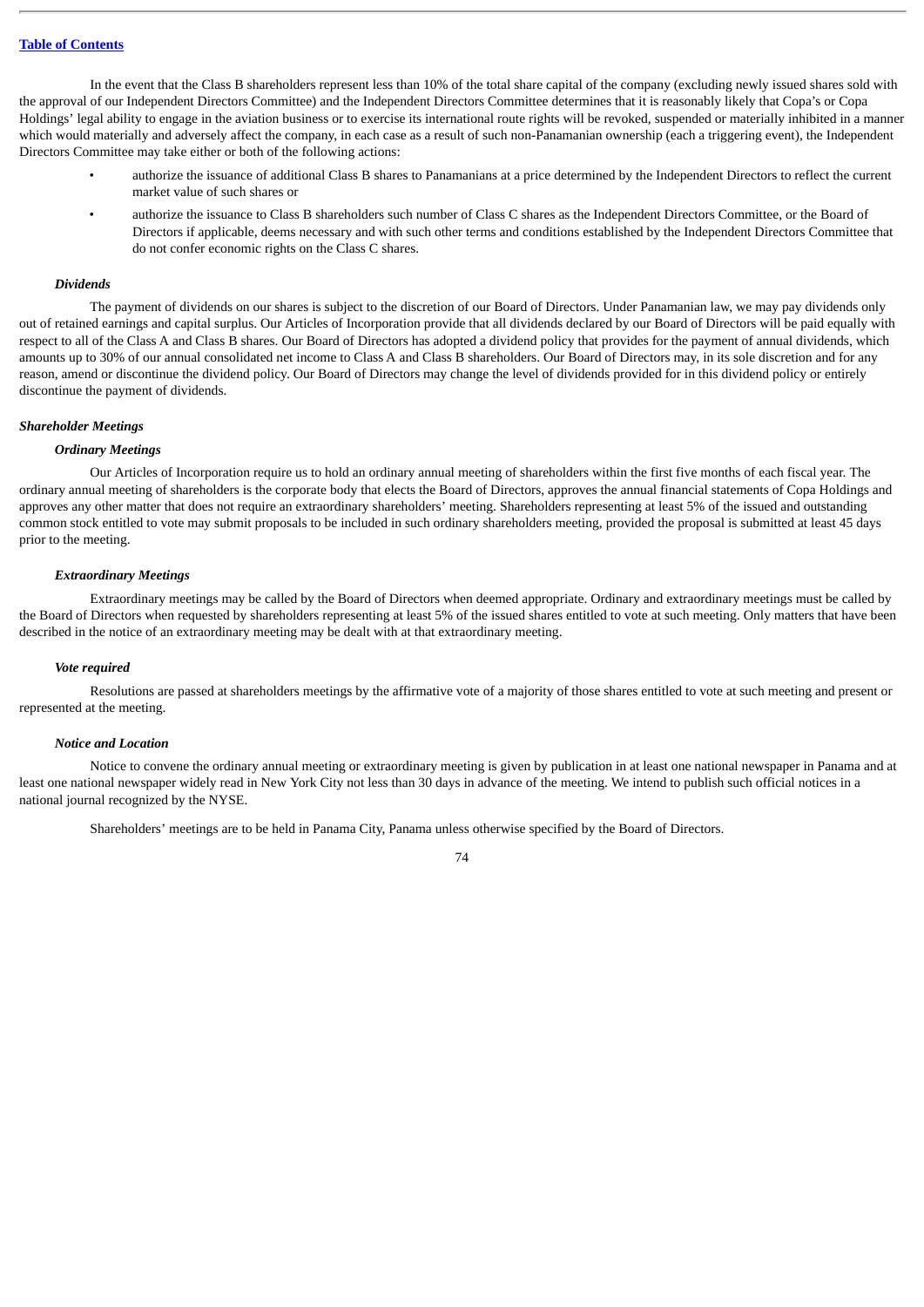### *Quorum*

Generally, a quorum for a shareholders' meeting is established by the presence, in person or by proxy, of shareholders representing a simple majority of the issued shares eligible to vote on any actions to be considered at such meeting. If a quorum is not present at the first meeting and the original notice for such meeting so provides, the meeting can be immediately reconvened on the same day and, upon the meeting being reconvened, shareholders present or represented at the reconvened meeting are deemed to constitute a quorum regardless of the percentage of the shares represented.

### *Proxy Representation*

Our Articles of Incorporation provide that, for so long as the Class A shares do not have full voting rights, each holder, by owning our Class A shares, grants a general proxy to the Chairman of our Board of Directors or any person designated by our Chairman to represent them and vote their shares on their behalf at any shareholders' meeting, provided that due notice was made of such meeting and that no specific proxy revoking or replacing the general proxy has been received from such holder prior to the meeting in accordance with the instructions provided by the notice.

### *Other Shareholder Rights*

As a general principle, Panamanian law bars the majority of a corporation's shareholders from imposing resolutions which violate its articles of incorporation or the law, and grants any shareholder the right to challenge, within 30 days, any shareholders' resolution that is illegal or that violates its articles of incorporation or by-laws, by requesting the annulment of said resolution and/or the injunction thereof pending judicial decision. Minority shareholders representing at least 5% of all issued and outstanding shares have the right to require a judge to call a shareholders' meeting and to appoint an independent auditor (revisor) to examine the corporate accounting books, the background of the company's incorporation or its operation.

Shareholders have no pre-emptive rights on the issue of new shares.

Our Articles of Incorporation provide that directors will be elected in staggered two-year terms, which may have the effect of discouraging certain changes of control.

### *Listing*

Our Class A shares are listed on the NYSE under the symbol "CPA." The Class B shares and Class C shares will not be listed on any exchange unless the Board of Directors determines that it is in the best interest of the company to list the Class B shares on the Panama Stock Exchange.

#### *Transfer Agent and Registrar*

The transfer agent and registrar for our Class A shares is Mellon Investor Services LLC. Until the Board of Directors otherwise provides, the transfer agent for our Class B shares and any Class C shares is Galindo, Arias & Lopez which maintains the share register for each class in Panama. Transfers of Class B shares must be accompanied by a certification of the transferee that such transferee is Panamanian.

## *Summary of Significant Differences between Shareholders' Rights and Other Corporate Governance Matters Under Panamanian Corporation Law and Delaware Corporation Law*

Copa Holdings is a Panamanian corporation (sociedad anónima). The Panamanian corporation law was originally modeled after the Delaware General Corporation Law. As such, many of the provisions applicable to Panamanian and Delaware corporations are substantially similar, including (1) a director's fiduciary duties of care and loyalty to the corporation, (2) a lack of limits on the number of terms a person may serve on the board of directors, (3) provisions allowing shareholders to vote by proxy and (4) cumulative voting if provided for in the articles of incorporation. The following table highlights the most significant provisions that materially differ between Panamanian corporation law and Delaware corporation law.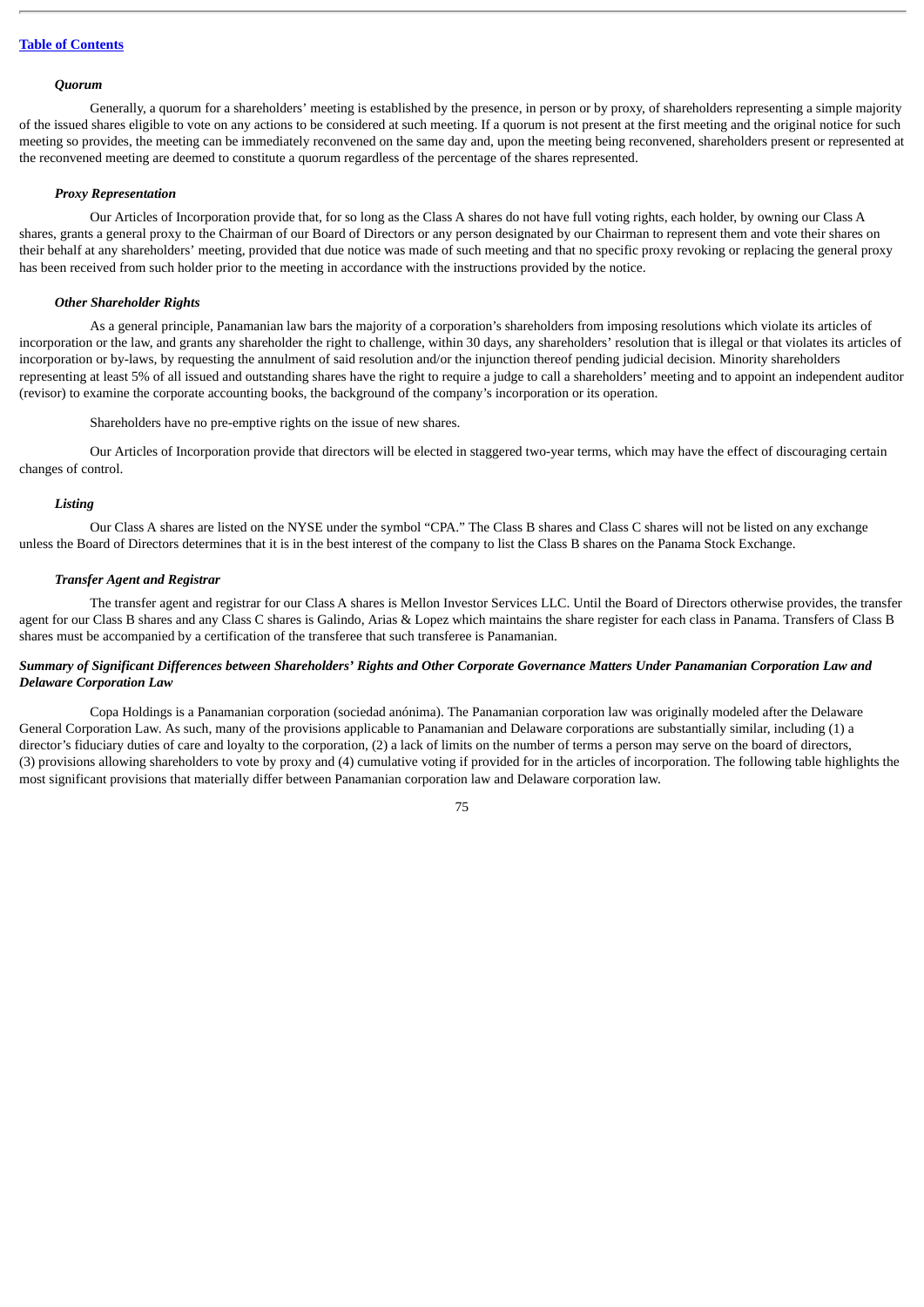| Panama                                                                                                                                                                                                                                     | <b>Delaware</b>                                                                                                                                                                                                                                                                                                                                                                    |  |  |
|--------------------------------------------------------------------------------------------------------------------------------------------------------------------------------------------------------------------------------------------|------------------------------------------------------------------------------------------------------------------------------------------------------------------------------------------------------------------------------------------------------------------------------------------------------------------------------------------------------------------------------------|--|--|
| <b>Directors</b>                                                                                                                                                                                                                           |                                                                                                                                                                                                                                                                                                                                                                                    |  |  |
| Conflict of Interest Transactions. Transactions involving a Panamanian<br>corporation and an interested director or officer are initially subject to the approval<br>of the board of directors.                                            | Conflict of Interest Transactions. Transactions involving a Delaware<br>corporation and an interested director of that corporation are generally<br>permitted if:                                                                                                                                                                                                                  |  |  |
| At the next shareholders' meeting, shareholders will then have the right to<br>disapprove the board of directors' decision and to decide to take legal actions<br>against the directors or officers who voted in favor of the transaction. | (1) the material facts as to the interested director's relationship or interest<br>are disclosed and a majority of disinterested directors approve the<br>transaction;                                                                                                                                                                                                             |  |  |
|                                                                                                                                                                                                                                            | (2) the material facts are disclosed as to the interested director's relationship<br>or interest and the stockholders approve the transaction; or                                                                                                                                                                                                                                  |  |  |
|                                                                                                                                                                                                                                            | (3) the transaction is fair to the corporation at the time it is authorized by<br>the board of directors, a committee of the board of directors or the<br>stockholders.                                                                                                                                                                                                            |  |  |
| Terms. Panamanian law does not set limits on the length of the terms that a<br>director may serve. Staggered terms are allowed but not required.                                                                                           | Terms. The Delaware General Corporation Law generally provides for a<br>one-year term for directors. However, the directorships may be divided into<br>up to three classes with up to three-year terms, with the years for each class<br>expiring in different years, if permitted by the articles of incorporation, an<br>initial by-law or a by-law adopted by the shareholders. |  |  |
| <i>Number</i> . The board of directors must consist of a minimum of three members,<br>which could be natural persons or legal entities.                                                                                                    | <i>Number</i> . The board of directors must consist of a minimum of one member.                                                                                                                                                                                                                                                                                                    |  |  |
| Authority to take Actions. In general, a simple majority of the board of directors is<br>necessary and sufficient to take any action on behalf of the board of directors.                                                                  | Authority to take Actions. The articles of incorporation or by-laws can<br>establish certain actions that require the approval of more than a majority of<br>directors.                                                                                                                                                                                                            |  |  |
| <b>Shareholder Meetings and Voting Rights</b>                                                                                                                                                                                              |                                                                                                                                                                                                                                                                                                                                                                                    |  |  |

*Quorum*. The quorum for shareholder meetings must be set by the articles of incorporation or the by-laws. If the articles of incorporation and the notice for a given meeting so provide, if quorum is not met a new meeting can be immediately called and quorum shall consist of those present at such new meeting.

*Action by Written Consent*. Panamanian law does not permit shareholder action without formally calling a meeting.

*Quorum*. For stock corporations, the articles of incorporation or bylaws may specify the number to constitute a quorum but in no event shall a quorum consist of less than one-third of shares entitled to vote at a meeting. In the absence of such specifications, a majority of shares entitled to vote shall constitute a quorum.

*Action by Written Consent*. Unless otherwise provided in the articles of incorporation, any action required or permitted to be taken at any annual meeting or special meeting of stockholders of a corporation may be taken without a meeting, without prior notice and without a vote, if a consent or consents in writing, setting forth the action to be so taken, is signed by the holders of outstanding shares having not less than the minimum number of votes that would be necessary to authorize or take such action at a meeting at which all shares entitled to vote thereon were present and noted.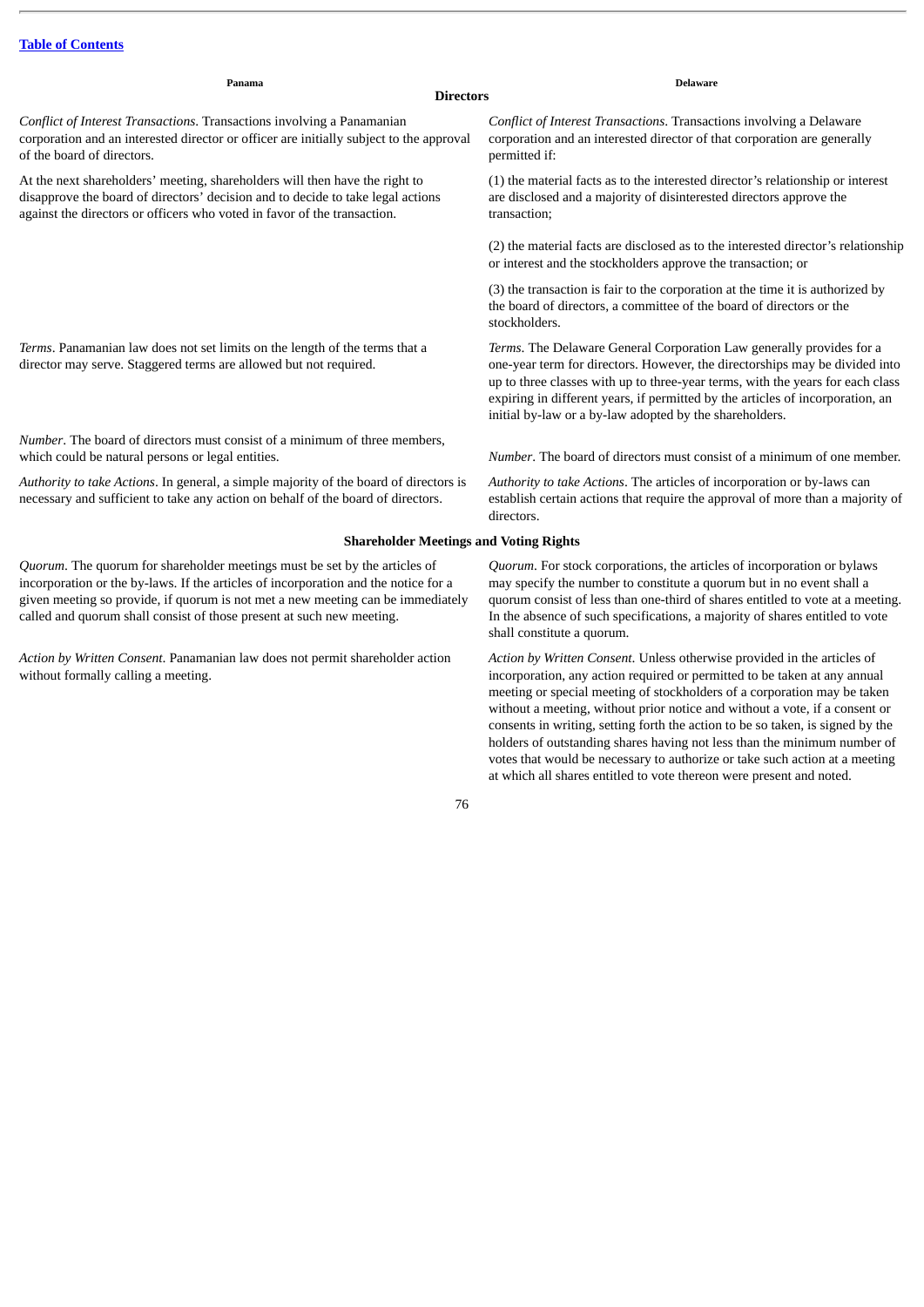| Panama                                                                                                                                                                                                                                                                                                                                                                                                            | <b>Delaware</b>                                                                                                                                                                                                                                                                                                                                                                                                                                                                                                                                                                                                                                                                                                                                       |
|-------------------------------------------------------------------------------------------------------------------------------------------------------------------------------------------------------------------------------------------------------------------------------------------------------------------------------------------------------------------------------------------------------------------|-------------------------------------------------------------------------------------------------------------------------------------------------------------------------------------------------------------------------------------------------------------------------------------------------------------------------------------------------------------------------------------------------------------------------------------------------------------------------------------------------------------------------------------------------------------------------------------------------------------------------------------------------------------------------------------------------------------------------------------------------------|
| <b>Other Shareholder Rights</b>                                                                                                                                                                                                                                                                                                                                                                                   |                                                                                                                                                                                                                                                                                                                                                                                                                                                                                                                                                                                                                                                                                                                                                       |
| Shareholder Proposals. Shareholders representing 5% of the issued and<br>outstanding capital of the corporation have the right to require a judge to call a<br>general shareholders' meeting and to propose the matters for vote.                                                                                                                                                                                 | Shareholder Proposals. Delaware law does not specifically grant<br>shareholders the right to bring business before an annual or special meeting.<br>If a Delaware corporation is subject to the SEC's proxy rules, a shareholder<br>who has continuously owned at least \$2,000 in market value, or 1% of the<br>corporation's securities entitled to vote for at least one year, may propose a<br>matter for a vote at an annual or special meeting in accordance with those<br>rules.                                                                                                                                                                                                                                                               |
| Appraisal Rights. Shareholders of Panamanian corporation do not have the right to<br>demand payment in cash of the judicially determined fair value of their shares in<br>connection with a merger or consolidation involving the corporation.<br>Nevertheless, in a merger, the majority of shareholders could approve the total or<br>partial distribution of cash, instead of shares, of the surviving entity. | Appraisal Rights. Delaware law affords shareholders in certain cases the<br>right to demand payment in cash of the judicially-determined fair value of<br>their shares in connection with a merger or consolidation involving their<br>corporation. However, no appraisal rights are available if, among other<br>things and subject to certain exceptions, such shares were listed on a<br>national securities exchange or such shares were held of record by more<br>than 2,000 holders.                                                                                                                                                                                                                                                            |
| Shareholder Derivative Actions. Any shareholder, with the consent of the majority<br>of the shareholders, can sue on behalf of the corporation, the directors of the<br>corporation for a breach of their duties of care and loyalty to the corporation or a<br>violation of the law, the articles of incorporation or the by-laws.                                                                               | Shareholder Derivative Actions. Subject to certain requirements that a<br>shareholder make prior demand on the board of directors or have an excuse<br>not to make such demand, a shareholder may bring a derivative action on<br>behalf of the corporation to enforce the rights of the corporation against<br>officers, directors and third parties. An individual may also commence a<br>class action suit on behalf of himself and other similarly-situated<br>stockholders if the requirements for maintaining a class action under the<br>Delaware General Corporation Law have been met. Subject to equitable<br>principles, a three-year period of limitations generally applies to such<br>shareholder suits against officers and directors. |
| Inspection of Corporate Records, Shareholders representing at least 5% of the                                                                                                                                                                                                                                                                                                                                     | Inspection of Corporate Records. A shareholder may inspect or obtain                                                                                                                                                                                                                                                                                                                                                                                                                                                                                                                                                                                                                                                                                  |

*Inspection of Corporate Records*. Shareholders representing at least 5% of the issued and outstanding shares of the corporation have the right to require a judge to appoint an independent auditor to examine the corporate accounting books, the background of the company's incorporation or its operation.

77

*Inspection of Corporate Records*. A shareholder may inspect or obtain copies of a corporation's shareholder list and its other books and records for any purpose reasonably related to a person's interest as a shareholder.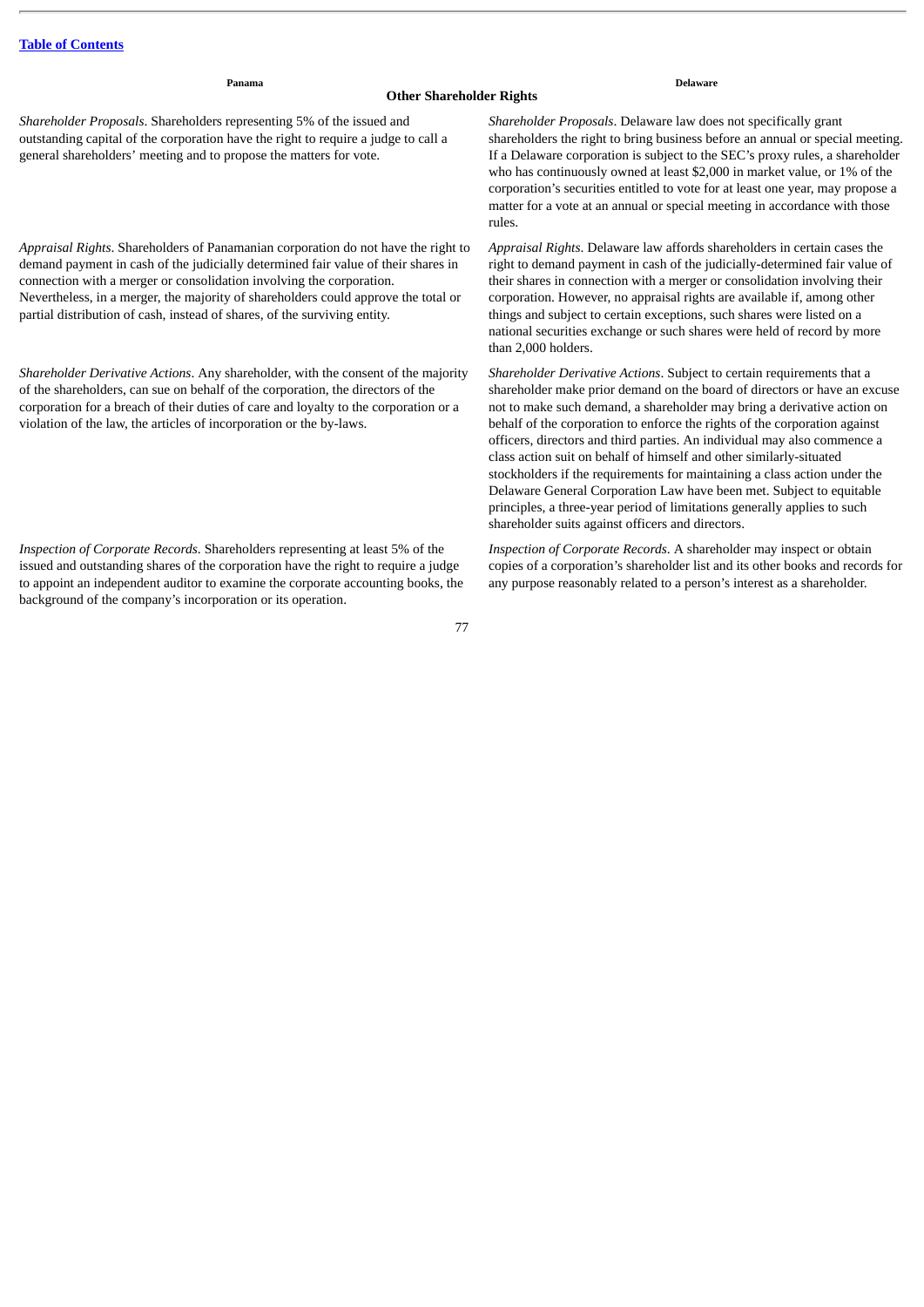### **Anti-takeover Provisions**

**Panama Delaware**

Panamanian corporations may include in their articles of incorporation or by-laws classified board and super-majority provisions.

Panamanian corporation law's anti-takeover provisions apply only to companies that are:

(1) registered with the SMV for a period of six months before the public offering,

(2) have over 3,000 shareholders, and

(3) have a permanent office in Panama with full time employees and investments in the country for more than \$1,000,000.

These provisions are triggered when a buyer makes a public offer to acquire 5% or more of any class of shares with a market value of at least \$5,000,000. In sum, the buyer must deliver to the corporation a complete and accurate statement that includes

(1) the name of the company, the number of the shares that the buyer intends to acquire and the purchase price;

(2) the identity and background of the person acquiring the shares;

(3) the source and amount of the funds or other goods that will be used to pay the purchase price;

(4) the plans or project the buyer has once it has acquired the control of the company;

(5) the number of shares of the company that the buyer already has or is a beneficiary of and those owned by any of its directors, officers, subsidiaries, or partners or the same, and any transactions made regarding the shares in the last 60 days;

(6) contracts, agreements, business relations or negotiations regarding securities issued by the company in which the buyer is a party;

(7) contract, agreements, business relations or negotiations between the buyer and any director, officer or beneficiary of the securities; and

(8) any other significant information. This declaration will be accompanied by, among other things, a copy of the buyer's financial statements.

Delaware corporations may have a classified board, super-majority voting and shareholders' rights plan.

Unless Delaware corporations specifically elect otherwise, Delaware corporations may not enter into a "business combination," including mergers, sales and leases of assets, issuances of securities and similar transactions, with an "interested stockholder," or one that beneficially owns 15% or more of a corporation's voting stock, within three years of such person becoming an interested shareholder unless:

(1) the transaction that will cause the person to become an interested shareholder is approved by the board of directors of the target prior to the transactions;

(2) after the completion of the transaction in which the person becomes an interested shareholder, the interested shareholder holds at least 85% of the voting stock of the corporation not including shares owned by persons who are directors and also officers of interested shareholders and shares owned by specified employee benefit plans; or

(3) after the person becomes an interested shareholder, the business combination is approved by the board of directors of the corporation and holders of at least 66.67% of the outstanding voting stock, excluding shares held by the interested shareholder.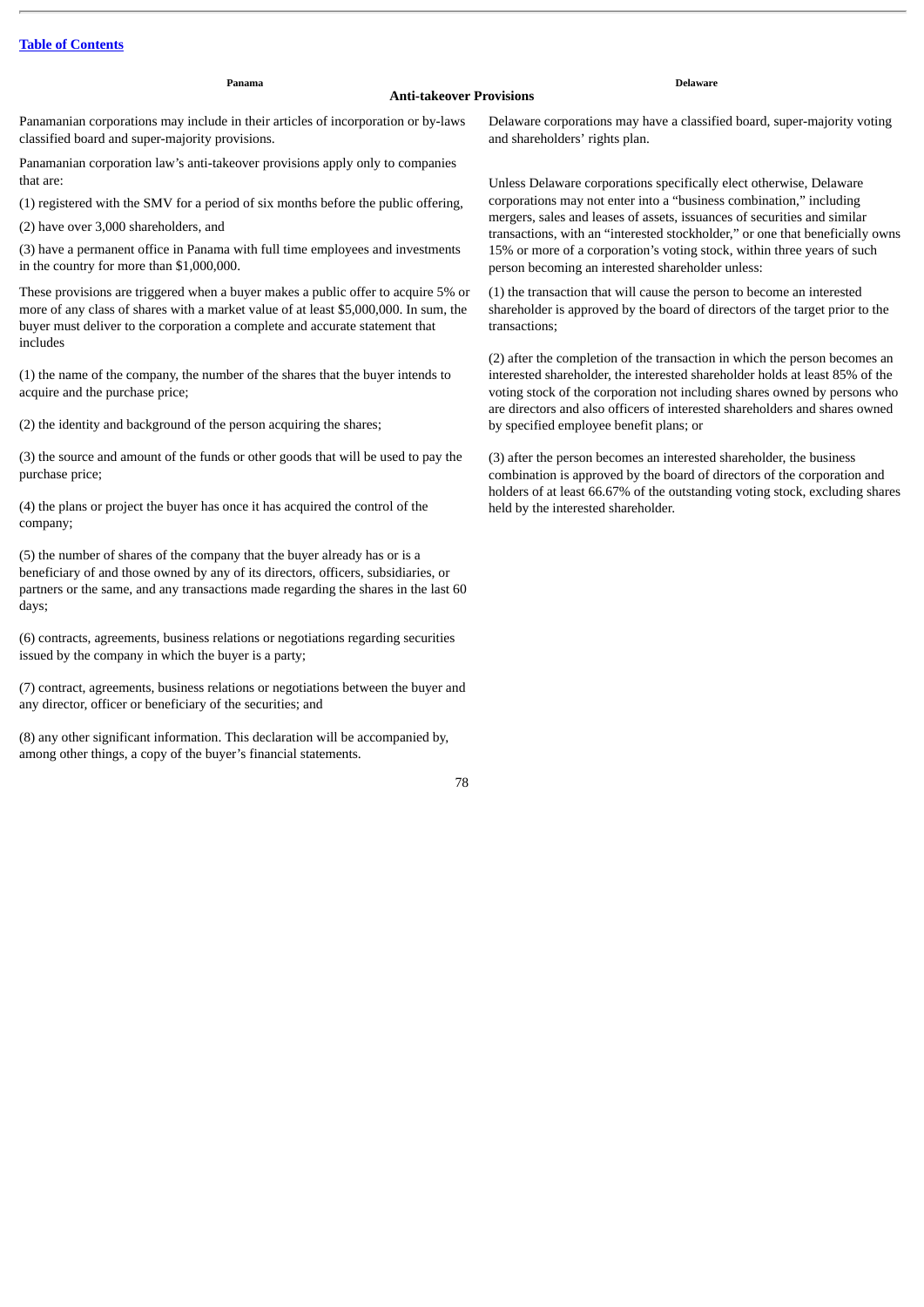If the board of directors believes that the statement does not contain all required information or that the statement is inaccurate, the board of directors must send the statement to the SMV within 45 days from the buyer's initial delivery of the statement to the SMV. The SMV may then hold a public hearing to determine if the information is accurate and complete and if the buyer has complied with the legal requirements. The SMV may also start an inquiry into the case, having the power to decide whether or not the offer may be made.

Regardless of the above, the board of directors has the authority to submit the offer to the consideration of the shareholders. The board should only convene a shareholders' meeting when it deems the statement delivered by the offeror to be complete and accurate. If convened, the shareholders' meeting should take place within the next 30 days. At the shareholders' meeting, two-thirds of the holders of the issued and outstanding shares of each class of shares of the corporation with a right to vote must approve the offer and the offer is to be executed within 60 days from the shareholders' approval. If the board decides not to convene the shareholders' meeting within 15 days following the receipt of a complete and accurate statement from the offeror, shares may then be purchased. In all cases, the purchase of shares can take place only if it is not prohibited by an administrative or judicial order or injunction.

The law also establishes some actions or recourses of the sellers against the buyer in cases the offer is made in contravention of the law.

### **Previously Acquired Rights**

In no event can the vote of the majority shareholders deprive the shareholders of a corporation of previously-acquired rights. Panamanian jurisprudence and doctrine has established that the majority shareholders cannot amend the articles of incorporation and deprive minority shareholders of previously-acquired rights nor impose upon them an agreement that is contrary to those articles of incorporation.

Once a share is issued, the shareholders become entitled to the rights established in the articles of incorporation and such rights cannot be taken away, diminished nor extinguished without the express consent of the shareholders entitled to such rights. If by amending the articles of incorporation, the rights granted to a class of shareholders is somehow altered or modified to their disadvantage, those shareholders will need to approve the amendment unanimously.

No comparable provisions exist under Delaware law.

#### 79

#### **Panama Delaware**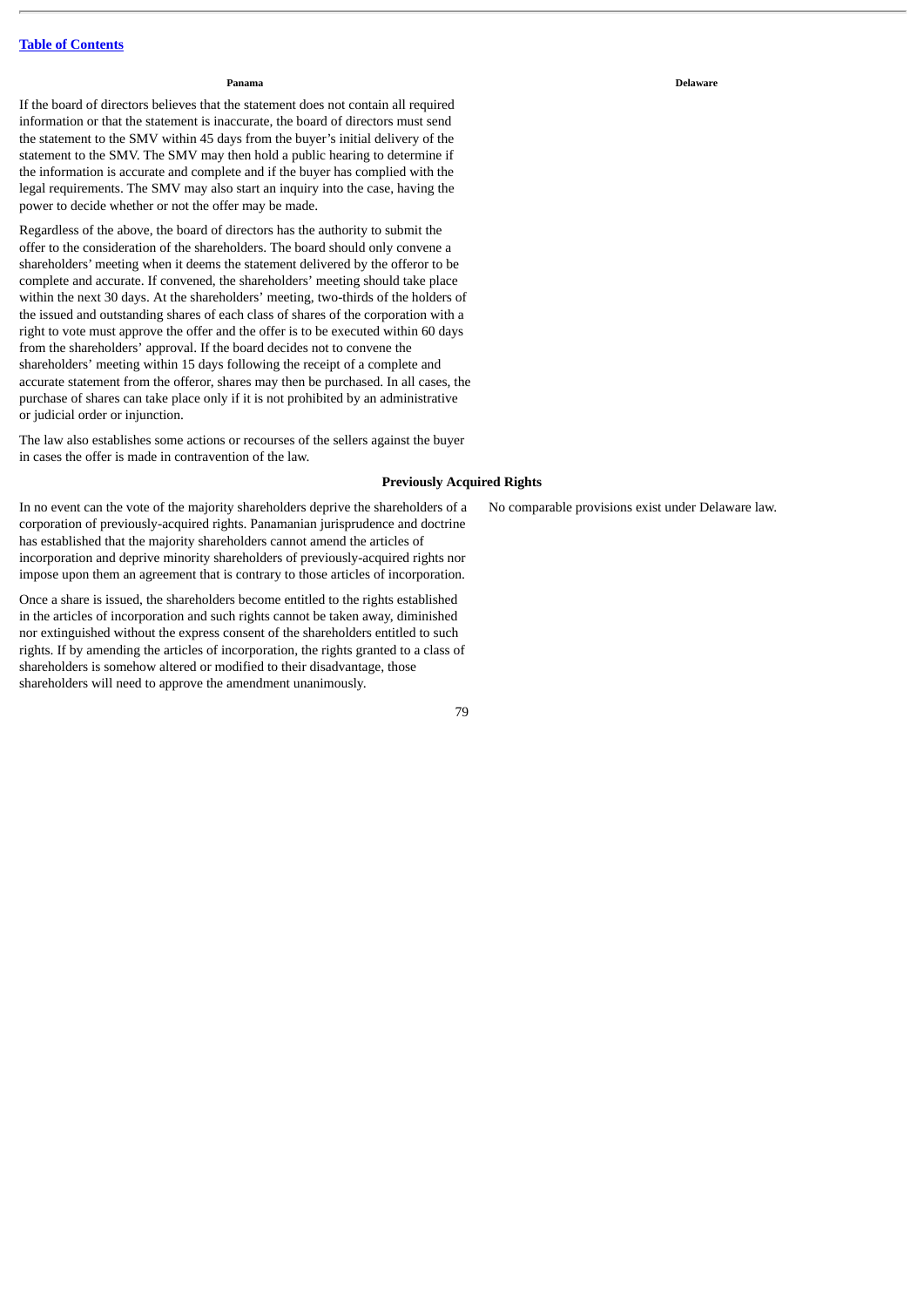# **C. Material Contracts**

## **Commercial Agreements with UAL Airlines**

Our alliance relationship with UAL is governed by several interrelated agreements. We have amended and restated each of these agreements and extended them through 2015 in connection with our initial public offering in December 2005. Each of the agreements as amended and restated will expire only upon three years' written notice by one of the airlines to the other, which may not be given before May 2012. As a result of the UAL merger, UAL succeeded Continental as the contracting party in each of these commercial agreements.

*Alliance Agreement between UAL and Copa Airlines.* Under the alliance agreement, both parties agree to continue their codesharing relationship with extensions as they feel are appropriate and to work to maintain our antitrust immunity with the DOT. In order to support the codesharing relationship, the alliance agreement also contains provisions mandating a continued frequent flyer relationship between the parties, setting minimum levels of quality of service for the airlines and encouraging cooperation in marketing and other operational initiatives. UAL and Copa are prohibited by the alliance agreement from entering into commercial agreements with certain classes of competing airlines, and the agreement requires both parties to include each other, as practicable, in their commercial relationships with other airlines. Other than by expiration as described above, the agreement is also terminable by an airline in cases of, among other things, uncured material breaches of the alliance agreement by the other airline, bankruptcy of the other airline, termination of the services agreement for breach by the other airline, termination of the frequent flyer participation agreement without entering into a successor agreement by the other airline, certain competitive activities, certain changes of control of either of the parties and certain significant operational service failures by the other airline.

*Services Agreement between UAL and Copa Airlines.* Under the services agreement, both parties agree to provide to each other certain services over the course of the agreement at the providing carrier's incremental cost,subject to certain limitations. Services covered under the agreement include consolidating purchasing power for equipment purchases and insurance coverage, sharing management information systems, pooling maintenance programs and inventory management, joint training and employee exchanges, sharing the benefits of other purchase contracts for goods and services, telecommunications and other services. Other than by expiration as described above, the agreement is also terminable by a party in cases of, among other things, uncured material breaches of the alliance agreement by the other party, bankruptcy of the other party, termination of the services agreement for breach by the other party, termination of the frequent flyer participation agreement without entering into a successor agreement by the other party or certain changes of control of either of the parties and certain significant operational service failures by the other airline.

*Frequent Flyer Participation Agreement between UAL and Copa Airlines.* Under the frequent flyer participation agreement, we participate in Continental's OnePass (now UAL's MileagePlus) frequent flyer global program and on a co-branded basis in Latin America. Customers in the program receive credit for flying on segments operated by us, which can be redeemed for award travel on flights and those of other partner airlines. The agreement also governs joint marketing agreements under the program, settlement procedures between the airlines and revenue-sharing under bank card affinity relationships. Further, if the services agreement is terminated or expires, the compensation structure of the frequent flyer program will be revised to be comparable to other of UAL's frequent flyer relationships. We also have the right under the agreement to participate on similar terms in any successor program operated by UAL. Other than by expiration as described above, the agreement is also terminable by a party in cases of, among other things, uncured material breaches of the alliance agreement by the other party, bankruptcy of the other party, termination of the services agreement for breach by the other party, termination of the frequent flyer participation agreement without entering into a successor agreement by the other airline, certain changes of control of either of the parties and certain significant operational service failures by the other party.

*Trademark License Agreement between UAL and Copa Airlines.* Under the trademark license agreement, Copa has the right to use a logo incorporating a globe design that is similar to the globe design of UAL's logo. Copa also has the right to use UAL's trade dress, aircraft livery and certain other UAL marks under the agreement that allow us to more closely align our overall product with our alliance partner. The trademark license agreement is conterminous with the alliance agreement and can also be terminated for breach. In most cases, we will have a period of five years after termination to cease to use the marks on our aircraft, with less time provided for signage and other uses of the marks or in cases where the agreement is terminated for a breach by us.

# **Aircraft General Terms Agreement between The Boeing Company and Copa Airlines**

In 1998, Copa entered into an agreement with the Boeing Company for the purchase of aircraft, installation of buyer furnished equipment provided by Copa, customer support services and product assurance. In addition to the aircraft supplied, the Boeing Company will provide maintenance training and flight training programs, as well as operations engineering support. The agreement has been amended several times since then, most recently in October 2010.

### **Purchase Agreement between Empresa Brasileira de Aeronautica, S.A. and Copa Airlines**

In 2003, Copa entered into a purchase agreement with Empresa Brasileira de Aeronautica, S.A (Embraer) for the purchase of aircraft, customer support services and technical publications.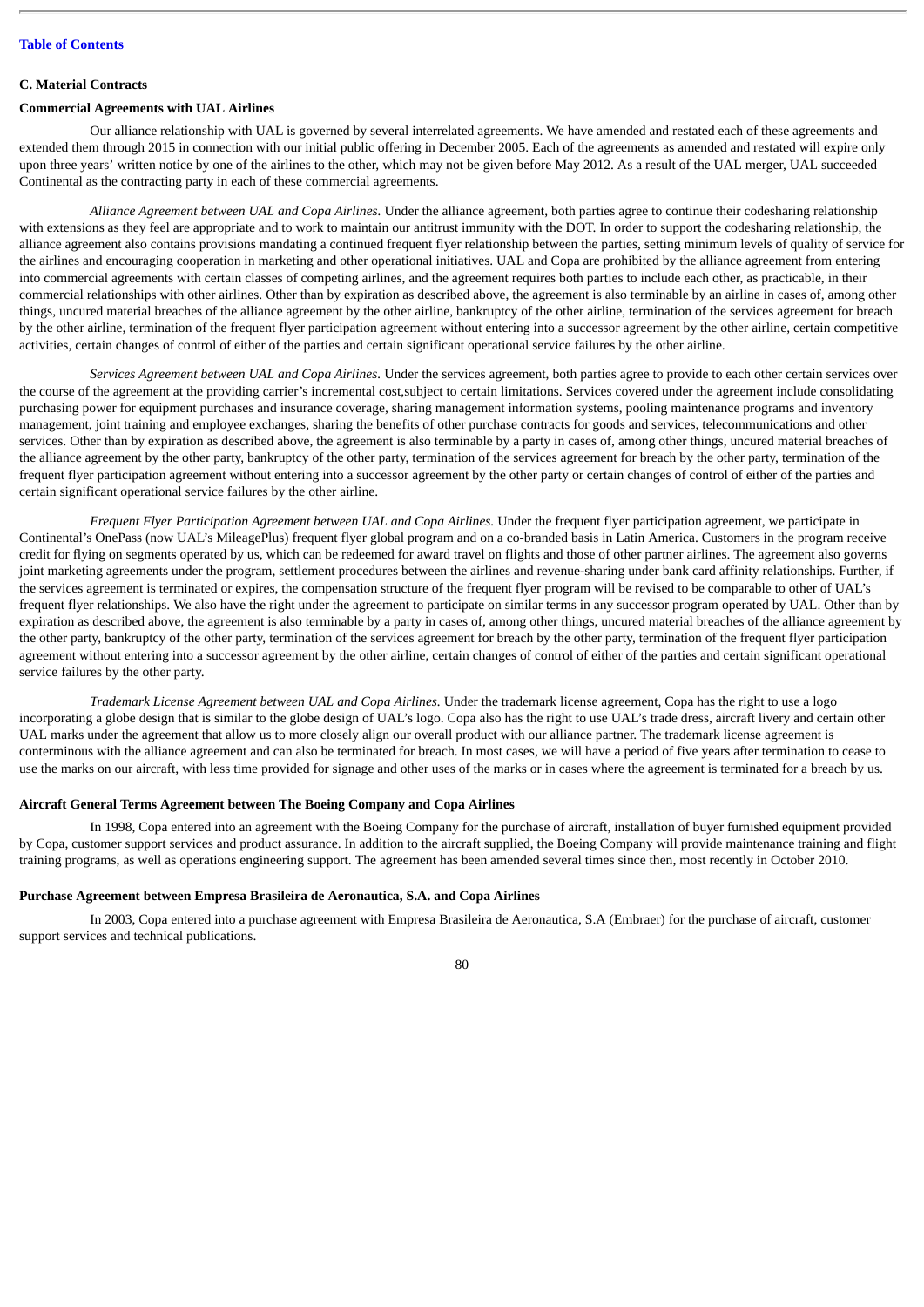### **Purchase Agreement between Empresa Brasileira de Aeronautica, S.A. and Copa Holdings, S.A.**

In February 2006, we entered into a purchase agreement with Empresa Brasileira de Aeronautica, S.A (Embraer) for the purchase of aircraft, customer support services and technical publications.

# **Engine Services Agreement between GE Engine Services, LLC. and Copa Holdings, S.A.**

On May 22, 2011, we entered into a Rate per Engine Flight Hour Engine Services Agreement with GE Engine Services, LLC. pursuant to which GE shall be the exclusive provider of maintenance, repair and overhaul services to our aircraft engines. Most maintenance services are performed at a certain rate per engine flight hour incurred by our engines. These rates were set based on our predicated operating parameters and shall be adjusted in case of variation of those parameters. Unless terminated, this agreement will continue through September 30, 2022 and may be renewed upon the parties' mutual agreement. Either party may terminate the agreement in the event of the insolvency of the other party or, upon a material breach by the other party which remains uncured. Any material breach by us of this agreement could, at the option of GE, trigger a cross-default of all our other contracts with GE. GE may also terminate this agreement if the number of engines covered decreases below the prescribed minimum.

### **D. Exchange Controls**

There are currently no Panamanian restrictions on the export or import of capital, including foreign exchange controls, and no restrictions on the payment of dividends or interest, nor are there limitations on the rights of foreign stockholders to hold or vote stock.

### **E. Taxation**

# **United States**

The following summary describes the material United States federal income tax consequences of the ownership and disposition of our Class A shares as of the date hereof. The discussion set forth below is applicable to United States Holders (as defined below) that beneficially own our Class A shares as capital assets for United States federal income tax purposes (generally, property held for investment). This summary does not represent a detailed description of the United States federal income tax consequences applicable to you if you are subject to special treatment under the United States federal income tax laws, including if you are:

- a bank;
- a dealer in securities or currencies;
- a financial institution;
- a regulated investment company;
- a real estate investment trust;
- an insurance company;
- a tax-exempt organization;
- a person holding our Class A shares as part of a hedging, integrated or conversion transaction, a constructive sale or a straddle;
- a trader in securities that has elected the mark-to-market method of accounting for your securities;
- a person liable for alternative minimum tax;
- a person who owns 10% or more of our voting stock;
- a partnership or other pass-through entity for United States federal income tax purposes; or
- a person whose "functional currency" is not the United States dollar.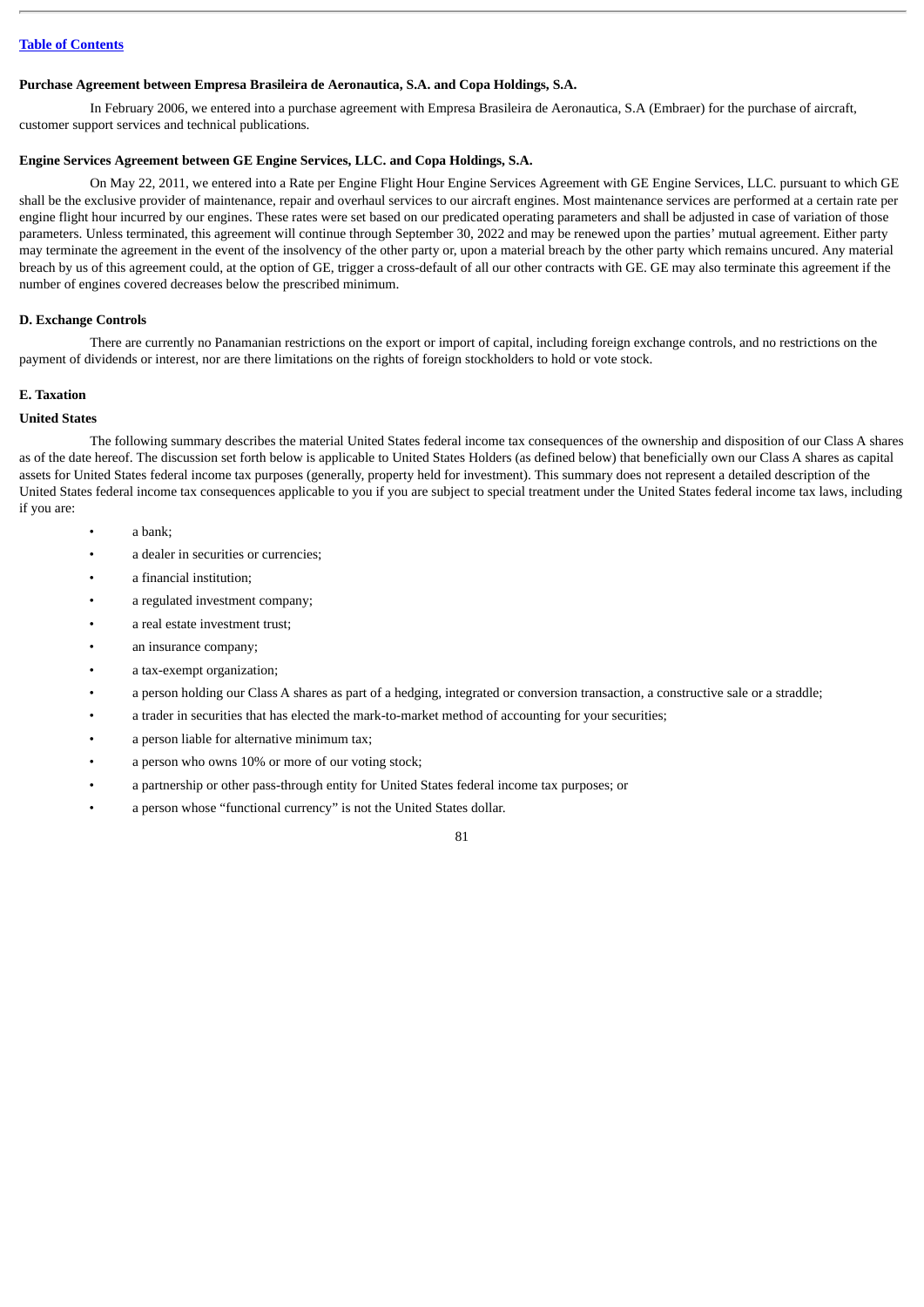The discussion below is based upon the provisions of the Internal Revenue Code of 1986, as amended (the "Code"), and regulations, rulings and judicial decisions thereunder as of the date hereof, and such authorities may be replaced, revoked or modified so as to result in United States federal income tax consequences different from those discussed below.

**If you are considering the purchase, ownership or disposition of our Class A shares, you should consult your own tax advisors concerning the United States federal income tax consequences to you in light of your particular situation as well as any consequences arising under the laws of any other taxing jurisdiction.**

As used herein, "United States Holder" means a beneficial owner of our Class A shares that is for United States federal income tax purposes:

- an individual citizen or resident of the United States:
- a corporation (or other entity treated as a corporation for United States federal income tax purposes) created or organized in or under the laws of the United States, any state thereof or the District of Columbia;
- an estate the income of which is subject to United States federal income taxation regardless of its source; or
- a trust if it (1) is subject to the primary supervision of a court within the United States and one or more United States persons have the authority to control all substantial decisions of the trust or (2) has a valid election in effect under applicable United States Treasury regulations to be treated as a United States person.

### *Taxation of Dividends*

Distributions on the Class A shares (including amounts withheld to reflect Panamanian withholding taxes, if any) will be taxable as dividends to the extent paid out of our current or accumulated earnings and profits, as determined under United States federal income tax principles. Such income (including withheld taxes) will be includable in your gross income as ordinary income on the day actually or constructively received by you. Such dividends will not be eligible for the dividends received deduction allowed to corporations.

With respect to non-corporate United States Holders, certain dividends received in taxable years beginning before January 1, 2013 from a qualified foreign corporation may be subject to reduced rates of taxation. A foreign corporation generally is treated as a qualified foreign corporation with respect to dividends paid by that corporation on shares that are readily tradable on an established securities market in the United States. United States Treasury Department guidance indicates that our Class A shares, which are listed on the NYSE, are currently readily tradable on an established securities market in the United States. There can be no assurance, however, that our Class A shares will be considered readily tradable on an established securities market at a later date. Non-corporate United States Holders that do not meet a minimum holding period requirement during which they are not protected from the risk of loss or that elect to treat the dividend income as "investment income" pursuant to Section 163(d)(4) of the Code will not be eligible for the reduced rates of taxation regardless of our status as a qualified foreign corporation. In addition, the rate reduction will not apply to dividends if the recipient of a dividend is obligated to make related payments with respect to positions in substantially similar or related property. This disallowance applies even if the minimum holding period has been met. You should consult your own tax advisors regarding the application of these rules to your particular circumstances.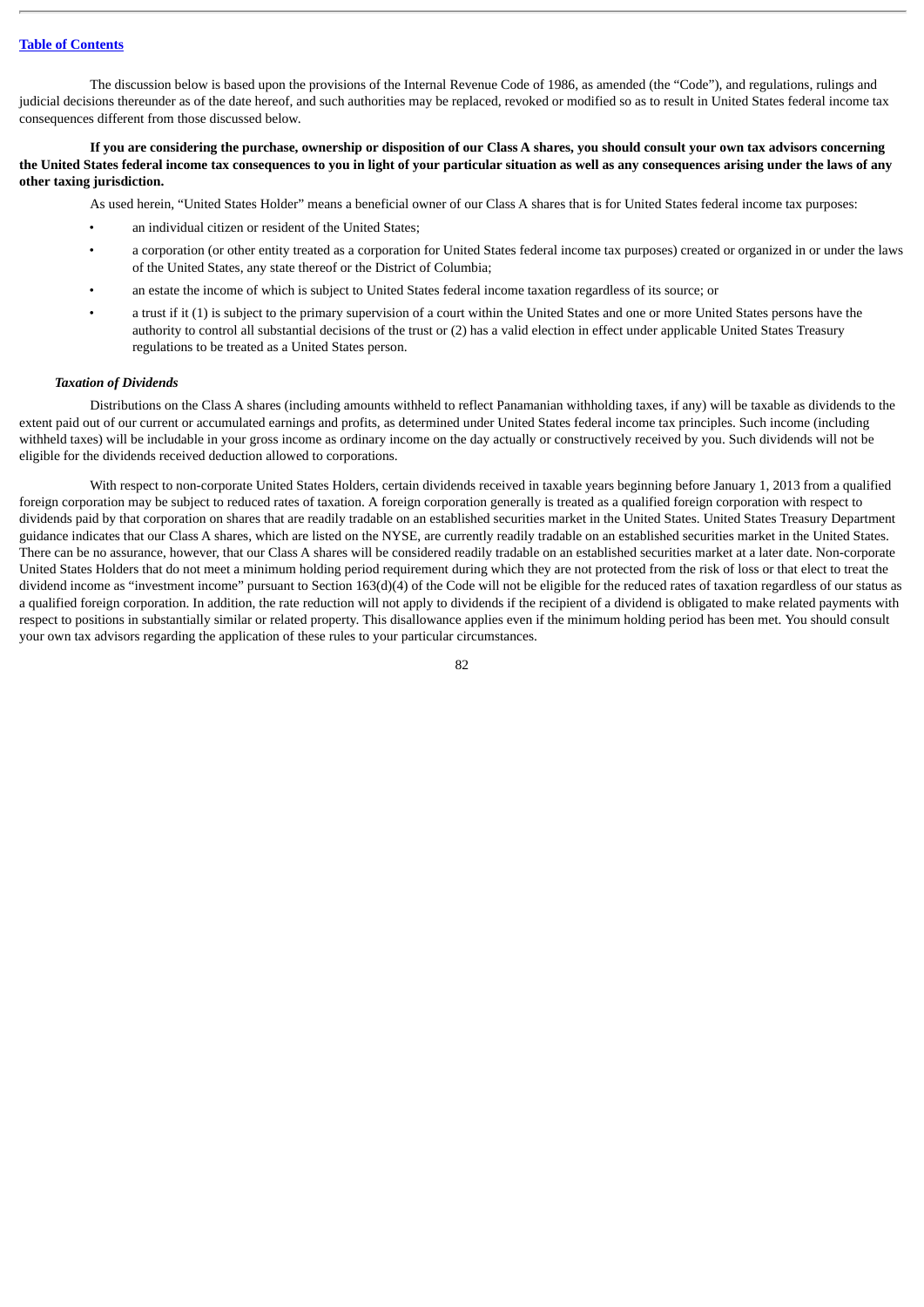Subject to certain conditions and limitations, Panamanian withholding taxes on dividends may be treated as foreign taxes eligible for credit against your United States federal income tax liability. For purposes of calculating the foreign tax credit, dividends paid on the Class A shares generally will be treated as income from sources outside the United States and will generally constitute passive income. Further, in certain circumstances, if you:

- have held Class A shares for less than a specified minimum period during which you are not protected from risk of loss, or
- are obligated to make payments related to the dividends,

you will not be allowed a foreign tax credit for foreign taxes imposed on dividends paid on the Class A shares, if any. The rules governing the foreign tax credit are complex. You are urged to consult your tax advisors regarding the availability of the foreign tax credit under your particular circumstances.

To the extent that the amount of any distribution exceeds our current and accumulated earnings and profits for a taxable year, as determined under United States federal income tax principles, the distribution will first be treated as a tax-free return of capital, causing a reduction in the adjusted basis of the Class A shares (thereby increasing the amount of gain, or decreasing the amount of loss, to be recognized by you on a subsequent disposition of the Class A shares), and the balance in excess of adjusted basis will be taxed as capital gain recognized on a sale or exchange (as discussed below under "—Taxation of Capital Gains"). Consequently, such distributions in excess of our current and accumulated earnings and profits would generally not give rise to foreign source income and you would generally not be able to use the foreign tax credit arising from any Panamanian withholding tax imposed on such distributions unless such credit can be applied (subject to applicable limitations) against United States federal income tax due on other foreign source income in the appropriate category for foreign tax credit purposes. However, we do not intend to keep earnings and profits in accordance with United States federal income tax principles. Therefore, you should expect that a distribution will generally be treated as a dividend (as discussed above).

### *Passive Foreign Investment Company*

We do not believe that we are a passive foreign investment company (a "PFIC") for United States federal income tax purposes (or that we were one in 2011), and we expect to operate in such a manner so as not to become a PFIC. If, however, we are or become a PFIC, you could be subject to additional United States federal income taxes on gain recognized with respect to the Class A shares and on certain distributions, plus an interest charge on certain taxes treated as having been deferred under the PFIC rules. Further, non-corporate United States Holders will not be eligible for reduced rates of taxation on any dividends received from us in taxable years beginning prior to January 1, 2013, if we are a PFIC in the taxable year in which such dividends are paid or the preceding taxable year.

### *Taxation of Capital Gains*

For United States federal income tax purposes, you will recognize taxable gain or loss on any sale or exchange of a Class A share in an amount equal to the difference between the amount realized for the Class A share and your tax basis in the Class A share. Such gain or loss will generally be capital gain or loss. Capital gains of individuals derived with respect to capital assets held for more than one year are eligible for reduced rates of taxation. The deductibility of capital losses is subject to limitations. Any gain or loss recognized by you will generally be treated as United States source gain or loss.

#### *Information reporting and backup withholding*

In general, information reporting will apply to dividends in respect of our Class A shares and the proceeds from the sale, exchange or redemption of our Class A shares that are paid to you within the United States (and in certain cases, outside the United States), unless you are an exempt recipient such as a corporation. A backup withholding tax may apply to such payments if you fail to provide a taxpayer identification number or certification of other exempt status or fail to report in full dividend and interest income.

Any amounts withheld under the backup withholding rules will be allowed as a refund or a credit against your United States federal income tax liability provided the required information is timely furnished to the Internal Revenue Service.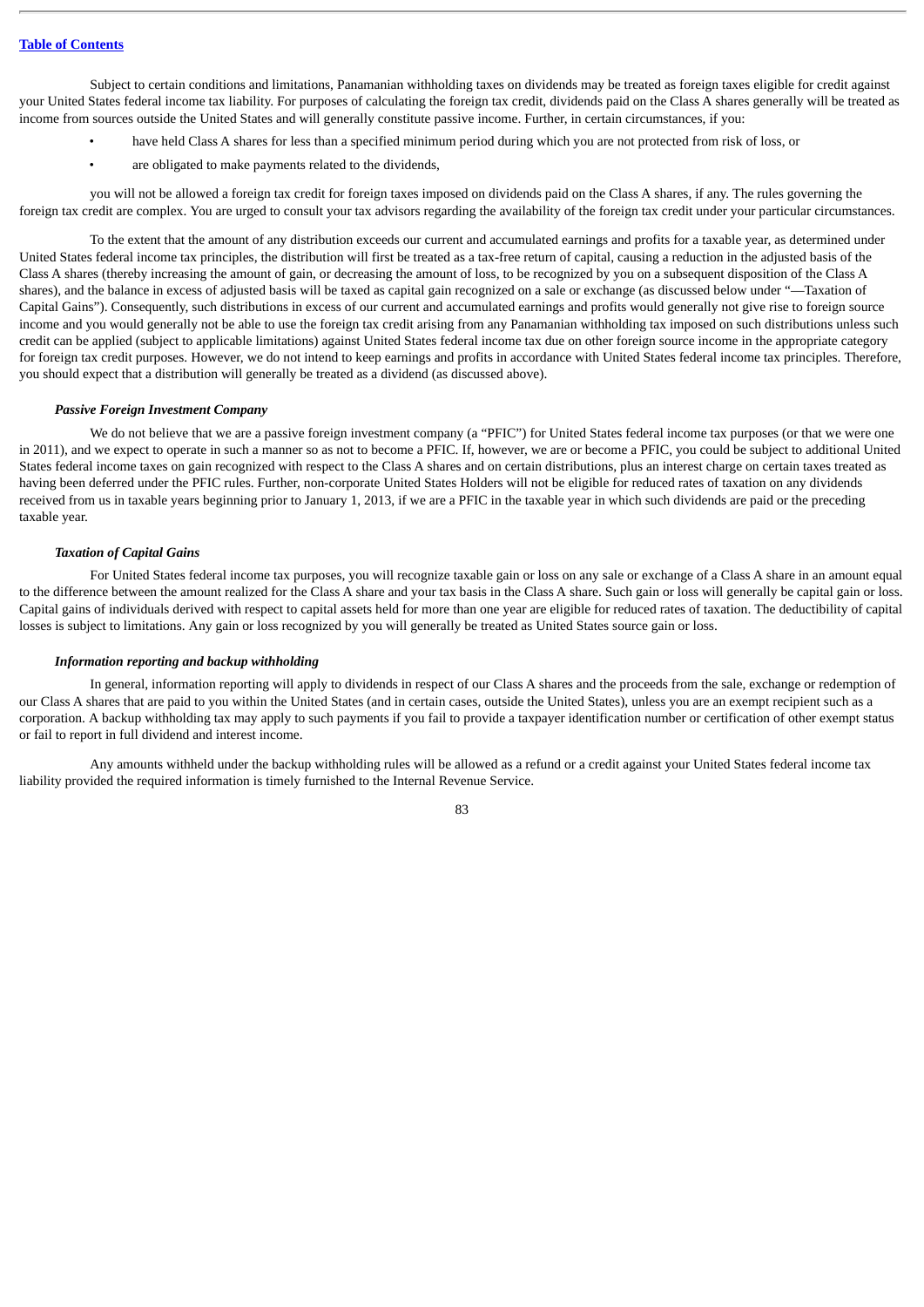## **Panamanian Taxation**

The following is a discussion of the material Panamanian tax considerations to holders of Class A shares under Panamanian tax law, and is based upon the tax laws and regulations in force and effect as of the date hereof, which may be subject to change. This discussion, to the extent it states matters of Panamanian tax law or legal conclusions and subject to the qualifications herein, represents the opinion of Galindo, Arias & Lopez, our Panamanian counsel.

### *Taxation of dividends*

Dividends paid by a corporation duly licensed to do business in Panama, whether in the form of cash, stock or other property, are subject to a 10% withholding tax on the portion attributable to Panamanian sourced income, and a 5% withholding tax on the portion attributable to foreign sourced income. Dividends paid by a holding company which correspond to dividends received from its subsidiaries for which the dividend tax was previously paid, are not subject to any further withholding tax under Panamanian law. Therefore, distributions on the Class A shares would not be subject to withholding tax to the extent that said distributions are attributable to dividends received from any of our subsidiaries for which the dividend tax was previously paid.

### *Taxation of capital gains*

As long as the Class A shares are registered with the SMV and are sold through an organized market, Panamanian taxes on capital gains will not apply either to Panamanians or other countries' nationals. We have registered the Class A shares, with both the New York Stock Exchange and the SMV.

### *Other Panamanian taxes*

There are no estate, gift or other taxes imposed by the Panamanian government that would affect a holder of the Class A shares, whether such holder were Panamanian or a national of another country.

### **F. Dividends and Paying Agents**

Not applicable.

### **G. Statement by Experts**

Not applicable.

## **H. Documents on Display**

We are subject to the informational requirements of the U.S. Securities Exchange Act of 1934, which is also known as the Exchange Act. Accordingly, we are required to file reports and other information with the Commission, including annual reports on Form 20-F and reports on Form 6-K. You may inspect and copy reports and other information to be filed with the Commission at the Public Reference Room of the Commission at 100 F Street, N.W., Washington D.C. 20549, and copies of the materials may be obtained there at prescribed rates. The public may obtain information on the operation of the Commission's Public Reference Room by calling the Commission in the United States at 1-800-SEC-0330. In addition, the Commission maintains a website at www.sec.gov, from which you can electronically access the registration statement and its materials.

As a foreign private issuer, we are not subject to the same disclosure requirements as a domestic U.S. registrant under the Exchange Act. For example, we are not required to prepare and issue quarterly reports. However, we furnish our shareholders with annual reports containing financial statements audited by our independent auditors and make available to our shareholders quarterly reports containing unaudited financial data for the first three quarters of each fiscal year. We file such quarterly reports with the SEC within two months of each quarter of our fiscal year, and we file annual reports on Form 20-F within the time period required by the SEC, which is currently six months from December 31, the end of our fiscal year.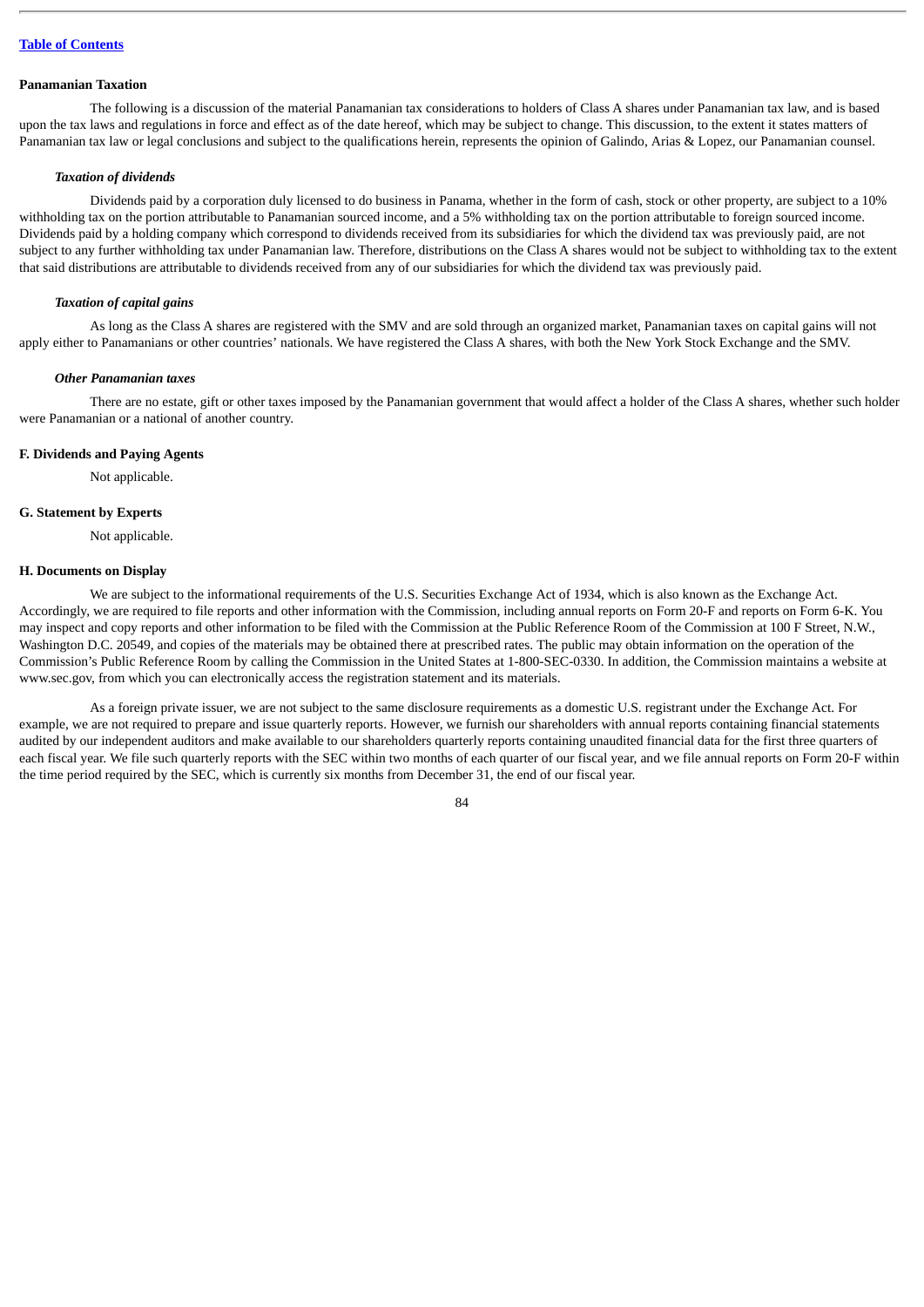### **I. Subsidiary Information**

Not applicable.

# **Item 11. Quantitative and Qualitative Disclosures about Market Risk**

The risks inherent in our business are the potential losses arising from adverse changes to the price of fuel, interest rates and the U.S. dollar exchange rate. Please also refer to note 26 of our financial statements.

*Aircraft Fuel.* Our results of operations are affected by changes in the price and availability of aircraft fuel. To manage the price risk, we use crude oil swap agreements. Market risk is estimated as a hypothetical 10% increase in the December 31, 2011 cost per gallon of fuel. Based on projected 2012 fuel consumption, such an increase would result in an increase to aircraft fuel expense of approximately \$64.7 million in 2012, not taking into account our derivative contracts. We have hedged approximately 20% and 10% of our anticipated fuel needs for 2012 and 2013, respectively. We may enter into additional hedging agreements in the future to reduce volatility of our fuel expenses.

*Interest.* Our earnings are affected by changes in interest rates due to the impact those changes have on interest expense from variable-rate debt instruments and operating leases and on interest income generated from our cash and investment balances. If interest rates average 10% more in 2012 than they did during 2011, our interest expense would increase by approximately \$0.1 million and the fair value of our debt would decrease by approximately \$1.0 million. If interest rates average 10% less in 2012 than they did in 2011, our interest income from marketable securities would decrease by approximately \$0.7 million and the fair value of our debt would increase by approximately \$1.0 million. These amounts are determined by considering the impact of the hypothetical interest rates on our variable-rate debt and marketable securities equivalent balances at December 31, 2011.

*Foreign Currencies.* The majority of our obligations are denominated in U.S. dollars. Since Panama uses the U.S. dollar as legal tender, the majority of our operating expenses are also denominated in U.S. dollars. Our foreign exchange risk is limited as approximately 40% of our revenues are in U.S. dollars. While a significant part of our revenues are in foreign currency, no single currency represented more than 12% of our operating revenues in 2011, except for the Colombian Peso which represented 16.2%. Generally, our exposure to most of these foreign currencies, with the exception of the Venezuelan Bolivar, is limited to the period of up to two weeks between the completion of a sale and the conversion to U.S. dollars. As of February 29, 2012 we had a cash balance of \$86.1 million in Venezuela. The Colombian Peso is the functional currency of Copa Colombia, and therefore any revenue exposure is mitigated by the operating expenses, which we also denominate in Colombian Peso.

# **2011 Revenues and Expenses Breakdown by Currency**

|                           | Revenue | <b>Expense</b> |
|---------------------------|---------|----------------|
| Argentinean Peso          | 7.6%    | 2.4%           |
| Brazilian Real            | 11.4%   | 6.3%           |
| Chilean Peso              | 3.6%    | 1.5%           |
| Colombian Peso            | 16.2%   | 10.1%          |
| Costa Rican Colon         | 1.8%    | $0.9\%$        |
| Mexican Peso              | 3.2%    | 2.0%           |
| U.S. Dollar               | 40.3%   | 68.3%          |
| Venezuelan Bolivar Fuerte | 7.7%    | 3.4%           |
| Other(1)                  | 8.1%    | $5.0\%$        |

(1) Dominican Peso, European Euro, Guatemalan Quetzal, Jamaican Dollar, Honduran Lempira, Haitian Gourde, Uruguayan Peso, Bolivian Boliviano, Trinidad and Tobago Dollar

# **Item 12. Description of Securities Other than Equity Securities**

Not applicable.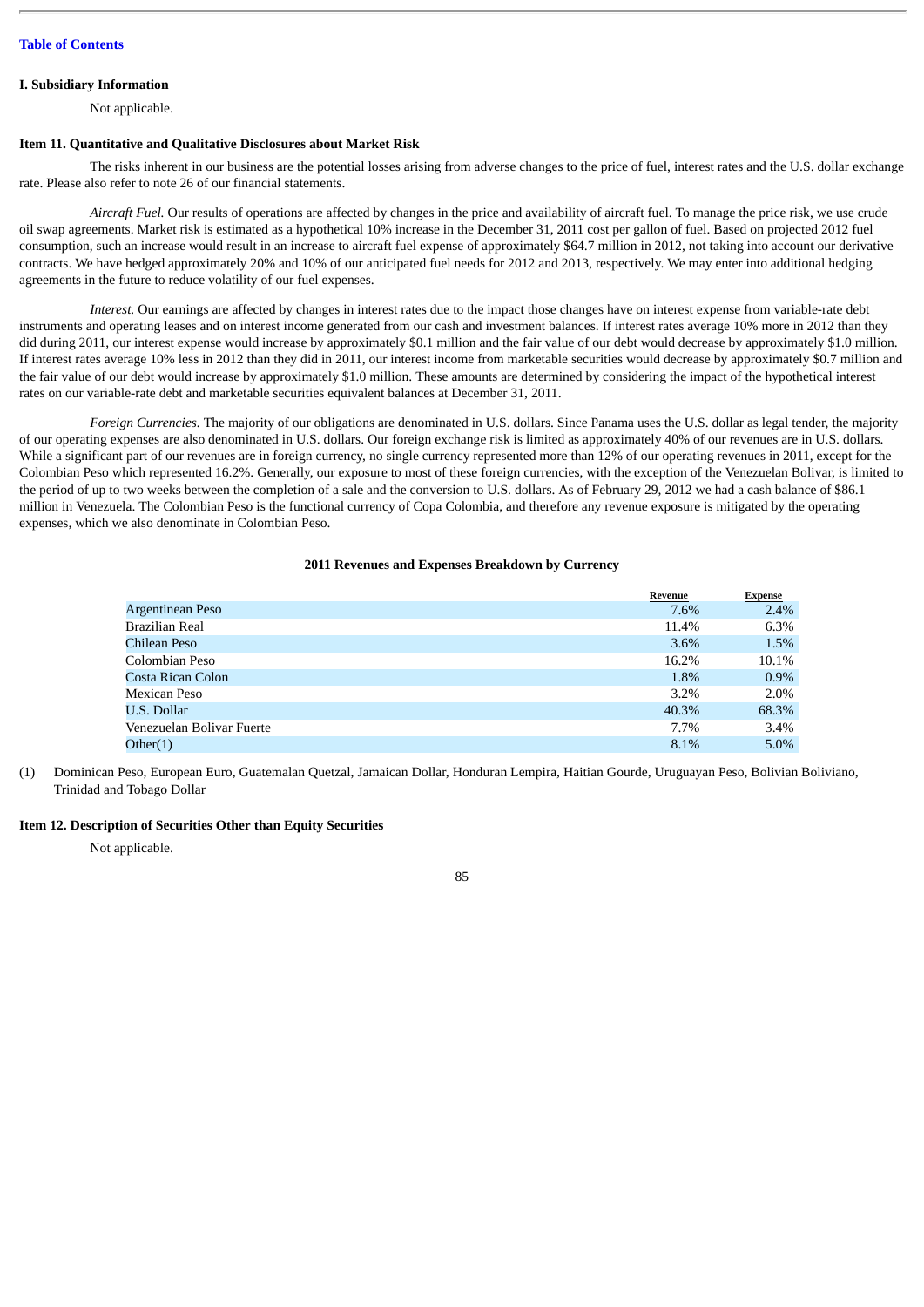### **Part II**

## **Item 13. Defaults, Dividend Arrearages and Delinquencies**

None

# **Item 14. Material Modifications to the Rights of Security Holders and Use of Proceeds**

None

### **Item 15. Controls and Procedures**

# *Disclosure controls and procedures*

Disclosure controls and procedures are designed to ensure that information required to be disclosed by the Company in reports filed or submitted under the Securities Exchange Act of 1934 is recorded, processed, summarized and reported within the time periods specified in the SEC's rules and forms. We carried out an evaluation under the supervision of our management, including our chief executive officer and chief financial officer, of the effectiveness of the design and operation of our disclosure controls and procedures as of December 31, 2011. There are inherent limitations to the effectiveness of any system of disclosure controls and procedures, including the possibility of human error and the circumvention or overriding of the controls and procedures. Accordingly, even effective disclosure controls and procedures can only provide reasonable assurance of achieving their control objectives. Based upon our evaluation, our chief executive officer and chief financial officer concluded that our disclosure controls and procedures were effective to provide reasonable assurance that information required to be disclosed by us in the reports that we file or submit under the Exchange Act is recorded, processed, summarized and reported, within the time periods specified in the applicable rules and forms, and that it is accumulated and communicated to our management, including our chief executive officer and chief financial officer, as appropriate to allow timely decisions regarding required disclosure.

# *Management's Annual Report on Internal Control over Financial Reporting*

Management of the Company is responsible for establishing and maintaining effective internal control over financial reporting as defined in Rules 13a-15(f) under the Securities Exchange Act of 1934. The Company's internal control over financial reporting is designed to provide reasonable assurance to the Company's management and Board of Directors regarding the preparation and fair presentation of published financial statements.

Because of its inherent limitations, internal control over financial reporting may not prevent or detect misstatements. Therefore, even those systems determined to be effective can provide only reasonable assurance with respect to financial statement preparation and presentation.

Management assessed the effectiveness of the Company's internal control over financial reporting as of December 31, 2011. In making this assessment, management used the criteria set forth by the Committee of Sponsoring Organizations of the Treadway Commission (COSO) in Internal Control— Integrated Framework. Based on this assessment, management believes that, as of December 31, 2011, the Company's internal control over financial reporting is effective based on those criteria.

The effectiveness of our internal controls over financial reporting as of December 31, 2011 has been audited by Ernst & Young, the independent registered public accounting firm who also audited the Company's consolidated financial statements. Ernst & Young's attestation report on the effectiveness of the Company's internal controls over financial reporting is included herein.

### *Changes in internal control over financial reporting*

During 2011, Management identified an adjustment and concluded that the Company's previously issued financial statements for the year ended December 31, 2010 should be restated. The effects of the restatement are discussed in Note 3, Prior Period Correction, of the Notes to the Consolidated Financial Statements included in this Annual Report.

As a result of this error, Management evaluated the Company's consolidation procedures and enhanced control's over the financial statements consolidation process. Based on these enhancements, Management has concluded the related internal controls are effective as of December 31, 2011.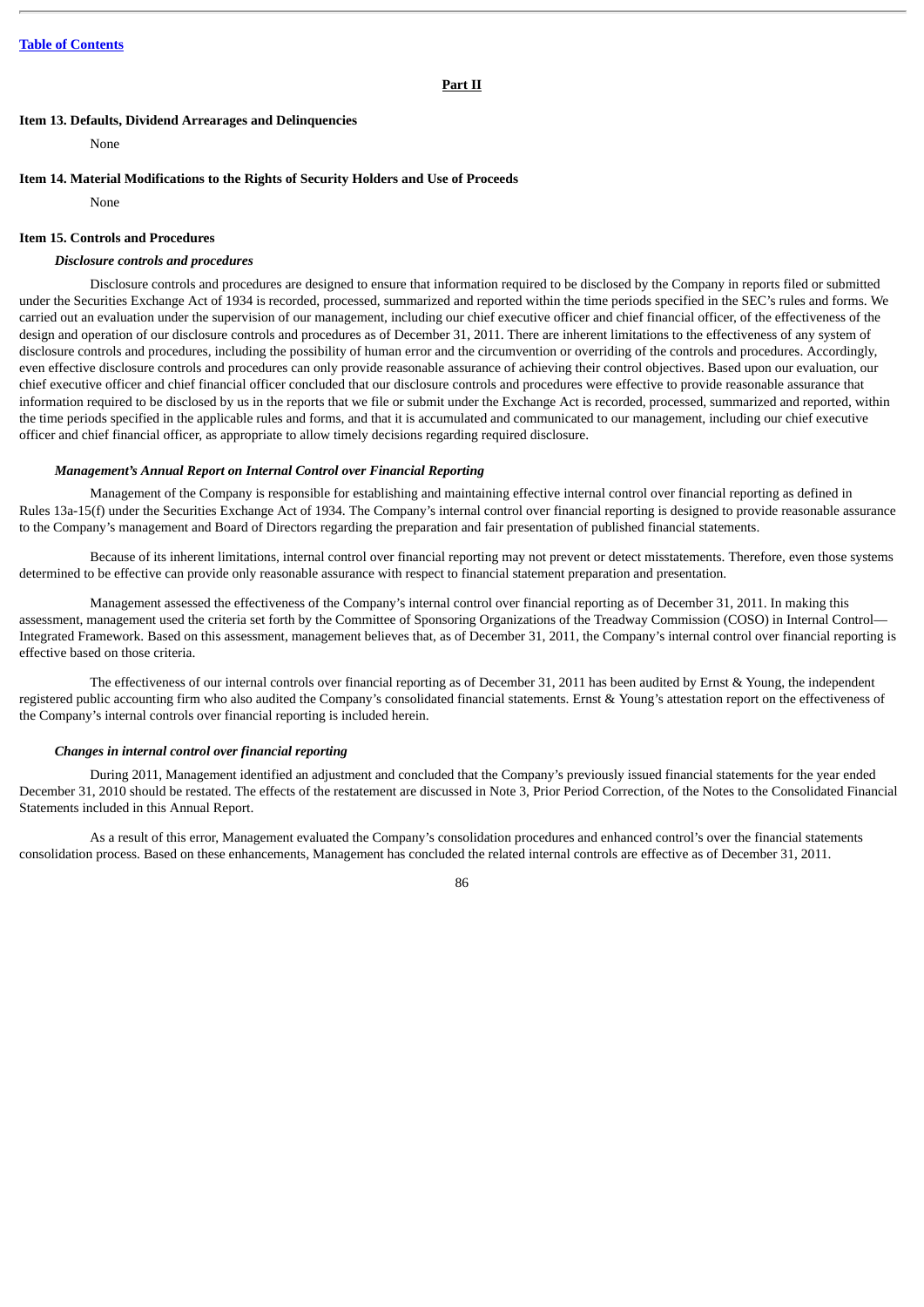# **REPORT OF INDEPENDENT REGISTERED PUBLIC ACCOUNTING FIRM ON INTERNAL CONTROL OVER FINANCIAL REPORTING**

# **The Board of Directors and Shareholders COPA HOLDINGS, S.A.**

We have audited Copa Holdings, S.A. (the "Company") and its subsidiaries' internal control over financial reporting as of December 31, 2011, based on criteria established in Internal Control—Integrated Framework issued by the Committee of Sponsoring Organizations of the Treadway Commission (the COSO criteria). Copa Holdings, S.A. and its subsidiaries' management is responsible for maintaining effective internal control over financial reporting, and for its assessment of the effectiveness of internal control over financial reporting included in the accompanying Management's report. Our responsibility is to express an opinion on the company's internal control over financial reporting based on our audit.

We conducted our audit in accordance with the standards of the Public Company Accounting Oversight Board (United States). Those standards require that we plan and perform the audit to obtain reasonable assurance about whether effective internal control over financial reporting was maintained in all material respects. Our audit included obtaining an understanding of internal control over financial reporting, assessing the risk that a material weakness exists, testing and evaluating the design and operating effectiveness of internal control based on the assessed risk, and performing such other procedures as we considered necessary in the circumstances. We believe that our audit provide a reasonable basis for our opinion.

A company's internal control over financial reporting is a process designed to provide reasonable assurance regarding the reliability of financial reporting and the preparation of financial statements for external purposes in accordance with generally accepted accounting principles. A company's internal control over financial reporting includes those policies and procedures that (1) pertain to the maintenance of records that, in reasonable detail, accurately and fairly reflect the transactions and dispositions of the assets of the company; (2) provide reasonable assurance that transactions are recorded as necessary to permit preparation of financial statements in accordance with generally accepted accounting principles, and that receipts and expenditures of the company are being made only in accordance with authorizations of management and directors of the company; and (3) provide reasonable assurance regarding prevention or timely detection of unauthorized acquisition, use or disposition of the company's assets that could have a material effect on the financial statements.

Because of its inherent limitations, internal control over financial reporting may not prevent or detect misstatements. Also, projections of any evaluation of effectiveness to future periods are subject to the risk that controls may become inadequate because of changes in conditions, or that the degree of compliance with the policies or procedures may deteriorate.

In our opinion, Copa Holdings, S.A. and its subsidiaries maintained, in all material respects, effective internal control over financial reporting as of December 31, 2011, based on the COSO criteria.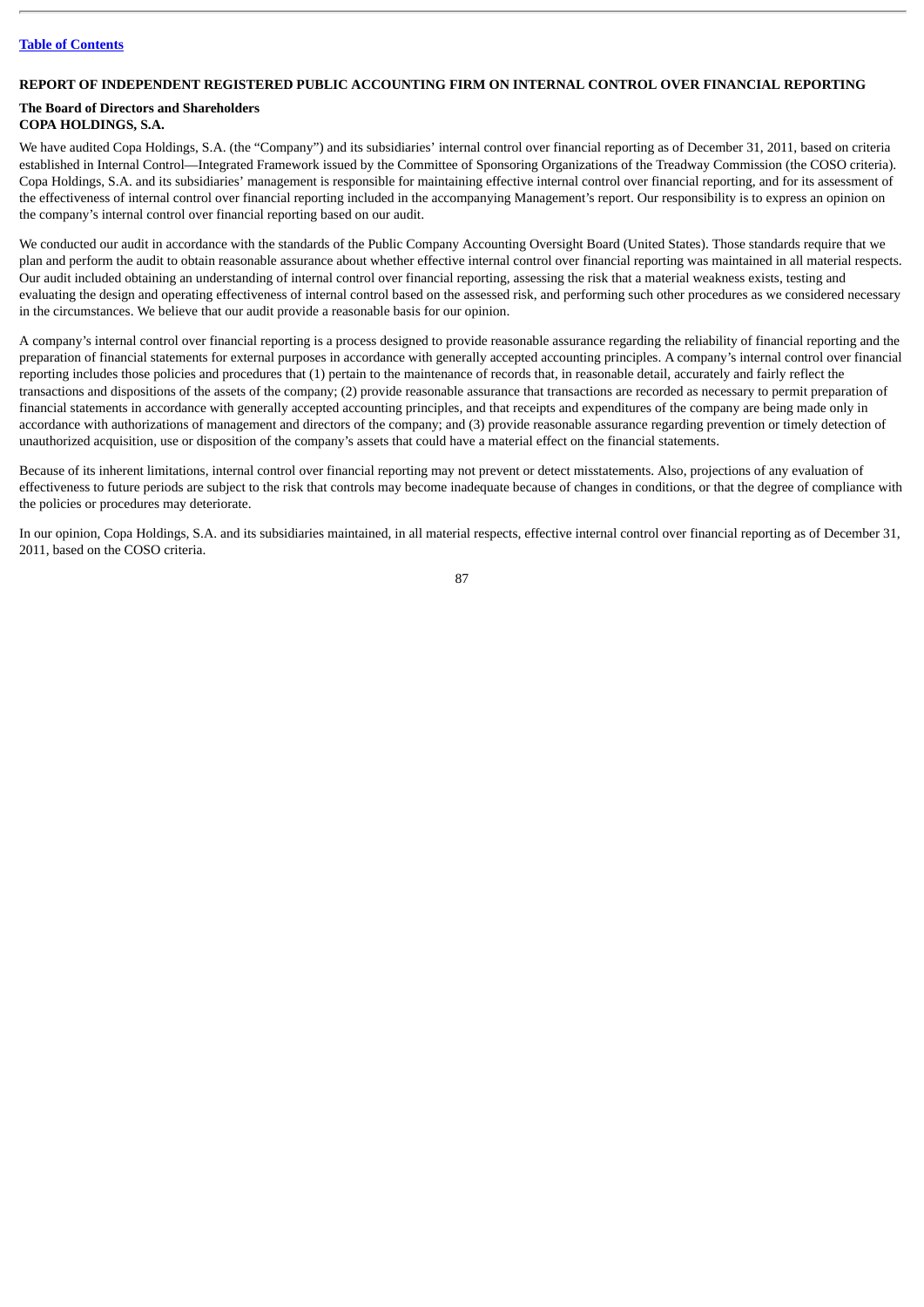We also have audited, in accordance with the standards of the Public Company Accounting Oversight Board (United States), the consolidated statements of financial position of Copa Holdings, S.A. and its subsidiaries as of December 31, 2011 and 2010 and the related consolidated statements of income, comprehensive income, changes in equity and cash flows for each of the three years in the period ended December 31, 2011 and our report dated April 13, 2012 expressed an unqualified opinion thereon.

/s/ Ernst & Young

April 13, 2012 Panama City, Republic of Panama

# **Item 16. Reserved**

# **Item 16A. Audit Committee Financial Expert**

Our Board of Directors has determined that Mr. José Castañeda and Roberto Artavia qualify as an "audit committee financial experts" as defined by current SEC rules and meet the independence requirements of the SEC and the NYSE listing standards. For a discussion of the role of our audit committee, see "Item 6C. Board Practices—Audit Committee."

# **Item 16B. Code of Ethics**

Our Board of Directors has adopted a Code of Business Conduct and Ethics applicable to our directors, officers, employees and consultants. The Code of Business Conduct and Ethics can be found at www.copaair.com under the heading "Investor Relations—Corporate Governance." Information found at this website is not incorporated by reference into this document.

### **Item 16C. Principal Accountant Fees and Services**

The following table sets forth by category of service the total fees for services performed by our independent auditors Ernst & Young during the fiscal years ended December 31, 2011, 2010, and 2009:

|                           | 2011              | 2010      | 2009          |
|---------------------------|-------------------|-----------|---------------|
| Audit Fees                | \$668,000         | \$662,000 | 715,000<br>\$ |
| <b>Audit-Related Fees</b> |                   |           |               |
| <b>Tax Fees</b>           | 2,850<br>\$       |           |               |
| All Other Fees            | $\hspace{0.05cm}$ | \$205,000 | \$538,991     |
| Total                     | \$670,850         | \$867,000 | \$1,253,991   |

### **Audit Fees**

Audit fees for 2011, 2010, and 2009 included the audit of our annual financial statements and internal controls, the review of our quarterly reports.

### **Audit-Related Fees**

There were no audit-related fees for 2011, 2010, and 2009.

## **Tax Fees**

For 2011, there were \$2,850 related to tax fees. There were no tax fees for 2010 and 2009.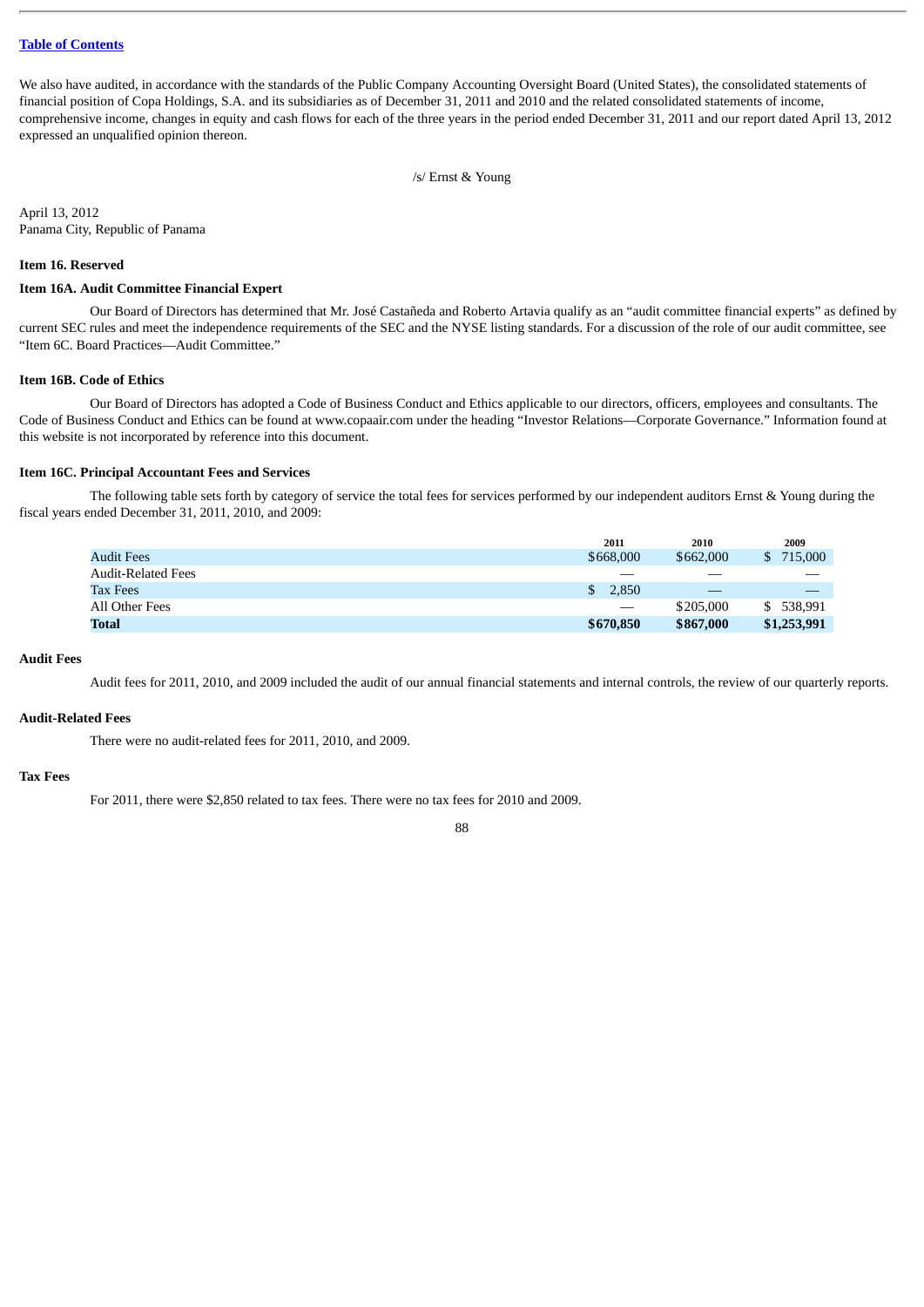# **All Other Fees**

Other fees for 2011, 2010, and 2009 included amounts paid for permitted consulting services performed by Ernst & Young and pre-approved by our audit committee.

### **Pre-Approval Policies and Procedures**

Our audit committee approves all audit, audit-related services, tax services and other services provided by Ernst & Young. Any services provided by Ernst & Young that are not specifically included within the scope of the audit must be pre-approved by the audit committee in advance of any engagement. Pursuant to Rule 2-01 of Regulation S-X, audit committees are permitted to approve certain fees for audit-related services, tax services and other services pursuant to a *de minimis* exception prior to the completion of an audit engagement. In 2011, none of the fees paid to Ernst & Young were approved pursuant to the *de minimis* exception.

#### **Item 16D. Exemptions from the Listing Standards for Audit Committees**

None

#### **Item 16E. Purchase of Equity Securities by the Issuer and Affiliated Purchasers**

None

#### **Item 16F. Changes in Registrant's Certifying Accountant**

None

### **Item 16G. Corporate Governance**

Companies that are registered in Panama are required to disclose whether or not they comply with certain corporate governance guidelines and principles that are recommended by the Superintendence of the Securities Market (*Superintendencia del Mercado de Valores*, or SMV). Statements below referring to Panamanian governance standards reflect these voluntary guidelines set by the SMV rather than legal requirements or standard national practices. Our Class A shares are registered with the SMV, and we comply with the SMV's disclosure requirements.

*Director Independence. Majority of board of directors must be independent. §303A.01*

### **NYSE Standards Our Corporate Governance Practice**

Panamanian corporate governance standards recommend that one in every five directors should be an independent director. The criteria for determining independence under the Panamanian corporate governance standards differs from the NYSE rules. In Panama, a director would be considered independent as long as the director does not directly or indirectly own 5% or more of the issued and outstanding voting shares of the company, is not involved in the daily management of the company and is not a spouse or related to the second degree by blood or marriage to the persons named above.

Our Articles of Incorporation require us to have three independent directors as defined under the NYSE rules.

There are no mandatory requirements under Panamanian law that a company should hold, and we currently do not hold, such executive sessions.

*Executive Sessions. Non-management directors must meet regularly in executive sessions without management. Independent directors should meet alone in an executive session at least once a year. §303A.03*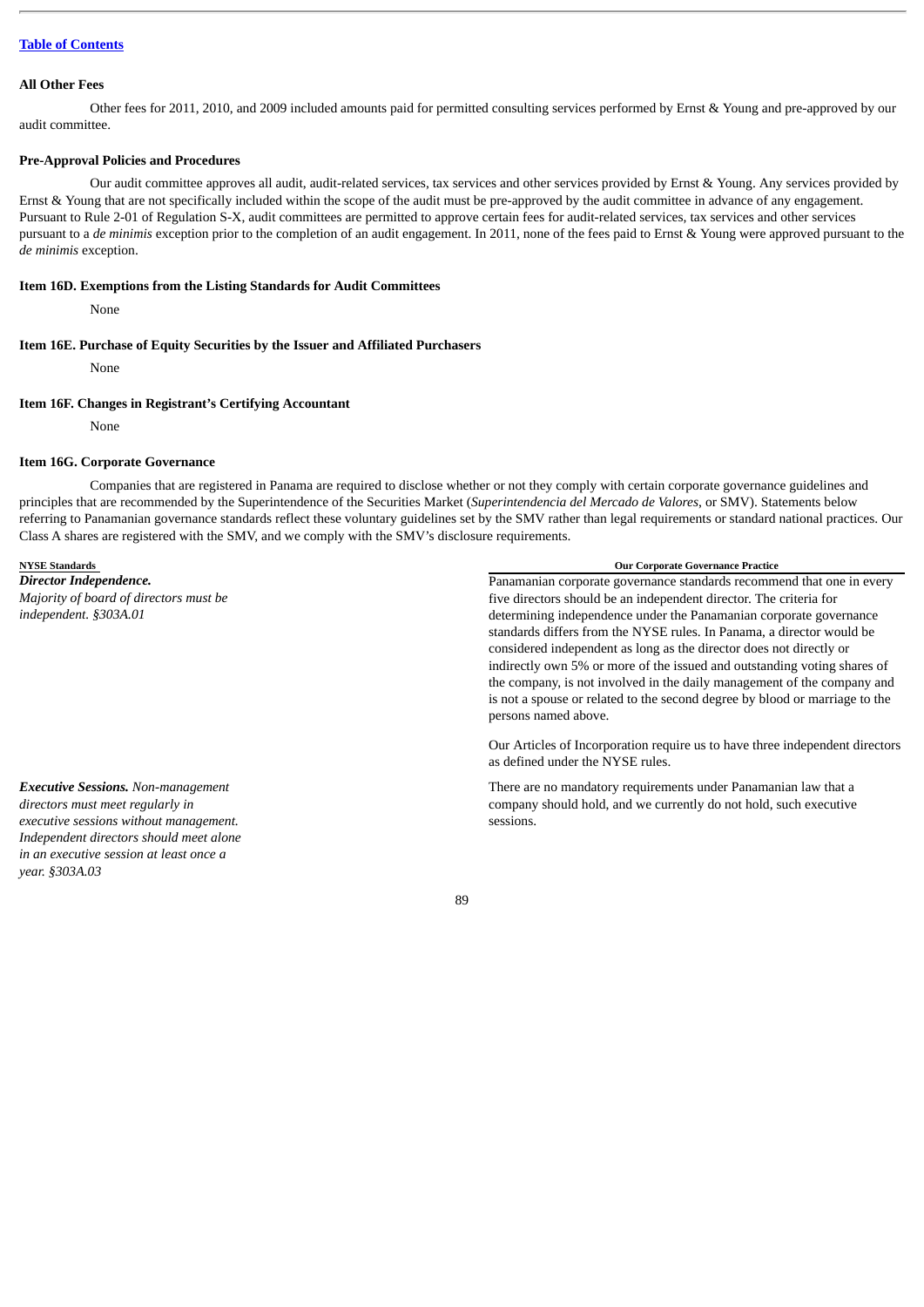### *Nominating/corporate governance*

*committee. Nominating/corporate governance committee of independent directors is required. The committee must have a charter specifying the purpose, duties and evaluation procedures of the committee. §303A.04*

#### *Compensation committee. Compensation*

*committee of independent directors is required, which must approve or make a recommendation to the board regarding executive officer compensation. The committee must have a charter specifying the purpose, duties and evaluation procedures of the committee. §303A.05*

*Equity compensation plans. Equity compensation plans require shareholder approval, subject to limited exemptions.*

*Code of Ethics. Corporate governance guidelines and a code of business conduct and ethics is required, with disclosure of any waiver for directors or executive officers. §303A.10*

### **NYSE Standards Our Corporate Governance Practice**

Panamanian corporate governance standards recommend that registered companies have a nominating committee composed of three members of the board of directors, at least one of which should be an independent director, plus the chief executive officer and the chief financial officer. In Panama, the majority of public corporations do not have a nominating or corporate governance committee. Our Articles of Incorporation require that we maintain a Nominating and Corporate Governance Committee with at least one independent director until the first shareholders' meeting to elect directors after such time as the Class A shares are entitled to full voting rights.

Panamanian corporate governance standards recommend that the compensation of executives and directors be overseen by the nominating committee but do not otherwise address the need for a compensation committee.

While we maintain a compensation committee that operates under a charter as described by the NYSE governance standards, currently only one of the members of that committee is independent.

Under Panamanian law, shareholder approval is not required for equity compensation plans.

Panamanian corporate governance standards do not require the adoption of specific guidelines as contemplated by the NYSE standards, although they do require that companies disclose differences between their practices and a list of specified practices recommended by the SMV.

We have not adopted a set of corporate governance guidelines as contemplated by the NYSE, although we will be required to comply with the disclosure requirement of the SMV.

Panamanian corporate governance standards recommend that registered companies adopt a code of ethics covering such topics as its ethical and moral principles, how to address conflicts of interest, the appropriate use of resources, obligations to inform of acts of corruption and mechanism to enforce the compliance with established rules of conduct.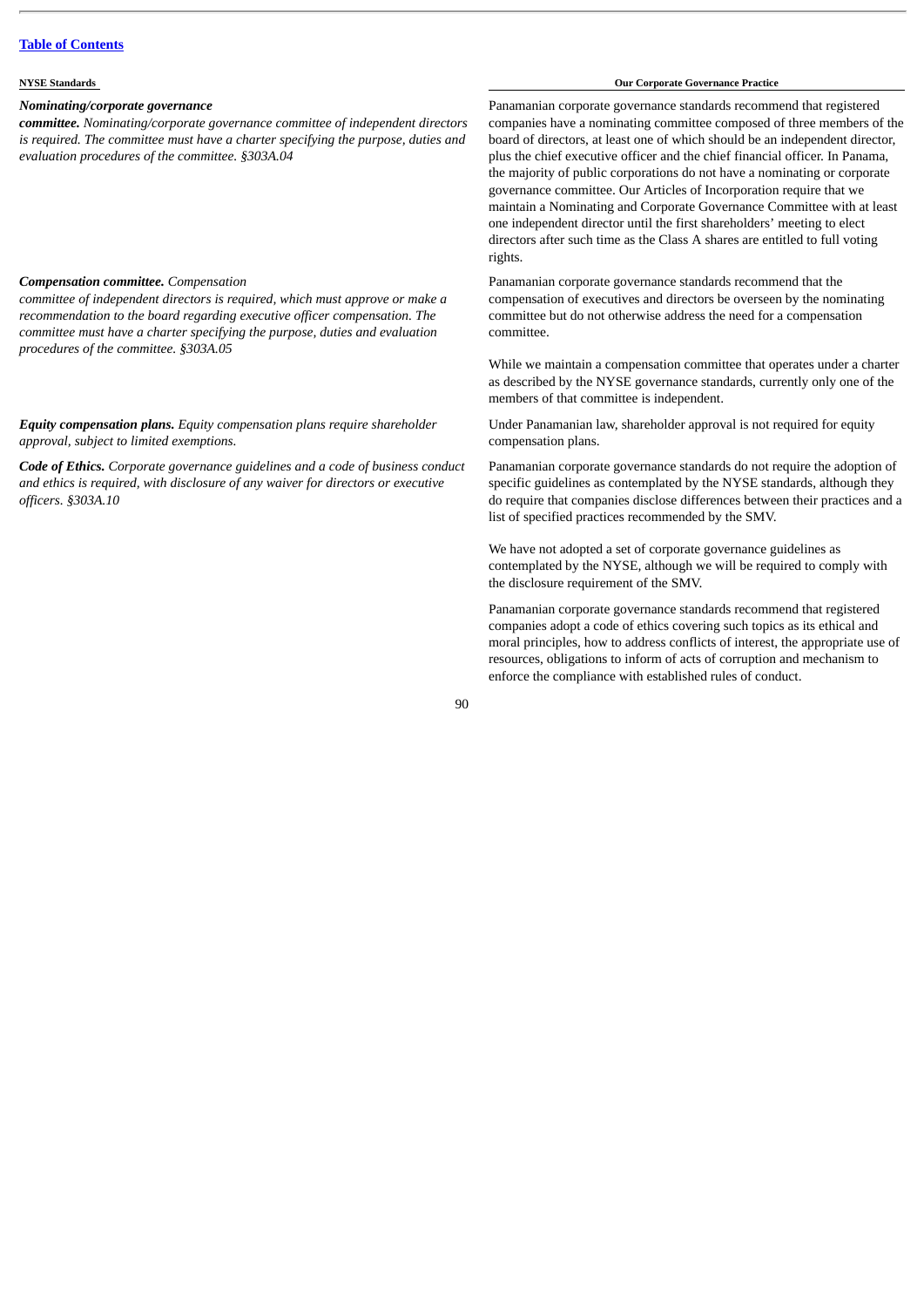## **PART III**

# **Item 17. Financial Statements**

See "Item 18. Financial Statements"

# **Item 18. Financial Statements**

See our consolidated financial statements beginning on page F-1.

#### **Item 19. Exhibits**

- 3.1(2) English translation of the Articles of Incorporation (Pacto Social) of the Registrant
- 10.1(2)† Aircraft Lease Agreement, dated as of October 1, 1998, between First Security Bank and Compañía Panameña de Aviación, S.A., in respect of Boeing Model 737-71Q Aircraft, Serial No. 29047
- 10.1(5) Supplemental Agreement dated as of May 13, 2008 by and among Copa Holdings, S.A. Corporation de Inversiones Aereas, S.A. and Continental Airlines, Inc.
- 10.2(2)† Letter Agreement dated as of November 6, 1998 amending Aircraft Lease Agreement, dated October 1, 1998, between First Security Bank and Compañía Panameña de Aviación, S.A., in respect of One Boeing Model 737-71Q Aircraft, Manufacturer's Serial No. 29047
- 10.3(2)† Aircraft Lease Amendment Agreement dated as of May 21, 2003 to Aircraft Lease Agreement, dated October 1, 1998, between First Security Bank and Compañía Panameña de Aviación, S.A., in respect of Boeing Model 737-71Q Aircraft, Serial No. 29047
- 10.4(2)† Aircraft Lease Agreement, dated as of October 1, 1998, between First Security Bank and Compañía Panameña de Aviación, S.A., in respect of Boeing Model 737-71Q Aircraft, Serial No. 29048
- 10.5(2)† Letter Agreement dated as of November 6, 1998 amending Aircraft Lease Agreement, dated as of October 1, 1998, between First Security Bank and Compañía Panameña de Aviación, S.A., in respect of Boeing Model 737-71Q Aircraft, Serial No. 29048
- 10.6(2)† Aircraft Lease Amendment Agreement dated as of May 21, 2003 to Aircraft Lease Agreement, dated October 1, 1998, between First Security Bank and Compañía Panameña de Aviación, S.A., in respect of Boeing Model 737-71Q Aircraft, Serial No. 29048
- 10.7(2)† Aircraft Lease Agreement, dated as of November 18, 1998, between Aviation Financial Services Inc. and Compañía Panameña de Aviación, S.A., Boeing Model 737-700 Aircraft, Serial No. 28607
- 10.8(2)† Letter Agreement No. 1 dated as of November 18, 1998 to Aircraft Lease Agreement, dated November 18, 1998, between Aviation Financial Services Inc. and Compañía Panameña de Aviación, S.A., Boeing Model 737-700 Aircraft, Serial No. 28607
- 10.9(2)† Letter Agreement No. 2 dated as of March 8, 1999 to Aircraft Lease Agreement, dated November 18, 1998, between Aviation Financial Services Inc. and Compañía Panameña de Aviación, S.A., Boeing Model 737-700 Aircraft, Serial No. 28607
- 10.10(2)† Lease Extension and Amendment Agreement dated as of April 30, 2003, to Aircraft Lease Agreement, dated November 18, 1998, between Aviation Financial Services Inc. and Compañía Panameña de Aviación, S.A., Boeing Model 737-700 Aircraft, Serial No. 28607
- 10.11(2)† Aircraft Lease Agreement, dated as of November 18, 1998, between Aviation Financial Services Inc. and Compañía Panameña de Aviación, S.A., Boeing Model 737-700 Aircraft, Serial No. 30049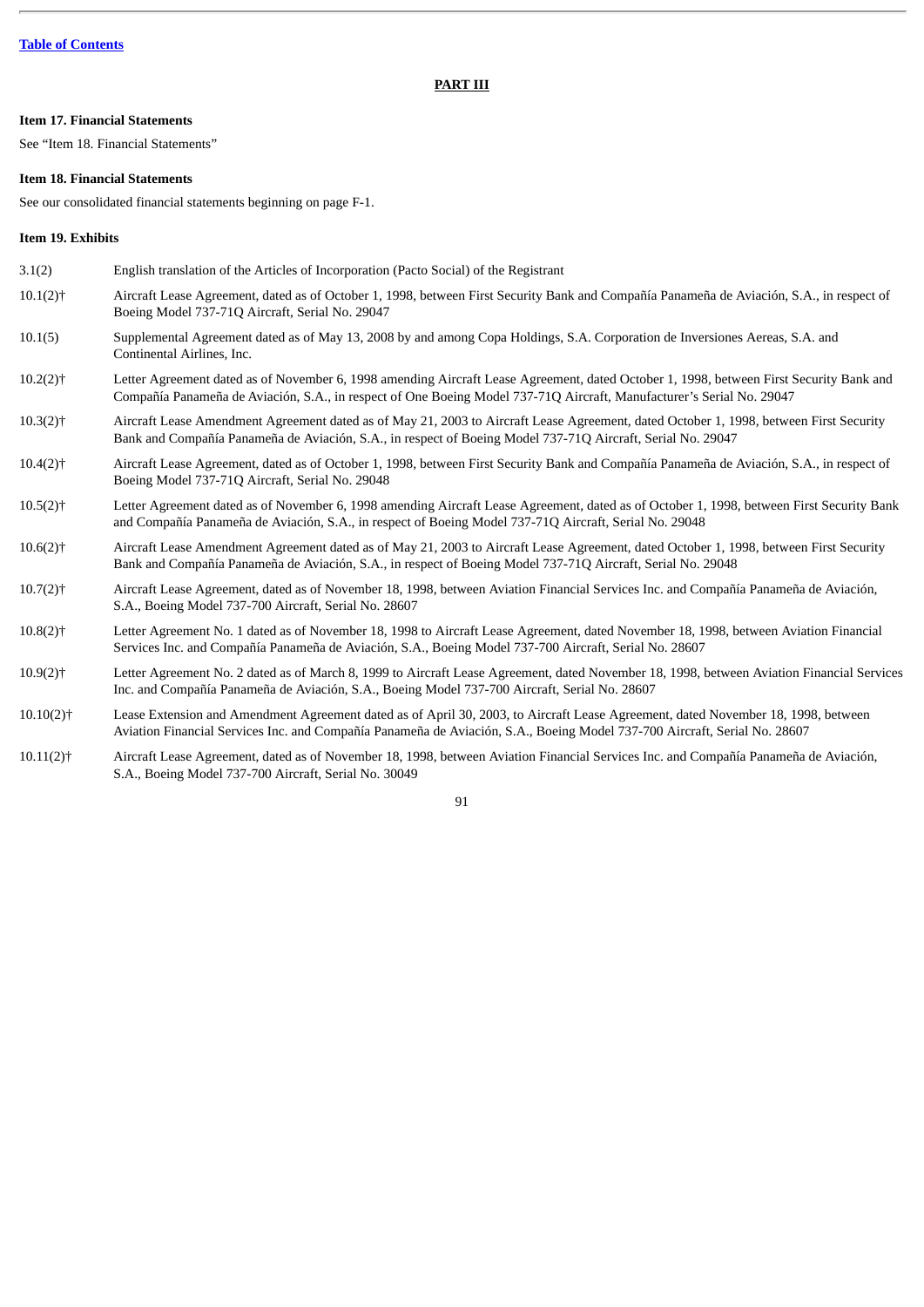| $10.12(2)$ <sup>+</sup> | Letter Agreement No. 1 dated as of November 18, 1998 to Aircraft Lease Agreement, dated November 18, 1998, between Aviation Financial<br>Services Inc. and Compañía Panameña de Aviación, S.A., Boeing Model 737-700 Aircraft, Serial No. 30049                |
|-------------------------|----------------------------------------------------------------------------------------------------------------------------------------------------------------------------------------------------------------------------------------------------------------|
| $10.13(2)$ <sup>†</sup> | Letter Agreement No. 2 dated as of March 8, 1999 to Aircraft Lease Agreement, dated November 18, 1998, between Aviation Financial Services<br>Inc. and Compañía Panameña de Aviación, S.A., Boeing Model 737-700 Aircraft, Serial No. 30049                    |
| $10.14(2)$ <sup>†</sup> | Lease Extension and Amendment Agreement dated as of April 30, 2003, to Aircraft Lease Agreement, dated November 18, 1998, between<br>Aviation Financial Services Inc. and Compañía Panameña de Aviación, S.A., Boeing Model 737-700 Aircraft, Serial No. 30049 |
| $10.15(2)$ <sup>†</sup> | Aircraft Lease Agreement, dated as of November 30, 2003, between International Lease Finance Corporation and Compañía Panameña de<br>Aviación, S.A., New B737-700 or 800, Serial No. 30676                                                                     |
| $10.16(2)$ <sup>†</sup> | Aircraft Lease Agreement, dated as of March 4, 2004, between International Lease Finance Corporation and Compañía Panameña de Aviación,<br>S.A., New B737-700 or 800, Serial No. 32800                                                                         |
| $10.17(2)$ <sup>†</sup> | Aircraft Lease Agreement dated as of December 23, 2004, between Wells Fargo Bank Northwest, N.A. and Compañía Panameña de Aviación,<br>S.A., in respect of Boeing B737-800 Aircraft, Serial No. 29670                                                          |
| $10.18(2)$ <sup>†</sup> | Embraer 190LR Purchase Agreement DCT-006/2003 dated as of May 2003 between Embraer—Empresa Brasileira de Aeronáutica S.A. and<br>Regional Aircraft Holdings Ltd.                                                                                               |
| $10.19(2)$ <sup>†</sup> | Letter Agreement DCT-007/2003 between Embraer—Empresa Brasileira de Aeronáutica S.A. and Regional Aircraft Holdings Ltd., relating to<br>Purchase Agreement DCT-006/2003                                                                                       |
| $10.20(2)$ <sup>†</sup> | Letter Agreement DCT-008/2003 between Embraer—Empresa Brasileira de Aeronáutica S.A. and Regional Aircraft Holdings Ltd., relating to<br>Purchase Agreement DCT-006/2003                                                                                       |
| 10.21(2)                | Aircraft General Terms Agreement, dated November 25, 1998, between The Boeing Company and Copa Holdings, S.A.                                                                                                                                                  |
| $10.22(2)$ <sup>+</sup> | Purchase Agreement Number 2191, dated November 25, 1998, between The Boeing Company and Copa Holdings, S.A., Inc. relating to Boeing<br>Model 737-7V3 & 737-8V3 Aircraft                                                                                       |
| $10.23(2)$ <sup>+</sup> | Supplemental Agreement No. 1 dated as of June 29, 2001 to Purchase Agreement Number 2191 between The Boeing Company and Copa<br>Holdings, S.A.                                                                                                                 |
| $10.24(2)$ <sup>†</sup> | Supplemental Agreement No. 2 dated as of December 21, 2001 to Purchase Agreement Number 2191 between The Boeing Company and Copa<br>Holdings, S.A.                                                                                                             |
| $10.25(2)$ <sup>†</sup> | Supplemental Agreement No. 3 dated as of June 14, 2002 to Purchase Agreement Number 2191 between The Boeing Company and Copa<br>Holdings, S.A.                                                                                                                 |
| $10.26(2)$ <sup>†</sup> | Supplemental Agreement No. 4 dated as of December 20, 2002 to Purchase Agreement Number 2191 between The Boeing Company and Copa<br>Holdings, S.A.                                                                                                             |
| $10.27(2)$ <sup>†</sup> | Supplemental Agreement No. 5 dated as of October 31, 2003 to Purchase Agreement Number 2191 between The Boeing Company and Copa<br>Holdings, S.A.                                                                                                              |
| $10.28(2)$ <sup>+</sup> | Supplemental Agreement No. 6 dated as of September 9, 2004 to Purchase Agreement Number 2191 between The Boeing Company and Copa<br>Holdings, S.A.                                                                                                             |
| $10.29(2)$ <sup>+</sup> | Supplemental Agreement No. 7 dated as of December 9, 2004 to Purchase Agreement Number 2191 between The Boeing Company and Copa<br>Holdings, S.A.                                                                                                              |

10.30(2)† Supplemental Agreement No. 8 dated as of April 15, 2005 to Purchase Agreement Number 2191 between The Boeing Company and Copa Holdings, S.A.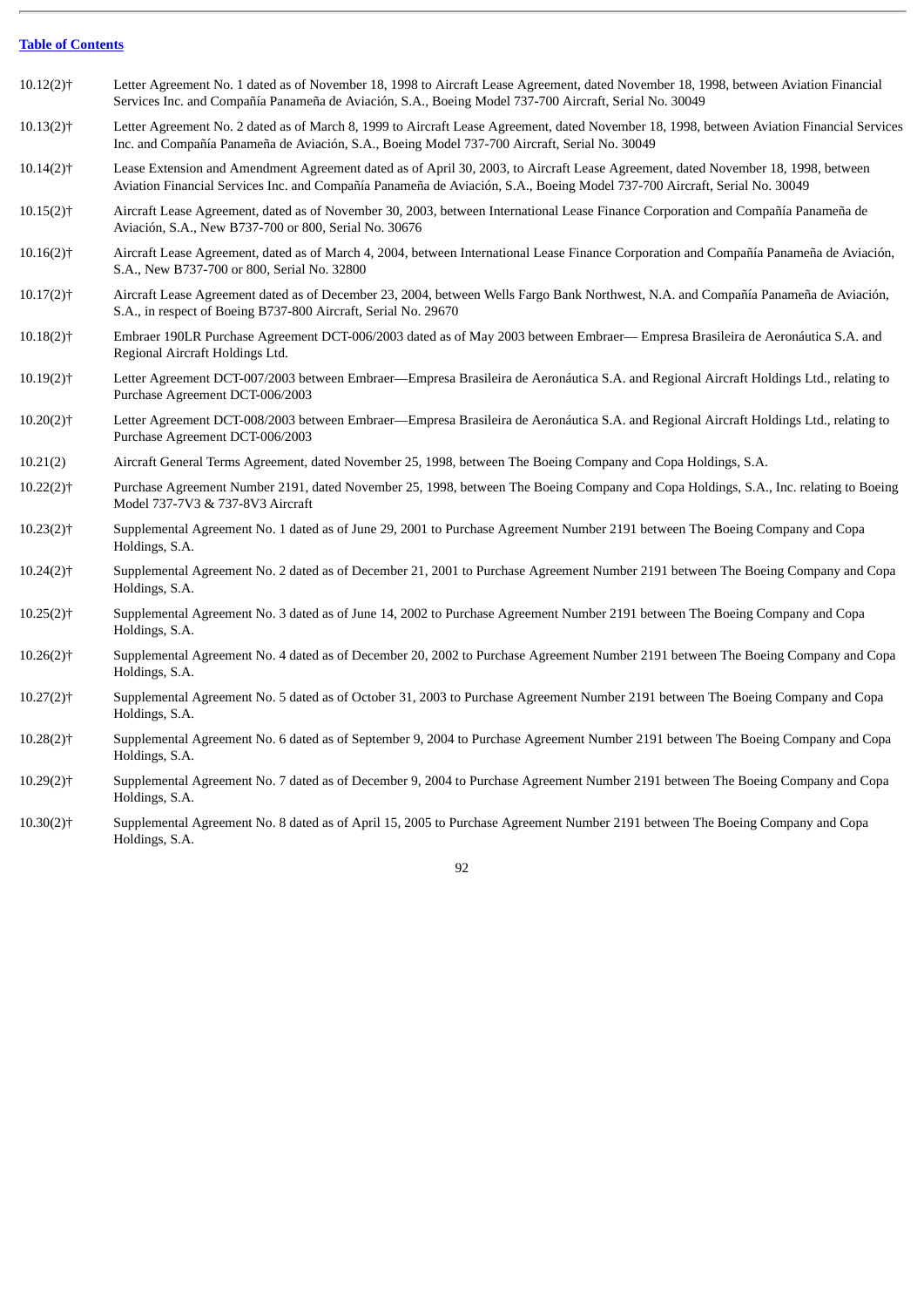| $10.31(2)$ <sup>†</sup> | Maintenance Cost per Hour Engine Service Agreement, dated March 5, 2003, between G.E. Engine Services, Inc. and Copa Holdings, S.A.                                                            |
|-------------------------|------------------------------------------------------------------------------------------------------------------------------------------------------------------------------------------------|
| $10.32(2)$ <sup>+</sup> | English translation of Aviation Fuel Supply Agreement, dated July 18, 2005, between Petróleos Delta, S.A. and Compañía Panameña de<br>Aviación, S.A.                                           |
| $10.33(2)$ <sup>+</sup> | Form of Amended and Restated Alliance Agreement between Continental Airlines, Inc. and Compañía Panameña de Aviación, S.A.                                                                     |
| 10.34(2)                | Form of Amended and Restated Services Agreement between Continental Airlines, Inc. and Compañía Panameña de Aviación, S.A.                                                                     |
| 10.35(1)                | Form of Second Amended and Restated Shareholders' Agreement among Copa Holdings, S.A., Corporación de Inversiones Aéreas, S.A. and<br>Continental Airlines, Inc.                               |
| 10.36(2)                | Form of Guaranteed Loan Agreement                                                                                                                                                              |
| 10.37(1)                | Form of Amended and Restated Registration Rights Agreement among Copa Holdings, S.A., Corporación de Inversiones Aéreas, S.A. and<br>Continental Airlines, Inc.                                |
| 10.38(2)                | Form of Copa Holdings, S.A. 2005 Stock Incentive Plan                                                                                                                                          |
| 10.39(2)                | Form of Copa Holdings, S.A. Restricted Stock Award Agreement                                                                                                                                   |
| 10.40(2)                | Form of Indemnification Agreement with the Registrant's directors                                                                                                                              |
| 10.41(2)                | Form of Amended and Restated Trademark License Agreement between Continental Airlines, Inc. and Compañía Panameña de Aviación, S.A.                                                            |
| $10.42(1)$ <sup>+</sup> | Embraer 190 Purchase Agreement COM 0028-06 dated February 2006 between Embraer—Empresa Brasileira de Aeronáutica S.A. and Copa<br>Holdings, S.A. relating to Embraer 190LR aircraft            |
| $10.43(1)$ <sup>+</sup> | Letter Agreement COM 0029-06 to the Embraer Agreement dated February 2006 between Embraer—Empresa Brasileira de Aeronáutica S.A.<br>and Copa Holdings, S.A. relating to Embraer 190LR aircraft |
| $10.44(1)$ <sup>+</sup> | Supplemental Agreement No. 9 dated as of March 16, 2006 to the Boeing Purchase Agreement Number 2191 dated November 25, 1998 between<br>the Boeing Company and Copa Holdings, S.A.             |
| $10.45(1)$ <sup>+</sup> | Supplemental Agreement No. 10 dated as of May 8, 2006 to the Boeing Purchase Agreement Number 2191 dated November 25, 1998 between<br>the Boeing Company and Copa Holdings, S.A.               |
| $10.44(3)$ <sup>†</sup> | Supplemental Agreement No. 11 dated as of August 30, 2006 to the Boeing Purchase Agreement Number 2191 dated November 25, 1998<br>between the Boeing Company and Copa Holdings, S.A.           |
| $10.45(3)$ <sup>†</sup> | Supplemental Agreement No. 12 dated as of February 26, 2007 to the Boeing Purchase Agreement Number 2191 dated November 25, 1998<br>between the Boeing Company and Copa Holdings, S.A.         |
| $10.46(3)$ <sup>+</sup> | Supplemental Agreement No. 13 dated as of April 23, 2007 to the Boeing Purchase Agreement Number 2191 dated November 25, 1998 between<br>the Boeing Company and Copa Holdings, S.A.            |
| $10.47(4)$ <sup>†</sup> | Supplemental Agreement No. 14 dated as of August 31, 2007 to the Boeing Purchase Agreement Number 2191 dated November 25, 1998<br>between the Boeing Company and Copa Holdings, S.A.           |
| $10.48(4)$ <sup>+</sup> | Supplemental Agreement No. 15 dated as of February 21, 2008 to the Boeing Purchase Agreement Number 2191 dated November 25, 1998<br>between the Boeing Company and Copa Holdings, S.A.         |
| $10.49(6)$ <sup>+</sup> | Supplemental Agreement No. 16 dated as of June 30, 2008 to the Boeing Purchase Agreement Number 2191 dated November 25, 1998 between<br>the Boeing Company and Copa Holdings, S.A.             |
| $10.50(6)$ <sup>†</sup> | Supplemental Agreement No. 17 dated as of December 15, 2008 to the Boeing Purchase Agreement Number 2191 dated November 25, 1998                                                               |

93

between the Boeing Company and Copa Holdings, S.A.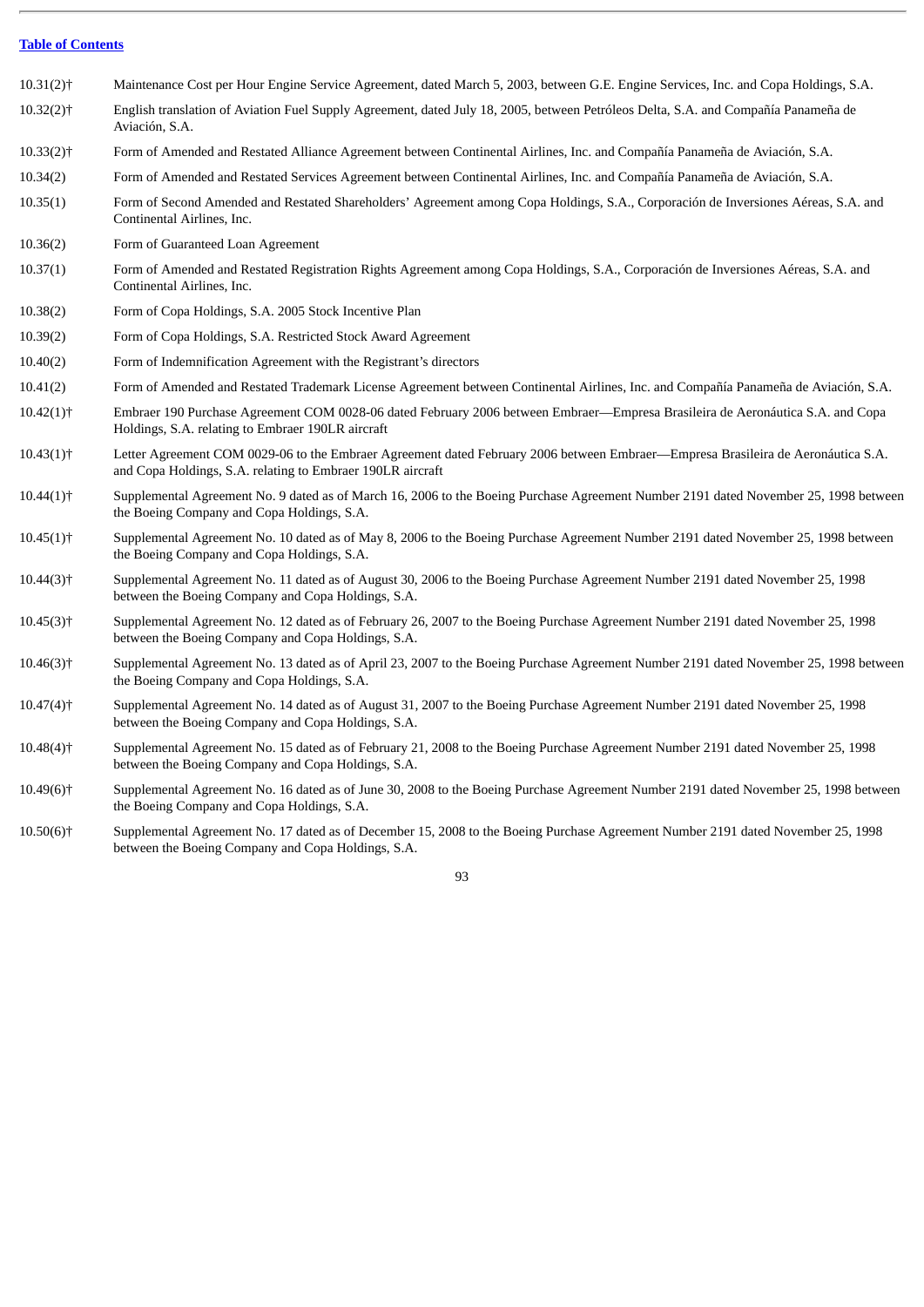- 10.51(7)† Supplemental Agreement No. 18 dated as of July 15, 2009 to the Boeing Purchase Agreement Number 2191 dated November 25, 1998 between the Boeing Company and Copa Holdings, S.A 10.52(7)† Supplemental Agreement No. 19 dated as of August 31, 2009 to the Boeing Purchase Agreement Number 2191 dated November 25, 1998 between the Boeing Company and Copa Holdings, S.A 10.53(7)† Supplemental Agreement No. 20 dated as of November 19, 2009 to the Boeing Purchase Agreement Number 2191 dated November 25, 1998 between the Boeing Company and Copa Holdings, S.A 10.54(8)† Supplemental Agreement No. 21 dated as of May 28, 2010 to the Boeing Purchase Agreement Number 2191 dated November 25, 1998 between the Boeing Company and Copa Holdings, S.A 10.55(8)† Supplemental Agreement No. 22 dated as of September 24, 2010 to the Boeing Purchase Agreement Number 2191 dated November 25, 1998 between the Boeing Company and Copa Holdings, S.A 10.56(8)† Supplemental Agreement No. 23 dated as of October, 2010 to the Boeing Purchase Agreement Number 2191 dated November 25, 1998 between the Boeing Company and Copa Holdings, S.A 10.57†† On Point<sup>sm</sup> Solutions Rate per Engine Flight Hour Service Agreement dated as of May 22, 2011 between GE Engine Services, LLC., Copa Holdings, S.A., and Lease Management Services, LLC. 12.1 Certification of the Chief Executive Officer, pursuant to Rules 13a-14 and 15d-14 under the Securities Exchange Act of 1934. 12.2 Certification of the Chief Financial Officer, pursuant to Rules 13a-14 and 15d-14 under the Securities Exchange Act of 1934. 13.1 Certification of Chief Executive Officer, pursuant to Section 906 of the Sarbanes-Oxley Act of 2002. 13.2 Certification of the Chief Financial Officer, pursuant to Section 906 of the Sarbanes-Oxley Act of 2002. 21.1(2) Subsidiaries of the Registrant (1) Previously filed with the SEC as an exhibit and incorporated by reference from our Registration Statement on Form F-1, filed June 15, 2006, File No. 333-135031. (2) Previously filed with the SEC as an exhibit and incorporated by reference from our Registration Statement on Form F-1, filed November 28, 2005, as amended on December 1, 2005 and December 13, 2005, File No. 333-129967. (3) Previously filed with the SEC as an exhibit and incorporated by reference from our Annual Report on Form 20-F, filed July 2, 2007, File No. 001- 07956031. (4) Previously filed with the SEC as an exhibit and incorporated by reference from our Annual Report on Form 20-F, filed May 9, 2008, File No. 001- 08818238. (5) Previously filed with the SEC as an exhibit and incorporated by reference from our Registration Statement on Form F-3, filed May 13, 2008, File No. 333-150882
- (6) Previously filed with the SEC as an exhibit and incorporated by reference from our Annual Report on Form 20-F, filed May 6, 2009, File No. 001- 09801609.
- (7) Previously filed with the SEC as an exhibit and incorporated by reference from our Annual Report on Form 20-F, filed March 16, 2010, File No. 001-10686910
- (8) Previously filed with the SEC as an exhibit and incorporated by reference from our Annual Report on Form 20-F, filed May 17, 2011, as amended on December 22, 2011, File No. 001-111276555
- † The Registrant was granted confidential treatment for portions of this exhibit.
- †† The Registrant has requested confidential treatment for portions of this exhibit.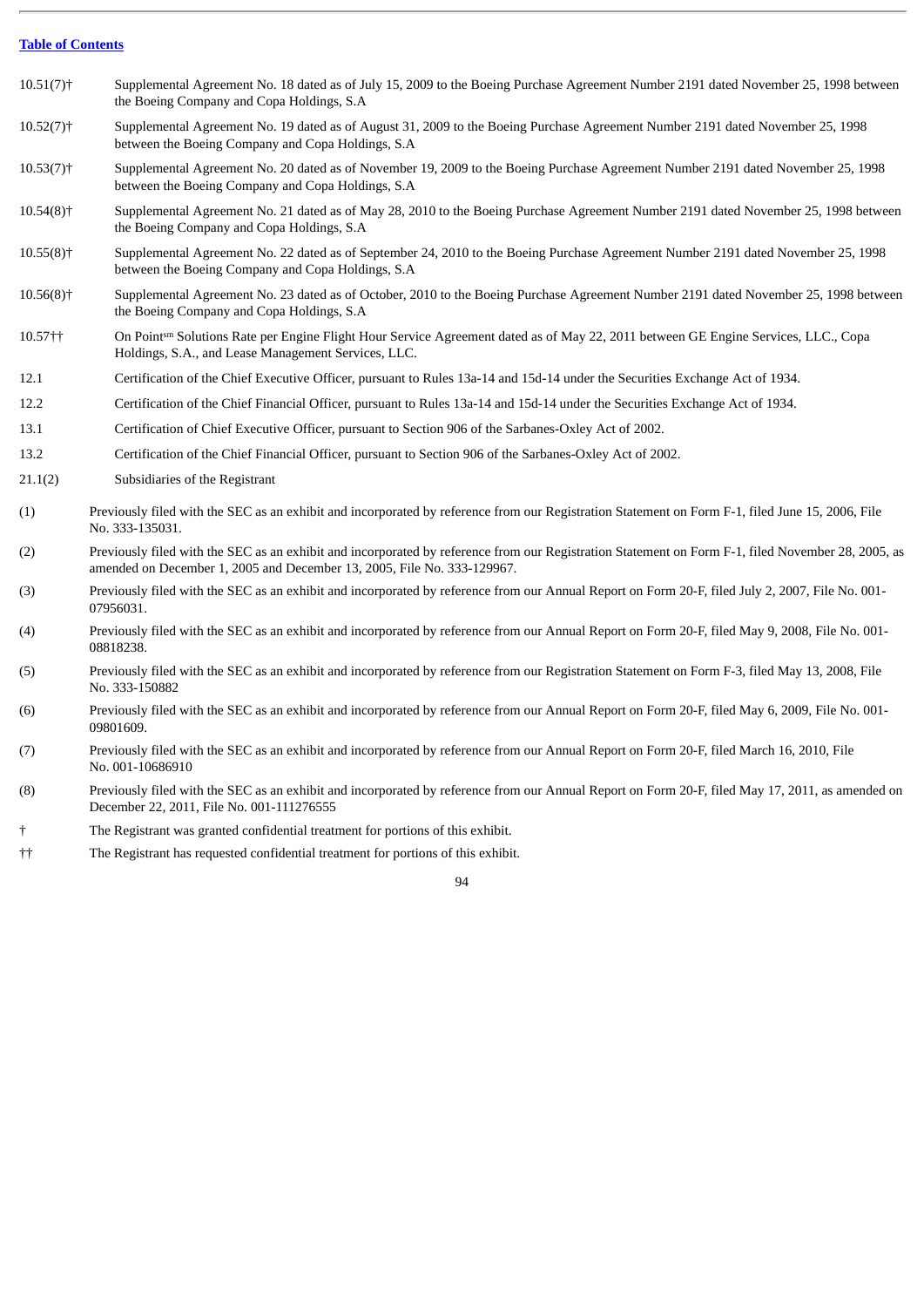# **SIGNATURES**

The Registrant hereby certifies that it meets all of the requirements for filing on Form 20-F and that it has duly caused and authorized the undersigned to sign this annual report on its behalf.

# **COPA HOLDINGS, S.A.**

By: /s/ Pedro Heilbron

Name: Pedro Heilbron Title: Chief Executive Officer

Dated: April 13, 2012

By: /s/ Victor Vial

Name: Victor Vial Title: Chief Financial Officer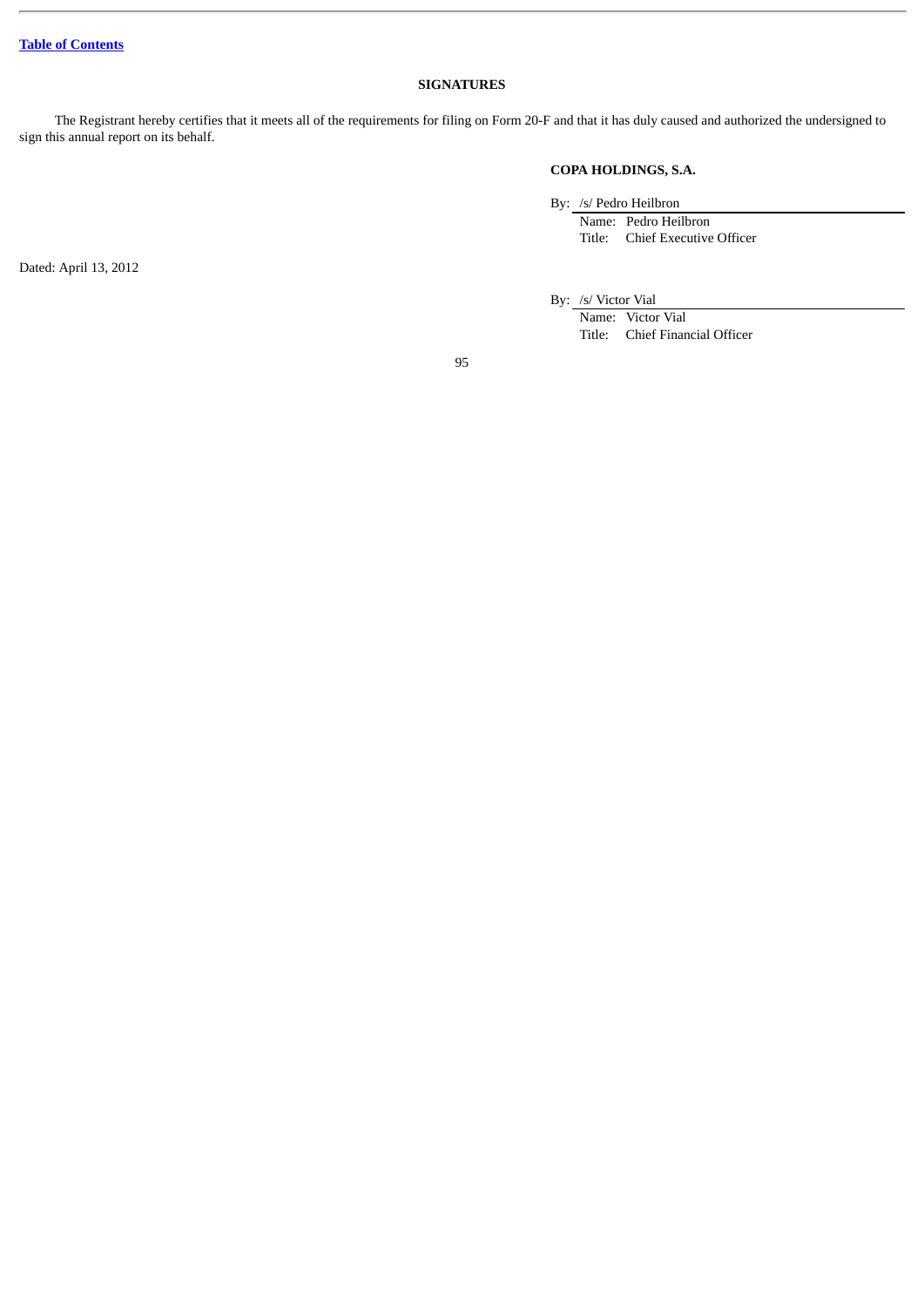Consolidated Financial Statements

# **Copa Holdings, S. A. and Subsidiaries**

*Year ended December 31, 2011 with Independent Auditors' Report*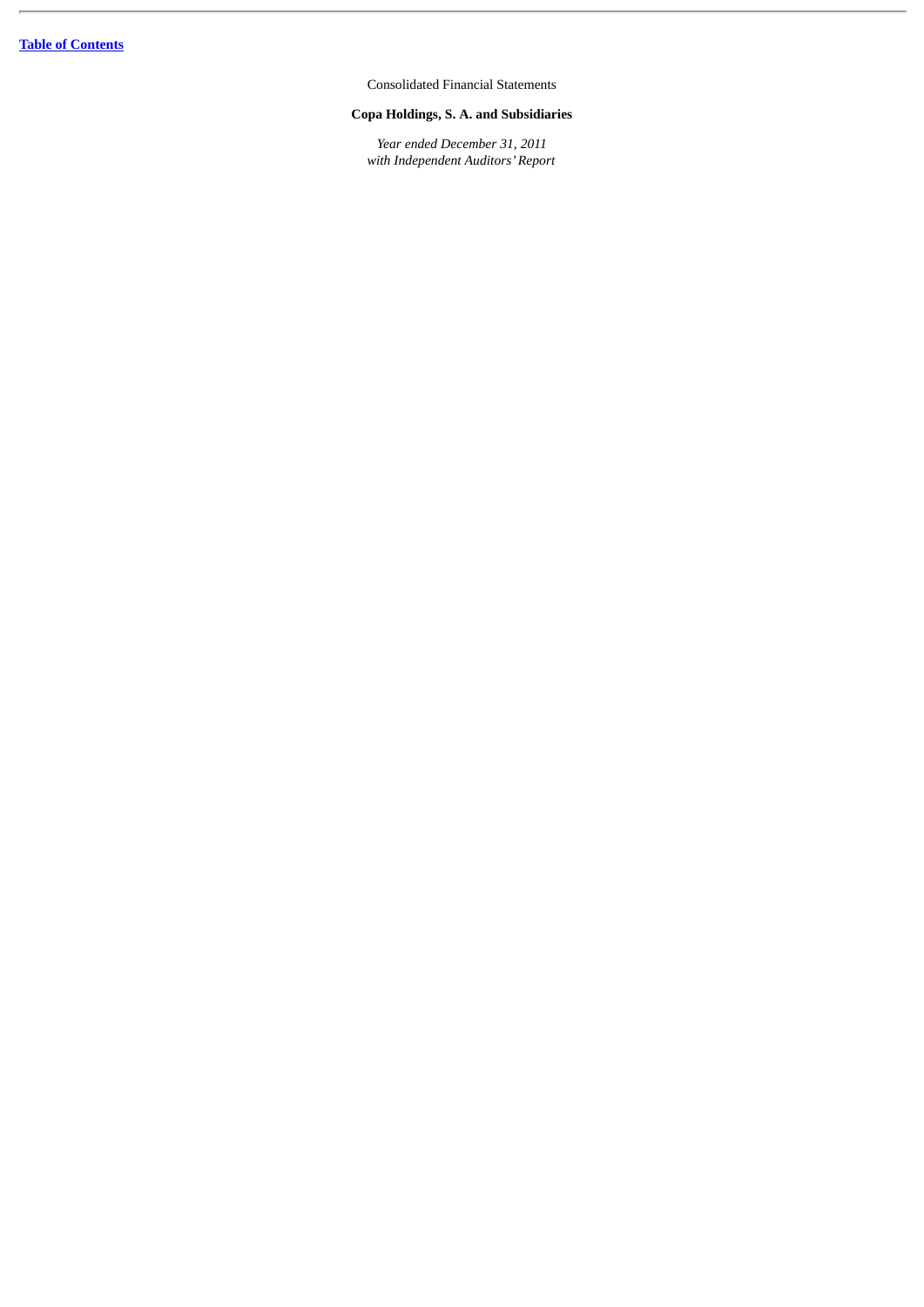# **COPA HOLDINGS, S. A. AND SUBSIDIARIES**

# **Contents**

L.

| <b>Independent Auditors' Report</b>                              | Pages<br>$\overline{2}$ |
|------------------------------------------------------------------|-------------------------|
| <b>Consolidated Statement of Financial Position</b>              | 3                       |
| <b>Consolidated Statement of Income</b>                          | 5                       |
| <b>Consolidated Statement of Comprehensive Income</b>            | 6                       |
| <b>Consolidated Statement of Changes in Shareholders' Equity</b> | $\sqrt{ }$              |
| <b>Consolidated Statement of Cash Flows</b>                      | 8                       |
| Notes to the Consolidated Financial Statements                   | 9                       |
| 1. Corporate Information                                         | 9                       |
| 2. Summary of Significant Accounting Policies                    | 10                      |
| 2.1 Basis of preparation                                         | 10                      |
| 2.2 New and Amended Standards and Interpretations                | 10                      |
| 2.3 Principles of Consolidation                                  | 15                      |
| 2.4 Significant Accounting Judgments, Estimates and Assumptions  | 15                      |
| 2.5 Cash and Cash Equivalents                                    | 16                      |
| 2.6 Financial Assets                                             | 17                      |
| 2.7 Financial Liabilities                                        | 18                      |
| 2.8 Fair Value of Financial Instruments                          | 20                      |
| 2.9 Impairtment                                                  | 20                      |
| 2.10 Derecognition                                               | 23                      |
| 2.11 Expendable Parts and Supplies                               | 24                      |
| 2.12 Property, Plant and Equipment                               | 24                      |
| 2.13 Goodwill                                                    | 25                      |
| 2.14 Intangible Assets                                           | 25                      |
| 2.15 Maintenance Deposit                                         | 27                      |
| 2.16 Provisions                                                  | 27                      |
| 2.17 Revenue Recognition                                         | 28                      |
| 2.18 Passenger Traffic Commissions                               | 29                      |
| 2.19 Foreign Currency Transactions and Translation               | 30                      |
| 2.20 Leases                                                      | 30                      |
| 2.21 Taxes                                                       | 31                      |
| 2.22 Share-Based Payments                                        | 32                      |
| 2.23 Monetary Unit                                               | 32                      |
| 2.24 Reclassifications                                           | 33                      |
| <b>3. Prior Period Correction</b>                                | 33                      |
| 4. Cash and Cash Equivalents                                     | 34                      |
| 5. Investments                                                   | 35                      |
| <b>6. Accounts Receivable</b>                                    | 35                      |
| <b>7. Expendable Parts and Supplies</b>                          | 37                      |
| 8. Prepaid Expenses                                              | 37                      |
| 9. Other Currents Assets                                         | 38                      |
| 10. Other Assets                                                 | 38                      |
| 11. Property, Plant and Equipment, Net                           | 39                      |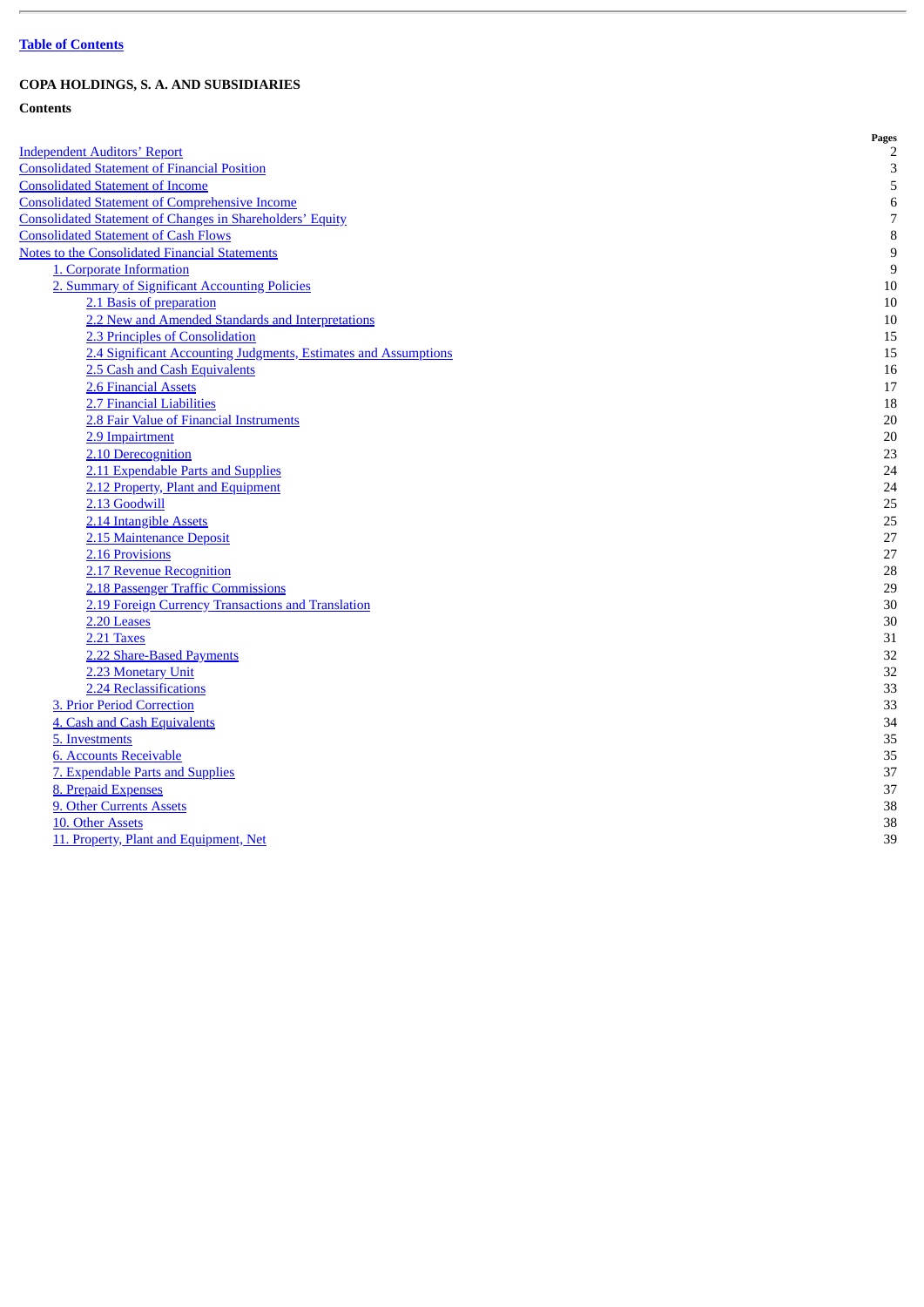# **COPA HOLDINGS, S. A. AND SUBSIDIARIES**

# **Contents**

L.

|                                                         | Pages |
|---------------------------------------------------------|-------|
| 12. Purchase Deposits for Flight Equipment              | 41    |
| 13. Intangible Assets, Net                              | 41    |
| 14. Long-term Debt                                      | 43    |
| 15. Accrued Expenses Payable                            | 45    |
| 16. Other Current Liabilities                           | 45    |
| 17. Other Long-Term Liabilities                         | 46    |
| 18. Accounts and Transactions with Related Parties      | 47    |
| 19. Exchange Rate Difference                            | 50    |
| <b>20. Operating Leases</b>                             | 51    |
| 21. Income Taxes                                        | 52    |
| 22. Share-Based Payments                                | 54    |
| 23. Earnings per Share                                  | 56    |
| 24. Dividends Paid                                      | 57    |
| 25. Commitments and Contingencies                       | 57    |
| 26. Objectives and Policies for Managing Financial Risk | 60    |
| 27. Subsequent Events                                   | 68    |
| 28. Segment Reporting                                   | 68    |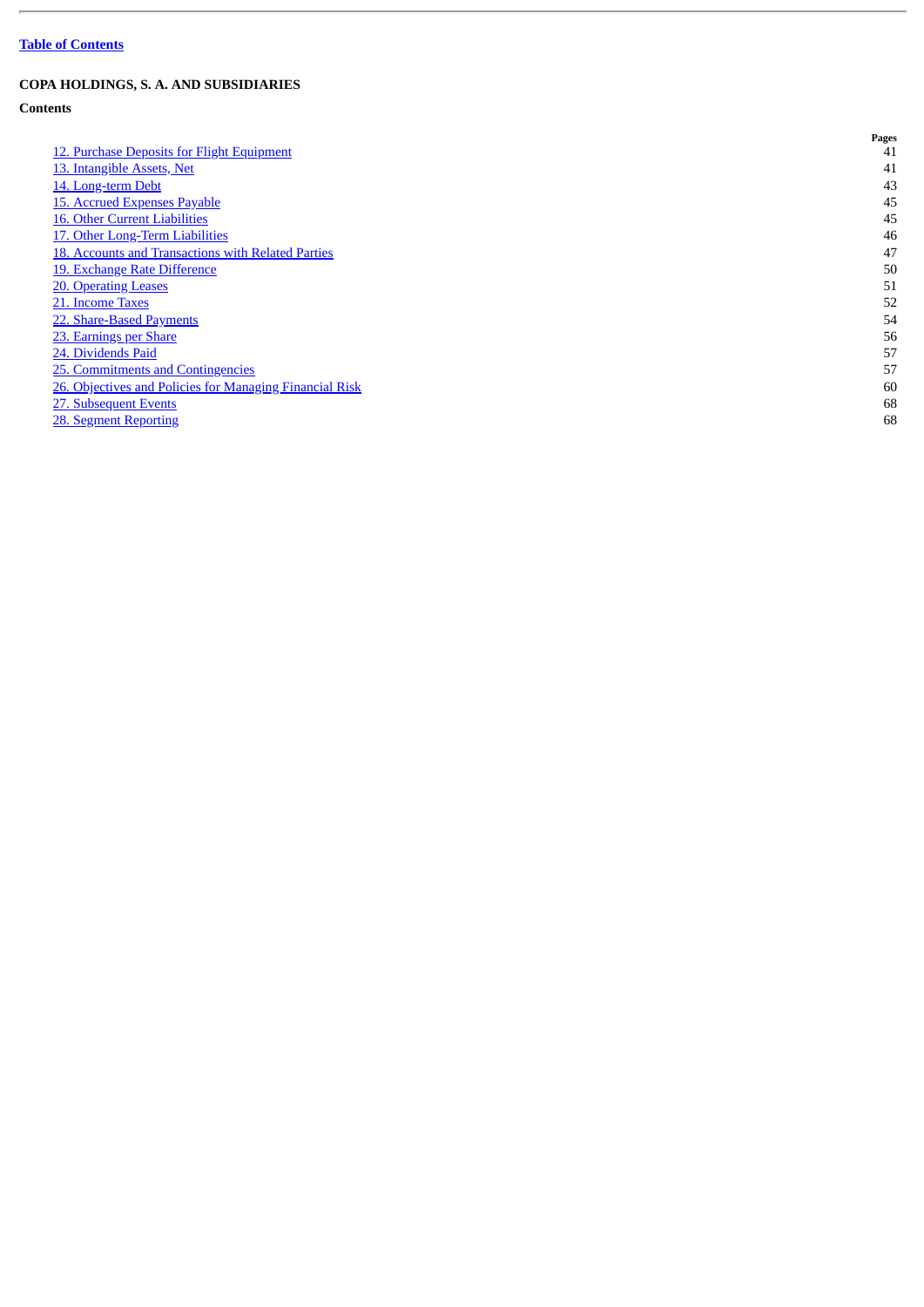# <span id="page-103-0"></span>**REPORT OF INDEPENDENT REGISTERED PUBLIC ACCOUNTING FIRM**

# **The Board of Directors and Shareholders**

# **COPA HOLDINGS, S.A.**

We have audited the accompanying consolidated statements of financial position of Copa Holdings, S.A. and its subsidiaries as of December 31, 2011 and 2010, and the related consolidated statements of income, comprehensive income, changes in equity and cash flows for each of the three years in the period ended December 31, 2011. These consolidated financial statements are the responsibility of the Company's management. Our responsibility is to express an opinion on these consolidated financial statements based on our audits.

We conducted our audits in accordance with the standards of the Public Company Accounting Oversight Board (United States). Those standards require that we plan and perform the audit to obtain reasonable assurance about whether the financial statements are free of material misstatement. An audit includes examining, on a test basis, evidence supporting the amounts and disclosures in the financial statements. An audit also includes assessing the accounting principles used and significant estimates made by management, as well as evaluating the overall financial statement presentation. We believe that our audits provide a reasonable basis for our opinion.

In our opinion, the financial statements referred to above present fairly, in all material respects, the consolidated financial position of Copa Holdings, S.A. and its subsidiaries at December 31, 2011 and 2010, and the consolidated results of their operations and their cash flows for each of the three years in the period ended December 31, 2011, in conformity with International Financial Reporting Standards, as issued by the International Accounting Standards Board.

We also have audited, in accordance with the standards of the Public Company Accounting Oversight Board (United States), Copa Holdings, S.A. and its subsidiaries' internal control over financial reporting as of December 31, 2011, based on criteria established in Internal Control-Integrated Framework issued by the Committee of Sponsoring Organizations of the Treadway Commission and our report dated April 13, 2012 expressed an unqualified opinion thereon.

/s/ Ernst & Young

April 13, 2012 Panama City, Republic of Panama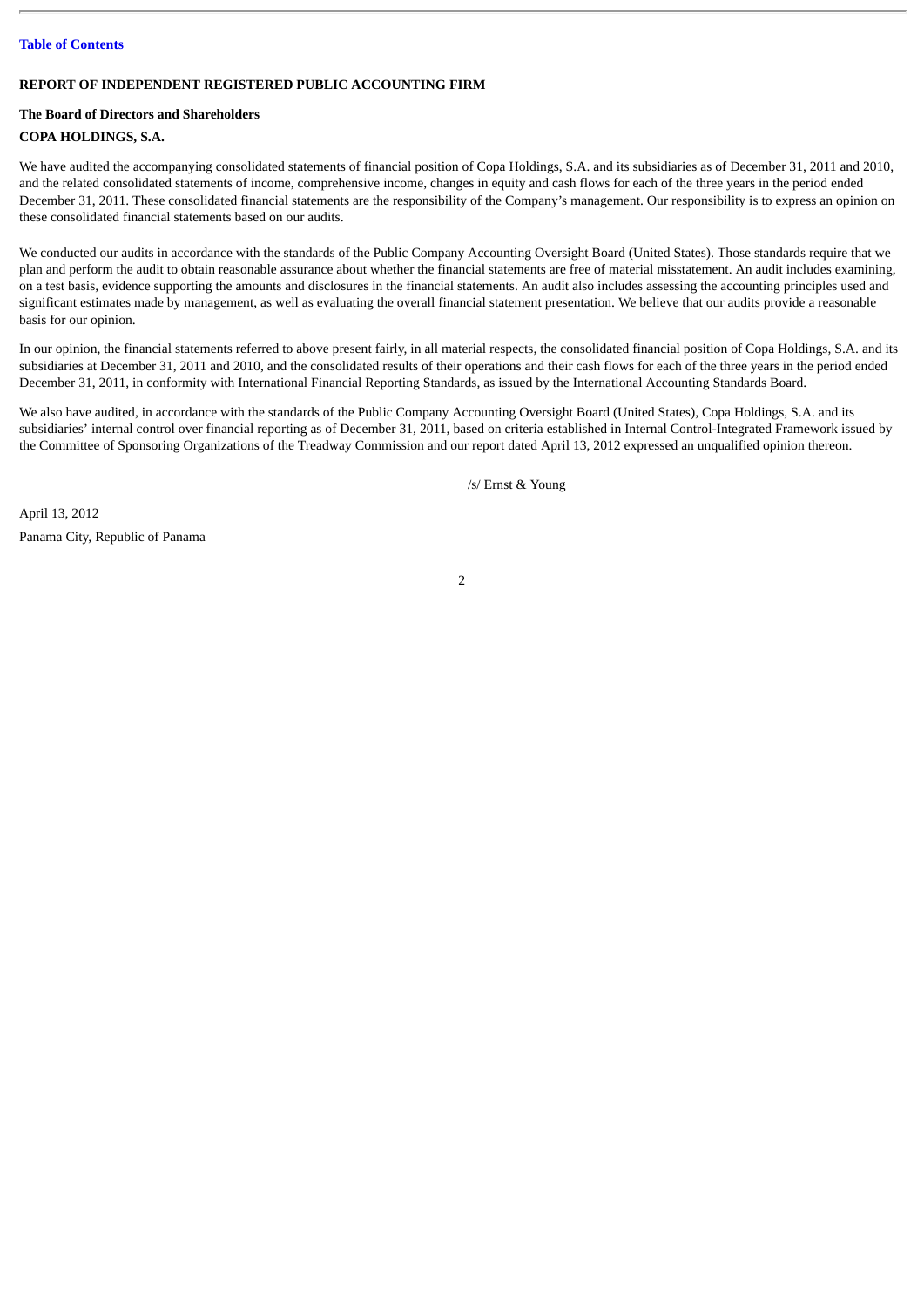# <span id="page-104-0"></span>**COPA HOLDINGS, S. A. AND SUBSIDIARIES CONSOLIDATED STATEMENT OF FINANCIAL POSITION (In US\$ thousands)**

|                                                         |                   | As of December 31, |                         |
|---------------------------------------------------------|-------------------|--------------------|-------------------------|
|                                                         | <b>Notes</b><br>3 | 2011               | 2010<br><b>Restated</b> |
| <b>ASSETS</b>                                           |                   |                    |                         |
| <b>Current Assets:</b>                                  |                   |                    |                         |
| Cash and cash equivalents                               | $\overline{4}$    | \$243,801          | \$ 207,690              |
| Short-term investments                                  | 5                 | 262,345            | 194,913                 |
| Total cash, cash equivalents and short-term investments |                   | 506,146            | 402,603                 |
| Accounts receivable                                     | 6                 | 142,297            | 88,774                  |
| Accounts receivable from related parties                | 18                | 704                | 613                     |
| Expendable parts and supplies                           | 7                 | 42,382             | 45,982                  |
| Prepaid expenses                                        | 8                 | 40,058             | 31,789                  |
| Other current assets                                    | 9                 | 22,655             | 24,622                  |
| <b>Total Current Assets</b>                             |                   | 754,242            | 594,383                 |
| <b>Investments</b>                                      | 5                 | 104,834            | 6,224                   |
| <b>Property, Plant and Equipment:</b>                   |                   |                    |                         |
| Flight equipment                                        | 11                | 2,036,983          | 1,782,070               |
| Other                                                   |                   | 67,577             | 59,426                  |
|                                                         |                   | 2,104,560          | 1,841,496               |
| Less: accumulated depreciation                          | 11                | (346, 656)         | (274, 940)              |
|                                                         |                   | 1,757,904          | 1,566,556               |
| Purchase deposits for flight equipment                  | 12                | 242,287            | 205,972                 |
| Total Property and Equipment                            |                   | 2,000,191          | 1,772,528               |
| <b>Other Assets:</b>                                    |                   |                    |                         |
| Prepaid pension asset                                   |                   | 8,974              | 8,157                   |
| Goodwill                                                | 13                | 25,099             | 25,475                  |
| Other intangible assets                                 | 13                | 47,047             | 43,465                  |
| Other assets                                            | 10                | 125,409            | 105,765                 |
| <b>Total Other Assets</b>                               |                   | 206,529            | 182,862                 |
| <b>Total Assets</b>                                     |                   | \$3,065,796        | \$2,555,997             |

*The accompanying notes are an integral part of these consolidated financial statements.*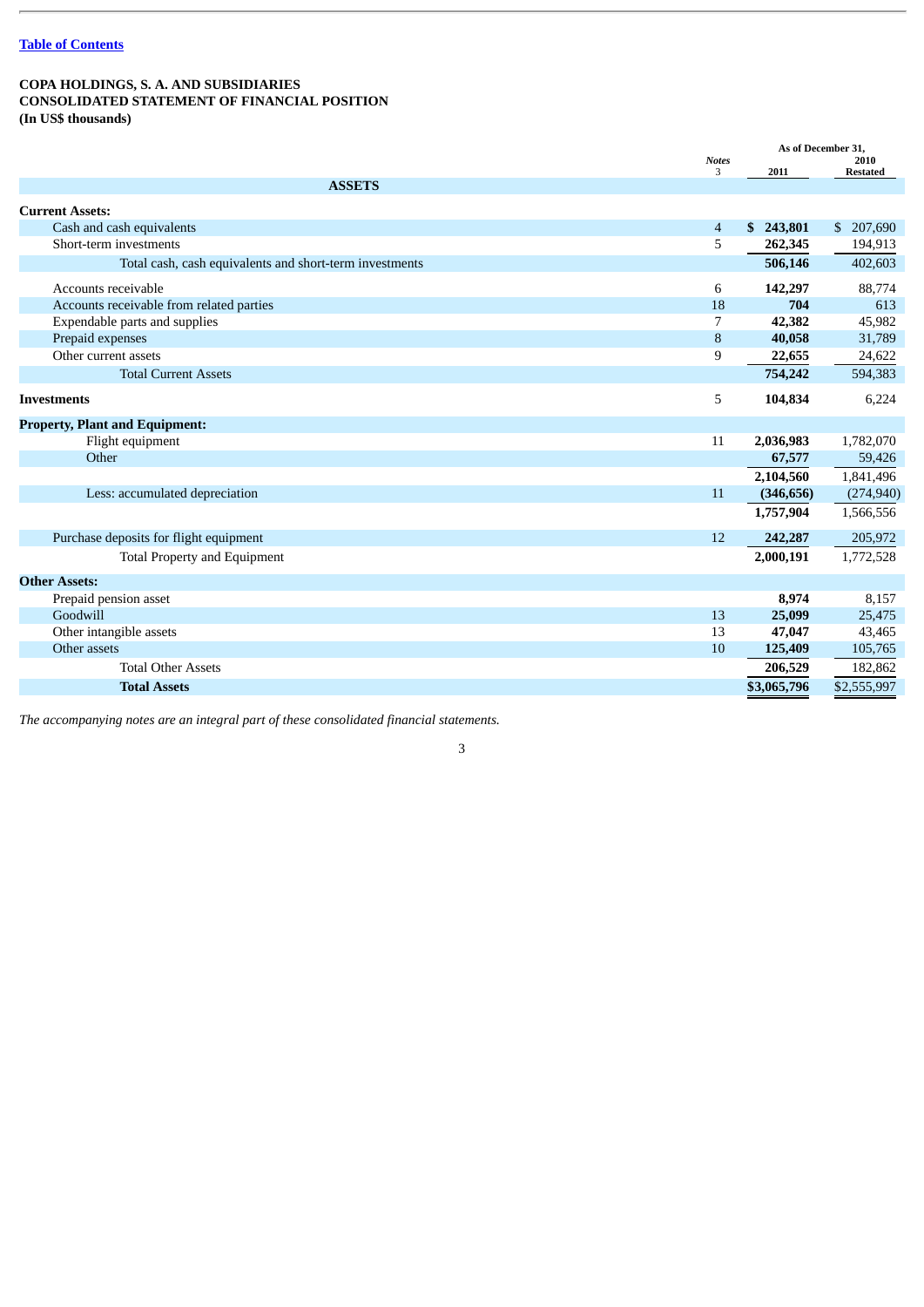# **COPA HOLDINGS, S. A. AND SUBSIDIARIES CONSOLIDATED STATEMENT OF FINANCIAL POSITION (CONTINUED) (In US\$ thousands)**

|                                                                                               |                   |             | As of December 31,      |  |
|-----------------------------------------------------------------------------------------------|-------------------|-------------|-------------------------|--|
|                                                                                               | <b>Notes</b><br>3 | 2011        | 2010<br><b>Restated</b> |  |
| <b>LIABILITIES AND SHAREHOLDERS' EQUITY</b>                                                   |                   |             |                         |  |
| <b>Current Liabilities:</b>                                                                   |                   |             |                         |  |
| Current maturities of long-term debt                                                          | 14                | \$131,069   | 100,860<br>$\mathbb{S}$ |  |
| Accounts payable                                                                              |                   | 92,842      | 68,960                  |  |
| Accounts payable to related parties                                                           | 18                | 22,074      | 10,940                  |  |
| Air traffic liability                                                                         | 3                 | 297,135     | 171,417                 |  |
| Taxes and interest payable                                                                    |                   | 71,223      | 49,852                  |  |
| Accrued expenses payable                                                                      | 15                | 30,472      | 47,614                  |  |
| Other current liabilities                                                                     | 16                | 13,845      | 10,934                  |  |
| <b>Total Current Liabilities</b>                                                              |                   | 658,660     | 460,577                 |  |
| <b>Non-Current Liabilities:</b>                                                               |                   |             |                         |  |
| Long-term debt                                                                                | 14                | 936,657     | 888,681                 |  |
| Post employment benefits liability                                                            |                   | 5,847       | 5,733                   |  |
| Other long-term liabilities                                                                   | 17                | 44,657      | 33,703                  |  |
| Deferred tax liabilities                                                                      | 3, 21             | 30,444      | 22,647                  |  |
| <b>Total Non-Current Liabilities</b>                                                          |                   | 1,017,605   | 950,764                 |  |
| <b>Total Liabilities</b>                                                                      |                   | 1,676,265   | 1,411,341               |  |
| <b>Shareholders' Equity:</b>                                                                  |                   |             |                         |  |
| Class A common stock—33,343,164 (2010—33,025,284) shares issued, 32,957,763 (2010—            |                   |             |                         |  |
| 32,659,557) outstanding                                                                       |                   | 22,495      | 22,291                  |  |
| Class B common stock—10,938,125 (2010-10,938,125) shares issued and outstanding, no par value |                   | 7,466       | 7,466                   |  |
| Additional paid in capital                                                                    |                   | 33,567      | 26,110                  |  |
| Retained earnings                                                                             | 3                 | 1,324,394   | 1,086,379               |  |
| Accumulated other comprehensive income                                                        |                   | 1,609       | 2,410                   |  |
| Total Shareholders' Equity                                                                    |                   | 1,389,531   | 1,144,656               |  |
| <b>Total Liabilities and Shareholders' Equity</b>                                             |                   | \$3,065,796 | \$2,555,997             |  |

*The accompanying notes are an integral part of these consolidated financial statements.*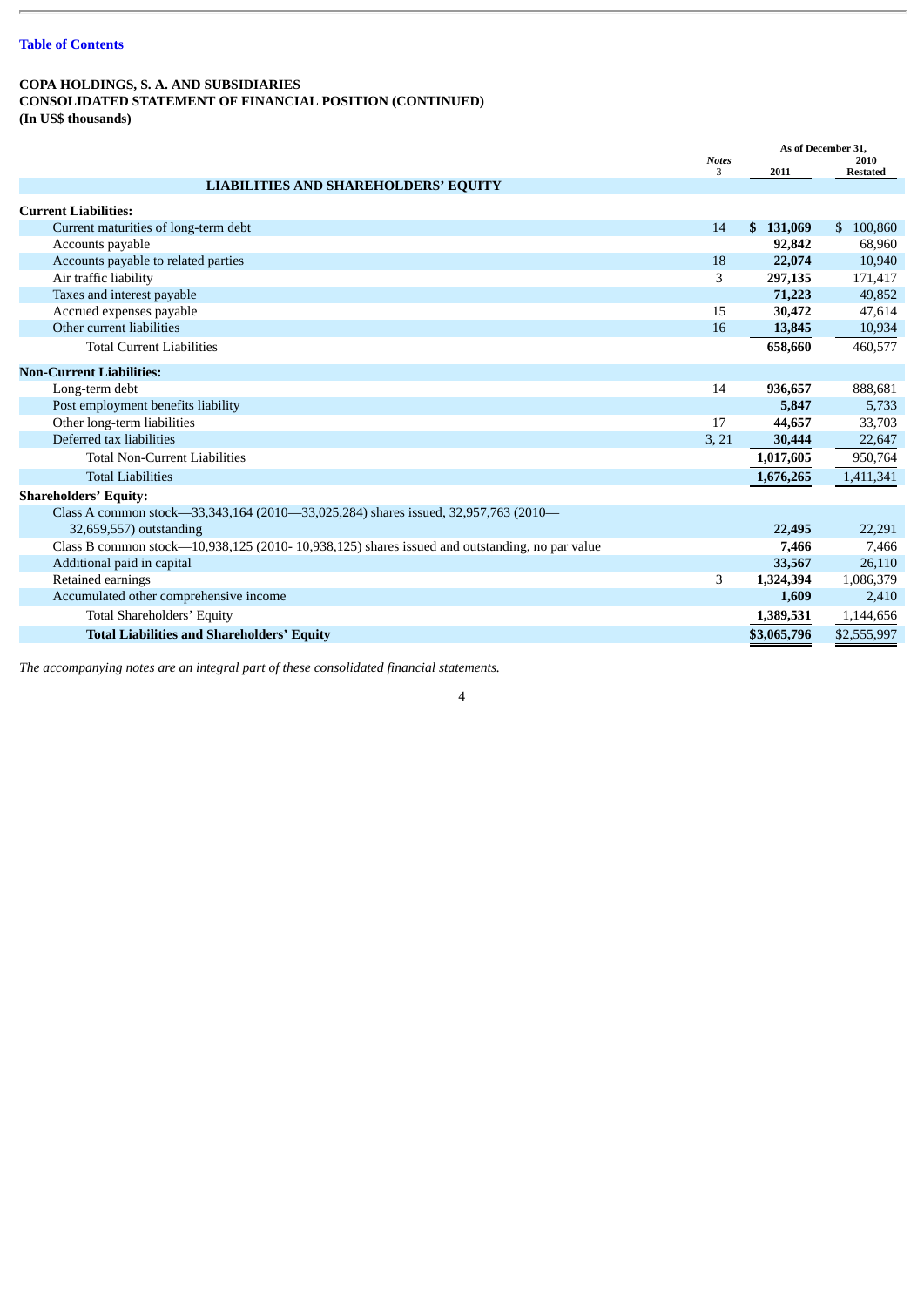# <span id="page-106-0"></span>**COPA HOLDINGS, S. A. AND SUBSIDIARIES CONSOLIDATED STATEMENT OF INCOME (In US\$ thousands)**

|                                        |              | <b>Years Ended December 31,</b> |               |               |
|----------------------------------------|--------------|---------------------------------|---------------|---------------|
|                                        | <b>Notes</b> | 2011                            | 2010          | 2009          |
| <b>Operating Revenue:</b>              |              |                                 |               |               |
| Passenger revenue                      |              | \$1,747,102                     | \$1,338,581   | \$1,189,706   |
| Cargo, mail and other                  |              | 83,819                          | 76,225        | \$<br>66,370  |
|                                        |              | 1,830,921                       | 1,414,806     | 1,256,076     |
| <b>Operating Expenses:</b>             |              |                                 |               |               |
| Aircraft fuel                          |              | 547,221                         | 354,427       | 300,816       |
| Salaries and benefits                  | 22           | 213,094                         | 178,845       | 157,045       |
| Passenger servicing                    |              | 160,725                         | 133,718       | 125,150       |
| Commissions                            |              | 72,947                          | 57,677        | 57,564        |
| Maintenance, material and repairs      |              | 70,969                          | 62,229        | 55,720        |
| Reservations and sales                 |              | 70,363                          | 58,813        | 56,280        |
| Aircraft rentals                       |              | 51,259                          | 46,334        | 46,538        |
| Flight operations                      |              | 83,782                          | 70,648        | 60,873        |
| Depreciation and amortization          | 11, 13       | 75,458                          | 62,962        | 50,876        |
| Landing fees and other rentals         |              | 41,881                          | 40,320        | 33,628        |
| Other                                  |              | 58,237                          | 59,185        | 52,083        |
| Special fleet charges                  |              |                                 |               | 19,417        |
|                                        |              | 1,445,936                       | 1,125,158     | 1,015,990     |
| <b>Operating Income</b>                |              | 384,985                         | 289,648       | 240,086       |
| Non-operating expense:                 |              |                                 |               |               |
| Interest costs                         |              | 32,680                          | 29,981        | 32,938        |
| Interest capitalized                   |              |                                 |               | (693)         |
| Interest income                        |              | (6,774)                         | (4,759)       | (9, 185)      |
| Exchange rate difference               | 19           | 6,036                           | 20,625        | (208)         |
| Mark to market fuel derivative         |              | 3,585                           | (11, 721)     | (58,040)      |
| Other, net                             |              | 3,447                           | (4,501)       | (707)         |
|                                        |              | 38,974                          | 29,625        | (35, 895)     |
| Income before income taxes             |              | 346,011                         | 260,023       | 275,981       |
| Provision for income taxes             | 21           | 35,586                          | 18,966        | 26,894        |
| <b>Net income</b>                      |              | \$<br>310,425                   | 241,057<br>\$ | 249,087<br>\$ |
| Earnings per share (Basic and diluted) | 23           | \$<br>6.98                      | \$<br>5.48    | \$<br>5.67    |

*The accompanying notes are an integral part of these consolidated financial statements.*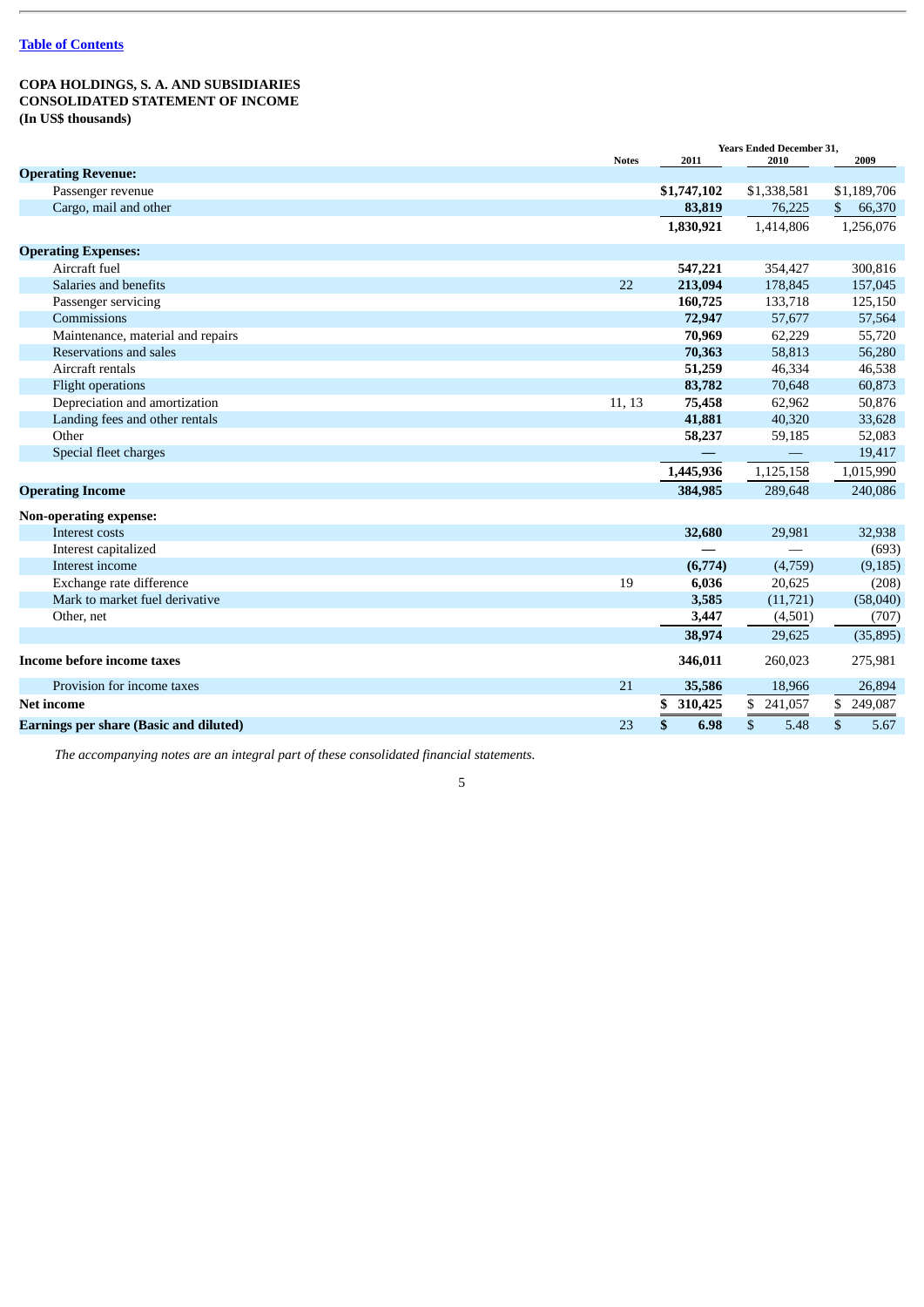# <span id="page-107-0"></span>**COPA HOLDINGS, S. A. AND SUBSIDIARIES CONSOLIDATED STATEMENT OF COMPREHENSIVE INCOME (In US\$ thousands)**

|                                                                     |           | Year Ended December 31, |           |  |
|---------------------------------------------------------------------|-----------|-------------------------|-----------|--|
|                                                                     | 2011      | 2010                    | 2009      |  |
| Net income                                                          | \$310,425 | \$241,057               | \$249,087 |  |
| Other income and expense credited/charge to net equity, net of tax: |           |                         |           |  |
| Net change in fair value of derivative instruments                  | 47        | (1,301)                 | 1,509     |  |
| Exchange effect on intercompany long term balance                   | (1,075)   | (1,062)                 | (1,486)   |  |
| Foreign currency translation                                        | 227       | 3,965                   | 4,248     |  |
| Other comprehensive income for the year                             | (801)     | 1,602                   | 4,271     |  |
| Total comprehensive income for the year                             | \$309,624 | \$242,659               | \$253,358 |  |
|                                                                     |           |                         |           |  |

*The accompanying notes are an integral part of these consolidated financial statements.*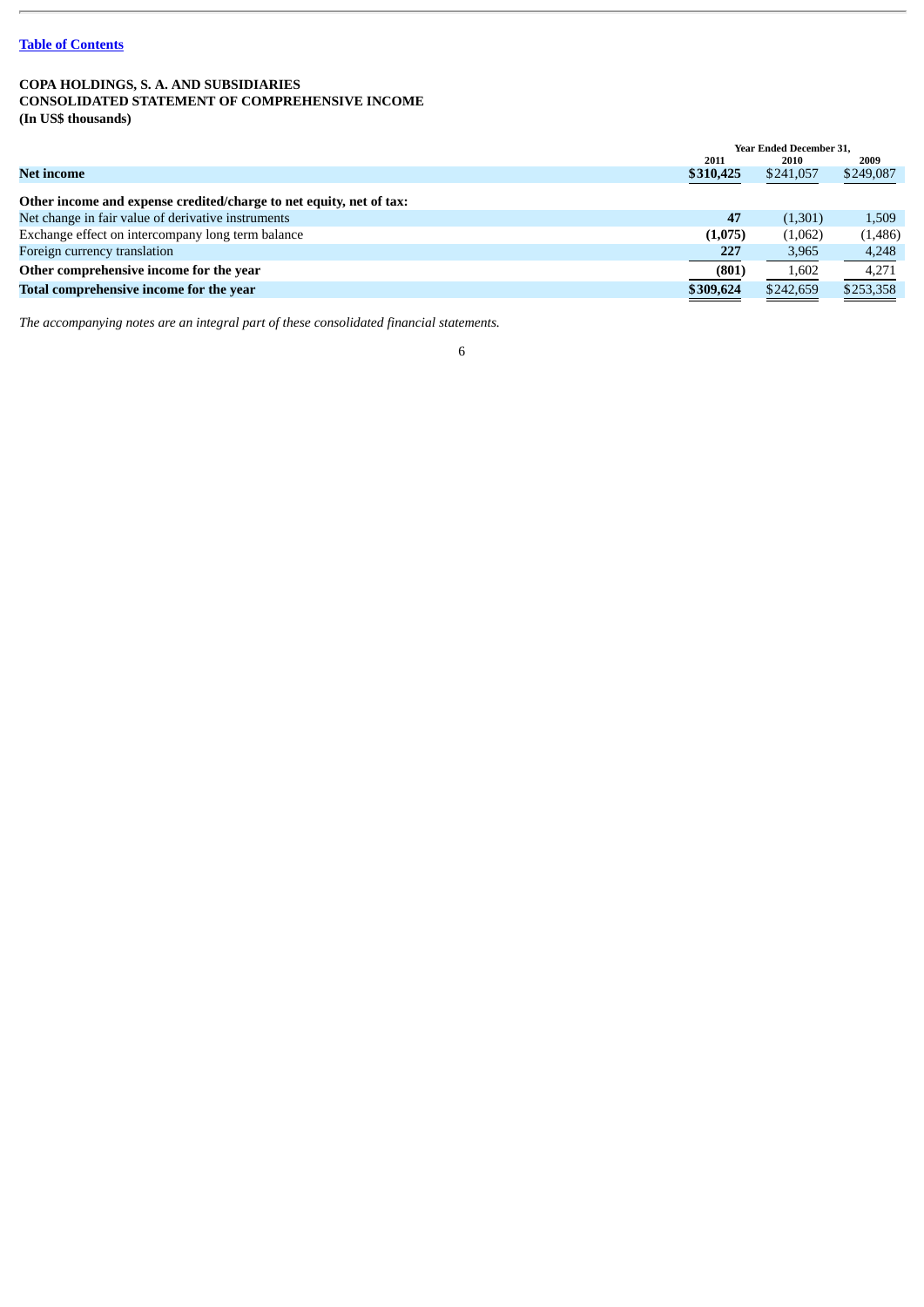# **COPA HOLDINGS, S. A. AND SUBSIDIARIES CONSOLIDATED STATEMENT OF CHANGES IN SHAREHOLDERS' EQUITY**

**(In US\$ thousands)**

|                                 |              | <b>Common Stock</b><br>(Non-par value) |             | <b>Issued Capital</b> |         | <b>Additional</b><br>Paid in | Retained        |     | Accumulated<br>Other<br>Comprehensive |    |              |
|---------------------------------|--------------|----------------------------------------|-------------|-----------------------|---------|------------------------------|-----------------|-----|---------------------------------------|----|--------------|
|                                 | <b>Notes</b> | Class A                                | Class B     | Class A               | Class B | Capital                      | <b>Earnings</b> |     | Income (Loss)                         |    | <b>Total</b> |
| At January 1, 2009 (reported)   |              | 30,416,441                             | 12,778,125  | \$20,761              | \$8,722 | \$17,613                     | 625,711         | \$  | (3,463)                               | S. | 669,344      |
| Prior period correction         | 3            |                                        |             |                       |         |                              | 34,687          |     |                                       |    | 34,687       |
| At January 1, 2009 (restated)   |              | 30,416,441                             | 12,778,125  | \$20,761              | \$8,722 | \$17,613                     | 660,398<br>\$   |     | (3, 463)                              |    | 704,031      |
| Issuance of stock               |              | 150,412                                |             | 103                   |         | (103)                        |                 |     |                                       |    |              |
| Total comprehensive income      |              |                                        |             |                       |         |                              | 249,087         |     | 4,271                                 |    | 253,358      |
| Restricted stock plan           |              |                                        |             |                       |         | 4,686                        |                 |     |                                       |    | 4,686        |
| Dividends declared              |              |                                        |             |                       |         |                              | (16, 255)       |     |                                       |    | (16, 255)    |
| At December 31, 2009 (restated) |              | 30,566,853                             | 12,778,125  | \$20,864              | \$8,722 | \$22,196                     | 893,230         | \$. | 808                                   |    | 945,820      |
| Issuance of stock               |              | 2,092,704                              | (1,840,000) | 1,427                 | (1,256) | (171)                        |                 |     |                                       |    |              |
| Total comprehensive income      |              |                                        |             |                       |         |                              | 241,057         |     | 1,602                                 |    | 242,659      |
| Restricted stock plan           |              |                                        |             |                       |         | 4,085                        |                 |     |                                       |    | 4,085        |
| Dividends declared              | 24           |                                        |             |                       |         |                              | (47,908)        |     |                                       |    | (47,908)     |
| At December 31, 2010 (restated) |              | 32,659,557                             | 10,938,125  | \$22,291              | \$7,466 | \$26,110                     | \$1,086,379     | \$  | 2,410                                 |    | \$1,144,656  |
| Issuance of stock               |              | 298,206                                |             | 204                   |         | (204)                        |                 |     |                                       |    |              |
| Total comprehensive income      |              |                                        |             |                       |         |                              | 310,425         |     | (801)                                 |    | 309,624      |
| Restricted stock plan           |              |                                        |             |                       |         | 7,661                        |                 |     |                                       |    | 7,661        |
| Dividends declared              |              |                                        |             |                       |         |                              | (72, 410)       |     |                                       |    | (72, 410)    |
| At December 31, 2011            |              | 32,957,763                             | 10,938,125  | 22,495                | 7,466   | 33,567                       | 1,324,394       |     | 1,609                                 |    | \$1,389,531  |

*The accompanying notes are an integral part of these consolidated financial statements.*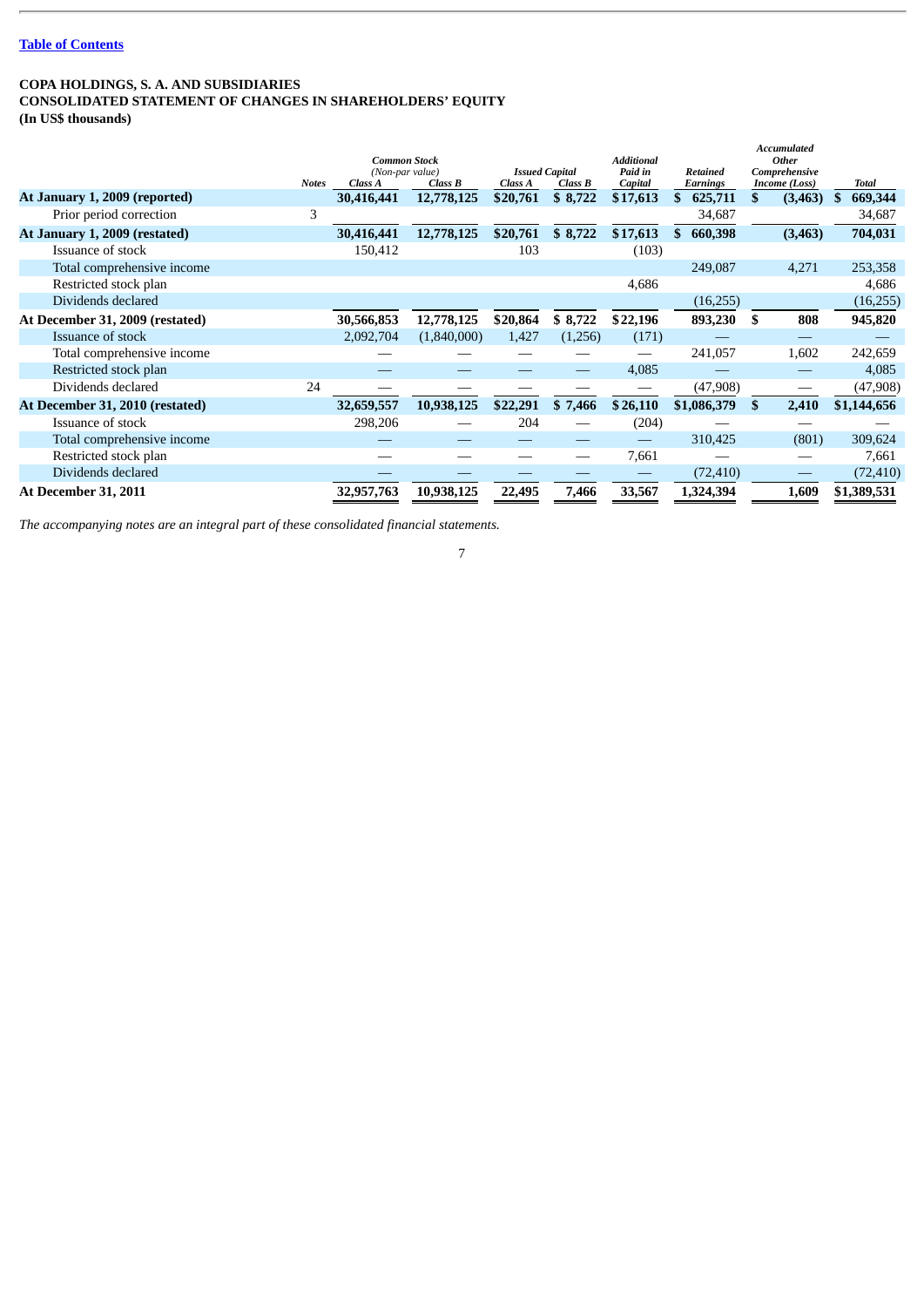# **COPA HOLDINGS, S. A. AND SUBSIDIARIES CONSOLIDATED STATEMENT OF CASH FLOWS (In US\$ thousands)**

|                                                      |            | <b>Years Ended December 31,</b><br>2010 |            |  |
|------------------------------------------------------|------------|-----------------------------------------|------------|--|
| <b>Cash flows from operating activities</b>          | 2011       |                                         | 2009       |  |
| Net income                                           | \$310,425  | \$241,057                               | \$249,087  |  |
| Adjustments for:                                     |            |                                         |            |  |
| Provision for income tax                             | 35,586     | 18,966                                  | 26,894     |  |
| Interest cost                                        | 32,680     | 29,981                                  | 32,938     |  |
| Interest income                                      | (6,774)    | (4,759)                                 | (9, 185)   |  |
| Depreciation and amortization                        | 75,458     | 62,962                                  | 50,876     |  |
| Gain on sale of property and equipment               | (801)      | (20)                                    |            |  |
| Special fleet charges                                |            | $\overline{\phantom{0}}$                | 8,923      |  |
| Provision for impairment                             | 347        | (540)                                   | 55         |  |
| Allowance for obsolescence                           | 45         | 36                                      | 25         |  |
| Derivative instruments mark to market                | 4,989      | (13, 555)                               | (59,010)   |  |
| Stock compensation                                   | 7,661      | 4,032                                   | 4,686      |  |
| Amortization and impairment of brand name            | 883        | 1,500                                   |            |  |
| Currency translation adjustment                      | (1, 145)   | 62                                      | $\equiv$   |  |
| Income tax paid                                      | (25, 568)  | (13, 041)                               | (13, 843)  |  |
| Interest paid                                        | (28, 911)  | (26, 249)                               | (32,076)   |  |
| Interest received                                    | 3,795      | 3,319                                   | 8,304      |  |
|                                                      |            |                                         |            |  |
| Changes in:                                          |            |                                         |            |  |
| Accounts receivable                                  | (53, 870)  | (10, 208)                               | (4,280)    |  |
| Accounts receivable from related parties             | (91)       | 4,064                                   | 524        |  |
| Other current assets                                 | (5,037)    | (32, 448)                               | (12, 997)  |  |
| Restricted cash                                      | (110)      | 182                                     | 40,934     |  |
| Other assets                                         | (24, 550)  | (9, 197)                                | (23,002)   |  |
| Accounts payable                                     | 23,882     | 13,666                                  | (3,666)    |  |
| Accounts payable to related parties                  | 11,134     | (1,832)                                 | 7,444      |  |
| Air traffic liability                                | 125,719    | 26,351                                  | 1,039      |  |
| Other liabilities                                    | 12,542     | (1,528)                                 | 17,629     |  |
| Net cash provided by operating activities            | 498,289    | 292,801                                 | 291,299    |  |
| <b>Cash flows from investing activities</b>          |            |                                         |            |  |
| Acquisition of investments                           | (319, 652) | (340, 268)                              | (217,905)  |  |
| Proceeds from redemption of investments              | 153,722    | 234,768                                 | 268,314    |  |
| Advance payments on aircraft purchase contracts      | (175, 354) | (157, 292)                              | (151, 676) |  |
| Acquisition of property and equipment                | (130, 973) | (191, 437)                              | (59, 857)  |  |
| Disposal of property and equipment                   | 4,007      | 8,797                                   | 810        |  |
| Net cash flows used in investing activities          | (468, 250) | (445, 432)                              | (160, 314) |  |
| <b>Cash flows from financing activities</b>          |            |                                         |            |  |
| Proceeds from loans and borrowings                   | 171,747    | 282,072                                 | 103,780    |  |
| Payments on loans and borrowings                     | (93, 562)  | (138, 697)                              | (175, 374) |  |
| Paid-in capital                                      |            | 53                                      |            |  |
| Dividends declared and paid                          | (72, 410)  | (47,908)                                | (16, 255)  |  |
|                                                      |            |                                         |            |  |
| Net cash flows provided in financing activities      | 5,775      | 95,520                                  | (87, 849)  |  |
| Effect of exchange rate change on cash               | 297        | 2,145                                   | (1,288)    |  |
| Net increase (decrease) in cash and cash equivalents | 36,111     | (54, 966)                               | 41,848     |  |
| Cash and cash equivalents at January 1st             | 207,690    | 262,656                                 | 220,808    |  |
| Cash and cash equivalents at December 31             | \$243,801  | \$ 207,690                              | \$262,656  |  |

*The accompanying notes are an integral part of these consolidated financial statements.*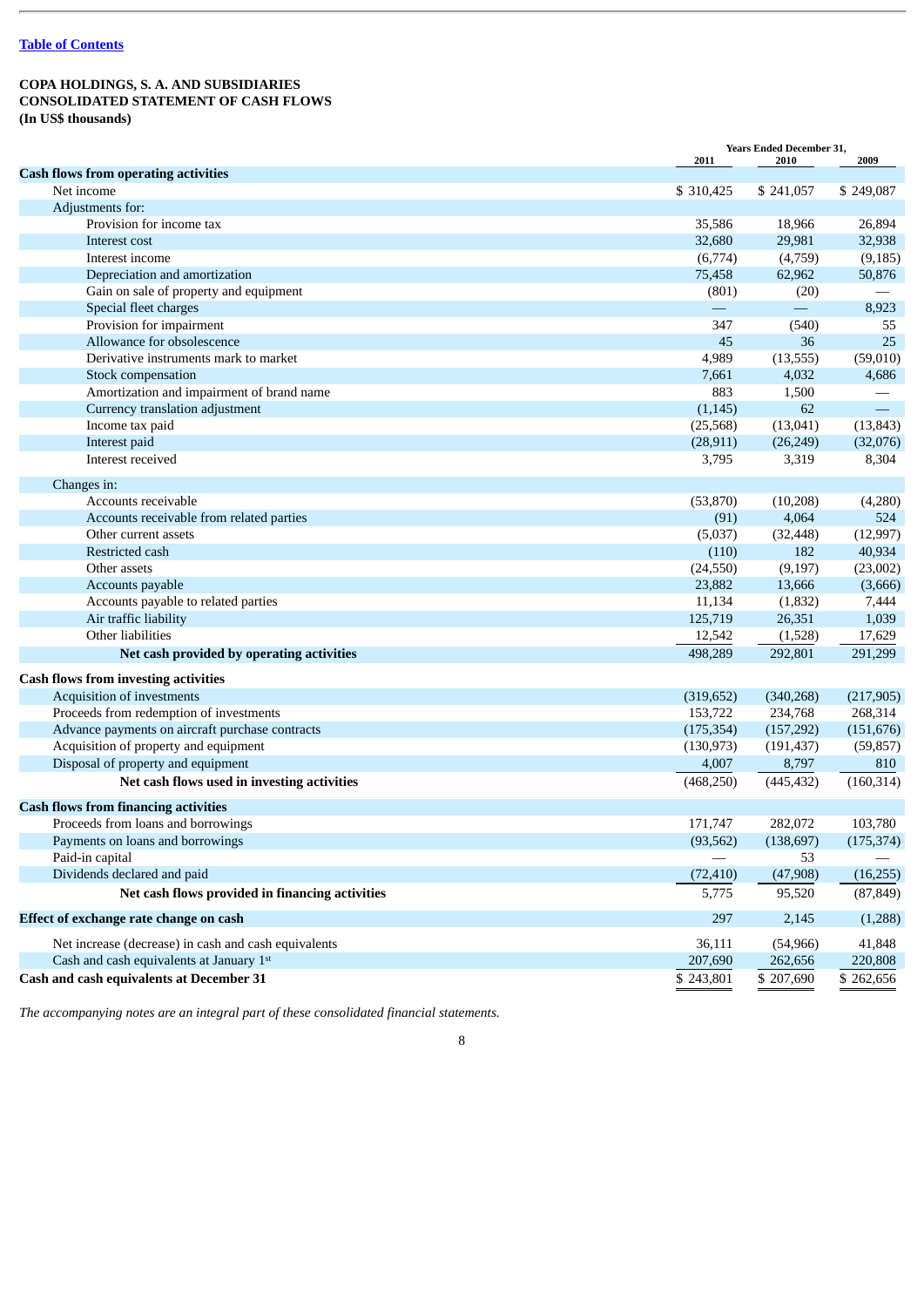# **COPA HOLDINGS, S. A. AND SUBSIDIARIES NOTES TO THE CONSOLIDATED FINANCIAL STATEMENTS December 31, 2011 (In US\$ thousands)**

#### **1. Corporate Information**

Copa Holdings, S. A. ("the Company") is a leading Latin American provider of international airline passenger and cargo services. The Company was incorporated according to the laws of the Republic of Panama. The Company owns 99.9% of the shares of Compañía Panameña de Aviación, S. A. ("Copa Airlines"), 100% of the shares of Oval Financial Leasing, Ltd. ("OVAL"), and 99.9% of the shares of AeroRepública, S.A. ("Copa Colombia").

Copa Airlines, the Company's core operation, is incorporated according to the laws of the Republic of Panama and provides international air transportation for passengers, cargo and mail. Copa Airlines operates from its Panama City hub in the Republic of Panama. AeroRepublica (Copa Colombia) is a Colombian air carrier, which is incorporated according to the laws of the Republic of Colombia and provides domestic and international air transportation for passengers, cargo and mail. Copa Colombia operates in Colombia with a point-to-point route network as well as international service. During the third quarter of 2010, AeroRepública, S. A. began to operate under Copa Colombia brand. OVAL is incorporated according to the laws of the British Virgin Islands, and controls the special purpose entities that have a beneficial interest in the majority of our fleet, which are all leased to either Copa Airlines or Copa Colombia.

The Company currently offers approximately 295 daily scheduled flights among 59 destinations in 28 countries in North, Central and South America and the Caribbean, mainly from its Panama City Hub. Additionally, the Company provides passengers with access to flights to more than 130 other international destinations through codeshare agreements with United Continental and other airlines. The Company has a broad commercial alliance with United Continental which includes joint marketing, code-sharing arrangements, participation in United Continental's OnePass (starting March 2012 Mileage Plus) frequent flyer loyalty program and access to United Continental's VIP lounge program, President's Club, along with other benefits such as improved purchasing power in negotiations with service providers, aircraft vendors and insurers. In 2010, Copa Airlines was accepted to become a future member of the Star Alliance. Copa Airlines' passengers, who are members of the frequent flyer program, can earn OnePass (now Mileage Plus) miles on all flights operated by Star Alliance partners as well as are eligible to redeem their OnePass (now Mileage Plus) miles for free reward tickets to any of Star Alliance's 1,292 global destinations.

As of December 31, 2011, the Company operates a fleet of 73 aircraft with an average age of 5.05 years; consisting of 47 modern Boeing 737-Next Generation aircraft and 26 Embraer 190 aircraft.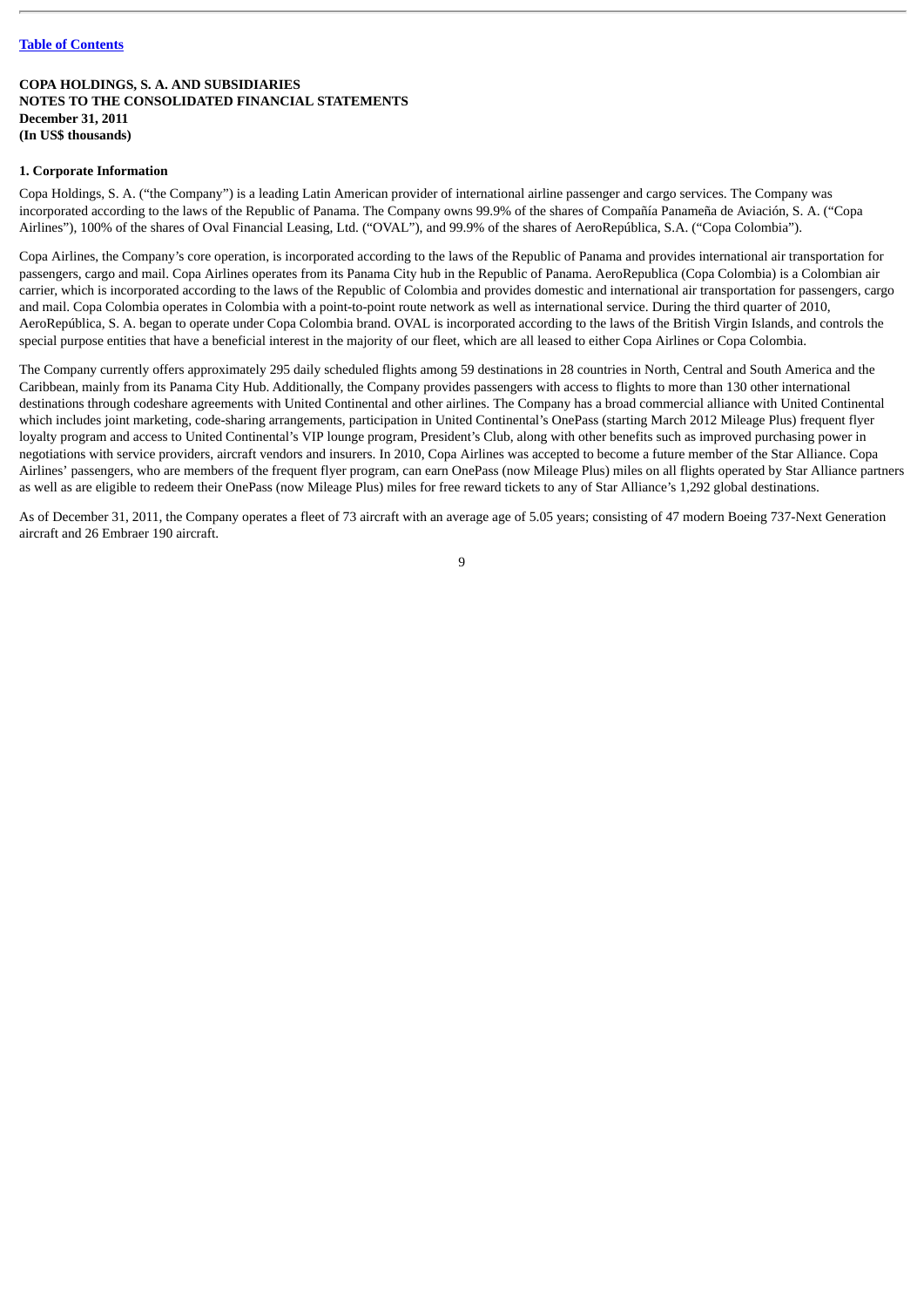# **COPA HOLDINGS, S. A. AND SUBSIDIARIES NOTES TO THE CONSOLIDATED FINANCIAL STATEMENTS December 31, 2011 (In US\$ thousands)**

## **1. Corporate Information (continued)**

The Company's principal executive offices are located at Boulevard Costa del Este, Avenida Principal y Avenida de la Rotonda, Urbanización Costa del Este, Complejo Business Park, Torre Norte, Parque Lefevre, Panama City, Republic of Panama.

As used in these Notes to Consolidated Financial Statements, the terms "the Company", "we", "us", "our" and similar terms refer to Copa Holdings, S.A. and, unless the context indicates otherwise, its consolidated subsidiaries.

The consolidated financial statements have been authorized by Management for issue on April 13, 2012.

### **2. Summary of Significant Accounting Policies**

The principal accounting policies adopted by the Company for the preparation of these consolidated financial statements are as follows:

#### **2.1 Basis of Preparation**

The Company's consolidated financial statements have been prepared in accordance with International Financial Reporting Standards ("IFRS") as issued by the International Accounting Standards Board ("IASB").

The consolidated financial statements have been prepared on a historical cost basis, except for certain assets and liabilities, which are measured at fair value, as set out in the specific accounting policy for such assets and liabilities. The consolidated financial statements are presented in United States dollars and all values are rounded to the nearest thousand U.S.\$000, except when otherwise indicated.

# **2.2 New and Amended Standards and Interpretations**

The accounting policies adopted are consistent with those of the previous financial year, except for the following new and amended IFRS and IFRIC interpretations effective as of 1 January 2011:

• IAS 24 *Related Party Transactions (Amendment)*

The IASB issued an amendment to IAS 24 that clarifies the definitions of a related party. The new definitions emphasize a symmetrical view of related party relationships and clarify the circumstances in which persons and key management personnel affect related party relationships of an entity. In addition, the amendment introduces an exemption from the general related party disclosure requirements for transactions with government and entities that are controlled, jointly controlled or significantly influenced by the same government as the reporting entity. The adoption of the amendment did not have any impact on the financial position or performance of the Company.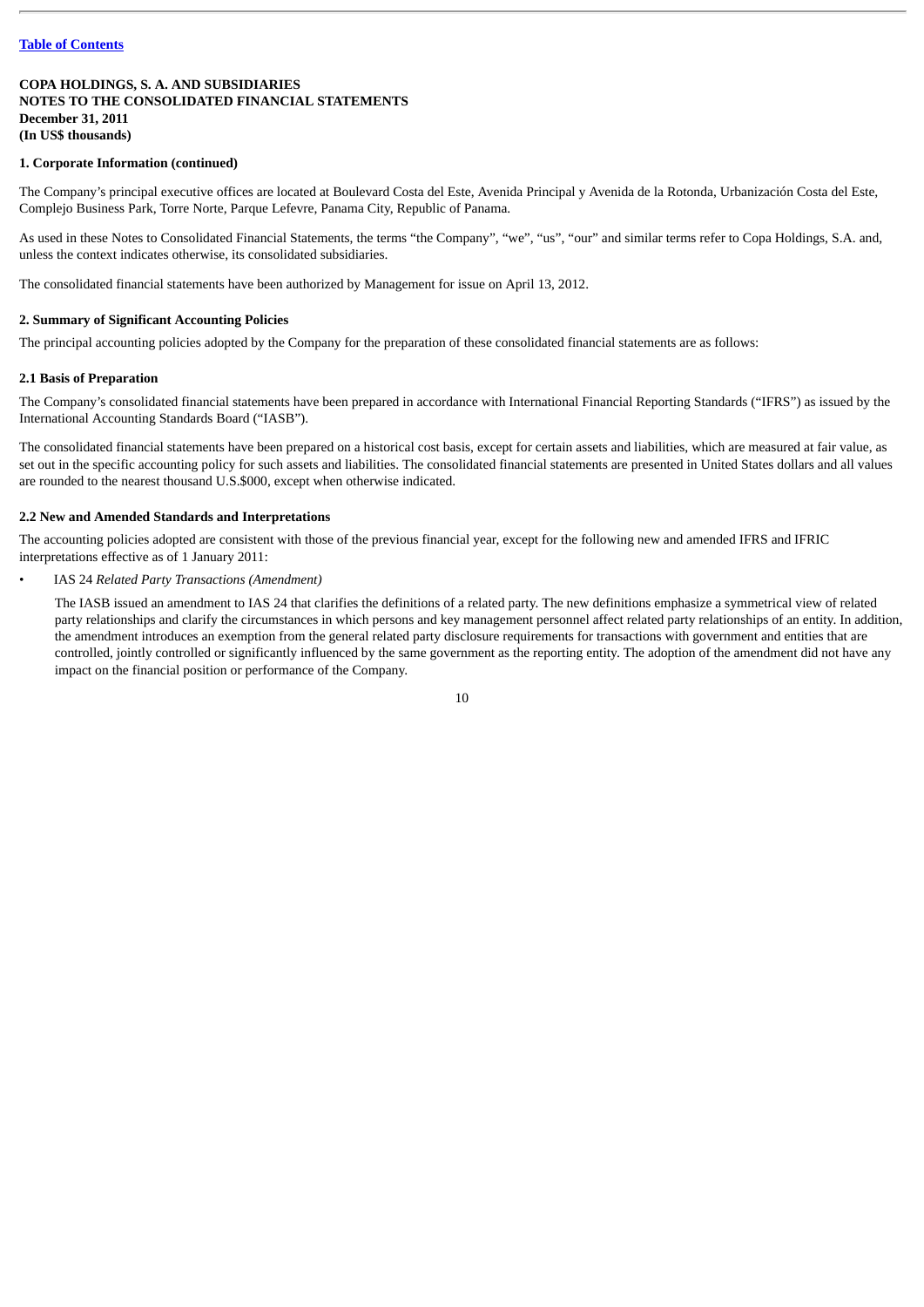# **COPA HOLDINGS, S. A. AND SUBSIDIARIES NOTES TO THE CONSOLIDATED FINANCIAL STATEMENTS December 31, 2011 (In US\$ thousands)**

# **2.2 New and Amended Standards and Interpretations (continued)**

## • IAS 32 *Financial Instruments: Presentation (Amendment)*

The IASB issued an amendment that alters the definition of a financial liability in IAS 32 to enable entities to classify rights issues and certain options or warrants as equity instruments. The amendment is applicable if the rights are given pro rata to all of the existing owners of the same class of an entity's non-derivative equity instruments, to acquire a fixed number of the entity's own equity instruments for a fixed amount in any currency. The amendment has had no effect on the financial position or performance of the Company because the Company does not have these types of instruments.

# • IFRIC 14 *Prepayments of a Minimum Funding Requirement (Amendment)*

The amendment removes an unintended consequence when an entity is subject to minimum funding requirements and makes an early payment of contributions to cover such requirements. The amendment permits a prepayment of future service cost by the entity to be recognised as a pension asset. The amendment of the interpretation has no effect on the financial position or performance of the Company.

• Improvements to IFRSs

In May 2010, the IASB issued its third omnibus of amendments to its standards, primarily with a view to removing inconsistencies and clarifying wording. The adoption of the following amendments resulted in changes to accounting policies, but had no impact on the financial position or performance of the Company.

- IFRS 7 Financial Instruments Disclosures: The amendment was intended to simplify the disclosures provided by reducing the volume of disclosures around collateral held and improving disclosures by requiring qualitative information to put the quantitative information in context.
- IAS 1 Presentation of Financial Statements: The amendment clarifies that an entity may present an analysis of each component of other comprehensive income either in the statement of changes in equity or in the notes to the financial statements.

Other amendments resulting from Improvements to IFRSs to the following standards did not have any impact on the accounting policies, financial position or performance of the Company:

- IFRS 3 Business Combinations (Measurement of Non Controlling Interest NCI)
- IFRS 3 Business Combinations (Contingent consideration arising from business combination prior to adoption of IFRS 3 (as revised in 2008))
- IFRS 3 Business Combinations (Un-replaced and voluntarily replaced share-based payment awards)
- IAS 27 Consolidated and Separate Financial Statements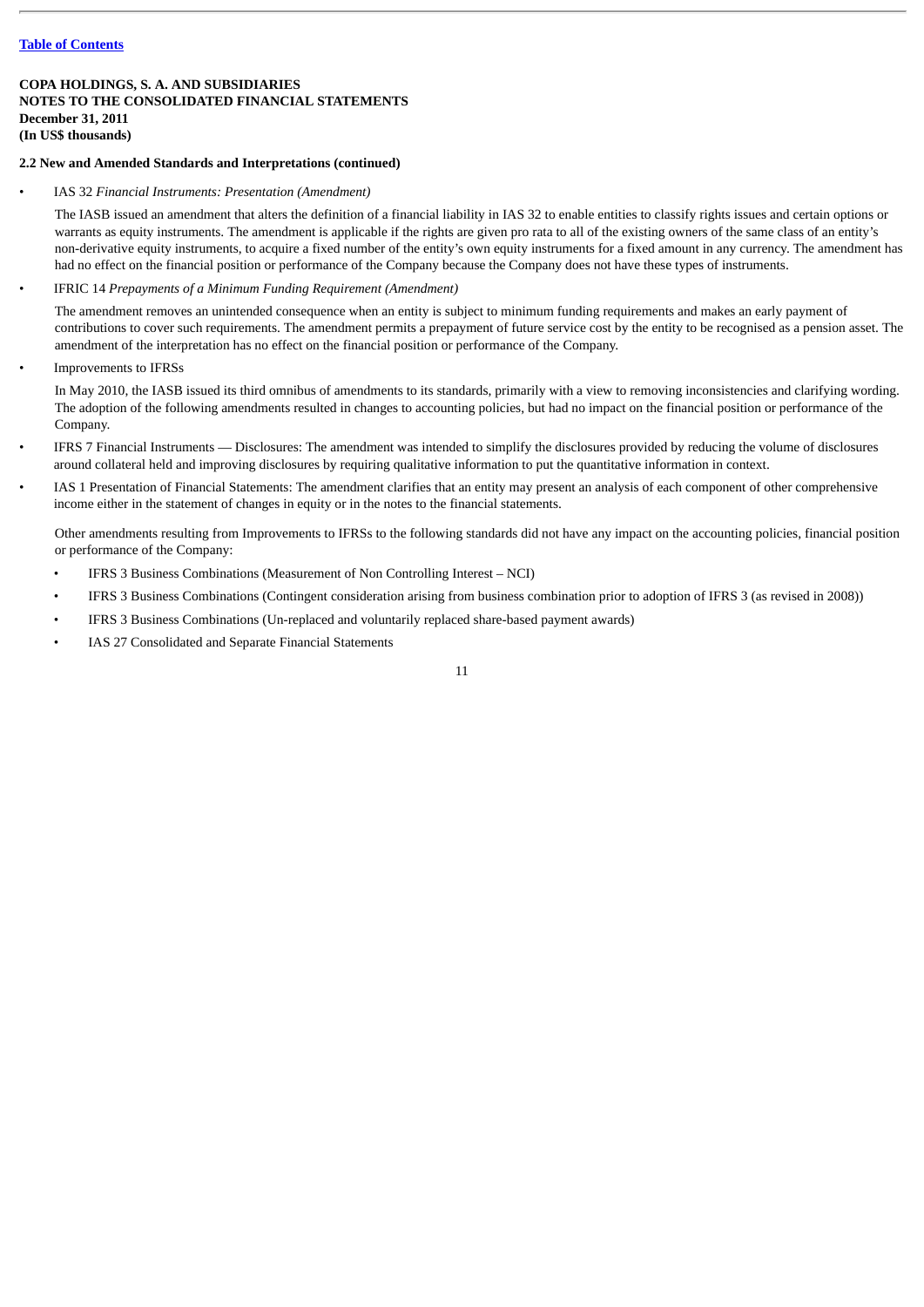## **COPA HOLDINGS, S. A. AND SUBSIDIARIES NOTES TO THE CONSOLIDATED FINANCIAL STATEMENTS December 31, 2011 (In US\$ thousands)**

## **2.2 New and Amended Standards and Interpretations (continued)**

The following interpretation and amendments to interpretations did not have any impact on the accounting policies, financial position or performance of the Company:

- IFRIC 13 Customer Loyalty Programs (determining the fair value of award credits)
- IFRIC 19 Extinguishing Financial Liabilities with Equity Instruments

## *Standards issued but not yet effective*

Standards issued but not yet effective up to the date of issuance of the Company's financial statements are listed below. This listing of standards and interpretations issued are those that the Company reasonably expects to have an impact on disclosures, financial position or performance when applied at a future date. The Company intends to adopt those standards when they become effective.

• IAS 1 *Financial Statement Presentation – Presentation of Items of Other Comprehensive Income*

The amendments to IAS 1 change the grouping of items presented in OCI. Items that could be reclassified (or 'recycled') to profit or loss at a future point in time would be presented separately from items that will never be reclassified. The amendment affects presentation only and has no impact on the Company's financial position or performance. The amendment becomes effective for annual periods beginning on or after 1 July 2012.

## • IAS 12 *Income Taxes – Recovery of Underlying Assets*

The amendment clarified the determination of deferred tax on investment property measured at fair value. The amendment introduces a rebuttable presumption that deferred tax on investment property measured using the fair value model in IAS 40 should be determined on the basis that its carrying amount will be recovered through sale. Furthermore, it introduces the requirement that deferred tax on non-depreciable assets that are measured using the revaluation model in IAS 16 always be measured on a sale basis of the asset. The amendment becomes effective for annual periods beginning on or after 1 January 2012. The amendment is not expected to have a material impact on the financial statements of the Company.

# • IAS 19 *Employee Benefits (Amendment)*

The IASB has issued numerous amendments to IAS 19. These range from fundamental changes such as removing the corridor mechanism and the concept of expected returns on plan assets to simple clarifications and re-wording. The amendment becomes effective for annual periods beginning on or after 1 January 2013. The Company is currently determining the impact that this standard will have on financial position and performance, if any.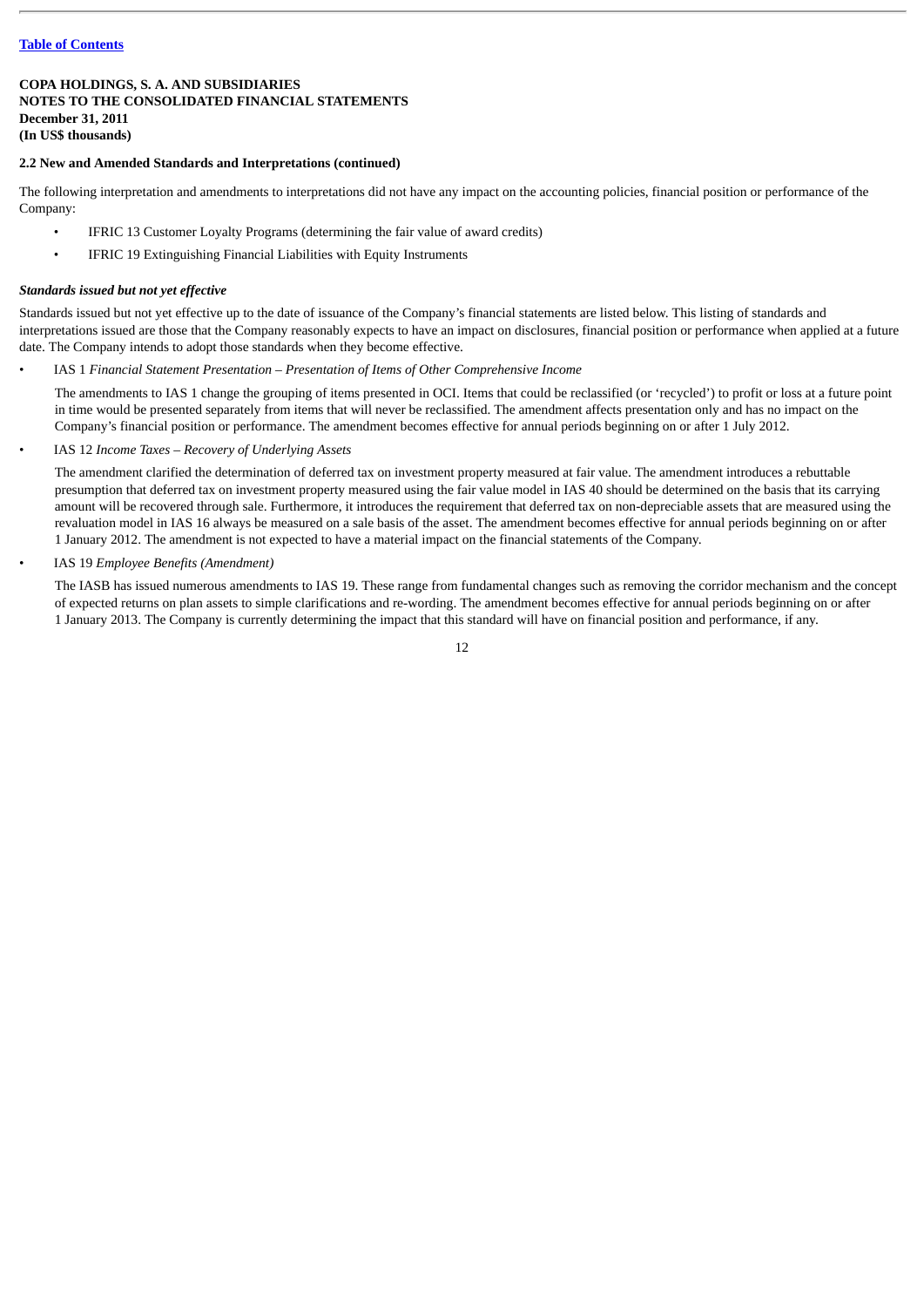# **COPA HOLDINGS, S. A. AND SUBSIDIARIES NOTES TO THE CONSOLIDATED FINANCIAL STATEMENTS December 31, 2011 (In US\$ thousands)**

# **2.2 New and Amended Standards and Interpretations (continued)**

#### • IAS 27 *Separate Financial Statements (as revised in 2011)*

As a consequence of the new IFRS 10 and IFRS 12, what remains of IAS 27 is limited to accounting for subsidiaries, jointly controlled entities, and associates in separate financial statements. The Company does not present separate financial statements. The amendment becomes effective for annual periods beginning on or after 1 January 2013.

## • IAS 28 *Investments in Associates and Joint Ventures (as revised in 2011)*

As a consequence of the new IFRS 11 and IFRS 12, IAS 28 has been renamed IAS 28 *Investments in Associates and Joint Ventures*, and describes the application of the equity method to investments in joint ventures in addition to associates. The amendment becomes effective for annual periods beginning on or after 1 January 2013. The amendment is not expected to have a material impact on the financial statements of the Company.

#### • IFRS 7 *Financial Instruments: Disclosures — Enhanced Derecognition Disclosure Requirements*

The amendment requires additional disclosure about financial assets that have been transferred but not derecognised to enable the user of the Company's financial statements to understand the relationship with those assets that have not been derecognised and their associated liabilities. In addition, the amendment requires disclosures about continuing involvement in derecognised assets to enable the user to evaluate the nature of, and risks associated with, the entity's continuing involvement in those derecognised assets. The amendment becomes effective for annual periods beginning on or after 1 July 2011. The amendment affects disclosure only and has no impact on the Company's financial position or performance.

## • IFRS 9 *Financial Instruments: Classification and Measurement*

IFRS 9 as issued reflects the first phase of the IASBs work on the replacement of IAS 39 and applies to classification and measurement of financial assets and financial liabilities as defined in IAS 39. The standard is effective for annual periods beginning on or after 1 January 2013. In subsequent phases, the IASB will address hedge accounting and impairment of financial assets. The completion of this project is expected over the course of 2012. The adoption of the first phase of IFRS 9 will have an effect on the classification and measurement of the Company's financial assets and liabilities. The Company is currently determining the impact that this standard will have on the financial position or performance, if any. The Company will quantify the effect in conjunction with the other phases, when issued, to present a comprehensive picture.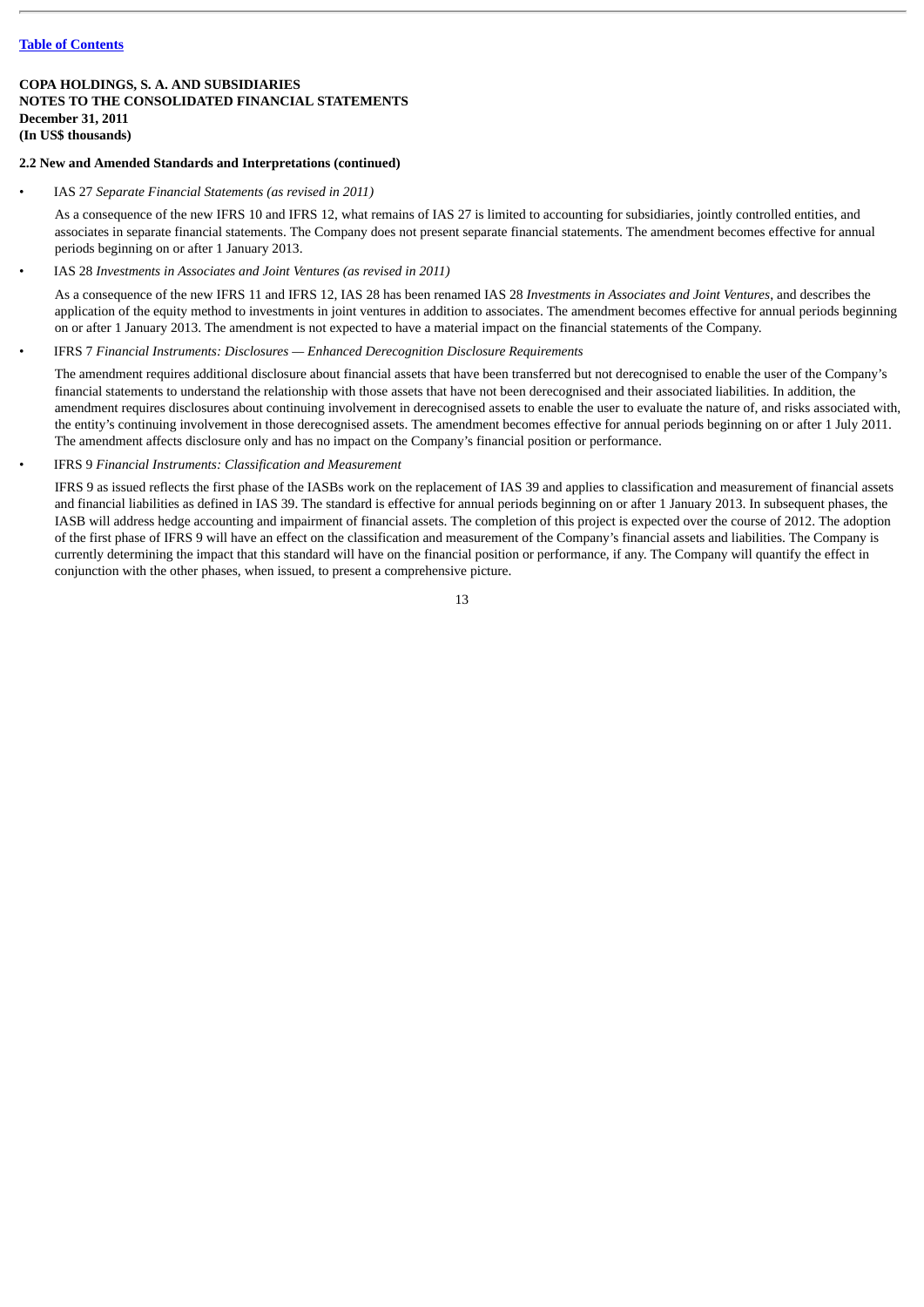# **COPA HOLDINGS, S. A. AND SUBSIDIARIES NOTES TO THE CONSOLIDATED FINANCIAL STATEMENTS December 31, 2011 (In US\$ thousands)**

## **2.2 New and Amended Standards and Interpretations (continued)**

## • IFRS 10 *Consolidated Financial Statements*

IFRS 10 replaces the portion of IAS 27 *Consolidated and Separate Financial Statements* that addresses the accounting for consolidated financial statements. It also includes the issues raised in SIC-12 *Consolidation — Special Purpose Entities*. IFRS 10 establishes a single control model that applies to all entities including special purpose entities. The changes introduced by IFRS 10 will require management to exercise significant judgment to determine which entities are controlled, and therefore, are required to be consolidated by a parent, compared with the requirements that were in IAS 27. This standard becomes effective for annual periods beginning on or after 1 January 2013. The replacement is not expected to have a material impact on the financial statements of the Company.

• IFRS 11 *Joint Arrangements*

IFRS 11 replaces IAS 31 *Interests in Joint Ventures* and SIC-13 *Jointly-controlled Entities- Non-monetary Contributions by Venturers*. IFRS 11 removes the option to account for jointly controlled entities (JCEs) using proportionate consolidation. Instead, JCEs that meet the definition of a joint venture must be accounted for using the equity method. This standard becomes effective for annual periods beginning on or after 1 January 2013. The replacement is not expected to have a material impact on the financial statements of the Company.

• IFRS 12 *Disclosure of Involvement with Other Entities*

IFRS 12 includes all of the disclosures that were previously in IAS 27 related to consolidated financial statements, as well as all of the disclosures that were previously included in IAS 31 and IAS 28. These disclosures relate to an entity's interests in subsidiaries, joint arrangements, associates and structured entities. A number of new disclosures are also required. This standard becomes effective for annual periods beginning on or after 1 January 2013. The amendment is not expected to have a material impact on the financial statements of the Company.

• IFRS 13 *Fair Value Measurement*

IFRS 13 establishes a single source of guidance under IFRS for all fair value measurements. IFRS 13 does not change when an entity is required to use fair value, but rather provides guidance on how to measure fair value under IFRS when fair value is required or permitted. The Company is currently assessing the impact that this standard will have on the financial position and performance. This standard becomes effective for annual periods beginning on or after 1 January 2013.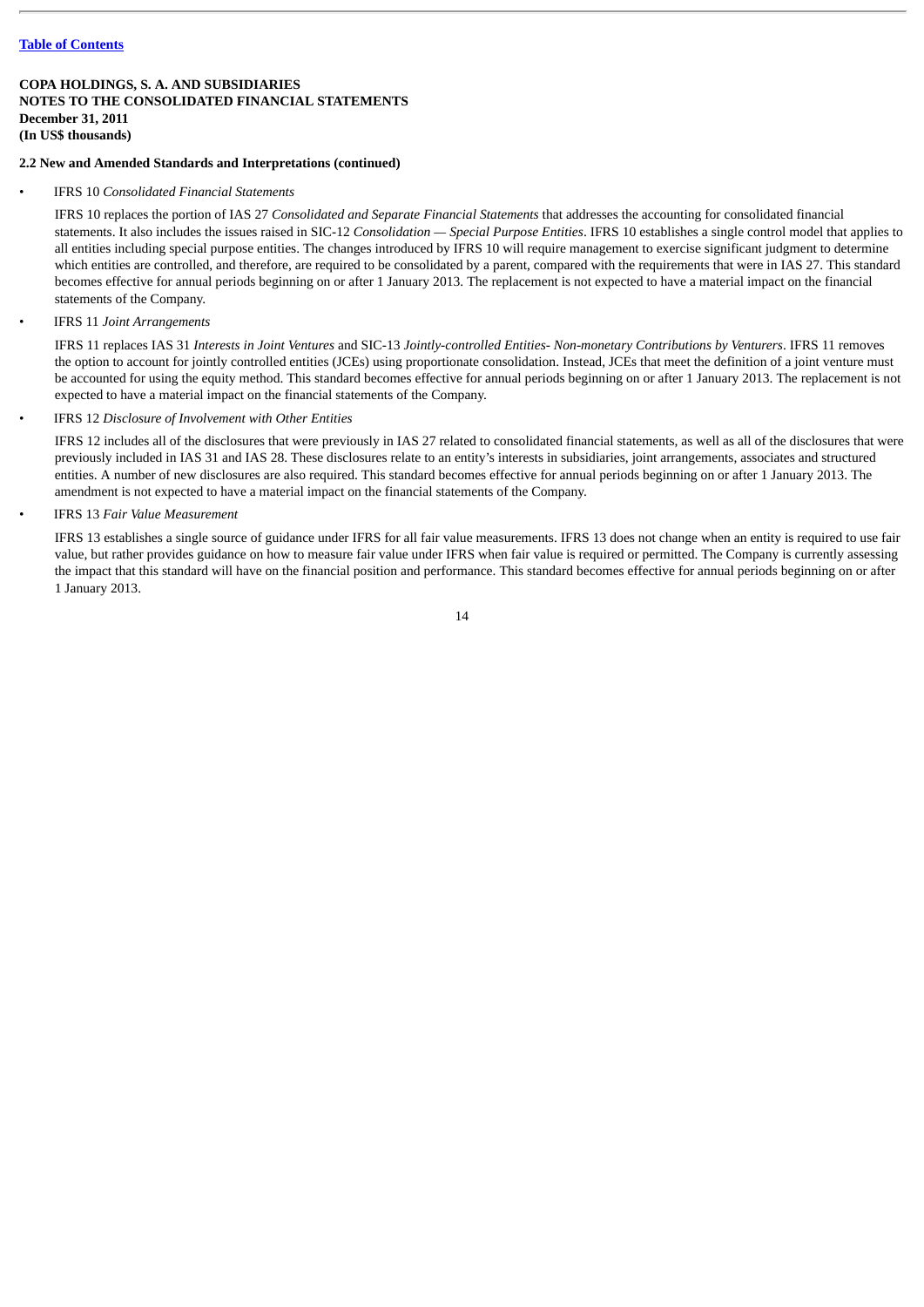# **COPA HOLDINGS, S. A. AND SUBSIDIARIES NOTES TO THE CONSOLIDATED FINANCIAL STATEMENTS December 31, 2011 (In US\$ thousands)**

## **2.3 Principles of Consolidation**

These consolidated financial statements comprise the financial statements of the Company and its subsidiaries as at 31 December 2011. The financial statements of subsidiaries are prepared for the same reporting period as the parent company, using consistent accounting policies. Subsidiaries are fully consolidated from the date on which control is obtained by the Company and continue to be consolidated until the date when such control ceases. All intercompany balances, transactions and profits arising from consolidated entities have been eliminated in consolidation.

## **2.4 Significant Accounting Judgments, Estimates and Assumptions**

The preparation of the Company's consolidated financial statements requires management to make judgments, estimates and assumptions that affect the reported amounts of revenues, expenses, assets and liabilities, at the reporting date. Actual results could differ from those estimates. However, uncertainty about these assumptions and estimates could result in outcomes that could require a material adjustment to the carrying amount of the related asset or liability in the future.

## *a) Judgments*

In the process of applying the Company's accounting policies, management has made judgment, apart from those involving estimations. The judgments that have the most significant effect on the amounts recognized in the consolidated financial statements are related to operating lease commitments.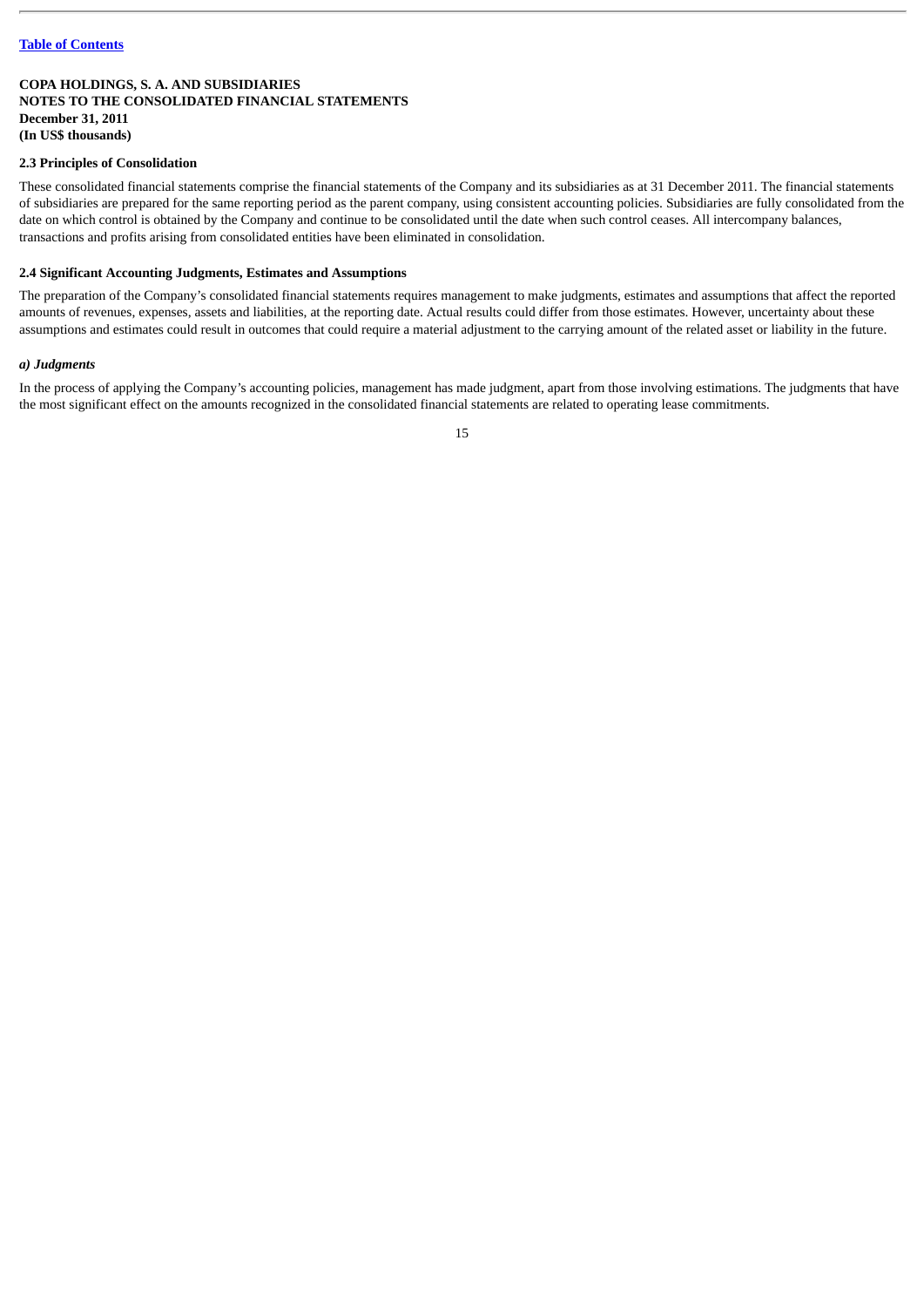# **COPA HOLDINGS, S. A. AND SUBSIDIARIES NOTES TO THE CONSOLIDATED FINANCIAL STATEMENTS December 31, 2011 (In US\$ thousands)**

#### **2.4 Significant Accounting Judgments, Estimates and Assumptions (continued)**

The Company has entered into lease contracts on the aircraft it operates. The Company has determined, based on the terms and conditions of the arrangements, that all the significant risks and rewards of ownership of the aircraft it operates are not transferred, so it accounts for the contracts as operating leases.

The Company recognizes revenue from fares for tickets that are expected to expire unused based on historical data and experience. Estimating expected breakage requires management to make informed judgment about, among other things, the extent to which historical experience is an indication of the future customer behavior. Annually, or more frequently as the experience data suggests, management reassesses the historical data and makes required improvements.

## *b) Estimates and Assumptions*

The estimates and associated assumptions are based on historical experience and various other factors believed to be reasonable under the circumstances. These underlying assumptions are reviewed on an ongoing basis. Revisions to accounting estimates are recognized in the period in which the estimate is revised.

The Company believes that the tax positions taken are reasonable. However, various taxing authorities may challenge the positions taken resulting in additional liabilities for taxes and interest that may become payable in future years as a result of audits by the tax authorities. The tax positions involve considerable judgment on the part of management and tax positions are reviewed and adjusted to account for changes in circumstances, such as lapsing of applicable statutes of limitations, conclusions of tax audits, additional exposures based on identification of new issues or court decisions affecting a particular tax issue. Actual results could differ from estimates.

The Company assesses whether there are any indicators of impairment for all non-financial assets at each reporting date. Goodwill and indefinite-lived intangible assets are tested for impairment annually and at other times when such indicators exist. The recoverable amounts of cash-generating units have been determined based on value-in-use calculations. The value in use is determined using discounted cash flow assumptions established by management.

The Company's management has determined that the residual value of the aircraft components owned is 15% of the cost of the asset, so the depreciation of flight equipment is made accordingly. Annually, management reviews the useful life and salvage value of each of these assets.

## **2.5 Cash and Cash Equivalents**

Cash and cash equivalents comprise cash at banks, money market accounts and time deposits with original maturities of three months or less when purchased.

For the purpose of the consolidated statement of cash flows, cash and cash equivalents consist of cash net of outstanding bank overdraft.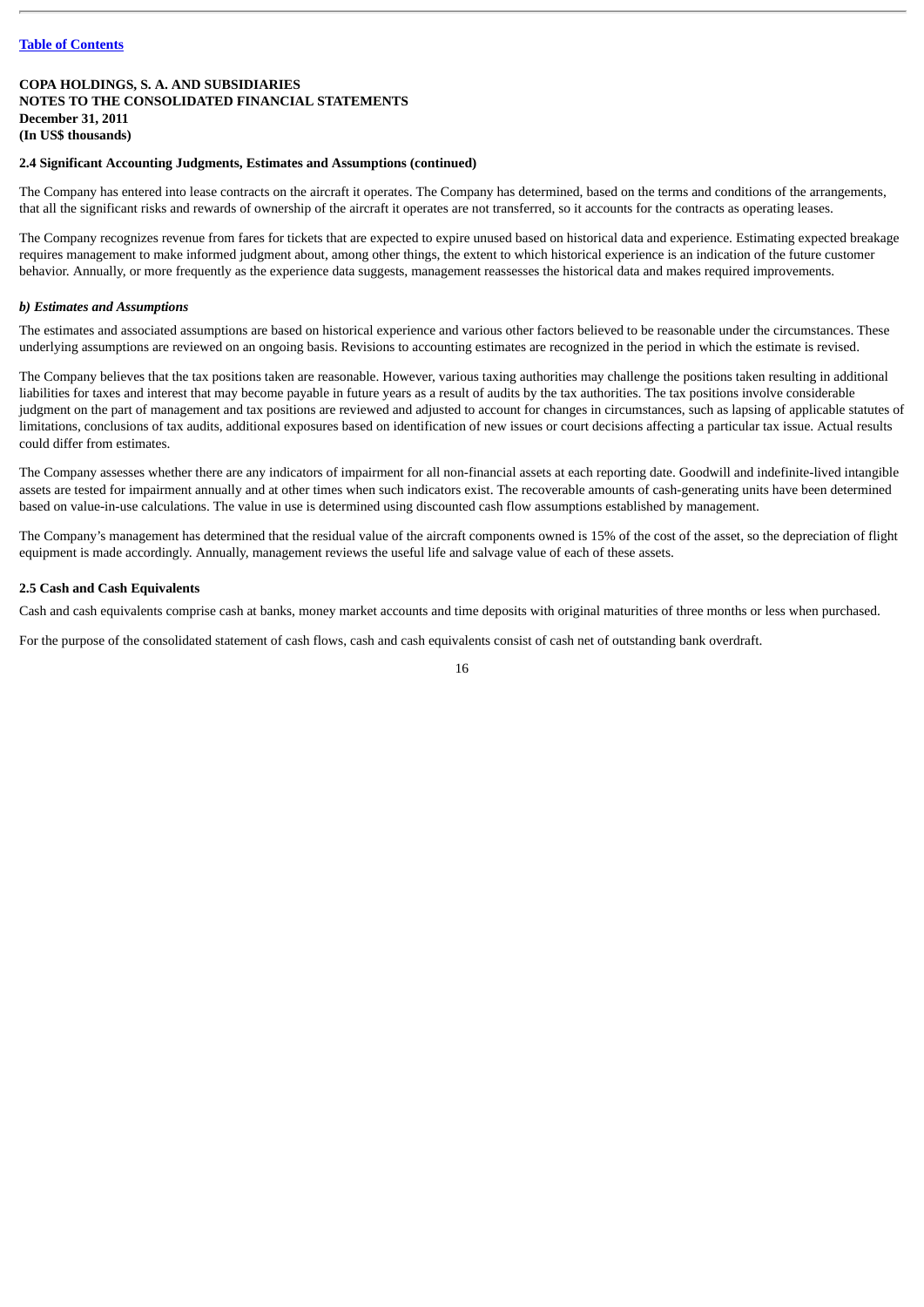# **COPA HOLDINGS, S. A. AND SUBSIDIARIES NOTES TO THE CONSOLIDATED FINANCIAL STATEMENTS December 31, 2011 (In US\$ thousands)**

#### **2.6 Financial Assets – Initial recognition and subsequent measurement**

Financial assets within the scope of IAS 39 are classified as: (a) financial assets at fair value through profit or loss, (b) receivables, (c) held to maturity investments or as (d) derivatives designated as hedging instruments in an effective hedge, as appropriate. The Company determines the classification of its financial assets at initial recognition.

All financial assets are recognized initially at fair value plus directly attributable transaction costs, in the case of investments not at fair value through profit and loss.

Subsequent measurement of financial assets depends on their classification.

The Company's financial assets include cash, short-term and long-term deposits, trade and other receivables and derivative financial instruments.

## *a) Held to maturity investments*

The Company invests in short-term time deposits with original maturities of more than three months but less than one year. Additionally, the Company invests in long-term time deposits with maturities greater than one year. These investments are classified as short and long-term investments, respectively, in the accompanying consolidated statement of financial position. All of these investments are classified as held-to-maturity securities and are subsequently measured at amortized cost using the Effective Interest Rate (EIR) method, less impairment, since the Company has determined that it has the intent and ability to hold the securities to maturity. Amortized cost is calculated by taking into account any discount or premium on acquisition and fees or costs that are an integral part of the EIR. The EIR amortization is included in finance income in the consolidated statement of income. Restricted cash is classified within short-term and long-term investments and is held as collateral for letters of credit.

# *b) Receivables*

Accounts receivable are non-derivative financial assets with fixed or determinable payments that are not quoted in an active market. These financial instruments, which generally have 30 days terms, are initially recognized and carried at original invoice amount, less a provision for impairment: The losses arising from impairment are recognized in the consolidated statement of income in "Other operating expenses".

The Company records its best estimate of provision for impairment of receivables, on the basis of various factors, including: varying customer classifications, agreed upon credit terms, and the age of the individual debt.

## *c) Derivative financial assets*

See 2.7 below for discussion of derivative financial instruments.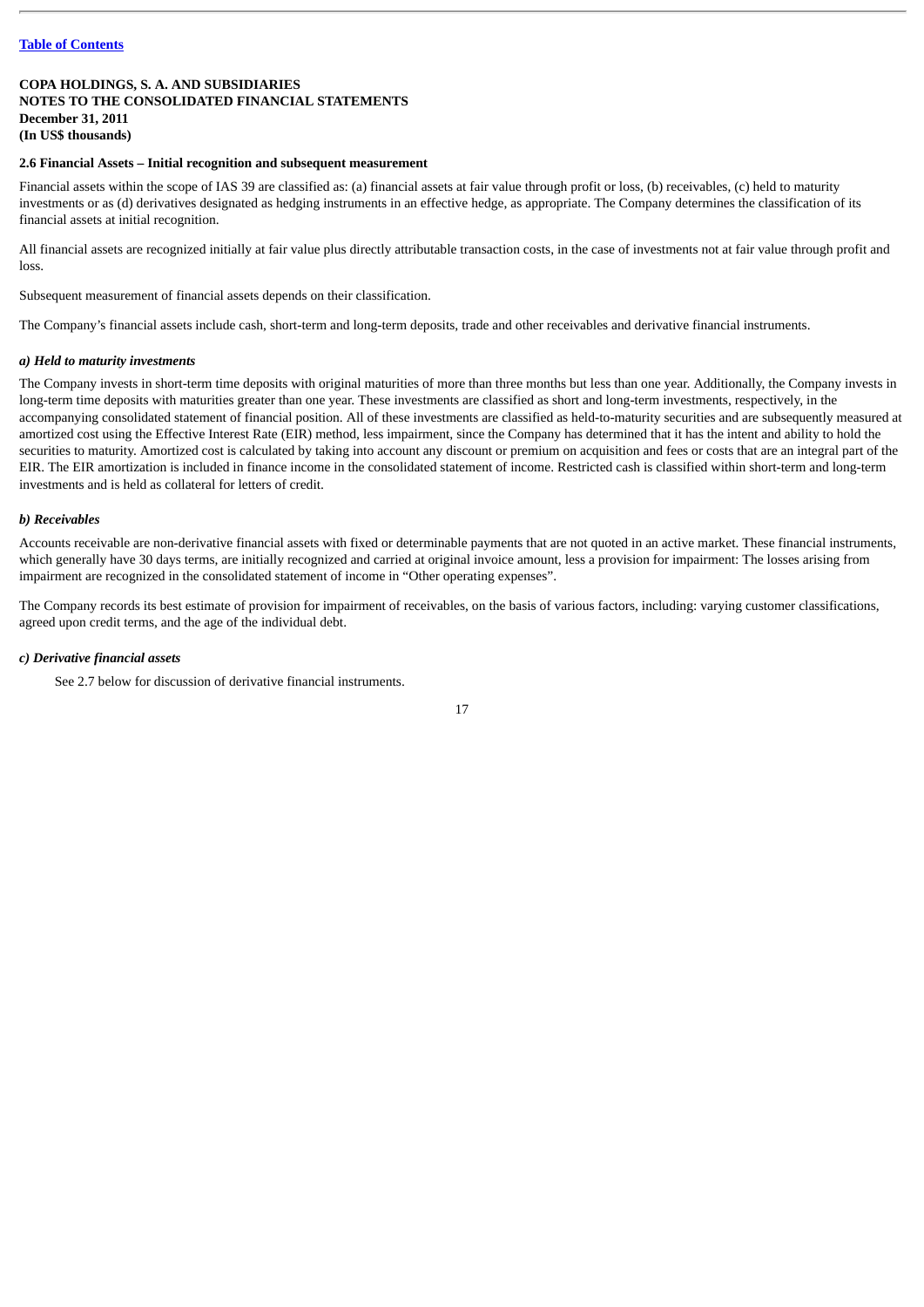## **COPA HOLDINGS, S. A. AND SUBSIDIARIES NOTES TO THE CONSOLIDATED FINANCIAL STATEMENTS December 31, 2011 (In US\$ thousands)**

## **2.7 Financial Liabilities—Initial recognition and subsequent measurement**

Financial liabilities within the scope of IAS 39 are classified as financial liabilities at fair value through profit or loss, loans and borrowings, or as derivatives designated as hedging instruments in an effective hedge, as appropriate. The Company determines the classification of its financial liabilities at initial recognition.

All financial liabilities are recognised initially at fair value plus, in the case of loans and borrowings, directly attributable transaction costs.

The Company's financial liabilities include trade and other payables, loans and borrowings, and derivative financial instruments.

## *a) Long-term debt*

All borrowings and loans are initially recognized at fair value plus any directly attributable transaction costs. Subsequent to initial recognition, these liabilities are measured at amortized cost using the effective interest rate method.

Gain and losses are recognized in the consolidated statement of income when the liabilities are derecognized as well as through the EIR amortization process.

Amortized cost is calculated by taking into account any discount or premium on acquisition and fees or costs that are an integral part of the EIR. The EIR amortization is included in finance costs in the consolidated statement of income.

## *b) Other Financial Liabilities*

Other financial liabilities are initially recognized at fair value, including directly attributable transaction costs. Subsequent to initial recognition, they are measured at amortized cost using the effective interest rate method.

Gain and losses are recognized in the consolidated statement of income when the liabilities are derecognized as well as through the amortization process.

# *c) Derivative financial instruments and hedging activities*

Derivatives instruments are initially recognized at fair value on the date on which a derivative contract is entered into and are subsequently remeasured at their fair value. Derivatives are carried as financial assets when the fair value is positive and as financial liabilities when the fair value is negative. The method for recognizing the resulting gain or loss depends on whether the derivative is designated as a hedging instrument, and if so, the designation of the hedging.

For the purpose of hedge accounting, hedges are classified as:

- Fair value hedges
- Cash flow hedges
- Hedges of a net investment in a foreign operation.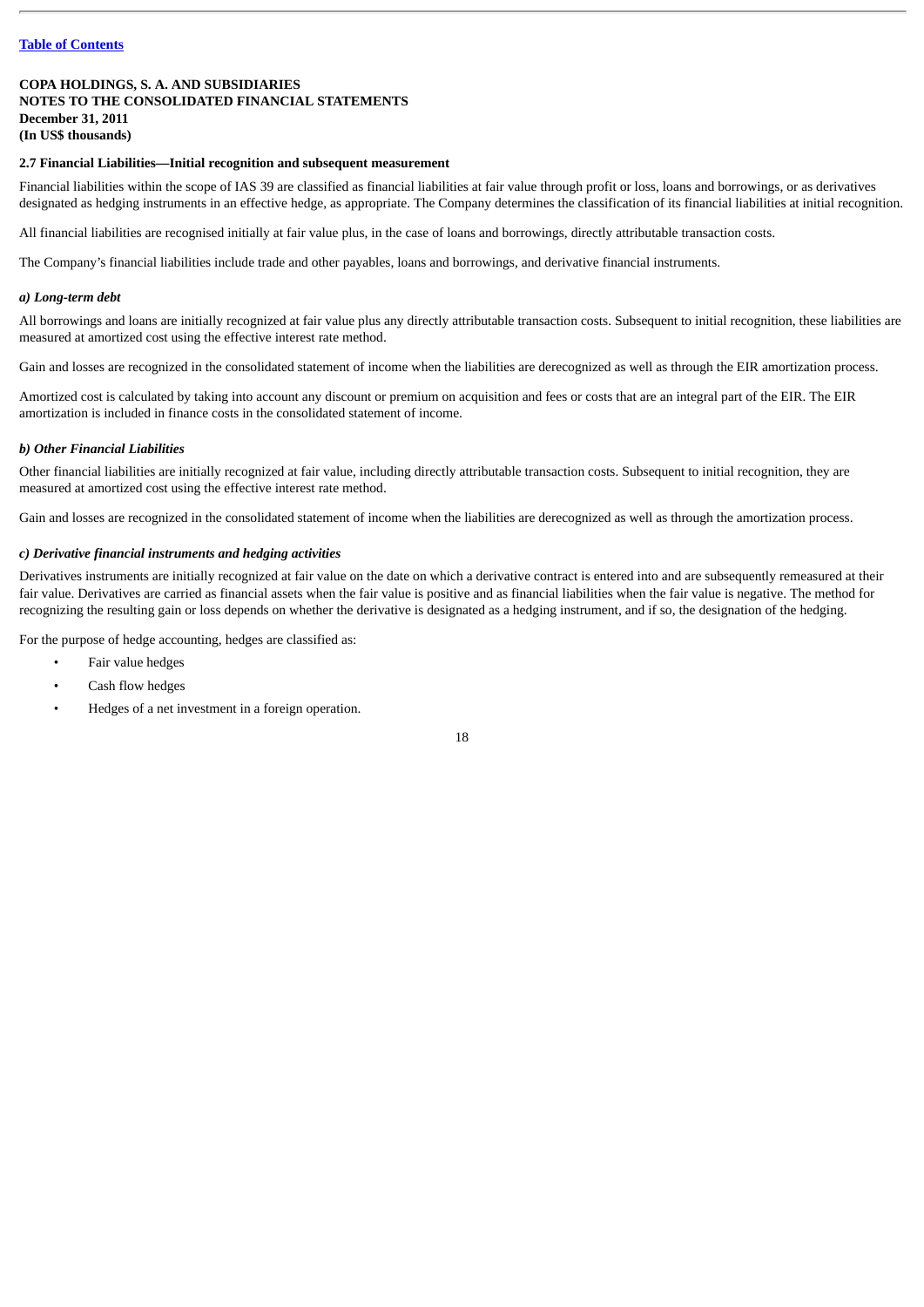## **COPA HOLDINGS, S. A. AND SUBSIDIARIES NOTES TO THE CONSOLIDATED FINANCIAL STATEMENTS December 31, 2011 (In US\$ thousands)**

#### *c) Derivative financial instruments and hedging activities (continued)*

The Company designates certain derivatives as cash flow hedges.

The Company documents at the inception of the transaction the relationship between hedging instruments and hedged items, as well as its risk management objectives and strategy for undertaking various hedging transactions.

The Company also documents its assessment both at hedge inception and on an ongoing basis, of whether the derivatives that are used in hedging transactions, as expected, are highly effective in offsetting changes in fair values or cash flows of hedged items.

The fair values of various derivative instruments used for hedging purposes and movements on the hedging reserve in shareholders' equity are shown in note 16.

Any gain or loss on the hedging instrument relating to the effective portion of the hedge is recognized in the consolidated statement of comprehensive income. The gain or loss relating to the ineffective portion is recognized immediately in the consolidated statement of income.

Amounts recognized as other comprehensive income are transferred to the income statement when the hedged transaction affects profit or loss, such as when the hedged financial income or financial expense is recognized. When the hedged item is the cost of a non-financial asset or non-financial liability, the amounts recognized as other comprehensive income are transferred to the initial carrying amount of the nonfinancial asset or liability when recognized.

## **Current versus non-current classification**

Derivative instruments that are not designated as effective hedging instruments are classified as current or non-current or separated into a current and non-current portion based on an assessment of the facts and circumstances:

- When the Company will hold a derivative as an economic hedge (and does not apply hedge accounting) for a period beyond 12 months after the reporting date, the derivative is classified as non-current (or separated into current and non-current portions) consistent with the classification of the underlying item.
- Embedded derivates that are not closely related to the host contract are classified consistent with the cash flows of the host contract.
- Derivative instruments that are designated as, and are effective hedging instruments, are classified consistently with the classification of the underlying hedged item. The derivative instrument is separated into a current portion and a non-current portion only if a reliable allocation can be made.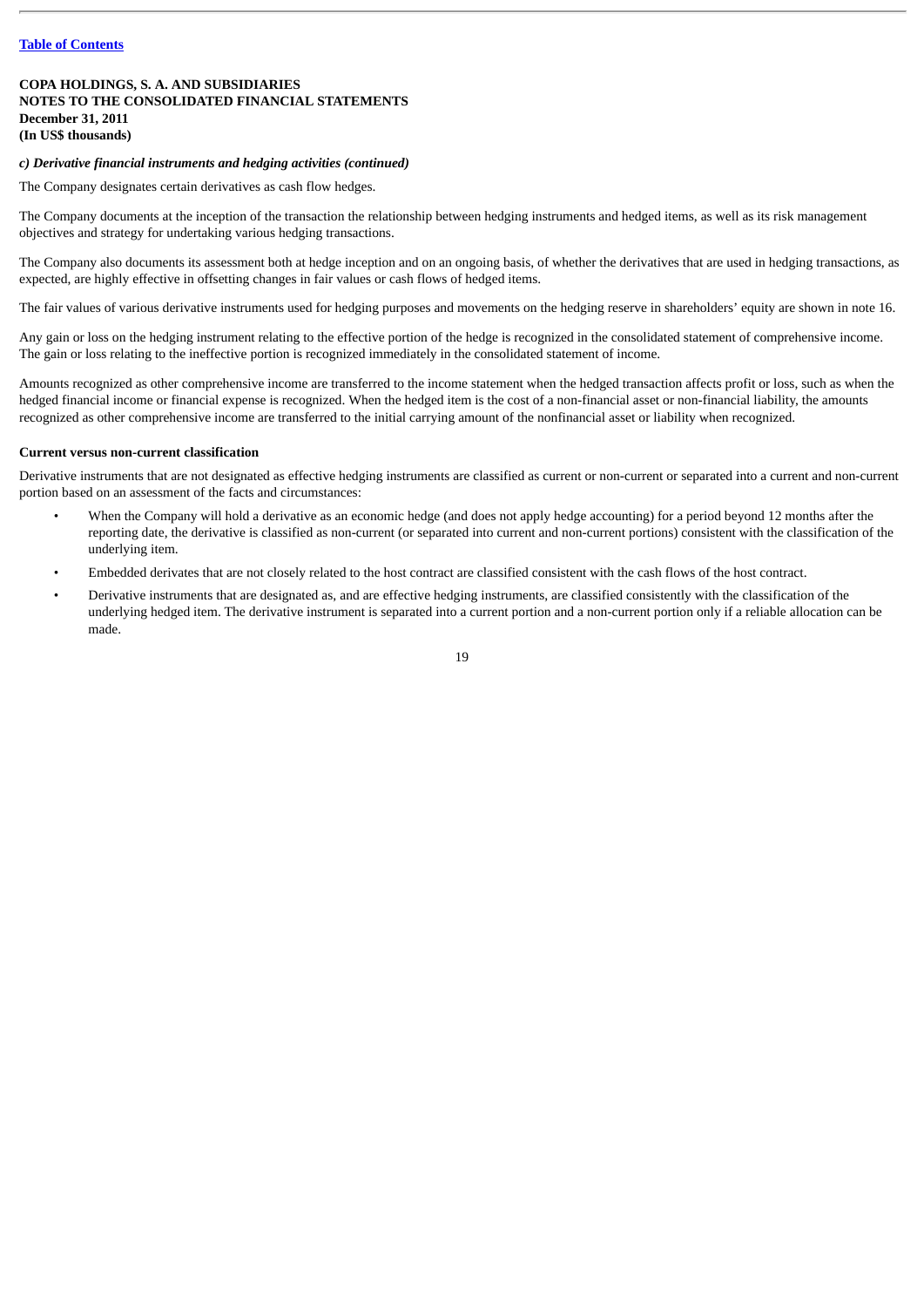# **COPA HOLDINGS, S. A. AND SUBSIDIARIES NOTES TO THE CONSOLIDATED FINANCIAL STATEMENTS December 31, 2011 (In US\$ thousands)**

## **2.8 Fair value of financial instruments**

The fair value of financial instruments that are traded in active markets at each reporting date is determined by reference to quoted market prices or dealer price quotations (bid price for long positions and ask price for short positions), without any deduction for transaction costs.

For financial instruments not traded in an active market, the fair value is determined using appropriate valuation techniques. Such techniques may include:

- Using recent arm's length market transactions
- Reference to the current fair value of another instrument that is substantially the same
- A discounted cash flow analysis or other valuation models.

An analysis of fair values of financial instruments and further details as to how they are measured are provided in Note 26.7.

# **2.9 Impairment**

#### *a) Impairment of Financial Assets*

Company assesses at the end of each reporting period whether there is objective evidence that a financial asset or group of financial assets is impaired. A financial asset or group of financial assets is deemed to be impaired and impairment losses are incurred if, and only if, there is objective evidence of impairment as a result of one or more events that occurred after the initial recognition of the asset (a "loss event") and that loss event (or events) has an impact on the estimated future cash flows of the financial asset or group of financial assets that can be reliably estimated.

The criteria that the Company uses to determine that there is objective evidence of an impairment loss include: significant financial difficulty of the issuer or obligor; a breach of contract, such as default or delinquency in interest or principal payments; it becomes probable that the debtors will enter bankruptcy or other financial reorganization; and observable data indicating that there is a measurable decrease in the estimated future cash flows.

#### *b) Impairment of Financial Assets Carried at Amortized Cost*

For financial assets carried at amortized cost, the Company first assesses whether objective evidence of impairment exists individually for financial assets that are individually significant, or collectively for financial assets that are not individually significant. If the Company determines that no objective evidence of impairment exists for an individually assessed financial asset, whether significant or not, it includes the asset in a group of financial assets with similar credit risk characteristics and collectively assesses them for impairment. Assets that are individually assessed for impairment and for which an impairment loss is, or continues to be, recognized are not included in a collective assessment of impairment.

If there is objective evidence that an impairment loss on assets carried at amortized cost has been incurred, the amount of the impairment loss is measured as the difference between the asset's carrying amount and the present value of estimated future cash flows (excluding future expected credit losses that have not yet been incurred) discounted at the financial asset's original effective interest rate. The carrying amount of the asset is reduced and the loss is recorded in the consolidated statement of income.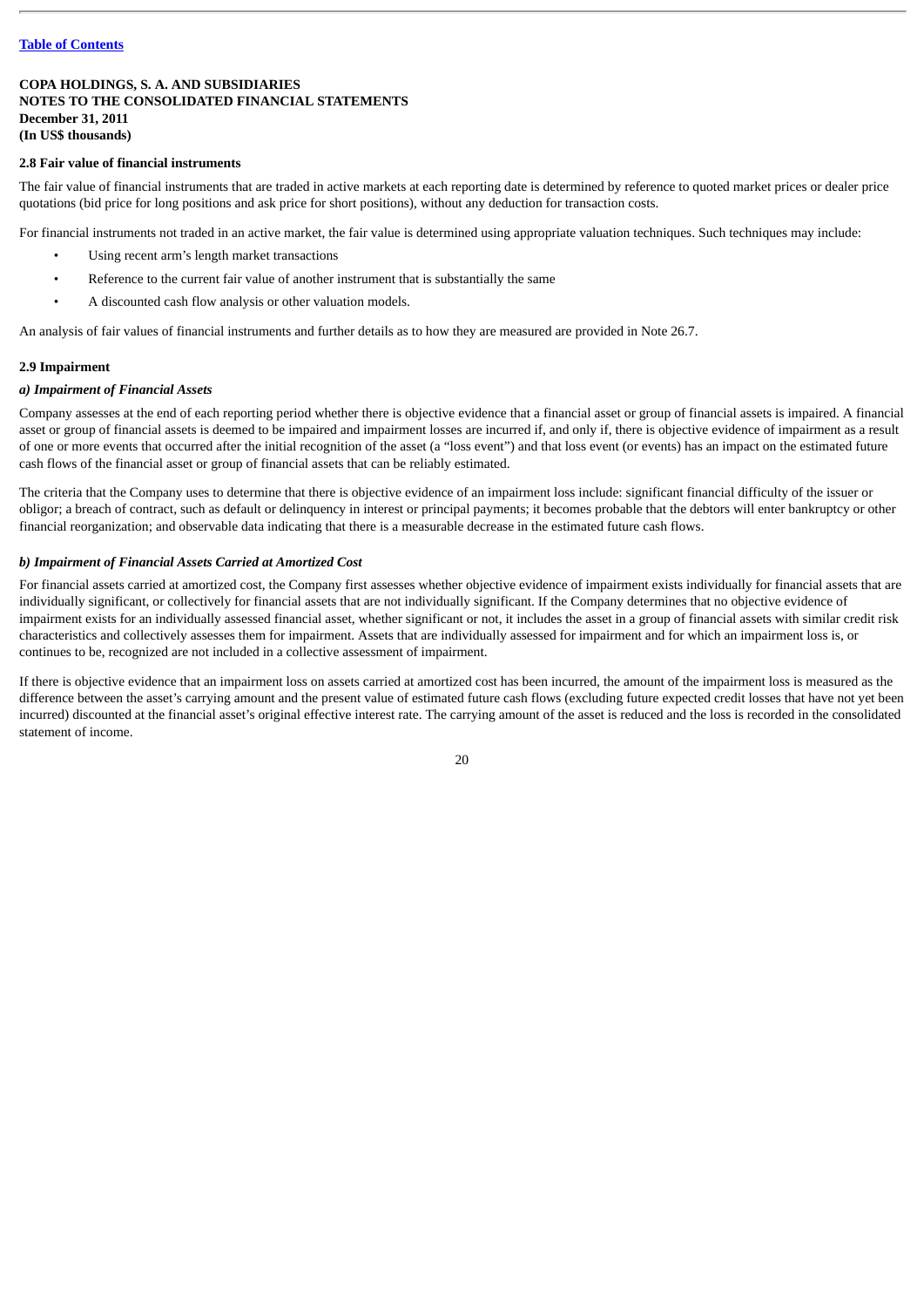# **COPA HOLDINGS, S. A. AND SUBSIDIARIES NOTES TO THE CONSOLIDATED FINANCIAL STATEMENTS December 31, 2011 (In US\$ thousands)**

#### **2.9 Impairment (continued)**

#### *c) Impairment of Non-Financial Assets*

The Company assesses at each reporting date whether there is an indication that a non-financial asset may be impaired. If any such indication exists, or when annual impairment testing for an asset is required, the Company estimates the asset's recoverable amount. An asset's recoverable amount is the higher of an asset's or cash-generating unit's fair value less costs to sell and its value in use, and is determined for an individual asset, unless the asset does not generate cash inflows that are largely independent of those from other assets of group of assets.

When the carrying amount of an asset or cash-generating unit (CGU) exceeds its recoverable amount, the asset is considered impaired and is written down to its recoverable amount. In assessing value in use, the estimated future cash flows are discounted to their present value using a pretax discount rate that reflects current market assessments of the time value of money and the risks specific to the asset.

Impairment losses of continuing operations, including impairment on inventories, are recognized in the consolidated statement of income in those expense categories consistent with the function of the impaired asset, except for a property previously revalued where the revaluation was taken to other comprehensive income. In this case, the impairment is also recognized in other comprehensive income up to the amount of any previous revaluation.

For assets, excluding goodwill and intangible asset with indefinite lives, an assessment is made at each reporting date as to whether there is any indication that previously recognized impairment losses may no longer exists or may have decreased. If such indication exists, the Company makes an estimate of recoverable amount. If that is the case, the carrying amount of the asset is increased to its recoverable amount. That increase cannot exceed the carrying amount that would have been determined, net of depreciation, had no impairment loss been recognized for the asset in prior years. Such reversal is recognized in the consolidated statement of income unless the asset is carried at the revalued amount, in which case the reversal is treated as an increase in the revaluation reserve.

## *d) Impairment testing of goodwill and intangibles with indefinite lives*

Goodwill resulted from business combinations, have indefinite lives and have been allocated to each of the Company's cash-generating units that are expected to benefit from the business combination in which the goodwill arose.

Goodwill and intangible assets with indefinite useful lives are tested for impairment annually. The Company performs its annual impairment testing as of December 31. The determination of the terminal value is based on the present value of the cash flows in perpetuity (see discussion of key assumptions below) of the CGU to which the goodwill and the intangible assets with indefinite useful live are allocated. The recoverable amount has been determined based on a value in use calculation using cash flow projections from financial budgets approved by management covering a five-year period.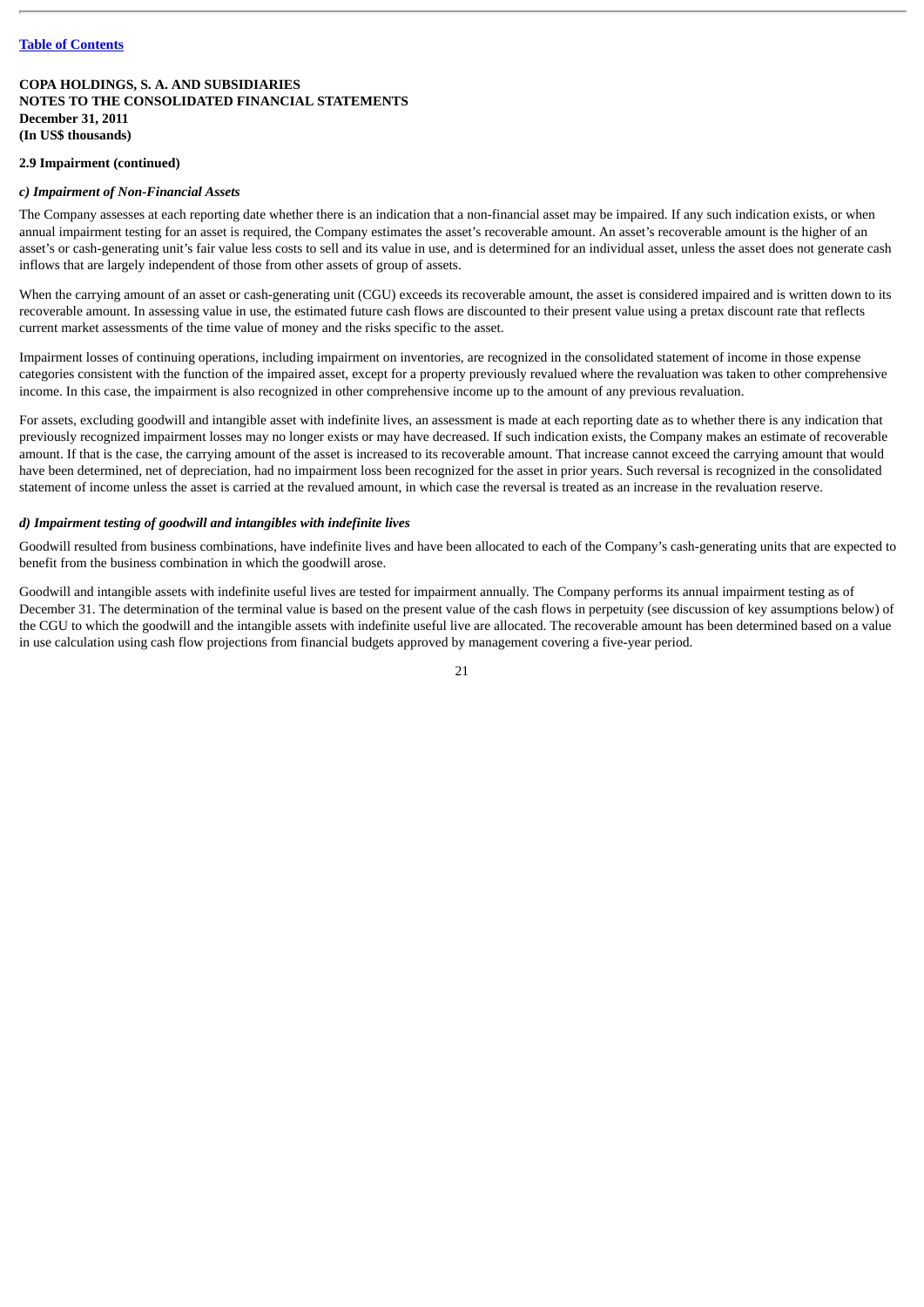# **COPA HOLDINGS, S. A. AND SUBSIDIARIES NOTES TO THE CONSOLIDATED FINANCIAL STATEMENTS December 31, 2011 (In US\$ thousands)**

## **2.9 Impairment (continued)**

## *Key assumptions used in value in use calculations*

The calculations of value in use for the impairment testing are most sensitive to the following assumptions:

*Discount rates* – The discount factors are based on the Company's Weighted Average Cost of Capital ("WACC"), and are applied using the mid-year convention. Mid-year convention assumes that cash flows are generated evenly throughout the year, as opposed to in a lump sum at the end of the year.

*Long-Term Growth Rate* – It was determined by considering industry research, including analyst reports, and various government studies which are believed to be reliable. Additionally, management considered perpetual growth rate fairly represented the long-term growth prospects of the business.

*Terminal Value* – Determination of the terminal value is based on the present value of the Company's cash flows in perpetuity. When estimating the cash flow for use in the residual value calculation, it is essential to clearly define the normalized cash flow level, the appropriate discount rate for the degree of risk inherent in that return stream and a constant future growth rate for the related cash flows. To estimate the value, we have used the Gordon Growth Model.

Impairment losses relating to goodwill cannot be reversed in future periods.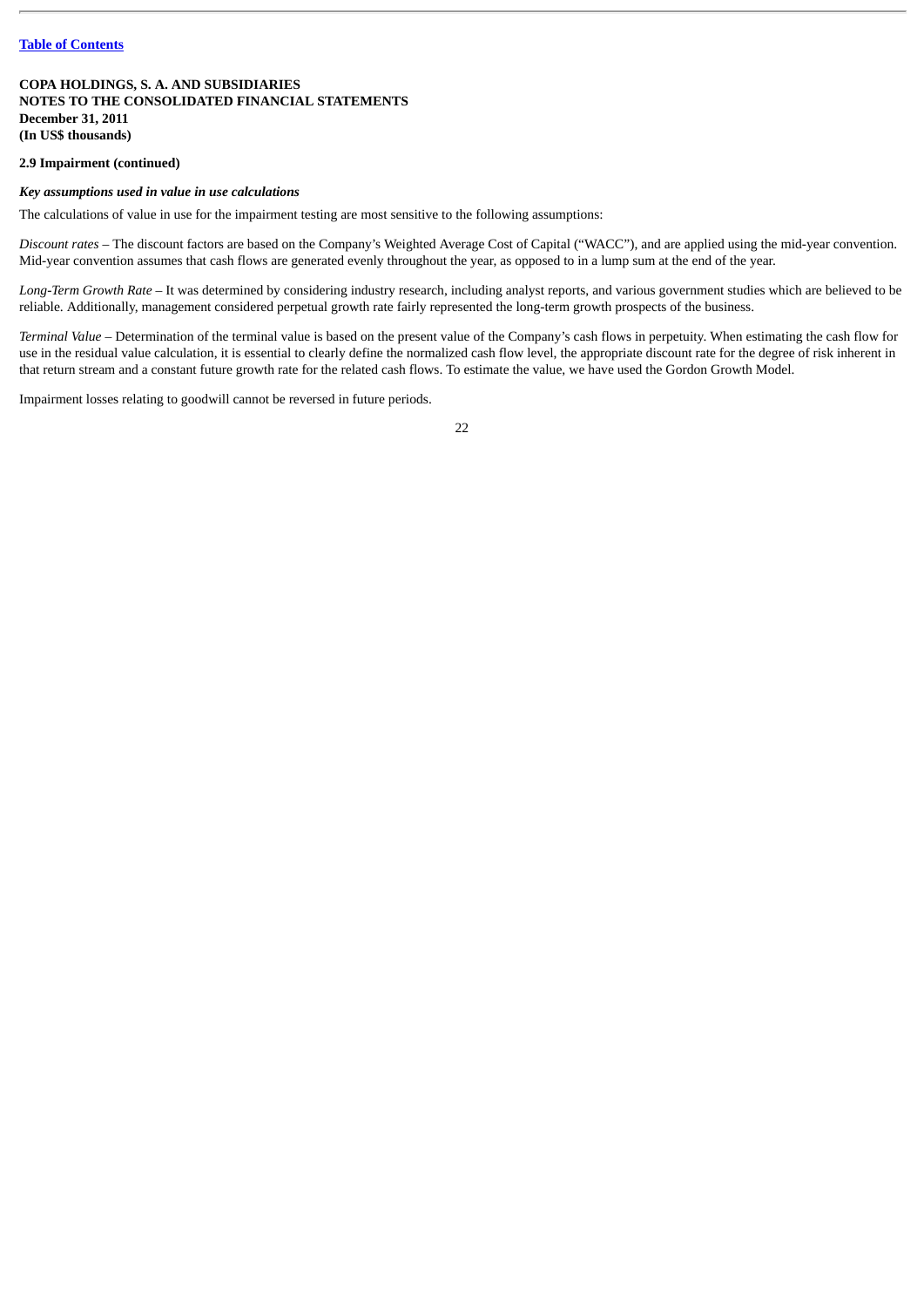## **COPA HOLDINGS, S. A. AND SUBSIDIARIES NOTES TO THE CONSOLIDATED FINANCIAL STATEMENTS December 31, 2011 (In US\$ thousands)**

#### **2.10 Derecognition**

## *a) Derecognition of Financial Assets*

A financial asset (or, where applicable a part of a financial asset or part of a group of similar financial assets) is derecognized when:

- The rights to receive cash flows from the asset have expired;
- Company has transferred its rights to receive cash flows from the asset and either (a) the Company has transferred substantially all risks and rewards of the asset, or (b) the Company has neither transferred nor retained substantially all the risks and rewards of the asset, but has transferred control of the asset.
- Company retains the right to receive cash flows from the asset, but has assumed an obligation to pay them in full without material delay to third party under a 'pass through' arrangement.

When the Company has transferred its rights to receive cash flows from an asset or has entered into a pass-through arrangement, and has neither transferred nor retained substantially all of the risks and rewards of the asset nor transferred control of the asset, the asset is recognized to the extent of the Company's continuing involvement in the asset.

In that case, the Company also recognizes an associated liability. The transferred asset and the associated liability are measured on a basis that reflects the rights and obligations that the Company has retained.

Continuing involvement that takes the form of a guarantee over the transferred asset is measured at the lower of the original carrying amount of the asset and the maximum amount of consideration that the Company could be required to repay.

## *b) Derecognition of Financial Liabilities*

Financial liabilities are derecognized when the obligation under the liability is discharged, cancelled or expires. When an existing financial liability is replaced by another from the same lender on substantially different terms, or the terms of an existing liability are substantially modified, such an exchange or modification is treated as a derecognition of the original liability and the recognition of a new liability, and the difference in the respective carrying amounts is recognized in the consolidated statement of income.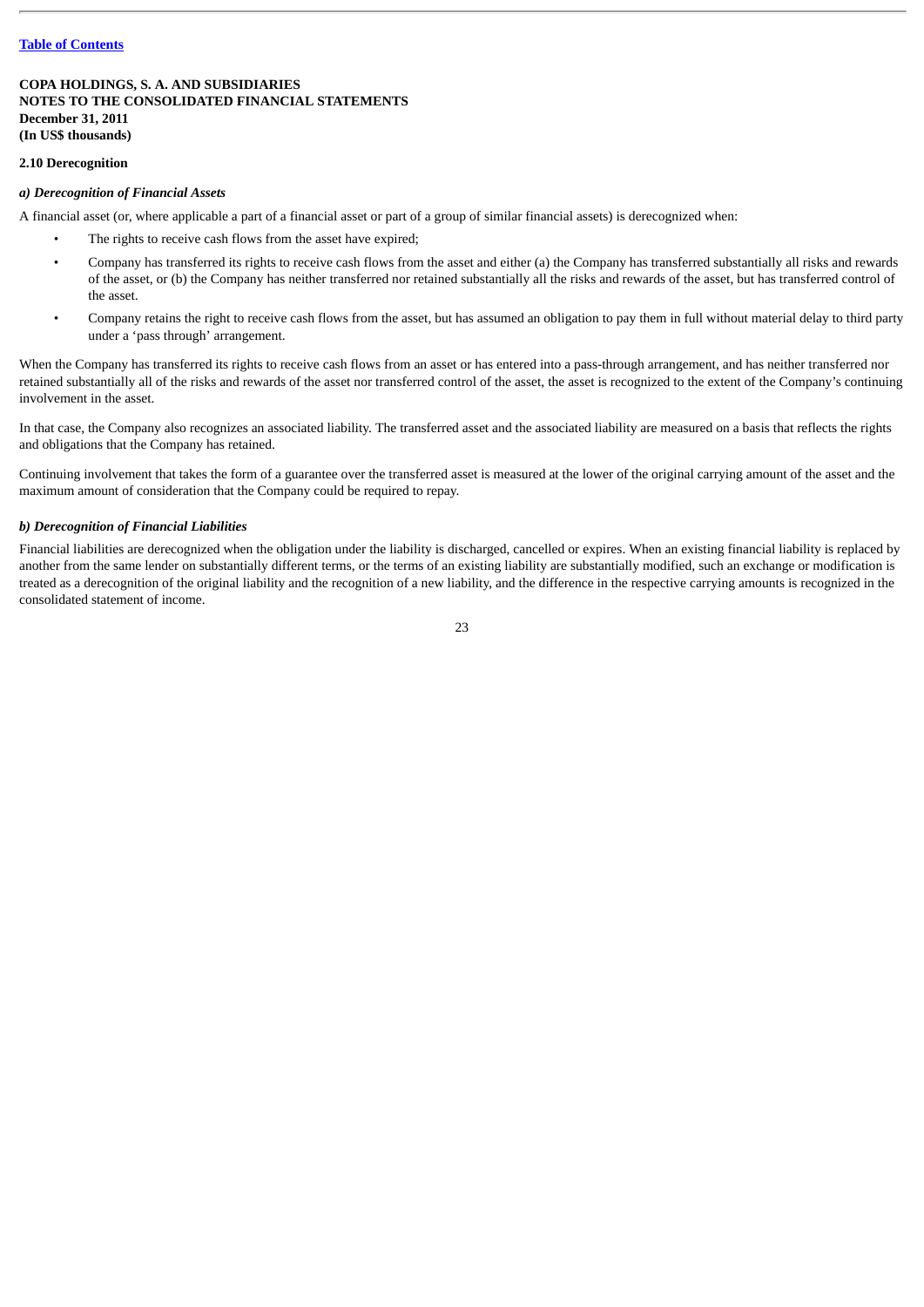# **COPA HOLDINGS, S. A. AND SUBSIDIARIES NOTES TO THE CONSOLIDATED FINANCIAL STATEMENTS December 31, 2011 (In US\$ thousands)**

# **2.11 Expendable Parts and Supplies**

Expendable parts and supplies for flight equipment are carried at the lower of the average acquisition cost or replacement cost, and are expensed when used in operations. The replacement cost is the estimated purchase price in the normal course of business.

## **2.12 Property, plant and equipment**

Property, plant and equipment comprise mainly airframe, engines and other related flight equipments. All property, plant and equipment is stated at cost, less subsequent accumulated depreciation and accumulated impairment losses, if any. Subsequent costs are included in the asset's carrying amount or recognized as a separate asset, as appropriate, only when it is probable that future economic benefits associated with the item will flow to the Company and the cost of the item can be measured reliably. All other repair and maintenance expenditures are charged to the consolidated statement of income as incurred.

Depreciation is calculated using the straight-line method to allocate the cost of each asset, net of its residual value, over its estimated useful life as follows:

| - Airframe and engines                    | 30 years                                      |
|-------------------------------------------|-----------------------------------------------|
| - Aircraft components                     | 30 years                                      |
| - Ground equipment                        | 10 years                                      |
| - Furniture, fixture, equipment and other | 5 to 10 years                                 |
| - Major maintenance events                | 1 to 8 years                                  |
| - Leasehold improvements                  | lesser of remaining lease term or useful life |

The assets' residual values and useful lives are reviewed, and adjusted if appropriate, at each consolidated statement of financial position date. An asset's carrying amount is written down immediately to its recoverable amount if the asset's carrying amount is greater than its estimated recoverable amount. The carrying value of equipment and leasehold improvements are reviewed for impairment when events or changes in circumstances indicate that the carrying value may not be recoverable.

An item of property, plant and equipment and any significant part initially recognized is derecognized upon disposal or when no future economic benefits are expected from its use or disposal. Gains and losses on derecognition of the asset are determined by comparing the net disposal proceeds with the carrying amount and are included in the consolidated statement of income.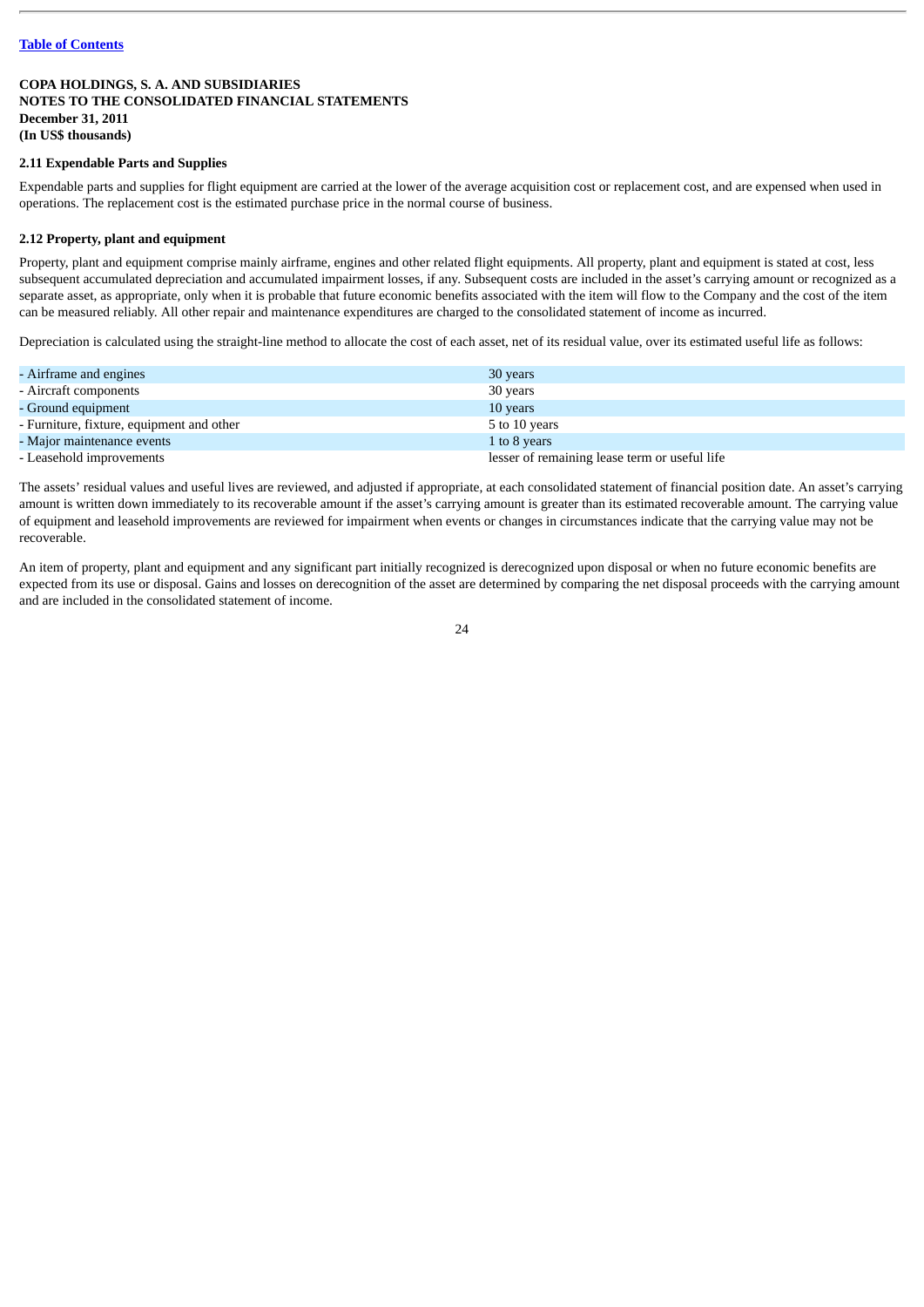# **COPA HOLDINGS, S. A. AND SUBSIDIARIES NOTES TO THE CONSOLIDATED FINANCIAL STATEMENTS December 31, 2011 (In US\$ thousands)**

#### **2.12 Property, plant and equipment (continued)**

Borrowing costs directly attributable to the acquisition, construction or production of any qualifying asset, that necessarily takes a substantial period of time to get ready for its intended use or sale, are capitalized as part of the cost of the asset during that period of time. Other borrowing costs are expensed in the period they occur. Borrowing costs consist of interest and other costs that an entity incurs in connection with the borrowing of funds.

Under IAS 16 "Property, Plant and Equipment", major maintenance events, including major engine overhauls, are treated as a separate asset component with the cost capitalized and depreciated over the period to the next major event. All other replacement spares and costs relating to maintenance of fleet assets are charged to the consolidated statement of income on consumption or as incurred.

## **2.13 Goodwill**

Goodwill is initially measured at cost being the excess of the aggregate of the consideration transferred over the net identifiable assets acquired and liabilities assumed of the acquired subsidiary at the date of acquisition.

After initial recognition, goodwill is measured at cost less any accumulated impairment losses. For the purpose of impairment testing, goodwill acquired in a business combination is, from the acquisition date, allocated to each of the Company's cash-generating units that are expected to benefit from the combination, irrespective of whether other assets or liabilities of the acquire are assigned to those units.

#### **2.14 Intangible assets**

Intangible assets acquired separately are measured on initial recognition at cost. The cost of intangible assets acquired in a business combination is its fair value at the date of acquisition. Following initial recognition, intangible assets are carried at cost less any accumulated amortization and accumulated impairment losses. Internally generated intangible assets, excluding capitalized development costs, are not capitalized and the expenditure is reflected in the consolidated statement of income in the year in which the expenditure is incurred.

The useful lives of intangible assets are assessed as either finite or indefinite.

Intangible assets with finite lives are amortized over the useful economic life and assessed for impairment whenever there is an indication that the intangible asset may be impaired. The amortization period and method for an intangible asset with a finite useful life is reviewed at least at the end of each reporting period. Changes in the expected useful life or the expected pattern of consumption of future economic benefits embodied in the asset is accounted for by changing the amortization period or method, as appropriate, and are treated as changes in accounting estimates. The amortization expense on intangible assets with finite lives is recognized in the consolidated statement of income.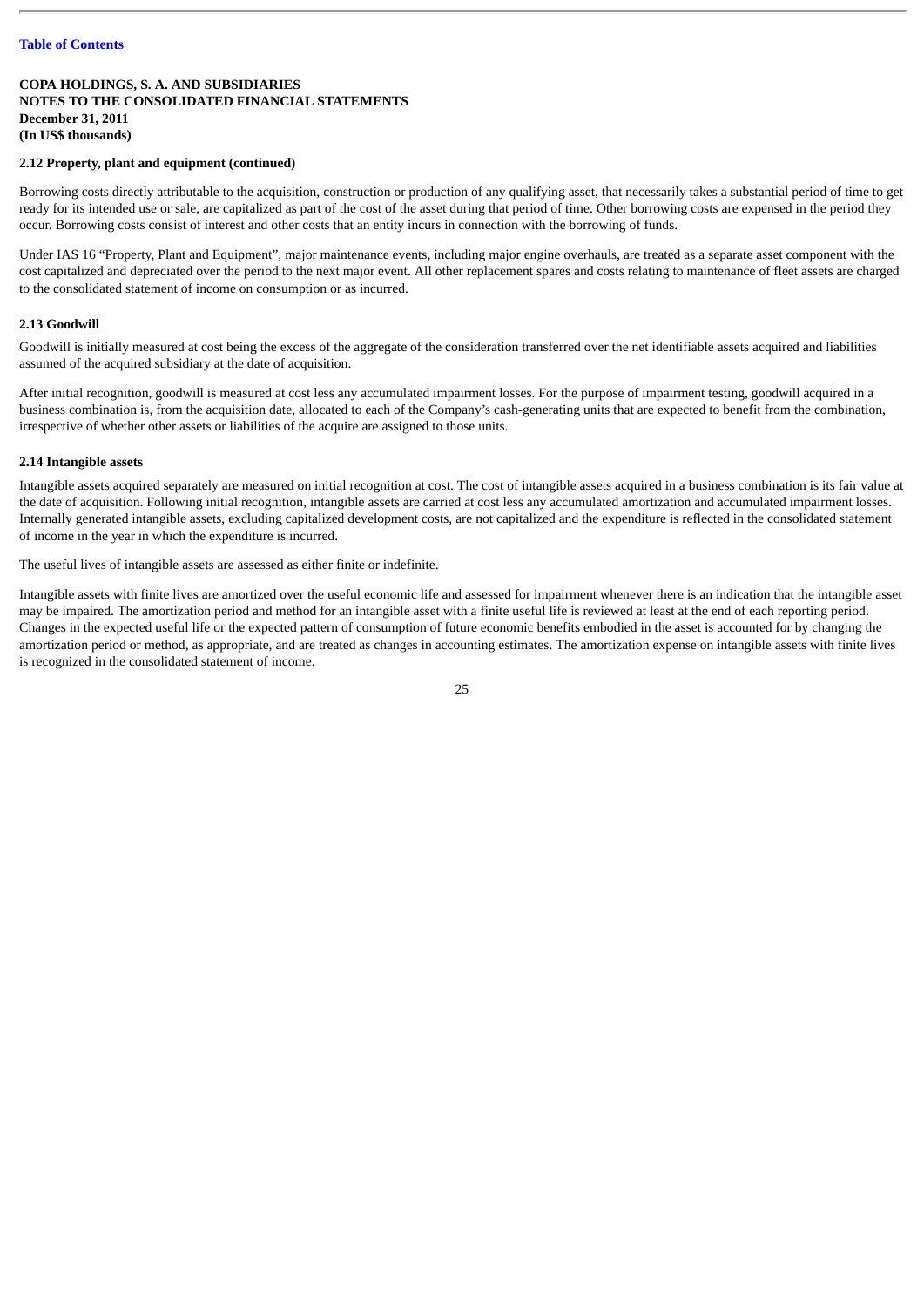# **COPA HOLDINGS, S. A. AND SUBSIDIARIES NOTES TO THE CONSOLIDATED FINANCIAL STATEMENTS December 31, 2011 (In US\$ thousands)**

#### **2.14 Intangible assets (continued)**

Intangible assets with indefinite useful lives are not amortized, but are tested for impairment annually, either individually or at the cash-generating unit level. The assessment of indefinite life is reviewed annually to determine whether the indefinite life continues to be supportable. If not, the change in useful life from indefinite to finite is made on a prospective basis.

Gains and losses arising from the derecognition of an intangible asset are measured as the difference between the net disposal proceeds and the carrying amount of the asset and are recognized in the consolidated statement of income when the asset is derecognized.

A summary of the Company's intangible assets and the policies applied is:

#### *a) Computer Software*

Acquired computer software licenses are capitalized on the basis of the costs incurred to acquire and bring to use the specific software. These costs are amortized using the straight-line method over their estimated useful lives (three to eight years).

Costs associated with developing or maintaining computer software programs are recognized as an expense as incurred. Costs that are directly associated with the production of identifiable and unique software products controlled by the Company, and that are estimated to generate economic benefits exceeding costs beyond one year, are recognized as intangible assets. Direct costs include the software development employee costs and an appropriate portion of relevant overheads.

Computer software development costs recognized as assets are amortized using the straight-line method over their estimated useful lives.

Licenses and software rights acquired by the Company have finite useful lives and are amortized on a straight-line basis over the term of the contract and the amortization is recognized in the consolidated statement of income.

#### *b) Brand name and routes*

Routes rights have an indefinite useful life and are carried at cost, less any accumulated impairment. Annually they are tested for impairment.

During the third quarter of 2010, AeroRepública began to operate under Copa Colombia brand, causing a change in management's assumption from indefinite life to 5 years for the AeroRepública's brand name. Based on the change of the commercial name, an impairment loss was recognized for \$1.5 million during 2010. The remaining balance of this intangible asset is amortized over the 5 years defined life term.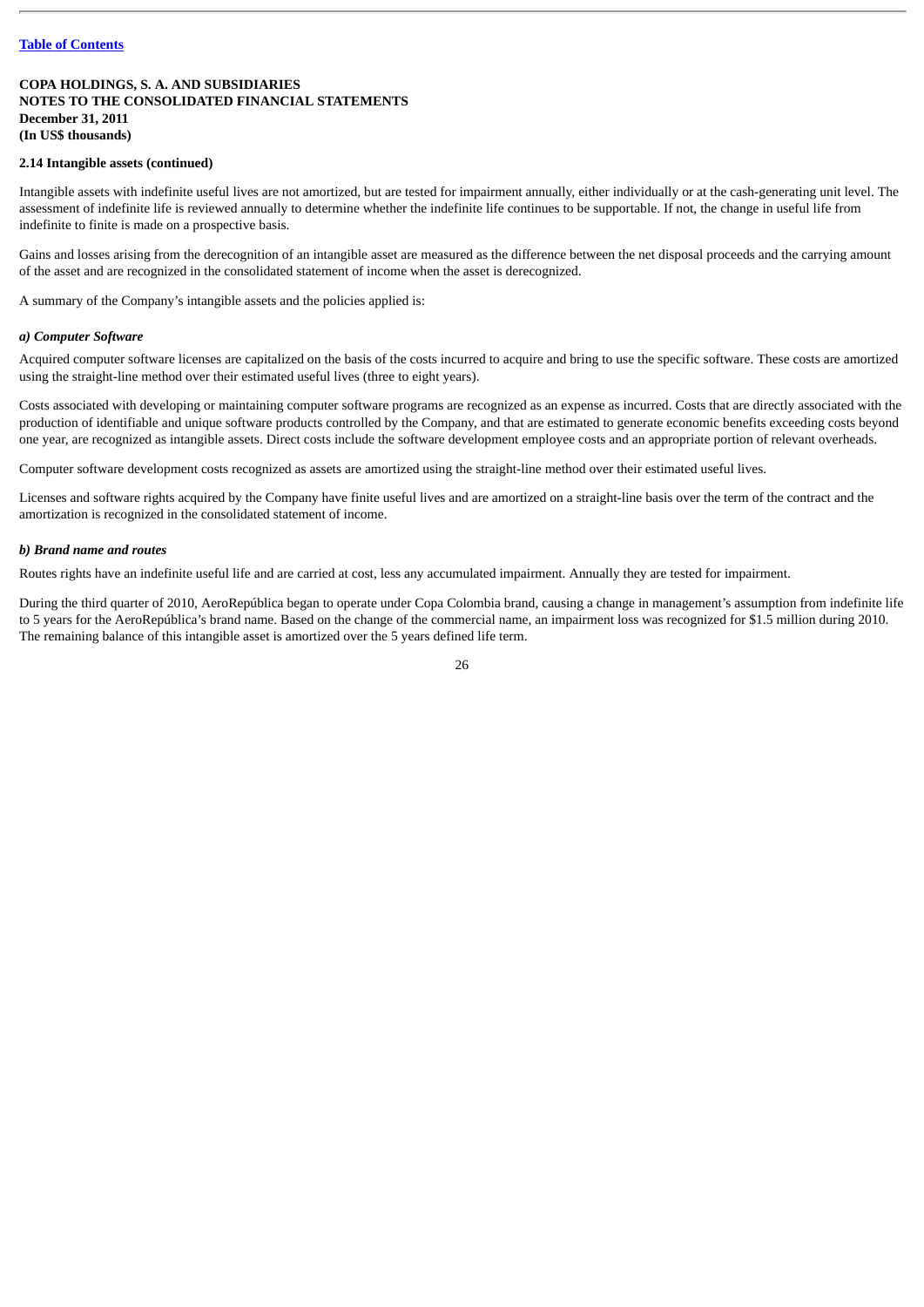# **COPA HOLDINGS, S. A. AND SUBSIDIARIES NOTES TO THE CONSOLIDATED FINANCIAL STATEMENTS December 31, 2011 (In US\$ thousands)**

## **2.15 Maintenance Deposit**

Under lease agreement with aircraft lessors, Copa pays maintenance deposits, for two aircrafts, to lessors to be applied to future maintenance event costs, calculated based on a performance measure, such as flight hours, and are specifically to be used to reimburse 3rd-party maintenance providers. If amounts on deposit are insufficient, Copa must cover the shortfall since Copa is legally responsible for maintaining the leased aircraft. If there are excess amounts on deposit at expiration of the lease, the lessor is entitled to retain any excess amounts. Maintenance deposits paid under lease agreements do not transfer either the obligation to maintain the aircraft or cost risk associated with maintenance activities to lessors.

The Company also makes payments for engine overhauls under power by the hour agreements ("PBH"). Payments related to engine overhauls under PBH agreements as well as the maintenance deposits under aircraft leases are recognized as prepaid assets until the maintenance event occurs, at which time the actual costs of the maintenance is capitalized and are amortized over the expected period until the next event*.* Management performs regular reviews of the recovery of maintenance deposits and believes that the values reflected in the consolidated statement of financial position are recoverable.

## **2.16 Provisions**

Provisions for costs, including restitution, restructuring and legal claims and assessments are recognized when:

- The Company has a present legal or constructive obligation as a result of past events;
- It is more likely than not that an outflow of resources embodying economic benefits will be required to settle the obligation; and
- The amount of obligation can be reliably estimated.

For certain operating leases, the Company is contractually obliged to return aircraft in a defined condition. The Company accrues for restitution costs related to aircraft held under operating leases at the time the asset does not meet the return conditions criteria and throughout the remaining duration of the lease. Restitution costs are based on the net present value of the estimated average costs of returning the aircrafts and are recognized in the consolidated statement of income in "Maintenance, material and repairs." These costs are reviewed annually and adjusted as appropriate.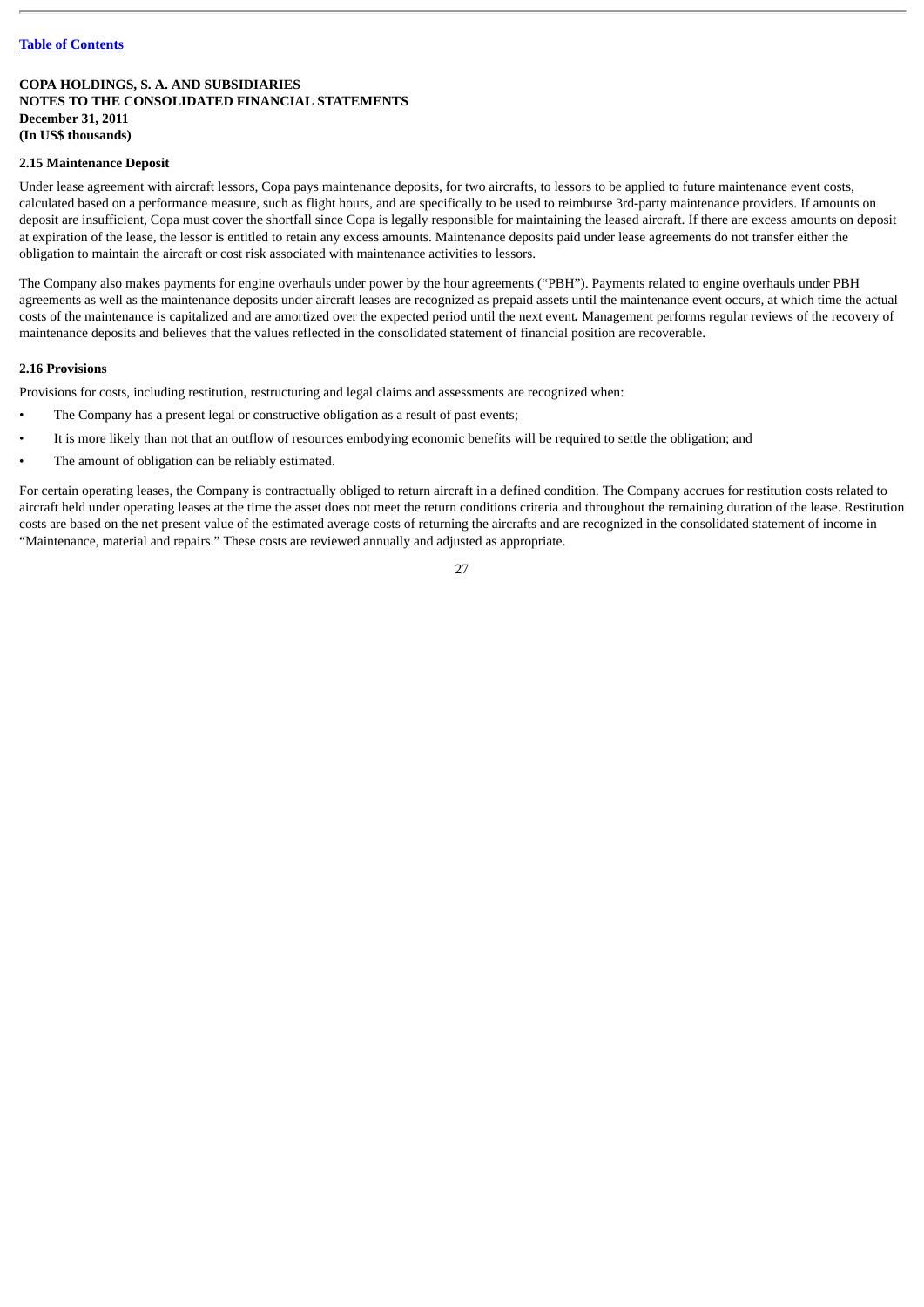# **COPA HOLDINGS, S. A. AND SUBSIDIARIES NOTES TO THE CONSOLIDATED FINANCIAL STATEMENTS December 31, 2011 (In US\$ thousands)**

## **2.17 Revenue Recognition**

Revenue is recognized to the extent that it is probable that the economic benefits will flow to the Company and the revenue can be reliably measured, regardless of when the payment is being made. Revenue is measured at the fair value of the consideration received or receivable, taking into account contractually defined terms of payment and excluding taxes or duty. The following specific recognition criteria must also be met before revenue is recognized:

#### *a) Passenger Revenue*

Passenger revenue is recognized when transportation is provided rather than when a ticket is sold. The amount of passenger ticket sales, not yet recognized as revenue, is reflected as "Air traffic liability" in the consolidated statement of financial position. Fares for tickets that are expected to expire unused are recognized as revenue based on historical data and experience. The Company performs periodic evaluations of this liability, and any adjustments resulting there from, which can be significant, are included in operations for the periods in which the evaluations are completed.

A significant portion of the Company's ticket sales are processed through major credit card companies, resulting in accounts receivable which are generally shortterm in duration and typically collected prior to when revenue is recognized. The Company believes that the credit risk associated with these receivables is minimal.

The Company is required to charge certain taxes and fees on its passenger tickets. These taxes and fees include transportation taxes, airport passenger facility charges and arrival and departure taxes. These taxes and fees are legal assessments on the customer. As the Company has a legal obligation to act as a collection agent with respect to these taxes and fees, we do not include such amounts in passenger revenue. The Company records a liability when the amounts are collected and derecognize the liability when payments are made to the applicable government agency or operating carrier.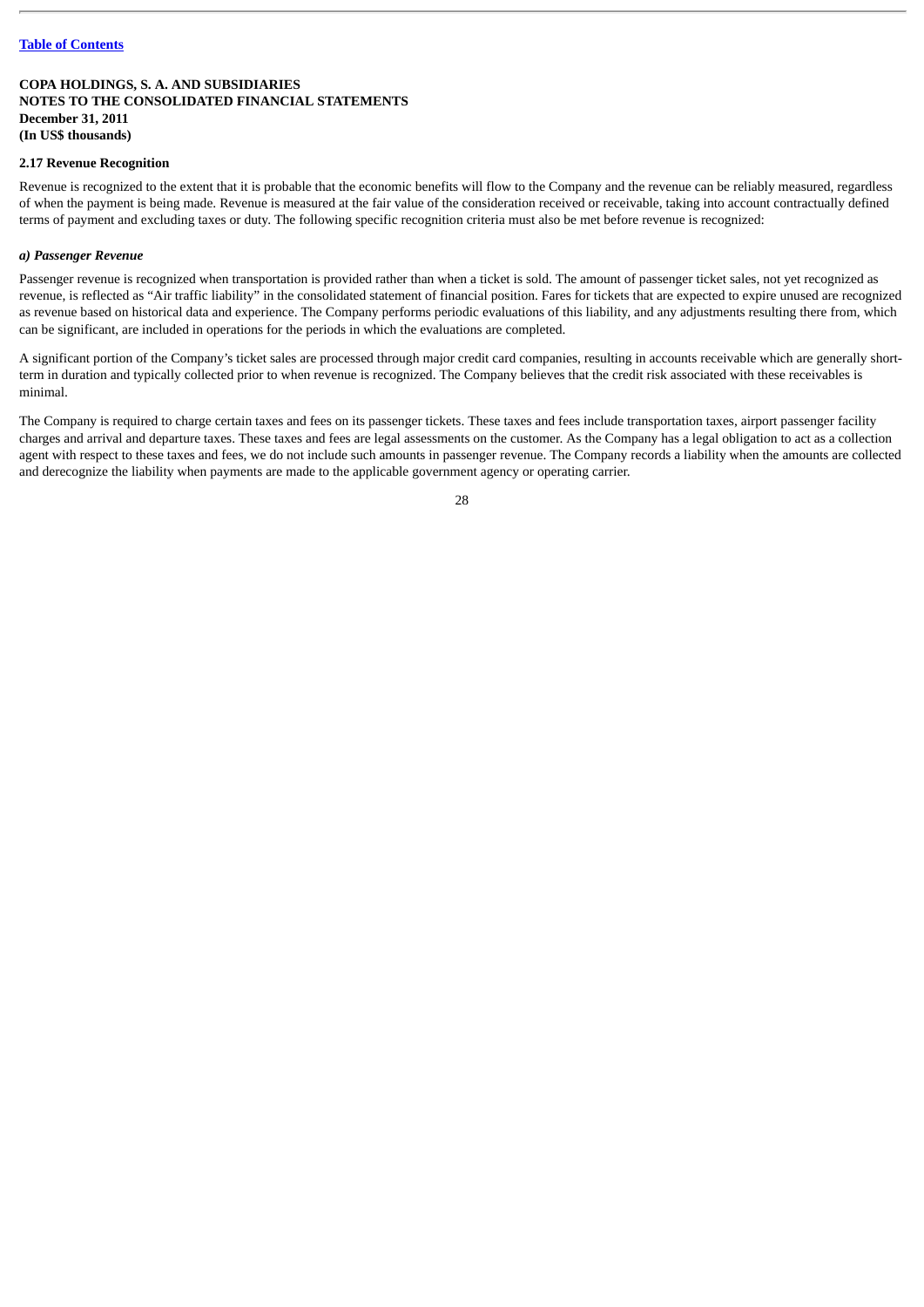# **COPA HOLDINGS, S. A. AND SUBSIDIARIES NOTES TO THE CONSOLIDATED FINANCIAL STATEMENTS December 31, 2011 (In US\$ thousands)**

## **2.17 Revenue Recognition (continued)**

## *b) Cargo and Courier Services*

Cargo and courier services are recognized when the Company provides the shipping services and thereby completes the earning process.

#### *c) Other Revenue*

Other revenue is primarily comprised of excess baggage charges, commissions earned on tickets sold for flights on other airlines and charter flights, and is recognized when transportation or service is provided.

#### *d) Frequent Flyer Program*

The Company participates in United Continentals' One Pass (Renamed Mileage Plus in March 2012) frequent flyer program, for which the Company's passengers receive all the benefits and privileges offered by the Mileage Plus program. United Continental is responsible for the administration of the Mileage Plus program. Under the terms of the Company's frequent flyer agreement with United Continental, Mileage Plus members receive Mileage Plus frequent flyer mileage credits for traveling on the Company's flights, and the Company pays United Continental a per mile rate for each mileage credit granted by United Continental, at which point the Company has no further obligation. The amounts due to United Continental under this agreement are recognized by the Company in the passenger revenue line of the consolidated statement of income, as the mileage credits are earned by the passengers.

#### **2.18 Passenger Traffic Commissions**

Passenger traffic commissions are recognized as expense when transportation is provided and the related revenue is recognized. Passenger traffic commissions paid but not yet recognized as expense are included in "Prepaid expenses" in the accompanying consolidated statement of financial position.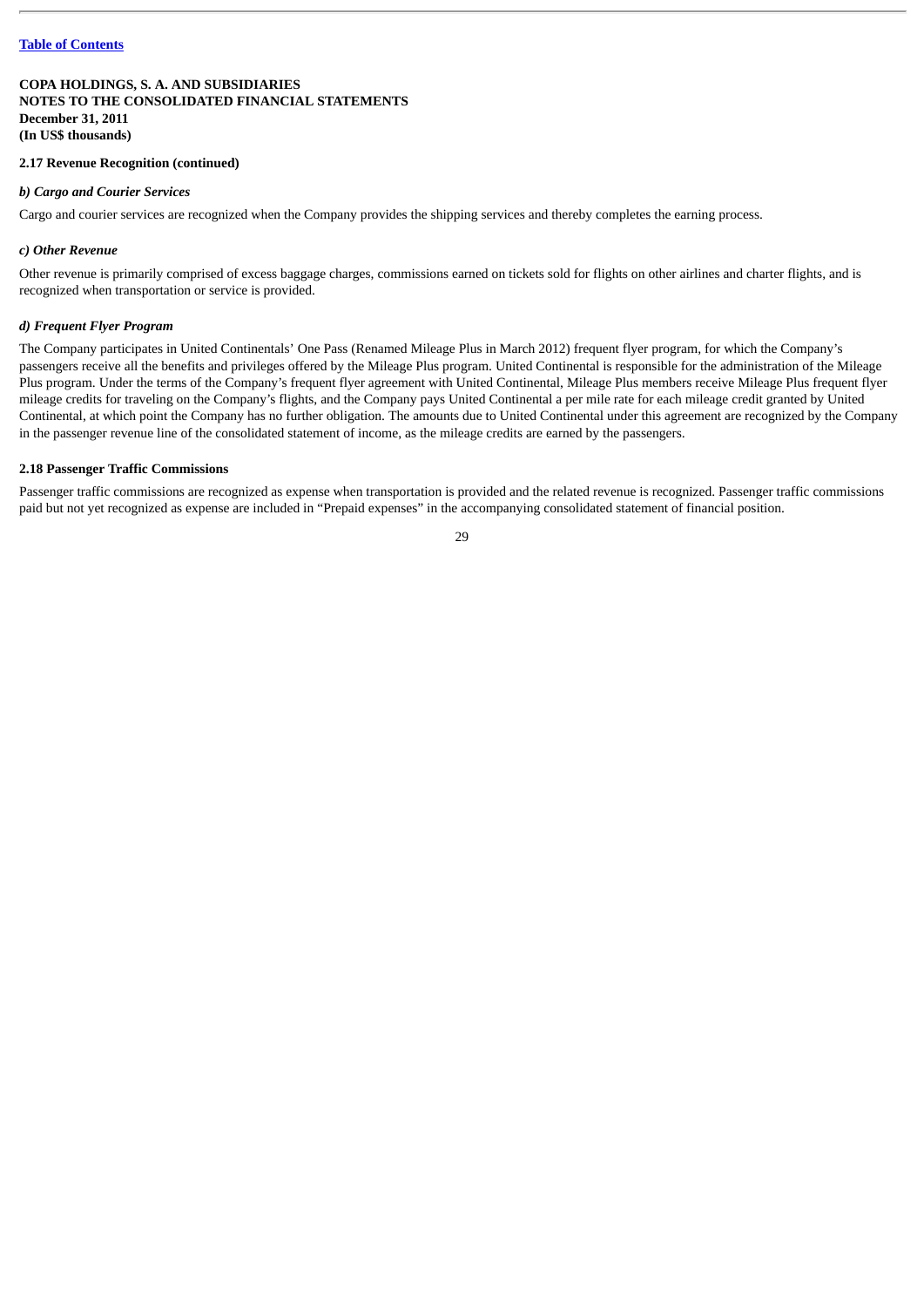## **COPA HOLDINGS, S. A. AND SUBSIDIARIES NOTES TO THE CONSOLIDATED FINANCIAL STATEMENTS December 31, 2011 (In US\$ thousands)**

## **2.19 Foreign Currency Transactions and Translation**

The Company's functional currency is the U.S. Dollar, the legal tender in Panama. Transactions in foreign currencies are initially recorded by the Company at the functional currency spot rate at the date the transaction first qualifies for recognition. Monetary assets and liabilities denominated in foreign currencies are retranslated at the functional currency spot rate of exchange at the reporting date.

Non-monetary assets and liabilities are translated at equivalent U.S. dollar costs at dates of the initial transaction and maintained at historical rate. Foreign exchange gains and losses are included in the exchange rate difference line in the consolidated statement of income for the year.

The financial statements of Copa Colombia are measured in Colombian Pesos, the functional currency of the subsidiary, and are translated to U.S. Dollars as follows: for assets and liabilities at the exchange rate prevailing at the reporting date and for income statement at the average exchange rate for each month. Exchange differences arising on the translation are recognized in other comprehensive income (loss).

Any goodwill arising on the acquisition of a foreign operation is treated as asset of the foreign operation and translated at the closing exchange rate.

## **2.20 Leases**

The determination of whether an arrangement is, or contains a lease is based on the substance of the arrangement at inception date, whether the fulfillment of the agreement is dependent on the use of a specific asset or assets or the arrangement conveys a right to use the asset, even if that right is not explicitly specified in an arrangement. A reassessment is made after inception of the lease only if one of the following applies:

- There is a change in contractual terms, other than a renewal or extension of the arrangement;
- A renewal option is exercised or extension granted, unless the term of the renewal or extension was initially included in the lease term;
- There is a change in the determination of whether fulfillment is dependent on a specified asset; or
- There is a substantial change to the asset.

Where a reassessment is made, lease accounting shall commence or cease from the date when the change in circumstances gave rise to the reassessment. When a renewal option is exercised or extension granted, lease accounting shall commence or cease at the date of renewal or extension period.

#### Company as a lessee

Leases where lessor effectively retains substantially all the risks and benefits of ownership of the leased item, are classified as operating leases. Operating lease payments are recognized as an expense in the consolidated statement of income on a straight-line basis over the lease term.

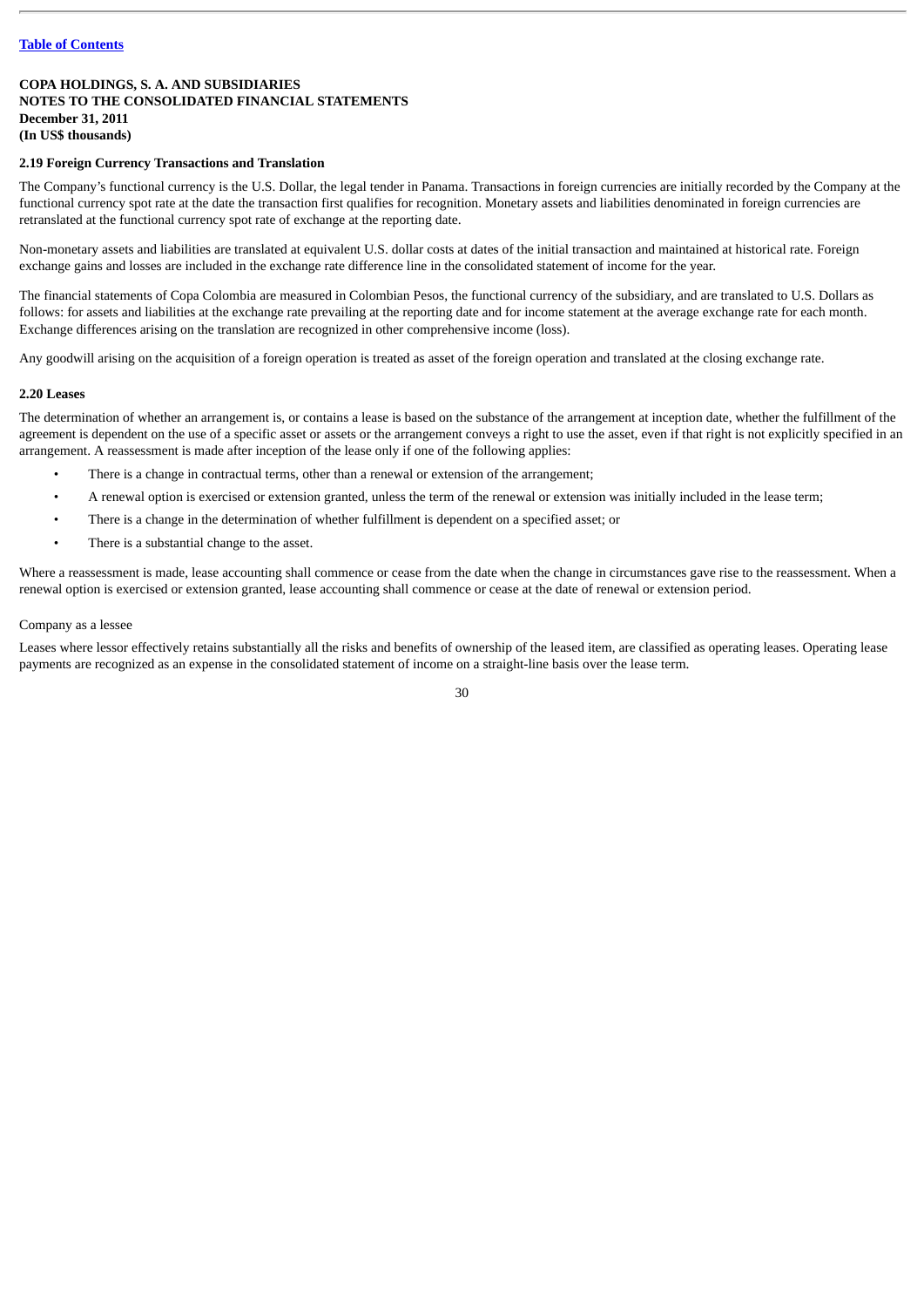## **COPA HOLDINGS, S. A. AND SUBSIDIARIES NOTES TO THE CONSOLIDATED FINANCIAL STATEMENTS December 31, 2011 (In US\$ thousands)**

## **2.21 Taxes**

#### *a) Current Income Tax*

Current income tax assets and liabilities for the current period are measured at the amount expected to be recovered from or paid to the taxation authorities. The current income tax is calculated on the basis of the tax laws and tax rates enacted or substantially enacted at the reporting date in the countries where Company operates and generates taxable income. Income tax for the current period and for prior periods is recognized by the Company as a liability to the extent that it has not been settled. If the amount already paid in respect of the current period and of prior periods, exceeds the amount due for those periods, the excess is recognized as an asset.

Management periodically evaluates positions taken in the tax returns with respect to situations in which applicable tax regulations are subject to interpretation and establishes provisions when appropriate.

## *b) Deferred tax*

Deferred tax is provided using the liability method on temporary differences at the reporting date between the tax bases of assets and liabilities and their carrying amounts for financial reporting purposes. Deferred tax liabilities are recognized for all taxable temporary differences, except:

- When the deferred tax liability arises from the initial recognition of goodwill or of an asset or liability in a transaction that is not a business combination and, at the time of the transaction, affects neither the accounting profit nor taxable profit or loss.
- In respect of taxable temporary differences associated with investments in subsidiaries, associates and interests in joint ventures, when the timing of the reversal of the temporary differences can be controlled and it is probable that the temporary differences will not reverse in the foreseeable future.

Deferred tax assets are recognized for all deductible temporary differences, carry forward of unused tax credits and unused tax losses, to the extent that it is probable that taxable profit will be available against which the deductible temporary differences, and the carry forward of unused tax credits and unused tax losses can be utilized, except:

- When deferred tax asset relating to the deductible temporary difference arises from initial recognition of an asset or liability in a transaction that is not a business combination and, at the time of the transaction, affects neither the accounting profit nor taxable profit or loss.
- In respect of deductible temporary differences associated with investments in subsidiaries, associates and interests in joint ventures, deferred tax assets are recognized only to the extent that it is probable that the temporary differences will reverse in the foreseeable future and taxable profit will be available against which the temporary differences can be utilized.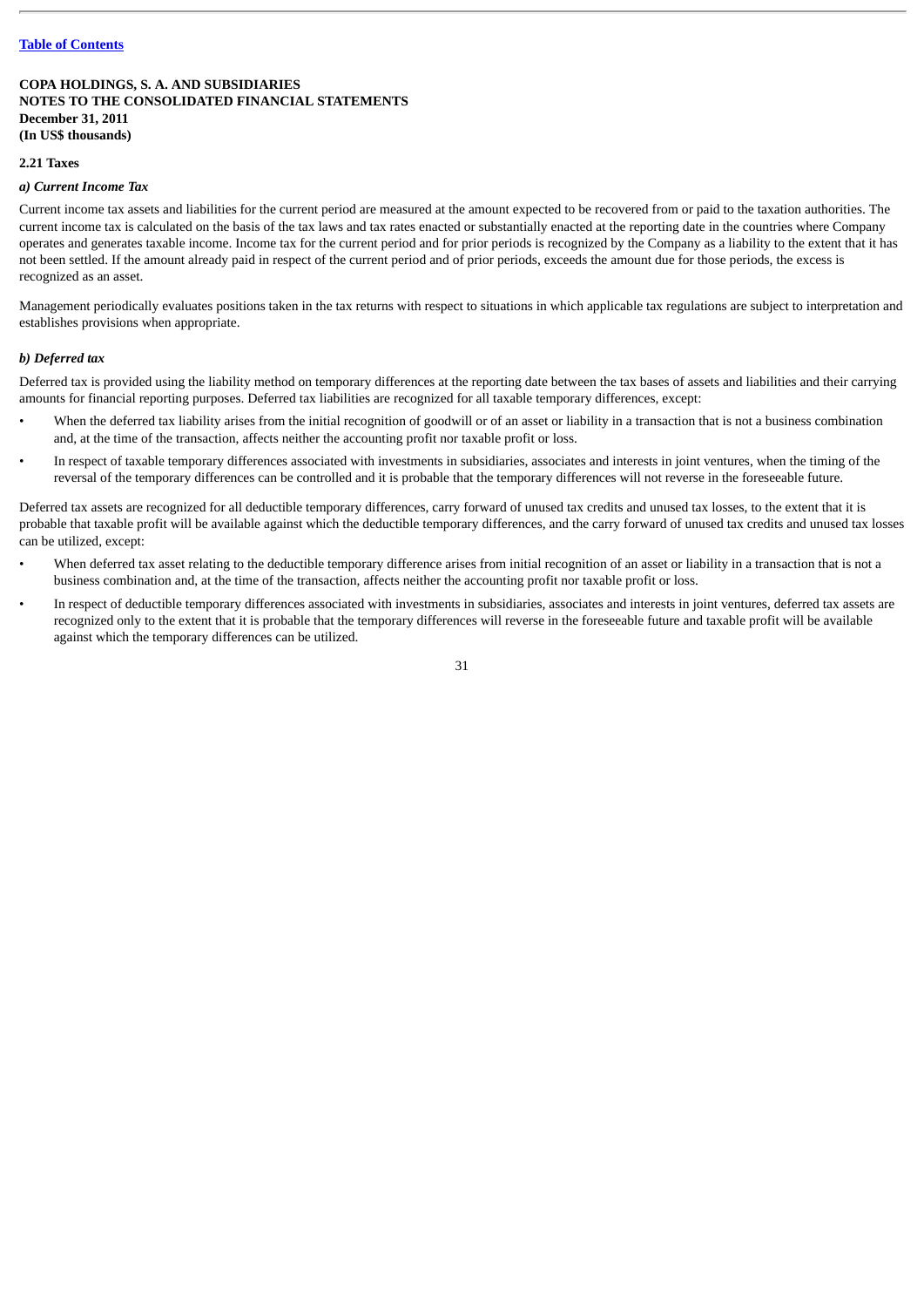## **COPA HOLDINGS, S. A. AND SUBSIDIARIES NOTES TO THE CONSOLIDATED FINANCIAL STATEMENTS December 31, 2011 (In US\$ thousands)**

#### **2.21 Taxes (continued)**

The carrying amount of deferred tax assets is reviewed at each reporting date and reduced to the extent that it is no longer probable that sufficient taxable profit will be available to allow all or part of the deferred tax asset to be utilized. Unrecognized deferred tax assets are reassessed at each reporting date and are recognized to the extent that it has become probable that future taxable profits will allow the deferred tax asset to be recovered.

Deferred tax assets and liabilities are measured at the tax rates that are expected to apply in the year when the asset is realized or the liability is settled, based on tax rates (and tax laws) that have been enacted or substantively enacted at the reporting date.

Deferred tax relating to items recognized outside profit or loss is recognized outside profit or loss. Deferred tax items are recognized in correlation to the underlying transaction either in other comprehensive income or directly in equity.

Deferred tax assets and deferred tax liabilities are offset, if a legally enforceable right exists to set off current tax assets against current income tax liabilities and the deferred taxes relate to the same taxable entity and the same taxation authority.

Tax benefits acquired as part of a business combination, but not satisfying the criteria for separate recognition at that date, would be recognized subsequently if new information about facts and circumstances changed. The adjustment would either be treated as a reduction to goodwill (as long as it does not exceed goodwill) if it was incurred during the measurement period or in profit or loss.

#### **2.22 Share-Based Payments**

Employees (including senior executives) of the Company receive remuneration in the form of share-based payment transactions, whereby employees render services as consideration for equity instruments (equity-settled transactions).

#### **Equity-settled transactions**

The cost of equity-settled transactions is recognized, together with a corresponding increase in other capital reserves in equity, over the period in which the performance and/or service conditions are fulfilled. The cumulative expense recognized for equity-settled transactions at each reporting date until the vesting date reflects the extent to which the vesting period has expired and the Company's best estimate of the number of equity instruments that will ultimately vest. The income statement expense or credit for a period represents the movement in cumulative expense recognized as at the beginning and end of that period and is recognized in "Salaries and benefits" expense (Note 22).

#### **2.23 Monetary unit**

The consolidated financial statements are presented in U.S. Dollar, the legal tender of the Republic of Panama. The Republic of Panama does not issue its own paper currency, instead, the U.S. Dollar (US\$) is used as legal currency.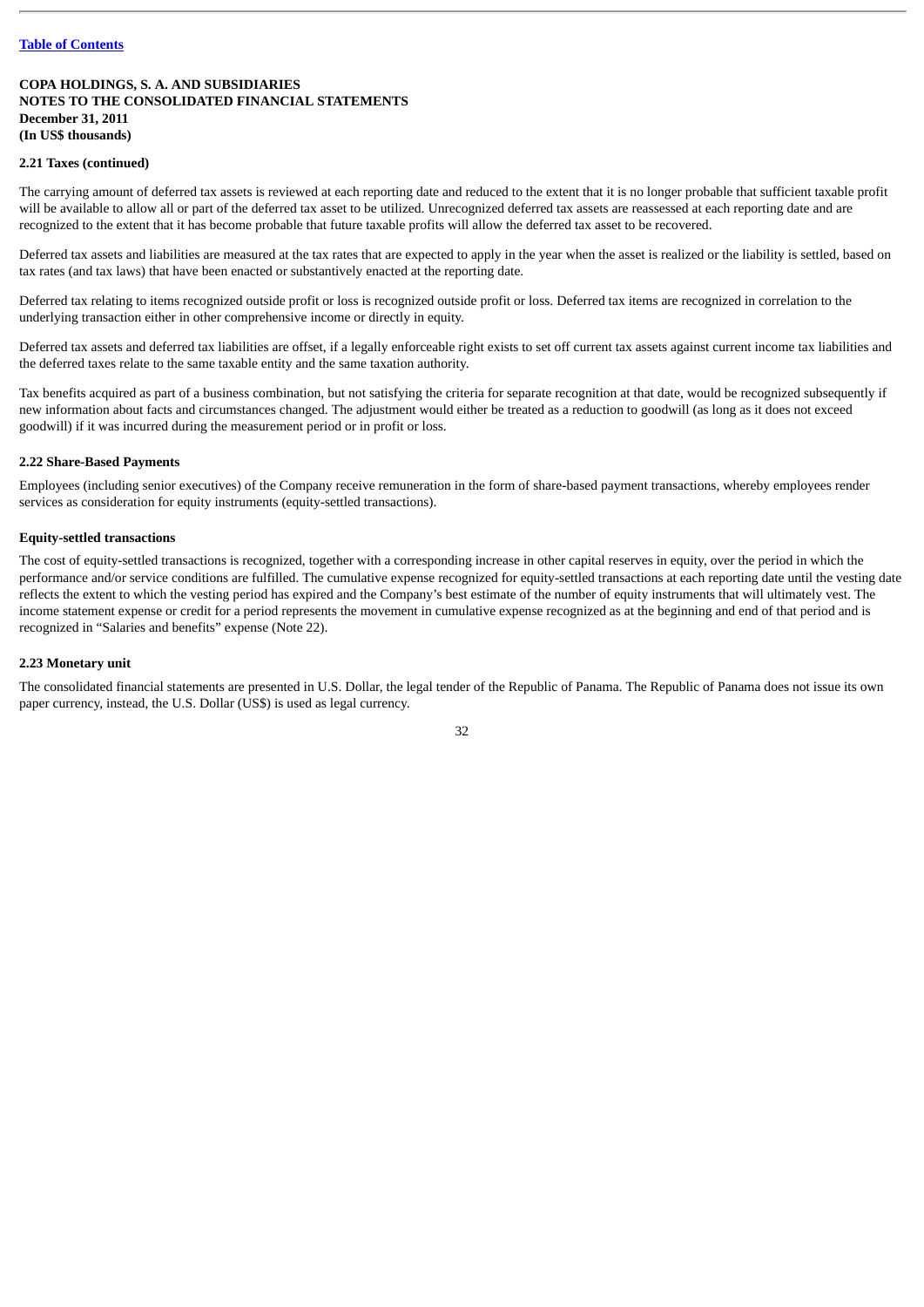## **COPA HOLDINGS, S. A. AND SUBSIDIARIES NOTES TO THE CONSOLIDATED FINANCIAL STATEMENTS December 31, 2011 (In US\$ thousands)**

## **2.24 Reclassifications**

Reclassification has been made in the prior years' consolidated statement of income amounts and related note disclosures to conform to the current year's presentation.

Detail of the reclassifications is presented below:

|                                                    | As of<br>December 31.<br>2010 | As of<br>December 31.<br>2009 |
|----------------------------------------------------|-------------------------------|-------------------------------|
| One Pass (now Mileage Plus) Frequent Flier Program | 12.346                        | 10.107                        |

Within Operating Expenses, the amounts were reclassified from "Commissions" to "Other" to reflect the reporting of the One Pass (now Mileage Plus) Frequent Flier Program on a net basis within Operating Revenues. These adjustments do not affect operating income for those periods.

## **3. Prior Period Correction**

In connection with its adoption of IFRS and preparation of the related transition date balance sheet, the Company adopted a different accounting policy for recognizing breakage on air traffic tickets that are expected to expire unused. Previously, the Company had recognized such breakage at the expiration date of the ticket. Upon adoption of IFRS, the Company chose to recognize revenue from fares for tickets that are expected to expire unused based on historical data and experience. This change was made retrospectively. However, the Company erroneously determined the amount of the adjustment required to the Air Traffic Liability as a result of the change in accounting as of January 1, 2009. The prior period financial statements affected by this error have been adjusted to properly state the accounts as of the transition date to IFRS as follows:

| Net increase in retained earnings        | \$34,687 |
|------------------------------------------|----------|
| Net decrease in air traffic liability    | \$37.318 |
| Net increase in deferred tax liabilities | \$ 2.631 |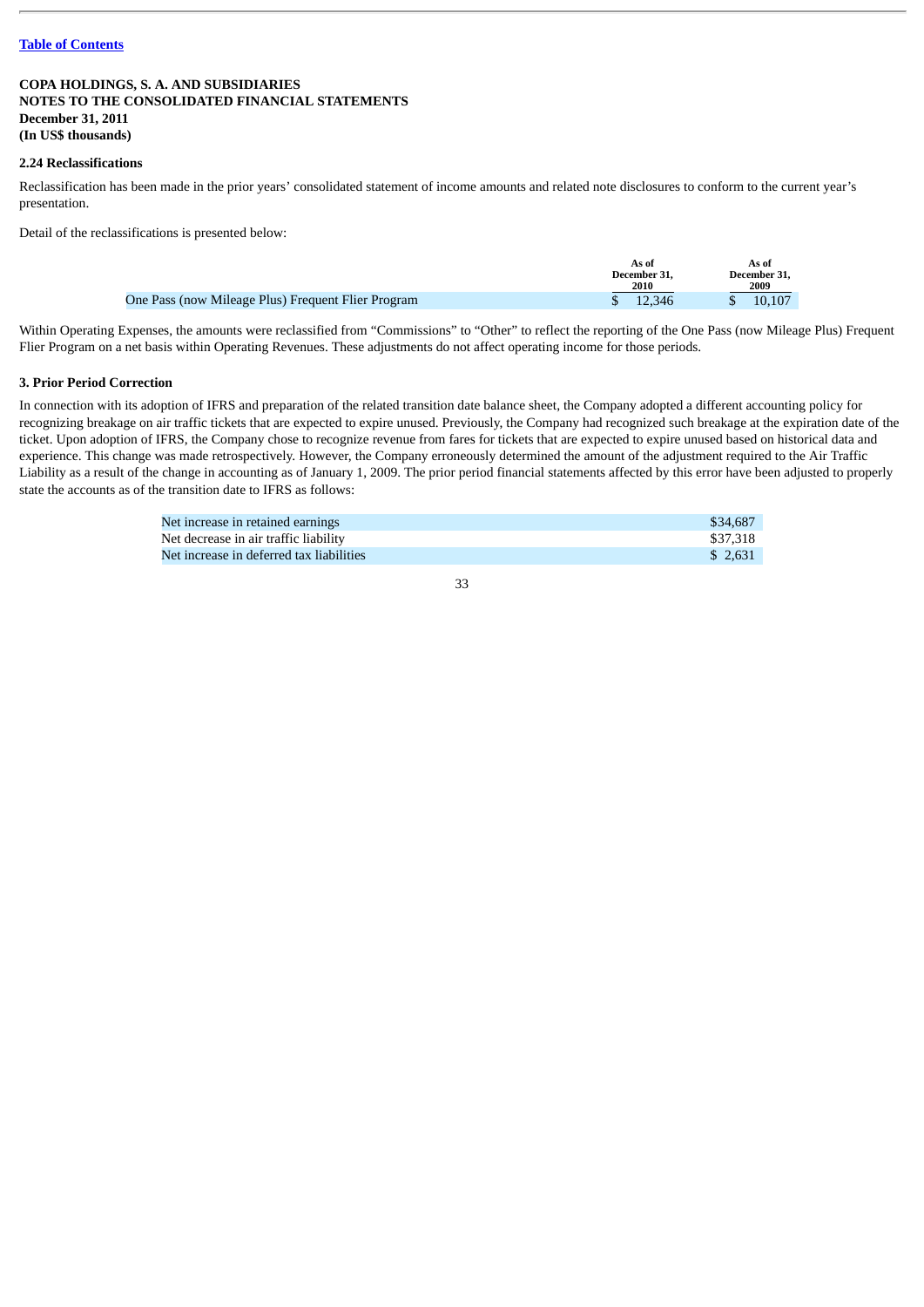# **COPA HOLDINGS, S. A. AND SUBSIDIARIES NOTES TO THE CONSOLIDATED FINANCIAL STATEMENTS December 31, 2011 (In US\$ thousands)**

## **3. Prior Period Correction (continued)**

In addition to the effect on retained earnings at January 1, 2009 and December 31, 2009 as indicated above. The prior period amounts included in the accompanying consolidated financial statements restated have also been restated as follows:

| <b>Liabilities and Shareholder's Equity</b> | Restated      | <b>December 31, 2010</b><br>Reported |
|---------------------------------------------|---------------|--------------------------------------|
| Liabilities                                 |               |                                      |
|                                             |               |                                      |
| Air traffic liability                       | \$ 171,417    | \$ 208,735                           |
| Deferred tax liabilities                    | 22.647<br>SS. | 20,016<br>S                          |
| <b>Shareholder's Equity</b>                 |               |                                      |
| Retained earnings                           | \$1,086,379   | \$1,051,692                          |

The adjustment did not have any effect on the consolidated statements of income, comprehensive income or cash flows for the years ended December 31, 2010 and 2009.

# **4. Cash and Cash Equivalents**

Cash and cash equivalents as of December 31, are as follows:

|                                           | As of<br>December 31,<br>2011 | As of<br>December 31,<br>2010 |
|-------------------------------------------|-------------------------------|-------------------------------|
| Checking and saving accounts              | 93,132                        | 89,889                        |
| Time deposits of no more than ninety days | 110,212                       | 91,958                        |
| Overnight deposits                        | 27.914                        | 17,097                        |
| Others                                    | 12,543                        | 8,746                         |
|                                           | 243,801<br>S.                 | \$ 207,690                    |

Time deposits earn interest based on rates determined by the banks in which the instruments are held. The use of the time deposits depends on the cash requirements of the Company and bear interest rates ranging between 0.25% and 3.40% as of December 31, 2011 and 0.20% and 4.00% as of December 31, 2010.

As of December 31, 2011 and 2010 there were no restrictions on the use of cash and cash equivalents.

<sup>34</sup>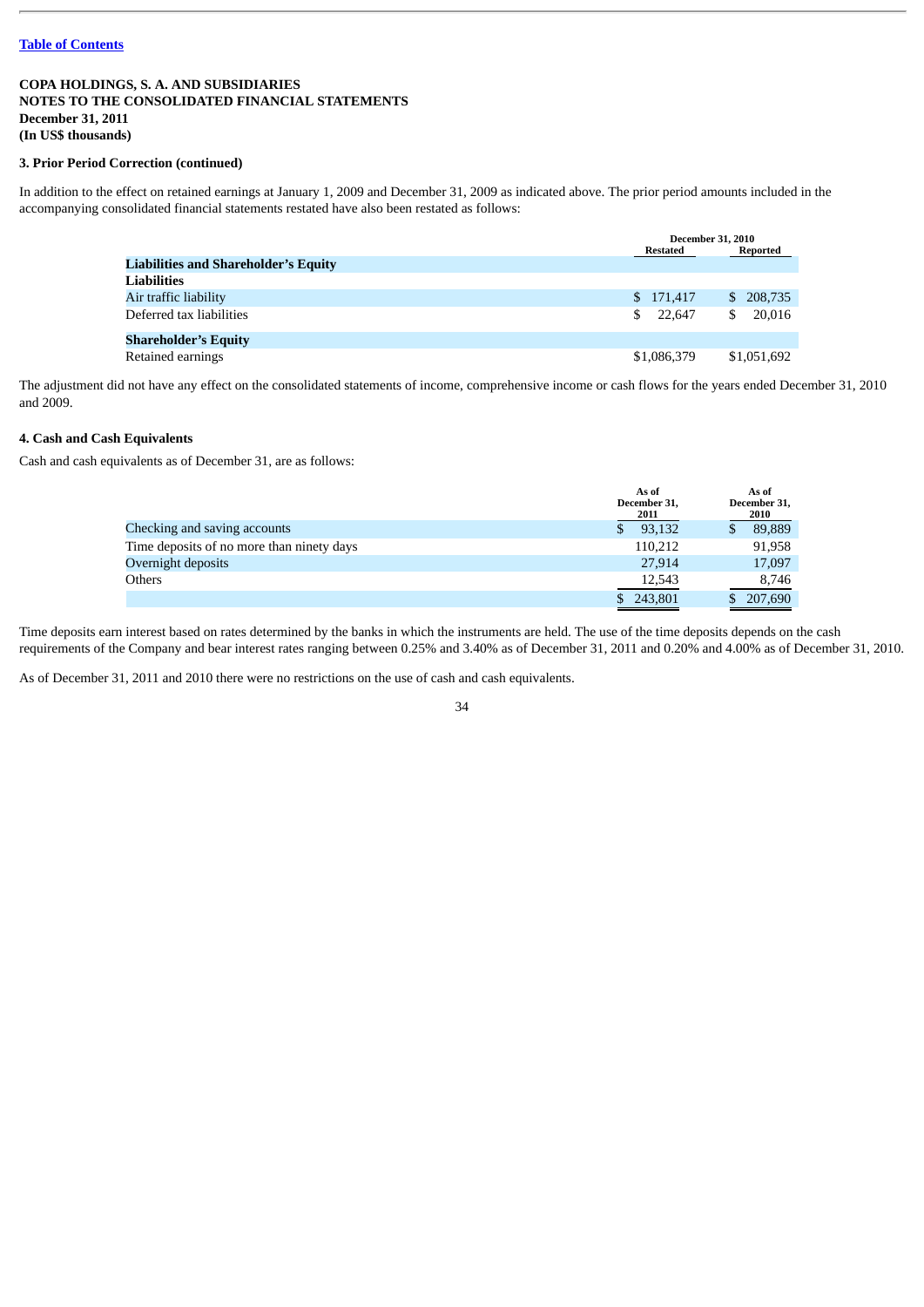# **COPA HOLDINGS, S. A. AND SUBSIDIARIES NOTES TO THE CONSOLIDATED FINANCIAL STATEMENTS December 31, 2011 (In US\$ thousands)**

# **5. Investments**

Investments as of December 31, consisted of the following:

|                                       | As of<br>December 31,<br>2011 | As of<br>December 31,<br>2010 |
|---------------------------------------|-------------------------------|-------------------------------|
| <b>Short-term investments:</b>        |                               |                               |
| Time deposits between 90 and 365 days | 262,345                       | 194,913<br>S                  |
|                                       | 262,345                       | 194,913                       |
| Long term investments:                |                               |                               |
| Time deposits of more than 365 days   | 98,500                        | \$                            |
| Restricted cash                       | 6,334                         | 6,224                         |
|                                       | 104,834                       | 6.224                         |

# **6. Accounts Receivable**

Accounts receivable as of December 31, are summarized as follows:

|                                             | As of<br>December 31,<br>2011 | As of<br>December 31,<br>2010 |
|---------------------------------------------|-------------------------------|-------------------------------|
| Travel agencies and airlines clearing house | 74,955<br>S                   | 29,900                        |
| Credit cards                                | 40,423                        | 32,248                        |
| Cargo and other travel agencies             | 12,396                        | 13,540                        |
| Mail                                        | 2,558                         | 2,035                         |
| Other                                       | 16,502                        | 15,241                        |
|                                             | 146,834                       | 92,964                        |
| Provision for impairment                    | (4,537)                       | (4,190)                       |
|                                             | 142.297<br>S                  | 88,774                        |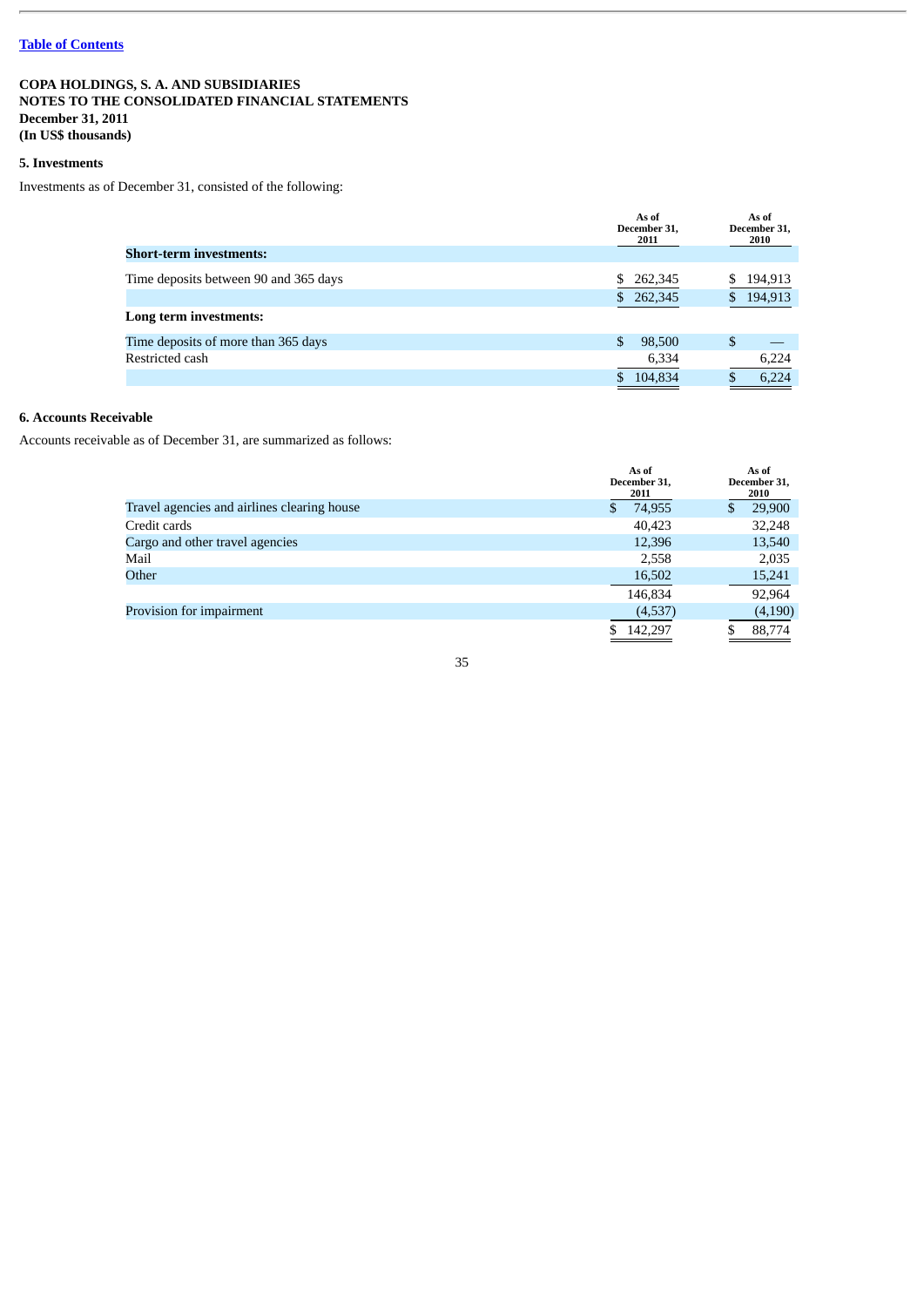# **COPA HOLDINGS, S. A. AND SUBSIDIARIES NOTES TO THE CONSOLIDATED FINANCIAL STATEMENTS December 31, 2011 (In US\$ thousands)**

## **6. Accounts Receivable (continued)**

The following is an analysis of accounts receivable, due but not impaired, as of December 31,:

|                        | As of<br>December 31,<br>2011 | As of<br>December 31,<br>2010 |
|------------------------|-------------------------------|-------------------------------|
| Current                | 83,859                        | 57,484                        |
| Past due 0 to 30 days  | 26,382                        | 15,076                        |
| Past due 31 to 60 days | 7.493                         | 10,684                        |
| More than 60 days      | 29,100                        | 9,720                         |
|                        | 146,834                       | 92.964                        |

Current accounts receivable are those that do not show delays in their payments, according to the date agreed with the customer. The provision for impairment is made collectively when the Company estimates that it will not be able to collect all of the amounts past due. Movements in the provision for impairment of receivables were as follows:

|                              | As of<br>December 31,<br>2011 | As of<br>December 31,<br>2010 |
|------------------------------|-------------------------------|-------------------------------|
| Balance at beginning of year | 4,190                         | 4,730                         |
| Additions                    | 5,019                         | 4,797                         |
| Write-offs                   | (4,672)                       | (5, 337)                      |
| Balance at end of year       | 4,537                         | 4.190                         |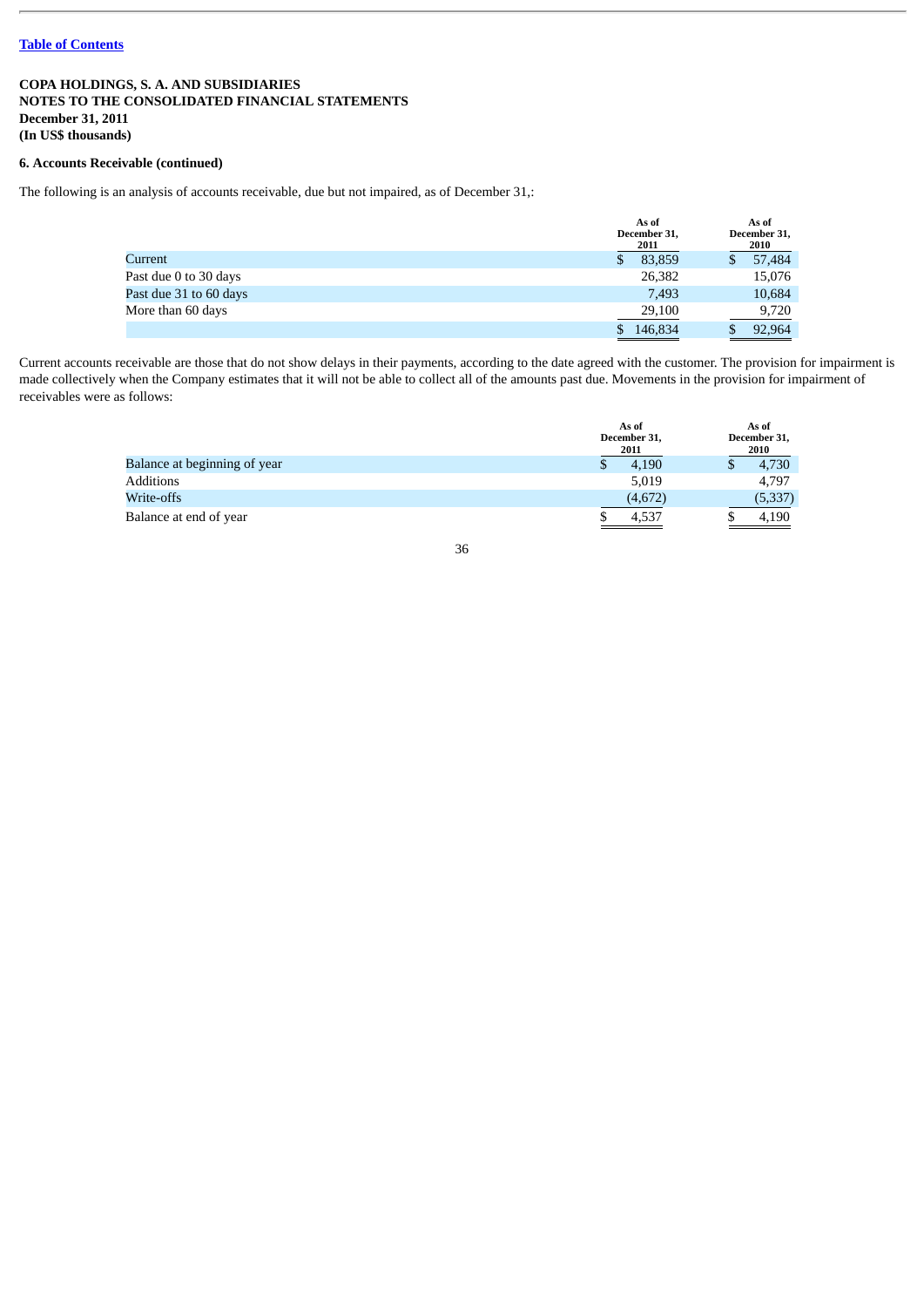# **COPA HOLDINGS, S. A. AND SUBSIDIARIES NOTES TO THE CONSOLIDATED FINANCIAL STATEMENTS December 31, 2011 (In US\$ thousands)**

# **7. Expendable parts and supplies**

Expendable parts and supplies as of December 31, are summarized as follows:

|                                                               | As of<br>December 31.<br>2011 | As of<br>December 31,<br>2010 |
|---------------------------------------------------------------|-------------------------------|-------------------------------|
| Material for repair and maintenance (at net realizable value) | 36,527                        | 34.981                        |
| Purchases in transit (at cost)                                | 4.049                         | 9.930                         |
| Other inventories (at cost)                                   | 1,806                         | 1.071                         |
|                                                               | 42,382                        | 45.982                        |

The amount of expendable parts and supplies recognized as an expense in the consolidated statement of income in "Maintenance, material and repairs" was \$18.1 million in 2011, \$17.5 million in 2010 and \$15.6 million in 2009.

# **8. Prepaid expenses**

Prepaid expenses as of December 31, are summarized as follows:

|                     | As of<br>December 31,<br>2011 | As of<br>December 31,<br>2010 |
|---------------------|-------------------------------|-------------------------------|
| Prepaid taxes       | 12,550<br>S                   | \$<br>10,662                  |
| Prepaid commissions | 4,195                         | 3,038                         |
| Prepaid insurance   | 7,624                         | 6,136                         |
| Prepaid rent        | 3,342                         | 1.772                         |
| Prepaid - other     | 12,347                        | 10,181                        |
|                     | 40,058                        | 31,789                        |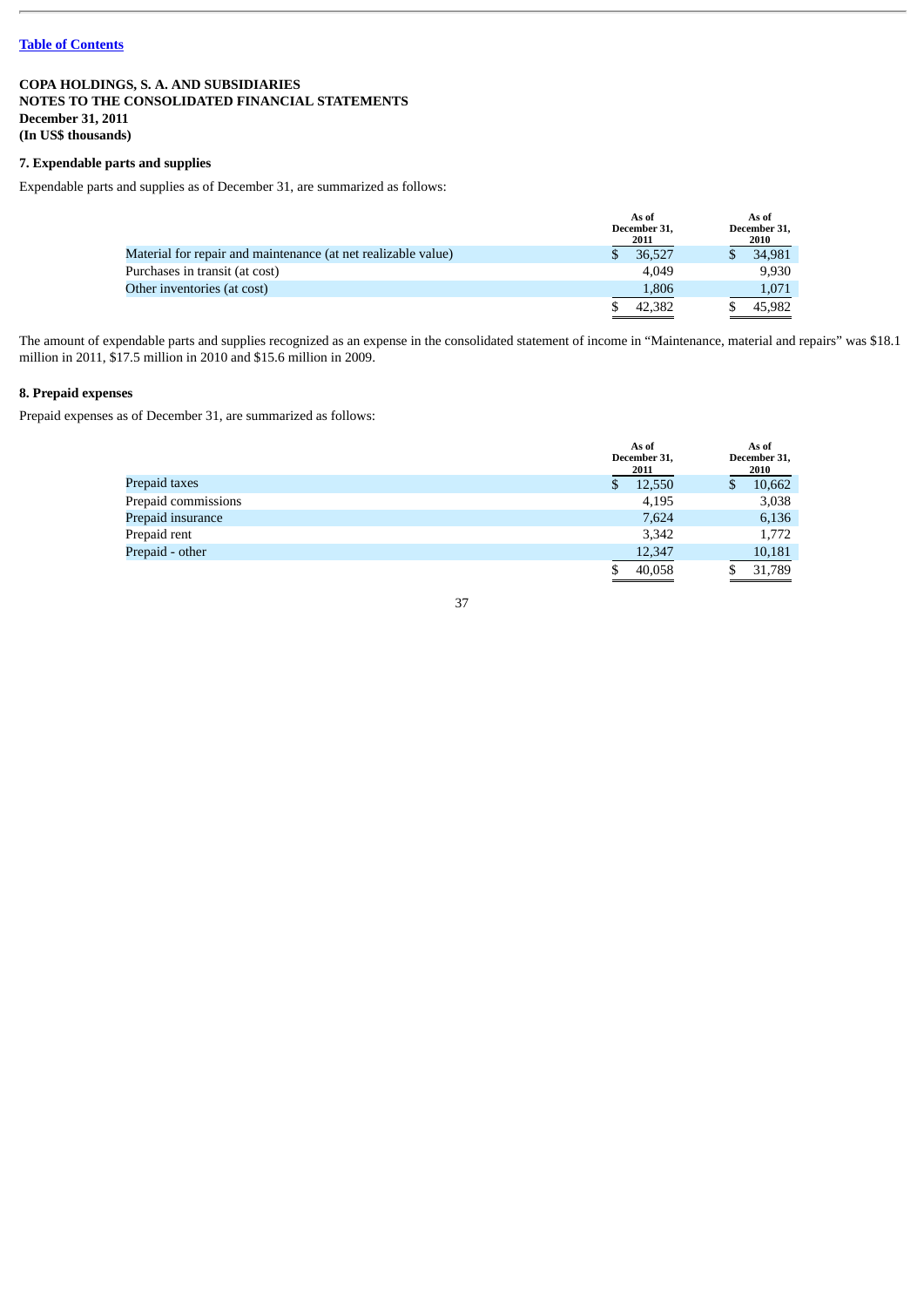## **COPA HOLDINGS, S. A. AND SUBSIDIARIES NOTES TO THE CONSOLIDATED FINANCIAL STATEMENTS December 31, 2011 (In US\$ thousands)**

## **9. Other current assets**

Other current assets as of December 31, are summarized as follows:

|                                   | As of<br>December 31,<br>2011 | As of<br>December 31,<br>2010 |
|-----------------------------------|-------------------------------|-------------------------------|
| Derivatives financial instruments | 18,605                        | \$21,946                      |
| Others                            | 4,050                         | 2,676                         |
|                                   | 22,655                        | 24,622                        |

# **10. Other assets**

Other assets as of December 31, are summarized as follows:

|                         | As of<br>December 31,<br>2011 | As of<br>December 31,<br>2010 |
|-------------------------|-------------------------------|-------------------------------|
| Guaranty deposits       | 17,066                        | 11,130                        |
| Deposits for litigation | 18,404                        | 16,347                        |
| Maintenance deposits    | 73,780                        | 69,475                        |
| Other assets            | 16,159                        | 8,813                         |
|                         | 125,409                       | 105,765                       |

Guaranty deposits are amounts paid to fuel suppliers and lessors of monthly lease payments, as require at the inception of the agreements.

Deposit for litigation is paid into escrow account until the related dispute is settled. (see note 25)

Maintenance deposits mainly refer to payments made by the Company for overhaul covered by power by the hour arrangements to be used for future engines maintenance events, and for payments to lessors to be applied to future maintenance events cost. Maintenance deposits paid do not transfer either obligation to maintain aircraft or cost risk associated with maintenance activities to lessors or providers.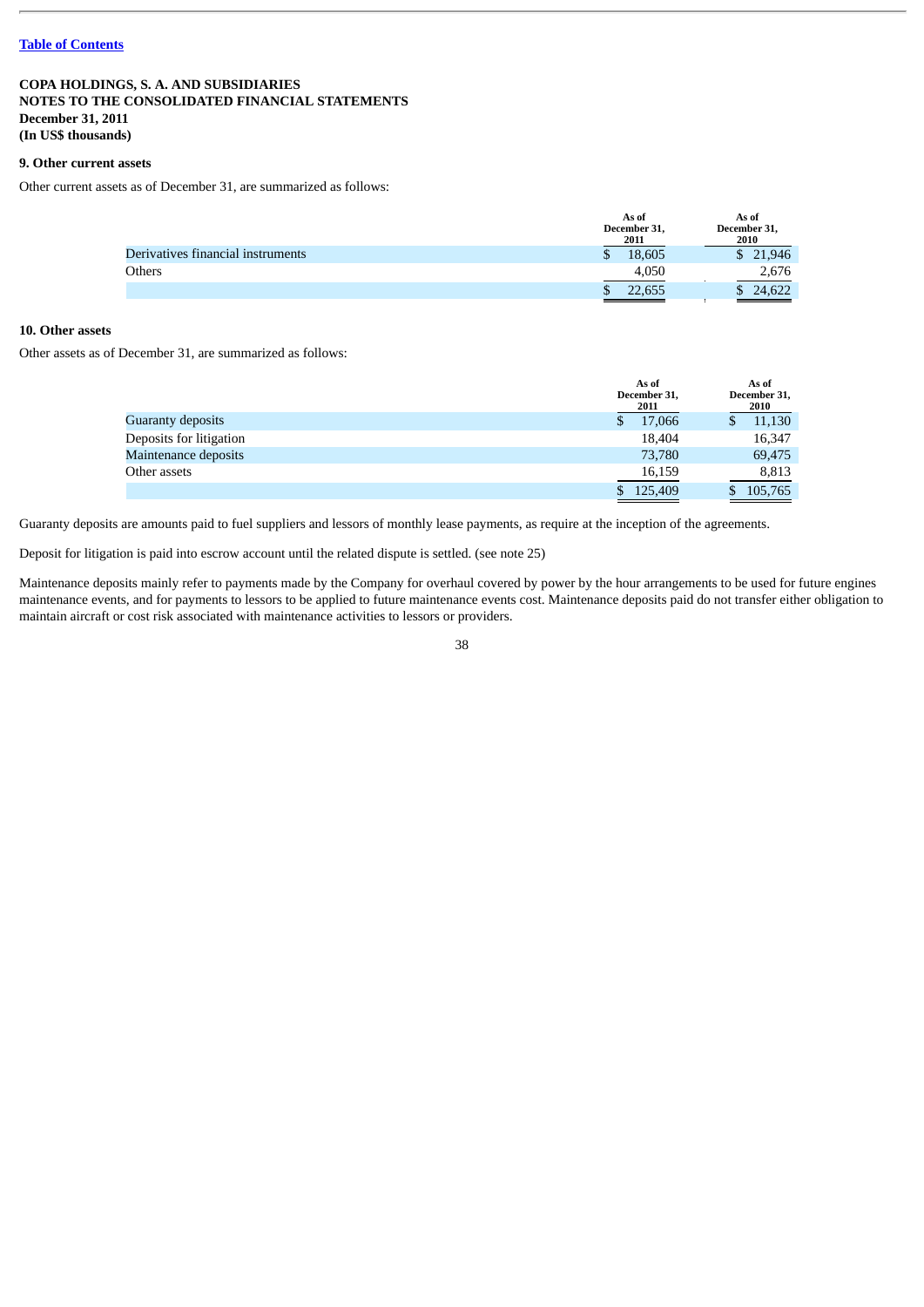# **COPA HOLDINGS, S. A. AND SUBSIDIARIES NOTES TO THE CONSOLIDATED FINANCIAL STATEMENTS December 31, 2011 (In US\$ thousands)**

# **11. Property, plant and equipment, net**

A summary of equipment and leasehold improvements as of December, 31 2011, are as follows:

|                                                                        | Aircraft<br>Components |     | Ramp and<br><b>Miscellaneous</b><br>Flight<br>Equipment | Airframe    | Engines                  | Furniture,<br>Fixtures,<br>Equipment<br>and Other |              | Leasehold<br>Improvements |    | Construction<br>in Progress | Total       |
|------------------------------------------------------------------------|------------------------|-----|---------------------------------------------------------|-------------|--------------------------|---------------------------------------------------|--------------|---------------------------|----|-----------------------------|-------------|
| At January 1, 2011, net of accumulated depreciation and amortization   | 72,027                 |     | 9,581                                                   | 887,172     | \$575,089                | 5,032                                             |              | 8,552                     |    | 9,103                       | \$1,566,556 |
| <b>Additions</b>                                                       | 12,616                 |     | 2,977                                                   | 156,526     | 87,179                   | 2,487                                             |              | h                         |    | 5,004                       | 266,795     |
| Reclassifications                                                      | 2,336                  |     | 24                                                      | (5,517)     | $\overline{\phantom{0}}$ | (250)                                             |              | 1,611                     |    | (1,716)                     | (3,512)     |
| <b>Disposals</b>                                                       | (1, 876)               |     | (551)                                                   | (306)       | $\bf{0}$                 | (1,404)                                           |              | $-$                       |    | (100)                       | (4,237)     |
| Disposals depreciation                                                 | 256                    |     | 561                                                     | 3,015       | –                        | 1,770                                             |              |                           |    |                             | 5,604       |
| Depreciation and amortization                                          | (4,481)                |     | (2,846)                                                 | (41, 811)   | (19,699)                 | (2,359)                                           |              | (2,106)                   |    | —                           | (73, 302)   |
| At December 31, 2011, net of accumulated depreciation and amortization | 80,878                 |     | 9,746                                                   | 999,079     | \$642,569                | 5,276                                             |              | 8,065                     |    | 12,291                      | \$1,757,904 |
| At January 1, 2011                                                     |                        |     |                                                         |             |                          |                                                   |              |                           |    |                             |             |
| At cost                                                                | 85,908                 | S.  | 27,256                                                  | \$1,034,054 | \$650,194                | 19,099                                            | -SS          | 15,882                    | S. | 9,103                       | \$1,841,496 |
| Accumulated depreciation and amortization                              | (13, 881)              |     | (17, 675)                                               | (146, 882)  | (75, 105)                | (14,067)                                          |              | (7, 330)                  |    | —                           | (274, 940)  |
| Net carrying amount                                                    | 72,027                 |     | 9,581                                                   | 887,172     | \$575,089                | 5,032                                             |              | 8,552                     |    | 9,103                       | \$1,566,556 |
| At December 31, 2011                                                   |                        |     |                                                         |             |                          |                                                   |              |                           |    |                             |             |
| At cost                                                                | 102.009                | \$. | 29,623                                                  | \$1,185,014 | \$737,197                | 20,908                                            | $\mathbf{s}$ | 17.518                    |    | 12,291                      | \$2,104,560 |
| Accumulated depreciation and amortization                              | (21, 131)              |     | (19, 877)                                               | (185, 935)  | (94, 628)                | (15, 632)                                         |              | (9,453)                   |    |                             | (346, 656)  |
| Net carrying amount                                                    | 80,878                 |     | 9,746                                                   | 999,079     | \$642,569                | 5,276                                             |              | 8,065                     |    | 12,291                      | \$1,757,904 |

52 aircraft with a carrying value of \$1.6 billion are pledged as collateral for the obligation of the special purpose entities.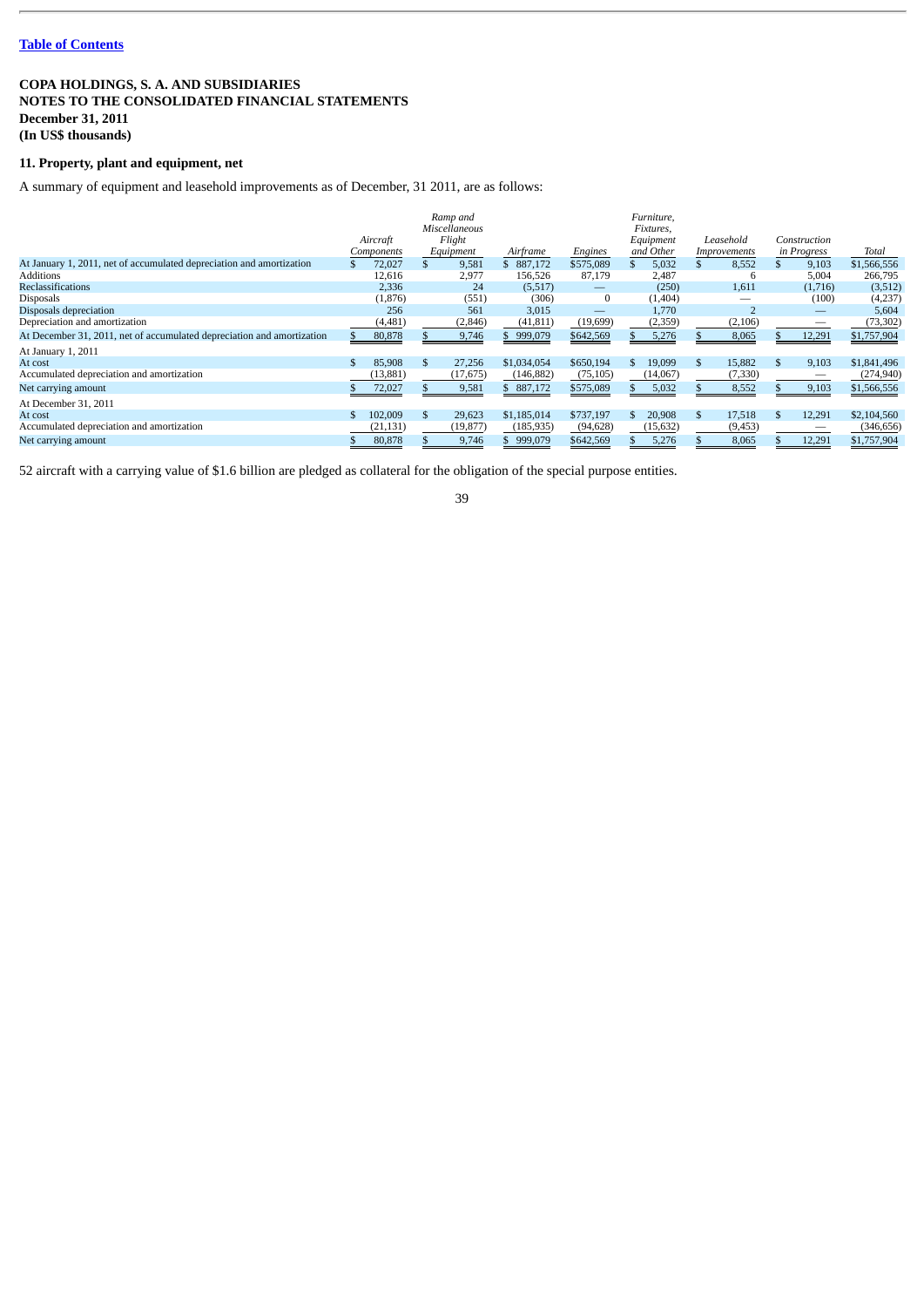# **COPA HOLDINGS, S. A. AND SUBSIDIARIES NOTES TO THE CONSOLIDATED FINANCIAL STATEMENTS December 31, 2011 (In US\$ thousands)**

# **11. Property, plant and equipment, Net (continued)**

A summary of equipment and leasehold improvements as of December, 31 2010, are as follows:

|                                                                           | Aircraft<br>Components |              | Ramp and<br><b>Miscellaneous</b><br>Flight<br>Equipment | Airframe       | Engines   | Furniture,<br>Fixtures,<br>Equipment<br>and Other |               | Leasehold<br>Improvements |     | Construction<br>in Progress | Total       |
|---------------------------------------------------------------------------|------------------------|--------------|---------------------------------------------------------|----------------|-----------|---------------------------------------------------|---------------|---------------------------|-----|-----------------------------|-------------|
| At January 1, 2010, net of accumulated depreciation and amortization      | 62,787                 |              | 8,009                                                   | 725,758<br>\$. | \$463,697 | 4,851                                             |               | 8,296                     |     | 8,077                       | \$1,281,475 |
| <b>Additions</b>                                                          | 12,008                 |              | 3,924                                                   | 196,836        | 127,687   | 2,561                                             |               | 54                        |     | 10,411                      | 353,481     |
| Reclassifications                                                         | 25                     |              | (25)                                                    |                |           |                                                   |               | 2,170                     |     | (2,170)                     |             |
| Disposals                                                                 | (331)                  |              | (389)                                                   | $\Omega$       | $\Omega$  | (488)                                             |               |                           |     | (7,215)                     | (8, 423)    |
| Disposals depreciation                                                    | 54                     |              | 397                                                     |                |           | 351                                               |               |                           |     |                             | 802         |
| Depreciation and amortization                                             | (2, 516)               |              | (2, 335)                                                | (35, 422)      | (16, 295) | (2,243)                                           |               | (1,968)                   |     |                             | (60, 779)   |
| At December 31, 2010, net of accumulated depreciation and<br>amortization | 72,027                 |              | 9,581                                                   | 887,172        | \$575,089 | 5,032<br>\$                                       |               | 8,552                     |     | 9,103                       | \$1,566,556 |
| At January 1, 2010                                                        |                        |              |                                                         |                |           |                                                   |               |                           |     |                             |             |
| At cost                                                                   | 74,206                 |              | 23,746                                                  | \$ 837,217     | \$522,507 | 17,023<br>\$                                      | \$            | 13,662                    | \$  | 8,077                       | \$1,496,438 |
| Accumulated depreciation and amortization                                 | (11,419)               |              | (15, 737)                                               | (111, 459)     | (58, 810) | (12, 172)                                         |               | (5,366)                   |     |                             | (214, 963)  |
| Net carrying amount                                                       | 62,787                 |              | 8,009                                                   | 725,758        | \$463,697 | 4,851                                             |               | 8,296                     |     | 8,077                       | \$1,281,475 |
| At December 31, 2010                                                      |                        |              |                                                         |                |           |                                                   |               |                           |     |                             |             |
| At cost                                                                   | 85,908                 | $\mathbf{r}$ | 27,256                                                  | \$1,034,054    | \$650,194 | 19,099<br>\$                                      | <sup>\$</sup> | 15,882                    | \$. | 9,103                       | \$1,841,496 |
| Accumulated depreciation and amortization                                 | (13, 881)              |              | (17, 675)                                               | (146, 882)     | (75, 105) | (14, 067)                                         |               | (7, 330)                  |     |                             | (274, 940)  |
| Net carrying amount                                                       | 72,027                 |              | 9,581                                                   | 887,172        | \$575,089 | 5,032                                             |               | 8,552                     |     | 9,103                       | \$1,566,556 |

47 aircraft with a carrying value of \$1.4 billion are pledged as collateral for the obligation of the special purpose entities.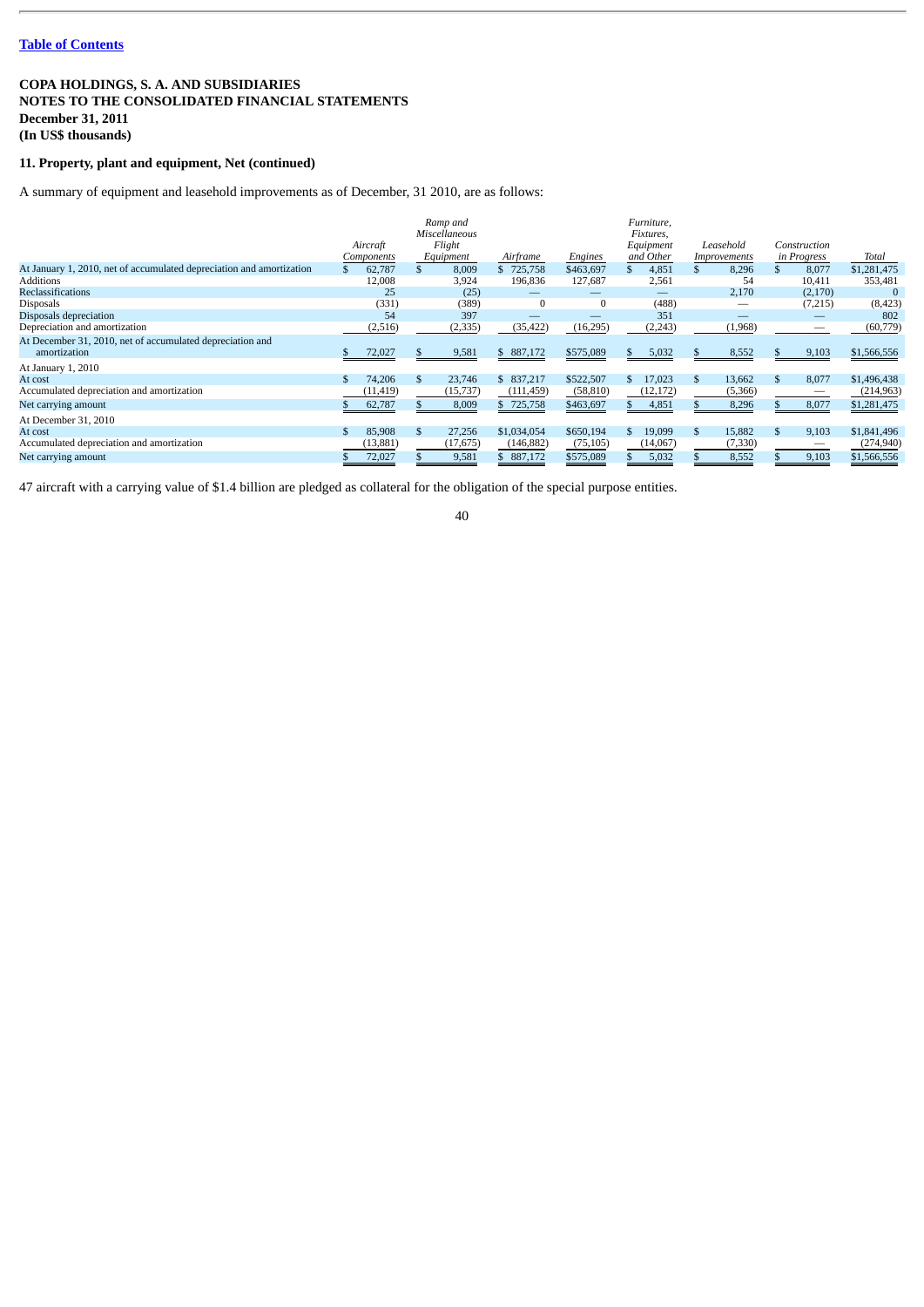# **COPA HOLDINGS, S. A. AND SUBSIDIARIES NOTES TO THE CONSOLIDATED FINANCIAL STATEMENTS December 31, 2011 (In US\$ thousands)**

# **12. Purchase deposits for flight equipment**

A detail of purchase deposit for flight equipment for the years ended December 31, is as follows:

|                              | <b>Pre-Delivery</b><br>Payments |
|------------------------------|---------------------------------|
| At January 1, 2010           | \$198,697                       |
| <b>Additions</b>             | 164,566                         |
| Capitalize transfers         | (157, 291)                      |
| Year ended December 31, 2010 | 205.972                         |
| <b>Additions</b>             | 175,354                         |
| Capitalize transfers         | (139,039)                       |
| Year ended December 31, 2011 | \$242,287                       |

# **13. Intangible assets**

A detail of intangibles assets as of December 31, is as follows:

|                       | As of<br>December 31,<br>2011 | As of<br>December 31,<br>2010 |
|-----------------------|-------------------------------|-------------------------------|
| Routes                | 30,908<br>S                   | 31,371                        |
| Brand name            | 3,466                         | 4,482                         |
| Software and licenses | 12,673                        | 7,612                         |
|                       | 47,047                        | 43,465                        |

At the acquisition date both (routes and brand name) were valued and recognized as intangible assets with an indefinite useful life, and recorded in Colombian pesos, which is the functional currency of the subsidiary. Variations year over year, in the value of the routes correspond to the changes in the USD / Colombian Peso exchange rates.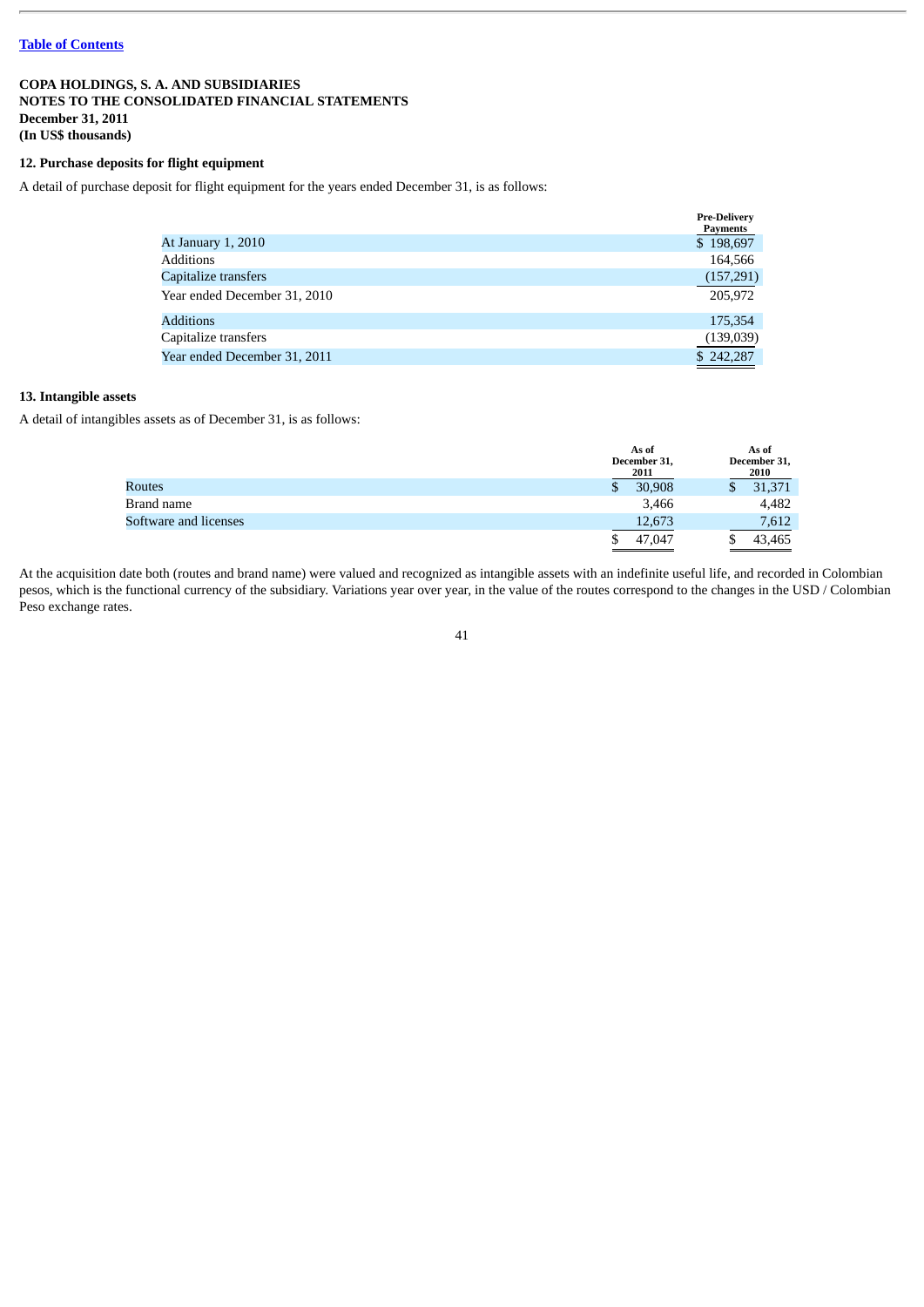# **COPA HOLDINGS, S. A. AND SUBSIDIARIES NOTES TO THE CONSOLIDATED FINANCIAL STATEMENTS December 31, 2011 (In US\$ thousands)**

# **13. Intangible assets (continued)**

During the third quarter of 2010, AeroRepública began to operate under Copa Colombia brand, causing a change in management's assumption from indefinite life to 5 years for the AeroRepública's brand name. Based on the change of the commercial name, an impairment loss was recognized for \$1.5 million during 2010. The remaining balance of this intangible asset is being amortized over 5 years.

A detail of routes and brand name rights for the years ended December 31, is as follows:

|                              | <b>Years Ended</b>   |  |                      |  |
|------------------------------|----------------------|--|----------------------|--|
|                              | December 31,<br>2011 |  | December 31,<br>2010 |  |
| Balance at beginning of year | 35,853               |  | 34,973               |  |
| Changes in exchange rates    | (596)                |  | 2,380                |  |
| Impairment of brand name     |                      |  | (1,500)              |  |
| Amortization of brand name   | (883)                |  |                      |  |
| Balance at end of year       | 34,374               |  | 35,853               |  |

A detail of licenses and software rights as of December 31, is as follows:

|                                                   | <b>Years Ended</b>     |                      |
|---------------------------------------------------|------------------------|----------------------|
|                                                   | December 31.<br>2011   | December 31.<br>2010 |
| Balance at beginning of year, net of amortization | $\mathcal{S}$<br>7.612 | \$<br>7,620          |
| Additions—internal development                    | 178                    | 946                  |
| Additions—acquired separately                     | 2,123                  | 893                  |
| Intangibles in process-completed                  | (2, 148)               | (1,839)              |
| Intangibles in process—additions                  | 7,064                  | 2,175                |
| <b>Disposals</b>                                  |                        | (652)                |
| Disposals amortization                            |                        | 652                  |
| Amortization                                      | (2,156)                | (2, 183)             |
| Balance at end of year, net of amortization       | 12,673                 | 7,612                |
| Intangibles, at cost                              | \$<br>18.104           | 15,803               |
| Intangibles in process                            | 6,849                  | 1,933                |
| Accumulated amortization                          | (12, 280)              | (10, 124)            |
| Net value                                         | 12.673                 | 7.612                |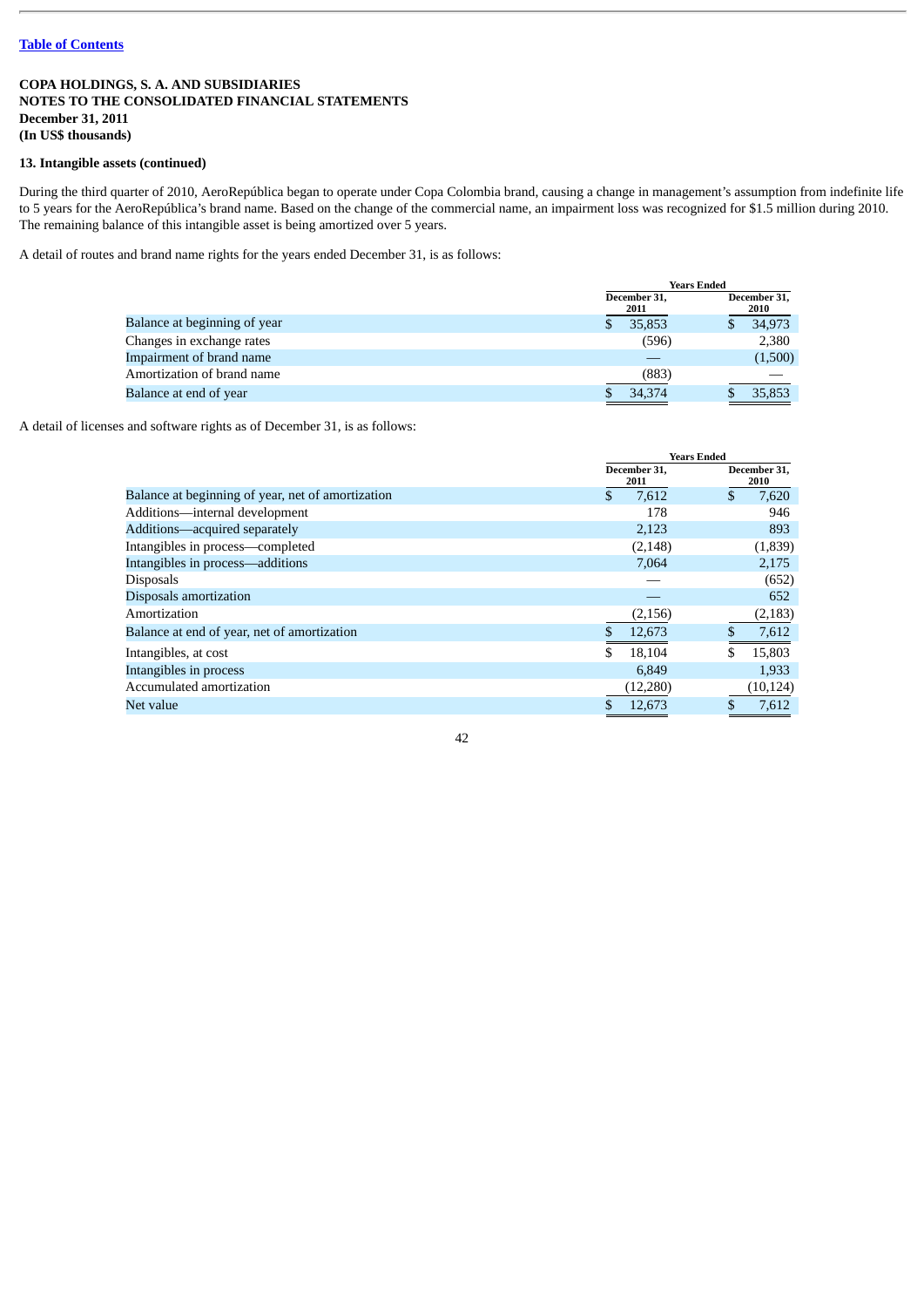# **COPA HOLDINGS, S. A. AND SUBSIDIARIES NOTES TO THE CONSOLIDATED FINANCIAL STATEMENTS December 31, 2011 (In US\$ thousands)**

# **13. Intangible assets, net (continued)**

Movements in goodwill were as follows:

|                                              | <b>Years Ended</b>   |                      |
|----------------------------------------------|----------------------|----------------------|
|                                              | December 31,<br>2011 | December 31,<br>2010 |
| Balance at beginning of year                 | 25,475               | 23,852               |
| Change in exchange rates                     | (376)                | 1.623                |
| Balance at end of year net of exchange rates | 25,099               | 25,475               |

# **14. Long-term Debt**

At December 31, long-term debt consisted of the following:

|                                                                                                                                  | As of<br>December 31.<br>2011 | As of<br>December 31.<br>2010 |
|----------------------------------------------------------------------------------------------------------------------------------|-------------------------------|-------------------------------|
| Long-term fixed rate debt (secured fixed rate indebtedness due through 2023                                                      |                               |                               |
| effective rates ranged from $1.81\%$ to $6.07\%$ )                                                                               | \$ 661,972                    | \$526,288                     |
| Long-term variable rate debt (secured variable rate indebtedness due through<br>2023 effective rates ranged from 0.50% to 2.08%) | 400.754                       | 463,253                       |
| Lines of credit                                                                                                                  | 5,000                         |                               |
| Sub-total                                                                                                                        | 1.067.726                     | 989.541                       |
| Less current maturities                                                                                                          | 131,069                       | 100,860                       |
| Long-term debt less current maturities                                                                                           | 936,657                       | 888,681                       |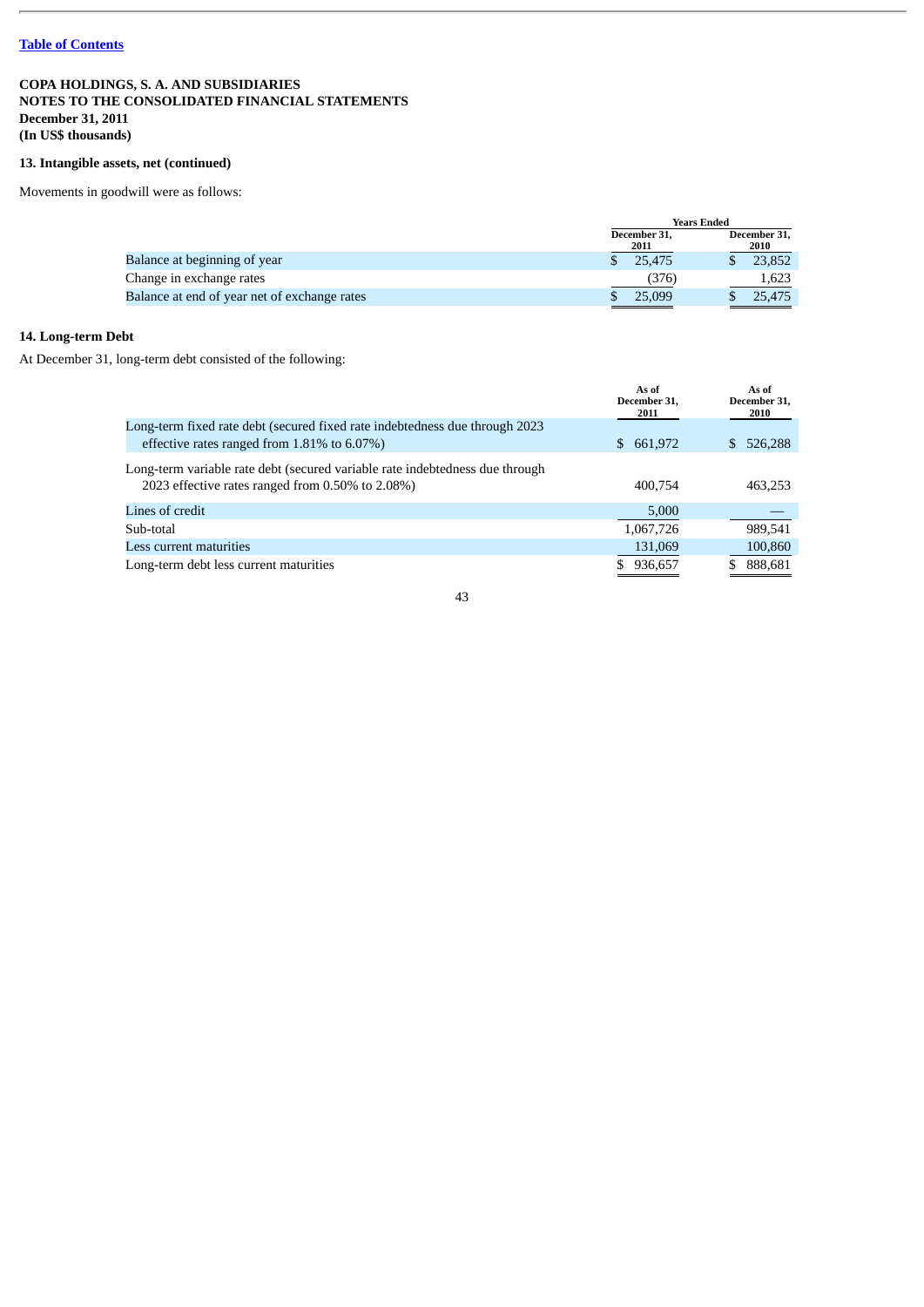## **COPA HOLDINGS, S. A. AND SUBSIDIARIES NOTES TO THE CONSOLIDATED FINANCIAL STATEMENTS December 31, 2011 (In US\$ thousands)**

## **14. Long-term Debt (continued)**

Maturities of long-term debt for the next five years are as follows:

| Year ending December 31, |           |
|--------------------------|-----------|
| 2012                     | \$131,069 |
| 2013                     | \$95,811  |
| 2014                     | \$131,022 |
| 2015                     | \$128,085 |
| 2016                     | \$104,404 |
| Thereafter               | \$477,335 |

As of December 31, 2011 and 2010, the Company had \$651.3 and \$547.1 million of outstanding indebtedness, respectively, that is owed to financial institutions under financing arrangements guaranteed by the Export-Import Bank of the United States. The Export-Import Bank guarantees support 85% of the net purchase price of the aircraft and are secured with a first priority mortgage on the aircraft in favor of a security trustee on behalf of Export-Import Bank.

The Company's Export-Import Bank supported financings are amortized on a quarterly basis, are denominated in U.S. Dollars and originally bear interest at a floating rate linked to LIBOR. The Export-Import Bank guaranteed facilities typically offer an option to fix the applicable interest rate. The Company has exercised this option with respect to \$600.1 million as of December 31, 2011.

The Company effectively extends the maturity of its aircraft financing to 15 years through the use of a "Stretched Overall Amortization and Repayment," or SOAR, structure which provides serial draw-downs calculated to result in a 100% loan accreting to a recourse balloon at the maturity of the Export-Import Bank guaranteed loan which totaled \$88.7 million as of December 31, 2011.

The Company also typically finances a portion of the purchase price of the Boeing aircraft through commercial loans which totaled \$1.7 million as of December 31, 2011.

As of December 31, 2011 the Company has one unused commitment for long-term financing agreements for approximately \$270 million to acquire seven (7) Boeing 737-800 aircraft to be delivered between March and October 2012.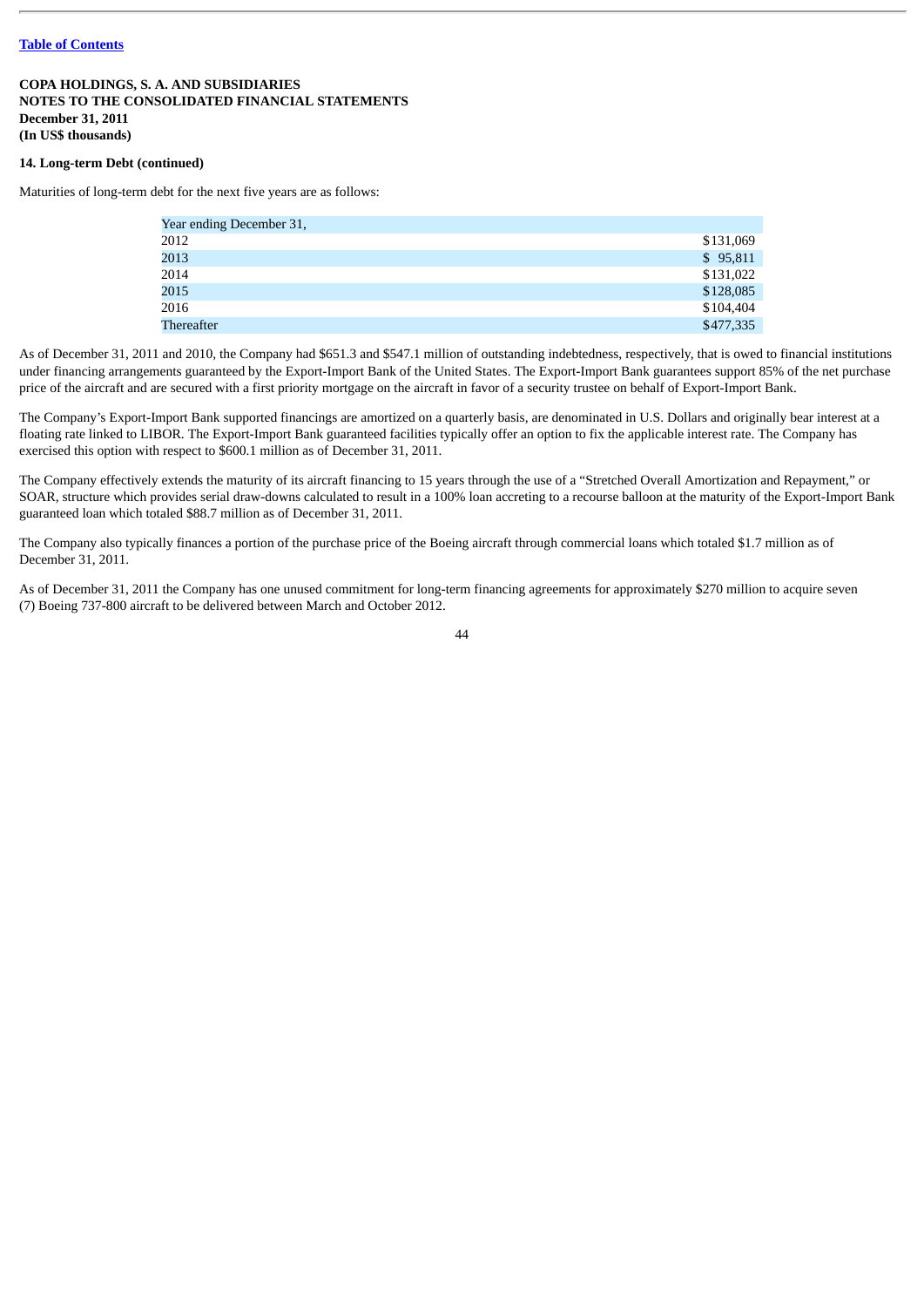## **COPA HOLDINGS, S. A. AND SUBSIDIARIES NOTES TO THE CONSOLIDATED FINANCIAL STATEMENTS December 31, 2011 (In US\$ thousands)**

## **15. Accrued expenses payable**

#### **Labor Related Provisions**

The Company sponsors a profit-sharing program for both management and non-management personnel. For members of management, profit-sharing is based on a combination of the Company's performance as a whole and the achievement of individual goals. Profit-sharing for non-management employees is based solely on the Company's performance.

### **GDS Expenses and Miscellaneous Provisions**

The Company records estimation for charges received through clearinghouse for general distribution systems (GDS) charges related to ticket transactions; and for centralized Bank Settlement Plan (BSP) charges related to processing costs and administrative fees. These provisions are established every month and reversed the next month.

The provisions detail as of December 31, is as follows:

|                            | As of<br>December 31,<br>2011 |          |
|----------------------------|-------------------------------|----------|
| Provisions and estimations | 5.641                         | \$27,332 |
| Labor related provisions   | 24,831                        | 20,282   |
|                            | 30,472                        | 47.614   |

### **16. Other current liabilities**

Other current liabilities as of December 31, are summarized as follows:

|                                  | As of<br>December 31,<br>2011 | As of<br>December 31,<br>2010 |  |  |
|----------------------------------|-------------------------------|-------------------------------|--|--|
| Derivative financial instruments | 6,831                         | 6,503                         |  |  |
| Vacation payable                 | 1,453                         | 1,439                         |  |  |
| Others                           | 5,561                         | 2,992                         |  |  |
|                                  | 13,845                        | 10,934                        |  |  |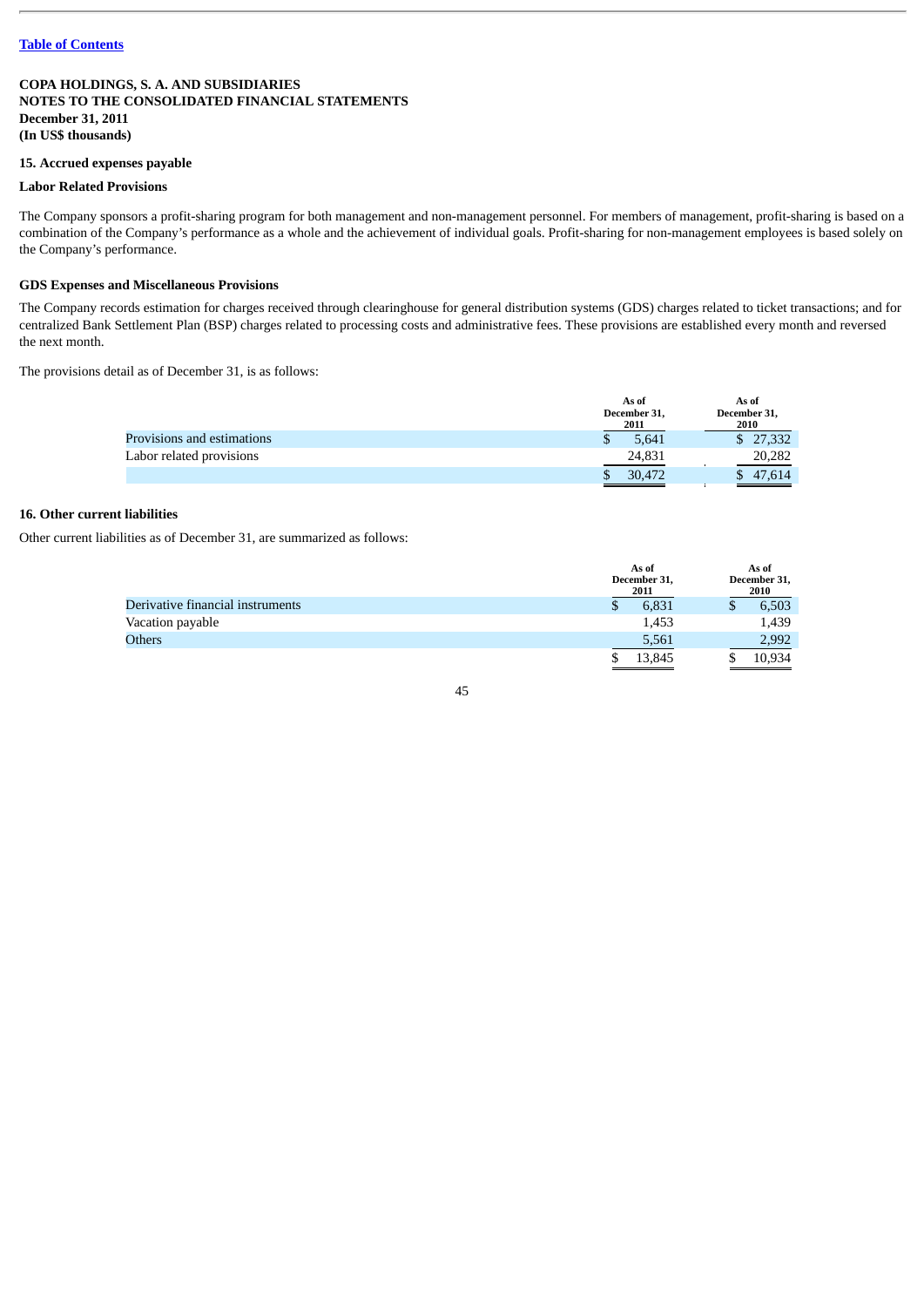## **COPA HOLDINGS, S. A. AND SUBSIDIARIES NOTES TO THE CONSOLIDATED FINANCIAL STATEMENTS December 31, 2011 (In US\$ thousands)**

## **17. Other long-term liabilities**

A detail of other long-term liabilities as of December 31, 2011 is as follows:

|                         | Provision for<br>contingencies | Provision for<br>litigations | Provision for<br>return condition | Other long<br>term liabilities | <b>Total</b> |
|-------------------------|--------------------------------|------------------------------|-----------------------------------|--------------------------------|--------------|
| At 1 January 2011       | 378                            | 16,684                       | 14,680                            | 1,961                          | 33,703       |
| Arising during the year | 77                             | 2,186                        | 9,051                             | 228                            | 11,542       |
| Utilized                | (357)                          | (14)                         |                                   | (137)                          | (508)        |
| <b>Others</b>           | (14)                           |                              |                                   | (66)                           | (80)         |
| At 31 December 2011     | 84                             | 18,856                       | 23,731                            | 1,986                          | 44,657       |

## **Provision for contingencies**

A provision is recognized for expected warranty claims based in labor legal cases. This provision will be used in the next 12 months.

## **Provision for litigations**

Provisions for litigation in process (Note 25- commitments and contingencies).

### **Provision for return condition**

For certain operating leases, the Company is contractually obliged to return aircraft in a defined condition. The Company accrues for restitution costs related to aircraft held under operating leases at the time the asset does not meet the return conditions criteria and throughout the remaining duration of the lease. During 2011 the Company increased, based on new information, its estimates for the provision of aircraft return condition in the amount of \$5.7 million.

## **Other long term liabilities**

Provision for non-compete agreement is created for payment to senior management related to covenants not to compete with us in the future.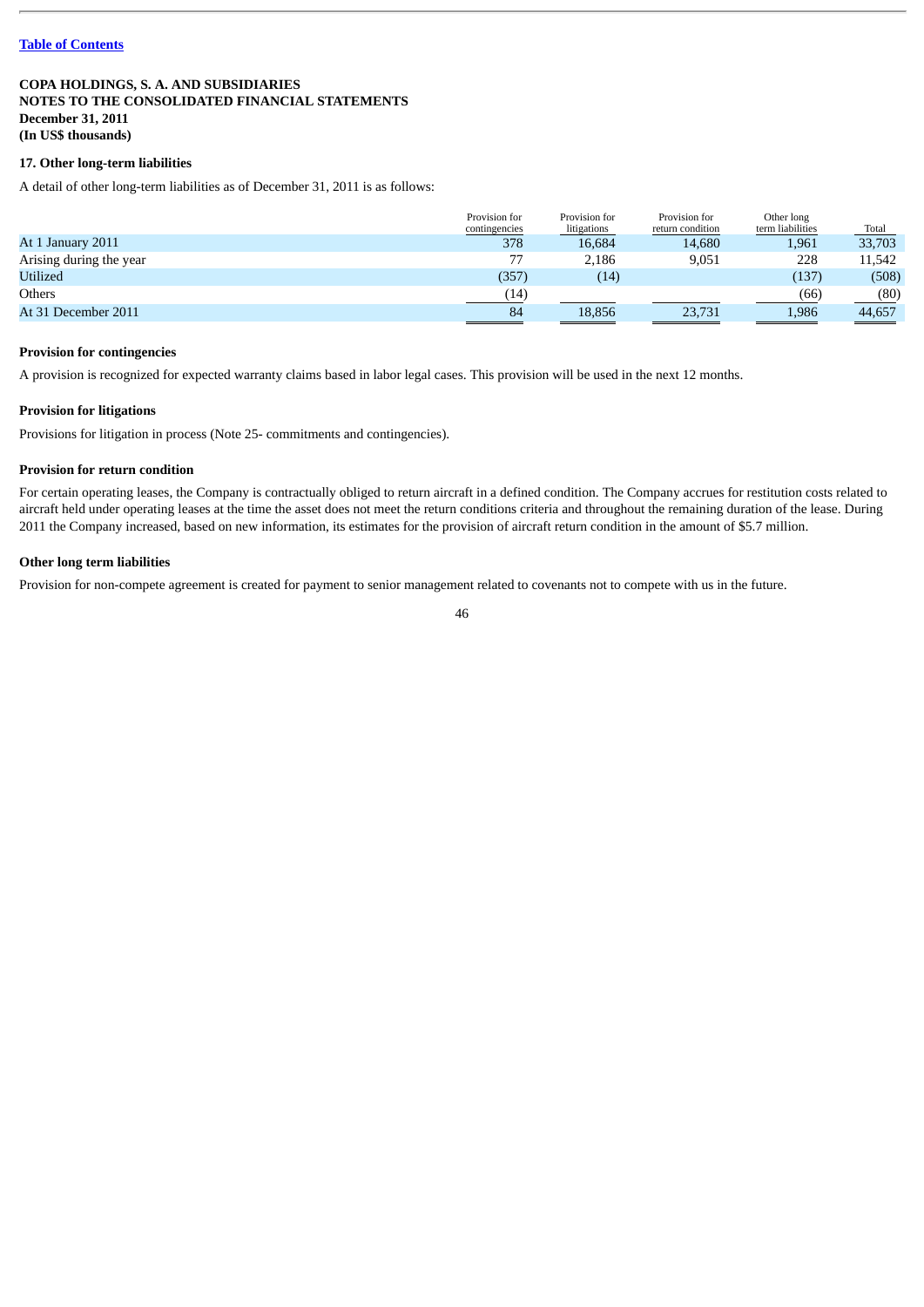## **COPA HOLDINGS, S. A. AND SUBSIDIARIES NOTES TO THE CONSOLIDATED FINANCIAL STATEMENTS December 31, 2011 (In US\$ thousands)**

# **18. Accounts and Transactions with Related Parties**

The accounts receivable from and accounts payable to related parties detail at December 31, are as follows:

|                                           | As of<br>December 31,<br>2011 |    | As of<br>December 31,<br>2010 |
|-------------------------------------------|-------------------------------|----|-------------------------------|
| Accounts receivable from related parties: |                               |    |                               |
| ASSA Compañía de Seguros, S.A.            | \$<br>673                     | \$ | 563                           |
| <b>Others</b>                             | 31                            |    | 50                            |
|                                           | 704                           | \$ | 613                           |
|                                           |                               |    |                               |
|                                           | As of<br>December 31.<br>2011 |    | As of<br>December 31,<br>2010 |
| Accounts payable to related parties       |                               |    |                               |
| ASSA Compañía de Seguros, S.A.            | \$<br>7,883                   | \$ | 6,393                         |
| Petróleos Delta                           | 13,996                        |    | 4,281                         |
| <b>Others</b>                             | 195                           |    | 266                           |

The Company does not consider United Continental as related company since management believes the current agreements in place do not meet the criteria to classify the relationship as that of a related party. The relationship between both companies is associated to commercial and services agreements which are deemed to be alliance in nature.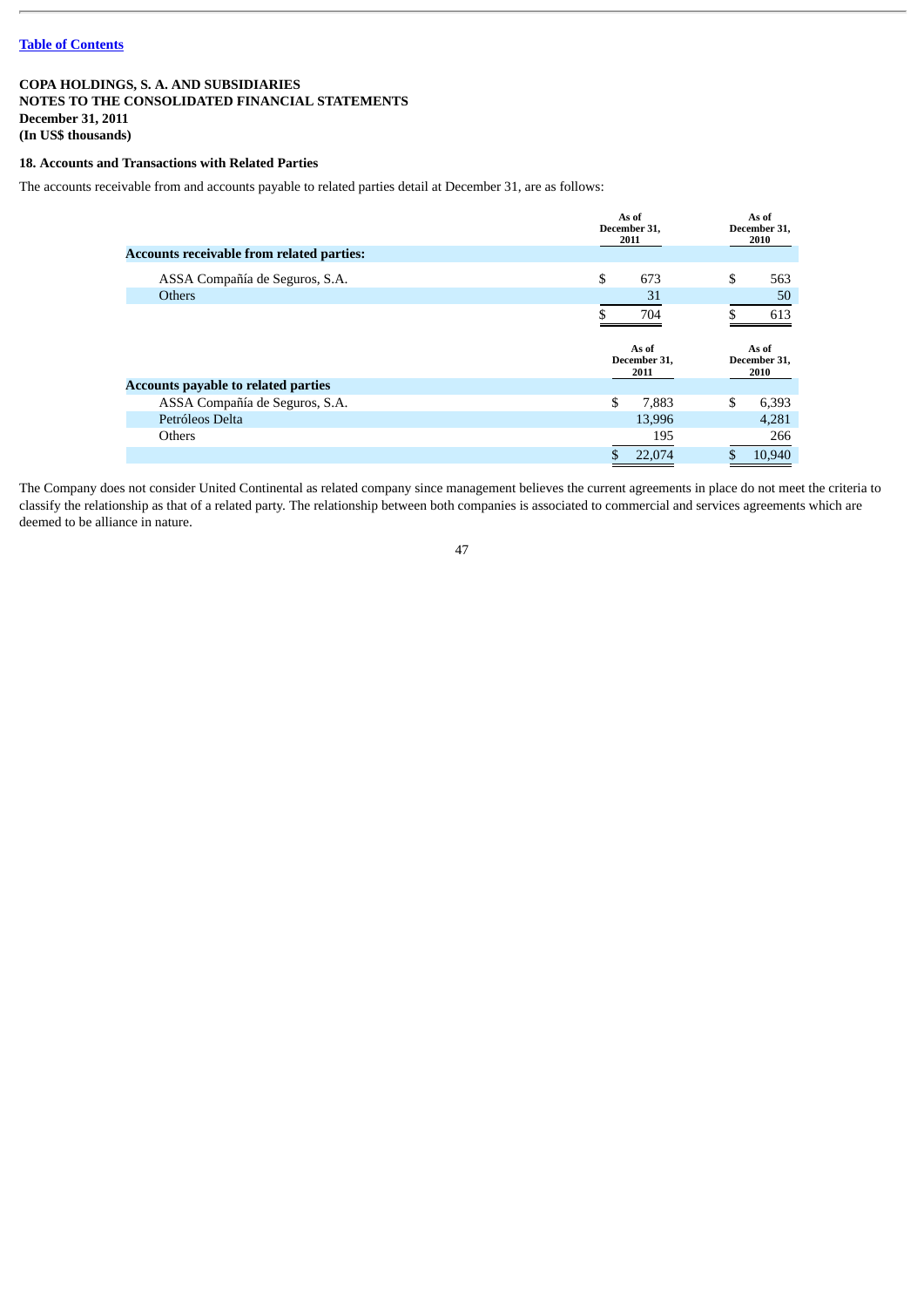## **COPA HOLDINGS, S. A. AND SUBSIDIARIES NOTES TO THE CONSOLIDATED FINANCIAL STATEMENTS December 31, 2011 (In US\$ thousands)**

## **18. Accounts and Transactions with Related Parties (continued)**

Transaction with related parties detail for the year ended December 31, are as follows:

| <b>Related Party</b>                 | <b>Transaction</b> | <b>Amount of</b><br>transaction<br>2011 | Amount of<br>transaction<br>2010 | Amount of<br>transaction<br>2009 |
|--------------------------------------|--------------------|-----------------------------------------|----------------------------------|----------------------------------|
| Banco General                        | Debt               | 705                                     | 1,515                            | 2,261                            |
|                                      | Interest received  | 1,249                                   | 100                              | 398                              |
|                                      | Interest paid      | 51                                      | 988                              | 170                              |
| ASSA Compañía de Seguros, S.A.       | Insurance          | 30                                      | 30                               | 30                               |
| Petróleos Delta                      | Purchase jet Fuel  | 283,174                                 | 170,727                          | 116,120                          |
| Desarrollo Inmobiliario del Este, SA | Property           | 2,055                                   | 2,018                            | 1,947                            |
| Galindo, Arias & López               | Legal services     | 511                                     | 608                              | 367                              |
| Motta Internacional & Global Brands  | Payments           | 857                                     | 821                              | 637                              |
| <b>RD Nexos</b>                      | Advertising        | 339                                     | 616                              | 1,000                            |
| <b>Call Center Corporation</b>       | Call center        | 2.593                                   | 3.869                            | 3.312                            |
| Telecarrier, S.A.                    | Payments           |                                         | 754                              | 863                              |

*Banco General:* The Company's shareholders own approximately 40% of BG Financial Group, which is the controlling company of Banco General.

*ASSA Campania de Seguros, S.A.:* An insurance company controlled by the Company's controlling shareholders, is used to provide substantially all of the Company's insurance.

*Petróleos Delta:* The fuel company, during 2005 entered into a contract with The Company to supply its jet fuel needs. The contract has a one year term that automatically renews for one year period unless terminated by one of the parties.While the Company's controlling shareholders do not hold a controlling equity interest in Petróleos Delta, S.A., various members of the Company's Board of Directors also are board members of Petróleos Delta, S.A.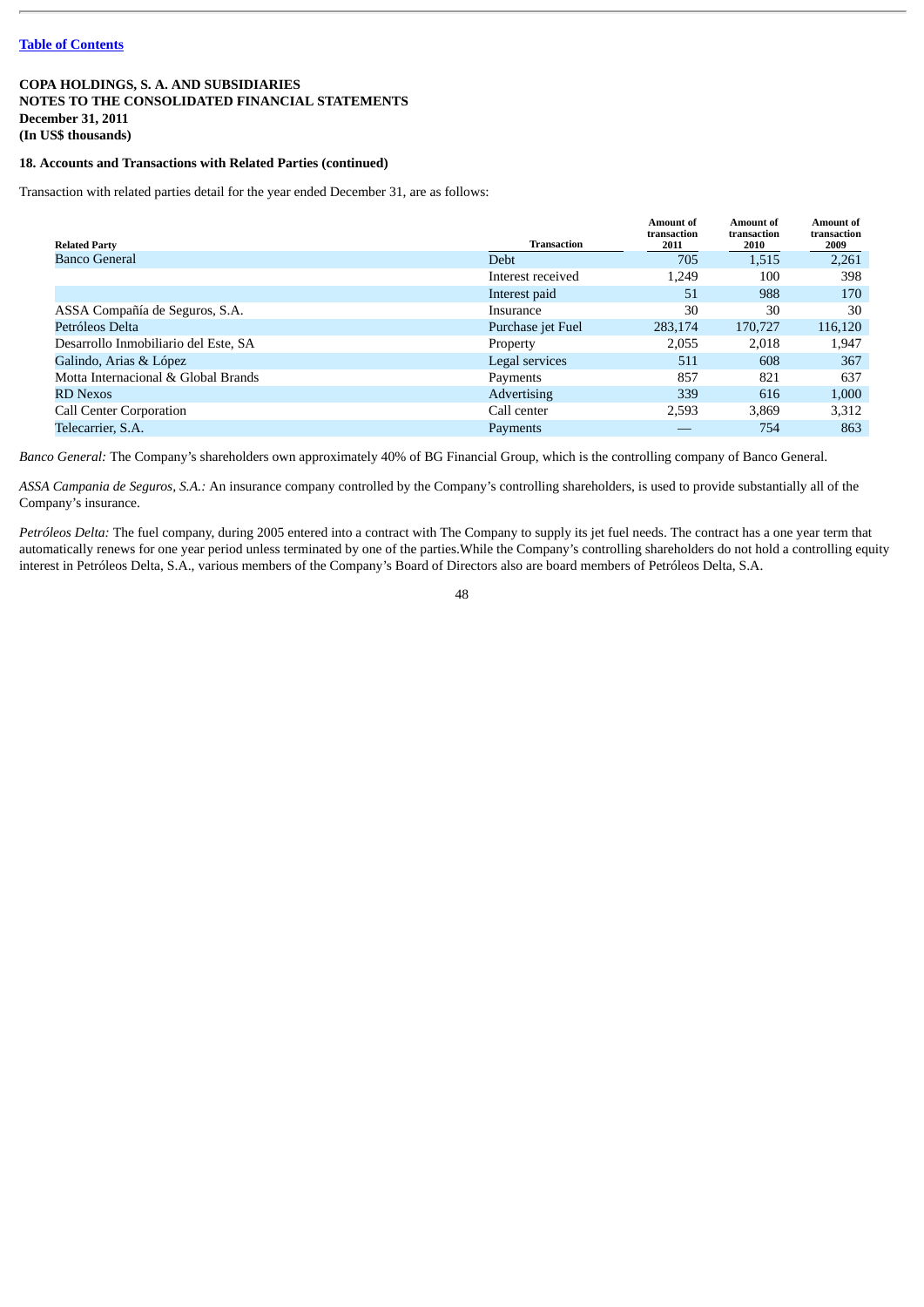## **COPA HOLDINGS, S. A. AND SUBSIDIARIES NOTES TO THE CONSOLIDATED FINANCIAL STATEMENTS December 31, 2011 (In US\$ thousands)**

### **18. Accounts and Transactions with Related Parties (continued)**

*Desarrollo Inmobiliario del Este, SA:* The Company leases five floors consisting of approximately 104,000 square feet of the building from Desarrollo Inmobiliario, an entity controlled by the same group of investors that controls CIASA.

*Galindo, Arias & López:* Law Firm Certain partners of Galindo, Arias & Lopez are indirect shareholders of CIASA and serve on the Company's Board of Directors.

*Motta Internacional & Global Brands:* The Company purchases most of the alcohol and other beverages served on its aircraft from Motta Internacional, S.A. and Global Brands, S.A., both of which are controlled by the Company's controlling shareholders.

*RD Nexos:* The advertising agency that the Company uses in Panama is RD Nexos, S.A., formerly owned by the brother-in-law of the Chief Executive Officer and where his brother has minority stake.

Call Center Corporation: A call center that operates Copa Airlines' reservations and sales services and handles calls from Panama as well as most other countries to which Copa Airlines flies. One of the Company's directors is one of the owners of this call center.

*Telecarrier, S.A.:* The Company's telecommunications and other data services have been provided by Telecarrier, Inc. Some of the controlling shareholders of CIASA have a controlling interest in Telecarrier.

#### Compensation of Key Management Personnel

The Company paid in compensation to its key management personnel the following amounts:

|                               | December 31,<br>2011 | <b>Years ended</b><br>December 31,<br>2010 | December 31,<br>2009 |
|-------------------------------|----------------------|--------------------------------------------|----------------------|
| Short-term employees benefits | 3,281                | 3,500                                      | 2,700                |
| Post-employment pension       | 64                   | 68                                         | 52                   |
| Stock based compensation      | 4,100                | 4,000                                      | 4,661                |
|                               | 7.445                | 7.568                                      | 7,413                |

The Company has not set aside any other additional funds for future payments to executive officers, other than pursuant to a non-compete agreement for \$3.0 million established in 2006.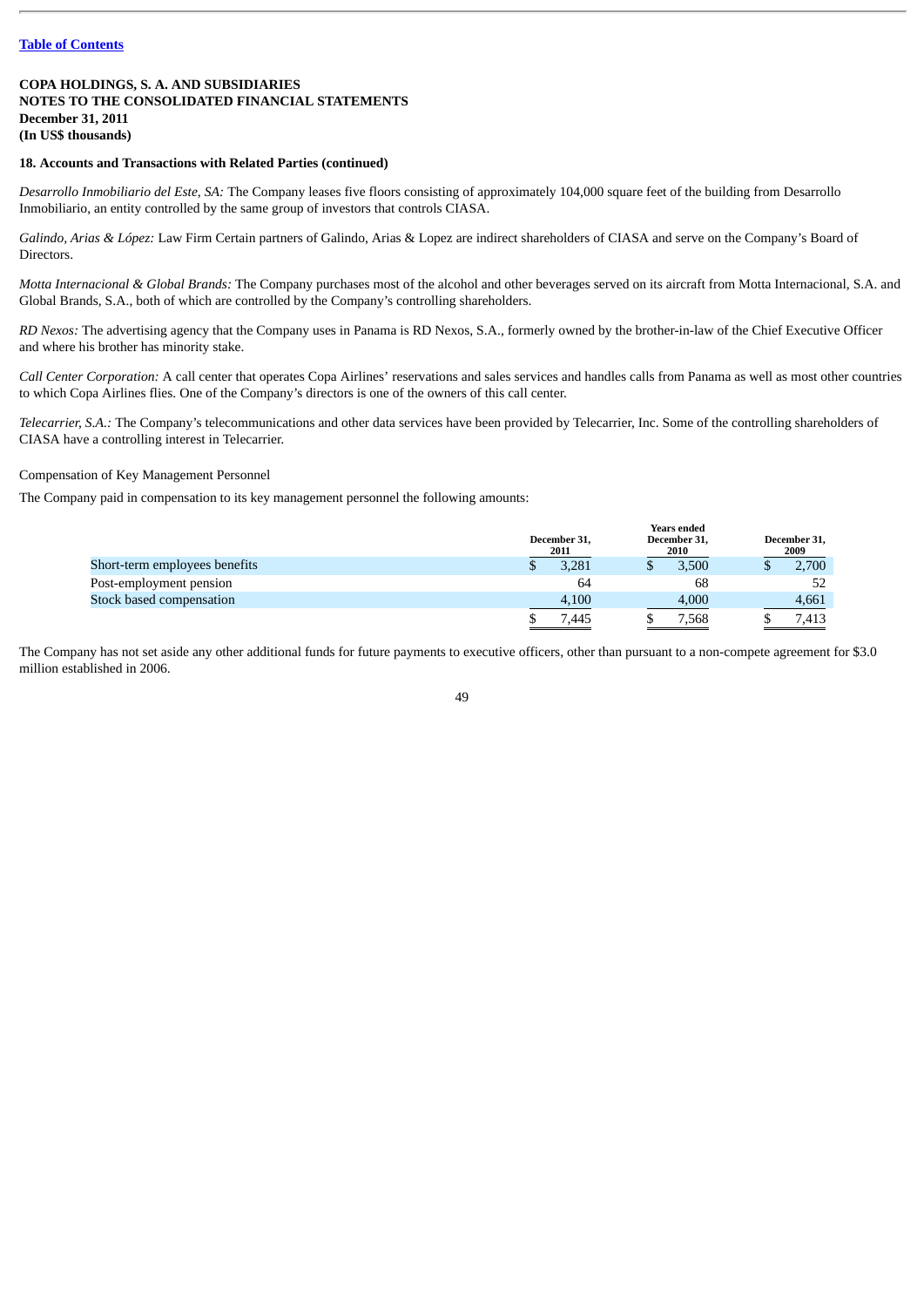## **COPA HOLDINGS, S. A. AND SUBSIDIARIES NOTES TO THE CONSOLIDATED FINANCIAL STATEMENTS December 31, 2011 (In US\$ thousands)**

### **19. Exchange Rate Difference**

Results of operations are translated at average exchange rates in effect during the period. Foreign exchange gains and losses are included in the exchange rate difference line in the consolidated statement of income for the year.

On January 8, 2010, the Venezuelan government announced its decision to implement new fixed exchange rates effective January 11, 2010, resulting in a significant devaluation of the bolivar (VEB) against the U.S. dollar.

Since 2005 the official exchange rate had been fixed at VEB 2.15 per U.S. dollar, however, the new regime applies two official rates to different sectors of the economy. The first exchange rate, applicable to imported goods characterized as essential, will be VEB 2.60 per U.S. dollar, and the rate applicable to all other imported goods and services, including the aviation sector, will be VEB 4.30 per U.S. dollar.

In addition, we have significant cash balances in Bolivars subject to Venezuelan exchange controls. Since 2003, under the Venezuelan foreign exchange control regime, foreign companies are required to obtain Venezuelan government approval to exchange Bolivars into U.S. dollars at the fixed official exchange rate for the purpose of transferring funds out of Venezuela. Furthermore, since 2008 foreign companies with operations in Venezuela have experienced increasing delays in obtaining such government approvals. On January 27, 2010 the Venezuelan government announced that it would apply the exchange rate of VEB 2.60 per U.S. dollar to all authorization requests in process of approval by the Venezuela Central Bank through January 8, 2010. As a result, the Company's losses related to the devaluation of these funds were approximately \$1.7 million and \$19.7 million for the years ended December 31, 2011 and 2010, respectively.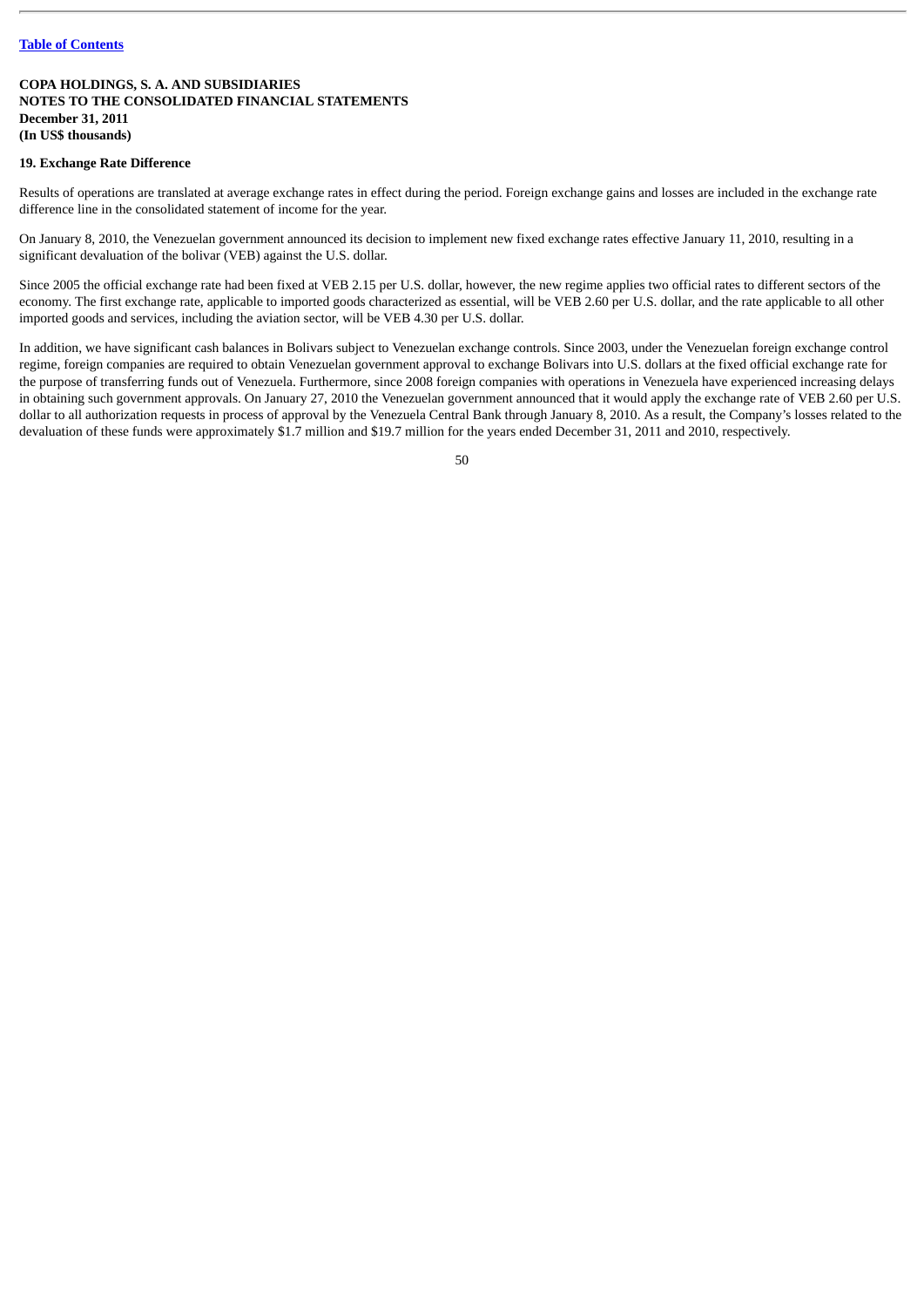## **COPA HOLDINGS, S. A. AND SUBSIDIARIES NOTES TO THE CONSOLIDATED FINANCIAL STATEMENTS December 31, 2011 (In US\$ thousands)**

### **20. Operating Leases**

The Company leases the aircraft it operates and other assets under long-term lease arrangements. Other leased assets include real property, airport and terminal facilities, sales offices, maintenance facilities, training centers and general offices. Most contract leases include renewal options; a few have escalation clauses, but no purchase options. Non-aircraft related leases, primarily held with local governments, generally have renewable terms of one year. In certain cases, the rental payments during the renewal periods would be greater than the current payments. Because the lease renewals are not considered to be reasonably assured, the rental payments that would be due during the renewal periods are not included in the determination of rent expense until the leases are renewed. Leasehold improvements are amortized over the contractually committed lease term, which does not include the renewal periods.

At December 31, 2011, the scheduled future minimum lease rental payments required under aircraft and non-aircraft operating leases that have initial or remaining non-cancelable lease terms in excess of one year are as follows:

|                                     | <b>Aircraft</b> | <b>Engines and</b><br>Other |
|-------------------------------------|-----------------|-----------------------------|
| Up to one year                      | \$56,291        | 8,316                       |
| One to five years                   | 175.904         | 14,668                      |
| Over five years                     | 58,421          | 2,313                       |
| Total minimum lease rental payments | \$290,616       | 25,297                      |

Total rent expense was \$87.4 million, \$72.8 million and \$61.7 for the years ended December 31, 2011, 2010 and 2009, respectively.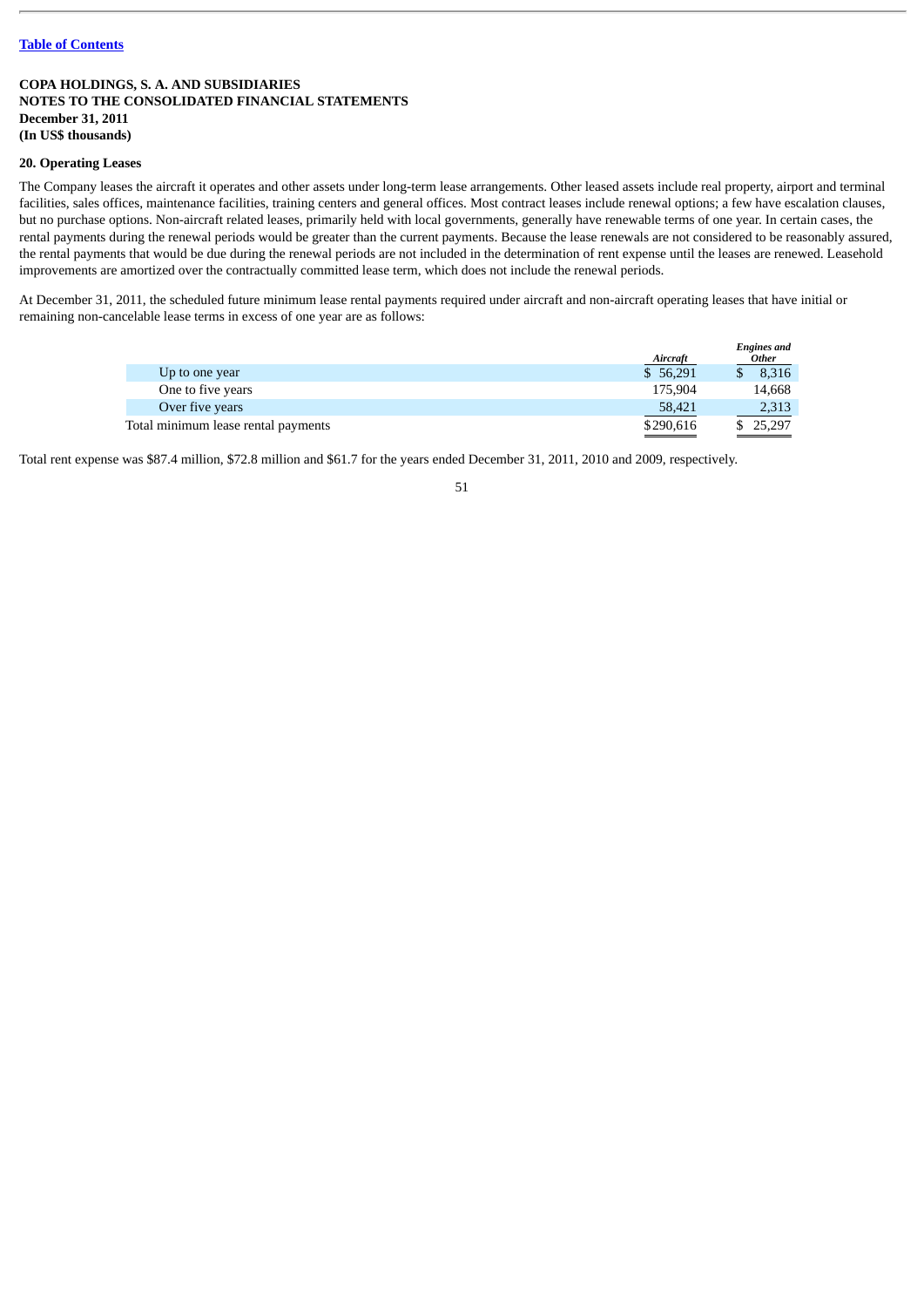## **COPA HOLDINGS, S. A. AND SUBSIDIARIES NOTES TO THE CONSOLIDATED FINANCIAL STATEMENTS December 31, 2011 (In US\$ thousands)**

## **21. Income Taxes**

Expense income tax for the years ended at December 31, are attributable to the following:

|                                                   | For the year<br>ended<br>December 31,<br>2011 | For the year<br>ended<br>December 31,<br>2010 | For the year<br>ended<br>December 31,<br>2009 |
|---------------------------------------------------|-----------------------------------------------|-----------------------------------------------|-----------------------------------------------|
| Current tax expense                               |                                               |                                               |                                               |
| Current period                                    | \$<br>26.966                                  | 26,460<br>\$                                  | S<br>15,794                                   |
| Under provided in prior periods                   |                                               | 1,151                                         |                                               |
|                                                   | 26,966                                        | 27,611                                        | 15,794                                        |
| Deferred tax expense                              |                                               |                                               |                                               |
| Origination and reversal of temporary differences | 8,620                                         | (8,645)                                       | 11,100                                        |
| Total income tax expense                          | 35,586                                        | 18,966                                        | 26,894                                        |

The balances of deferred taxes are as follows:

|                              | <b>Consolidated Statement of</b><br><b>Financial Position</b> |           | <b>Consolidated Statement of</b><br>Income |       |          |        |
|------------------------------|---------------------------------------------------------------|-----------|--------------------------------------------|-------|----------|--------|
|                              | 2011                                                          | 2010      | 2009                                       | 2011  | 2010     | 2009   |
| Deferred tax liabilities     |                                                               |           |                                            |       |          |        |
| Intangible                   | (11, 344)                                                     | (11, 831) | (11,541)                                   | (314) | (493)    |        |
| Reserve for maintenance      | (8,909)                                                       | (4,567)   | (4, 446)                                   | 4,255 | 116      | 714    |
| Prepaid dividend tax         | (3,228)                                                       | (1,324)   | (7,060)                                    | 1,904 | (5,737)  | 7,060  |
| PP&E                         | (3,486)                                                       | (2,303)   | (575)                                      | 1,200 | 1,728    | 3,828  |
| Others                       | (3, 477)                                                      | (2,622)   | (2,928)                                    | 661   | (147)    | 210    |
|                              | (30, 444)                                                     | (22, 647) | (26, 550)                                  | 7,706 | (4,533)  | 11,812 |
| Deferred tax assets          |                                                               |           |                                            |       |          |        |
| Return conditions            | 2,453                                                         | 2,976     | 1,761                                      | 494   | (1,210)  | (550)  |
| Others                       | 5,124                                                         | 5,497     | 2,554                                      | 410   | (2,902)  | (162)  |
|                              | 7,577                                                         | 8,473     | 4,315                                      | 904   | (4, 112) | (712)  |
| Net deferred tax liabilities | (22, 867)                                                     | (14, 174) | (22, 235)                                  | 8,610 | (8,645)  | 11,100 |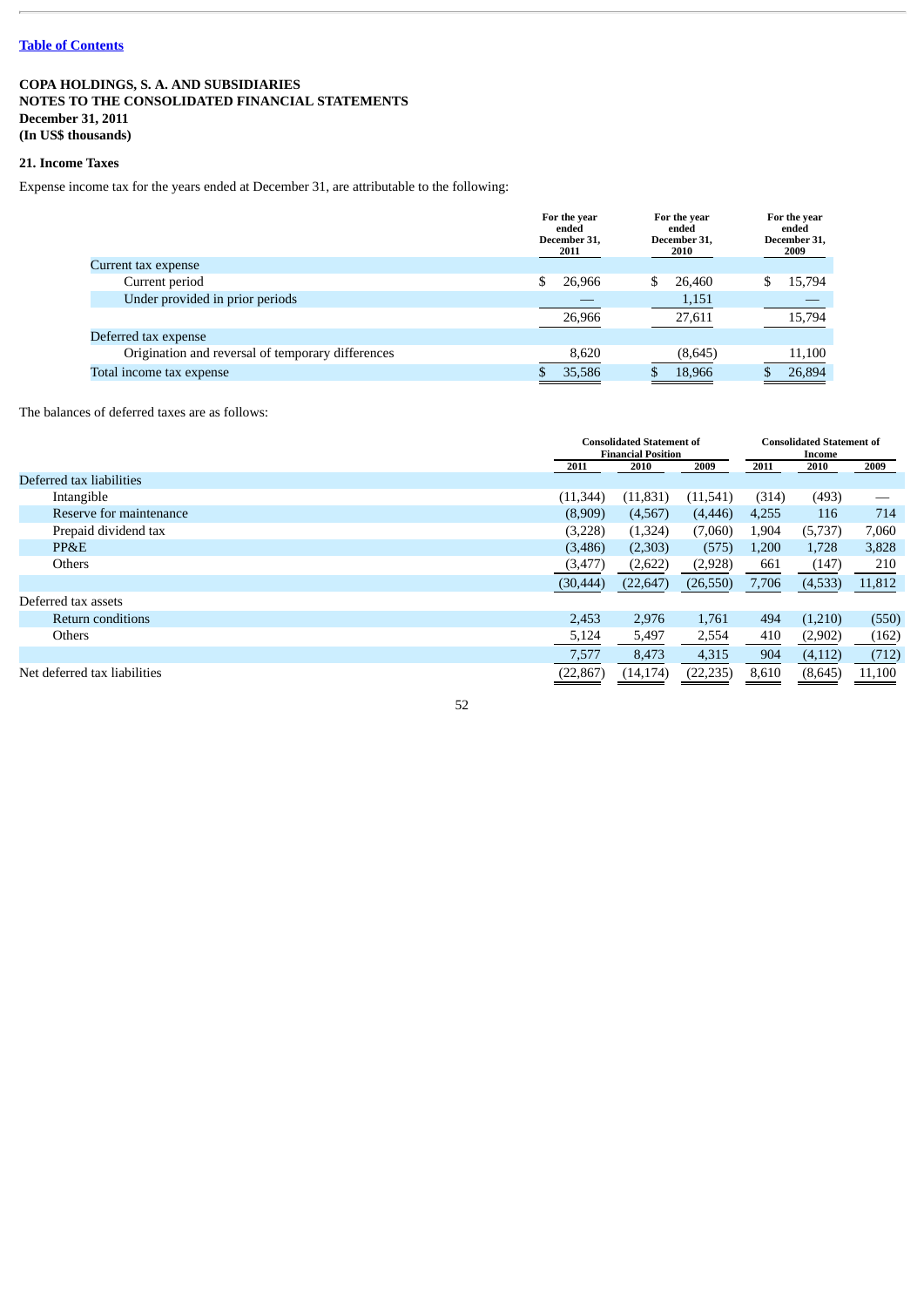## **COPA HOLDINGS, S. A. AND SUBSIDIARIES NOTES TO THE CONSOLIDATED FINANCIAL STATEMENTS December 31, 2011 (In US\$ thousands)**

## **21. Income Taxes (continued)**

The aggregate amount of temporary differences associated with investments in subsidiaries, branches and associates and interests in joint ventures, for which deferred tax liabilities have not been recognized is \$14,550.

Reconciliation of effective tax rate is as follows:

|                                                     | For the year ended<br>For the year ended<br>December 31,<br>December 31.<br>2010<br>2011 |           |            | For the year ended<br>December 31,<br>2009 |           |           |
|-----------------------------------------------------|------------------------------------------------------------------------------------------|-----------|------------|--------------------------------------------|-----------|-----------|
| Net income                                          |                                                                                          | 310,425   |            | 241,057                                    |           | 249,087   |
| Total income tax expense                            |                                                                                          | 35,586    |            | 18,966                                     |           | 26,894    |
| Profit excluding income tax                         |                                                                                          | 346,011   |            | 260,023                                    |           | 275,981   |
| Income taxes at Panamanian statutory rates          | 25.0%                                                                                    | 86,503    | 27.5%      | 71.506                                     | 30.0%     | 82,794    |
| Panamanian gross tax election                       |                                                                                          |           |            |                                            | $(1.7\%)$ | (4,630)   |
| Effect of tax rates in non-Panamanian jurisdictions | $(3.9\%)$                                                                                | (13, 374) | $(9.2\%)$  | (23,992)                                   | $(7.3\%)$ | (20,086)  |
| Exemption in non-taxable countries                  | $(10.9\%)$                                                                               | (37,543)  | $(11.4\%)$ | (29,699)                                   | (11.3%)   | (31, 184) |
| Under (over) provided in prior periods              | $0.0\%$                                                                                  |           | 0.4%       | 1,151                                      | $0.0\%$   |           |
| Provision for income taxes                          | 10.3%                                                                                    | 35,586    | 7.3%       | 18,966                                     | 9.7%      | 26,894    |

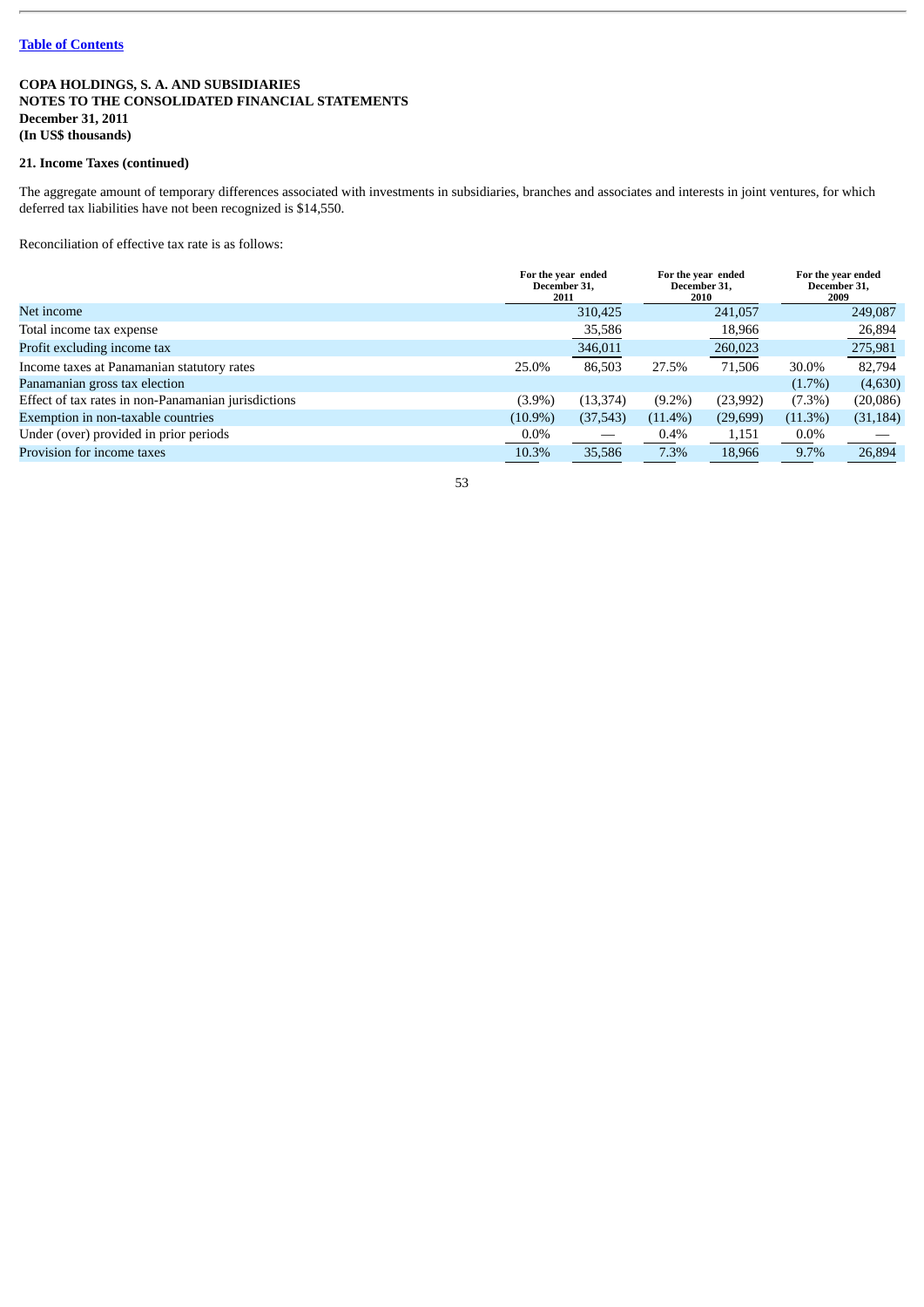## **COPA HOLDINGS, S. A. AND SUBSIDIARIES NOTES TO THE CONSOLIDATED FINANCIAL STATEMENTS December 31, 2011 (In US\$ thousands)**

#### **22. Share-Based Payments**

Copa Holdings has established equity compensation plans under which it administers restricted stock, stock options and certain other equity-based awards to attract, retain and motivate executive officers, certain key employees and non-employee directors to compensate them for their contributions to the growth and profitability of the Company. Shares delivered under this award program may be sourced from treasury stock, or authorized un-issued shares.

The Company's equity compensation plans are accounted for under IFRS No. 2, *"Share-Based Payment"* ("IFRS 2"). IFRS 2 requires companies to measure the cost of employee services received in exchange for an award of equity instruments based on the grant-date fair value of the award or at fair value of the award at each reporting date, depending on the type of award granted. The fair value is estimated using option-pricing models. The resulting cost is recognized over the period during which an employee is required to provide service in exchange for the award, which is usually the vesting period.

The total compensation cost recognized for non-vested stock and options awards was \$7.7 million, \$4.0 million and \$4.7 in 2011,2010 and 2009, respectively, and was recorded as a component of "Salaries and benefits" within Administrative expenses.

#### *Non-vested Stock*

Copa Holdings approved a one-time non-vested stock bonus award for certain executive officers of the Company and eliminated the existing Long Term Retention Plan.

A summary of the terms and conditions, properly approved by the Compensation Committee of our Board of Directors, relating to the grants of the non-vested stock award under the equity compensation plan is as follows:

| Grand Date          | Number of Instruments | <b>Vesting Conditions</b>                                                  | Contractual<br>life |
|---------------------|-----------------------|----------------------------------------------------------------------------|---------------------|
| <b>March, 2006</b>  | 847,625               | 15% first three anniversaries, 25% fourth and 30% fifth anniversary        | 5 years             |
| March, 2006         | 88,025                | Second anniversary                                                         | 2 years             |
| <b>March</b> , 2007 | 16,955                | One-third every anniversary                                                | 3 years             |
| <b>March, 2008</b>  | 73,374                | One-third every anniversary                                                | 3 years             |
| <b>March, 2009</b>  | 113,714               | One-third every anniversary                                                | 3 years             |
| <b>March</b> , 2010 | 52,567                | One-third every anniversary                                                | 3 years             |
| <b>March</b> , 2011 | 43,464                | One-third every anniversary                                                | 3 years             |
| <b>March</b> , 2011 | 220,000               | 15% first two anniversaries, 20% third anniversary, 30% fourth anniversary |                     |
|                     |                       | and 20% fifth anniversary                                                  | 5 years             |
| <b>March</b> , 2011 | 55,000                | Fifth anniversary                                                          | 5 years             |
|                     |                       |                                                                            |                     |

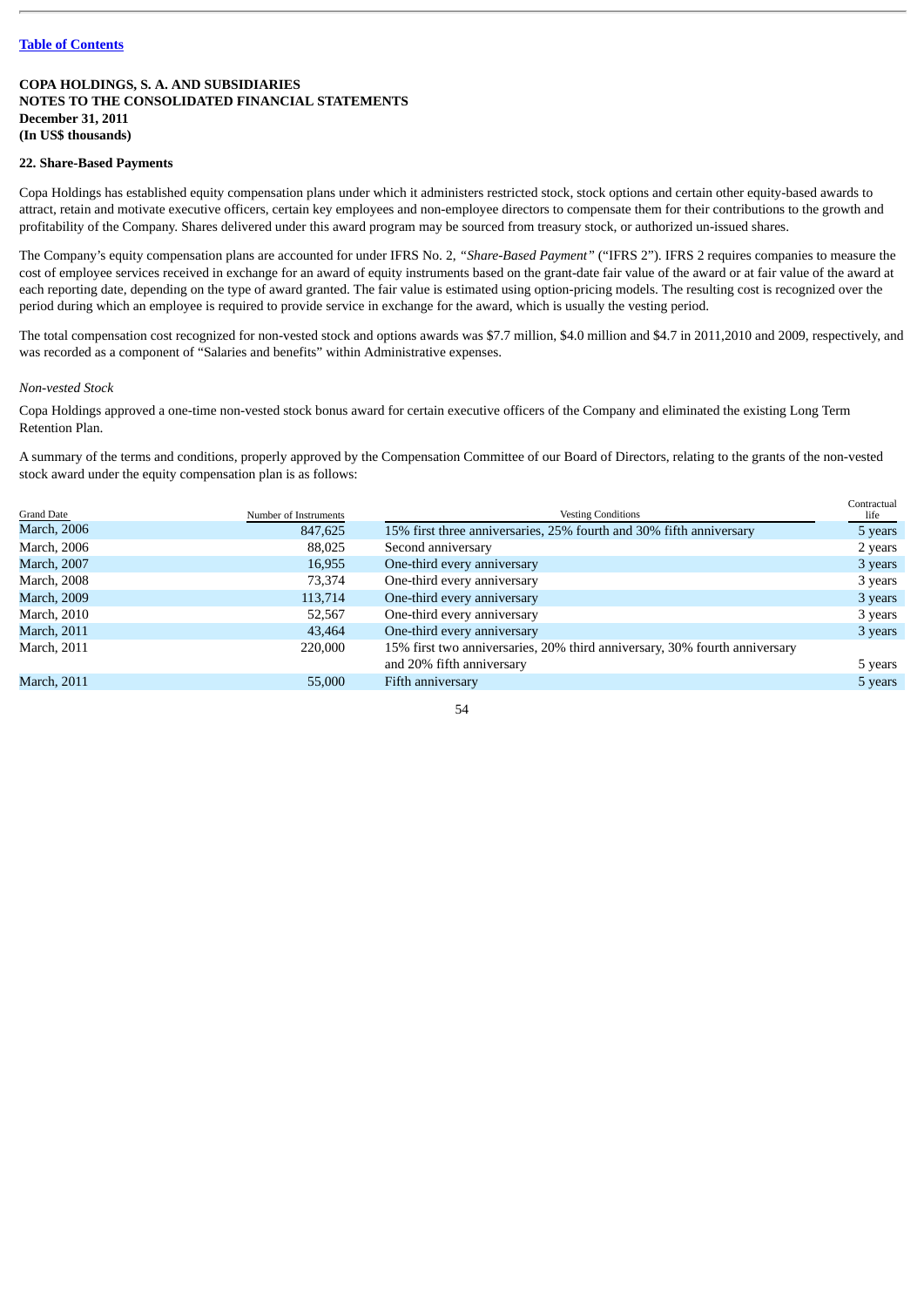## **COPA HOLDINGS, S. A. AND SUBSIDIARIES NOTES TO THE CONSOLIDATED FINANCIAL STATEMENTS December 31, 2011 (In US\$ thousands)**

### **22. Share-Based Payments (continued)**

Non-vested stock awards were measured at their fair value, which is the same amount for which a similarly restricted share would be issued to third party, on the grant date. For the 2011 grants, the fair value of these non-vested stocks award was \$56.57 (\$53.92—2010).

A summary of non-vested stock award activity under the plan as of December 31, 2011 and 2010 with changes during these years are as follows:

|                             | <b>Shares</b> |           |
|-----------------------------|---------------|-----------|
|                             | 2011          | 2010      |
| Non-vested at January 1st   | 365,727       | 569,766   |
| Granted                     | 318,464       | 52,567    |
| Vested                      | (298, 206)    | (252,704) |
| Forfeited                   | (584)         | (3,902)   |
| Non-vested at December 31st | 385,401       | 365,727   |

The Company uses the accelerated attribution method to recognize the compensation cost for awards with graded vesting periods. The Company estimates that the remaining compensation cost, not yet recognized for the non-vested stock awards, is \$12.2 million with a weighted average remaining contractual life of 2.1 years. Additionally, the Company estimates that the 2012 compensation cost related to this plan will be \$5.3 million.

### *Stock Options*

In March 2007, Copa Holdings granted 35,657 equity stock options to certain named executive officers, which vested over three (3) years in yearly installments equal to one-third of the awarded stock on each of the three anniversaries of the grant date. The exercise price of the options is \$53.14, which was the market price of the Company's stock at the grant date. The stock options have a contractual term of 10 years.

The weighted-average fair value of the stock options at the grant date was \$22.33, and was estimated using the Black-Scholes option-pricing model assuming an expected dividend yield of 0.58%, expected volatility of approximately 37.8% based on historical volatility, weighted average risk-free interest rate of 4.59%, and an expected term of 6 years calculated under the simplified method.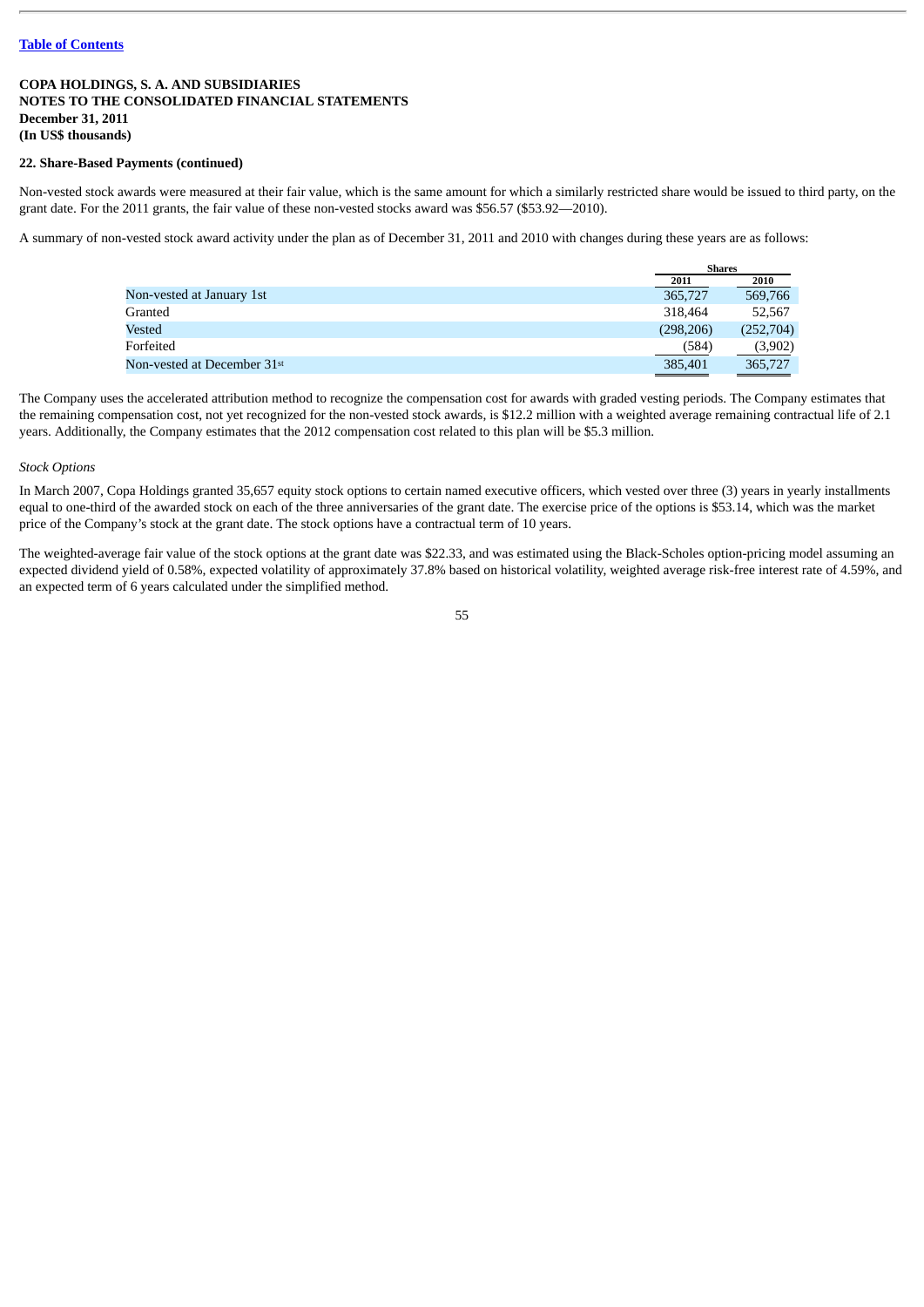## **COPA HOLDINGS, S. A. AND SUBSIDIARIES NOTES TO THE CONSOLIDATED FINANCIAL STATEMENTS December 31, 2011 (In US\$ thousands)**

### **22. Share-Based Payments (continued)**

### *Stock Options (continued)*

A summary of options award activity under the plan as of December 31, 2011 and changes during the year is as follows:

|                                  | <b>Shares</b> |
|----------------------------------|---------------|
| Outstanding at January 1, 2011   | 32,639        |
| Granted                          |               |
| Exercised                        |               |
| Forfeited or expired             |               |
| Outstanding at December 31, 2011 | 32,639        |
|                                  | <u> —</u>     |

The Company uses the accelerated method to recognize the compensation cost for stock options. There is no additional compensation cost to be recognized for stock options and the weighted average contractual life is 5.2 years.

Copa Holdings plans to make additional equity based awards under the plan from time to time, including additional non-vested stock and stock option awards. The Company anticipates that future employee non-vested stock and stock option awards granted pursuant to the plan will generally vest over a three year period and the stock options will carry a ten year term.

#### **23. Earnings per share**

Basic earnings per share amounts are calculated by dividing the net income for the year attributable to ordinary equity holders of the parent by the weighted average number of ordinary shares outstanding during the year.

Diluted earnings per share amounts are calculated by dividing the net income attributable to ordinary equity holders of the parent by the weighted average number of ordinary shares outstanding during the year plus the weighted average number of ordinary shares that would be issued on conversion of all the dilutive potential ordinary shares into ordinary shares.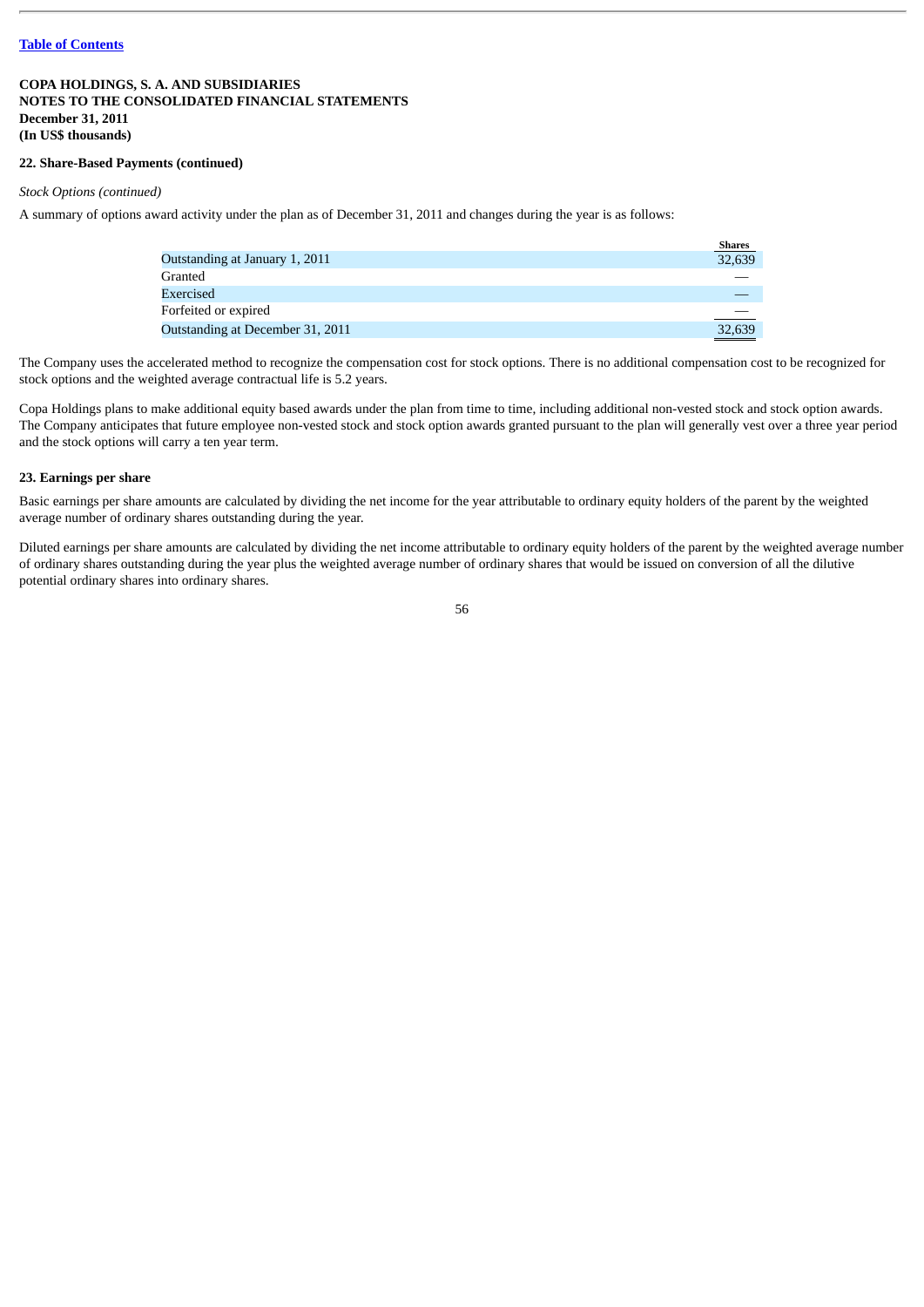## **COPA HOLDINGS, S. A. AND SUBSIDIARIES NOTES TO THE CONSOLIDATED FINANCIAL STATEMENTS December 31, 2011 (In US\$ thousands)**

#### **23. Earnings per share (continued)**

The following reflects the income and share data used in the basic and diluted earnings per share computations:

|                                                       | For the year<br>ended<br>December 31,<br>2011 | For the year<br>ended<br>December 31,<br>2010 | For the year<br>ended<br>December 31,<br>2009 |
|-------------------------------------------------------|-----------------------------------------------|-----------------------------------------------|-----------------------------------------------|
| Net income                                            | \$310,425                                     | \$241,057                                     | \$ 249,087                                    |
| Denominator for basic and diluted earnings per share  |                                               |                                               |                                               |
| Weighted average common shares outstanding            | 43,823                                        | 43.534                                        | 43,308                                        |
| Non-vested dividend participating shares              | 670                                           | 462                                           | 603                                           |
| Total shares for basic and diluted earnings per share | 44.493                                        | 43.996                                        | 43,911                                        |
| Earnings per share                                    |                                               |                                               |                                               |
| Basic and diluted                                     | 6.98                                          | 5.48                                          | 5.67                                          |

Options to purchase 32,639 shares of common stock at \$53.14 per share outstanding at the end of 2011 were excluded in the computation of diluted EPS because the option's exercise price was greater than the average market price of the common shares.

#### **24. Dividends paid**

Dividends declared and paid were 1.64 cents per share in 2011.

## **25. Commitments and Contingencies**

The Company has 2 purchase contracts with Boeing, one for 23 Boeing 737-Next Generation aircraft, under which the Company has seventeen (17) firm orders and six (6) purchase options, and another order for thirty (30) Boeing 737-Next Generation aircraft, under which the company has twenty (20) firm orders and ten (10) purchase options. Additionally, the Company has six purchase options with Embraer for Embraer 190 aircraft. The firm orders have an approximate value of \$3.3 billion based on aircraft list prices, including estimated amounts for contractual price escalation and pre-delivery deposits. The Company is scheduled to take delivery of the aircraft underlying the 23 firm orders between 2011 and 2015, and the aircraft underlying the 30 firm orders between 2015 and 2018.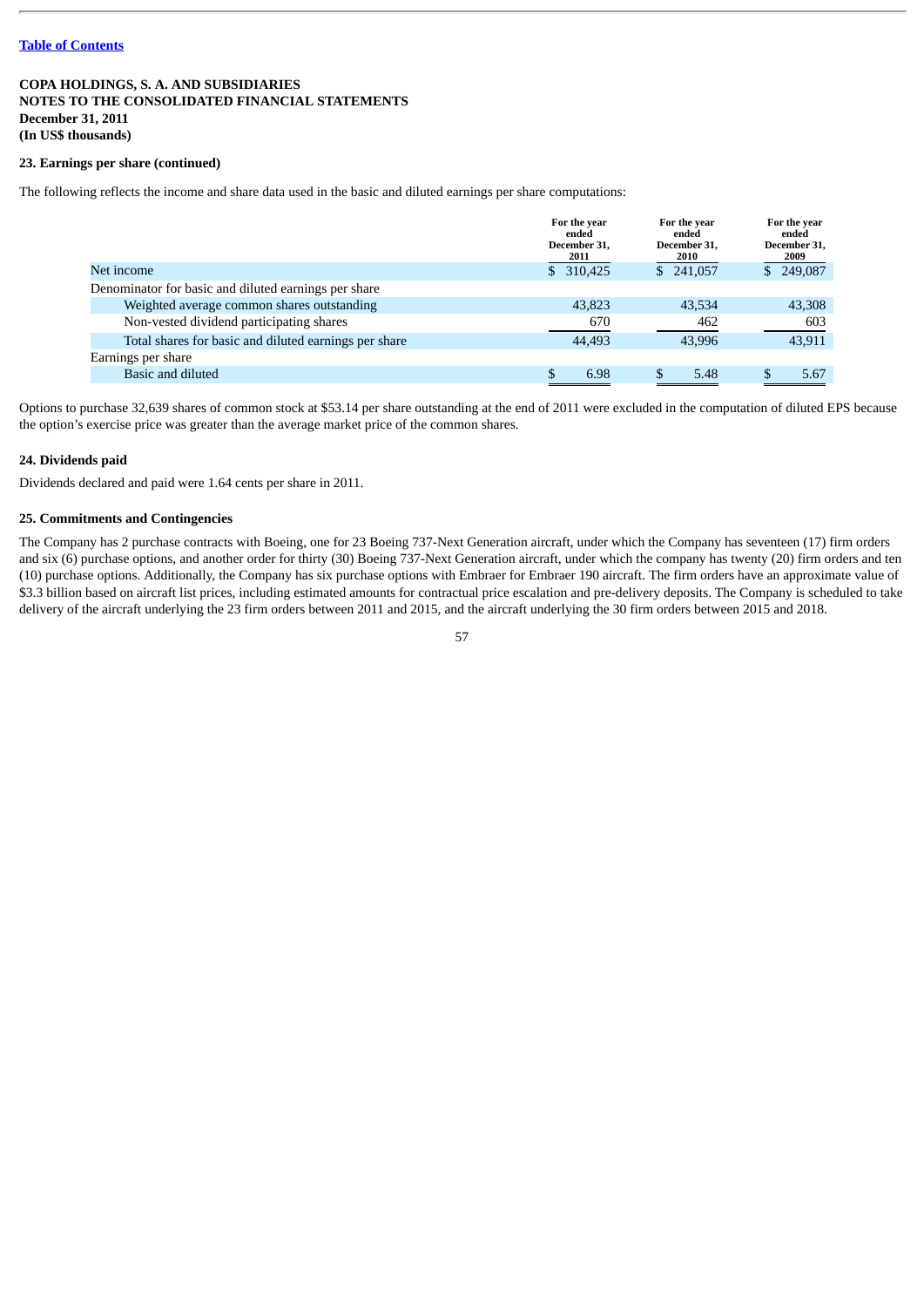## **COPA HOLDINGS, S. A. AND SUBSIDIARIES NOTES TO THE CONSOLIDATED FINANCIAL STATEMENTS December 31, 2011 (In US\$ thousands)**

#### **25. Commitments and Contingencies (continued)**

#### *Covenants*

As a result of the various aircraft financing contracts entered into by the Company, the Company is required to comply with certain financial covenants. These covenants, among other things, require the Company to maintain an EBITDAR to fixed charge ratio of at least 2.5 times, a minimum tangible net worth of \$160 million, an EBITDAR to finance charge expense ratio of at least 2.0 times, a net borrowings to Company's capitalization ratio of less than 85%, a total liability plus operating leases minus operating cash to tangible net worth ratio of less than 5.5, a long-term obligations to EBITDAR ratio of less than 6.0, a minimum unrestricted cash balance of \$50 million and a minimum of \$75 million in available cash, cash equivalents and short-term investments.

As of December 31, 2011, the Company was in compliance with all required covenants.

#### *Labor Unions*

Approximately 58% of the Company's 7,609 employees are unionized. There are currently nine (9) union organizations; five (5) covering employees in Panama and four (4) covering employees in Colombia.

The five (5) unions covering employees in Panama include: the pilots' union (UNPAC); the flight attendants' union (SIPANAB); the mechanics' union (SITECMAP); the traffic agents' union (UGETRACO); and a generalized union (SIELAS), which represents ground personnel, messengers, drivers, traffic agents, counter agents and other non-executive administrative staff.

Copa Airlines entered into collective bargaining agreements with its mechanics' union (SITECMAP) in April 2009; its general union (SIELAS) in July 2008; its pilot union (UNPAC) in November 2007 and its flight attendants' union (SIPANAB) in March 2010.

Collective bargaining agreements in Panama are typically between three and four years terms.

Recently, Copa Airlines closed the negotiation of a final statement of alleged violations submitted by SIELAS. We started negotiations with UNPAC for a new collective bargaining agreement with a target completion date of August 2012. Copa Airlines has traditionally experienced good relations with its unions.

The four (4) unions covering employees in Colombia are: Pilots' union (ACDAC) which communicated to Ministry of Labor its decision to negotiate with Copa Airlines Colombia, bill of petitions is expected and can occur until June 30, 2012. Flight attendants' union (ACAV) with which Copa Airlines Colombia started negotiations on October 10, 2011 that lasted until November 29, the arbitration process is to be initiated.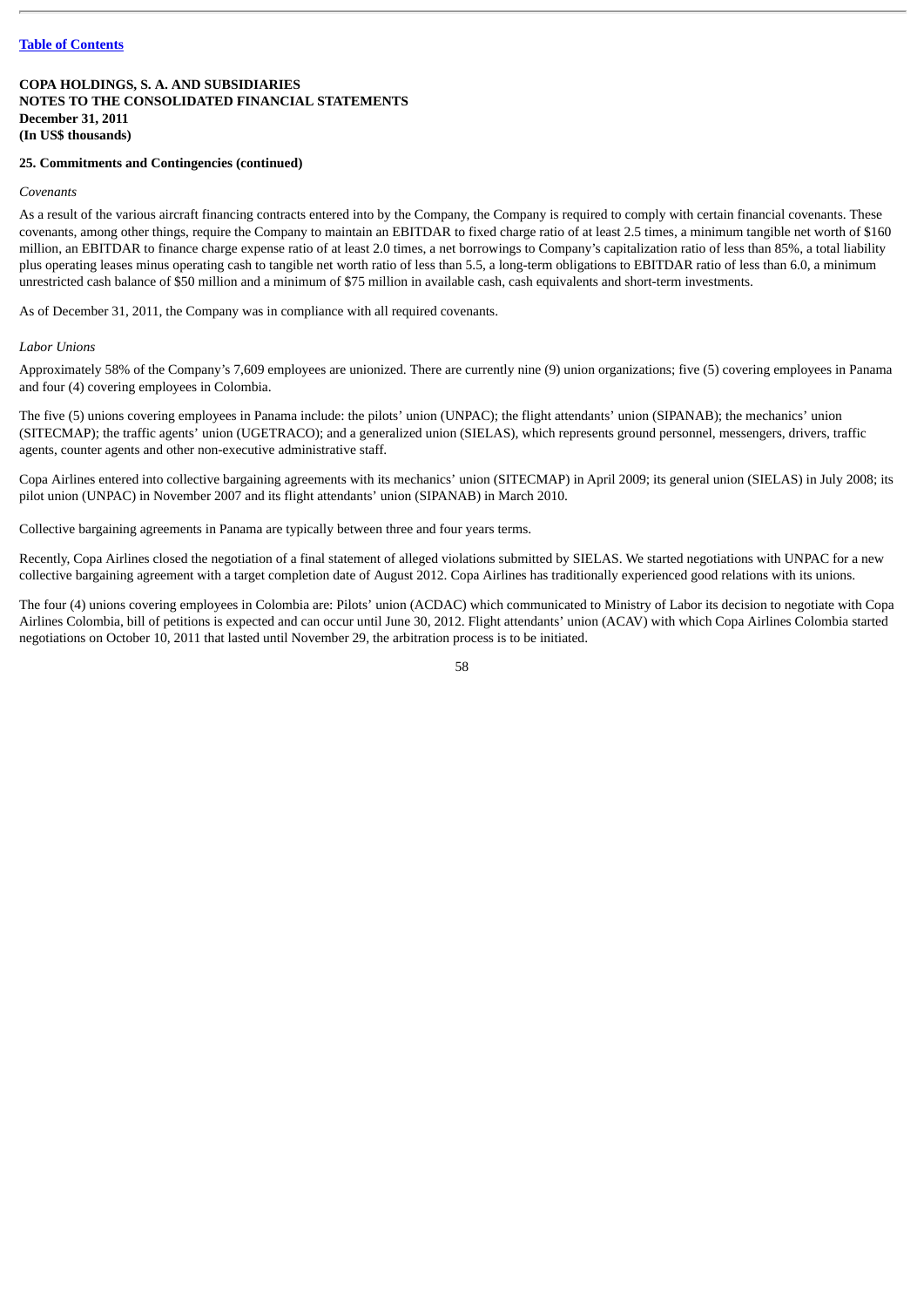## **COPA HOLDINGS, S. A. AND SUBSIDIARIES NOTES TO THE CONSOLIDATED FINANCIAL STATEMENTS December 31, 2011 (In US\$ thousands)**

### **25. Commitments and Contingencies (continued)**

Industry union in Colombia (SINTRATAC) created in August, 2010. During flight attendants union negotiations received more affiliates and presented bill of petitions on November 23, 2011. Negotiations were held without agreement, so arbitration is to be initiated. Mechanics Union in Colombia (ACMA) which presented bill of petitions along with Industry Union negotiations without agreement, so arbitration in process to be initiated.

Typically, collective bargaining agreements in Colombia have terms of two to four years. Although Copa Colombia usually settles many of its collective bargaining agreement negotiations through arbitration proceedings, it has traditionally experienced good relations with its unions.

### *Lines of Credit for Working Capital and Letters of Credit*

The Company maintained available facilities for letters of credit with several banks with outstanding balances of \$33.7 million and \$26.8 million at December 31, 2011 and 2010, respectively. These letters of credit are pledged mainly for operating lessors, maintenance providers and airport operators. Of this total, \$0.2 million are letters of credit opened on behalf of Copa Colombia for the same purposes listed above.

Copa Airlines has lines of credit at total amount of \$142.1 million, in which it has committed lines of credit totaling \$58 million, including one line of credit for \$15 million and one overdraft line of credit of \$3 million with Banco General, an overdraft line of credit of \$10 million with Towerbank and a line of credit of \$30 million with Banco Nacional de Panamá. These lines of credit have been put in place to bridge liquidity gaps and for other potential contingencies.

As of December 31, 2011 Copa Airlines has an outstanding balance of \$5 million dollars with Citibank.

#### *Litigation*

The Company is the plaintiffs in an action filed against INFRAERO, Brazil's airport operator, in October of 2003 challenging the legality of the Additional Airport Tariffs (*Adicional das Tarifas Aeroportuárias*, or ATAERO), which is a 50% surcharge imposed on all airlines which fly to Brazil. Similar suits have been filed against INFRAERO by other major airline carriers. In its case, the court of first instance ruled in favor of INFRAERO and has appealed the judgment. During the pendency of the litigation, the Company continues to pay the amounts of ATAERO due into an escrow account and as of December 31, 2011, the aggregate amount in such account totaled US\$18 million. In the event the Company receives a final unfavorable judgment, it will be required to release the escrowed fund to INFRAERO and will not be able to recover such amounts. The Company does not, however, expect the release of such amounts to have a material impact on its financial results.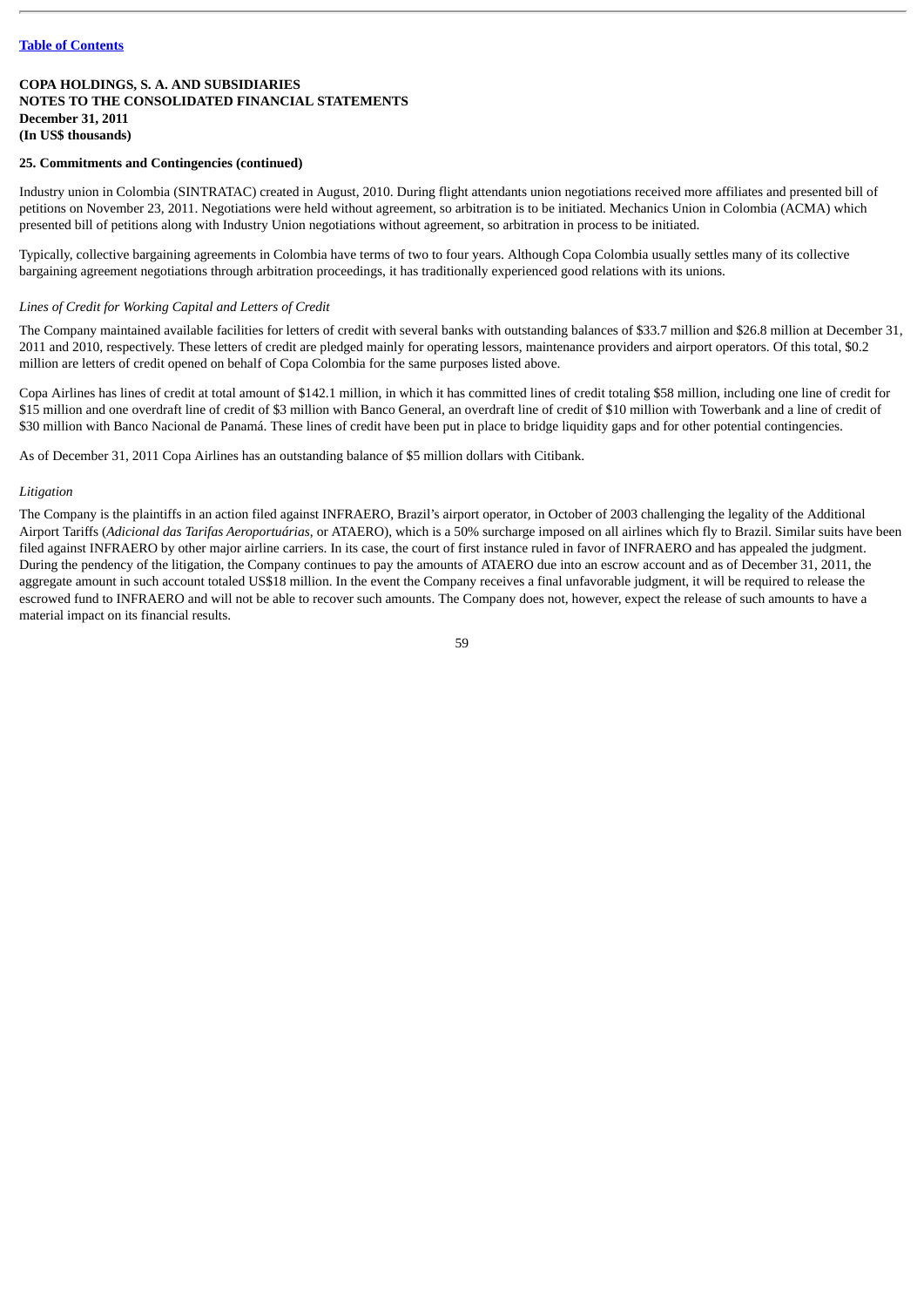## **COPA HOLDINGS, S. A. AND SUBSIDIARIES NOTES TO THE CONSOLIDATED FINANCIAL STATEMENTS December 31, 2011 (In US\$ thousands)**

### **26. Objectives and Policies for Managing Financial Risk**

#### **26.1 Fuel Price Risk**

In the normal course of its operations, the Company is exposed to a variety of financial risks: market risk (especially cash flow, currency, commodity price and interest rate risk), credit risk and liquidity risk. The Company has established risk management policies to minimize potential adverse effects on the Company's financial performance.

Also the Company has risks that are common in its industry and these are mitigated through derivatives contracts. The main risk associated with the industry is the variation in fuel prices, which the Company mitigates through derivatives instruments contracts.

The Company periodically enters into transactions for derivative financial instruments, namely, fuel derivative instruments, with the purpose of providing for short to mid-term hedge protection (generally three to eighteen months) against sudden and significant increases in jet fuel prices, while simultaneously ensuring that the Company is not competitively disadvantaged in the event of a substantial decrease in the price of jet fuel. The Company does not hold or issue derivative financial instruments for trading purposes.

The Company's derivative contracts did not qualify as hedges for financial reporting purposes. Accordingly, changes in fair value of such derivative contracts, which amounted to \$3.5 million and \$11.7 million in years 2011 and 2010, respectively, were recorded as a component of "Other, net" in the consolidated statement of income.

The fair value of derivative contracts amounted to \$18.6 and \$(0.4) million at December 31, 2011 and \$21.9 million at December 31, 2010 and was recorded in "Other current assets" and "Other current liabilities" in the consolidated statement of financial position. The Company's purchases of jet fuel are made substantially from one supplier.

At December 31, 2011, the Company held derivative instruments for 20% of its projected fuel consumption for 2012, in comparison with 27% of its 2011 fuel expense.

Financial derivative instruments expose the Company to credit loss in the event of nonperformance by the counterparties to the agreements. However, the Company does not expect any failure of the counterparties to meet their obligations, as the Company's policy to manage credit risk is to engage in business with counterparties who are financially stable and well-versed in the matters of energy risk management. The amount of such credit exposure is generally the unrealized gain, if any, in such contracts.

The sensitivity of a possible change in the price of jet fuel, with all other variables held constant, of the Company's income before income taxes if the price of jet fuel were to increase or decrease by 5% would be \$27,361 in 2011.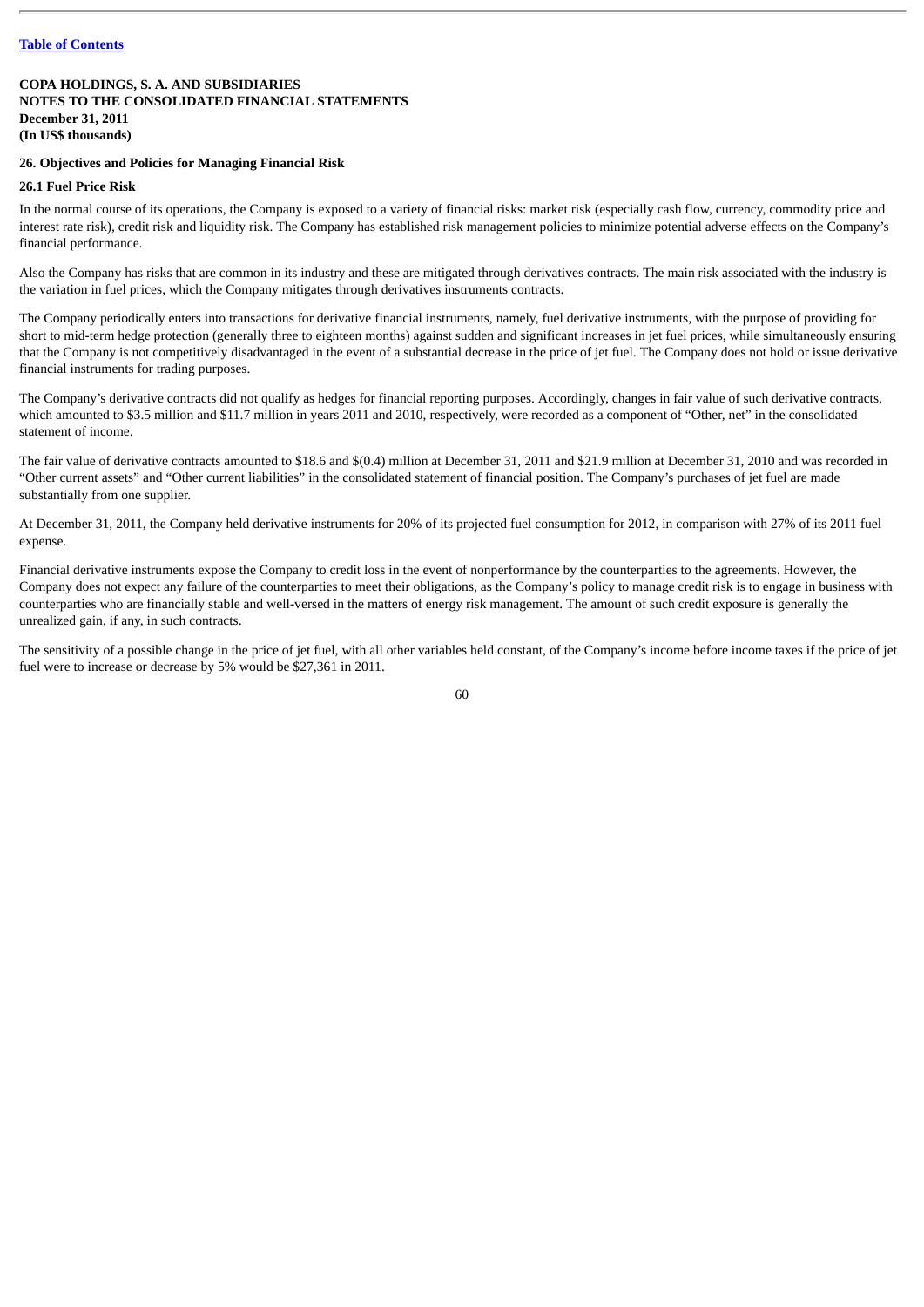## **COPA HOLDINGS, S. A. AND SUBSIDIARIES NOTES TO THE CONSOLIDATED FINANCIAL STATEMENTS December 31, 2011 (In US\$ thousands)**

## **26. Objectives and Policies for Managing Financial Risk (continued)**

### **26.2 Market Risk**

*Foreign Currency Risk*

Foreign exchange risk is originated when the Company performs transactions and maintains monetary assets and liabilities in currencies that are different from the functional currency of the Company. Assets and liabilities in foreign currency are converted with the exchange rates at the end of the period, except for nonmonetary assets and liabilities that are converted at the equivalent cost of the (US\$) United States dollar at the acquisition date and maintain at the historical rate. The results of operations are converted with the average exchange rates that were in place during the period. Earnings and losses deriving from exchange rates are included within "Exchange rate difference" in the consolidated statement of income.

In 2011, approximately 68% of the Company's expenses and 40% of its revenues are denominated in dollars. The rest of revenue and expenses are denominated in currencies of countries the Company flies to, on which the most significant is the Colombian Peso. Generally, the Company's exposure to foreign currency risk is limited to a period of up to two weeks, from the moment that the sale is completed until the funds are repatriated to Panama in dollars.

If the devaluation percentage of the most representatives currencies would have been 5% during 2011 and the remaining market variables were constant, the pretax income would have fallen by \$0.32 million in 2011. The decrease origin would be principally for exchange losses, due to the repatriation of the currency, due to the Company generally maintains more assets than liabilities in foreign currency, basically cash and cash equivalents.

Due to exchange controls in Venezuela, however, the Company often experiences additional delays converting cash generated from its local operations in Venezuela.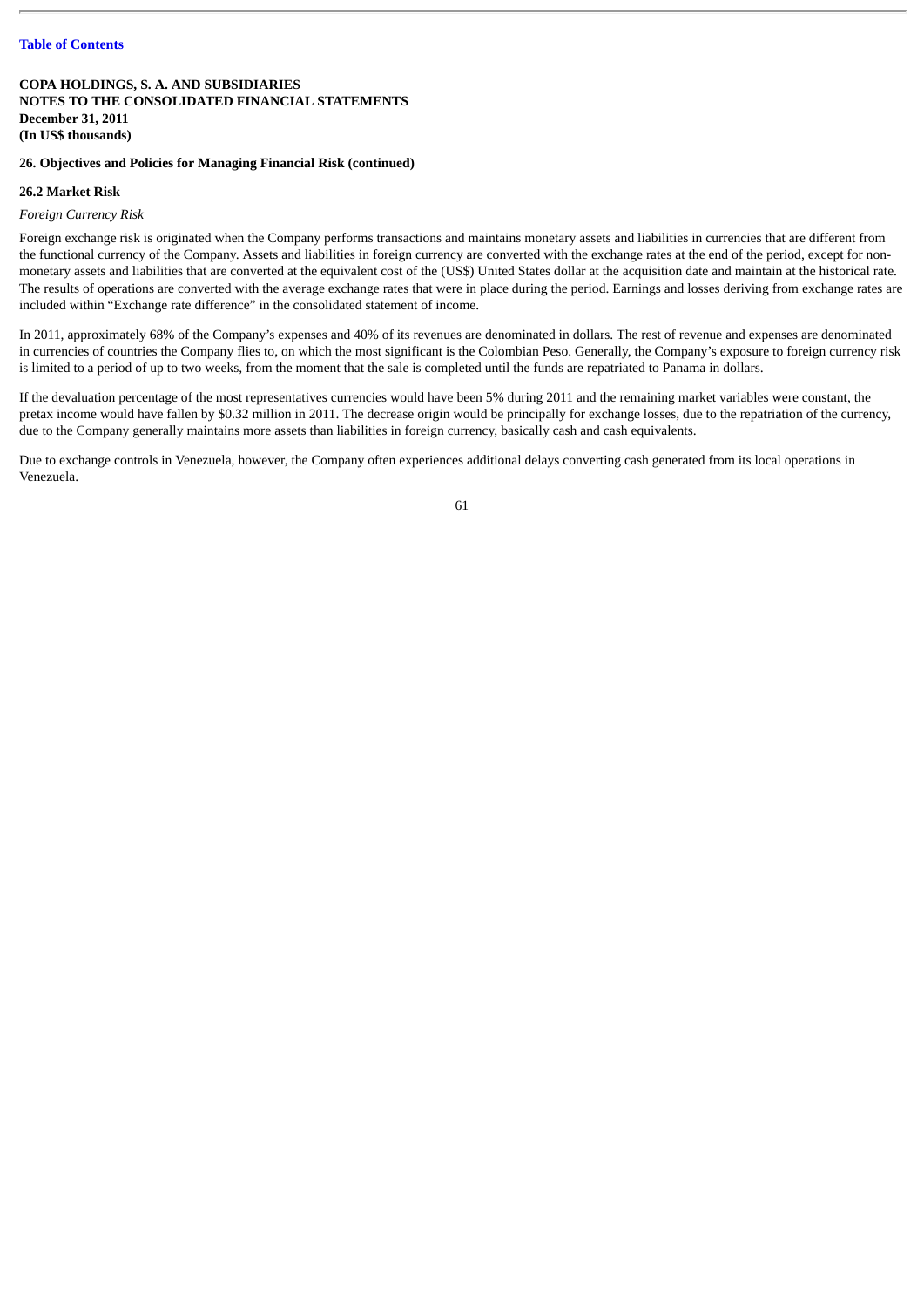## **COPA HOLDINGS, S. A. AND SUBSIDIARIES NOTES TO THE CONSOLIDATED FINANCIAL STATEMENTS December 31, 2011 (In US\$ thousands)**

# **26.2 Market Risk (continued)**

## *Foreign Currency Risk (continued)*

The following chart summarized the Company's exchange risk exposure (assets and liabilities denominated in foreign currency) at December 31:

|                                          | As of<br>December 31,<br>2011 | As of<br>December 31,<br>2010 |
|------------------------------------------|-------------------------------|-------------------------------|
| Assets                                   |                               |                               |
| Cash and cash equivalents                | \$<br>155,303                 | \$<br>96,551                  |
| Accounts receivables, net                | 76,384                        | 52,727                        |
| Prepaid expenses                         | 11,043                        | 10,444                        |
| Other assets                             | 78,695                        | 80,664                        |
| Total assets                             | \$321,425                     | 240,386                       |
| Liabilities                              |                               |                               |
| Loans                                    | \$<br>400                     | \$<br>2,905                   |
| Accounts payables suppliers and agencies | 63,366                        | 35,990                        |
| Accumulated taxes and expenses payables  | 42,938                        | 28,951                        |
| Air traffic liability                    | 6,797                         | 2,054                         |
| Other liabilities                        | 20,779                        | 18,782                        |
| <b>Total liabilities</b>                 | 134,280                       | 88,682                        |
| Net position                             | 187,145                       | 151,704                       |

From time to time the Company enters into factoring agreements on receivables outstanding or credit card sales in certain countries.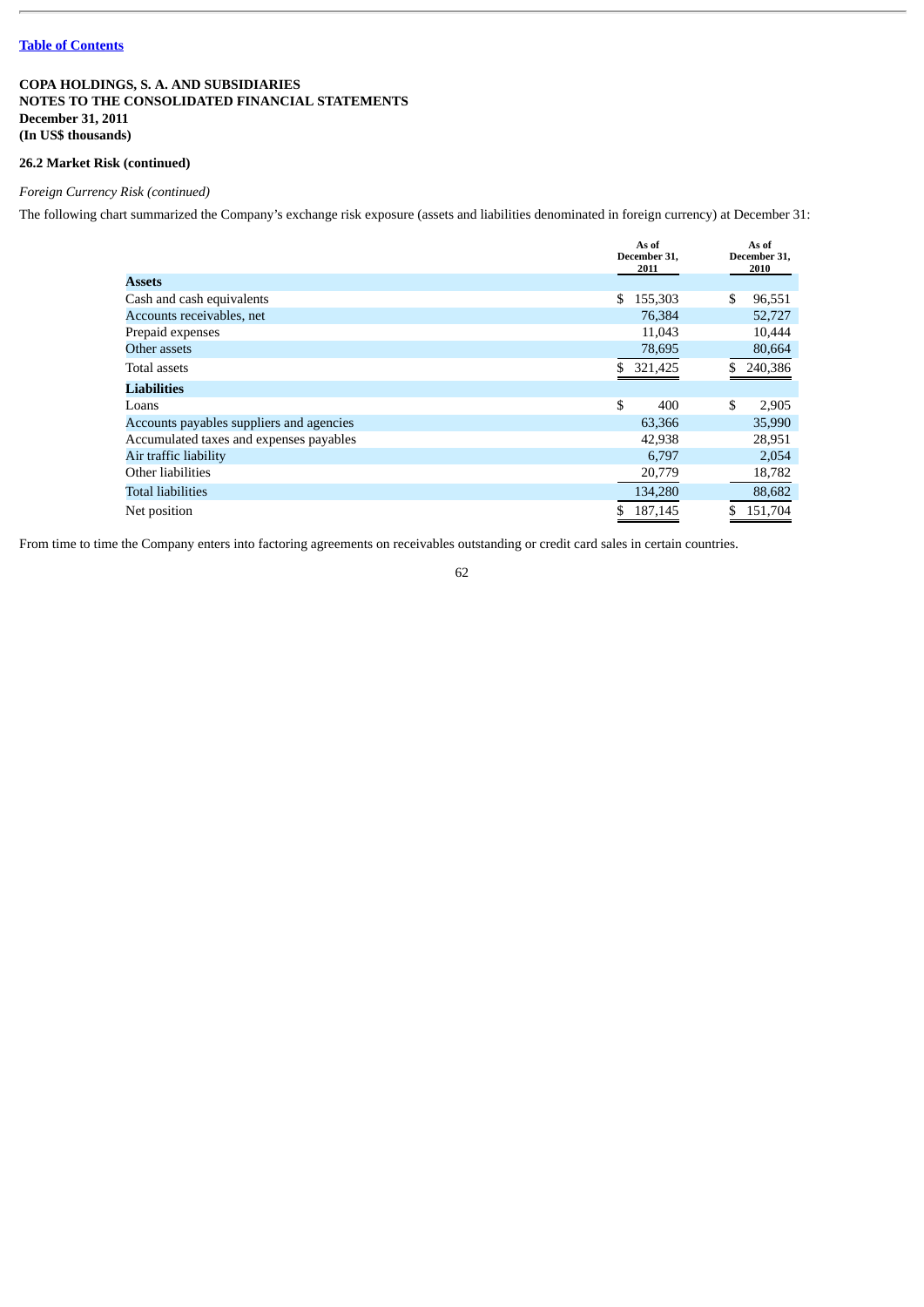### **COPA HOLDINGS, S. A. AND SUBSIDIARIES NOTES TO THE CONSOLIDATED FINANCIAL STATEMENTS December 31, 2011 (In US\$ thousands)**

## **26.3 Credit Risk**

The credit risk is originated from cash and cash equivalents, deposits in banks, investments in financial instruments and accounts receivables and consist in the risk that the counterparty could not be capable to fulfill its contracted obligations, causing financial losses to the Company. The Company, to mitigate the credit risk arising from deposit in banks and investments in financial instruments, only conducts business with financial instruments that have investment grade of Fitch and Standard & Poor above BBB- with strength and liquidity indicators aligning with or above the market average. Also, for the credit risk originated for commercial accounts receivables, the Company does not consider it is a significant one, since most of the accounts receivables can be easily converted into cash, usually in periods no longer than one month. Accounts receivables from cargo agencies are more likely to be exposed to credit risk, but this is mitigated with the established policies to make sure that the credit sales are to clients with good credit history. Specific credit limits and payment terms have been established according to periodic analysis of the payment capacity of the clients.

A considerable amount of the sales of tickets by the Company are processed through major credit cards, resulting in accounts receivable that are generally shortterm, and usually collected before revenue is recognized. The Company considers that the credit risk associated with these accounts receivable is controllable based on the industry's trends and strong policies and procedures established and followed up by the Company.

#### **26.4 Interest Rates and Cash Flow Risk**

The income and operating cash flow of the Company are substantially independent of changes in interest rates, because the Company does not have significant assets that generate interest except for surplus cash and cash equivalents and short and long-term investments.

The interest rate risk is originated mainly for long term aircraft lease payments. These long term lease payments at variable interest rates expose the Company to cash flow risk. To mitigate the effect of variable cash flows associated to contracted rates and transform them into fixed rates, the Company has entered into one Interest Rates Swap contract to hedge against market rates fluctuations. This interest rates hedge contract has been designated and qualified as cash flow hedge contracts with changes in fair value recorded in "Other current assets" or in "Other current liabilities" in the consolidated statement of financial position and offset in "Accumulated other comprehensive income (loss)".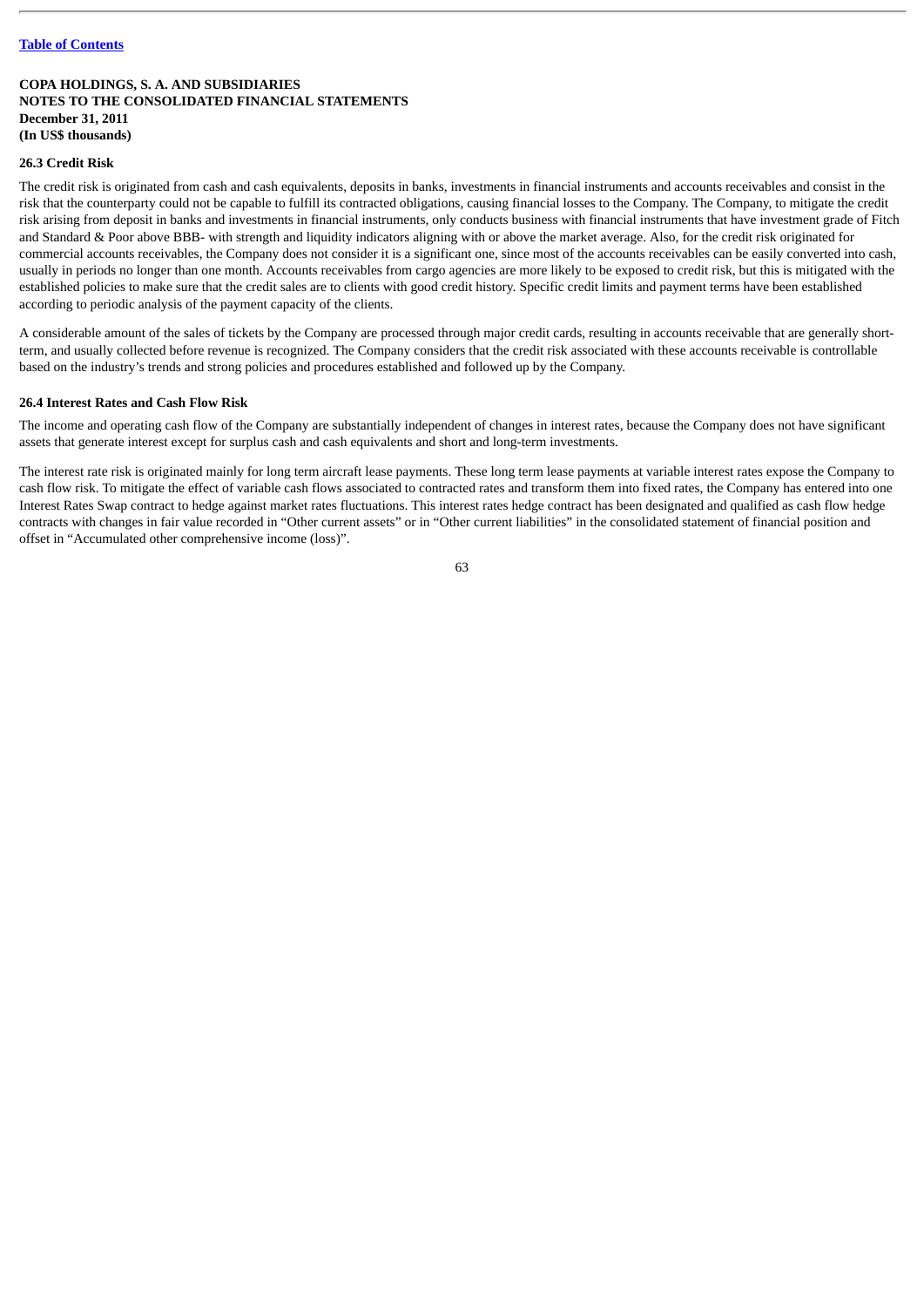## **COPA HOLDINGS, S. A. AND SUBSIDIARIES NOTES TO THE CONSOLIDATED FINANCIAL STATEMENTS December 31, 2011 (In US\$ thousands)**

### **26.4 Interest Rates and Cash Flow Risk (continued)**

At December 31, 2011, the fixed interest rates vary from 1.81% to 6.07% and the main floating rate is LIBOR. Gains and losses recognized in the other comprehensive income in equity on interest rate swap contracts as of December 31, 2011 will be continuously released to the consolidated statement of income until the repayment of the debt.

The fair value of the interest rate swap hedge derivative contract amounted to \$6,464 and \$6,504 at December 31, 2011 and 2010 respectively and is recorded as a component of "Other current liabilities" against the "Accumulated other comprehensive income (loss)".

The ineffective portion of this contract, if any, is recognized in the consolidated statement of income as a component of "Other operating expenses". During these periods there was no ineffectiveness of the hedging contracts.

### **26.5 Liquidity Risk**

The Company's policy requires having sufficient cash to fulfill its obligations. The Company maintains sufficient cash on hand and in banks or equivalents of easy realization into cash. The Company also has credit lines in financial institutions that allow it to withstand potential cash deficit to fulfill its short term commitments.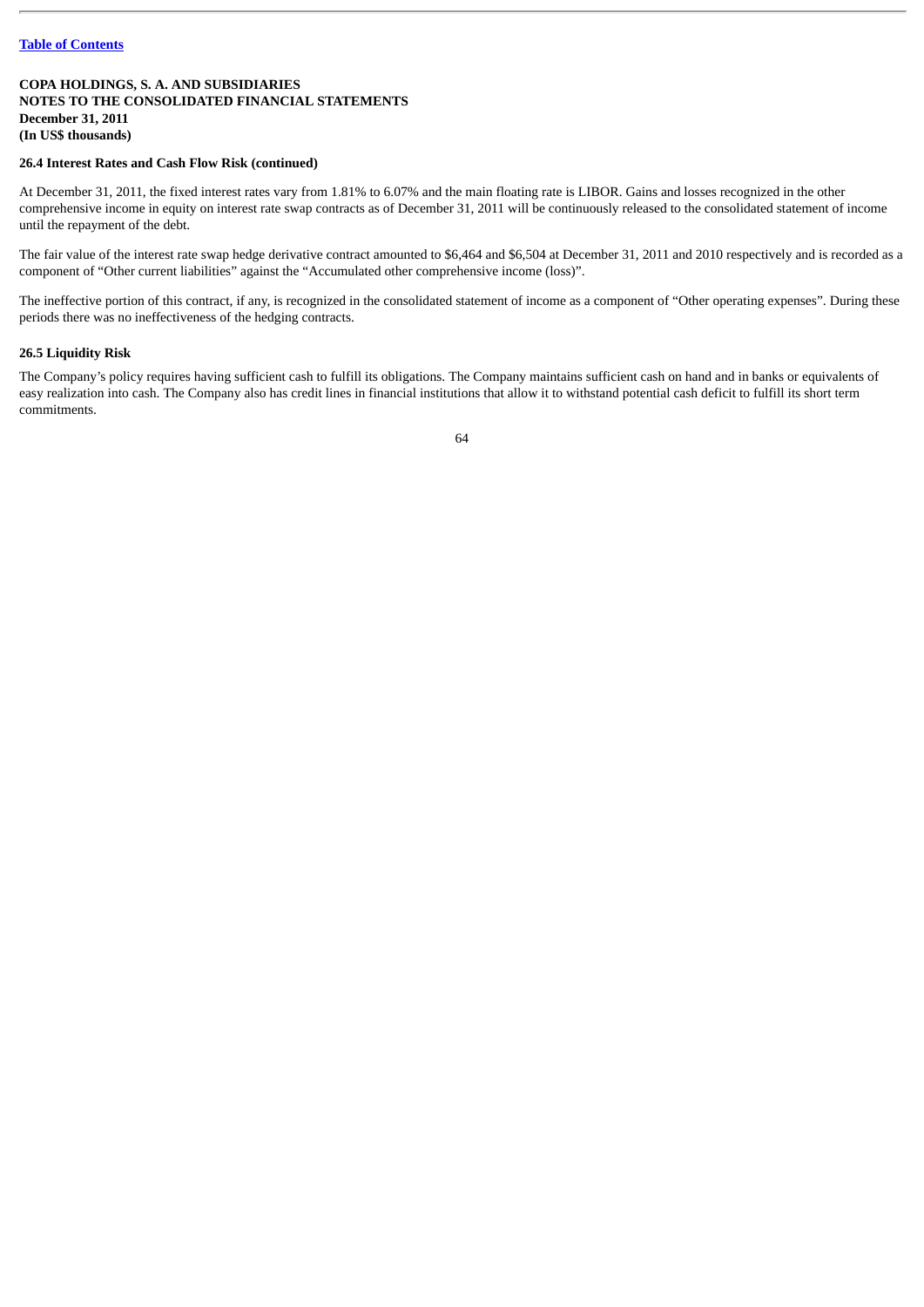## **COPA HOLDINGS, S. A. AND SUBSIDIARIES NOTES TO THE CONSOLIDATED FINANCIAL STATEMENTS December 31, 2011 (In US\$ thousands)**

## **26.5 Liquidity Risk (continued)**

The table below summarizes the Company's financial liabilities according to their maturity date. The amounts in the table are the contractual undiscounted cash flows. Balances due within twelve months equal their carrying balances as the impact of discounting is not significant.

|                                     | Less than<br>twelve months |              | More than  |
|-------------------------------------|----------------------------|--------------|------------|
| <b>December 31, 2011</b>            |                            | 1 to 4 years | four years |
| Long term debt                      | 131.069                    | 354,916      | 581,741    |
| Accounts payable                    | 92,842                     |              |            |
| Air traffic liability               | 297.135                    |              |            |
| Accounts payable to related parties | 22,074                     |              |            |
| Other liabilities                   | 115,540                    | 80.948       |            |
| <b>December 31, 2010</b>            |                            |              |            |
| Long term debt                      | 100.860                    | 425.781      | 462,900    |
| Accounts payable                    | 68,960                     |              |            |
| Air traffic liability               | 171.417                    |              |            |
| Accounts payable to related parties | 10,940                     |              |            |
| Other liabilities                   | 108,400                    | 62.083       |            |

## **26.6 Capital Risk Management**

The Company's objectives when managing capital are to safeguard the Company's ability to continue as a going concern in order to provide returns for shareholders and benefits for other stakeholders and to maintain an optimal capital structure to reduce the cost of capital.

Consistent with others in the industry, the Company monitors capital on the basis of the gearing ratio. This ratio is calculated as net debt divided by total capital. Net debt is calculated as total borrowings (including current and non-current borrowings as shown in the consolidated statement of financial position) less cash and cash equivalents and short-term investments. Total capital is calculated as equity as shown in the consolidated statement of financial position plus net debt.

Following is summarized the gearing ratio of the Company:

|                                                            | As of<br>December 31,<br>2011 |
|------------------------------------------------------------|-------------------------------|
| Total loans payable (Note 14)                              | \$1,067,726                   |
| Less: cash and cash equivalents and short-term investments | (506, 146)                    |
| Net debt                                                   | 561,580                       |
| Total equity                                               | 1,389,531                     |
| <b>Total capital</b>                                       | \$1,951,111                   |
| Gearing ratio                                              | 29%                           |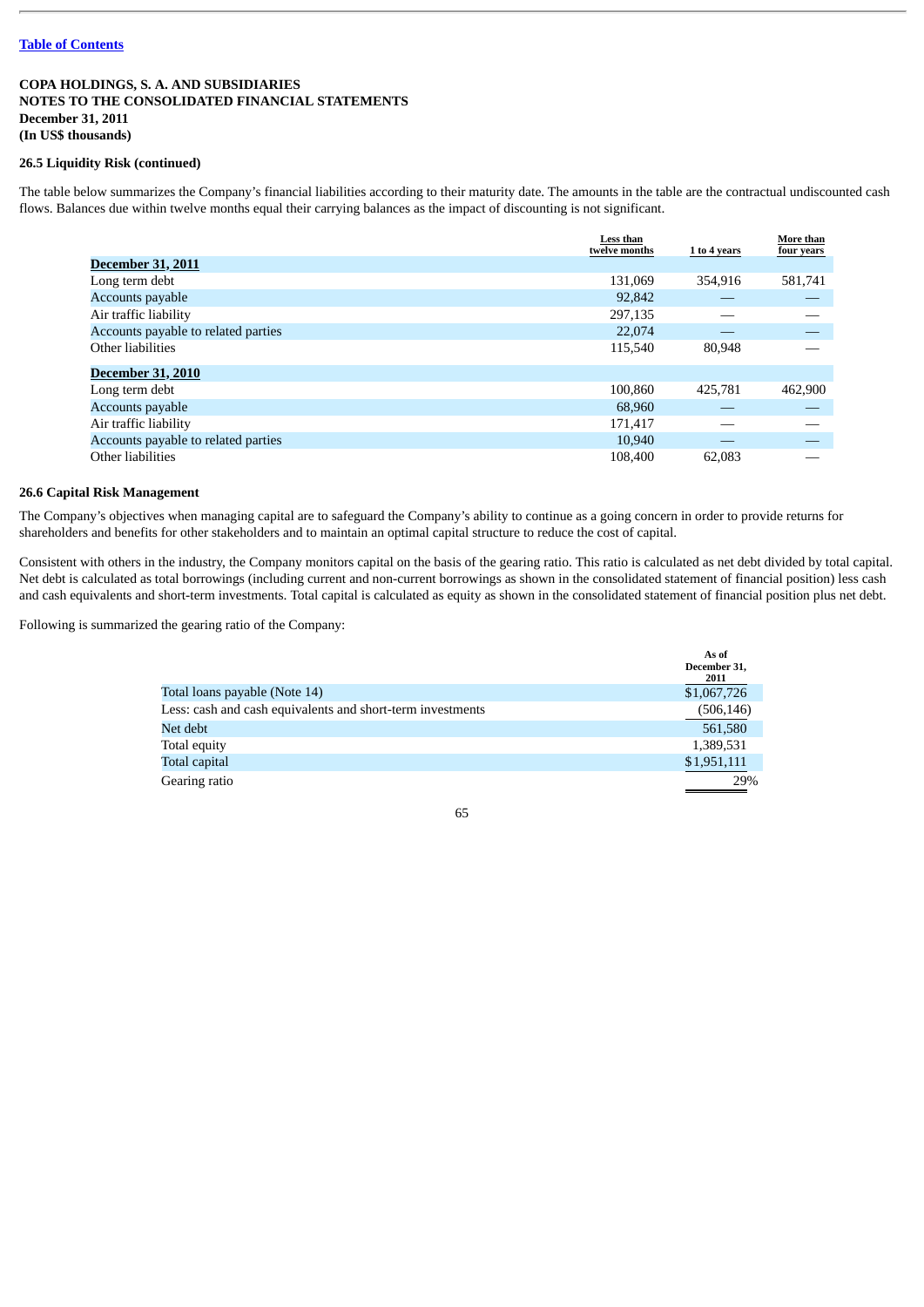## **COPA HOLDINGS, S. A. AND SUBSIDIARIES NOTES TO THE CONSOLIDATED FINANCIAL STATEMENTS December 31, 2011 (In US\$ thousands)**

## **26.7 Fair value measurement**

A comparison by class of the carrying amounts and fair value of the Company's financial instruments carried in the consolidated financial statements is as follows:

|                                       |    | <b>Carrying amount</b> |    |                      | <b>Fair value</b> |                      |              |                      |
|---------------------------------------|----|------------------------|----|----------------------|-------------------|----------------------|--------------|----------------------|
|                                       |    | December 31.<br>2011   |    | December 31.<br>2010 |                   | December 31.<br>2011 |              | December 31,<br>2010 |
| <b>Financial assets</b>               |    |                        |    |                      |                   |                      |              |                      |
| Cash and cash equivalents             | S. | 243.801                | S. | 207.690              |                   | \$243,801            |              | \$ 207,690           |
| Short term investments                | S. | 262,345                |    | \$194,913            |                   | \$262,345            |              | \$194,913            |
| Investments                           | S. | 104,834                | \$ | 6,224                |                   | \$104,834            | \$           | 6,224                |
| Accounts receivable                   | S. | 142,297                | \$ | 88,774               |                   | \$142,297            | $\mathbb{S}$ | 88,774               |
| Fuel derivatives                      | \$ | 18,605                 | \$ | 21,785               | \$                | 18.605               | \$           | 21,785               |
| Currency derivatives                  | S  |                        | \$ | 209                  | \$                |                      | \$           | 209                  |
| <b>Financial liabilities</b>          |    |                        |    |                      |                   |                      |              |                      |
| Accounts payable                      | \$ | 92,842                 | \$ | 68,960               | \$                | 93,457               | $\mathbb{S}$ | 68,960               |
| Current maturities and long-term debt |    | \$1,067,726            | \$ | 989,541              |                   | \$1,143,047          |              | \$1,088,560          |
| <b>Fuel derivatives</b>               | \$ | 366                    | \$ |                      | \$                | 366                  | \$           |                      |
| Interest rate hedges                  | \$ | 6,464                  | \$ | 6,504                | \$                | 6,464                | \$           | 6,504                |

The fair value of the financial assets and liabilities is included at the amount at which the instrument could be exchanged in a current transaction between willing parties, other than in a forced or liquidation sale.

The following methods and assumptions were used to estimate the fair values:

- Cash and cash equivalents, short term investments approximate their carrying amounts largely due to the short-term maturities of these instruments.
- Accounts receivable are evaluated by the Company based on parameters such s interest rates, risk characteristics. Based on this evaluation, allowances are taken to account for the expected losses of these receivables.
- Debts obligation, financial assets and financial liabilities are estimated by discounting future cash flows using the Company's current incremental rate of borrowing for a similar liability.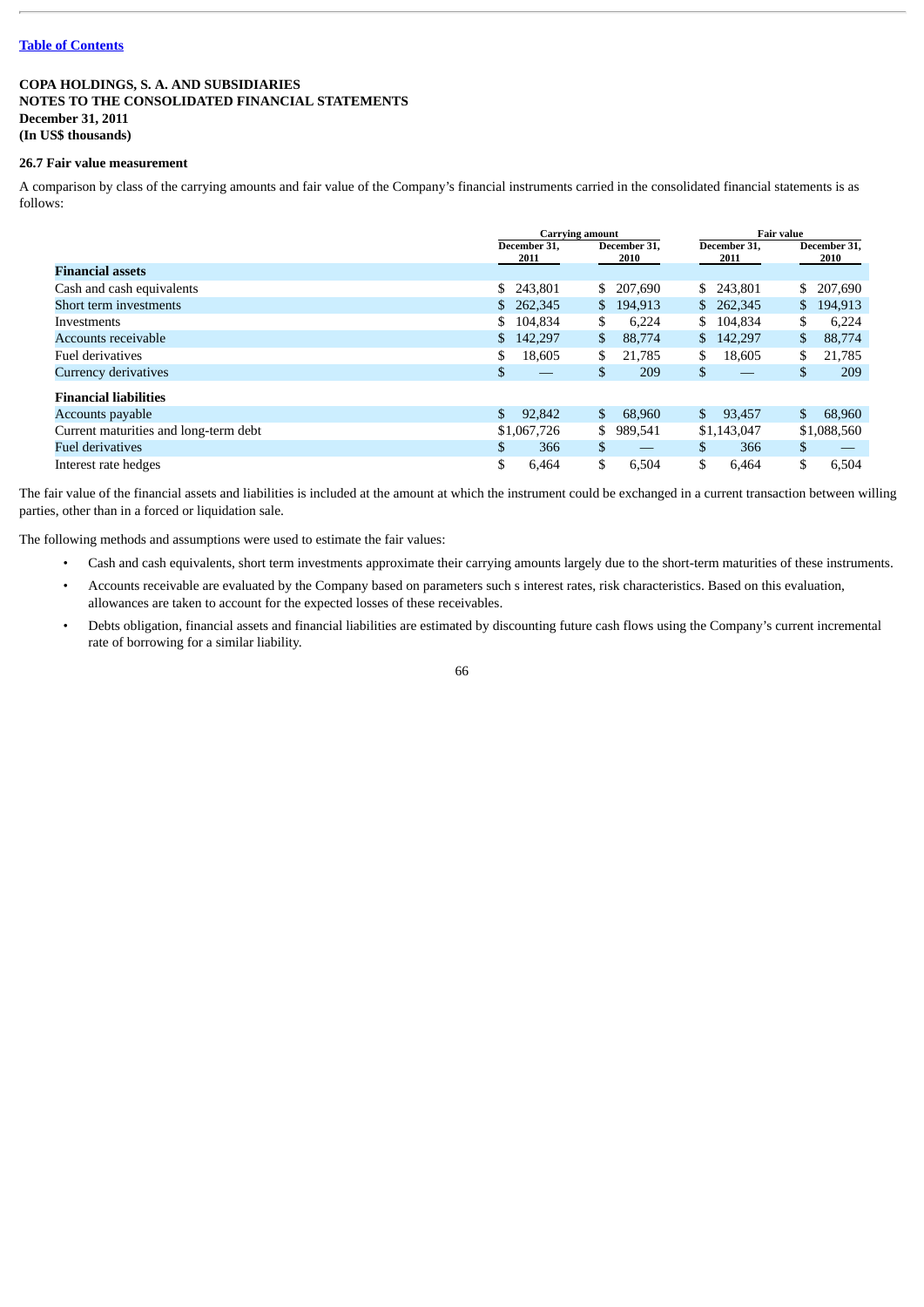# **COPA HOLDINGS, S. A. AND SUBSIDIARIES NOTES TO THE CONSOLIDATED FINANCIAL STATEMENTS December 31, 2011 (In US\$ thousands)**

## **26.7 Fair value measurement (continued)**

Fair value measurement is classified entirely following the hierarchy level of fair value that was included in IFRS 7 *Financial Instruments: Disclosures;* as following:

Level 1: Quoted prices (unadjusted) in active markets for identical assets and liabilities.

Level 2: Inputs other than quoted prices including within level 1 that are observable for the asset or liability, either directly (that is, as prices) or indirectly (that is derived from prices).

Level 3: Inputs for the asset or liability that is not based on observable market data (that is unobservable inputs).

The following chart summarizes the Company's financial instruments measured at fair value, classified according to the valuation method:

|                          |                      | <b>Fair Value Measurement at Reporting Date Using</b> |                |         |
|--------------------------|----------------------|-------------------------------------------------------|----------------|---------|
| <b>Description</b>       | December 31,<br>2011 | Level 1                                               | <b>Level 2</b> | Level 3 |
| <b>Assets</b>            |                      |                                                       |                |         |
| Fuel derivatives         | 18,605               |                                                       | 18,605         |         |
| <b>Total assets</b>      | 18,605               |                                                       | 18,605         |         |
| <b>Liabilities</b>       |                      |                                                       |                |         |
| Interest rates hedges    | 6,464                |                                                       | 6,464          |         |
| Fuel derivatives         | 366                  |                                                       | 366            |         |
| <b>Total liabilities</b> | 6,831                |                                                       | 6,831          |         |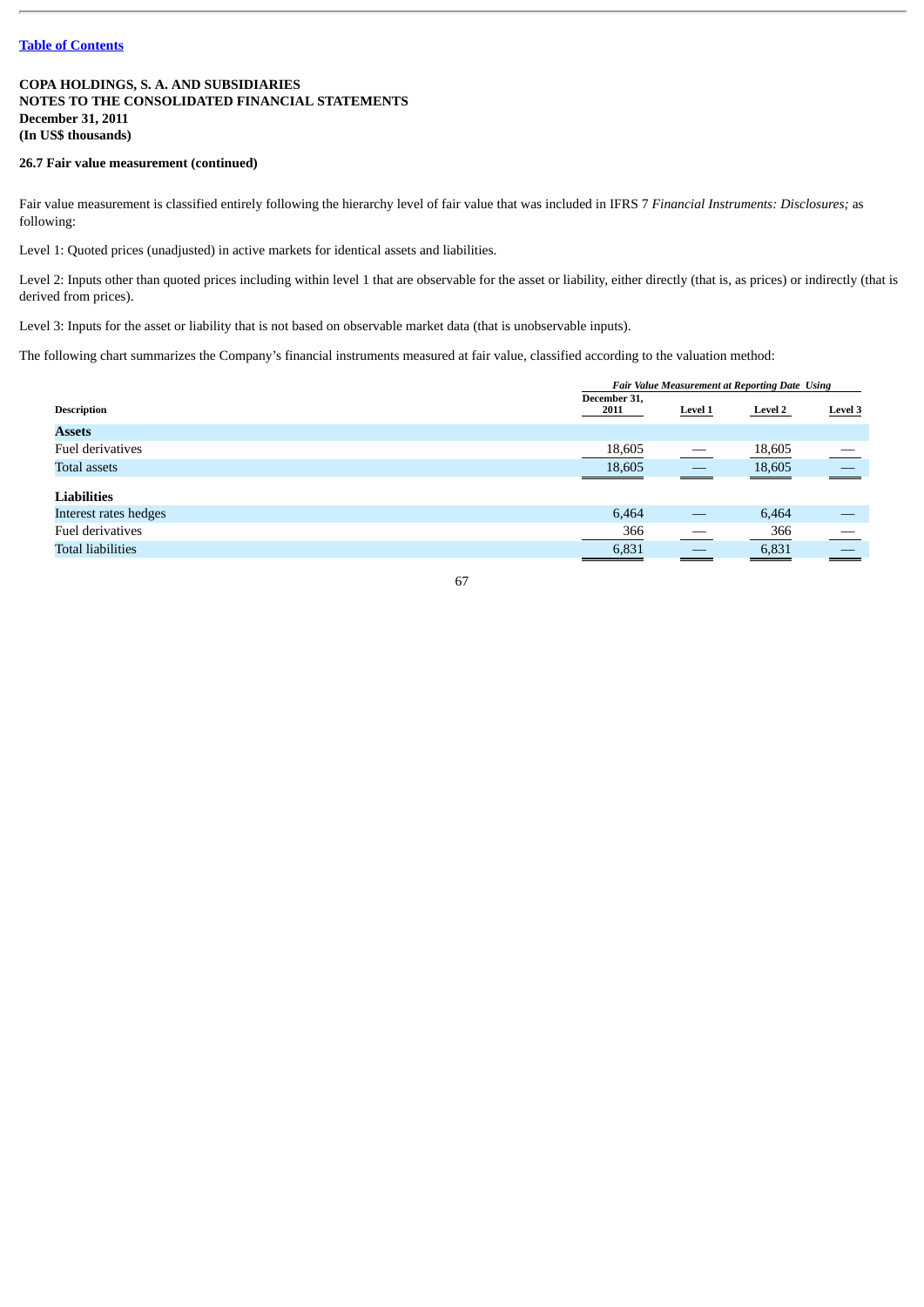## **COPA HOLDINGS, S. A. AND SUBSIDIARIES NOTES TO THE CONSOLIDATED FINANCIAL STATEMENTS December 31, 2011 (In US\$ thousands)**

#### **27. Subsequent Events**

#### *Stock Grants*

During first quarter of 2012, the Compensation Committee of the Company's Board of Directors approved two (2) new awards. Awards were granted under these new plans for approximately 42,358 shares of non-vested stock, which will vest over a period of three (3) years. The Company estimates the fair value of these awards to be approximately \$3.5 million and the 2012 compensation cost for these plans is \$1.9 million.

#### **28. Segment Reporting**

Until December 2010 Management evaluated the financial and operating results of Copa Segment and Copa Colombia segment separately. With the change of structure during 2011, internal reporting has been changed and financial information is now reviewed at the consolidated level. Analysis is made for one segment, which is the information Management reviews in order to make decisions about resources to be deployed for the consolidated entity.

Information concerning operating revenue by principal geographic area for the period ended December 31 is as follows (in millions):

|                               | As of<br>December 31<br>2011 | As of<br>December 31<br>2010 | As of<br>December 31<br>2009 |
|-------------------------------|------------------------------|------------------------------|------------------------------|
| North America                 | 308.9                        | 215.3<br>S.                  | 192.6<br>S                   |
| Central America and Caribbean | 241.0                        | 208.2                        | 188.1                        |
| Colombia                      | 270.7                        | 245.0                        | 246.4                        |
| Brazil                        | 230.7                        | 135.4                        | 88.7                         |
| Venezuela                     | 178.5                        | 123.0                        | 176.9                        |
| Others South America          | 380.3                        | 281.0                        | 228.2                        |
| Panama                        | 220.8                        | 206.9                        | 135.1                        |
|                               | 1,830.9<br>S                 | 1,414.8                      | 1,256.0                      |

We attribute revenue among the geographical areas based upon point of sales. Our tangible assets and capital expenditures consist primarily of flight and related ground support equipment, which is mobile across geographic markets and, therefore, has not been allocated.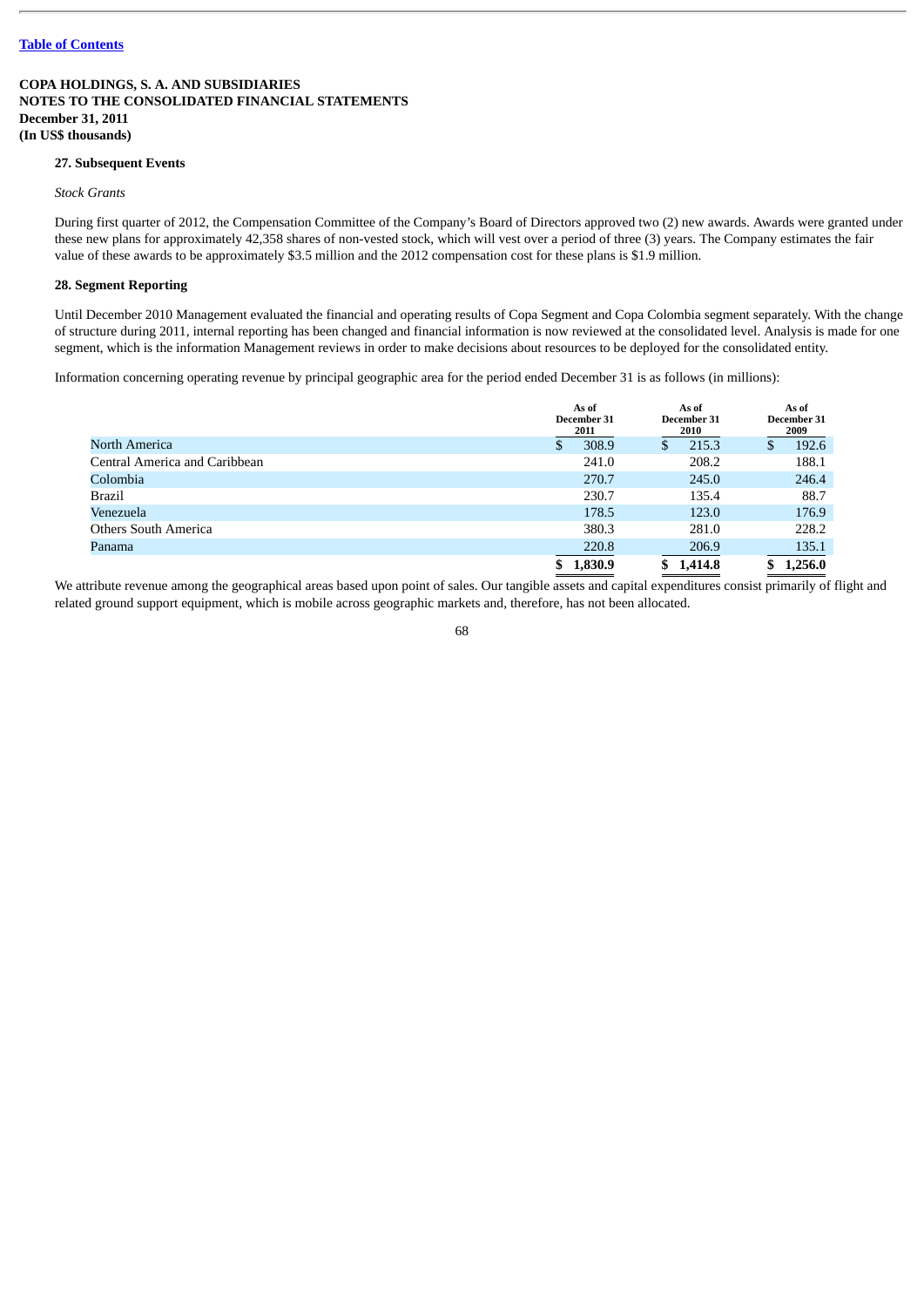**OnPointsm Solutions** 

## **RATE PER ENGINE FLIGHT HOUR ENGINE SERVICES AGREEMENT**

### **BETWEEN**

### **GE Engine Services, LLC.**

### **And**

**Compania Panamena de Aviacion SA**

#### **And**

## **Lease Management Services, LLC**

Agreement Number: 1-1972138051 - 0

Dated: May 22, 2011

This proposed Agreement will remain open for 14 day days and will expire if not signed by all Parties on or before that date.

## **PROPRIETARY INFORMATION NOTICE**

The information contained in this document is GE Engine Services, LLC. **("GE")** Proprietary Information and is disclosed in confidence. It is the property of GE and will not be used, disclosed to others or reproduced without the express written consent of GE. If consent is given for reproduction in whole or in part, this notice and the notice set forth on each page of this document will appear in any such reproduction. U.S. export control laws may also control the information contained in this document. Unauthorized export or re-export is prohibited.

Agreement# 1-1972138051 - 0 - 1 -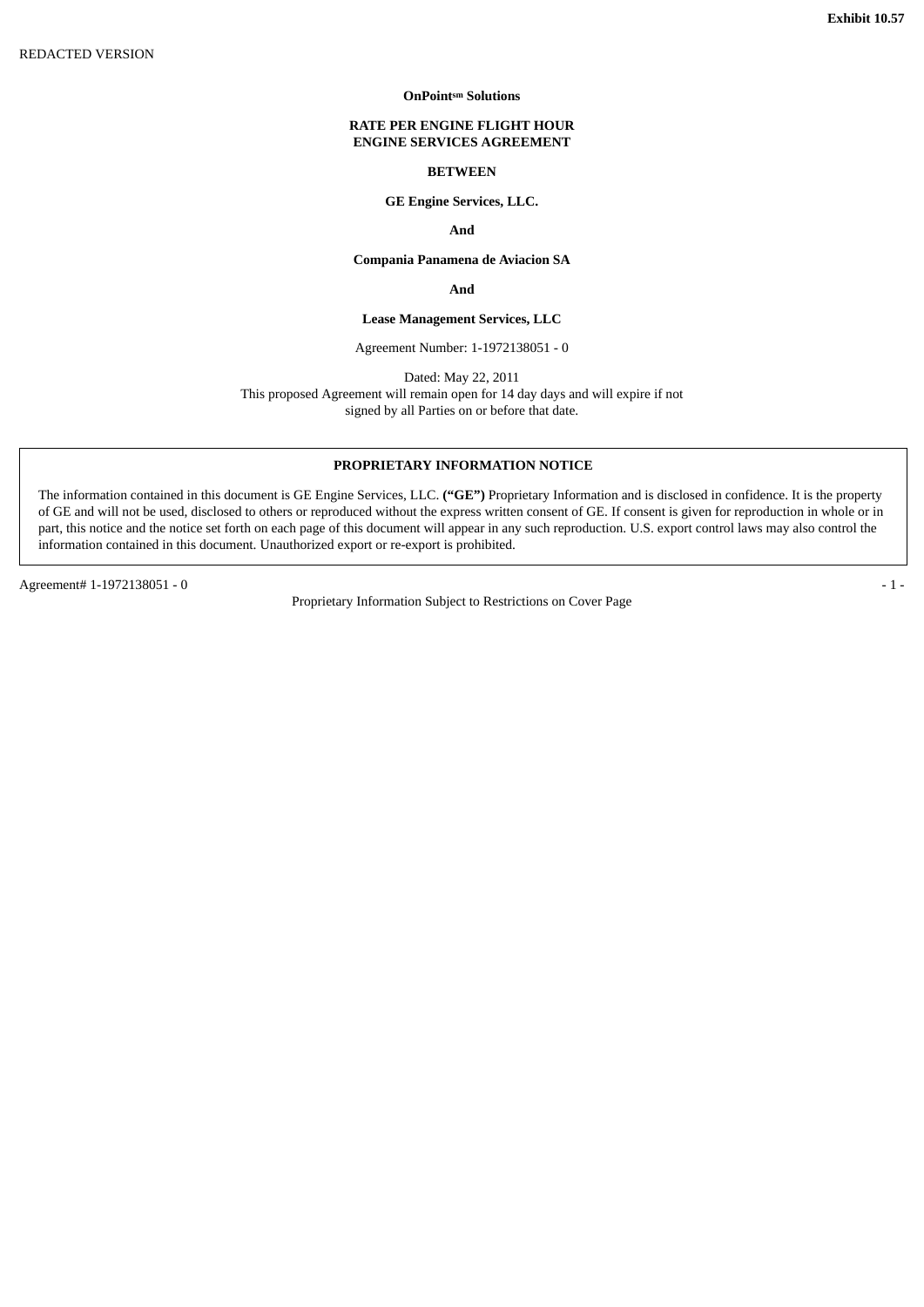| <b>TABLE OF CONTENTS</b>                                          | $\overline{2}$ |
|-------------------------------------------------------------------|----------------|
| <b>ARTICLE 1 - DEFINITIONS</b>                                    | 3              |
| ARTICLE 2 - TERM/ENGINES/SERVICES                                 | 3              |
| <b>ARTICLE 3 - RATE PER EFH SERVICES</b>                          | 3              |
| ARTICLE 4 – SUPPLEMENTAL WORK                                     | 5              |
| <b>ARTICLE 5 - PRICING</b>                                        | 6              |
| ARTICLE 6 - INVOICING AND PAYMENT                                 |                |
| <b>ARTICLE 7 - FLEET MANAGEMENT</b>                               | 8              |
| <b>ARTICLE 8 - WARRANTY</b>                                       | 9              |
| ARTICLE 9 - DELIVERY/REDELIVERY                                   | 10             |
| ARTICLE 10 - ADDITION OF ENGINES                                  | 10             |
| ARTICLE 11 - REMOVAL OF ENGINES                                   | 11             |
| <b>ARTICLE 12 - TERMINATION</b>                                   | 11             |
| <b>ARTICLE 13 - REPRESENTATIONS</b>                               | 12             |
| ARTICLE 14 - GENERAL TERMS AND CONDITIONS                         | 12             |
| <b>EXHIBIT A: DEFINITIONS</b>                                     | 13             |
| <b>EXHIBIT B: ENGINES COVERED</b>                                 | 16             |
| <b>EXHIBIT C: RATE ADJUSTMENT</b>                                 | 17             |
| EXHIBIT D: PRICE ADJUSTMENT MATRIX                                | 19             |
| EXHIBIT E: SUPPLEMENTAL WORK PRICING                              | 20             |
| EXHIBIT F: SUPPLEMENTAL WORK PRICING - ANNUAL ADJUSTMENT          | 23             |
| EXHIBIT G: SUPPLEMENTAL WORK PRICING – FIXED PRICE LABOR SCHEDULE | 21             |
| <b>EXHIBIT J: GENERAL TERMS AND CONDITIONS</b>                    | 25             |
| <b>EXHIBIT K: DESIGNATION LETTER</b>                              | 30             |
| Agreement# 1-1972138051 - 0                                       | $-2-$          |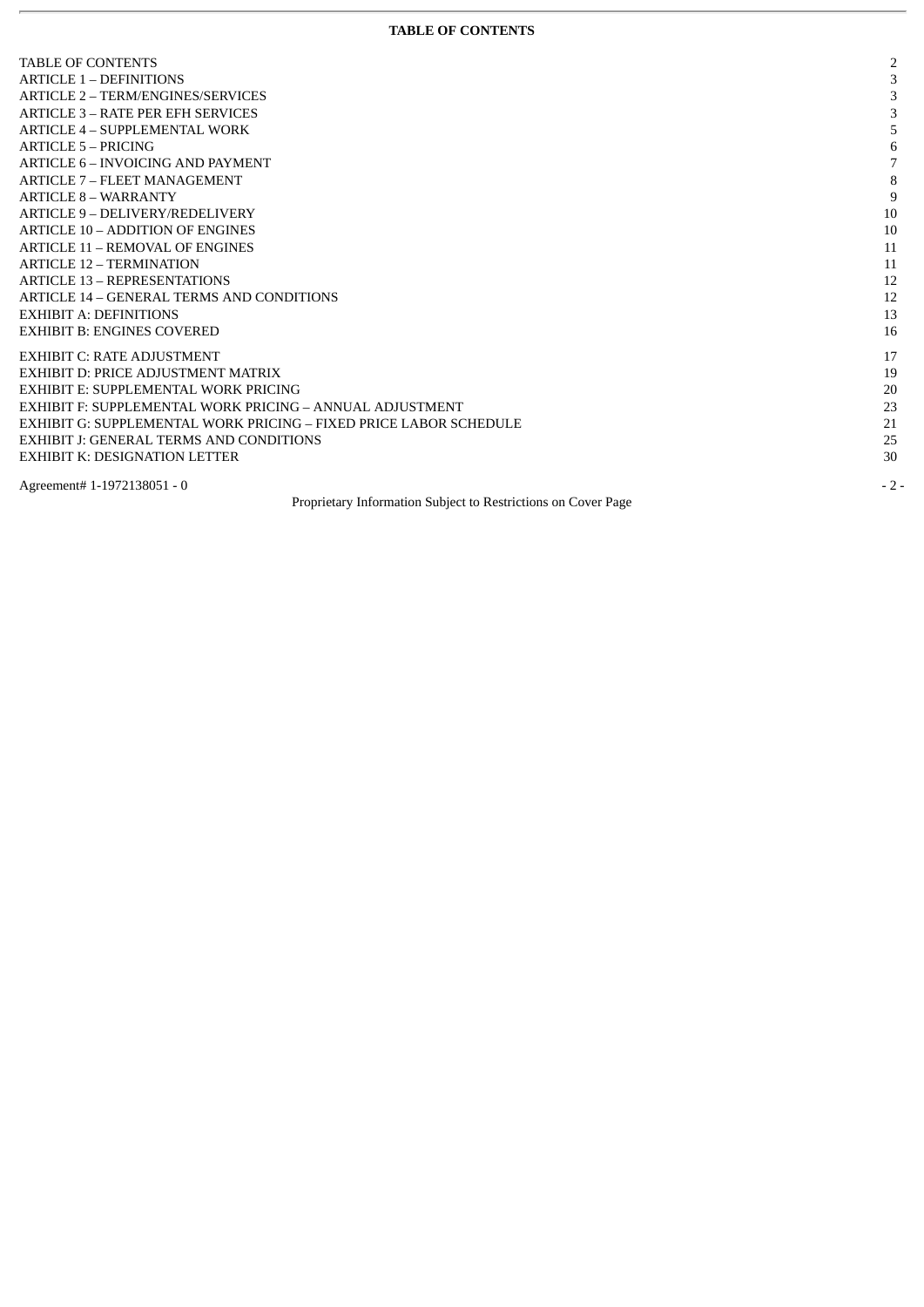#### **OnPointsm Solutions Engine Services Agreement**

THIS ENGINE SERVICES AGREEMENT is entered into as of this day of May , 2011, by and between Compania Panamena de Aviacion SA, having its principal place of business at Po Box 1572 Panama 1 Ave. Justo Arosemena Y Calle 3 , Panama ("Customer"), Lease Management Services, LLC., having its principal place of business in Delaware, USA, ("Fleet Manager") and GE Engine Services, LLC., having its principal place of business at One Neumann Way, Cincinnati, Ohio 45215 ("GE") (either a "Party" or collectively, the "Parties").

### **ARTICLE 1 – DEFINITIONS**

Capitalized terms used in this Agreement and not otherwise defined have the meaning set forth in Exhibit A.

## **ARTICLE 2 – TERM/ENGINES/SERVICES**

2.1 Term. The Parties obligation to perform commenced upon May 24<sup>th</sup>, 2011 (the "Commencement Date") and such obligation will continue, unless sooner terminated, for a period through September 30, 2022 (the "Initial Term"). The Parties may renew or extend this Agreement upon mutual agreement prior to the end of the Initial Term.

2.2 Engines. The Engines covered by this Agreement are set forth on Exhibit B. During the term of this Agreement, GE shall be the exclusive provider of both Rate Per EFH and Supplemental Work Services for the Engines.

2.3 Services Provided. GE will provide Services to restore Engines to Serviceable condition in accordance with the Repair Specification, the Workscope and the terms of this Agreement.

2.4 Eligibility. New Engines are eligible for Rate Per EFH Services and Supplemental Work Services on the date of their delivery. Any Used Engines covered under this Agreement are eligible for Supplemental Services as of the Commencement Date and are eligible for Rate Per EFH Services either as of the date of the completion of a Qualifying Shop Visit ("QSV") or, if GE has determined that a QSV is not necessary, as of the Commencement Date.

# **ARTICLE 3 – RATE PER EFH SERVICES**

3.1 Covered Services. GE will provide the following Services (the "Rate Per EFH Services") at a shop visit on a Rate Per EFH basis:

a. Provide, either at a Repair Station, an approved subcontractor, or such other location as agreed by Customer and GE, all labor, materials and parts necessary to return an Engine to a Serviceable condition, including Engine test.

b. [\*\*\*]

c. Recommend, as appropriate, the replacement of a Delivered Engine with a Serviceable replacement Engine of like configuration and condition. If Customer agrees to such replacement, title to the removed Engine will vest with GE and title to the replacement Engine will vest with Customer, provided the terms of such replacement comply with any aircraft lease applicable to such replaced Engine. Customer will make its best commercial efforts to facilitate such title passage.

## d. [\*\*\*]

e. Repair GE approved LRU's identified in Exhibit I received with an Engine for a Rate Per EFH Shop Visit and which were installed on the Engine when it was removed from the aircraft for Services, as evidenced by records provided in accordance with Article 9.

- f. [\*\*\*]
- g. [\*\*\*]
- [\*\*\*]

Agreement# 1-1972138051 - 0 - 3 -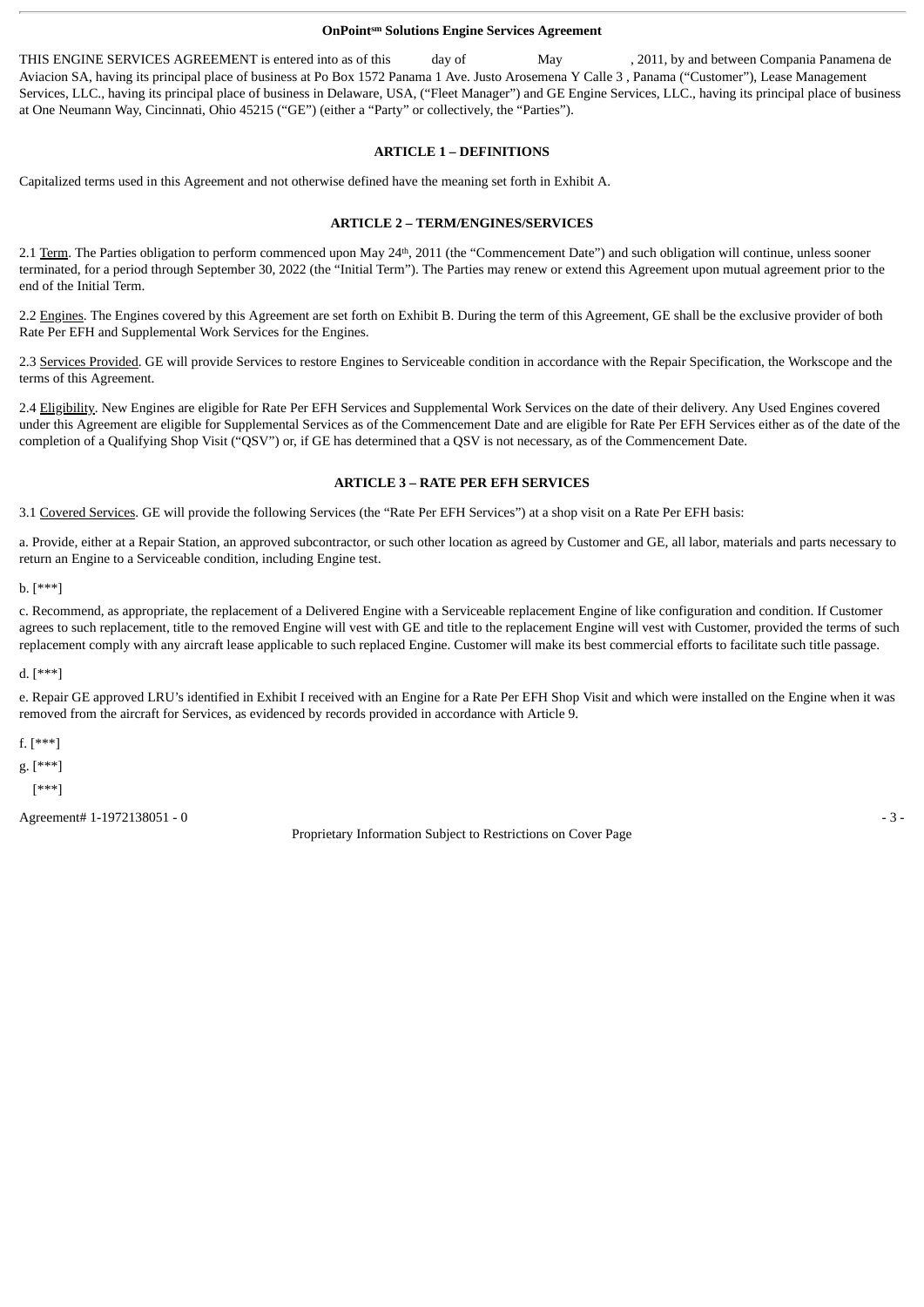3.2 Rate Per EFH Shop Visit. Engines that require maintenance or repair that cannot be performed on-wing (as determined by Customer and GE's Customer Program Manager or delegate), will be eligible for a shop visit at which GE will provide Rate Per EFH Services (a " Rate Per EFH Shop Visit") if the shop visit is necessary to:

a. After troubleshooting by Customer in accordance with the Aircraft Maintenance Manual (AMM) and/or Fault Isolation Manual (FIM), correct a known deficiency or performance deterioration which has created an Unserviceable condition;

b. Comply with an AD if such AD mandates compliance prior to the next scheduled shop visit per the Removal Schedule;

3.3 Transportation. [\*\*\*]

3.4 [\*\*\*]

 $[***]$ 

 $[***]$ 

[\*\*\*]

• Within 24 hours of being notified by Customer that the AOG situation exists, GE will use commercially reasonable efforts to advise Customer of the location of the closest available lease engine.

• GE will use its best efforts to deliver or cause to be delivered, such lease engine to Customer, Ex Works (Incoterms 2000), at a GE housekeeping facility or other mutually agreed location. GE will endeavor to provide this engine in a neutral QEC configuration. [\*\*\*]

• GE's obligation to provide such lease engine will terminate when the AOG condition is corrected by the Redelivery of an Engine to Customer, subject to Customer's obligation to return the lease engine set forth below.

- $[***]$
- $[***]$

b. Lease Engine Condition. GE's provision of such lease engine is predicated upon the following:

- The Parties have established a mutually agreeable Removal Schedule;
- $[***]$
- Customer is in full compliance with the records requirements of Article 9;
- Customer has executed a lease agreement with GE, or a GE affiliate;
- Customer is not in breach of this Agreement.
- c. [\*\*\*]

Agreement# 1-1972138051 - 0 - 4 -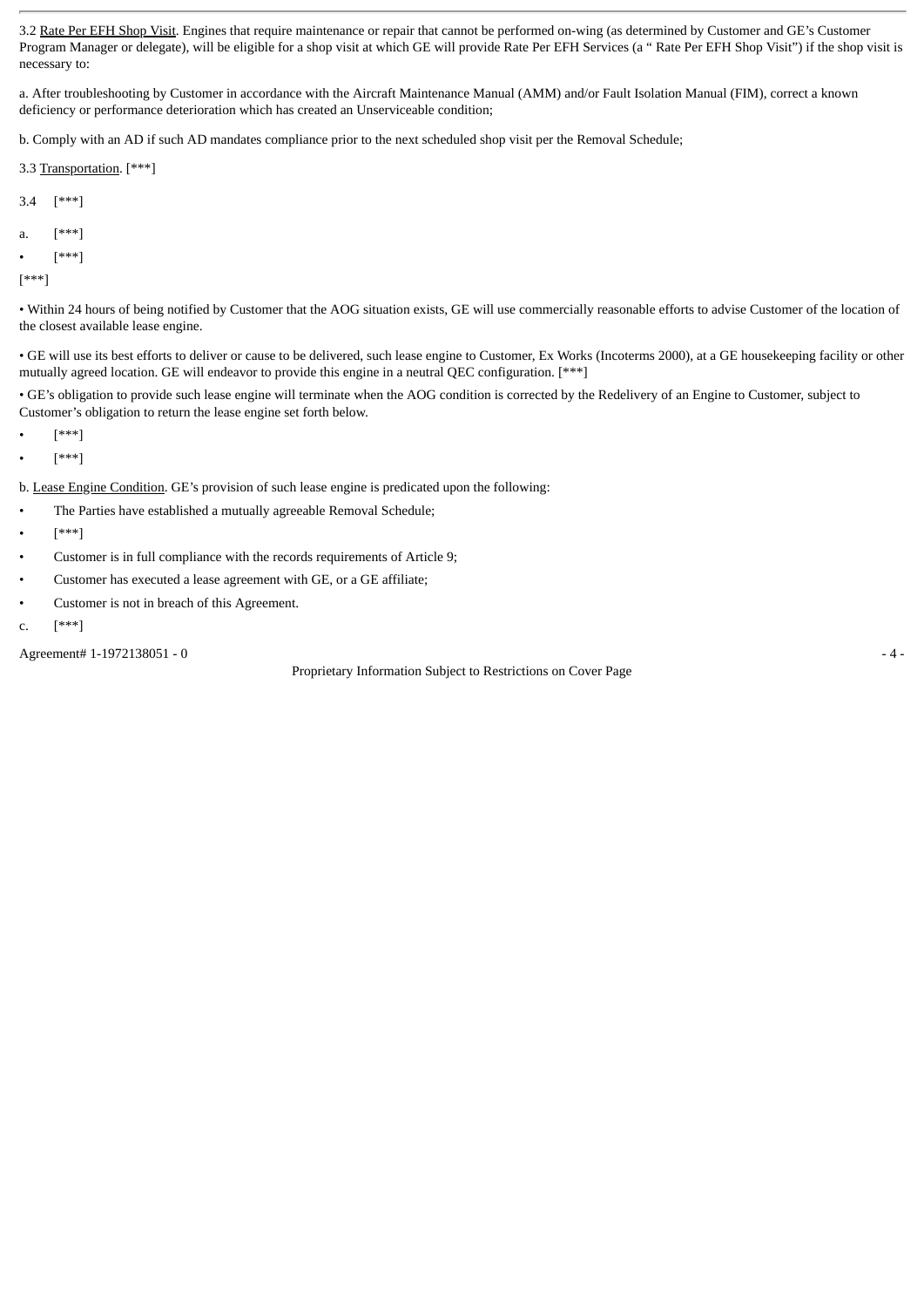d. Sole Remedy. The foregoing provisions of this Article 3.4 will constitute the sole remedy of Customer and the sole liability of GE for lease engine availability and resolution of AOG conditions under this Agreement.

- 3.5 [\*\*\*]
- a) [\*\*\*].
- b) [\*\*\*]
- c) [\*\*\*]
- d) [\*\*\*].
- e) [\*\*\*]
- f) [\*\*\*]
- g) [\*\*\*]

Any information provided to Customer by GE for use in troubleshooting and managing operations is advisory only. GE is not responsible for line maintenance or other actions resulting from such advice. Customer is responsible for identifying and resolving any aircraft or Engine faults or adverse trends.

3.6 Documentation. GE shall provide Copa with a records package in connection with Services performed on each Engine, at Redelivery and shall retain a copy of such records.

- a. Major Repair/Alteration Certification FAA No. 337 (or AAA ) including AD compliance;
- b. FAA Form 8130-3 (or Approved Aviation Authority equivalent) for accessories;
- c. Cycle limited parts log;
- d. Serviceable tag for Serviceable equipment;
- e. Original records and related documentation furnished by Copa;
- f. Incoming inspection report;
- g. Off/On log; and,
- h. Service Bulletin status report.
- i. Findings Report.

# ARTICLE 4 – SUPPLEMENTAL WORK

- 4.1 Supplemental Work. Supplemental Work will include, but will not be limited to:
- a. Any and all Services not covered under Article 3 as Rate Per EFH Services;
- b. Any Services provided on Engines not eligible for Rate Per EFH Services;
- c. Services required as a result of:
	- (i) [\*\*\*]
	- (ii) [\*\*\*]
	- (iii) [\*\*\*]
	- (iv) [\*\*\*]
	- (v) [\*\*\*]
	- (vi) [\*\*\*]
	- (vii) [\*\*\*]
	- (viii) [\*\*\*]
	-
	- (ix) [\*\*\*]
	- (x) [\*\*\*] (xi) [\*\*\*]
- d. [\*\*\*]
- e. [\*\*\*]

Agreement# 1-1972138051 - 0 - 5 -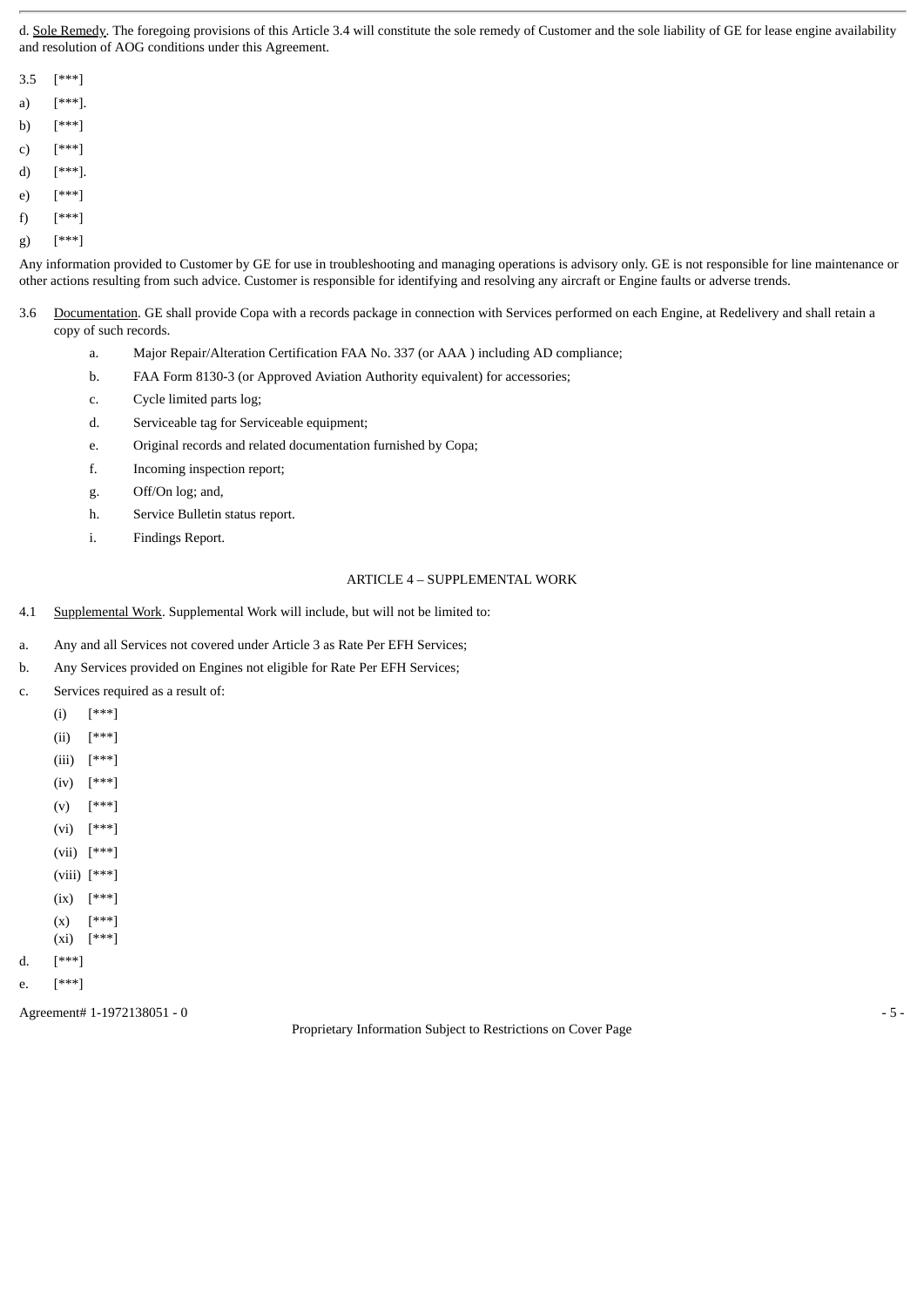f. Services provided at a shop visit for which Customer Delivered an Engine for Services against the advice and consent of GE's Customer Program Manager or delegate unless it is determined after Delivery of the Engine that such shop visit does qualify as a Rate Per EFH Shop Visit under Article 3.2.

### ARTICLE 5 – PRICING

5.1 Rate Per EFH Pricing. Unless otherwise stated, all rates and prices are in 2010 US Dollars. Rate Per EFH Services will be performed by GE at the Rate Per EFH as follows:

[\*\*\*]

- [\*\*\*]
- 
- [\*\*\*].

5.2 Rate Per EFH Operating Parameters. The Rate Per EFH is predicated on the following parameters:

| $[***]$ | [***] | [***] | [***] | [***] |
|---------|-------|-------|-------|-------|
| [***]   | [***] | [***] | [***] | [***] |

### 5.3 Rate Per EFH Adjustment.

a. Escalation. All rates shall adjust on an annual basis on January 1 of each year in accordance with the escalation formula set forth on Exhibit C. [\*\*\*]

b. Severity. The Monthly Rate Per EFH and the TSV Rate Per EFH will be adjusted when there is a deviation from the parameters in Article 5.2 per the Price Adjustment Matrix. Customer will provide information regarding the above parameters on a monthly basis and in a mutually agreed upon format in accordance with Article 6.

## c. Rate Comparison. [\*\*\*]

5.4 Supplemental Pricing. Supplemental Work Services will be performed by GE in accordance with pricing provisions set forth on Exhibit E. This rate shall adjust on an annual basis in accordance with the escalation formula set forth on Exhibit F.

#### 5.5 Service Credits

[\*\*\*]

- [\*\*\*]
- [\*\*\*]
- [\*\*\*]
- [\*\*\*]
- [\*\*\*]
- [\*\*\*]
- 
- [\*\*\*]
- [\*\*\*]

 $A$ greement# 1-1972138051 - 0  $-6$  -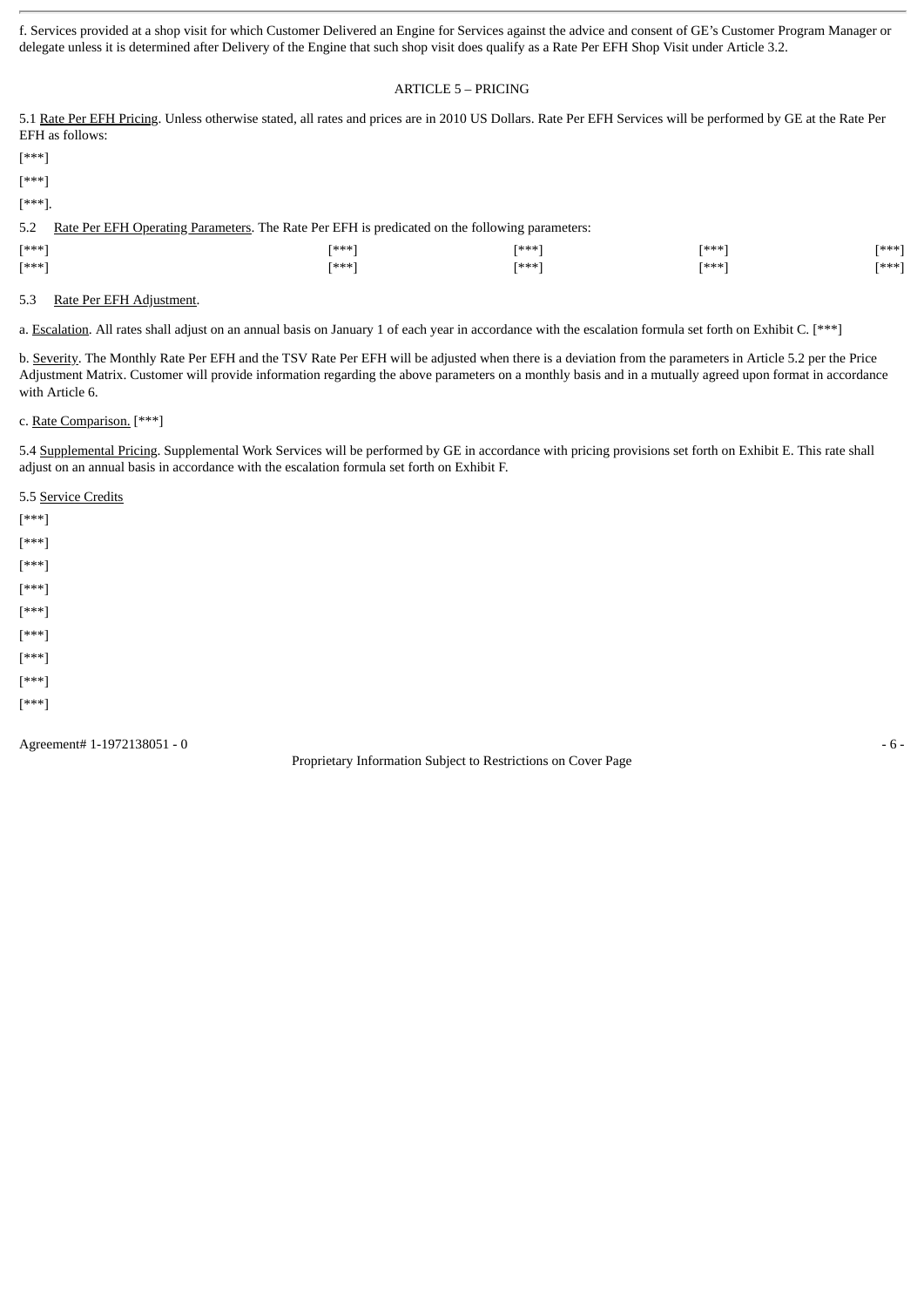### ARTICLE 6 – INVOICING AND PAYMENT

## 6.1 Rate Per EFH Payments.

*Monthly Billing.* [\*\*\*]. This rate, multiplied by the total EFH for each Engine elapsed in the prior month, will be provided to the Customer in the monthly invoice no later than the twentieth  $(20<sup>th</sup>)$  of the month. Customer will make payment by the twenty-fifth  $(25<sup>th</sup>)$  day of the month.

6.2 [\*\*\*]

6.3 EFH Minimum.

[\*\*\*]

6.4 Supplemental Work Payments.

a. Initial Invoice: Upon completion of Supplemental Work Services, [\*\*\*]. All invoices shall be payable by Customer in arrears in satisfaction of GE's performance of Supplemental Work Services.

b. Final Invoice: Following Redelivery, GE will issue a final invoice for Supplemental Work Services based on actual charges to complete the Services, including any credits due Customer. Such invoice will be reconciled with the initial invoice and Customer's payment. [\*\*\*]

6.5 Late Payment Remedies. [\*\*\*]. In the event of a bona fide dispute regarding any the amount to be paid pursuant to any invoice, or any portion thereof, Customer shall within fifteen (15) calendar days of receipt of such invoice give written notice to GE of such disputed invoice, or dispute portion thereof, together with reasonable substantiation of such dispute and any supporting documentation. GE and Customer shall use their respective best efforts and allocate sufficient resources to resolve such dispute within fifteen (15) calendar days or as soon as practicable thereafter. In the event the Parties fail to resolve any such dispute invoice within such period, the dispute shall be resolved by designating senior managers to reach a resolution. Upon resolution, GE shall credit Customer, or Customer shall pay to GE, as applicable, settled amount of the disputed portion of the invoice within seven (7) calendar days. For clarification, Customer shall be required to pay the undisputed portion of any invoice in accordance with the payment terms for undisputed invoices set forth in this Agreement. To the extent Customer complies with the requirements of this Article 6.4, GE shall not charge a fee for late payment, as set forth above, during that period of time such amount is disputed by the Parties.

6.6 Remittance. All payments under this Agreement will be made in United States Dollars, immediately available for use, without any right of set-off or deduction, via wire transfer by Customer and/or Fleet Manager to the bank account and address designated below.

GE Engine Services, LLC.

- [\*\*\*]
- [\*\*\*]
- [\*\*\*]
- [\*\*\*]

Agreement# 1-1972138051 - 0 - 7 -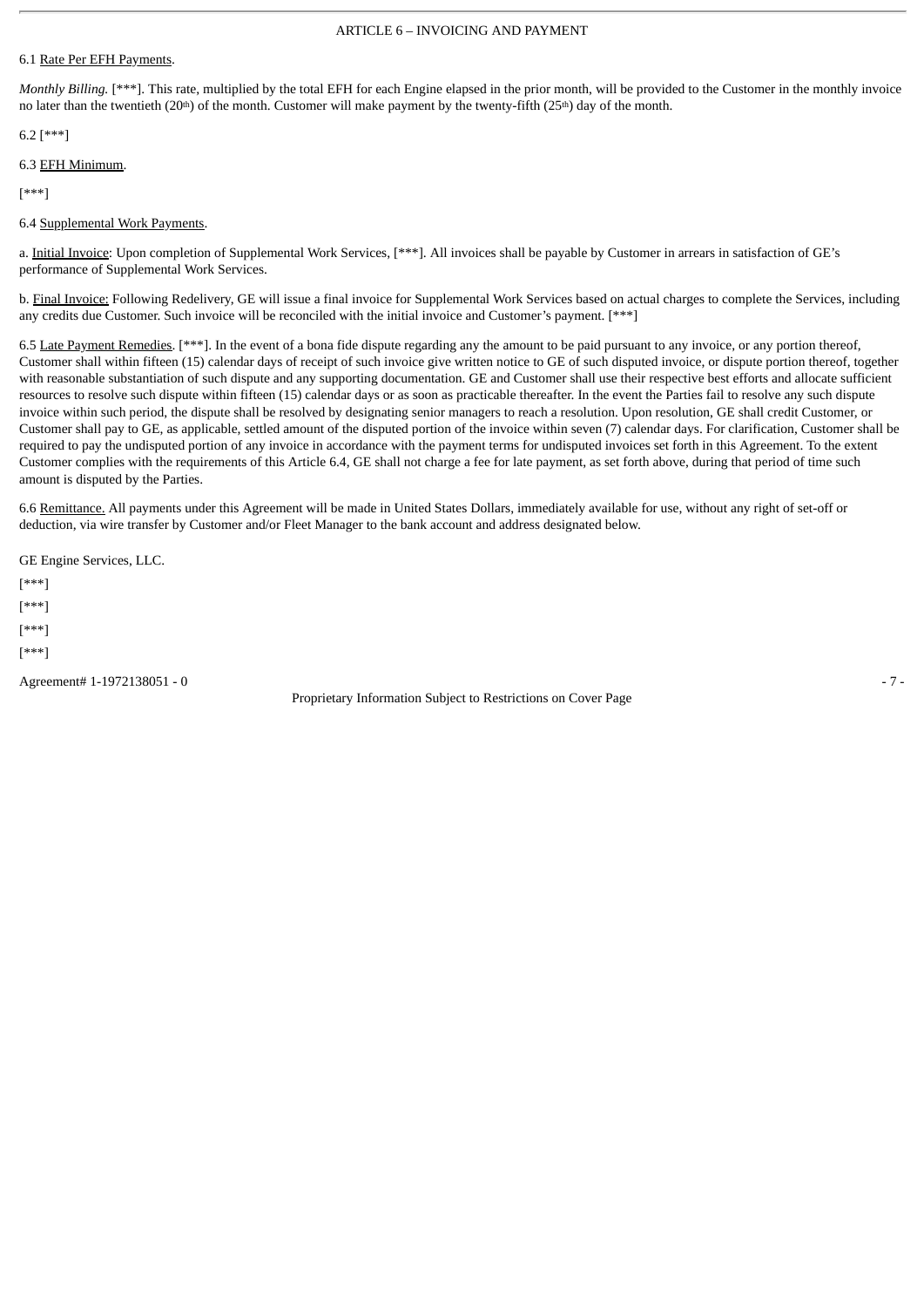Customer payment remittance obligation shall be performed to the accounts indicated above or any other account designated by GE by notice at least thirty (30) days in advance of any change thereto.

For the avoidance of any doubt, although invoices issued under the terms of the Agreement may be paid directly by the Customer and/or Fleet Manager, the Customer remains exclusive responsible to fulfill its obligation under the Agreement. In the event of a failure of Fleet Manager to satisfy the obligations set forth in this Section 6.6, the Customer shall pay, or cause to be paid, to GE all amounts due under the Agreement in consequence of such failure and which are not timely paid by Fleet Manager when due."

## ARTICLE 7 – FLEET MANAGEMENT

7.1 Program Manager. GE will assign a Customer Program Manager who will be the point of contact for Customer with respect to Services and who will:

a. Draft a Procedures Manual and submit it to the Customer for mutual approval;

b. Work with the Customer, on a monthly basis, to develop a Removal Schedule which will identify by serial number the Engine(s) to be removed during the following six (6) month period, the anticipated reason for removal of each, and the schedule for Delivery.

c. Work with the Customer to develop a Repair Specification which is consistent with the GE Workscope Planning Guide. Customization beyond the recommendations in the Workscope Planning Guide can be addressed but may result in an adjustment in the pricing set forth in Article 5. Any subsequent changes or amendments to the Repair Specification will be mutually agreed by the Parties and may result in an adjustment in the pricing set forth in Article 5.

7.2 Workscope. Prior to Induction, GE will prepare a Workscope and provide it to Customer for approval.

7.3 Line Maintenance. Customer will provide all line maintenance and repair and line station support, consistent with Customer's historical maintenance practices and OEM recommendations.

7.4 Monitoring Equipment. Customer will provide an automated method to transfer operational and maintenance data to GE for the monitoring and diagnosis of Engine condition. If the aircraft is equipped with air-to-ground equipment such as ACARS, the Customer will forward the data directly to the GE SITA/ARINC address. If air-ground equipment is not available, GE will work with Customer to establish an alternate electronic means of providing this data.

7.5 Designated Repair Station. [\*\*\*]. GE may change the DRS upon Customer's consent which shall not be unreasonably withheld or delayed. Costs associated with approval of a GE requested DRS change will be borne by GE GE may provide Services at a location other than a Repair Station including performance of repairs on-wing or on-site. If GE changes the DRS, Customer's obligations under this Agreement will be no greater than if Services were performed at the original DRS.

7.6 Subcontracting. All Services performed under the Agreement will be performed by GE or its designated subcontractors at maintenance and repair facilities that are properly licensed and certified by the AAA to perform the Services. GE will obtain Customer's consent, which shall not be unreasonably withheld or delayed, prior to subcontracting Services on an entire Engine assembly. However, GE shall not be required to obtain Customer's consent to subcontract Services on individual components of an Engine. If GE does subcontract Services, the Customer obligations under this Agreement will be no greater than if such Services were performed at the DRS. Customer will, at its sole expense, have the right to review GE's quality system audit report(s) for such subcontractor(s). Subcontracting of any Services will not relieve GE of its performance obligations set forth in this Agreement.

Agreement# 1-1972138051 - 0 - 8 -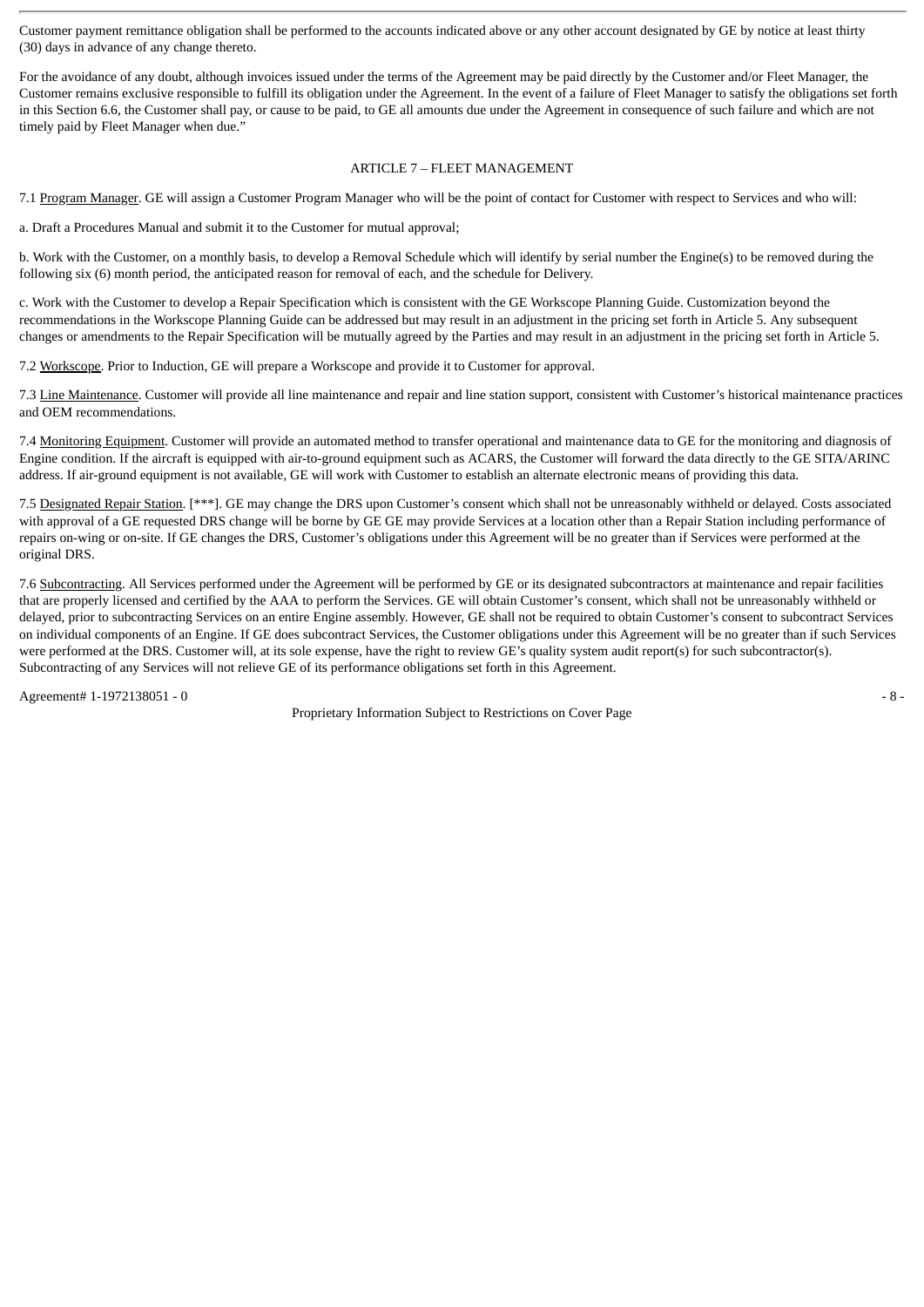## 7.7 Parts Replacement Procedures.

a. Missing Parts. Upon Delivery, GE will notify Customer of any (A) components or LRU's missing from Engines. GE will replace such missing items at Customer's expense as Supplemental Work, unless Customer notifies GE in writing within a reasonable period of time of receiving GE's notice that Customer wishes to furnish such missing items within a period of time specified by GE.

b. Parts Replacement. [\*\*\*].

c. Life Limited Parts. [\*\*\*].

- d. Customer Furnished Equipment ("CFE"). [\*\*\*].
- e. Title to Parts or Material. [\*\*\*].

f. Scrapped Parts. GE will dispose of all Scrapped Parts at its sole expense and without any further adjustment to Customer. Customer shall have the right to inspect Scrapped Parts as result of a Supplemental Shop Visit within 90 days as of its removal.

## 7.8 Fleet Manager.

Customer hereby assigns the Fleet Manager who will be the point of contact for GE, or its Customer Program Manager, with respect to payment for the Services and who will:

- a. Make all payments under this Agreement due to GE, on behalf of Customer, for the Services Provided in accordance with the terms of Article 7;
- b. Work with the Program Manager and the Customer, on a monthly basis, to develop a Removal Schedule which will identify by serial number the Engine(s) to be removed during the following six (6) month period, the anticipated reason for removal of each, and the schedule for Delivery.
- c. Work with the Program Manager and the Customer to develop a Repair Specification which is consistent with the GE Workscope Planning Guide. [\*\*\*].

## ARTICLE 8 – WARRANTY

## 8.1 Workmanship Warranties.

a. Services Warranty

[\*\*\*].

[\*\*\*]:

(i) Repair or replacement of such defective workmanship using its own forces or subcontractor or, upon prior written approval from GE, ii) pay Customer's reasonable, direct costs for such repairs, but in no event shall such costs exceed GE's internal costs of repair and iii) reimburse Customer for transportation expenses reasonably incurred and adequately documented by Customer in connection with the warranty claim. The warranty period for the repaired or replaced workmanship will be the remainder of the original warranty period.

## b. Conditions and Limitations – Applicable to Services Warranty

Any warranty for Engines or parts, LRU's, components and material thereof, including the design, material or engineering defects of a manufacturer, will be the warranty, if any, of the manufacturer of such Engines or parts, LRU's, components or material thereof.

[\*\*\*]

Agreement# 1-1972138051 - 0 - 9 -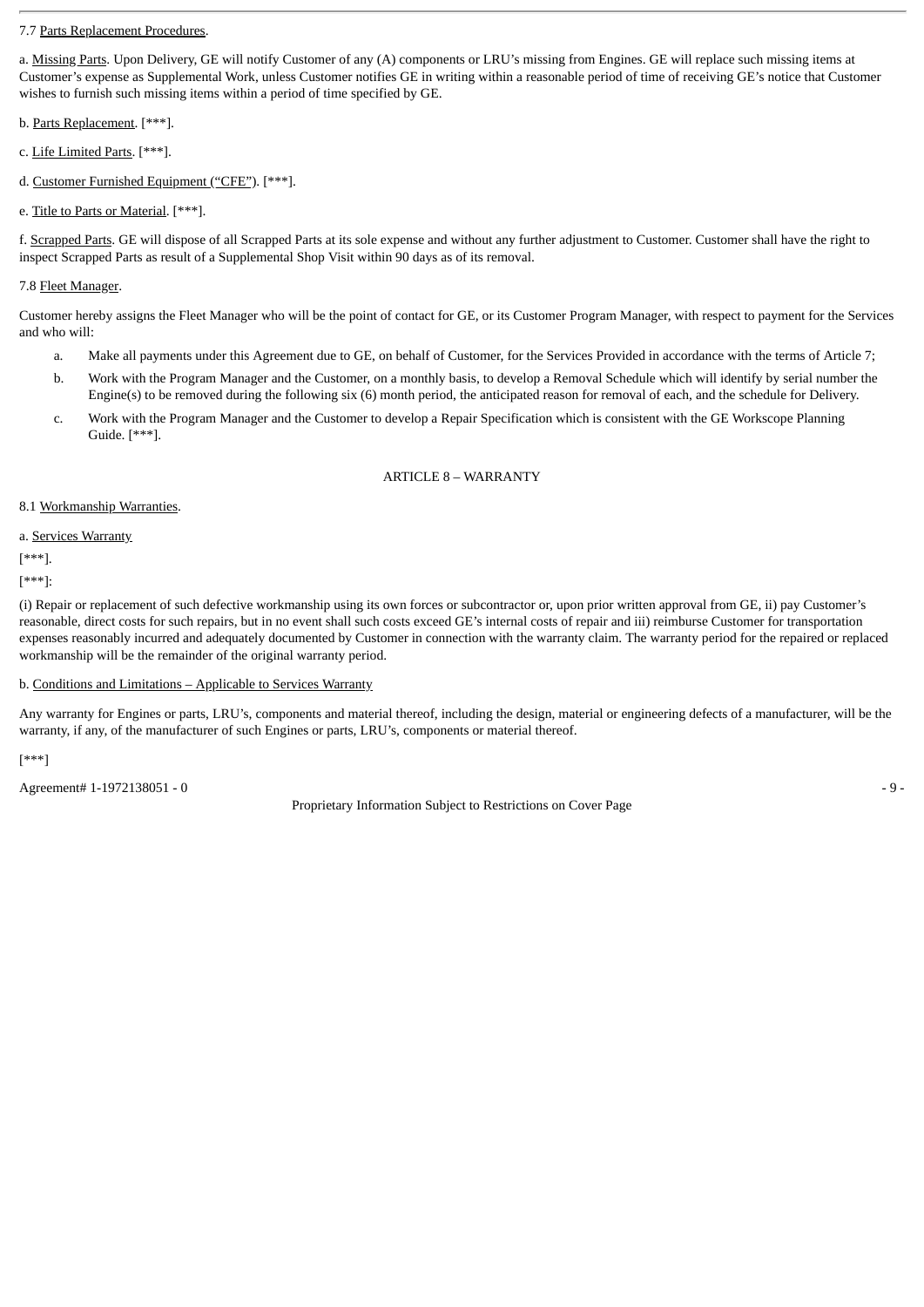## **THE WARRANTIES SET FORTH HEREIN ARE EXCLUSIVE AND IN LIEU OF ALL OTHER WARRANTIES, WHETHER WRITTEN, ORAL, EXPRESSED, IMPLIED OR STATUTORY (INCLUDING ANY EXPRESS OR IMPLIED WARRANTY OF MERCHANTABILITY AND FITNESS FOR PARTICULAR PURPOSE).**

8.2 Designation of GE as Warranty Claims Administrator and Beneficiary. Customer will designate GE as a claims administrator and beneficiary for all applicable Engine warranties and guarantees using the designation letter attached as Exhibit K. Such designation letter will automatically terminate upon the termination of the Agreement.

8.3 Pre-existing Warranties. Customer will assure that any requested repair of an Engine, accessory or component that is covered under a third-party warranty to which GE is not designated as the claims administrator and beneficiary will be performed directly by that person at no expense to GE. Notwithstanding the above, GE may accept a purchase order for the time and material repair of a warranted item from Customer or the person giving the warranty.

## ARTICLE 9 – DELIVERY/REDELIVERY

9.1 Delivery. [\*\*\*]

9.2 External Engine Configuration. Prior to the first shop visit under this Agreement, the Parties shall agree upon an external Engine configuration specification. Upon Delivery of each Engine, GE will notify Customer of any deviations from the configuration specification of Engines Delivered for Service, and GE and Customer will work to resolve the deviations.

9.3 Engine Documentation. Upon Delivery of each Engine, Customer will provide to GE the information and records set forth in the Procedures Manual. Customer's failure to timely furnish the required information may delay Induction of the Engine for Service, may cause an Excusable Delay and may result in premature LLP replacement.

9.4 Packaging. Customer is responsible for all packaging, labeling and associated documentation of the Engine at Delivery, in accordance with the International Civil Aviation Organizations (ICAO) Technical Instructions for the Safe Transport of Dangerous Goods by Air, and if the Engine is to be transported over the United States of America, the US Department of Transport Regulations 48 CFR 171-180. If required by applicable law or regulations, Customer will further provide a material safety data sheet to GE at Delivery of the Engine indicating any substances contained within the Engine to be consigned. Customer will indemnify, defend and hold harmless GE from all or any claims, liabilities, damages, judgments, costs, penalties, fines and/or any punitive damages imposed, alleged, or assessed by any third party against GE and caused by and to the extent of Customer's non-compliance with this Article 9.4.

9.5 Shipping Stands. Customer will provide and maintain all shipping stands, shipping containers, mounting adapters, inlet plugs and covers, required to package the Engine for Redelivery.

9.6 Redelivery. After completion of Services, GE will prepare and package the Engine for Redelivery to Customer and provide a Services records package that complies with AAA regulations.

## ARTICLE 10 – ADDITION OF ENGINES

10.1 Addition of Engines. Customer and GE may agree to amend Exhibit B to add Engines to the Agreement after the Commencement Date. [\*\*\*]

10.2 Adjustment of Rate. [\*\*\*]

Agreement# 1-1972138051 - 0 - 10 -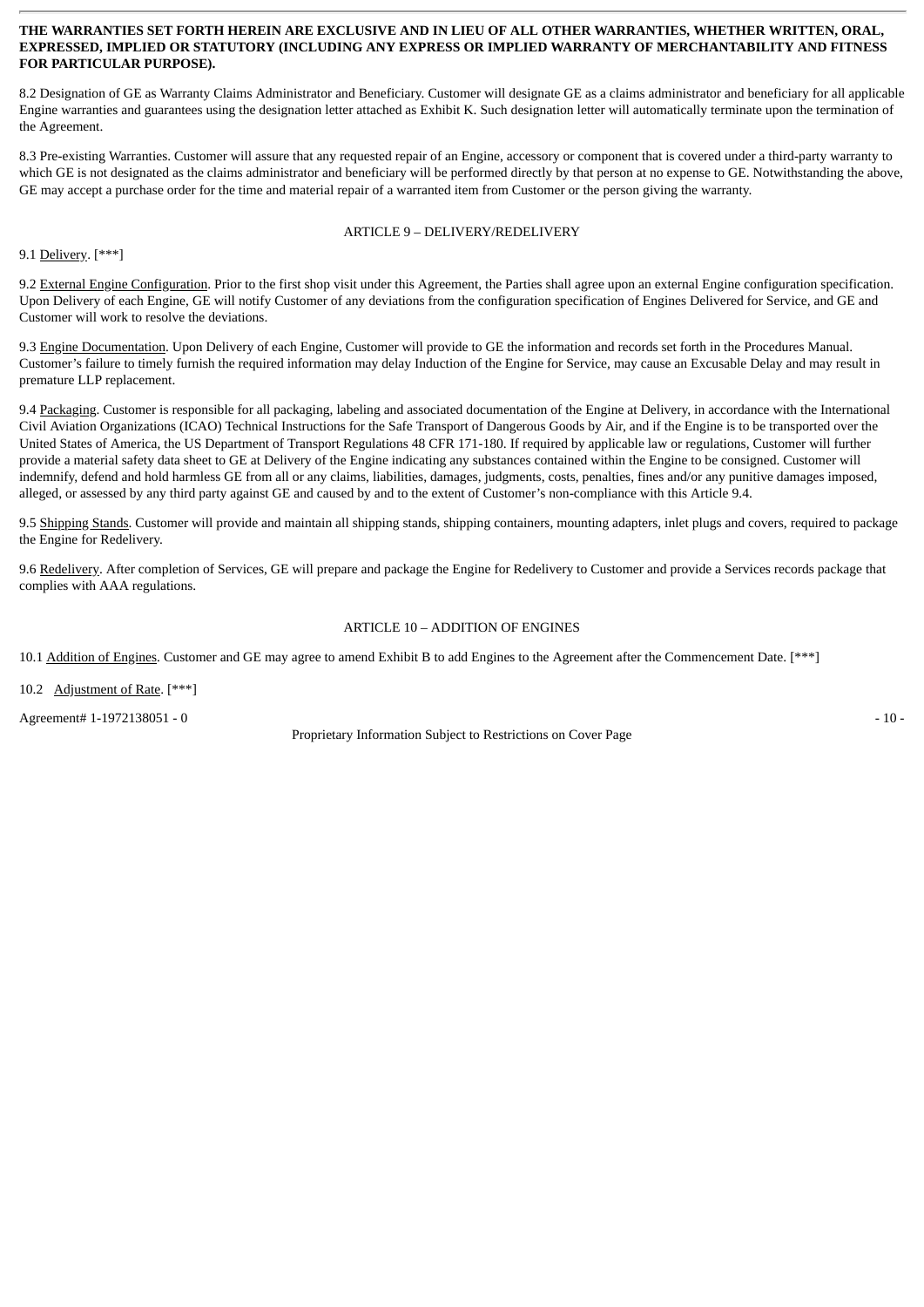### ARTICLE 11 – REMOVAL OF ENGINES

11.1 Removal of Engines. [\*\*\*]:

- a. [\*\*\*]
- b. [\*\*\*]

a. [\*\*\*] b. [\*\*\*]

c. [\*\*\*]

In all cases of Engine removal, GE and Customer must mutually agree on which Engine will be removed, unless Customer's lessor dictates otherwise. Any Engine removal will be subject to reconciliation provisions set forth below.

11.2 Reconciliation

| (i)   | [***] |
|-------|-------|
| (i)   | [***] |
| (iii) | [***] |
| (iv)  | [***] |
| (v)   | [***] |
| (vi)  | [***] |
|       |       |
| ***]  |       |

11.3 Adjustment of Rate. [\*\*\*].

### ARTICLE 12 – TERMINATION

12.1 Insolvency. Either Party may terminate or suspend performance of all or any portion of this Agreement if the other Party: (A) makes any agreement with creditors due to its inability to make timely payments of its debts; (B) enters into bankruptcy or liquidation, whether compulsory or voluntary; (C) becomes insolvent; or (D) becomes subject to the appointment of a receiver of the whole or material part of its assets. If such termination should occur, Customer will not be relieved of its payment obligation for Services rendered hereunder.

12.2 Material Provisions. Either Party may terminate this Agreement upon [\*\*\*] written notice to the other for failure to comply with any material provision of this Agreement, unless the failure will have been cured or the Party in breach has substantially effected all acts required to cure the failure prior to such [\*\*\*].

12.3 Other Agreements. Customer's material breach of this Agreement, if not cured hereunder, will, at GE's option, be a material breach of all other agreements and contracts between Customer and GE. In such an event, GE may: (A) suspend performance under this Agreement, and any or all of the other agreements and contracts until a reasonable time after all defaults have been cured; (B) terminate this Agreement and any or all other such agreements and contracts; and/or (C) pursue any other remedy with respect to this Agreement or the other agreements and contracts which the law permits.

Agreement# 1-1972138051 - 0 - 11 - 1072138051 - 0 - 11 - 11 - 11 - 11 - 12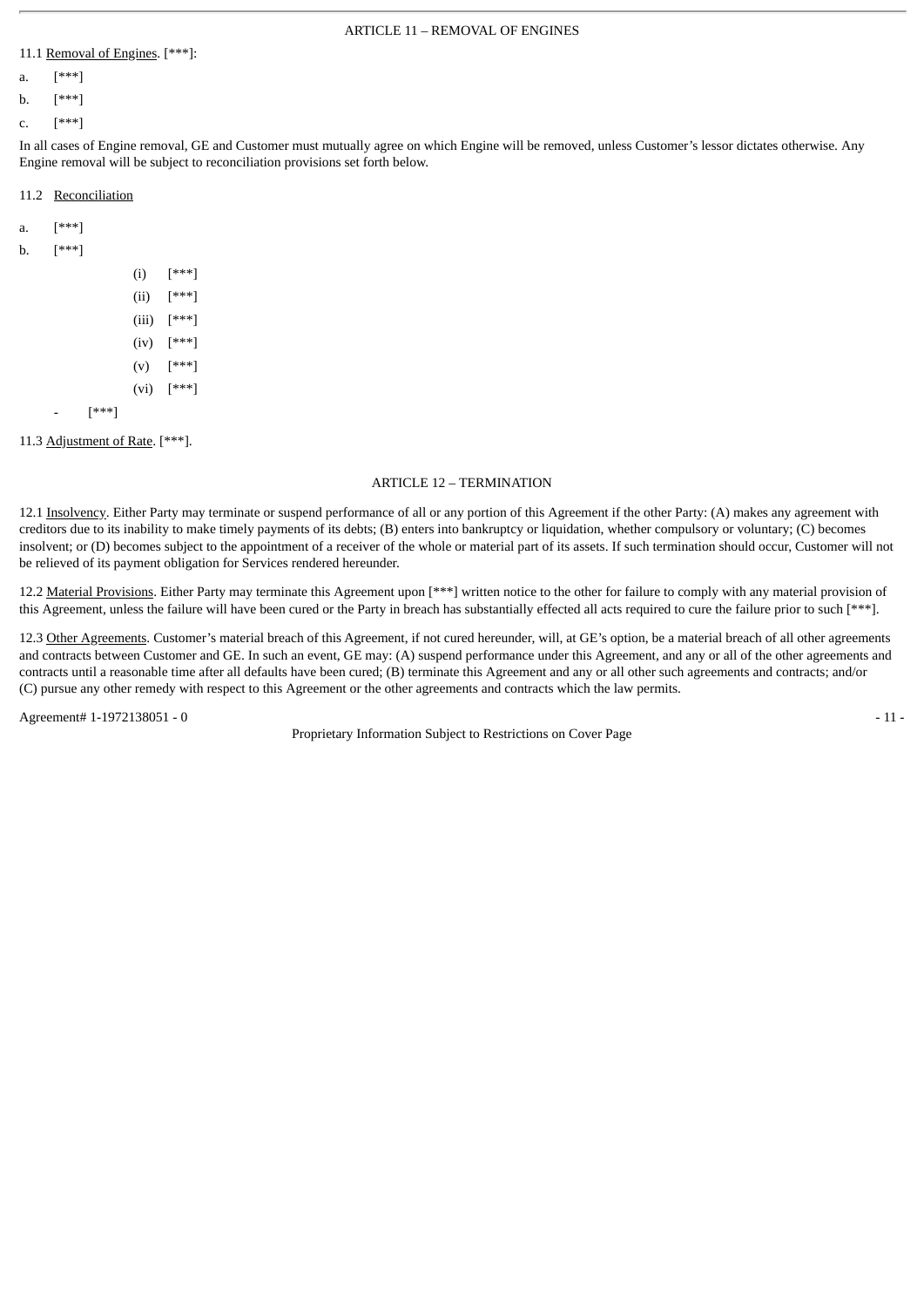12.4 Maximum Removals. If the number of Engines decreases to less than fifty (50%) of the highest number of Engines at any time during the term of this Agreement, GE may terminate this Agreement.

12.5 Payment for Services Performed. In the event of termination of this Agreement for any reason, Customer will pay GE, in addition to any other remedy allowable under this Agreement or applicable law, for all Services or work performed by GE up to the time of such termination under the applicable terms and prices of this Agreement including all costs, fees, and charges incurred by GE in providing support and material under this Agreement including lease engines. In addition, the terms of the reconciliation of Rate Per EFH Payments under the removal of Engines provisions of Article 11 will apply.

12.6 Work in Process, Redelivery of Customer's Engines. Upon the termination or expiration of this Agreement, GE will complete all work in process in a diligent manner and Redeliver all Engines, parts and related documentation, provided that Customer (a) has paid in full all charges for all such Services and material, plus all costs, fees and penalties, incurred by GE in providing support, including any lease engines, and (b) has returned all lease engines provided under this Agreement.

#### ARTICLE 13 – REPRESENTATIONS

13.1 Customer represents to that it is a corporation, duly organized, validly existing and in good standing under the laws of Panama. GE represents that it is a corporation, duly organized, validly existing and in good standing under the laws of State of Delaware.

13.2 Customer and GE each represent that the execution and delivery of this Agreement has been duly and validly authorized by all requisite action on their part. This Agreement has been duly executed and delivered on behalf of Customer and GE, and constitutes a legal, valid and binding obligation of Customer and GE enforceable in accordance with its terms.

13.3 Customer and GE each represent that they have had an opportunity to review this Agreement and consult with legal counsel prior to execution, and the final form of this Agreement is the result of good faith, arms length negotiations. Customer and GE each represent that this Agreement is fair and commercially reasonable, and is an ordinary maintenance agreement in their respective industries. Customer further represents that this Agreement is supported by mutual consideration and promises that benefits Customer even though GE may only be required to provide minimal Service during any given month. Similarly, GE represents that this Agreement is supported by mutual consideration and promises that benefits GE even though GE may be required to provide extensive Service during any given month.

### ARTICLE 14 – GENERAL TERMS AND CONDITIONS

The General Terms and Conditions are set forth on Exhibit J.

**IN WITNESS WHEREOF**, the parties hereto have executed this Agreement as of the day and the year first above written. **GE ENGINE SERVICES, LLC. Compania Panamena de Aviacion SA**

| GE ENGINE SERVICES, LLC.    | Compania Panamena de Aviación SA                              |        |
|-----------------------------|---------------------------------------------------------------|--------|
| BY:                         | BY:                                                           |        |
| <b>Printed Name:</b>        | <b>Printed Name:</b>                                          |        |
| Title:                      | Title:                                                        |        |
| Agreement# 1-1972138051 - 0 |                                                               | $-12-$ |
|                             | Proprietary Information Subject to Restrictions on Cover Page |        |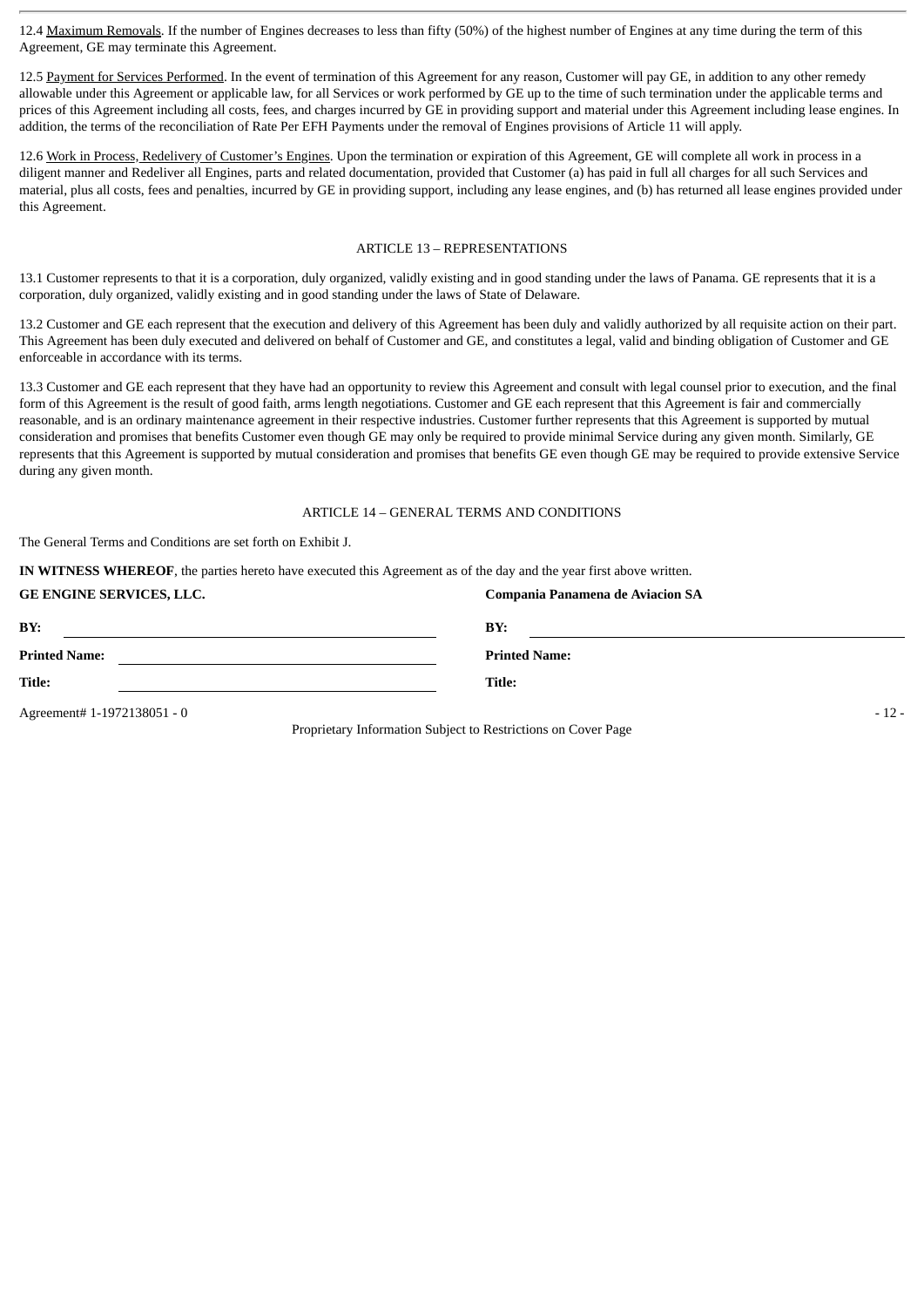## EXHIBIT A: DEFINITIONS

Capitalized terms used in the recitals and elsewhere in the Agreement but not otherwise defined in this Agreement will have the following meanings:

"Agreement"—This Rate Per EFH Engine Services Agreement, as the same may be amended or supplemented from time to time, including all its Exhibits.

"Aircraft Accident"—An occurrence caused by the operation of an aircraft in which any person suffers a fatal injury or serious injury as a result of being in or upon the aircraft or by direct contact with the aircraft or anything attached to the aircraft, or in which the aircraft receives substantial damage or a third party's property is damaged in any way.

"Aircraft Incident"—An occurrence, other than an Aircraft Accident, caused by the operation of an aircraft that affects or could affect the safety of operations and that is investigated and reported.

"Airworthiness Directive" or "AD"—A document issued by the AAA having jurisdiction over the Engines, identifying an unsafe condition relating to such Engines and, as appropriate, prescribing inspections and the conditions and limitations, if any, under which the Engines may continue to operate.

"Approved Aviation Authority" or "AAA"—As applicable, the Federal Aviation Administration of the United States ("FAA"), the European Aviation Safety Authority ("EASA") or, as identified by Customer and agreed in writing by GE, such other equivalent foreign aviation authority having jurisdiction over the performance of Services provided hereunder.

"Beyond Economic Repair" or "BER"—When the cost, calculated on a Supplemental Work basis, to restore an Engine to the requirements of the Repair Specification exceeds 65% of the fair market value of a comparable Serviceable Engine.

"CLP"—The manufacturer's Current catalog or manufacturer's Current list price pertaining to a new Engine or part thereof.

"Current"—As of the time of the applicable Service or determination.

"Day"—Calendar day unless expressly stated otherwise in writing. If performance is due on a recognized public holiday, performance will be postponed until the next business day.

"Delivery"—[\*\*\*].

"Designated Repair Station" or "DRS"—The primary Repair Station designated by GE where GE performs Services on Engines.

"Dollars" or "\$"—The lawful currency of the United States of America.

"Engine"—Each bare engine assembly or, as applicable, Engine module, which is the subject of this Agreement and identified in Exhibit B, including its essential LRU's, controls, accessories and parts as described in the engine manufacturer's specification manuals.

"Engine Flight Hour" or "EFH"—Engine flight hour expressed in hourly increments of aircraft flight from wheels up to wheels down.

"Foreign Object Damage" or "FOD"—Damage to any portion of the Engine caused by impact with or ingestion of a non-Engine object such as birds, hail, ice or normal runway debris. FOD may be further classified as a "Major FOD", which means FOD that causes an out of limit condition per the Aircraft Maintenance Manual, and which, either immediately or over time, requires the Engine to be removed from service or prevents the reinstallation of the Engine.

"Induction"—The date work commence the day following the receipt of an Engine by GE DRS at its facility, provided all documents, without substantial technical errors or omissions therein, to be furnished by the Customer are made available to GE two (2) Days prior to arrival of the Engine and ends upon notification that the Services on the Engine are completed and that such Engine is ready and prepared to be redelivered from GE DRS facility.

"Life Limited Part" or "LLP"—A part with a limitation on use established by the OEM or the AAA, stated in cumulative EFH or cycles.

"Line Replaceable Unit" or "LRU"—A major control or accessory that is mounted on the external portion of an Engine, which can be replaced while the Engine is on-wing.

"New Engine"—An Engine which has not undergone a shop visit, which has less than 100 EFH since new and which contains only GE approved parts and GE approved repairs.

"OEM"—The original manufacturer of an Engine or part thereof.

Agreement# 1-1972138051 - 0 - 13 -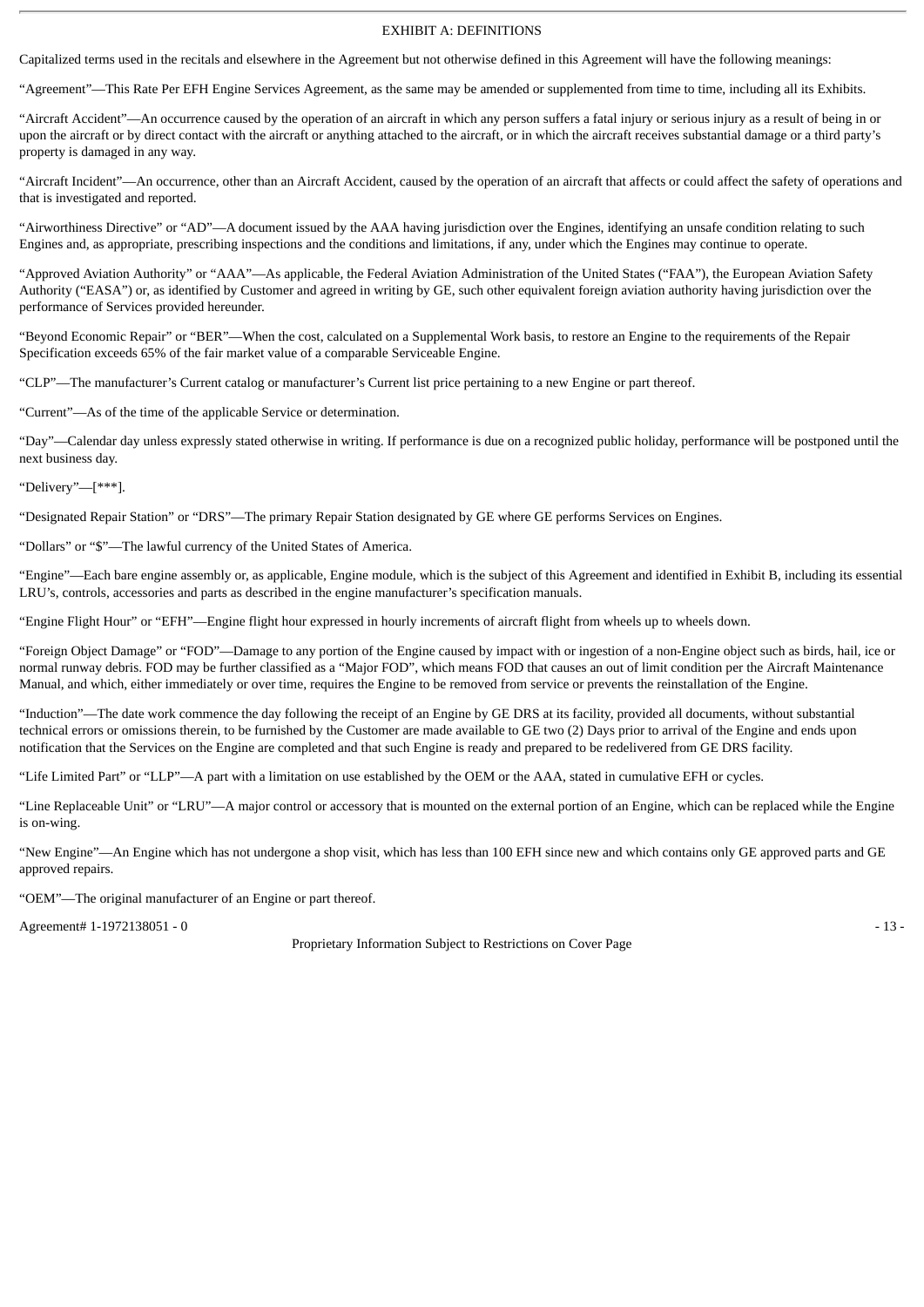"Performance Restoration"—The Services performed during a shop visit in which, at a minimum, the combustor and high-pressure turbine are exposed and subsequently refurbished, consistent with the Repair Specification.

"Price Adjustment Matrix"—The matrix set forth on Exhibit D by which the Rate Per EFH is adjusted based on Customer's operating parameters.

"Procedures Manual"—A separate document, not part of this Agreement, which provides detailed procedures and guidance for the administration of the Agreement. In case of conflict between the Procedures Manual and the Agreement, the Agreement will prevail.

"Qualifying Shop Visit"—A Repair Station visit during which the initial Performance Restoration is performed on an Engine on a Supplemental Work basis and which shall include the removal of all non-GE parts and non-GE approved LRU's, parts and repairs. The purpose of the Qualifying Shop Visit is to qualify such Engine for the Rate Per EFH fixed rate pricing for subsequent shop visits.

"Rate Per EFH"—The Monthly Rate Per EFH and the TSV Rate Per EFH as set forth in Article 5.

"Rate Per EFH Services"—Those Services provided pursuant to Article 3.

"Rate Per EFH Payments"—Any payments made pursuant to Article 6.

"Redelivery"—[\*\*\*]

"Removal Schedule"—The schedule jointly developed by GE and Customer for Engine removals for Services or Engine removal from operation.

"Repair Specification"—The mutually agreed repair specification which establishes the minimum baseline to which an Engine or part thereof will be inspected, repaired, modified, reassembled and tested to make and Engine Serviceable. Such Repair Specification will meet or exceed the recommendations of the OEM's operational specifications, applicable OEM maintenance or overhaul manuals and Customer's maintenance plan that has been approved by the AAA.

"Repair Station"—One or more of the repair facilities owned by GE or its affiliates, now or in the future, which are certified by an appropriate AAA to perform the applicable Service hereunder. A list of such repair facilities will be provided upon request.

"Repairable"—Capable of being made Serviceable.

"Rotable Part"—A new or used Serviceable part drawn from a common pool of parts used to support one or more customers. A Rotable Part replaces a like part removed from an Engine when such removed part requires repair.

"Scrapped Parts"—Those parts determined by GE to be Unserviceable and BER.

"Service(s)"—With respect to an Engine or part thereof, all or any part of those maintenance, repair and overhaul services provided under this Agreement as either Rate Per EFH Services or Supplemental Work Services. "Serviced" will be construed accordingly.

"Service Bulletin" or "SB"—The document issued and identified as a Service Bulletin by an OEM to notify the operator of modifications, substitution of parts, special inspections, special checks, amendment of existing life limits or establishment of first time life limits, or conversion of an Engine from one model to another.

"Serviceable"—Meeting all OEM and AAA specified standards for airworthiness.

"Static Temperature Adjusted to Sea Level"—The twelve (12) month rolling average of total air temperature data collected at every available take-off using snapshot data, adjusted in each case to zero aircraft speed and sea level elevation; provided that (i) in the event take-off snap shot data is not available, static airport temperature and airport altitude shall be obtained from the ADM database using Customer airport city-pair data, adjusted in each case to sea level elevation, and (ii) the ADM database shall be used for the first twelve (12) months of this Agreement or until twelve (12) months of take-off snapshot data is available, whichever is first to occur.

"Supplemental Work Services"—Those Services provided pursuant to Article 4.

"Take-Off Derate" [\*\*\*]

"Termination"—The ending of this Agreement before the expiration of the Initial Term or extension thereof.

"Unserviceable"—Not meeting all OEM and AAA specified standards for airworthiness.

"Used Engine"—An Engine which has undergone a shop visit or which has more than 100 EFH since new.

"Turn Around Time"—[\*\*\*]

Agreement# 1-1972138051 - 0 - 14 -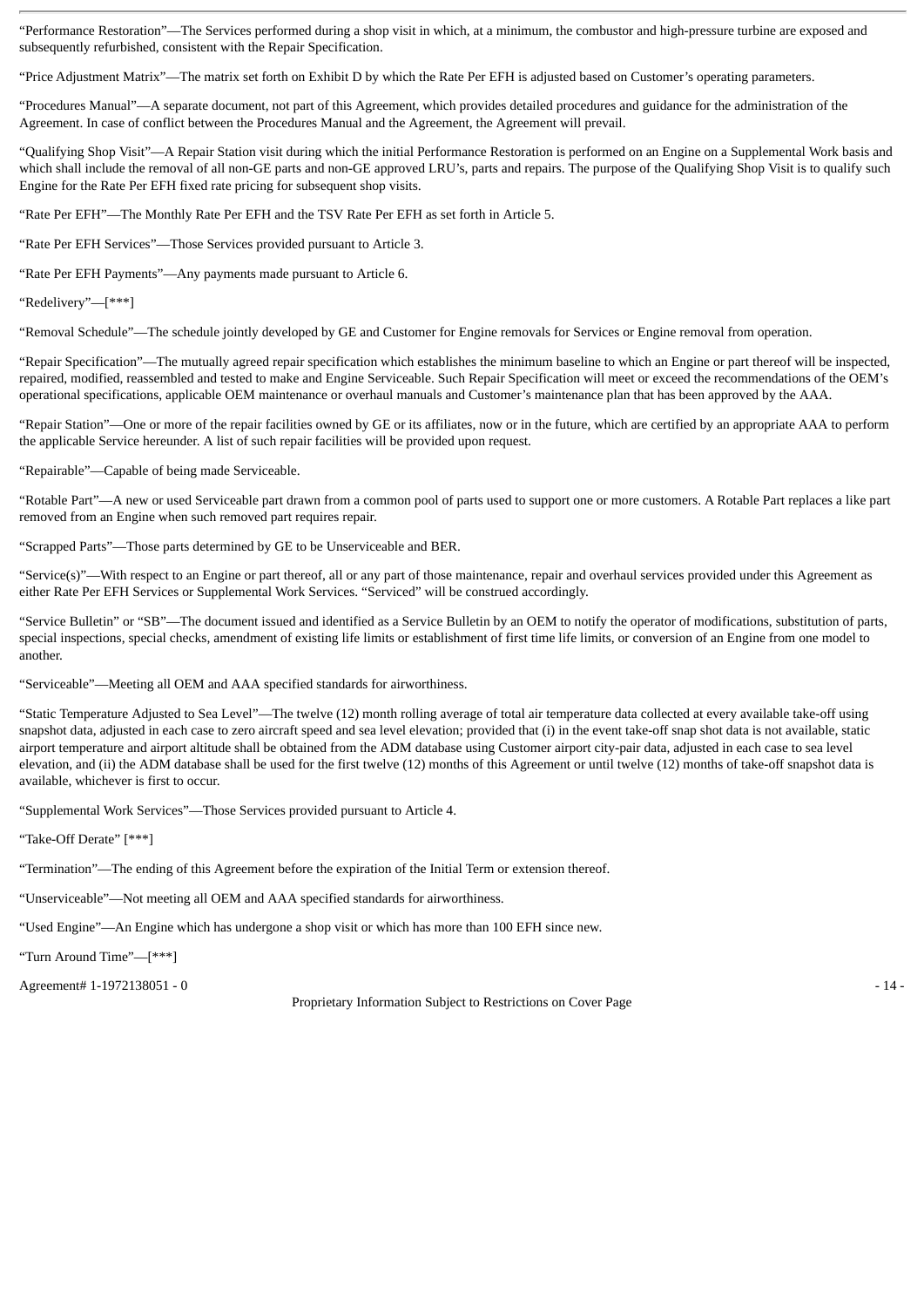"Workscope"—The document written by GE and approved by Customer describing the prescribed repair or approach to repair of an Engine to meet the requirements of the Repair Specification, including appropriate reliability and performance enhancements.

"Workscope Planning Guide"—The document published by GE Aviation which describes the "on condition" maintenance concept for the engines. This document communicates the timing and extent of work required to enable operators to achieve reliability, performance, and maintenance cost goals.

Agreement# 1-1972138051 - 0 - 15 -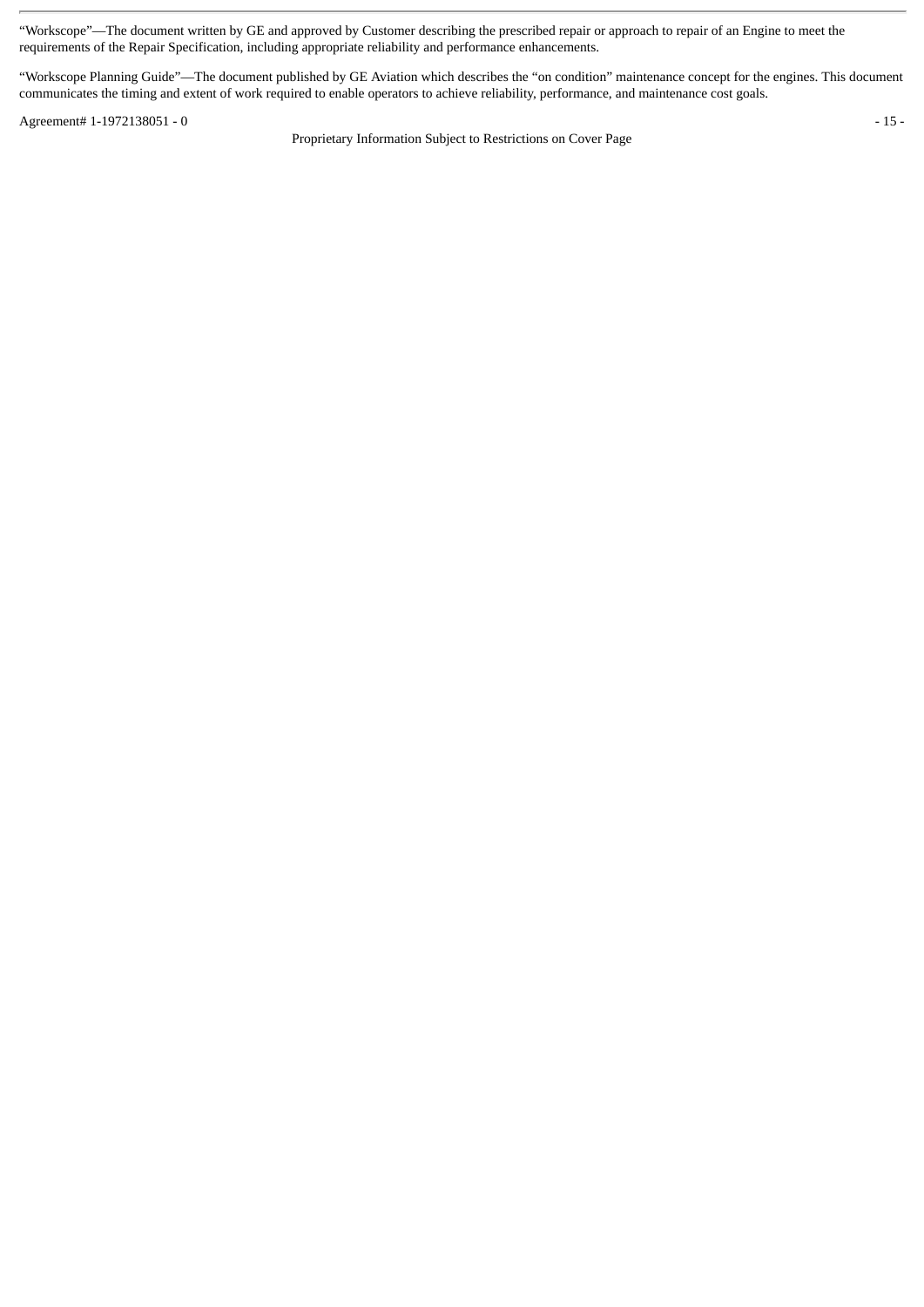# Deliveries to Copa

| Number          | <b>ESN</b> | <b>Delivery Date</b> |
|-----------------|------------|----------------------|
| $\overline{1}$  | 994137     | 17-Nov-05            |
| $\overline{2}$  | 994138     | 17-Nov-05            |
| 3               | 994145     | 16-Dec-05            |
| 4               | 994146     | 16-Dec-05            |
| 5               | 994181     | $2-Jun-06$           |
| $6\overline{6}$ | 994182     | $2-Jun-06$           |
| 7               | 994192     | 28-Jun-06            |
| 8               | 994193     | 28-Jun-06            |
| 9               | 994232     | $9-Nov-06$           |
| 10              | 994230     | $9-Nov-06$           |
| 11              | 994241     | 5-Dec-06             |
| 12              | 994242     | 5-Dec-06             |
| 13              | 994304     | 22-Jun-07            |
| 14              | 994305     | 22-Jun-07            |
| 15              | 994320     | 27-Jul-07            |
| 16              | 994321     | 27-Jul-07            |
| 17              | 994328     | 17-Aug-07            |
| 13              | 994329     | 17-Aug-07            |
| 19              | 994335     | 24-Aug-07            |
| 20              | 994336     | 24-Aug-07            |
| 21              | 994390     | 14-Nov-07            |
| 22              | 994391     | 14-Nov-07            |
| 23              | 994473     | 11-Apr-08            |
| 24              | 994474     | 11-Apr-08            |
| 25              | 994491     | 16-May-08            |
| 26              | 994492     | 16-May-08            |
| 27              | 994572     | 10-Oct-08            |
| 28              | 994576     | 10-Oct-08            |
| 29              | 994586     | 14-Nov-08            |
| 30              | 994591     | 14-Nov-08            |

Deliveries to AeroRepublica

| <b>Number</b> | <b>ESN</b> | <b>Delivery Date</b> |
|---------------|------------|----------------------|
| $\mathbf{1}$  | 994243     | 23-Dec-06            |
| 2             | 994244     | 23-Dec-06            |
| 3             | 994211     | $6-Jan-07$           |
| 4             | 994215     | $6-Jan-07$           |
| 5             | 994252     | 18-Jan-07            |
| 6             | 994245     | 18-Jan-07            |
| 7             | 994367     | 28-Sep-07            |
| 8             | 994362     | 28-Sep-07            |
| 9             | 994359     | 28-Sep-07            |
| 10            | 994360     | 28-Sep-07            |
| 11            | 994383     | 25-Oct-07            |
| 12            | 994384     | 25-Oct-07            |
| 13            | 994438     | 21-Dec-07            |
| 14            | 994416     | 21-Dec-07            |
| 15            | 994549     | 21-Aug-08            |
| 16            | 994550     | 21-Aug-08            |
| 17            | 994568     | 12-Sep-08            |
| 18            | 994569     | 12-Sep-08            |
| 19            | 994648     | 5-Feb-09             |
| 20            | 994649     | 5-Feb-09             |
| 21            | 994688     | 26-Mar-09            |
| 22            | 994689     | 26-Mar-09            |

Spare Engines Deliveries

| <b>Number</b> | ESN    | <b>Delivery Date</b> |
|---------------|--------|----------------------|
| 1             | 994161 | $19$ -Dec-05         |
| 2             | 994285 | 22-Dec-06            |
| 3             | 994353 | 28-Jun-07            |
| 4             | 994563 | 18-Jun-08            |
| 5             | 994754 | $12$ -Jun-09         |
| 6             | TBD    | 31-Dec-11            |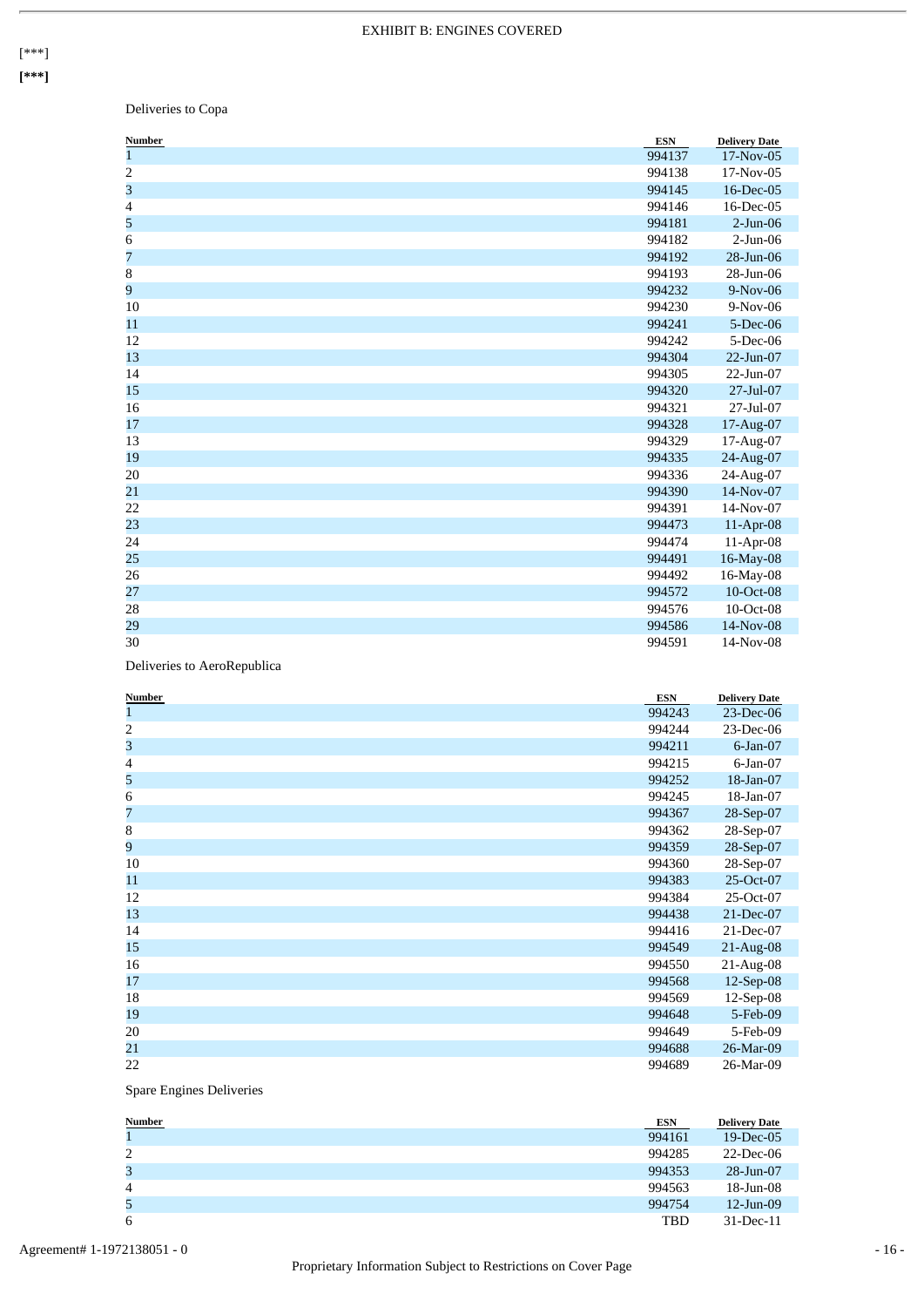# EXHIBIT C: RATE ADJUSTMENT

The Rate Per EFH will be adjusted for fluctuation of the economy as described below (using the CF34 GTA Escalation formula):

# **[\*\*\*]**

I. [\*\*\*] II.  $[\ast \ast \ast]$ A. [\*\*\*] B. [\*\*\*] C. [\*\*\*] III. [\*\*\*] A. [\*\*\*] B. [\*\*\*] IV. [\*\*\*] Agreement# 1-1972138051 - 0 - 17 -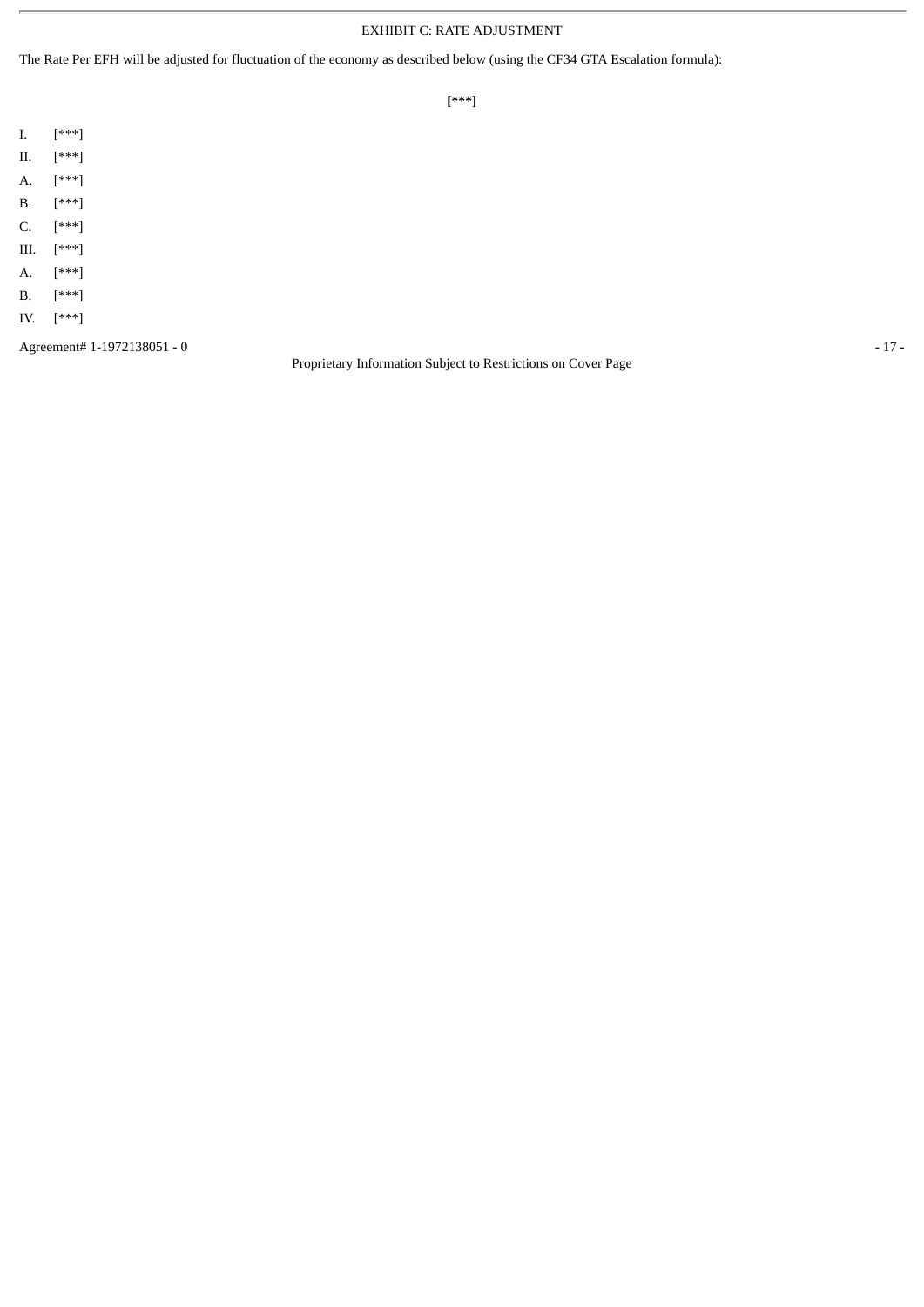|     | $\left[ \text{***}\right]$                                                                                                                                                                                                                                                                                                                                                                                                                                                                                                                                                                                                                                                                                      |  |  |        |
|-----|-----------------------------------------------------------------------------------------------------------------------------------------------------------------------------------------------------------------------------------------------------------------------------------------------------------------------------------------------------------------------------------------------------------------------------------------------------------------------------------------------------------------------------------------------------------------------------------------------------------------------------------------------------------------------------------------------------------------|--|--|--------|
|     | $\left[\mathrm{***}\right]$                                                                                                                                                                                                                                                                                                                                                                                                                                                                                                                                                                                                                                                                                     |  |  |        |
|     | $\left[ \mathrm{***}\right]$                                                                                                                                                                                                                                                                                                                                                                                                                                                                                                                                                                                                                                                                                    |  |  |        |
|     | $\left[\mathrm{***}\right]$                                                                                                                                                                                                                                                                                                                                                                                                                                                                                                                                                                                                                                                                                     |  |  |        |
| 1.  | $\left[ \mathrm{***}\right]$                                                                                                                                                                                                                                                                                                                                                                                                                                                                                                                                                                                                                                                                                    |  |  |        |
| 2.  | $\left[ \mathrm{***}\right]$                                                                                                                                                                                                                                                                                                                                                                                                                                                                                                                                                                                                                                                                                    |  |  |        |
| 3.  | $\left[\mathrm{***}\right]$                                                                                                                                                                                                                                                                                                                                                                                                                                                                                                                                                                                                                                                                                     |  |  |        |
|     | $[***]$                                                                                                                                                                                                                                                                                                                                                                                                                                                                                                                                                                                                                                                                                                         |  |  |        |
|     | $[***]$                                                                                                                                                                                                                                                                                                                                                                                                                                                                                                                                                                                                                                                                                                         |  |  |        |
|     | $\left[\mathrm{***}\right]$                                                                                                                                                                                                                                                                                                                                                                                                                                                                                                                                                                                                                                                                                     |  |  |        |
| V.  | $[***] % \begin{minipage}[b]{0.9\linewidth} \centering \centerline{\includegraphics[width=0.9\linewidth]{images/0.9\linewidth} \centerline{\includegraphics[width=0.9\linewidth]{images/0.9\linewidth}} \centerline{\includegraphics[width=0.9\linewidth]{images/0.9\linewidth}} \centerline{\includegraphics[width=0.9\linewidth]{images/0.9\linewidth}} \centerline{\includegraphics[width=0.9\linewidth]{images/0.9\linewidth}} \centerline{\includegraphics[width=0.9\linewidth]{images/0.9\linewidth}} \centerline{\includegraphics[width=0.9\linewidth]{images/0.9\linewidth}} \centerline{\includegraphics[width=0.9\linewidth]{images/0.9\linewidth}} \centerline{\includegraphics[width=0.9\linewidth$ |  |  |        |
| VI. | $[***]$                                                                                                                                                                                                                                                                                                                                                                                                                                                                                                                                                                                                                                                                                                         |  |  |        |
|     | VII. [***]                                                                                                                                                                                                                                                                                                                                                                                                                                                                                                                                                                                                                                                                                                      |  |  |        |
|     | VIII. $[***]$                                                                                                                                                                                                                                                                                                                                                                                                                                                                                                                                                                                                                                                                                                   |  |  |        |
|     | Agreement# 1-1972138051 - 0                                                                                                                                                                                                                                                                                                                                                                                                                                                                                                                                                                                                                                                                                     |  |  | $-18-$ |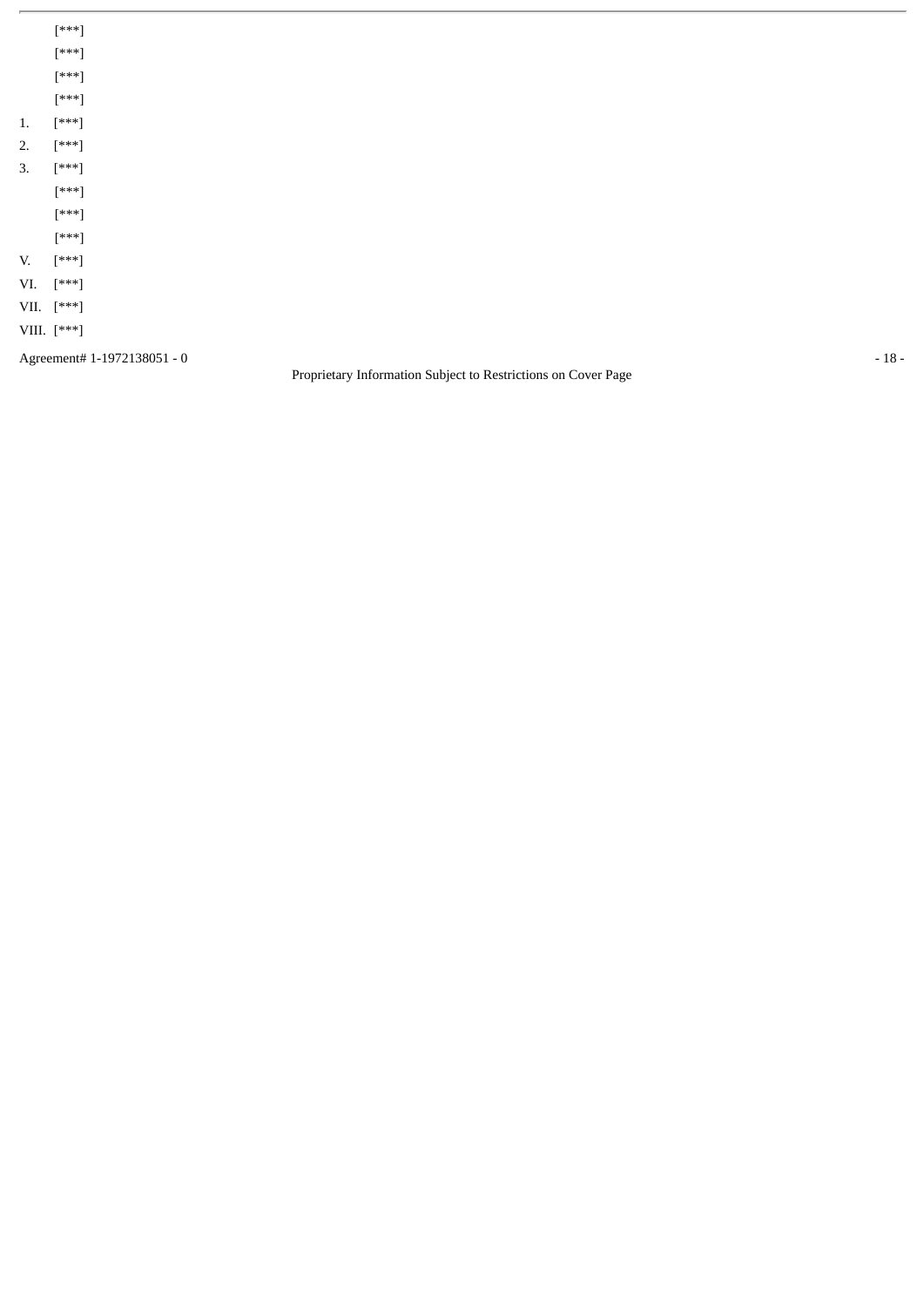| [***]                                                                                                                                                                                                                                                                                                                                                                                                                                                                                                                                                                                                                                                                                                           |         |       |       |         |         |         |       |         |         |         |         |
|-----------------------------------------------------------------------------------------------------------------------------------------------------------------------------------------------------------------------------------------------------------------------------------------------------------------------------------------------------------------------------------------------------------------------------------------------------------------------------------------------------------------------------------------------------------------------------------------------------------------------------------------------------------------------------------------------------------------|---------|-------|-------|---------|---------|---------|-------|---------|---------|---------|---------|
| $[***]$                                                                                                                                                                                                                                                                                                                                                                                                                                                                                                                                                                                                                                                                                                         |         |       |       |         |         |         |       |         |         |         |         |
| $[***]$                                                                                                                                                                                                                                                                                                                                                                                                                                                                                                                                                                                                                                                                                                         |         |       |       | $[***]$ |         |         |       | $[***]$ |         |         |         |
| $[***] % \begin{minipage}[b]{0.9\linewidth} \centering \centerline{\includegraphics[width=0.9\linewidth]{images/0.9\linewidth} \centerline{\includegraphics[width=0.9\linewidth]{images/0.9\linewidth}} \centerline{\includegraphics[width=0.9\linewidth]{images/0.9\linewidth}} \centerline{\includegraphics[width=0.9\linewidth]{images/0.9\linewidth}} \centerline{\includegraphics[width=0.9\linewidth]{images/0.9\linewidth}} \centerline{\includegraphics[width=0.9\linewidth]{images/0.9\linewidth}} \centerline{\includegraphics[width=0.9\linewidth]{images/0.9\linewidth}} \centerline{\includegraphics[width=0.9\linewidth]{images/0.9\linewidth}} \centerline{\includegraphics[width=0.9\linewidth$ |         |       |       | $[***]$ |         |         |       | $[***]$ |         |         |         |
| $[***]$                                                                                                                                                                                                                                                                                                                                                                                                                                                                                                                                                                                                                                                                                                         | [***]   | [***] | [***] | [***]   | [***]   | [***]   | [***] | [***]   | [***]   | [***]   | [***]   |
| $[***]$                                                                                                                                                                                                                                                                                                                                                                                                                                                                                                                                                                                                                                                                                                         | [***]   | [***] | [***] | [***]   | [***]   | [***]   | [***] | [***]   | [***]   | [***]   | [***]   |
| [***]                                                                                                                                                                                                                                                                                                                                                                                                                                                                                                                                                                                                                                                                                                           | $[***]$ | [***] | [***] | $[***]$ | [***]   | [***]   | [***] | [***]   | [***]   | $[***]$ | [***]   |
| $[***]$                                                                                                                                                                                                                                                                                                                                                                                                                                                                                                                                                                                                                                                                                                         | [***]   | [***] | [***] | [***]   | [***]   | [***]   | [***] | [***]   | [***]   | [***]   | [***]   |
| $[***]$                                                                                                                                                                                                                                                                                                                                                                                                                                                                                                                                                                                                                                                                                                         |         |       |       | [***]   |         |         |       | [***]   |         |         |         |
| [***]                                                                                                                                                                                                                                                                                                                                                                                                                                                                                                                                                                                                                                                                                                           | $[***]$ | [***] | [***] | [***]   | $[***]$ | [***]   | [***] | $[***]$ | [***]   | [***]   | [***]   |
| $[***]$                                                                                                                                                                                                                                                                                                                                                                                                                                                                                                                                                                                                                                                                                                         | [***]   | [***] | [***] | $[***]$ | $[***]$ | [***]   | [***] | [***]   | [***]   | [***]   | [***]   |
| [***]                                                                                                                                                                                                                                                                                                                                                                                                                                                                                                                                                                                                                                                                                                           | [***]   | [***] | [***] | $[***]$ | $[***]$ | [***]   | [***] | $[***]$ | [***]   | [***]   | [***]   |
| $[***]$                                                                                                                                                                                                                                                                                                                                                                                                                                                                                                                                                                                                                                                                                                         | [***]   | [***] | [***] | $[***]$ | $[***]$ | [***]   | [***] | [***]   | $[***]$ | [***]   | [***]   |
| $[***]$                                                                                                                                                                                                                                                                                                                                                                                                                                                                                                                                                                                                                                                                                                         |         |       |       | [***]   |         |         |       | $[***]$ |         |         |         |
| [***]                                                                                                                                                                                                                                                                                                                                                                                                                                                                                                                                                                                                                                                                                                           | [***]   | [***] | [***] | [***]   | [***]   | $[***]$ | [***] | [***]   | [***]   | [***]   | [***]   |
| $[***]$                                                                                                                                                                                                                                                                                                                                                                                                                                                                                                                                                                                                                                                                                                         | [***]   | [***] | [***] | $[***]$ | $[***]$ | [***]   | [***] | [***]   | [***]   | [***]   | [***]   |
| [***]                                                                                                                                                                                                                                                                                                                                                                                                                                                                                                                                                                                                                                                                                                           | [***]   | [***] | [***] | [***]   | [***]   | [***]   | [***] | [***]   | [***]   | [***]   | [***]   |
| $[***]$                                                                                                                                                                                                                                                                                                                                                                                                                                                                                                                                                                                                                                                                                                         | [***]   | [***] | [***] | [***]   | [***]   | [***]   | [***] | [***]   | [***]   | [***]   | [***]   |
| $[***]$                                                                                                                                                                                                                                                                                                                                                                                                                                                                                                                                                                                                                                                                                                         |         |       |       | [***]   |         |         |       | [***]   |         |         |         |
| $[***] % \begin{minipage}[b]{0.9\linewidth} \centering \centerline{\includegraphics[width=0.9\linewidth]{images/0.9\linewidth} \centerline{\includegraphics[width=0.9\linewidth]{images/0.9\linewidth} \centerline{\includegraphics[width=0.9\linewidth]{images/0.9\linewidth} \centerline{\includegraphics[width=0.9\linewidth]{images/0.9\linewidth}} \centerline{\includegraphics[width=0.9\linewidth]{images/0.9\linewidth}} \centerline{\includegraphics[width=0.9\linewidth]{images/0.9\linewidth}} \centerline{\includegraphics[width=0.9\linewidth]{images/0.9\linewidth}} \centerline{\includegraphics[width=0.9\linewidth]{images/0.9\linewidth}} \centerline{\includegraphics[width=0.9\linewidth$   | [***]   | [***] | [***] | [***]   | $[***]$ | [***]   | [***] | [***]   | [***]   | [***]   | [***]   |
| $[***]$                                                                                                                                                                                                                                                                                                                                                                                                                                                                                                                                                                                                                                                                                                         | [***]   | [***] | [***] | [***]   | [***]   | [***]   | [***] | [***]   | $[***]$ | [***]   | $[***]$ |
| [***]                                                                                                                                                                                                                                                                                                                                                                                                                                                                                                                                                                                                                                                                                                           | [***]   | [***] | [***] | [***]   | $[***]$ | [***]   | [***] | $[***]$ | [***]   | $[***]$ | [***]   |
| [***]                                                                                                                                                                                                                                                                                                                                                                                                                                                                                                                                                                                                                                                                                                           | [***]   | [***] | [***] | [***]   | $[***]$ | [***]   | [***] | $[***]$ | [***]   | [***]   | [***]   |
|                                                                                                                                                                                                                                                                                                                                                                                                                                                                                                                                                                                                                                                                                                                 |         |       |       |         |         |         |       |         |         |         |         |

Agreement# 1-1972138051 - 0

Proprietary Information Subject to Restrictions on Cover Page

 $-19-$ 

# EXHIBIT D: PRICE ADJUSTMENT MATRIX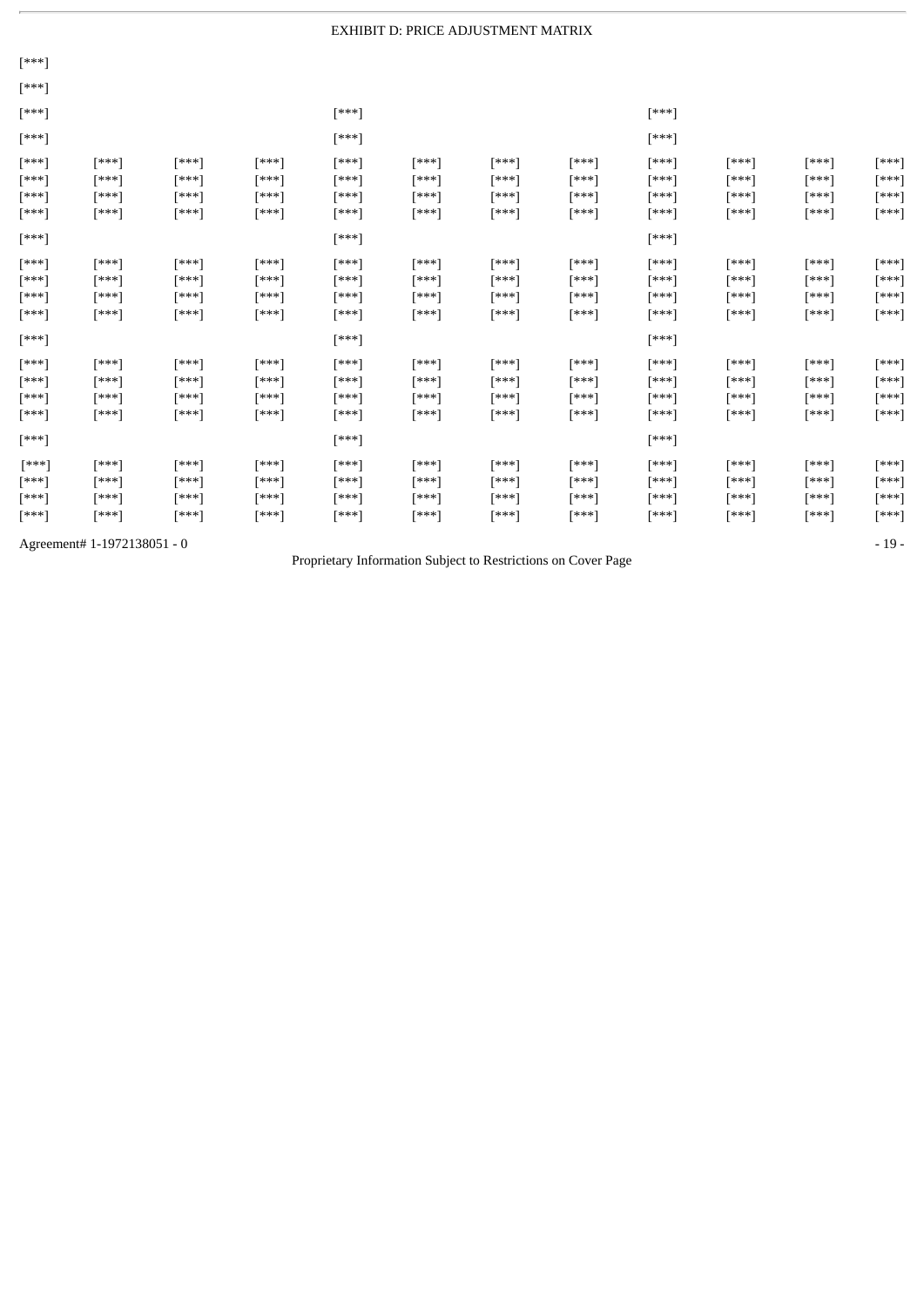| $[***]$ | [***] | [***] |
|---------|-------|-------|
| $[***]$ | [***] | [***] |
| $[***]$ | [***] | [***] |
| [***]   | [***] | [***] |
| $[***]$ | [***] | [***] |
| [***]   | [***] | [***] |
| [***]   | [***] | [***] |
| $[***]$ | [***] | [***] |
| [***]   | [***] | [***] |
| $[***]$ | [***] | [***] |
| [***]   | [***] | [***] |
| [***]   | [***] | [***] |
|         |       |       |

[\*\*\*]

[\*\*\*]

Agreement# 1-1972138051 - 0 - 20 -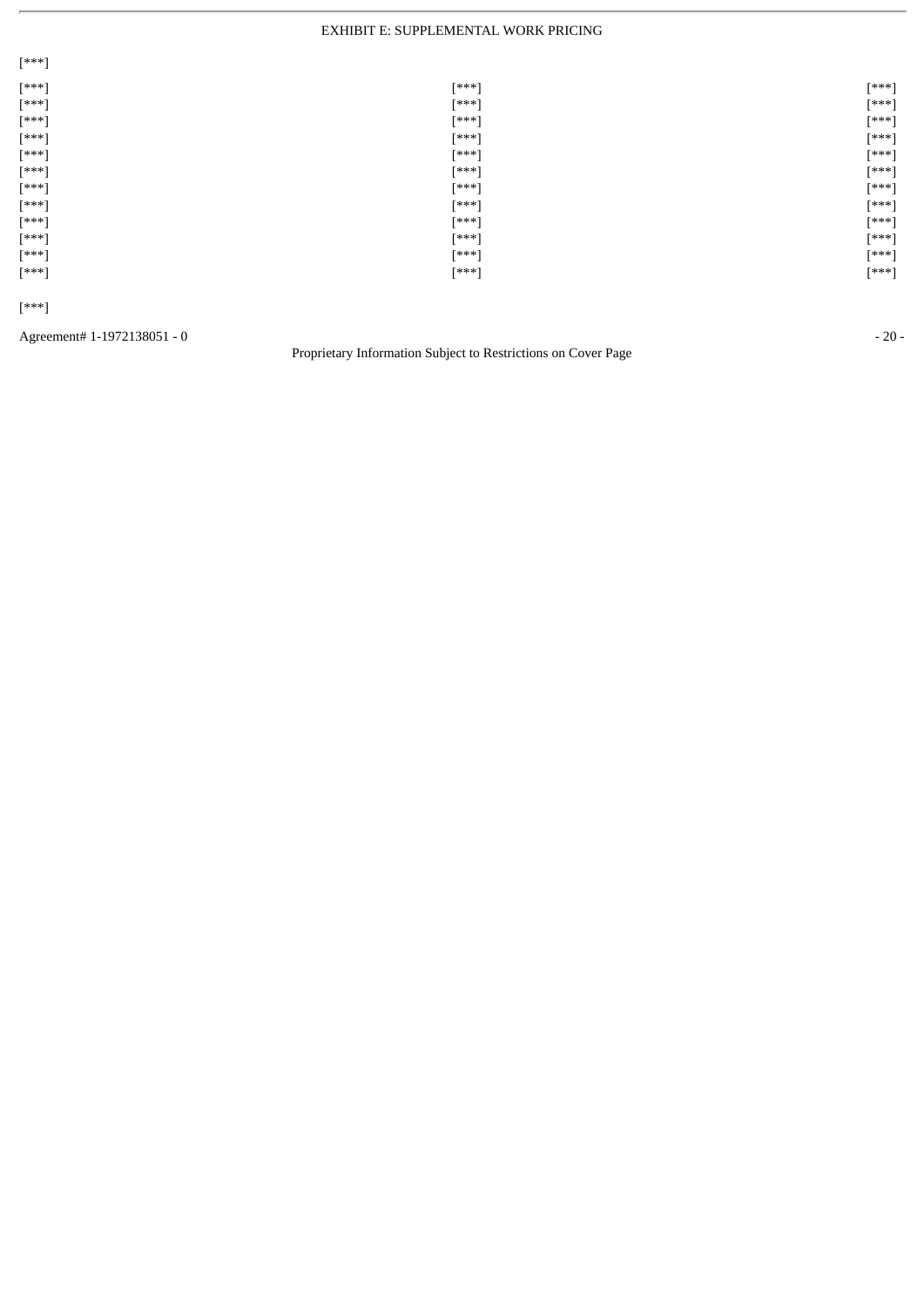#### EXHIBIT G: SUPPLEMENTAL WORK PRICING – FIXED PRICE LABOR SCHEDULE

 $\begin{bmatrix} * * * \\ \end{bmatrix} \qquad \qquad \begin{bmatrix} * * * \\ \end{bmatrix}$ 

Agreement# 1-1972138051 - 0 - 21 -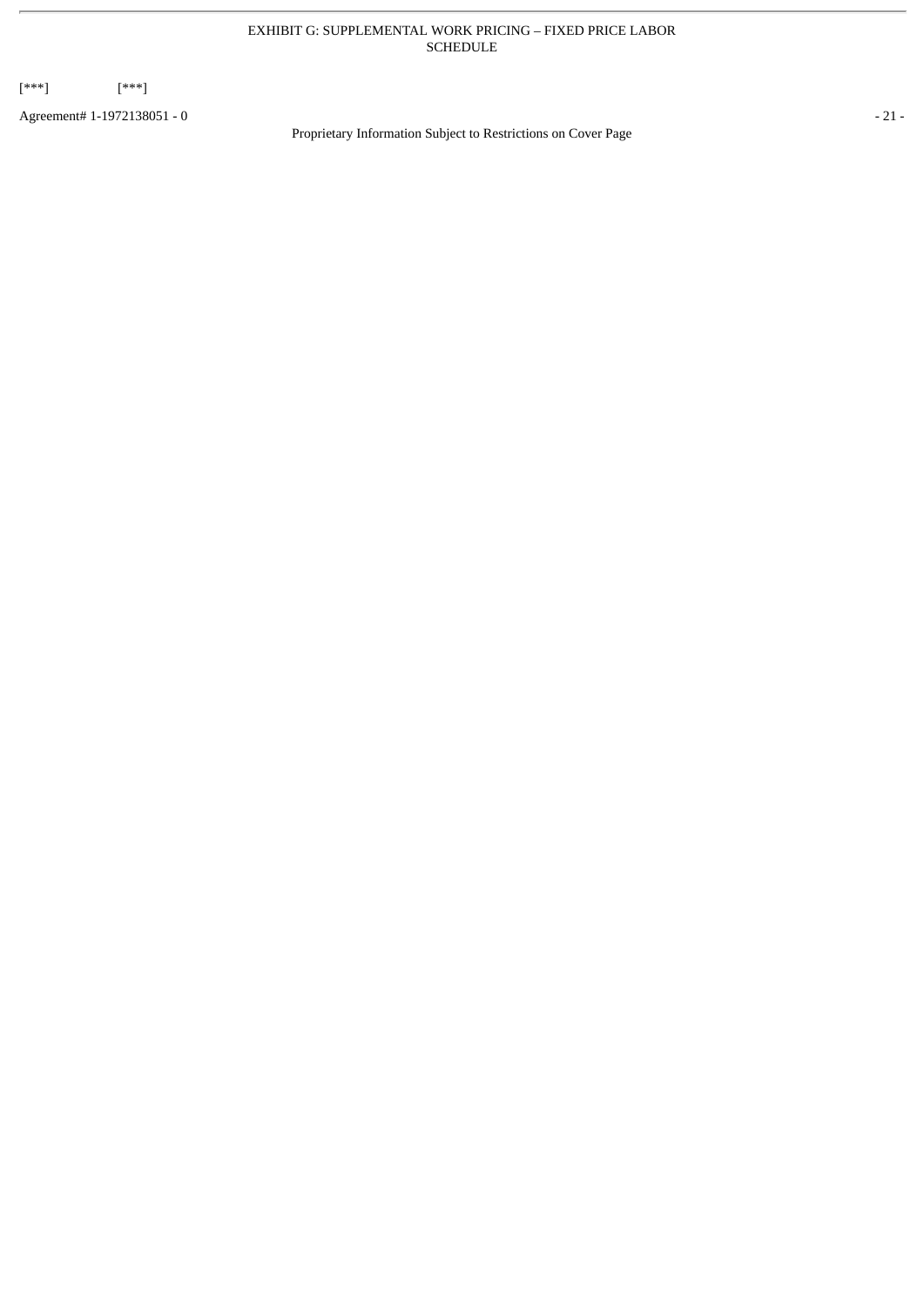| Coverage:   |
|-------------|
| [***        |
| Conditions: |
| [***]       |
| [***]       |
| ***         |

- [\*\*\*]
- [\*\*\*]

## Remedy:

i. Upon verification of the claim, GE will correct the deficiency by, at GE's option, (i) repairing Equipment (ii) replacing the Equipment, or (iii) refunding the repair price allocable to the repair.

ii. GE will be responsible for reasonable roundtrip transportation charges for verified Warranty claims.

## **THE WARRANTY IS EXCLUSIVE AND IN LIEU OF ALL OTHER WARRANTIES, WHETHER WRITTEN, ORAL, EXPRESSED, IMPLIED OR STATUTORY, INCLUDING, WITHOUT LIMITATION, ANY WARRANTY OF MERCHANTABILITY OR FITNESS FOR PARTICULAR PURPOSE.**

[\*\*\*] [\*\*\*] [\*\*\*] [\*\*\*]

**Invoice Payment**

All invoices shall be supported by a detailed breakdown / repair report with detailed lists of replaced or repaired parts.

Terms of Payment: [\*\*\*]

Submittal: [\*\*\*]

[\*\*\*]

Agreement# 1-1972138051 - 0 - 22 -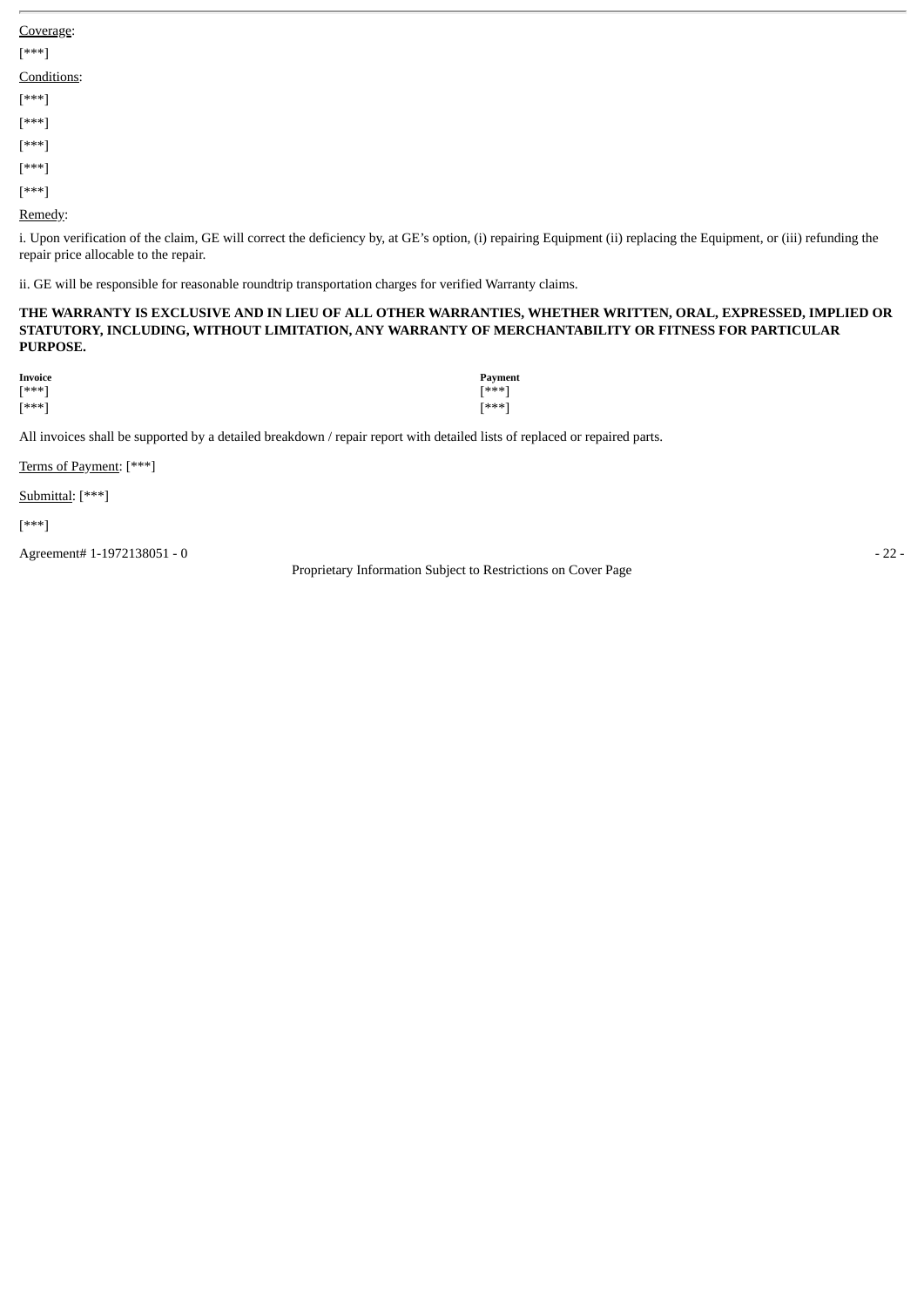[\*\*\*] **[\*\*\*] [\*\*\*] [\*\*\*]**

Agreement# 1-1972138051 - 0 - 23 -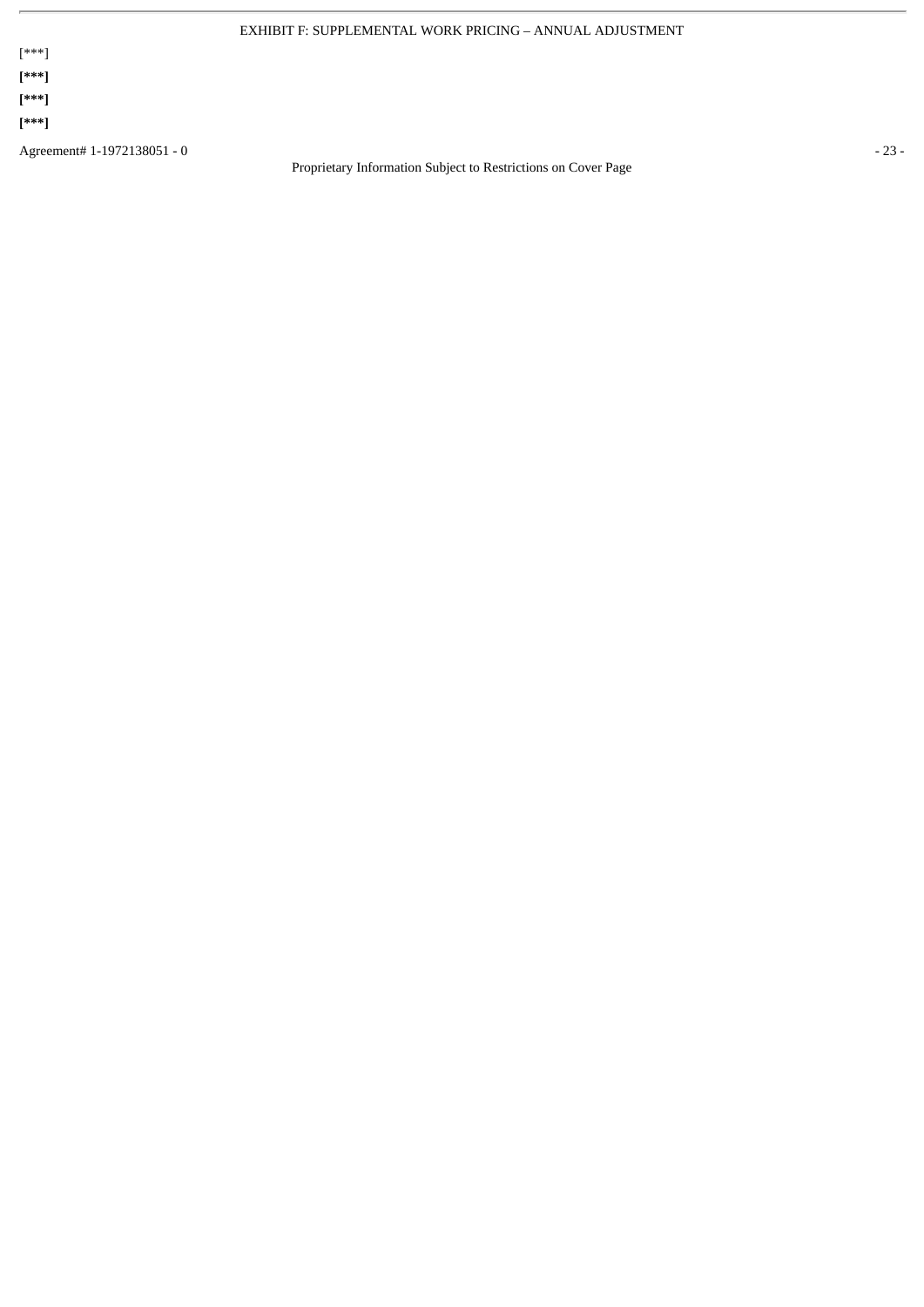## EXHIBIT I: LINE REPLACEABLE UNITS

The following list contains LRU that are repaired during a Rate Per EFH Shop Visit in accordance with Article 3.1(e). I

[\*\*\*]

Agreement# 1-1972138051 - 0 - 24 -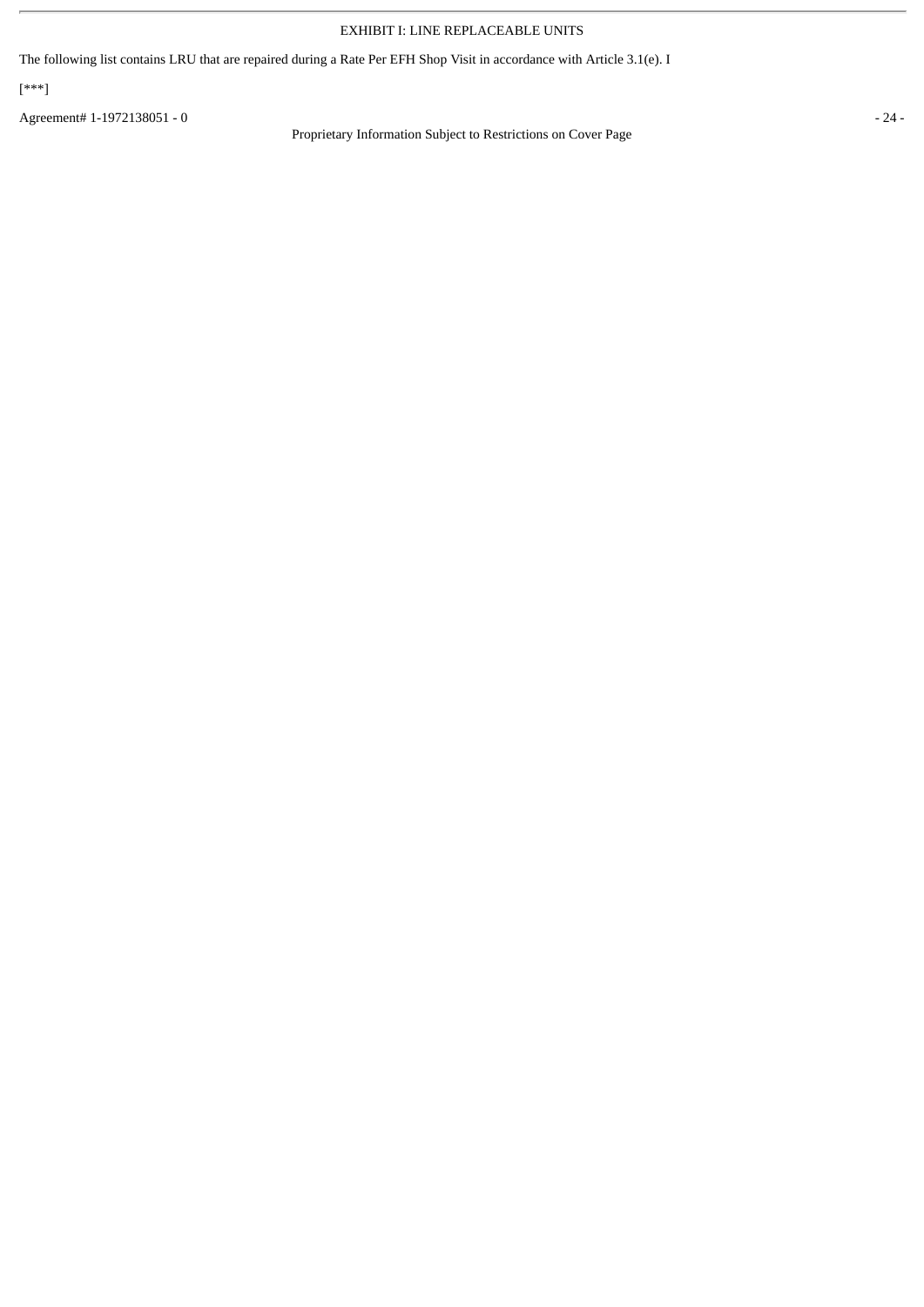### EXHIBIT J: GENERAL TERMS AND CONDITIONS

## 1.0 LIMITATION OF LIABILITY AND INDEMNIFICATION

1.1 Total Liability. The total liability of GE for any and all claims, whether in contract, warranty, tort (including negligence but excluding willful misconduct), product liability, patent infringement or otherwise, for any damages arising out of, connected with or resulting from the performance or non-performance of any Service or from the manufacture, sale, Redelivery, resale, repair, overhaul, replacement or use of the Engine or any item or part thereof, will not exceed [\*\*\*] which gives rise to the claim. Notwithstanding the foregoing, in no event will GE have any liability hereunder, whether as a result of breach of contract, warranty, tort (including negligence but excluding willful misconduct or recklessness), product liability, or otherwise, for any special, consequential, incidental, resultant or indirect damages, (including, without limitation, loss of: use, profit, revenue or goodwill) or punitive or exemplary damages.

In no event will GE have any liability hereunder, whether as a result of breach of contract, warranty, tort (including negligence), product liability, patent liability, or otherwise, for the design, material, workmanship, engineering defects or product liability and any damages whatsoever, including damages to personal property and for personal injury or death, caused in any way by the manufacturer of an Engine, or the parts, LRUs, components or material, thereof, or related thereto.

In the event Customer uses non-GE parts or non-GE approved LRUs, parts or repairs in an Engine and such LRUs, parts or repairs cause personal injury, death or property damage to third parties, Customer shall indemnify and hold harmless GE from all claims and liabilities associated therewith. The preceding indemnity shall apply whether or not GE was provided a right under this Agreement to remove such LRUs, parts or repairs, and irrespective of the exercise by GE of such right.

1.2 Definition. For the purpose of this Article 1, the term "GE" is deemed to include GE and its parent and affiliated companies, the subcontractors and suppliers of any Services furnished hereunder, and the directors, officers, employees, agents and representatives of each.

#### 2.0 EXCUSABLE DELAY

2.1 Excusable Delay. Either Party will be excused from, and will not be liable for, any delay in performance or failure to perform hereunder (except for the obligation to pay money or credit or debit an account which will not be excused hereunder), and will not be deemed to be in default for any delay in or failure of performance hereunder due to causes beyond its reasonable control. Such causes will be conclusively deemed to include, but not be limited to [\*\*\*] (including disruption of technology resources), or transportation shortages (each an "Excusable Delay"). [\*\*\*]

2.2 Continuing Obligations. Section 2.1 will not, however, relieve either Party from using its best commercial efforts to avoid or remove such causes of delay and continue performance with reasonable dispatch when such causes are removed. [\*\*\*]

2.3 Extended Delay Termination. If delay resulting from any of the foregoing causes extends for more than [\*\*\*] and the Parties have not agreed upon a revised basis for continuing the Services, including any adjustment of the price, then either Party, upon [\*\*\*] written notice to the other, may terminate the performance of Services with respect to the Engine for which Services were delayed.

#### 3.0 NOTICES

3.1 Acknowledgment. All notices required or permitted under this Agreement will be in writing and will be delivered personally, via first class return receipt requested mail, by facsimile, by courier service, or by express mail, addressed as follows, or to such other address as either Party may designate in writing to the other Party from time to time:

Agreement# 1-1972138051 - 0 - 25 -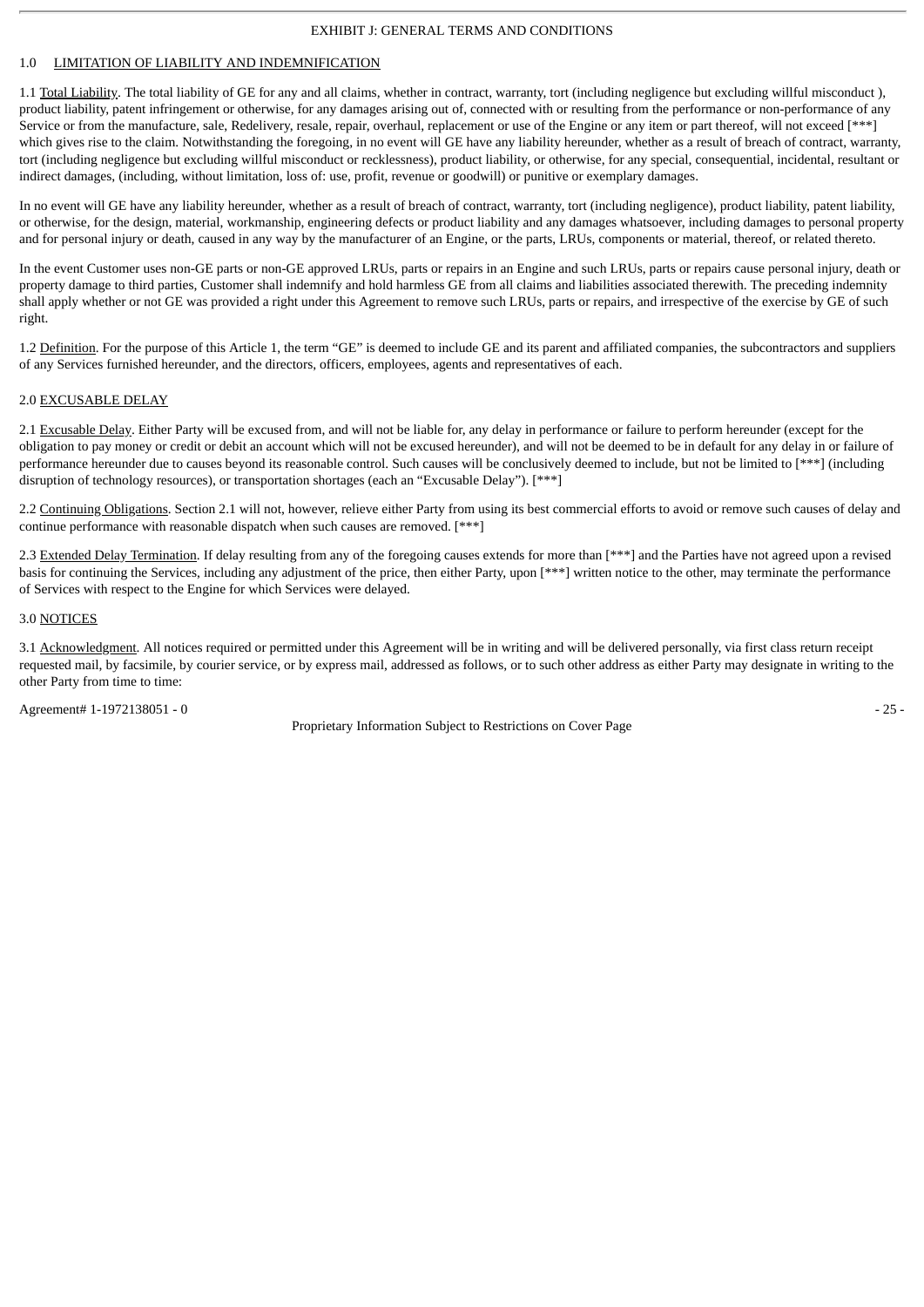| GE Engine Services, LLC.                                                                | Compania Panamena de Aviacion SA |
|-----------------------------------------------------------------------------------------|----------------------------------|
|                                                                                         |                                  |
| Attn:                                                                                   | Attn:                            |
| Phone:<br>Fax:                                                                          | Phone:<br>Fax:                   |
| Copy to:<br>Senior Counsel, GE Engine Services LLC.<br>MD F-125, Cincinnati, Ohio 45215 | Copy to:                         |
|                                                                                         |                                  |

3.2 Effect of Notices. Notices will be effective and will be deemed to have been given to (or "received by") the recipient: (A) upon delivery, if sent by courier, express mail, or delivered personally; (B) on the next business day following receipt, if sent by facsimile; or (C) on the fifth (5th) day after posting (or on actual receipt, if earlier) in the case of a letter sent prepaid first class mail.

### 4.0 TAXES AND OTHER

4.1 Taxes, Duties or Charges. In addition to the price for the Services, Customer agrees to pay, upon demand, all taxes (including, without limitation, sales, use, excise, turnover or value added taxes), duties, fees, charges or assessments of any nature (but excluding any income taxes) ("Taxes") assessed or levied in connection with performance of this Agreement.

4.2 Withholdings. All payments by Customer to GE under this Agreement will be free of all withholdings of any nature whatsoever except to the extent otherwise required by law, and if any such withholding is so required, Customer will pay an additional amount such that after the deduction of all amounts required to be withheld, the net amount received by GE will equal the amount that GE would have received if such withholding had not been required.

### 5.0 DISPUTE RESOLUTION, ARBITRATION

5.1 Dispute Resolution. If any dispute arises relating to this Agreement, the Parties will endeavor to resolve the dispute amicably, including by designating senior managers who will meet and use commercially reasonable efforts to resolve any such dispute. If the Parties' senior managers do not resolve the dispute within sixty (60) days of first written request, either party may request that the dispute be settled and finally determined by binding arbitration, in accordance with the Commercial Arbitration Rules of the American Arbitration Association in New York, New York, by one or more arbitrators appointed in accordance with the American Arbitration Association Rules. The arbitrator(s) will have no authority to award punitive damages, attorney's fees and related costs or any other damages not measured by the prevailing party's actual damages, and may not, in any event, make any ruling, finding or award that does not conform to the terms and conditions of the Agreement and applicable law. The award of the arbitrator(s) will be final, binding and non-appealable, and judgment may be entered thereon in any court of competent jurisdiction. All statements made or materials produced in connection with this dispute resolution process and arbitration are confidential and will not be disclosed to any third party except as required by law or subpoena. The Parties intend that the dispute resolution process set forth in this Article will be their exclusive remedy for any dispute arising under or relating to this Agreement or its subject matter.

5.2 Exception. Either party may at any time, without inconsistency with this Article, seek from a court of competent jurisdiction any equitable, interim, or provisional relief to avoid irreparable harm or injury. This Article will not apply to and will not bar litigation regarding claims related to a party's proprietary or intellectual property rights, nor will this Article be construed to modify or displace the ability of the Parties to effectuate any termination contemplated in Article 12 of the Agreement.

#### 6.0 NONDISCLOSURE OF PROPRIETARY DATA

6.1 Non-Disclosure. Unless the Parties otherwise agree in writing, any knowledge, information or data which the Parties have or may disclose to each other shall be held in confidence and may not be either disclosed or used for any purpose, except that GE may disclose the same to its affiliates, subsidiaries, joint venture participants, engineering service provider, or consultants as needed to perform the Services provided under this Agreement. The preceding clause will not apply to information which (1) is or becomes part of the general public knowledge or literature otherwise than as a result of breach of any confidentiality obligation to GE, or (2) was, as shown by written records, known to the receiving party prior to receipt from the disclosing party.

Agreement# 1-1972138051 - 0 - 26 -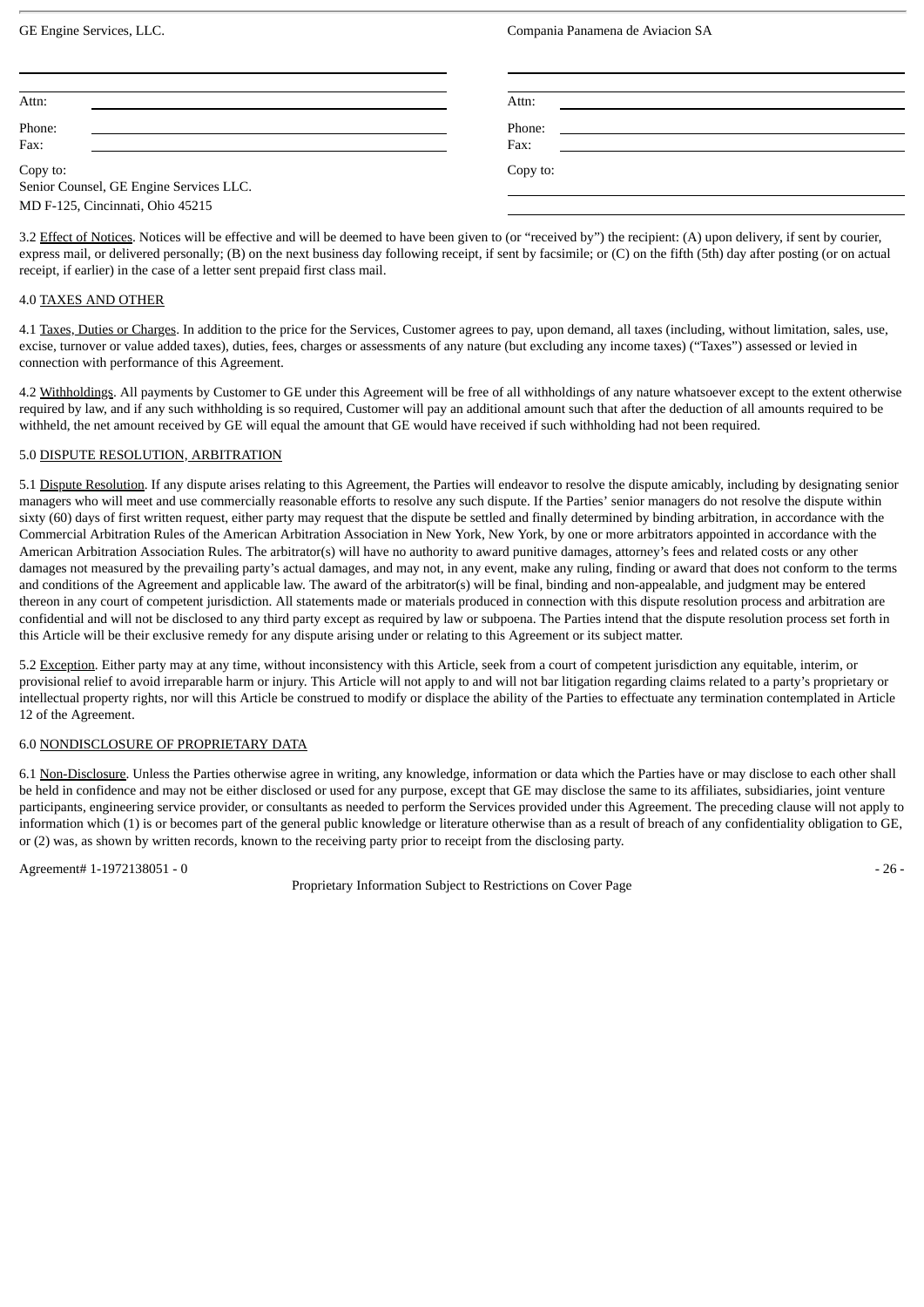6.2 Intellectual Property. Nothing contained in this Agreement will convey to either Party the right to use the trademarks of the other, or convey or grant to Customer any license under any patent owned or controlled by GE.

## 7.0 PATENTS

7.1 Claims. GE will handle all claims and defend any suit or proceeding brought against Customer insofar as based on a claim that, without further combination, any material or process used in the repair of any items furnished under this Agreement constitutes [\*\*\*]. This Section 7.1 will apply only to the extent that such material or process is so used to GE's specification.

7.2 Liability. GE's liability under this Article 7 is expressly conditioned upon Customer promptly notifying GE in writing and giving GE exclusive authority, information and assistance (at GE expense) for the handling, defense or settlement of any claim, suit or proceeding. In case such material or process is held in such suit to constitute infringement and the use of said material or process is enjoined, GE will, at GE's own expense and at GE's option, either, (1) settle or defend such claim or suit or proceeding arising therefrom, or (2) procure for Customer the right to continue using said material or process in the item repaired under this Agreement, or (3) replace or modify such item with an item incorporating non-infringing material or process, or (4) refund the repair price applicable to such material or process.

7.3 Indemnification. The preceding Section 7.2 will not apply: (1) to any material or process or part thereof of Customer design or specification, or used at Customer's direction in any repair under this Agreement, or (2) to the use of any material or process furnished under this Agreement in conjunction with any other apparatus, article, material or process. As to any material or process or use described in the preceding sentence, GE assumes no liability whatsoever for patent or copyright infringement, and Customer will, in the same manner as GE is obligated to Customer above, indemnify, defend and hold GE harmless from and against any claim or liability, including costs and expense in defending any such claim or liability in respect thereto.

7.4 Remedy. THE FOREGOING WILL CONSTITUTE CUSTOMER'S SOLE REMEDY AND GE'S SOLE LIABILITY FOR PATENT OR COPYRIGHT INFRINGEMENT BY ANY MATERIAL OR PROCESS AND IS SUBJECT TO THE LIMITATION OF LIABILITY SET FORTH IN ARTICLE 1, "LIMITATION OF LIABILITY." THE PATENT WARRANTY OBLIGATIONS RECITED ABOVE ARE IN LIEU OF ALL OTHER PATENT WARRANTIES WHATSOEVER, WHETHER ORAL, WRITTEN, EXPRESSED, IMPLIED OR STATUTORY (INCLUDING ANY WARRANTY OF MERCHANTABILITY AND FITNESS FOR PARTICULAR PURPOSE OR ANY IMPLIED WARRANTY ARISING FROM COURSE OF DEALING, COURSE OF PERFORMANCE, OR USAGE OF TRADE).

#### 8.0 LIENS

8.1 Security Interest. Customer hereby grants to GE a security interest in all property and proceeds owned by Customer in the possession of GE or any of GE's affiliates at any time (including Customer's beneficial rights to property leased by Customer), to secure all amounts owed by Customer to GE hereunder, and GE will have all rights of a secured party under the Uniform Commercial Code and applicable law with respect to such property. Customer consents to the filing of financing statements, mechanic's liens, and similar instruments necessary to perfect GE's security interests as required by the UCC, Federal Aviation Administration, and applicable law. Customer will also exert commercially reasonable efforts to obtain from the owner or mortgagee thereof the grant to GE or the consent to the grant to GE, as the case may be, of a security interest, which security interest will be subordinate to prior interests granted by Customer to third parties, in any other property in the possession of GE or any of GE's affiliates at any time (including Customer's beneficial rights to property leased by Customer), to secure all amounts owed by Customer to GE hereunder, and GE will have all rights of a secured party under the Uniform Commercial Code and applicable law with respect to such property. Customer will promptly execute and deliver all documentation, as reasonably requested by GE, to effect such security rights and any other statutory or common law lien rights under applicable law. Customer shall not grant any security interests or liens in Engines that are junior to those of GE without GE's prior written consent.

8.2 Other Liens. Customer: (i) acknowledges that GE has the legal right to assert mechanic's liens or other statutory or common law liens under applicable law (foreign or domestic) against Engines following performance of Services under this Agreement, and (ii) agrees to supply such information, including name and address of the owner of each Engine, as reasonably requested by GE to facilitate filing of such liens in New York or any other jurisdiction where Services may be performed. With respect to Engines leased by Customer, GE understands that Customer has been authorized and required by the owners to cause Services to be performed. GE may, at its option, notify the owners of the existence of this Agreement and GE's lien rights arising from performance of Services.

Agreement# 1-1972138051 - 0 - 27 -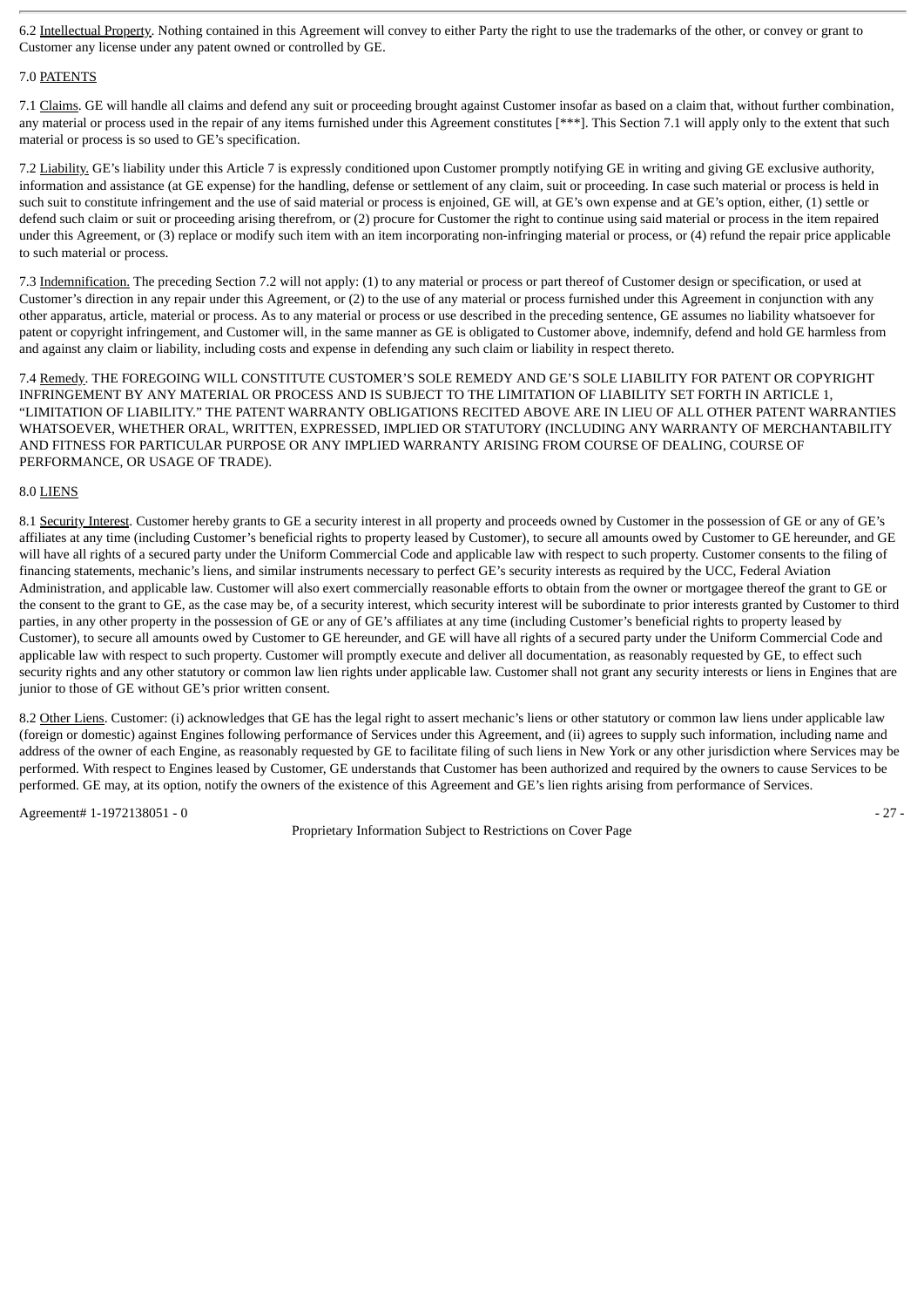8.3 Enforcement. If Customer fails to tender any payment owing under this Agreement and GE initiates foreclosure with respect to any Engine, whether pursuant to a security interest granted under this Agreement or a mechanic's lien, then Customer agrees to supply to GE all records, log books and other documentation pertaining to the maintenance condition of the Engine, and a certificate either (i) certifying that the Engine has not been involved in any Aircraft Accident or Incident or (ii) specifying the date and facts surrounding any Accident or Incident in which the Engine has been involved and the nature and extent of the damage sustained (such records, log books, certificate and other documentation referred to hereinafter as the "Engine Documents"). The Parties recognize that the failure by Customer to deliver the Engine Documents may have a material, adverse effect on the value of any Engine with respect to which foreclosure has been initiated by GE and the ability of GE to sell or lease the Engine, and that the damages GE may sustain as a result are not readily calculable.

### 9.0 GENERAL PROVISIONS

9.1 Assignment. This Agreement, any related purchase order or any rights or obligations hereunder may not be assigned without the prior written consent of the other Party, except that Customer's consent will not be required for an assignment by GE to one of GE's affiliates. In the event of any such substitution, Customer will be so advised in writing. Any assignment in contradiction of this clause will be considered null and void.

9.2 Governing Law, Waiver of Immunity. The Agreement will be interpreted and applied in accordance with the substantive laws of the State of New York, without giving effect to its choice of law or conflict of law provisions, rules or procedures (except to the extent that the validity, perfection or creation of any lien or security interest hereunder and the exercise of rights or remedies with respect of such lien or security interest for a particular item of equipment are governed by the laws of a jurisdiction other than New York). [\*\*\*]

9.3 Savings Clause. If any portion of this Agreement will be determined to be a violation of or contrary to any controlling law, rule or regulation issued by a court of competent jurisdiction, then that portion will be unenforceable in such jurisdiction. However, the balance of this Agreement will remain in full force and effect.

9.4 Beneficiaries. Except as herein expressly provided to the contrary, the provisions of this Agreement are for the Parties' mutual benefit and not for the benefit of any third party.

9.5 Controlling Language. The English language will be used in the interpretation and performance of this Agreement. All correspondence and documentation arising out of or connected with this Agreement and any related purchase order(s), including Engine records and Engine logs, will be in the English language.

9.6 Non-Waiver of Rights and Remedies. Any failure or delay in the exercise of rights or remedies hereunder will not operate to waive or impair such rights or remedies. Any waiver given will not be construed to require future or further waivers.

9.7 Titles/Subtitles. The titles and subtitles given to the sections of the Agreement are for convenience. They do not limit or restrict the context of the article or section to which they relate.

9.8 Currency Judgment. This is an international transaction in which the specification of United States Dollars is of the essence. No payments required to be made under this Agreement will be discharged by payments in any currency other than United States Dollars, whether pursuant to a judgment, arbitration award or otherwise.

9.9 No Agency Fees. Customer represents and warrants that no officer, employee, representative or agent of Customer has been or will be paid a fee or otherwise has received or will receive any personal compensation or consideration by or from GE in connection with the obtaining, arranging or negotiation of this Agreement or other documents entered into or executed in connection herewith.

9.10 On-Site Representative. Subject to the following conditions, GE agrees to permit one Designated Representative, from time to time during the term of this Agreement, to enter onto its premises at the Designated Repair Station for the purpose of supporting the Services on Engines. GE will furnish such Designated Representative the use of a non-exclusive workspace, including the use of a local telephone line and parking accommodations. Costs incurred by such Designated Representative, including long distance telephone charges, fax or computer charges will be the responsibility of Customer, and if charged to GE in the first instance, will be invoiced to Customer.

9.11 No Agency. Nothing in this Agreement will be interpreted or construed to create a partnership, agency or joint venture between GE and Customer.

Agreement# 1-1972138051 - 0 - 28 -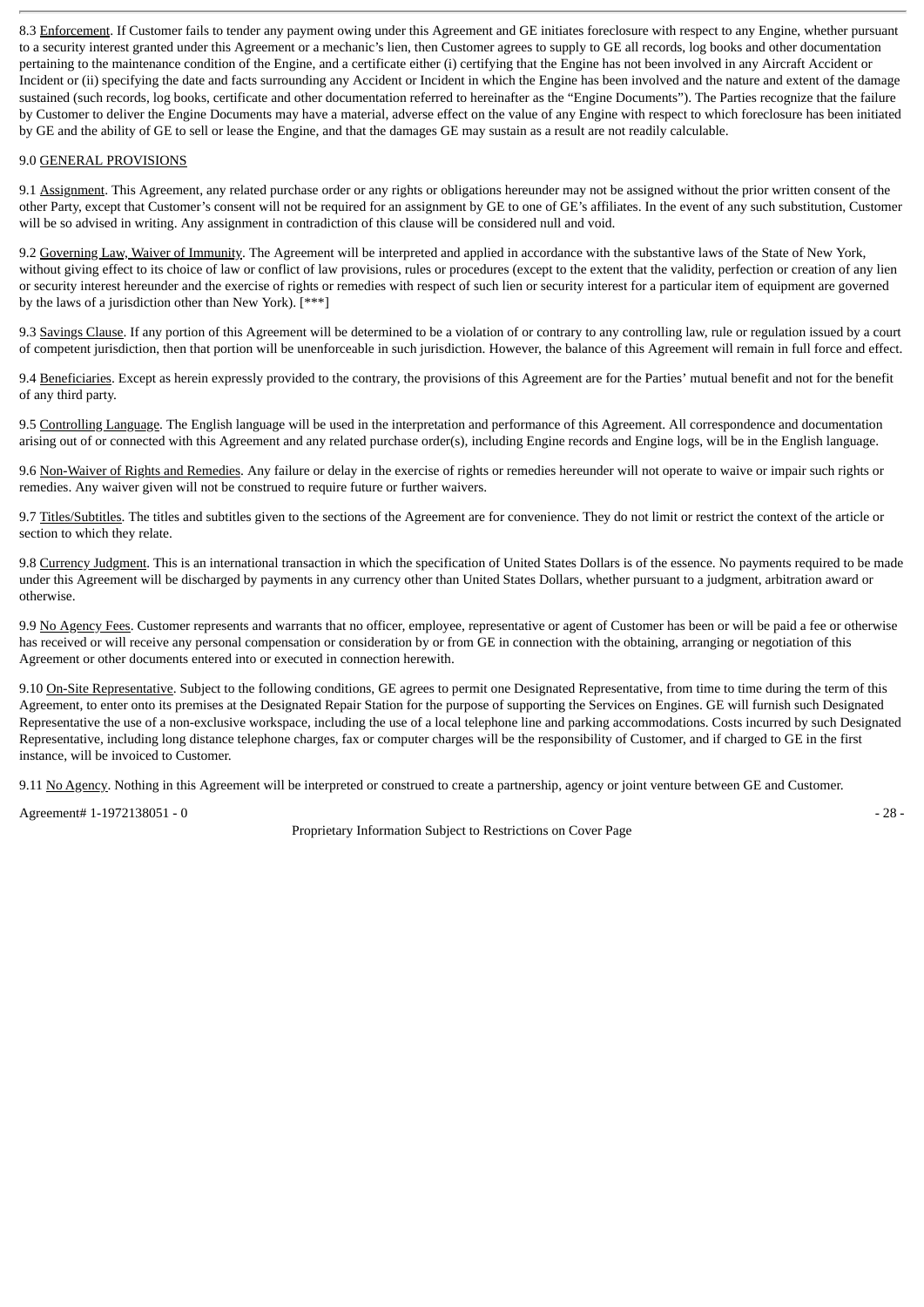9.12 Entire Agreement. This Agreement, together with its Exhibits, contains and constitutes the entire understanding and agreement between the Parties hereto respecting the subject matter hereof, and supersedes and cancels all previous negotiations, agreements, representations and writings in connection herewith. This Agreement may not be released, discharged, abandoned, supplemented, modified or waived, in whole or in part, in any manner, orally or otherwise, except by a writing of concurrent or subsequent date signed and delivered by a duly authorized officer or representative of each of the Parties hereto making specific reference to this Agreement and the provisions hereof being released, discharged, abandoned, supplemented, modified or waived.

9.13 Counterparts. This Agreement may be executed in one or more counterparts, all of which counterparts will be treated as the same binding agreement, which will be effective as of the date set forth on the first page hereof, upon execution and delivery by each Party hereto to the other Party of one or more such counterparts.

9.14 Governmental Authorization. Customer will be the importer and/or exporter of record and will be responsible for timely obtaining any import license, export license, exchange permit or other required governmental authorization relating to the Engine. At Customer's request and expense, GE will assist Customer in its application for any required U.S. export licenses. GE will not be liable if any authorization is not renewed or is delayed, denied, revoked or restricted, and Customer will not thereby be relieved of its obligation to pay for Services performed by GE. All transported Engines will be subject to the U.S. Export Administration Regulations and/or International Traffic in Arms Regulations. Customer agrees not to dispose of U.S. origin items provided by GE other than in and to the country of ultimate destination and/or as identified in an approved government license or authorization, except as said laws and regulations may permit.

Agreement# 1-1972138051 - 0 - 29 -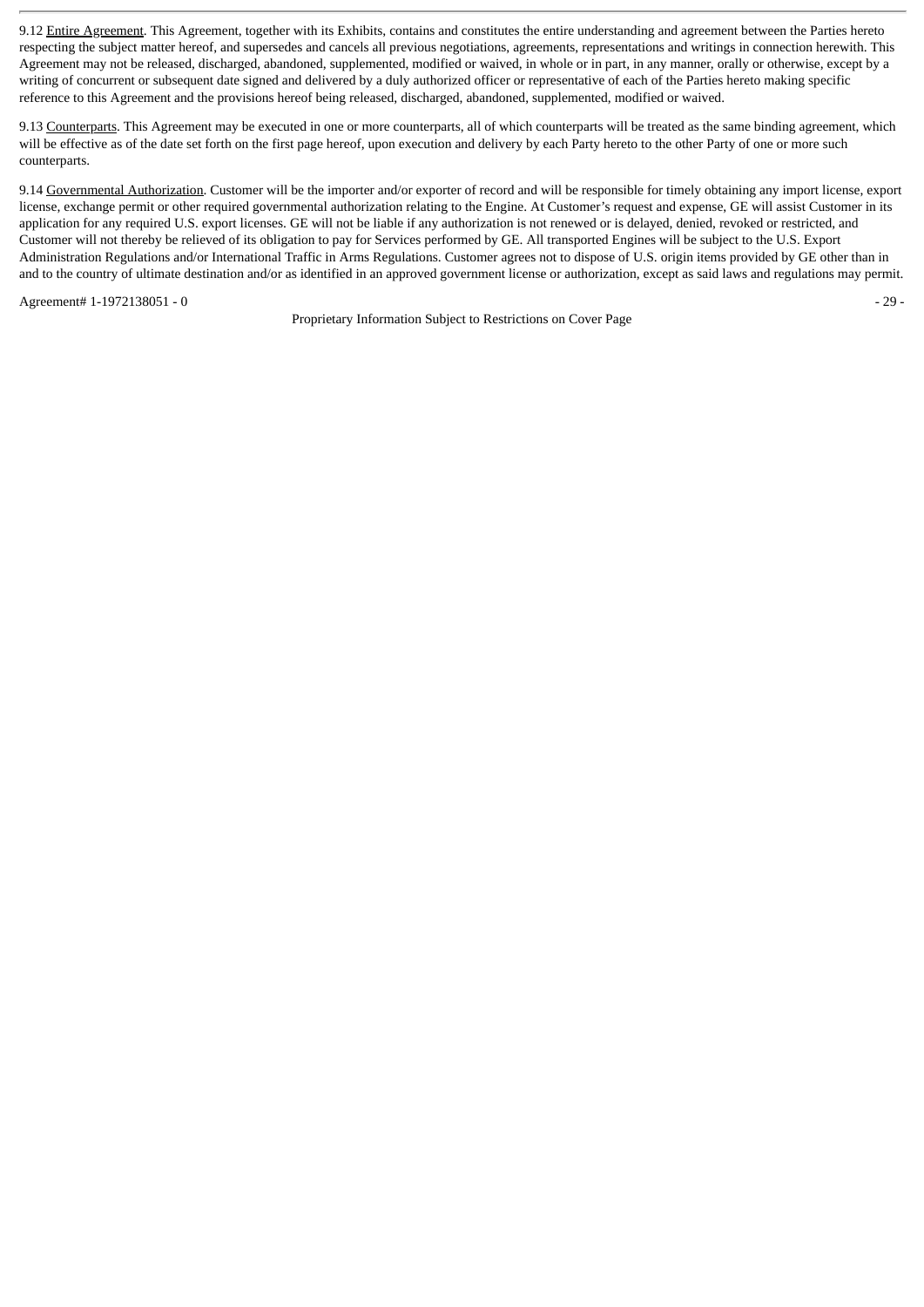## EXHIBIT K: DESIGNATION LETTER

*[Customer Letterhead]*

## *[Name and address of Original Engine Manufacturer]*

Attn: Manager Warranty Programs

Re: Designation of GEES as Claims Administrator and Engine Benefits Recipient.

1. *[ ]* ("Customer") and *[ ]* ("OEM") entered into General Terms Agreement Number *[ ]* dated *[ ]* (the "GTA"), for the purchase by Customer of *[ ]* ("Engine") equipped *[ ]* ("Aircraft") and spare engines. Pursuant to the GTA, OEM provides Customer various warranties, guarantees and other Engine related benefits introduced via Service Bulletins and other special offerings (specifically described in paragraph 3 hereof, the "Engine Benefits")

2. Customer and GE Engine Services, LLC ("GEES") have entered into a separate agreement, Number *[ ]* dated *[ ]* ("Maintenance Agreement") for the maintenance, repair and overhaul of Engines. The Maintenance Agreement specifies that Customer shall, during the term of the Agreement, designate GEES to act as claims administrator and Engine Benefits recipient. Accordingly, Customer hereby authorizes GEES from and after the date of the Maintenance Agreement to: (a) negotiate and enter into final settlements with OEM for Engine Benefits and (b) receive from OEM in the name of GEES all proceeds of such Engine Benefits. Customer warrants to OEM that all actions undertaken by GEES pursuant to this authorization shall be binding on Customer and that OEM may rely thereon.

3. Engine Benefits are specifically limited to the following, all as more fully defined in the GTA:

- a. [\*\*\*]
- b. [\*\*\*]:
- c. [\*\*\*]
- d. [\*\*\*]

4. OEM consents to the disclosure by Customer to GEES of Engine Benefits in the GTA, Service Bulletins or other notices. GEES agrees to hold in confidence all such Engine Benefits information, or other OEM proprietary information, provided to GEES in order to give effect to the Engine Benefits information. This Letter may only be amended or modified by the written agreement of the parties hereto, and shall remain in effect throughout the term (including extensions) of the Maintenance Agreement.

Customer GEES OEM

| By:    | Bv:    | Bv:    |
|--------|--------|--------|
| Title: | Title: | Title: |
| Date:  | Date:  | Date:  |

Agreement# 1-1972138051 - 0 - 30 -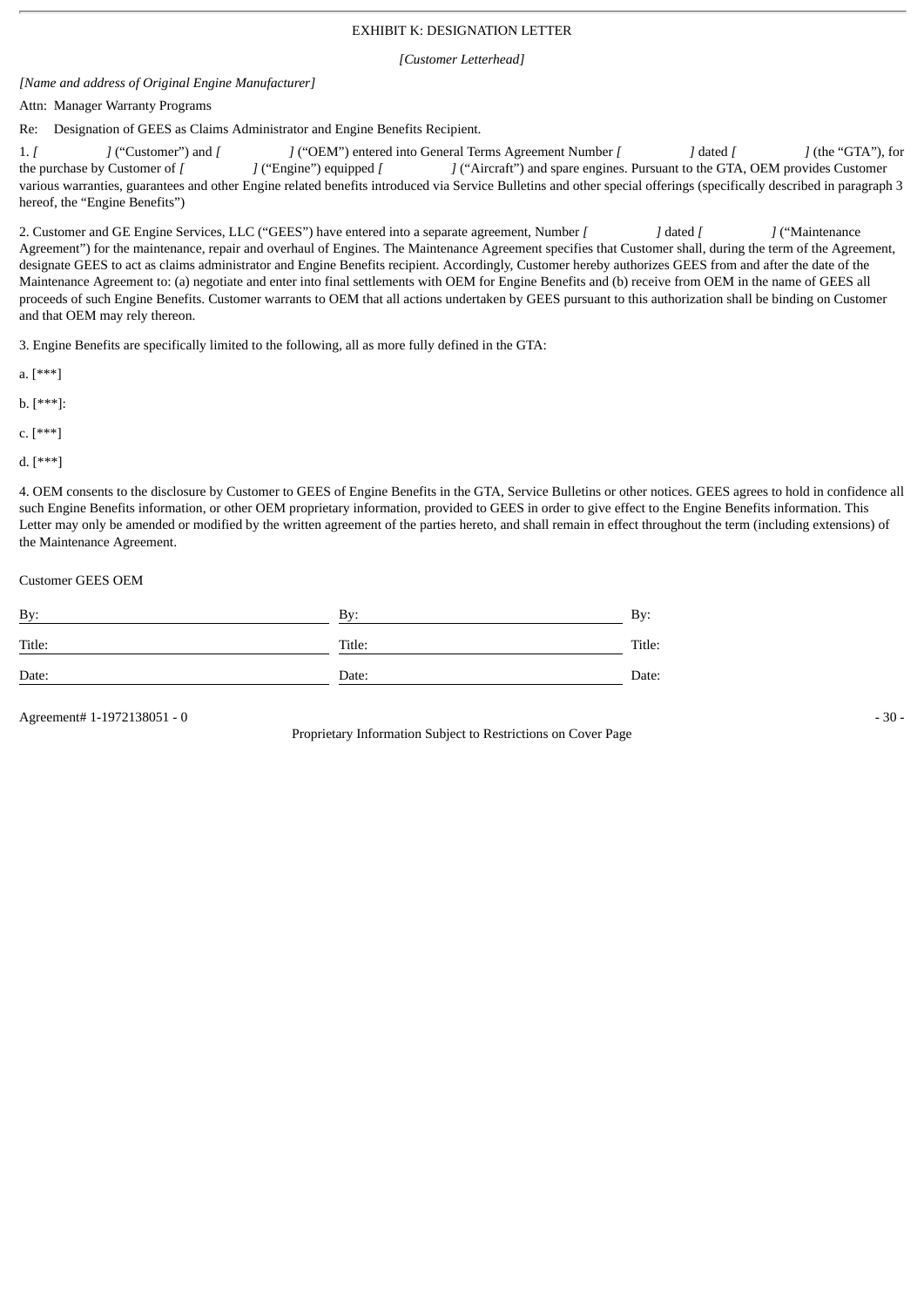#### Certification

#### I, Pedro Heilbron, certify that:

- 1. I have reviewed this annual report on Form 20-F of Copa Holdings, S.A.;
- 2. Based on my knowledge, this report does not contain any untrue statement of a material fact or omit to state a material fact necessary to make the statements made, in light of the circumstances under which such statements were made, not misleading with respect to the period covered by this report;
- 3. Based on my knowledge, the financial statements, and other financial information included in this report, fairly present in all material respects the financial condition, results of operations and cash flows of the company as of, and for, the periods presented in this report;
- 4. The company's other certifying officer(s) and I are responsible for establishing and maintaining disclosure controls and procedures (as defined in Exchange Act Rules 13a-15(e) and 15d-15(e)) and internal control over financial reporting (as defined in Exchange Act Rules 13a-15(f) and 15d-15(f)) for the company and have:

(a) Designed such disclosure controls and procedures, or caused such disclosure controls and procedures to be designed under our supervision, to ensure that material information relating to the company, including its consolidated subsidiaries, is made known to us by others within those entities, particularly during the period in which this report is being prepared;

(b) Designed such internal control over financial reporting, or caused such internal control over financial reporting to be designed under our supervision, to provide reasonable assurance regarding the reliability of financial reporting and the preparation of financial statements for external purposes in accordance with generally accepted accounting principles;

(c) Evaluated the effectiveness of the company's disclosure controls and procedures and presented in this report our conclusions about the effectiveness of the disclosure controls and procedures, as of the end of the period covered by this report based on such evaluation; and

(d) Disclosed in this report any change in the company's internal control over financial reporting that occurred during the period covered by the annual report that has materially affected, or is reasonably likely to materially affect, the company's internal control over financial reporting; and

5. The company's other certifying officer(s) and I have disclosed, based on our most recent evaluation of internal control over financial reporting, to the company's auditors and the audit committee of the company's board of directors (or persons performing the equivalent functions):

(a) All significant deficiencies and material weaknesses in the design or operation of internal control over financial reporting which are reasonably likely to adversely affect the company's ability to record, process, summarize and report financial information; and

(b) Any fraud, whether or not material, that involves management or other employees who have a significant role in the company's internal control over financial reporting.

Date: April 13, 2012

/s/ Pedro Heilbron Pedro Heilbron Chief Executive Officer

(Section 302 CEO Certification)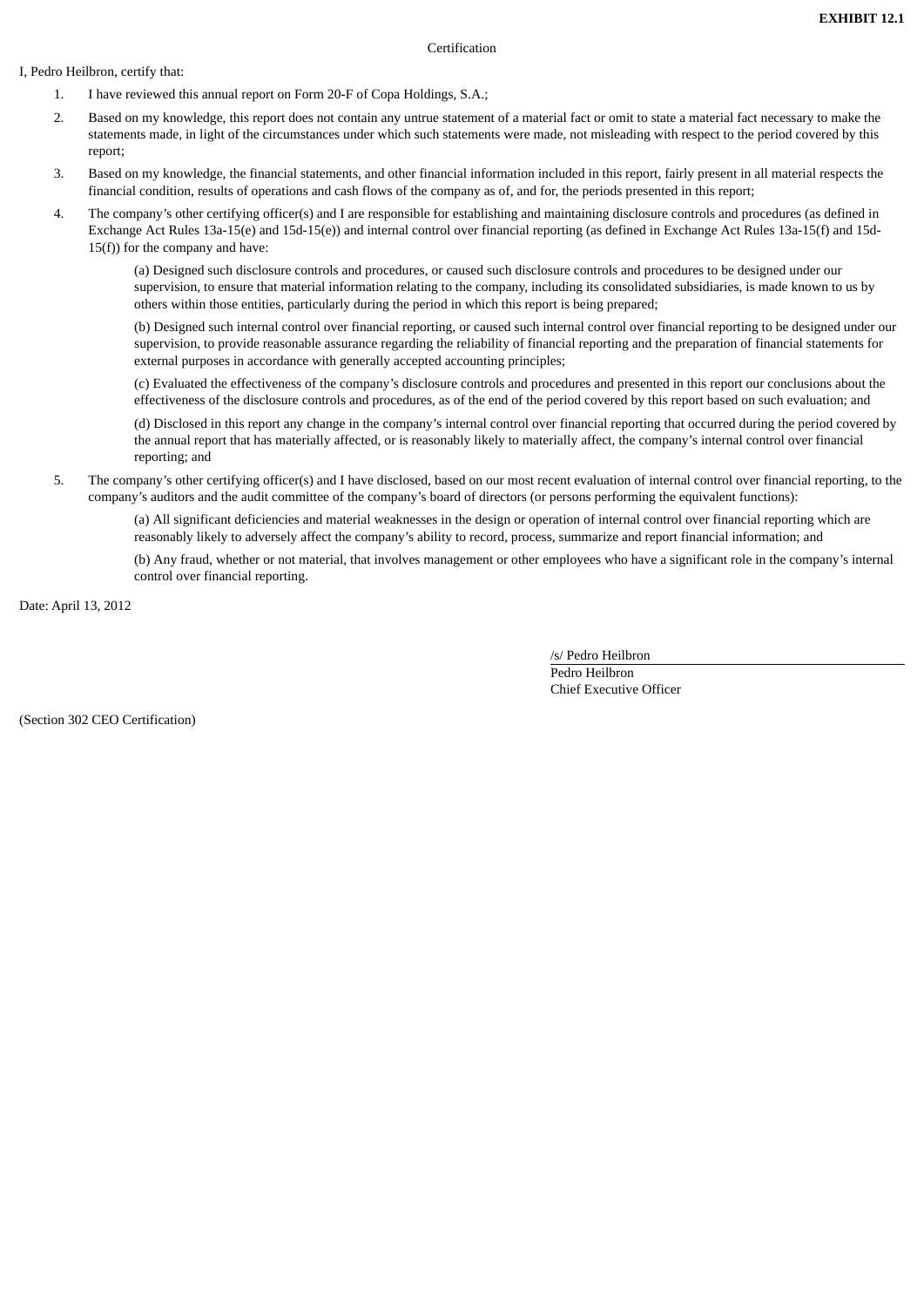#### Certification

I, Victor Vial, certify that:

- 1. I have reviewed this annual report on Form 20-F of Copa Holdings, S.A.;
- 2. Based on my knowledge, this report does not contain any untrue statement of a material fact or omit to state a material fact necessary to make the statements made, in light of the circumstances under which such statements were made, not misleading with respect to the period covered by this report;
- 3. Based on my knowledge, the financial statements, and other financial information included in this report, fairly present in all material respects the financial condition, results of operations and cash flows of the company as of, and for, the periods presented in this report;
- 4. The company's other certifying officer(s) and I are responsible for establishing and maintaining disclosure controls and procedures (as defined in Exchange Act Rules 13a-15(e) and 15d-15(e)) and internal control over financial reporting (as defined in Exchange Act Rules 13a-15(f) and 15d- $15(f)$ ) for the company and have:

(a) Designed such disclosure controls and procedures, or caused such disclosure controls and procedures to be designed under our supervision, to ensure that material information relating to the company, including its consolidated subsidiaries, is made known to us by others within those entities, particularly during the period in which this report is being prepared;

(b) Designed such internal control over financial reporting, or caused such internal control over financial reporting to be designed under our supervision, to provide reasonable assurance regarding the reliability of financial reporting and the preparation of financial statements for external purposes in accordance with generally accepted accounting principles;

(c) Evaluated the effectiveness of the company's disclosure controls and procedures and presented in this report our conclusions about the effectiveness of the disclosure controls and procedures, as of the end of the period covered by this report based on such evaluation; and

(d) Disclosed in this report any change in the company's internal control over financial reporting that occurred during the period covered by the annual report that has materially affected, or is reasonably likely to materially affect, the company's internal control over financial reporting; and

5. The company's other certifying officer(s) and I have disclosed, based on our most recent evaluation of internal control over financial reporting, to the company's auditors and the audit committee of the company's board of directors (or persons performing the equivalent functions):

(a) All significant deficiencies and material weaknesses in the design or operation of internal control over financial reporting which are reasonably likely to adversely affect the company's ability to record, process, summarize and report financial information; and

(b) Any fraud, whether or not material, that involves management or other employees who have a significant role in the company's internal control over financial reporting.

Date: April 13, 2012

/s/ Victor Vial

Victor Vial Chief Financial Officer

(Section 302 CFO Certification)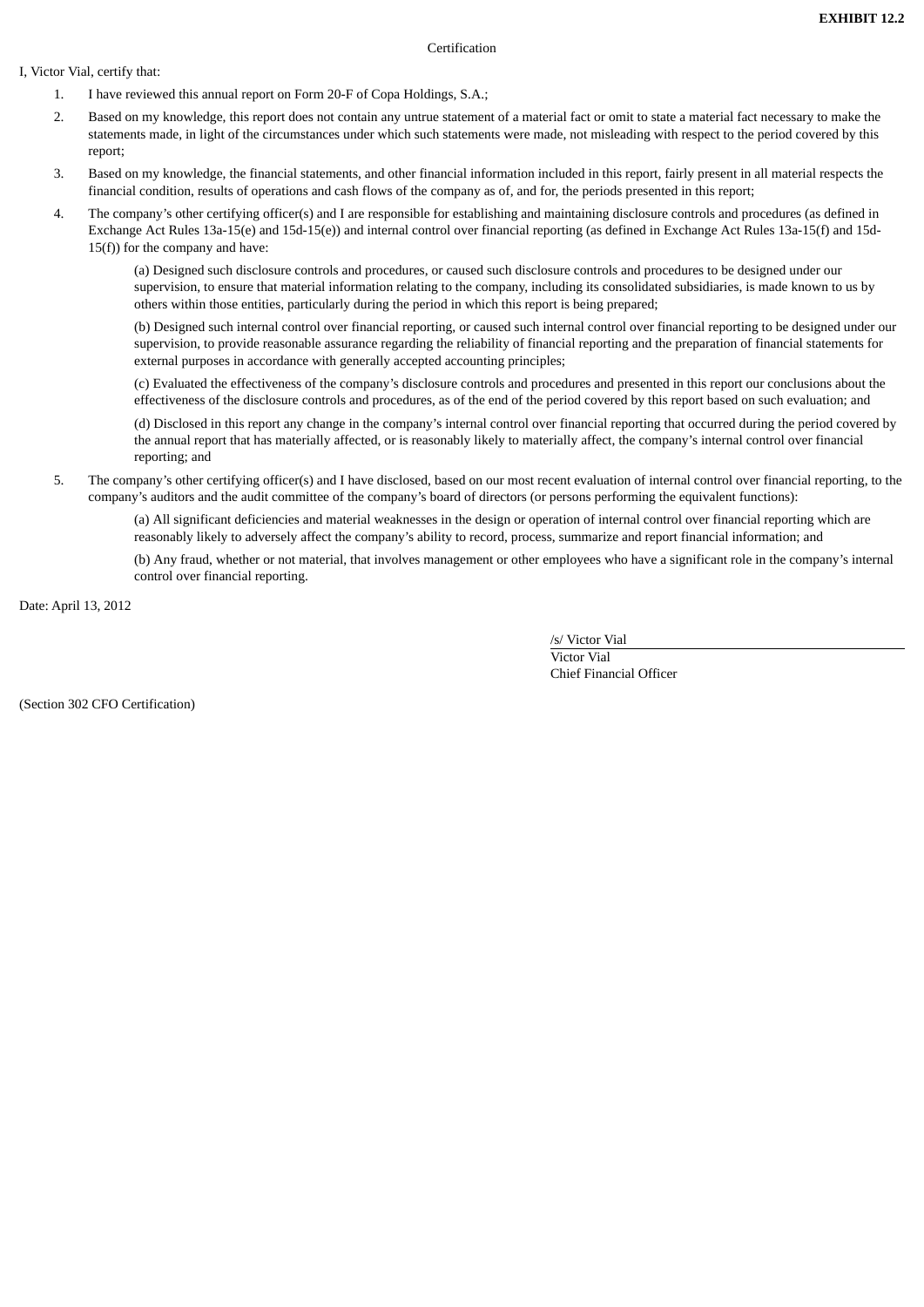### **Certification Pursuant to Section 906 of the Sarbanes-Oxley Act of 2002 (Subsections (a) and (b) of Section 1350, Chapter 63 of Title 18, United States Code)**

Pursuant to section 906 of the Sarbanes-Oxley Act of 2002 (subsections (a) and (b) of section 1350, chapter 63 of title 18, United States Code), each of the undersigned officers of Copa Holdings, S.A. (the "Company"), does hereby certify, to such officer's knowledge, that:

The Annual Report on Form 20-F for the year ended December 31, 2011 of the Company fully complies with the requirements of section 13(a) or section 15(d) of the Securities Exchange Act of 1934 and information contained in the Form 20-F fairly presents, in all material respects, the financial condition and results of operations of the Company.

Dated: April 13, 2012

/s/ Pedro Heilbron

Pedro Heilbron Chief Executive Officer